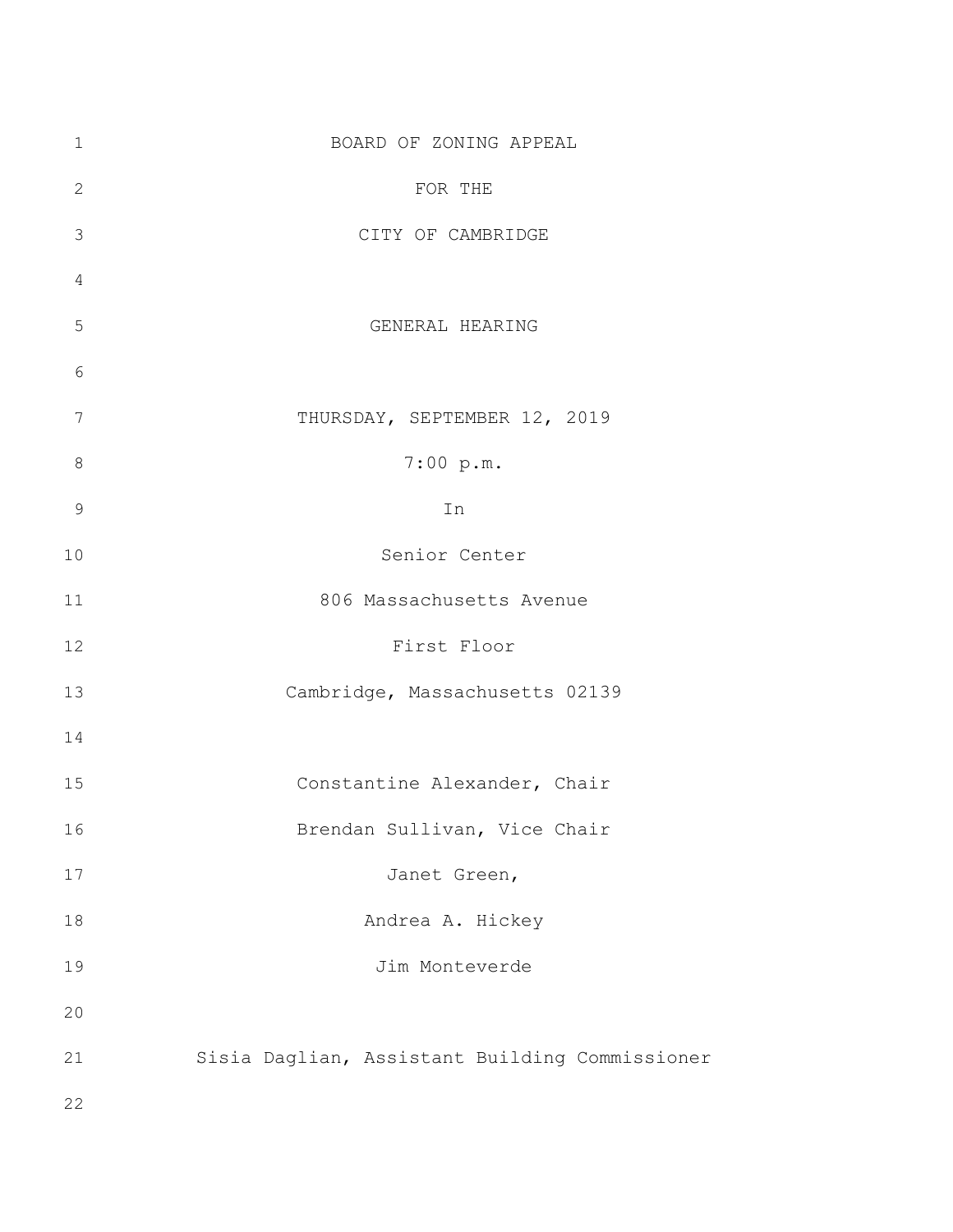| $\mathbf{1}$    | INDEX                                                       |      |
|-----------------|-------------------------------------------------------------|------|
| $\mathbf{2}$    |                                                             |      |
| 3               | CASE                                                        | PAGE |
| $\overline{4}$  |                                                             |      |
| 5               | BZA-017097-2019 -- 377-379 PUTNAM AVENUE                    | 5    |
| $\epsilon$      | Original Hearing Date: 05/16/19                             |      |
| $7\phantom{.0}$ |                                                             |      |
| $\,8\,$         | BZA-017102-2019 -- 106 OTIS STREET #3                       | 76   |
| $\mathsf 9$     | Original Hearing Date: 05/30/19                             |      |
| 10              |                                                             |      |
| 11              | BZA-017144-2019 -- 117 WALDEN STREET                        | 155  |
| 12 <sup>°</sup> | Original Hearing Date: 07/25/19 Floor Area.                 |      |
| 13              |                                                             |      |
| 14              | BZA-017117-2019 -- 117 WALDEN STREET                        | 157  |
| 15              | Original Hearing Date: 06/13/19 Floor Area. BZA-017147-2019 |      |
| 16              |                                                             |      |
| 17              | BZA 017147-2019 -- 514 FRANKLIN STREET                      | 161  |
| 18              |                                                             |      |
| 19              | BZA-017153-2019 -- 62 CLAY STREET                           | 161  |
| 20              |                                                             |      |
| 21              | BZA-017156-2019 -- 24 CUSHING STREET                        | 169  |
| 22              |                                                             |      |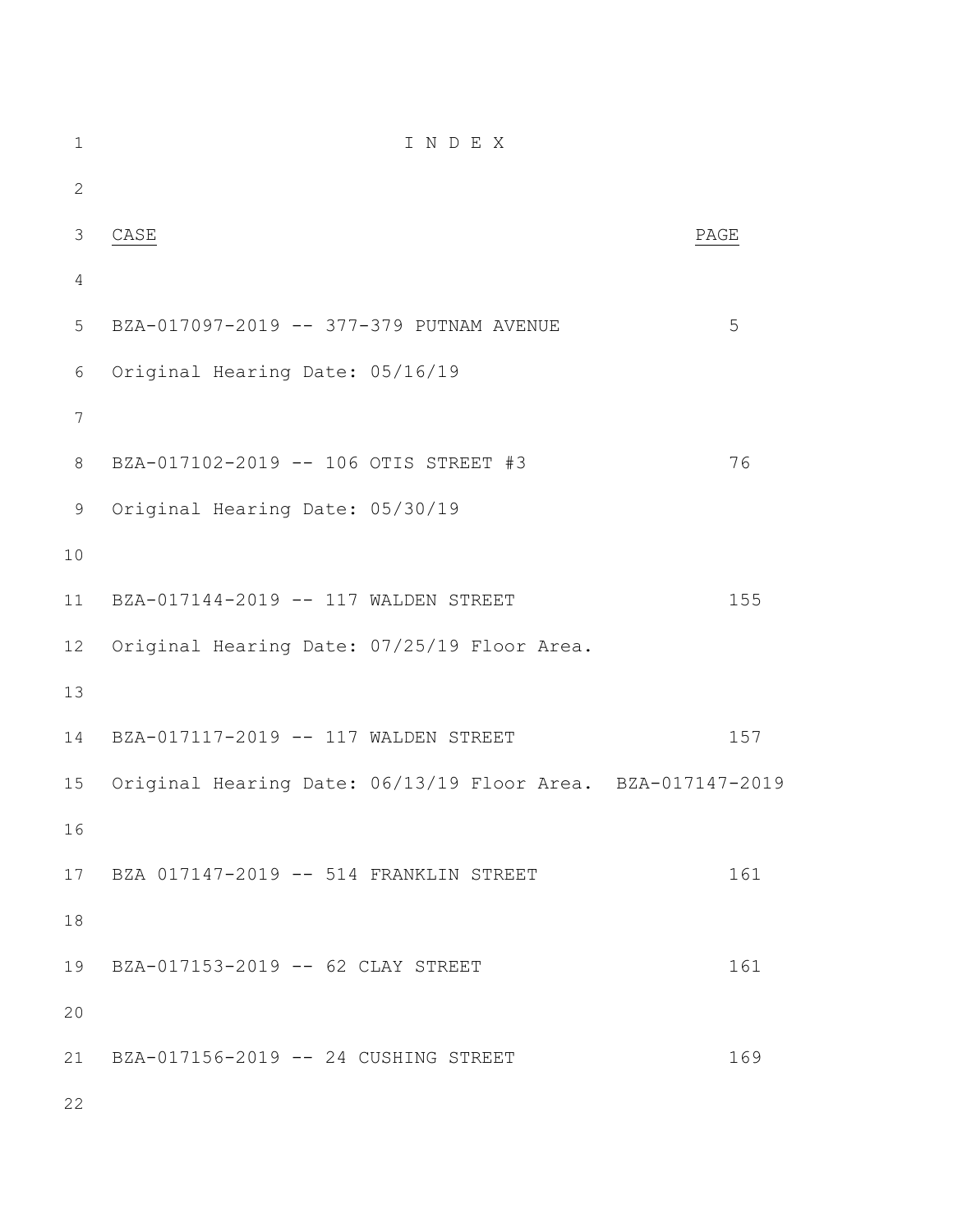| 1               |                                     | BZA-017154-2019 -- 10 FAWCETT STREET    | 175 |
|-----------------|-------------------------------------|-----------------------------------------|-----|
| $\mathbf{2}$    |                                     |                                         |     |
| $\mathcal{S}$   | BZA-017155-2019 -- 13 SURREY STREET |                                         | 181 |
| $\overline{4}$  |                                     |                                         |     |
| 5               | BZA-017159-2019 -- 62 GROZIER ROAD  |                                         | 192 |
| $\epsilon$      |                                     |                                         |     |
| $7\phantom{.0}$ | BZA-017158-2019 -- 112 UPLAND ROAD  |                                         | 200 |
| $\,8\,$         |                                     |                                         |     |
| 9               |                                     | BZA-017160-2019 -- 747 CAMBRIDGE STREET | 205 |
| $10$            |                                     |                                         |     |
| 11              |                                     |                                         |     |
| 12              |                                     |                                         |     |
| 13              |                                     |                                         |     |
| 14              |                                     |                                         |     |
| 15              |                                     |                                         |     |
| 16              |                                     |                                         |     |
| $17$            |                                     |                                         |     |
| $18$            |                                     |                                         |     |
| 19              |                                     |                                         |     |
| 20              |                                     |                                         |     |
| 21              |                                     |                                         |     |
| 22              |                                     |                                         |     |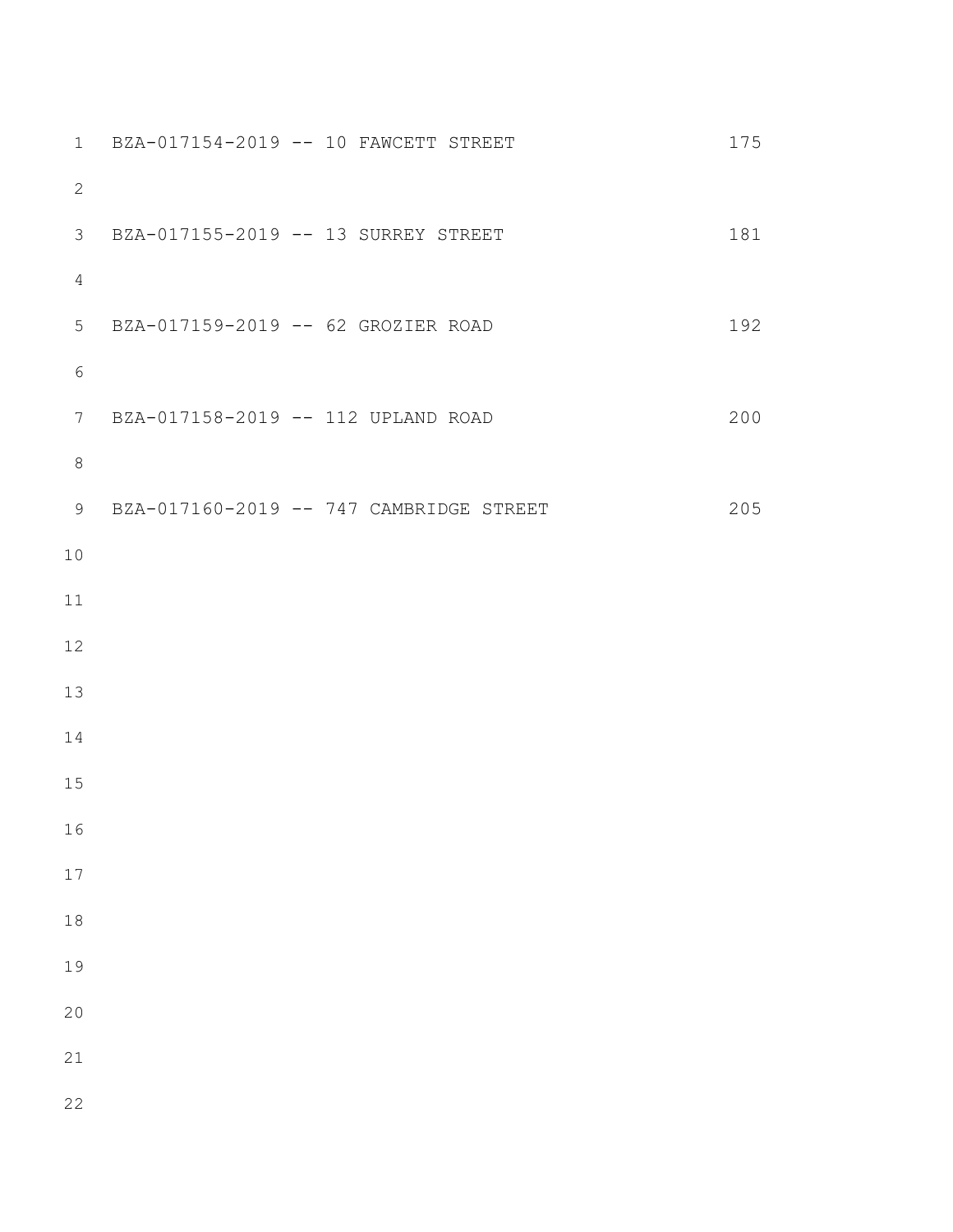| $\mathbf 1$    | PROCEEDINGS                                                  |
|----------------|--------------------------------------------------------------|
| $\mathbf{2}$   | * * * * *                                                    |
| 3              | (7:01 p.m.)                                                  |
| $\overline{4}$ | Sitting Members: Constantine Alexander, Brendan Sullivan,    |
| 5              | Janet Green, Andrea A. Hickey, Jim                           |
| 6              | Monteverde                                                   |
| 7              | CONSTANTINE ALEXANDER: I'll call this meeting of             |
| 8              | the Board of Zoning Appeals to order. And, as is our         |
| 9              | custom, we will start with continued cases. These are cases  |
| $10 \,$        | that started at an earlier date, but for one reason or       |
| 11             | another weren't continued until tonight. Following that      |
| 12             | we'll get to our regular agenda.                             |
| 13             | Before I call the first continued case, I'd like             |
| 14             | to read a statement.                                         |
| 15             | After notifying the Chair, any person may make a             |
| 16             | video or audio recording of our open sessions, or may        |
| 17             | transmit the meeting through any media, subject to           |
| 18             | reasonable requirements that the Chair may impose as to the  |
| 19             | number, placement and operation of equipment used, so as not |
| 20             | to interfere with the conduct of the meeting.                |
| 21             | At the beginning of the meeting, the Chair will              |
| 22             | inform other attendees at that meeting that a recording is   |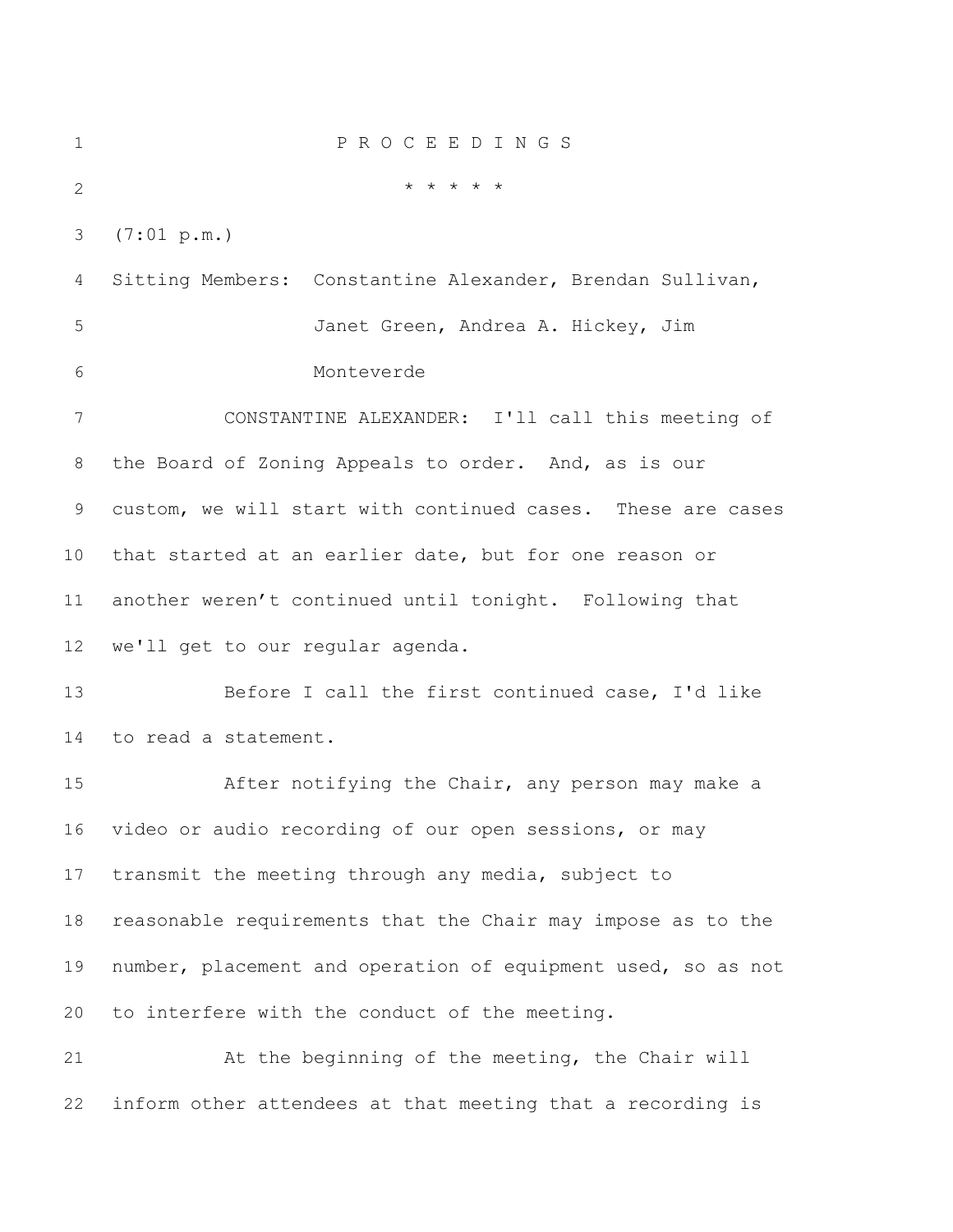being made.

 And I wish to advise that at least two recordings are being made, one by our stenographer to assist her when she prepares a transcript of tonight's meeting, and by citizen of the city. Is there anyone else recording this meeting? Videotaping it or live? Apparently not. Okay, with that, we'll turn to our first continued case, and that's Case Number 017097 377-379, Putnam Avenue. Anyone here wishing to be heard on this matter? A lot of people wishing to be heard. JAMES RAFFERTY: Good evening, Mr. Chair and members of the board, for the record my name is James Rafferty. I'm an attorney with offices at 907 Massachusetts Avenue in Cambridge. I'm preparing this evening on behalf 15 of the applicant, NSTAR Electric Company, doing business as Eversource Energy. Tonight's presentation is a continuance of a hearing that commenced on May 16, and for the distribution

from the board --

 CONSTANTINE ALEXANDER: It's the same thing as -- JAMES RAFFERTY: No, no. This is a summary. It's contained within that, but we have highlighted certain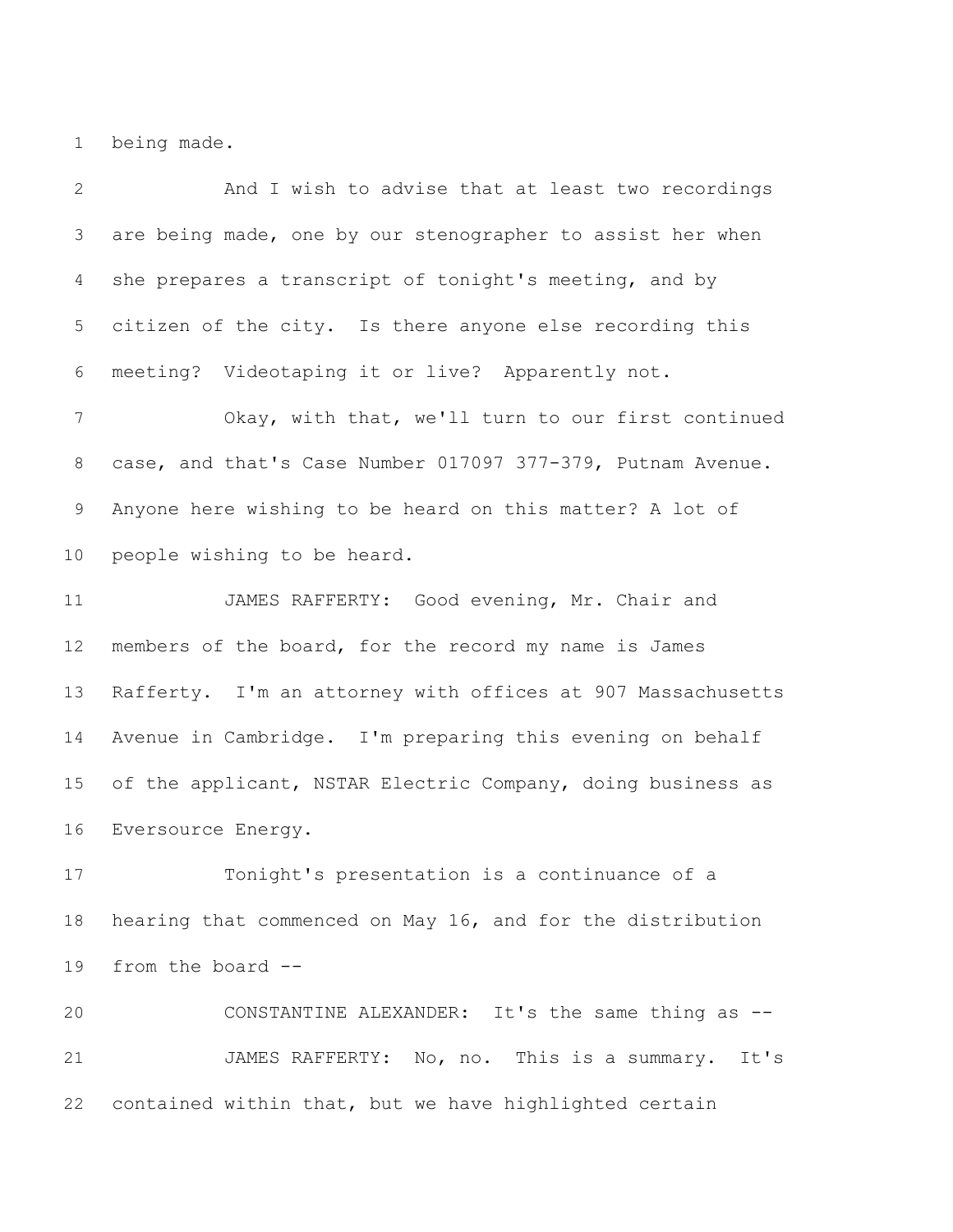papers that have been summarized. So there's not new information. It is designed towards each of the individuals. You can pass that to the board members. If this were a forum like the Planning Board where they have PowerPoint, right, then we would discuss it. No, we'd like the acquaintance of the study here, so we brought hard copies and we have copies for the public. Are they being distributed? So tonight, I'm appearing with Eversource. To my right is Domenic Nicotera. Mr. Nicotera is a Project Engineer. DOMENIC NICOTERA: Project Manager. 13 JAMES RAFFERTY: Project Manager, sorry. To Mr. Nicotera's right is John Ziko, Z-i-k-o (sic). I've provided the stenographer with spellings of these names, and Robert Andrews is also present. John, maybe you could give us your title and job description. JOHN ZICKO: Yes, and actually for the record it's Z-i-c-k-o. The minor addition, but. My job title is I'm the Director of substation Design Engineering at Eversource. JAMES RAFFERTY: Thank you. Robert? ROBERT ANDREW: My name is Robert Andrew. I'm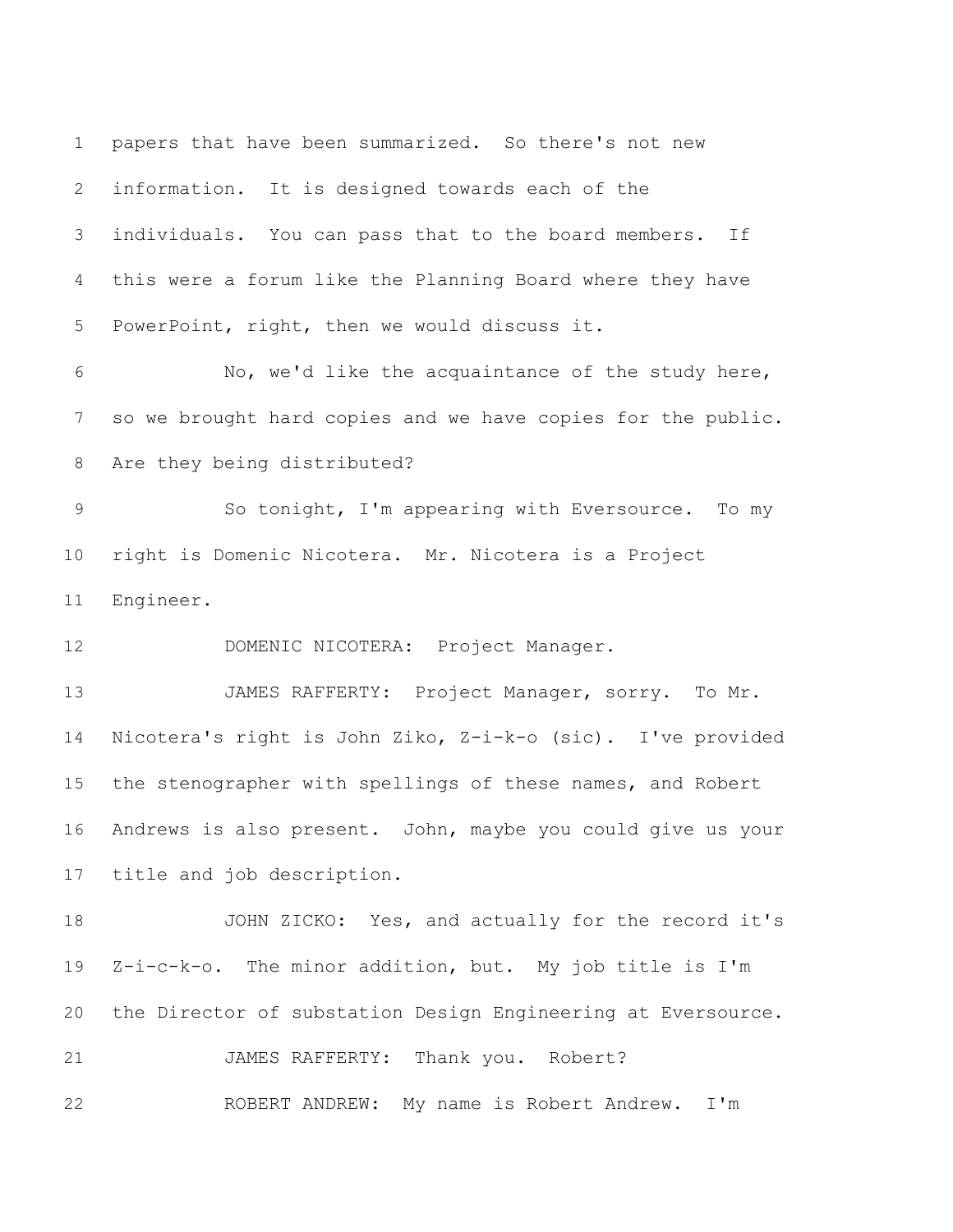Director of Systems Solutions for Eversource Energy, what would traditionally be called, "System Planning."

 JAMES RAFFERTY: So I'm sure the board members know from the submittal we provided last week, we carefully reviewed the transcript of our May hearing, and tried to sort of consolidate information or organize information in a way that addressed the four areas that we were asked to examine and report back to the board on.

 And the fifth issue is a little bit more expansive, and that's the one Mr. Andrews is going to speak 11 to, and that's the question of projection, low projections, what's the future hold, and how does this substation fit into the overall energy distribution network that Eversource provides in Cambridge.

 So having said that, Mr. Nicotera would walk you through some of the design features. The most significant change the Board may have noticed from a design perspective is a change in the enclosure around the transformer.

19 Just to recall, there are currently three transformers at this location. The special permit here 21 represents a request to expand the use, the transformer use, which is a permitted use by special permit. In fact, the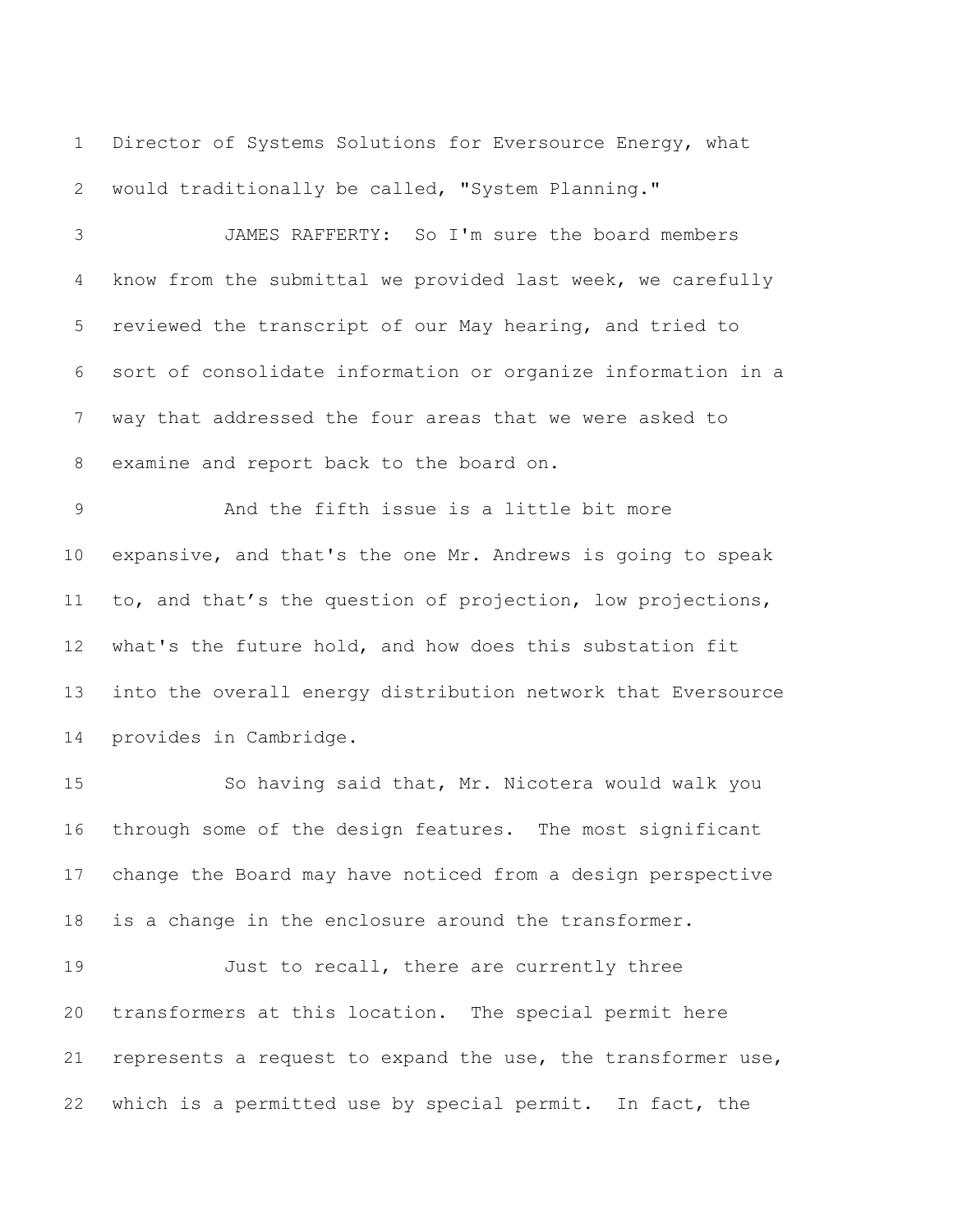site obtained the special permit back in the late '80s.

 This transformer originally designed to be contained within an enclosure with a roof, something more akin to a building.

 As you'll learn tonight, as part of the analysis of evolving sound and further examination of issues associated with the transformer, one of the things that was contributing to sound issues was the fact that because the - - when the transformer is enclosed in a structure with a roof, it actually generates heat, and that necessitates the need for fans/coolant fans on the roof to remove the heat. The design previously included four such roof fans.

 The new design structure involves a pre-wall enclosure, and the project team will walk you through their sound attenuation components of those walls. But given the height of the enclosure and the absence of the elimination 17 of the need for the rooftop cooling equipment, the acoustical benefits actually improve.

 So we'll walk you through those, and I think we'll probably begin with probably slide 2, page 2, which is a quick summary. And Mr. Nicotera will present the next few pages, if that's agreeable.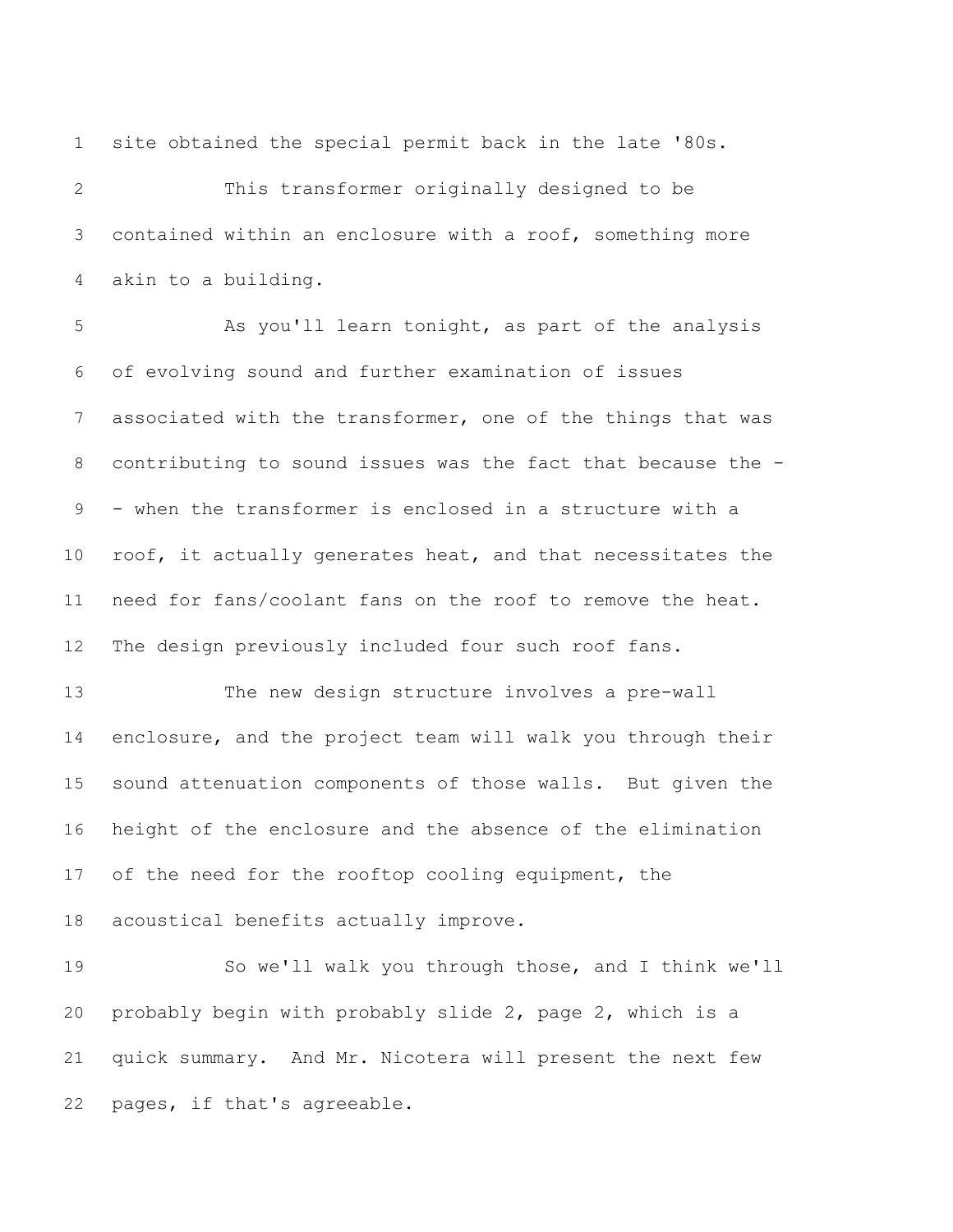CONSTANTINE ALEXANDER: I guess I would only comment, as we've got a long night ahead of us, and we have a long presentation, and a thorough one last time. So I would ask that you not go over the same things you did before; highlight the important stuff or any new information you want to bring to our attention. DOMENIC NICOTERA: Certainly, Mr. Chair. Thank you. Am I coming across okay? CONSTANTINE ALEXANDER: As far as I'm concerned. 10 DOMENIC NICOTERA: Thank you. THE REPORTER: Can you speak your name and spell your last name for the record? DOMENIC NICOTERA: Thank you, Jim, and Good evening Mr. Chairman and members of the board. It's a pleasure to be before you here again tonight. For the record, my name is Domenic Nicotera. That's D-o-m-e-n-i-c N-i-c-o-t-e-r-a, and as Attorney Rafferty mentioned, I'm a Project Manager with Eversource Energy, and I am a licensed, registered professional engineer in the state of Massachusetts.

 What I wanted to do was just briefly give you an overview of the documents that were submitted by Attorney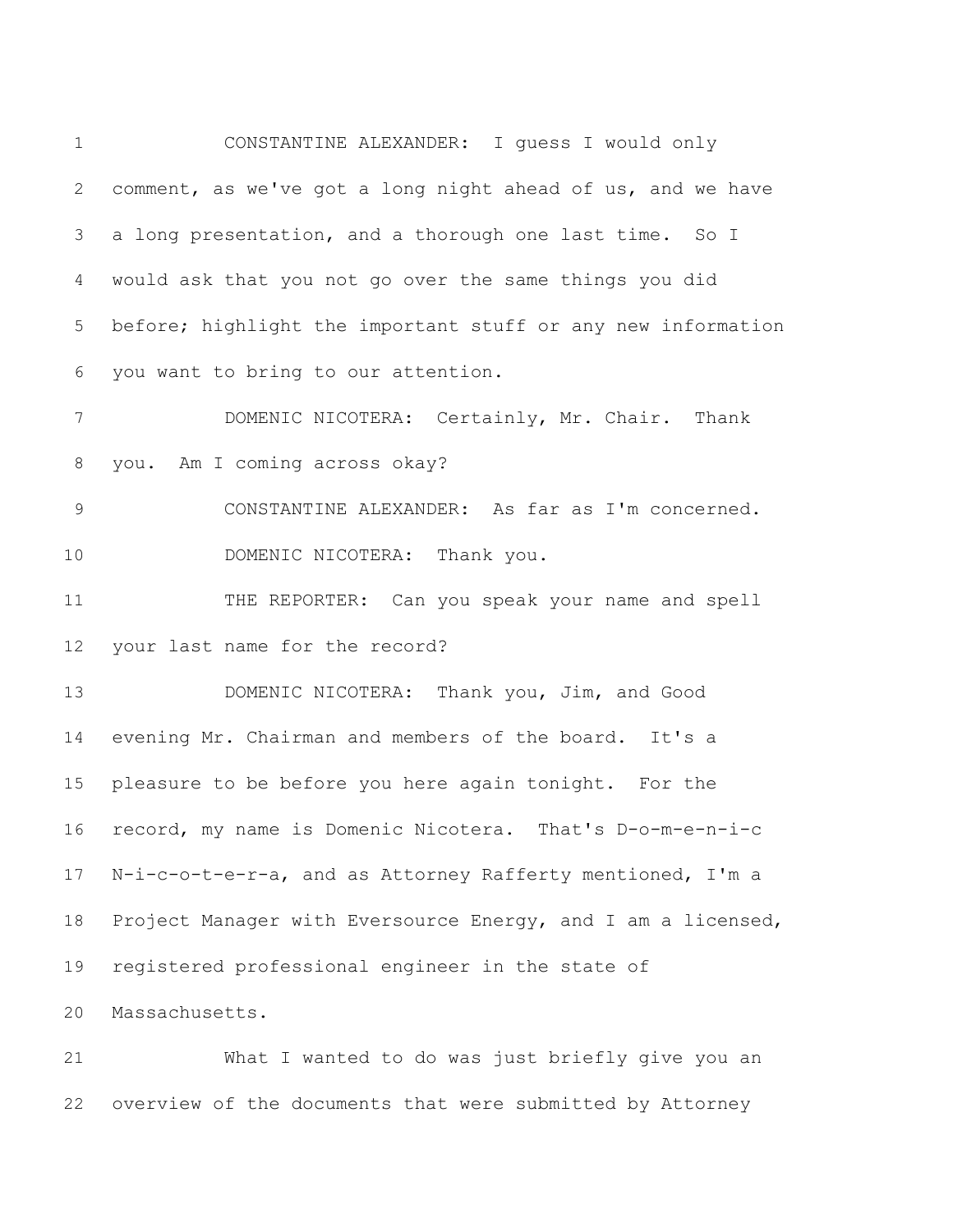Rafferty last week. That was a set of deliverables that resulted from our May hearing, and a request of the Board for additional information. Those are listed down on page 15 for you.

 So what I would just like to start with is to say that over the past few months since our last hearing, Eversource Project Team has worked hard to put those deliverables together, review our design, come up with improvements, and those are before you tonight that will be discussed here.

 At the conclusion of our brief presentation, we do have additional team members and subject matter experts in each of the specific disciplines that will be able to answer 14 some more specific questions, should you have them.

 So first, to just continue onto Attorney Rafferty started out by saying the most significant thing we believe we did over the past few months was review and redesign the transformer enclosure from a four-sided roof structure, i.e., building-type enclosure, to an open three-sided structure.

21 As Mr. attorney -- excuse me, as Mr. Rafferty alluded to, that resulted in the benefit of the elimination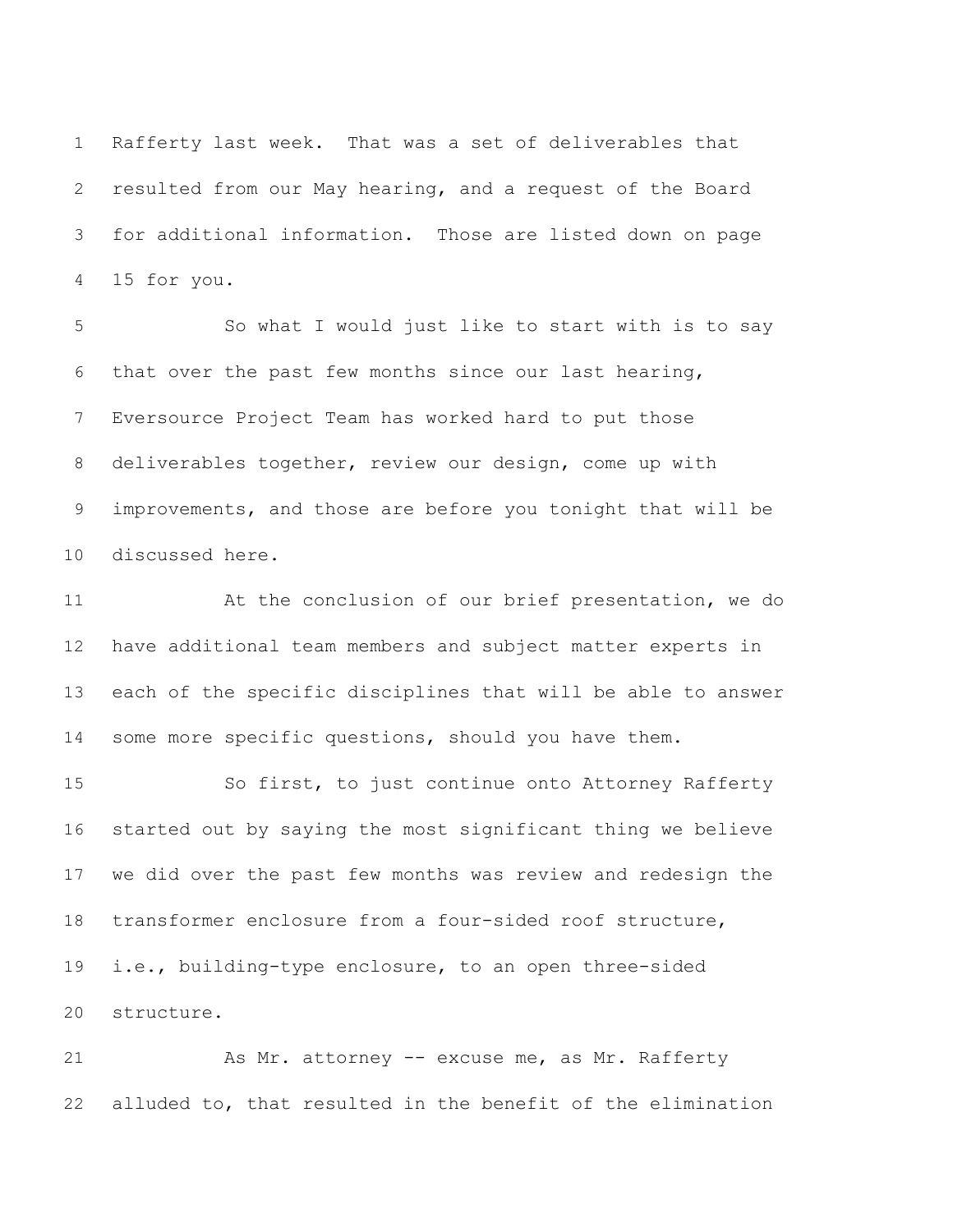of four additional cooling fans. The benefit to that is that those fans now are being present, do not request periodic maintenance, they won't be at risk for failure and replacement, they won't over time -- you know, if they were present become noisier and have to require maintenance. So we feel it's a superior design that we've come

 up with, that also meets, as did the earlier design, the City of Cambridge and SEP noise requirements.

 In addition, what we did over the past few months was we upgraded the landscaping. That was done by meeting additionally with the abutters as well as the City of Cambridge Landscape Administrator to receive some guidance 13 and input, what was called well received.

 As a result of that, our earlier design was changed a bit to include more trees and more of a grove style arrangement, that we'd see on the drawings. And we're going to get to that on a second on page 3 and the following pages, as I turn it over to Mr. Zicko.

 But those grove trees were selected with specific species that will provide screening, shading, cover throughout the year. The other change we made was we upgraded the fencing from what was a chain-link, polyvinyl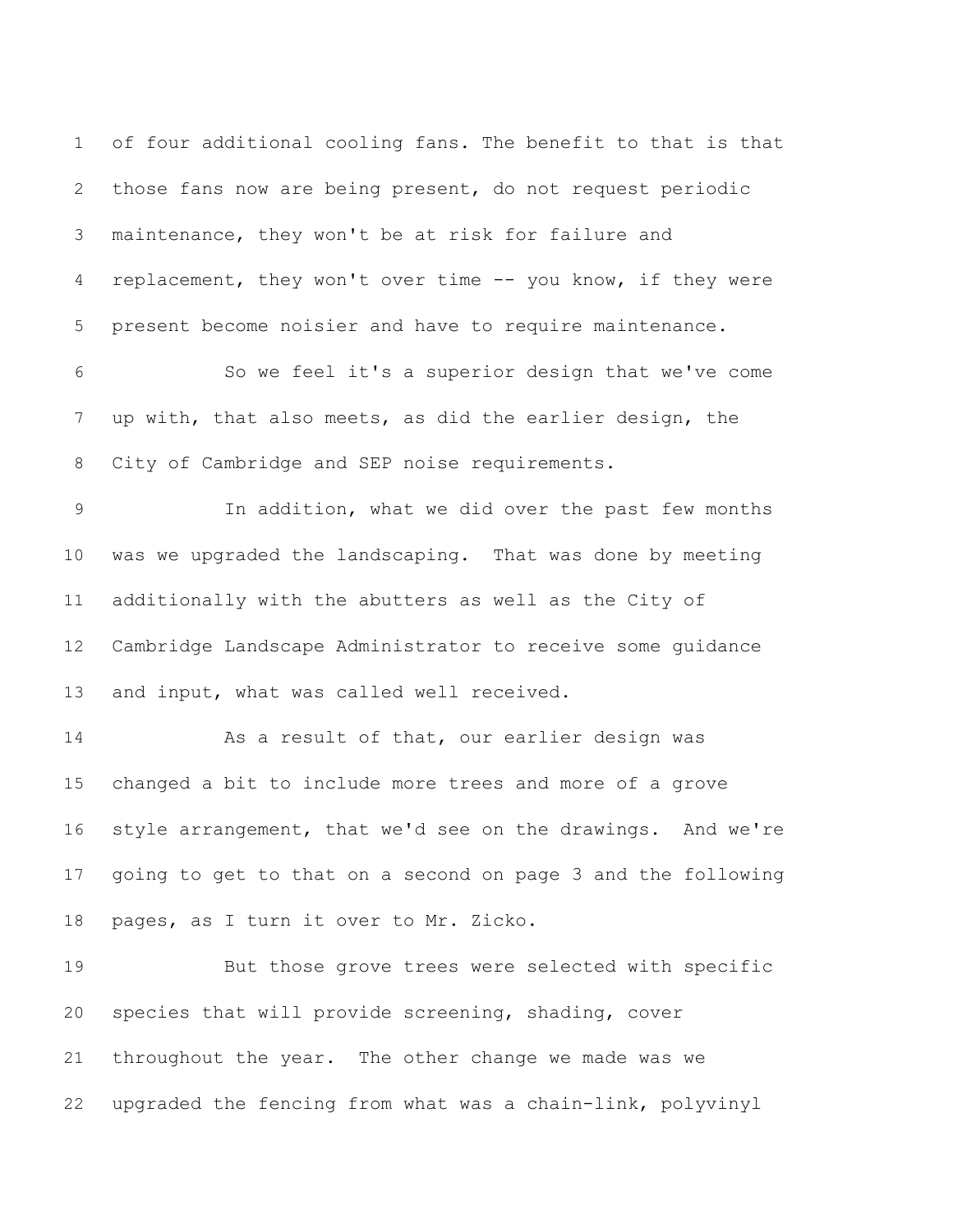coated black fence to a wrought-iron style fence. It still requires -- excuse me, provides the required security fencing, and is more attractive to the neighborhood.

 The other thing that we're confirming for you here tonight is that the company has in place currently existing maintenance contracts -- landscaping and maintenance contracts that are outsourced for snow removal as well. Those contractors will be performing that maintenance on a regular basis, and also, on an on-call basis as we get storms and the like. So we want to confirm that for here tonight.

 The last couple of deliverables that we're required to make was a detailed sound study analysis, which was done and we have. And again, as I noted, does and can that our proposed project will be all the City of Cambridge noise requirements.

 CONSTANTINE ALEXANDER: I have a question on that. 18 JAMES RAFFERTY: Sure.

 CONSTANTINE ALEXANDER: The letter from Accutech (sic) --

JAMES RAFFERTY: Acentech.

CONSTANTINE ALEXANDER: Acentech, thank you. And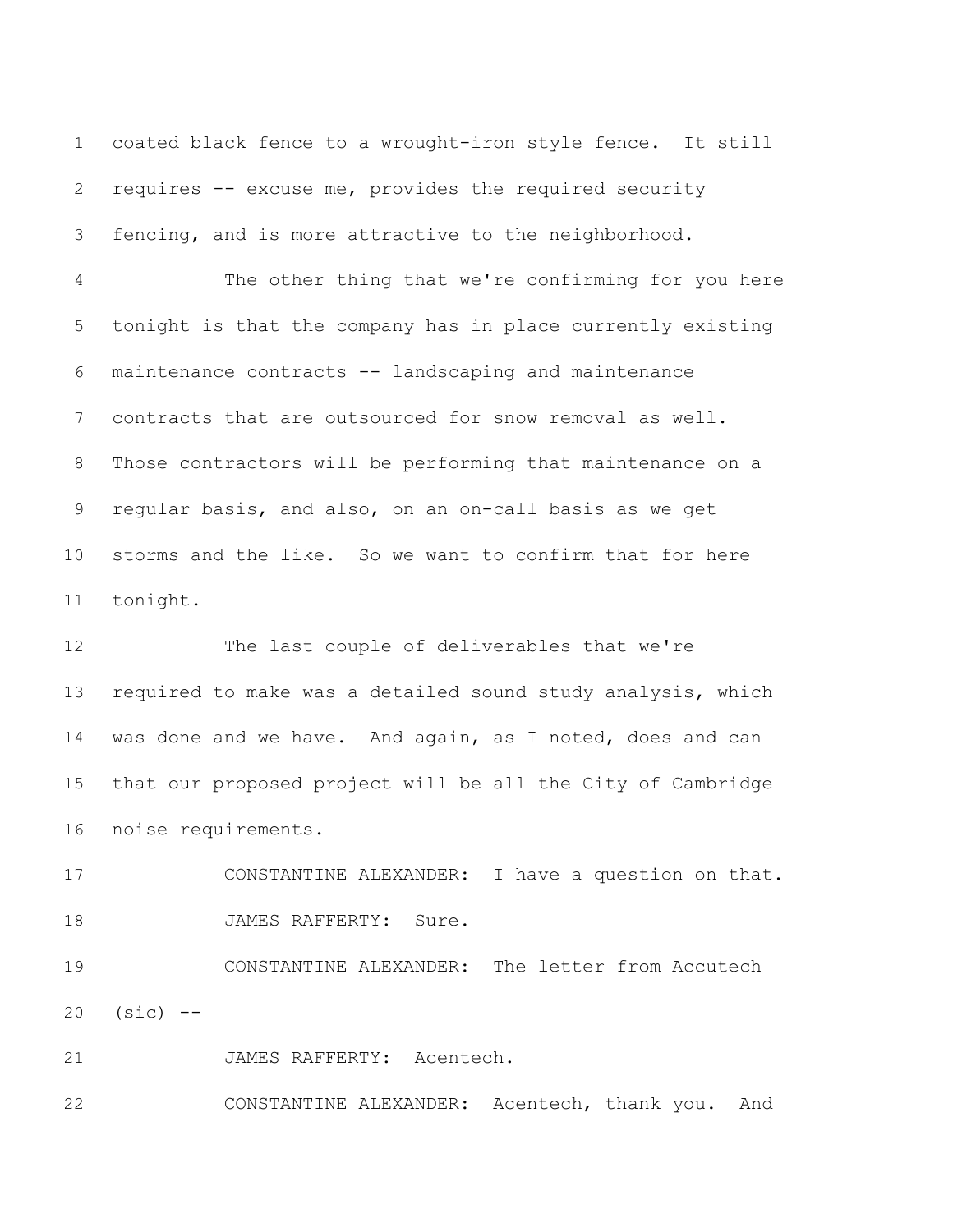it -- the sound emissions were measured over a one-week period. It was one week, it was like December, the week before Christmas. Is that -- why that week was chosen? I thought it would be a week, that's atypical in terms of sound?

 JAMES RAFFERTY: Well, we have the representatives from the sound -- acoustical engineers present this evening, we didn't know how deep you wanted to go into that. But they would be --

 CONSTANTINE ALEXANDER: It's a simple question, why that week? That's all.

12 JAMES RAFFERTY: So I think the most -- firsthand information would -- if we may allow the sound engineer --

CONSTANTINE ALEXANDER: Sure!

 JAMES RAFFERTY: -- to answer that question. We'd have to come forward and give us your name, Jim, please.

 JIM BARNES: Hello. My name is Jim Barnes. I'm with Acentech, Principal Consultant.

 THE REPORTER: Could you spell your last name, please?

 JIM BARNES: That's B-a-r-n-e-s. And our firm was contracted and asked to initiate the study back in November,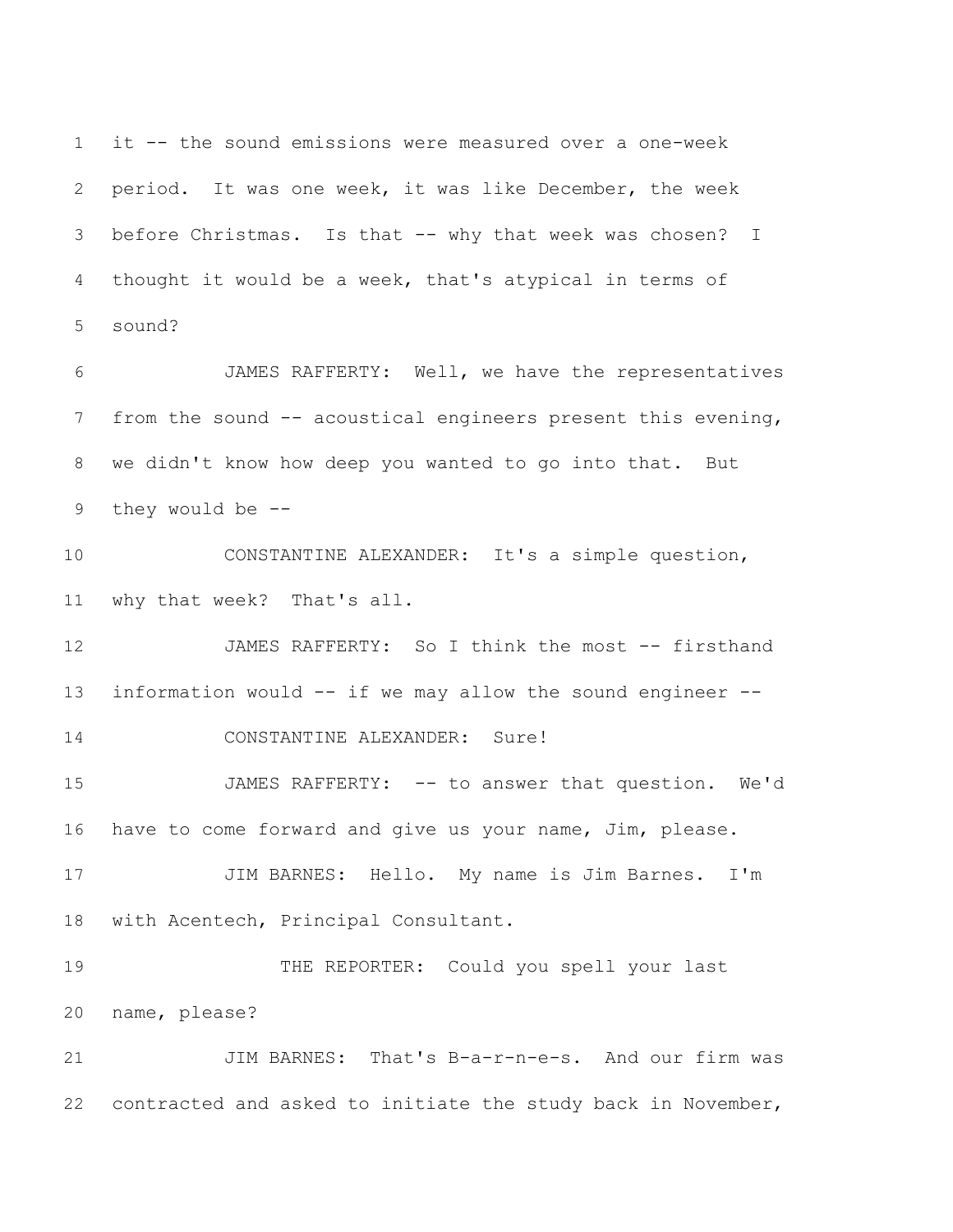and we a looked at different time period, given the project requirements for having a sound study done, and all the analysis. We were asked to expedite it. CONSTANTINE ALEXANDER: Okay, but you still haven't answered my -- JIM BARNES: So there's no problem. I actually was involved with the sound measurements. CONSTANTINE ALEXANDER: Is that week a typical week in terms of sound measurement? Why -- I mean, it's an odd week, that's all, in terms of the way the world works. 12 JIM BARNES: Well, maybe so. We work 52 weeks out of the year. CONSTANTINE ALEXANDER: Yeah. JIM BARNES: I've made measurements both daytime and nighttime. CONSTANTINE ALEXANDER: Why did you do a week in 18 February? Why that week? I haven't -- you haven't answered my question? Why that week? DOMENIC NICOTERA: If I may, Mr. Chair? CONSTANTINE ALEXANDER: Yes. DOMENIC NICOTERA: I believe I understand your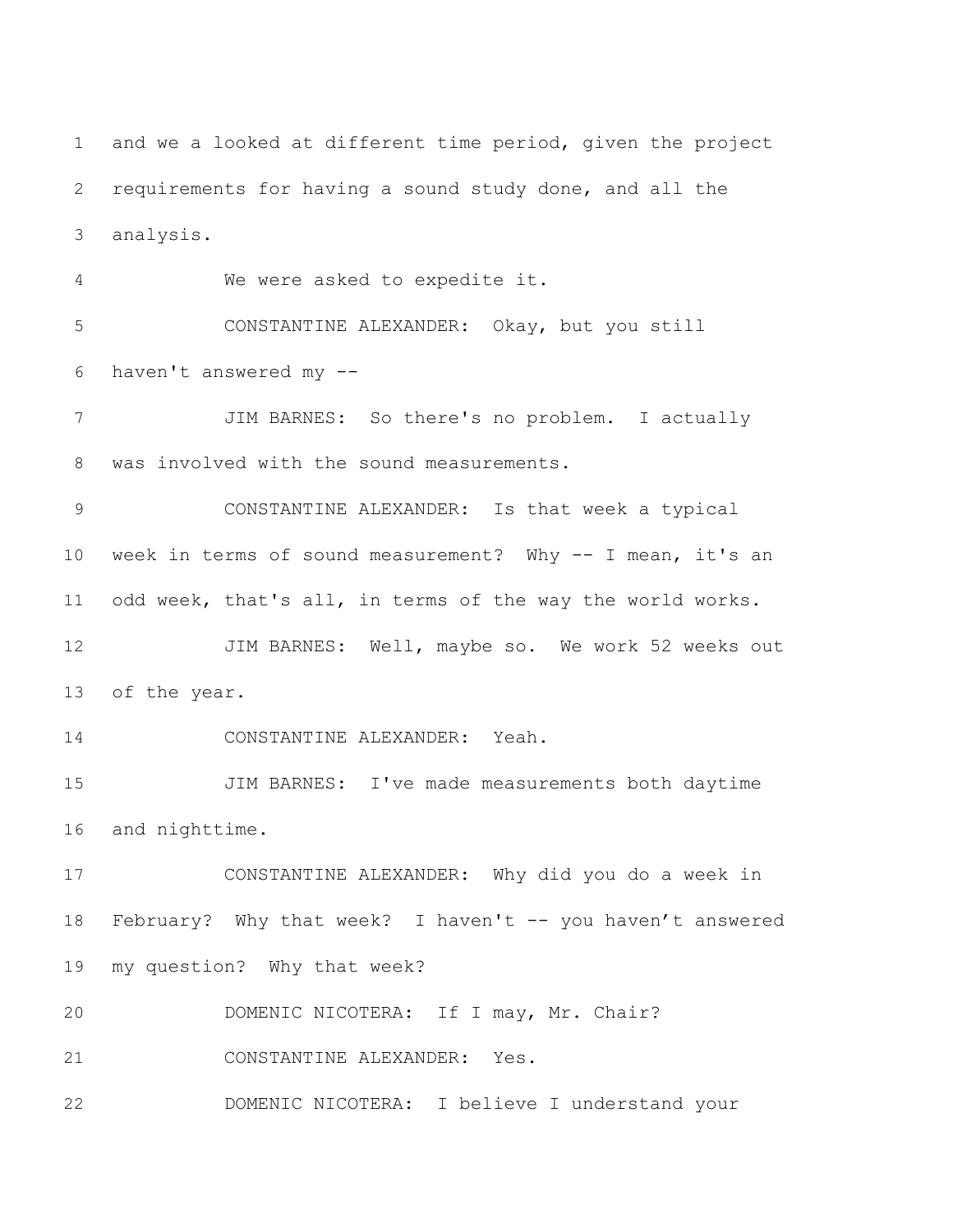question, and can speak to it. The transformers, which were the sound that we were trying to characterize at the site, tend to produce a fairly constant sound output, regardless of the load on them. It's driven -- the sound output of the transformer is driven mostly by the voltage that's applied to the transformer, and that stays relatively constant over the year. It operates in a very narrow band. And for sound purposes emanating from the station, the week right before Christmas is probably as typical as any that you're wanting to get. CONSTANTINE ALEXANDER: Okay. You've answered my question, thank you. DOMENIC NICOTERA: You're welcome. JAMES RAFFERTY: Thank you. Thank you, Mr. Chairman. I was just going to briefly make a couple of points with the last couple of deliverables that we were required to provide. That is to confirm that we performed a due diligence analysis of alternate locations for the equipment you have before you, and Mr. Zicko will speak to that in a minute in a couple of following slides. And we also can confirm that we did a flood and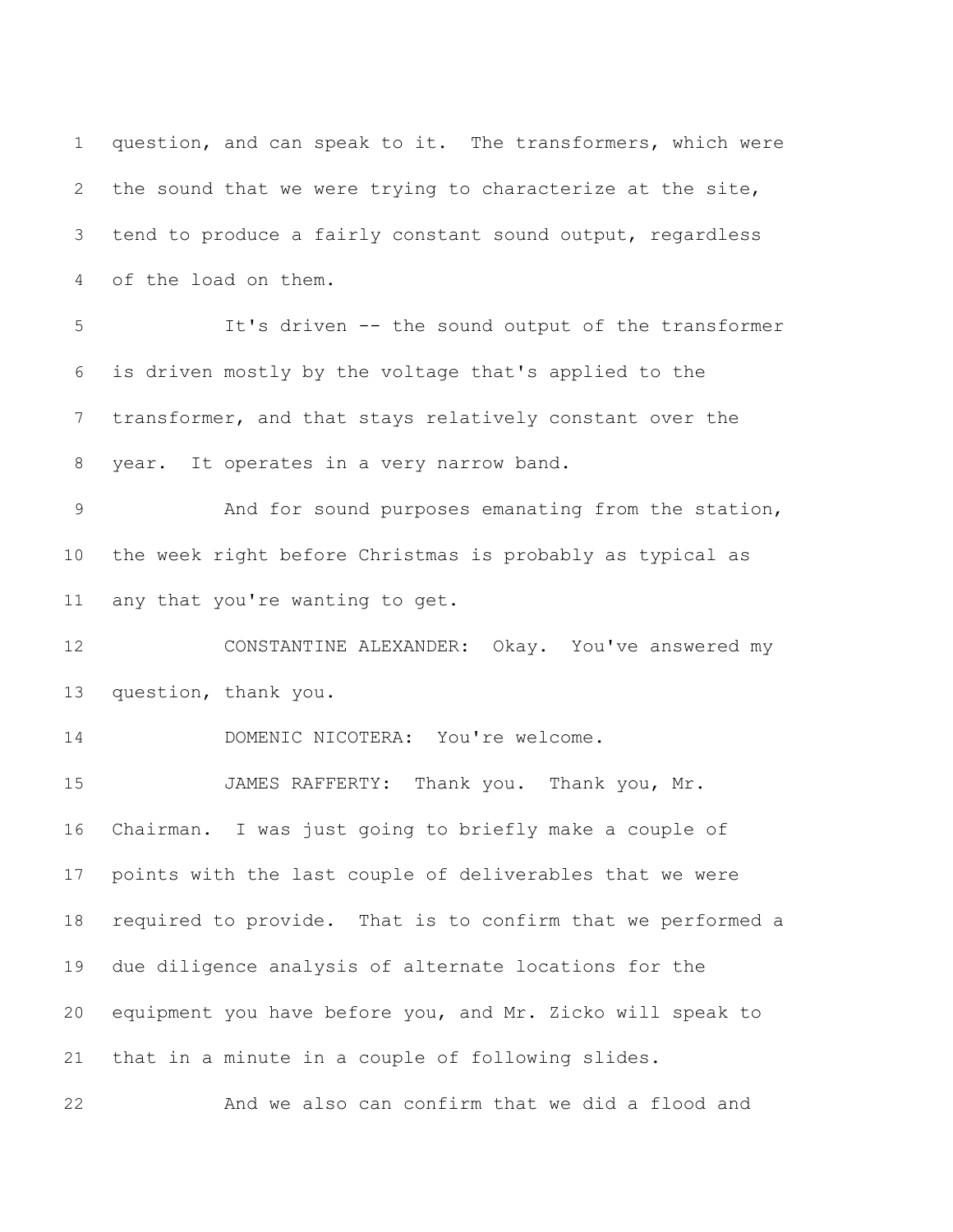resiliency analysis that was a result of looking at the City of Cambridge and FEMA flood zone data. And we can confirm that our equipment and the elevations of the equipment, that they will be constructed to will be above those levels in those standards. And there's a slide for that as well.

 Lastly, as Attorney Rafferty mentioned after Mr. Zicko, Mr. Andrew will present some information on a 10-year forecast. So at this time, I will turn it over to Mr. Zicko, if that's okay. Thank you.

 JOHN ZICKO: Good evening, thank you. Turning your attention to slide 3, it reiterates a lot of the points that were made on Slide 2, so I won't belabor them. We've talked about -- as Mr. Nicotera had talked about, we've summarized what the community request for accommodations were in the blue box.

 I think the most notable feature of this slide that differentiates it from slide #2 is if I could direct your attention to the "before" drawing in the upper left-hand corner.

 And I realize it's a bit of an eye chart. But it shows the transformer in the originally proposed location, and the most notable change here is that we've slid it up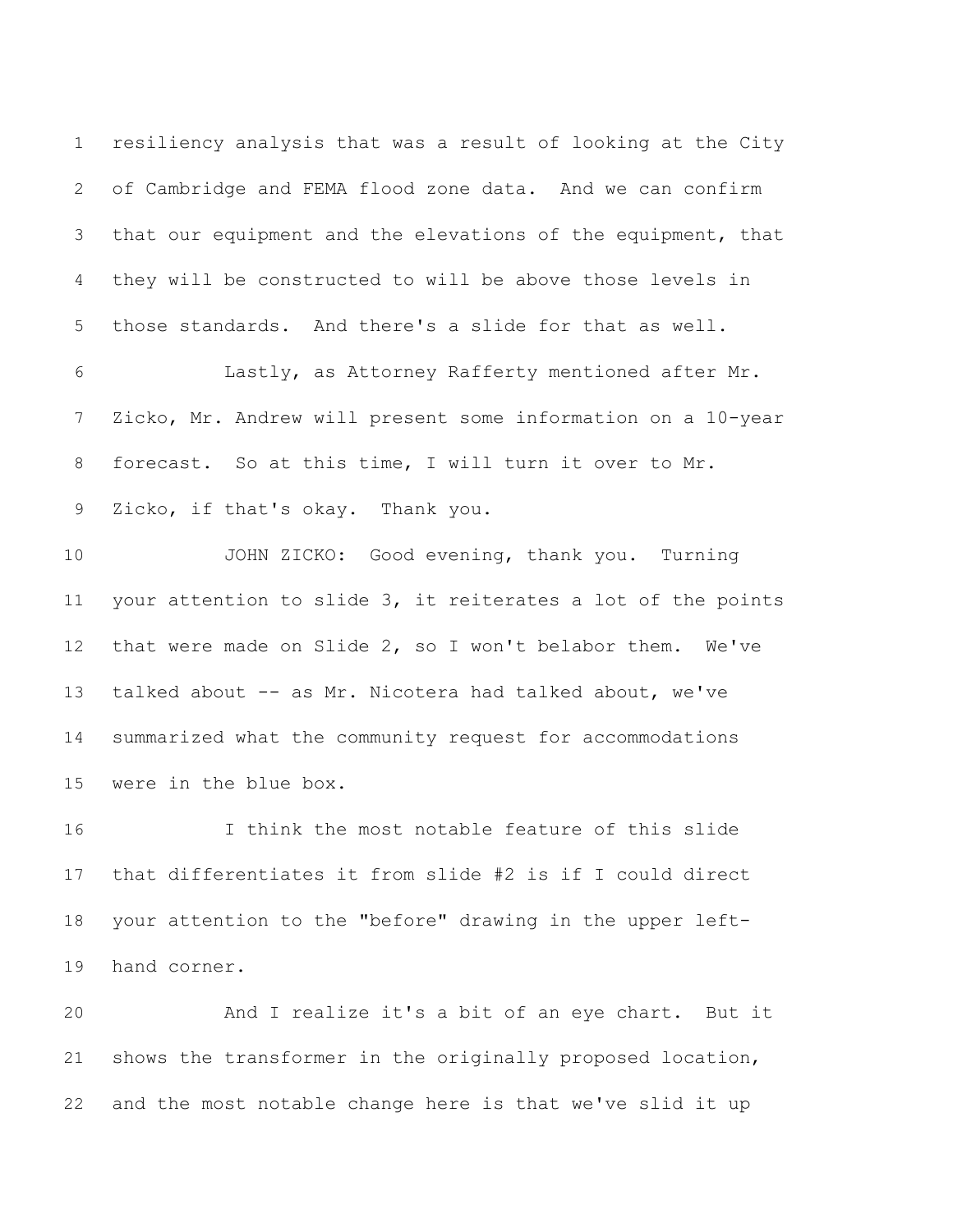kind of to the right approximately thirty feet to get it further away from those residences, and it also affords us the opportunity to fit some enhanced landscaping and space between the transformer enclosure, and the residents -- the other striking feature of this is that we have taken the four-sided enclosure with the roof which necessitated mechanical ventilation.

 We are working with Acentech and substation engineers. We were able to develop a three-sided enclosure that has allowed us to eliminate the mechanical vent fans that will be naturally convectively included in the enclosure. We won't have the sound of the vent fans, and this also keeps the -- transforms the sound within Cambridge limits, as well as demonstrate on a further slide.

 The next two slides -- slide 4 -- shows some of the landscaping plans that Mr. Nicotera spoke of. You know, it's hard for me to add anything to what he already said moving the slide 5. Shows some pictures, proposed visual renderings.

 I think the key takeaways here are that we develop this revised enclosure based on acoustical reasons. We've chosen a color palette for the electrical equipment;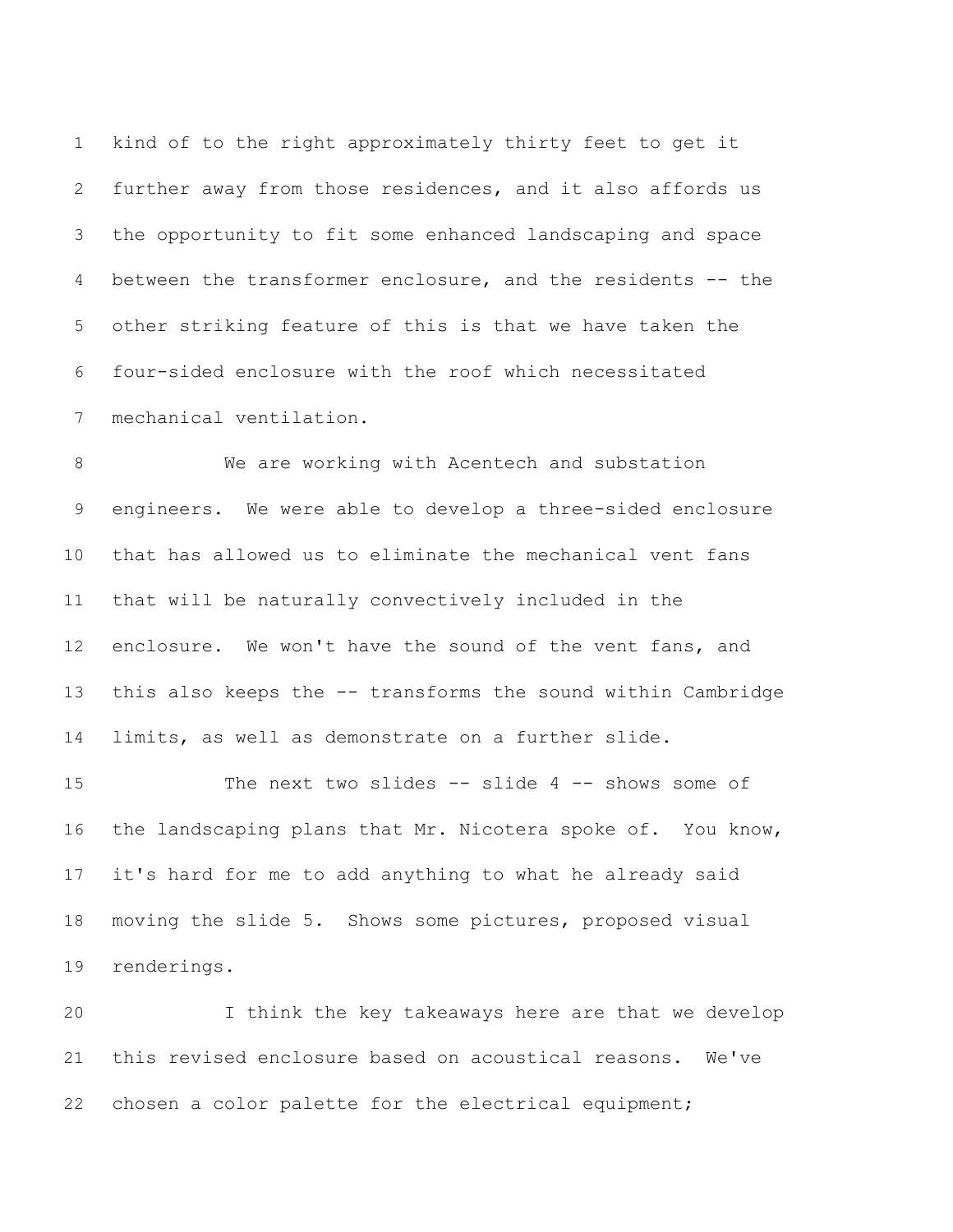something that we don't normally do, so we just tend to paint everything battleship gray, I guess because we can we do.

 We've chosen some sand tones and more neutral palettes for this, move the transformer enclosure, and then as Mr. Nicotera said, we have the fence that is more ornamental and still meets all the safety and security requirements of the National Electric Safety Code, which is the governing code for this facility.

 The next slide, Slide #6, is a -- first slide is sound analysis, and it shows the property -- the approximate property line of the substation, and it shows the location where we took some -- it shows the location of the proposed transformer, and the location where we took some long-term sound measurements, and the short-term sound measurement across the street to kind of get an idea of the background.

 There's a lot -- flipping to the -- the key takeaways here are in the blue box. And it says -- you know, sound levels from the proposed transformer meet applicable noise criteria for the City of Cambridge, rather Noise ordinance both daytime and nighttime, and the Mass DEP noise level policy, not only for broadband, but the pure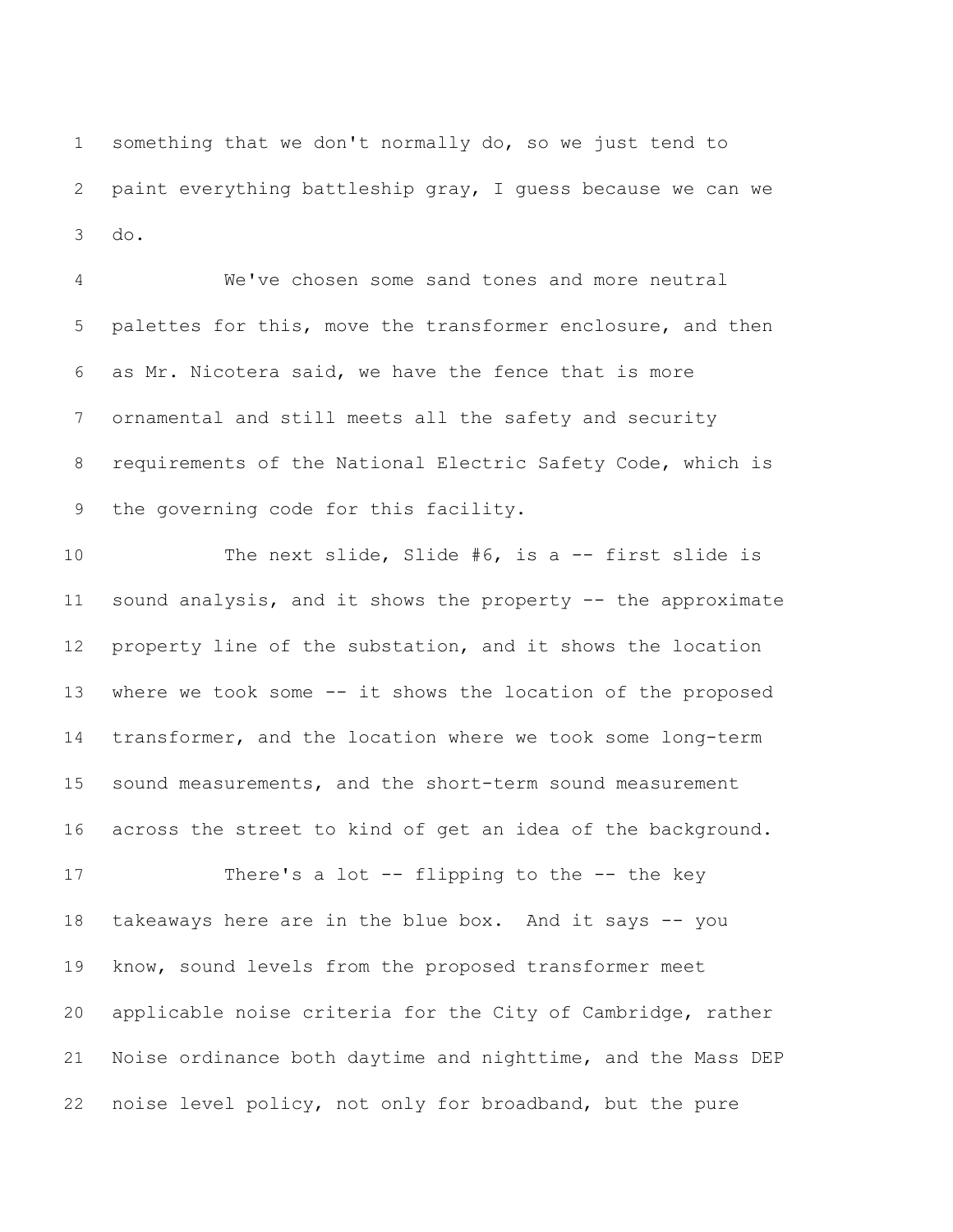tone as well.

| $\overline{2}$ | Well, the transformer will contribute a maximum of           |
|----------------|--------------------------------------------------------------|
| $\mathfrak{Z}$ | 39 $dB(A)$ ; that's the overall Broadband sound, residential |
| $\overline{4}$ | receptors, and it's less than nighttime criteria of 05.      |
| 5              | On page #7, it shows in graphical form and tabular           |
| 6              | form what I just described. Directing your attention to the  |
| $\overline{7}$ | graph, to the far-left axis, you can see the far-left Y      |
| $8\,$          | axis, you can see where it says, "dB(A)" that is the overall |
| 9              | Broadband sound.                                             |
| 10             | And you can see the $-$ there's an $X$ , a diamond, a        |
| 11             | triangle, a circle and a square -- the gray square being the |
| 12             | Cambridge limit for the overall sound level. And you'll see  |
| 13             | the other four locations that I mentioned -- the circle, the |
| 14             | triangle, the diamond and the X are at the receptor          |
| 15             | locations. They're all below the overall, and this also      |
| 16             | demonstrates -- the graph also demonstrates the tonal        |
|                | 17 component of the sound as well.                           |
| 18             | The other point that was discussed at the last               |
| 19             | meeting was a -- could we have an alternative location       |
| 20             | within the site, and at that meeting I believe I had         |
| 21             | testified that the site was heavily encumbered with a number |
| 22             | of easements, that kind of limited what we could do in       |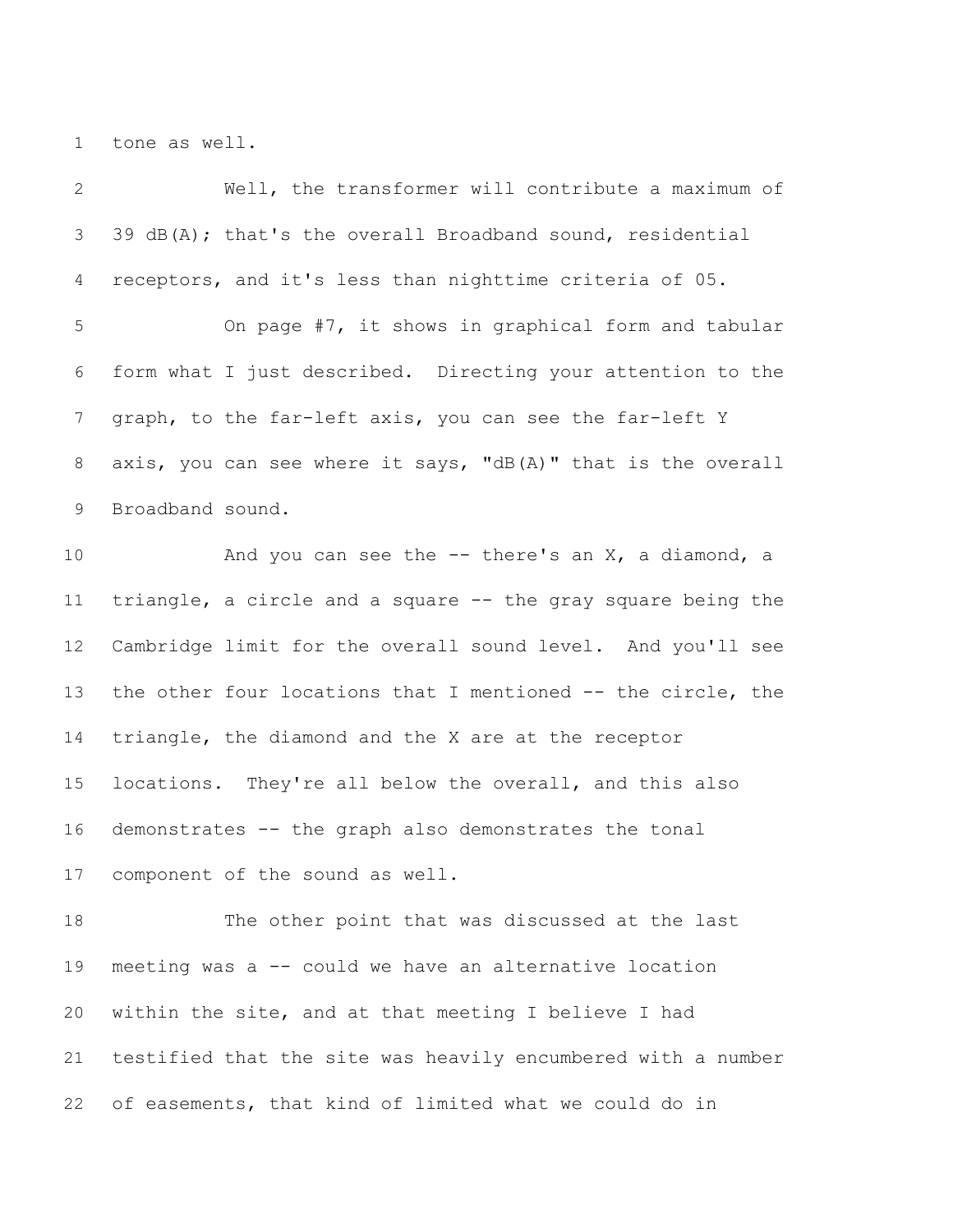there. We did conduct a reasonable range of alternative analyses, as to how we could situate the transformer away from these residents, and that's demonstrated with the information on Slide #6. A lot of the difficulties -- I'm sorry, Slide #8.

 A lot of the difficulties that we encountered involved the routing of the cables. These are relatively large-sized cables. They have a very large required bending radius. The pulling tension and the sidewall pressure on the poles adds up quickly. The longer you make them, the more manholes you need, and just juggling all that equipment. Plus, the manholes over the easements really became a difficult exercise for us.

 I had a couple engineers work tirelessly on this through many, many iterations.

 Directing your attention to Slide #9, which is the final slide that I will speak to, we are asked to discuss flood analysis, so the flood resiliency of the proposed additions, the long and the short of it is that we looked at both the FEMA zoning data, we met with the City of Cambridge DPW to confirm the data and analysis and get their recommendations.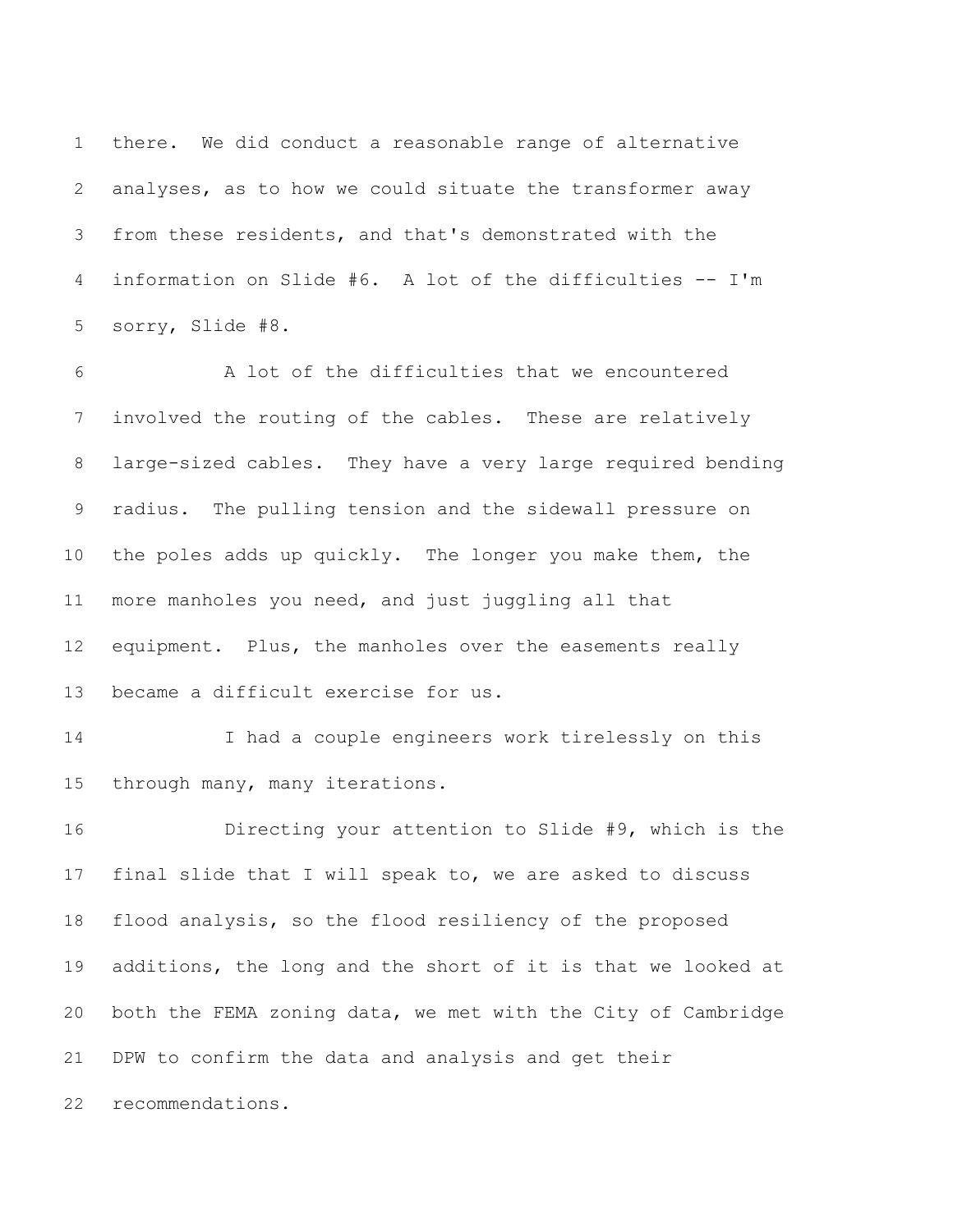We reviewed the City of Cambridge flood viewer map, and we determined that any water sensible components will be above what the predicted flood levels were. And there are some details on that in the box in the lower right-hand corner on page 9. I won't go into them unless you want me to. AUDIENCE: I don't -- JOHN ZICKO: Like I say, at your request, I will try to -- Oh, thank you, I've succeeded. Then at this point with the Commissioner and Chair I'll turn it over to Mr. Andrew for this segment of the presentation. ROBERT ANDREW: Good evening, as for the record, my name is Robert Andrew, A-n-d-r-e-w with Eversource. I'm turning to Slide #10. These are just kind of some general responses I guess to questions about why do we reinforce our transmission and distribution system. It's to strengthen reliability in the system. The additional sources give us redundancy so that we can handle failures without associated outages.

 You know, the system in Cambridge, as across all the Greater Boston area in the past 20 years has been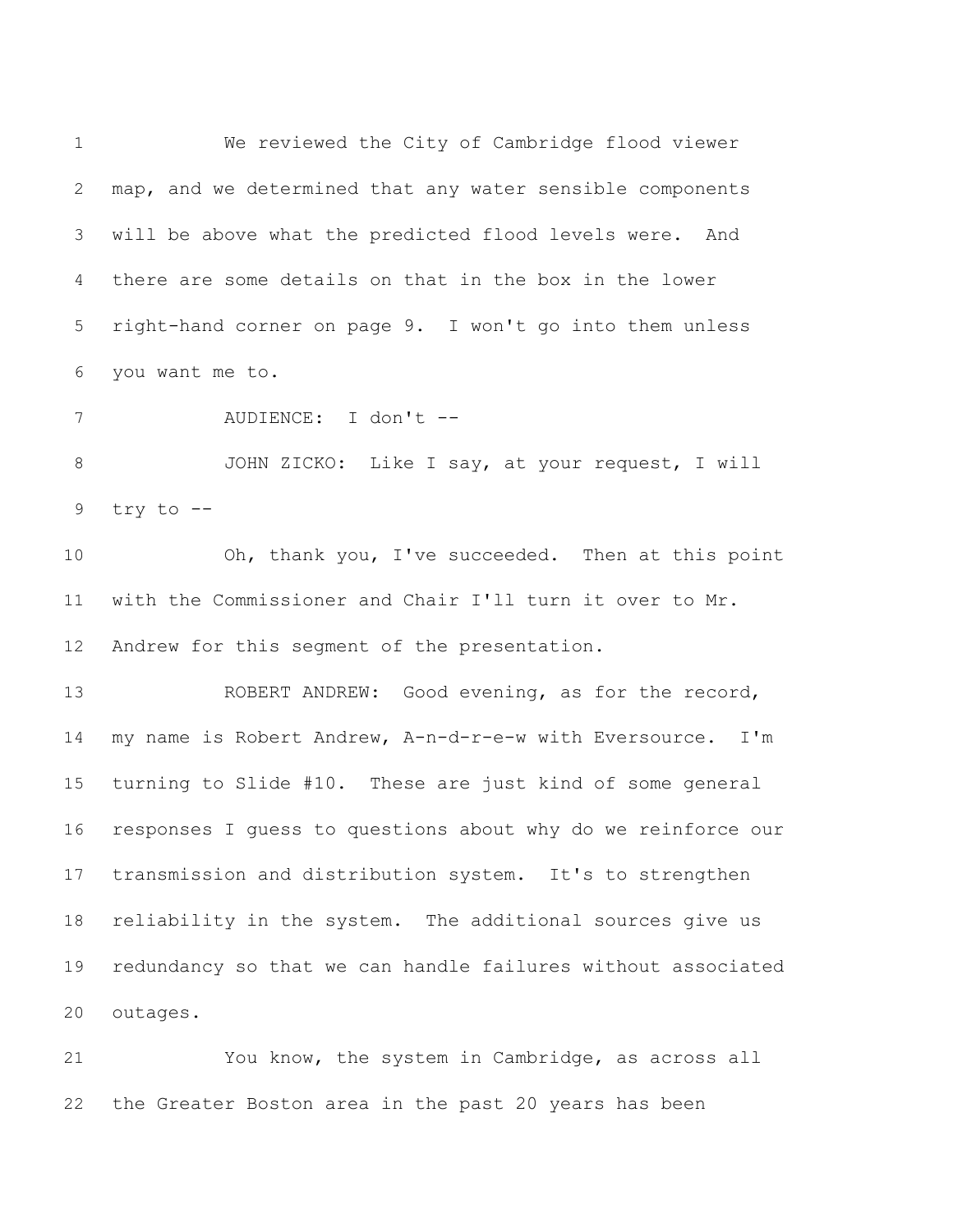growing, and we've done that here in Cambridge too, with various additions to the system, to support economic growth and the development that's taken place. But one of the important features looking forward, there are a lot of visions about more and more of our electric energy coming from clean resources -- offshore wind, the state of Massachusetts is currently in an evaluation of bids for more offshore wind. But to get that energy to the low and the cities, the major loads, Cambridge being one of them, we need that resilient transmission and distribution system. Because simply in an urban environment, you're not going to generate major amounts of carbon-free energy within that area itself. It just takes too much land to do it. So moving on to Slide #11, I think one of the questions was related to me was about load forecasting for the city going forward. Eversource every year updates a 10- year load forecast, looking forward. These are the results for the East Cambridge substation and Putnam substations from the 2019 load forecasts. So you can see the Putnam area is growing

moderately, the East Cambridge area is growing extremely --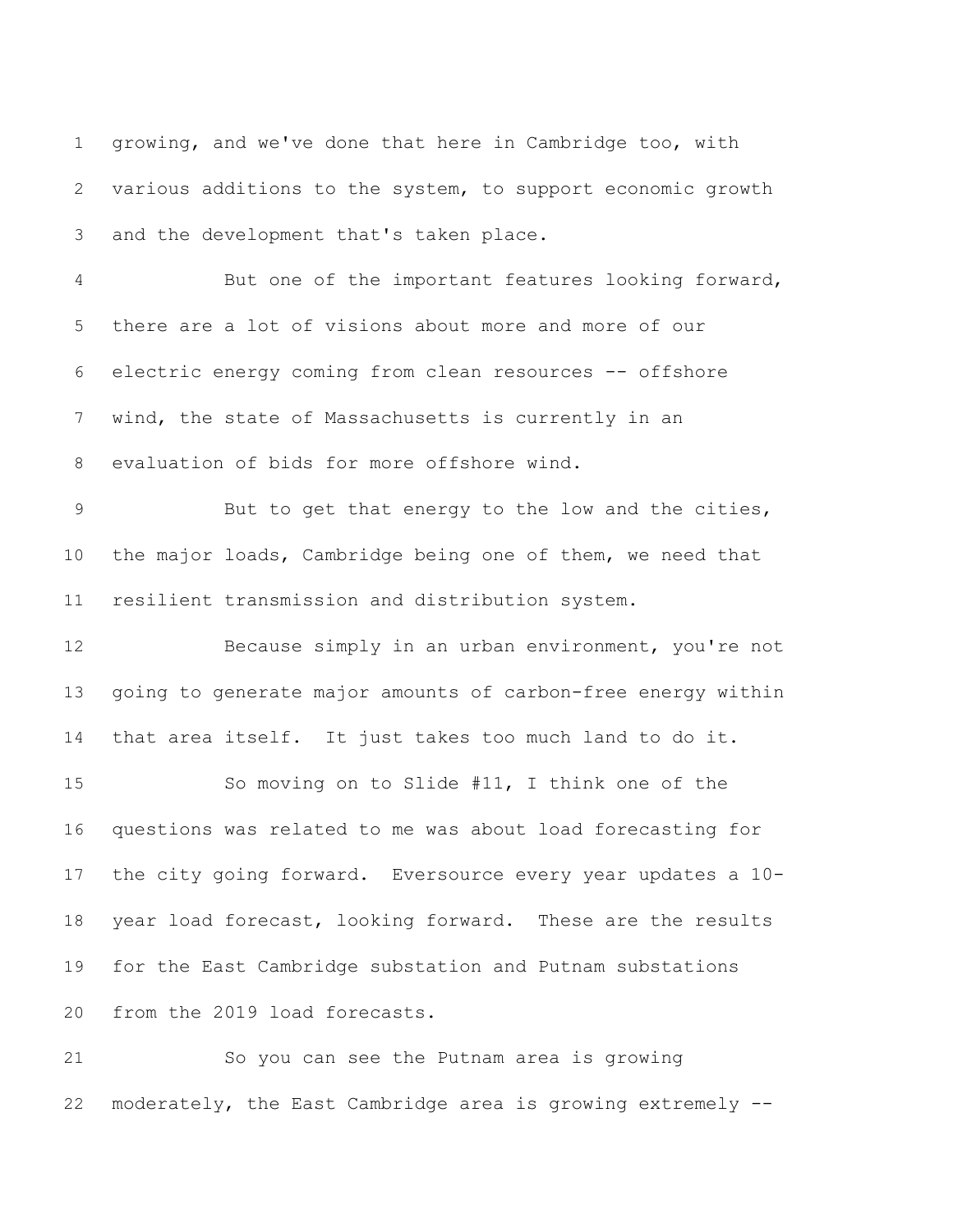I guess, a lot.

 Now, from our point of view, areas are somewhat flexible. We routinely move load between substations to take advantage of stations that have capacity, versus a neighboring one that may be near its limits. And so, we can do that within reason -- obviously, the stations have to be butting up to each other. We can't serve load from Cape Cod, you know, from a transformer in Cape Code in Cambridge. But in this case, we're talking East Cambridge and Putnam, which do butt up to each other. Over the years before East Cambridge existed Putnam was at its capacity. When East Cambridge was constructed, load was moved from Putnam to East Cambridge to provide headroom on both substations. JAMES RAFFERTY: Can I just offer some context to the Board? The reference to the East Cambridge transformer -- the board may not be aware of it -- is actually -- involved a special permit about 14 years ago at First Street, the corner of First Street. It's on the so-called Veolia campus. It was constructed right next to Cambridge Research Parent. It literally abuts the Genzyme building. But prior to that installation, East Cambridge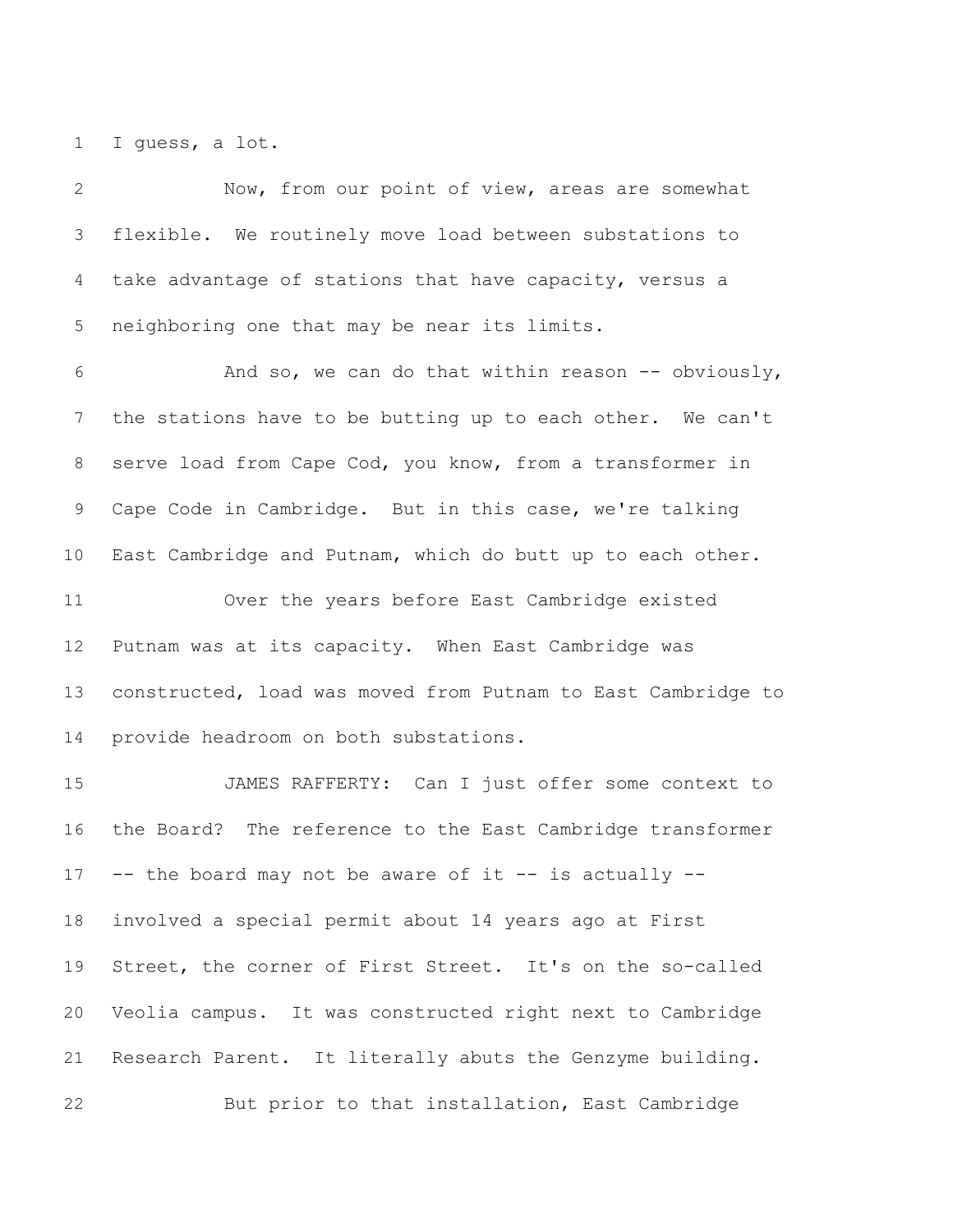didn't have a transformer. It was supplied basically from Putnam?

 JAMES RAFFERTY: So -- and not to get ahead of you, but Slide #13 does the job of explaining the relationship between the transformers. There was a transformer permitted -- my memory is -- it was fourteen years ago, I think?

8 ROBERT ANDREW: Yeah.

 JAMES RAFFERTY: But these are the current low 10 forecasts. They are updated every year, taking into account the general state of the economy -- you know, economic forecasts going forward, what's happened previously in the previous years, actual loads, and our knowledge of what is coming from developers coming in with applications looking for electric service.

 So moving onto -- I guess it's Slide #12, part of our initial solution to the challenges that Cambridge presents is the fourth transformer at Putnam. So we would install that, and then we would work to move some load off of East Cambridge to use that transformer capacity and balance as best we can going forward.

But I think from the previous slide, what you can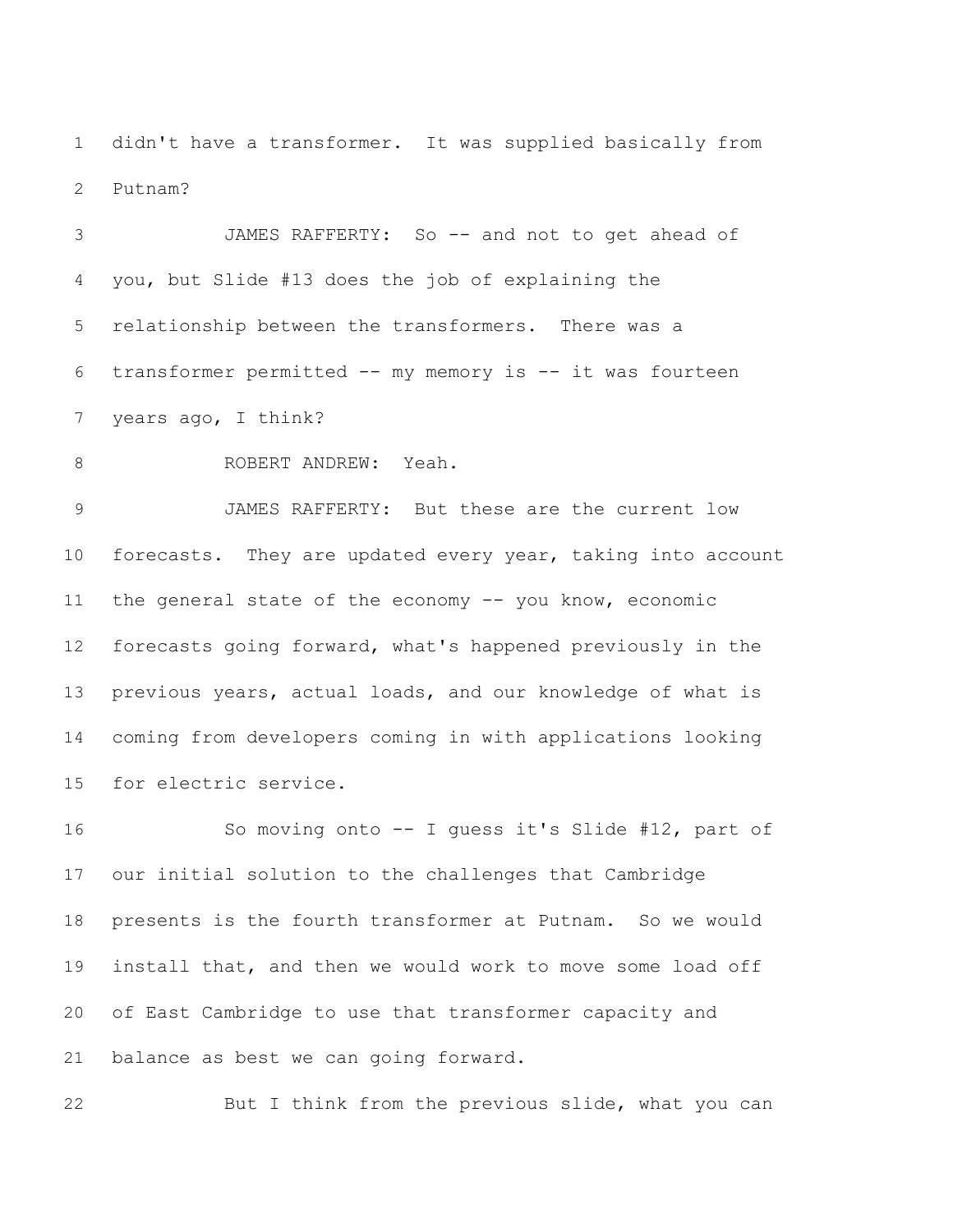also see is that this is an interim measure. I think we call it our initial solution here, that should give us headroom for a few years forward, while we work with the city on a longer-term solution, which I can -- CONSTANTINE ALEXANDER: I'm sorry, what solution? ROBERT ANDREW: On a -- CONSTANTINE ALEXANDER: Longer term -- 8 ROBERT ANDREW: -- longer term, right. And on Slide #13, what you see is a rough sketch of the area and how it's applied, and how this new proposed station, new station, would be integrated into the existing transmission network, to increase reliability of supply to both Putnam, East Cambridge, and provide additional transformer. CONSTANTINE ALEXANDER: There's no anticipation you -- after a few years after you do the studies, that you would close down this fourth reactor? ROBERT ANDREW: We wouldn't plan on doing that, because at a minimum, it would also provide us some redundancy within Putnam itself. CONSTANTINE ALEXANDER: Okay. JAMES RAFFERTY: Thank you. So, in conclusion that's our presentation. Information should be familiar to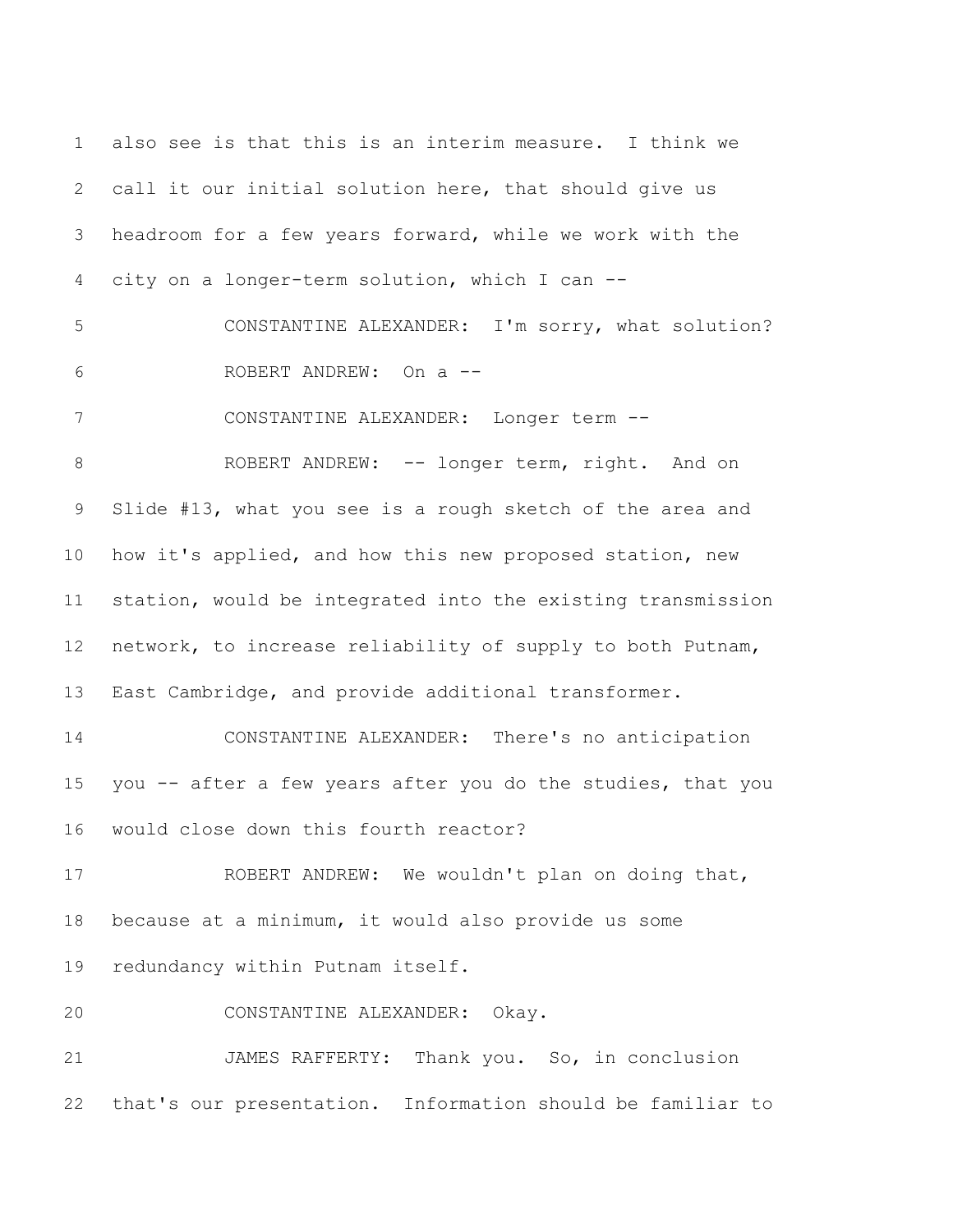the Board because it's everything that was contained. The only new information was that last slide, which talked about the relationship between -- and one learns as they go ahead in the distinction between -- maybe Jim, you could -- Bob you could speak to -- there's transmission and there's transformer, and it's the combination of the two at this site that creates the need, correct? ROBERT ANDREW: Yes. For the new station, it's designed to address -- 11 JAMES RAFFERTY: No, when you say, "new station" you're talking the contemplated -- 13 ROBERT ANDREW: The proposed station --14 JAMES RAFFERTY: Yeah. ROBERT ANDREW: -- that we're trying to figure out where would be the best place to put it. 17 JAMES RAFFERTY: Right. ROBERT ANDREW: That station would solve two issues. One, it would provide redundancy from the transmission system supply to not only get but to the existing stations within Cambridge. And then it would also supply additional transformer stepdown capacity to provide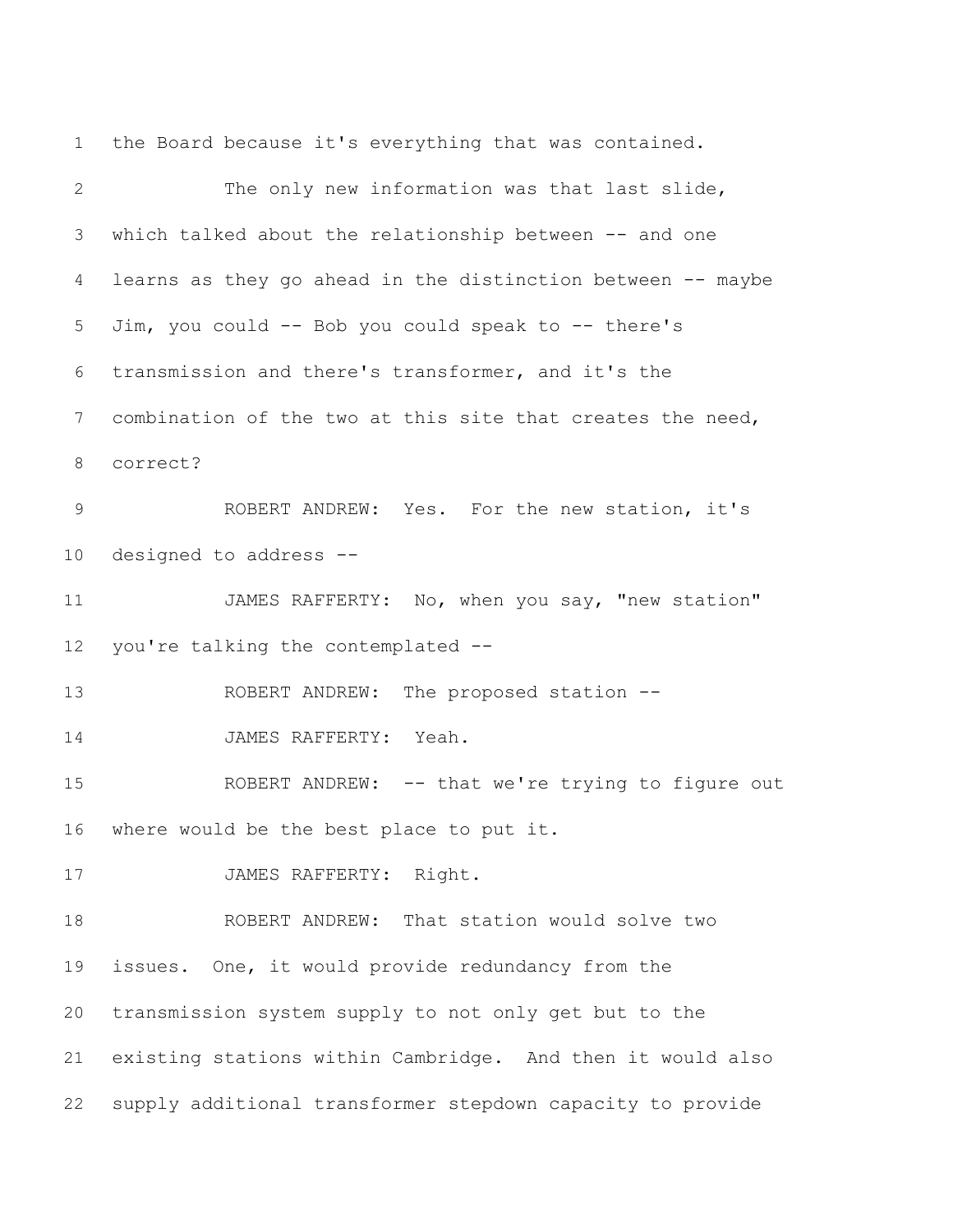the distribution network to supply the loads in the area. JAMES RAFFERTY: So Putnam is needed to facilitate the transmission, correct? ROBERT ANDREW: Yes. Like I said, the intent -- it's the initial step to address the loads that are projected to be there very quickly. But it's just Step 1 in the longer-term solution. JAMES RAFFERTY: So, as I said, at this time that 9 concludes our presentation. We are happy -- we do have experts, including the Acentech expert, as well as other subject matter experts. 12 In conclusion, we note that the application submitted here -- we hope that information we provide will allow the Board to make the requisite findings under the ordinance. This is a generic, if you will, special permit, in particular requirements associated with the Boston Special Permits. This is a presumption that where use is permitted by special permit and criteria associated with the

permit are satisfied.

 In this case, we recognize this to the compatibility or with surrounding uses is a critical component for a determination under a special permit.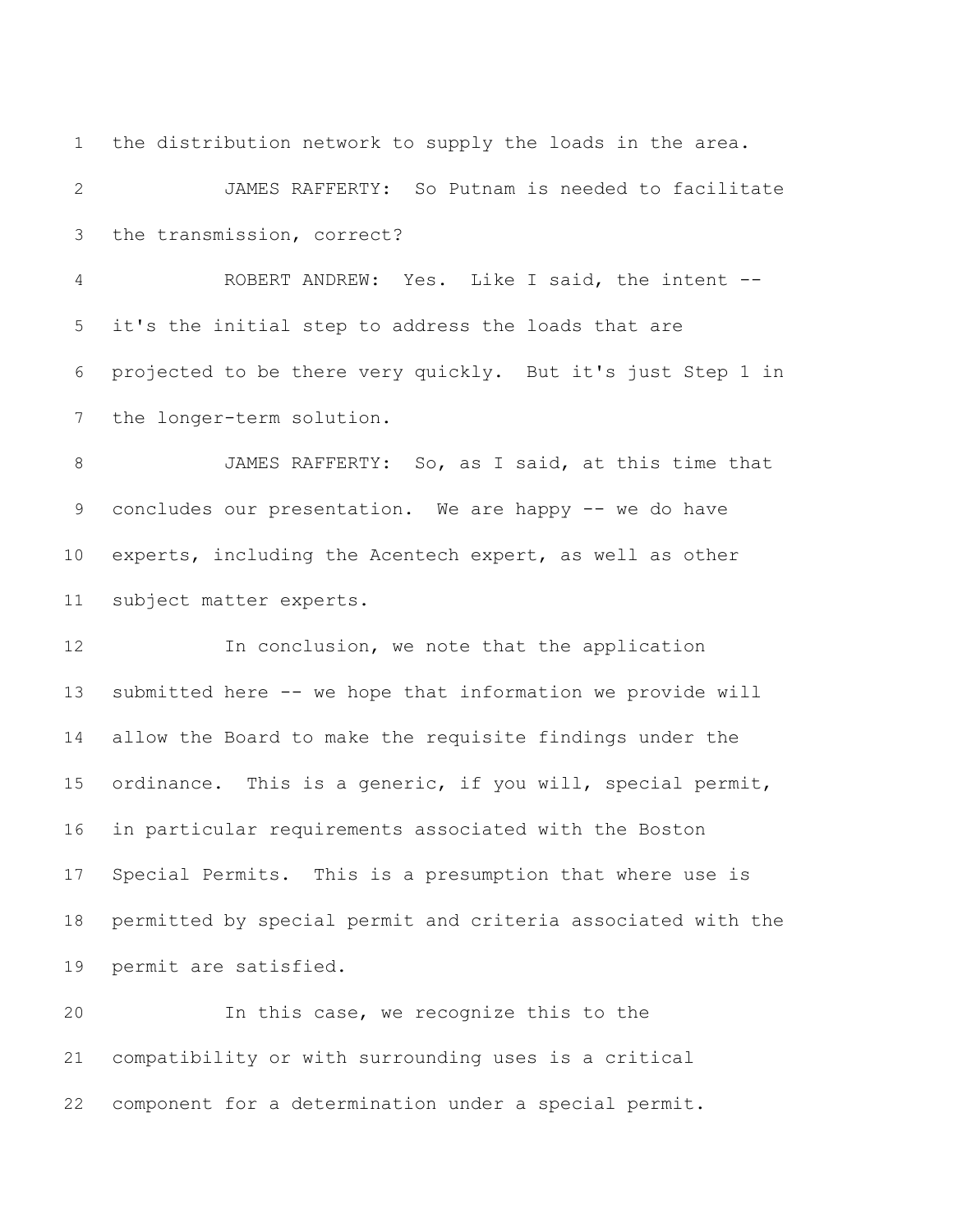We believe the information that we've submitted indicates that the station -- which has been in existence since 1987, can continue to have a -- its use and allocation without having an adverse effect upon surrounding uses, and the introduction of the transformer from the sound studies indicates just a single dB increase in sound, and there will be overall site improvements as described by the team this evening. So with that, we are happy to step back or answer any questions at this time. CONSTANTINE ALEXANDER: Anybody else on the board? Questions? 13 JIM MONTEVERDE: Thank you for your presentation, subsequent to our request/grievance. So thank you for doing the work. On the Slide #12 and #13, the proposed substation, I'm assuming that's the load that's been newsworthy lately. You've heard the proposal -- Council has heard that, and you've had presentations to them, I'm assuming? ROBERT ANDREW: Right. That's a to be determined, correct. Yeah. We did purchase property on Fulkerson Street.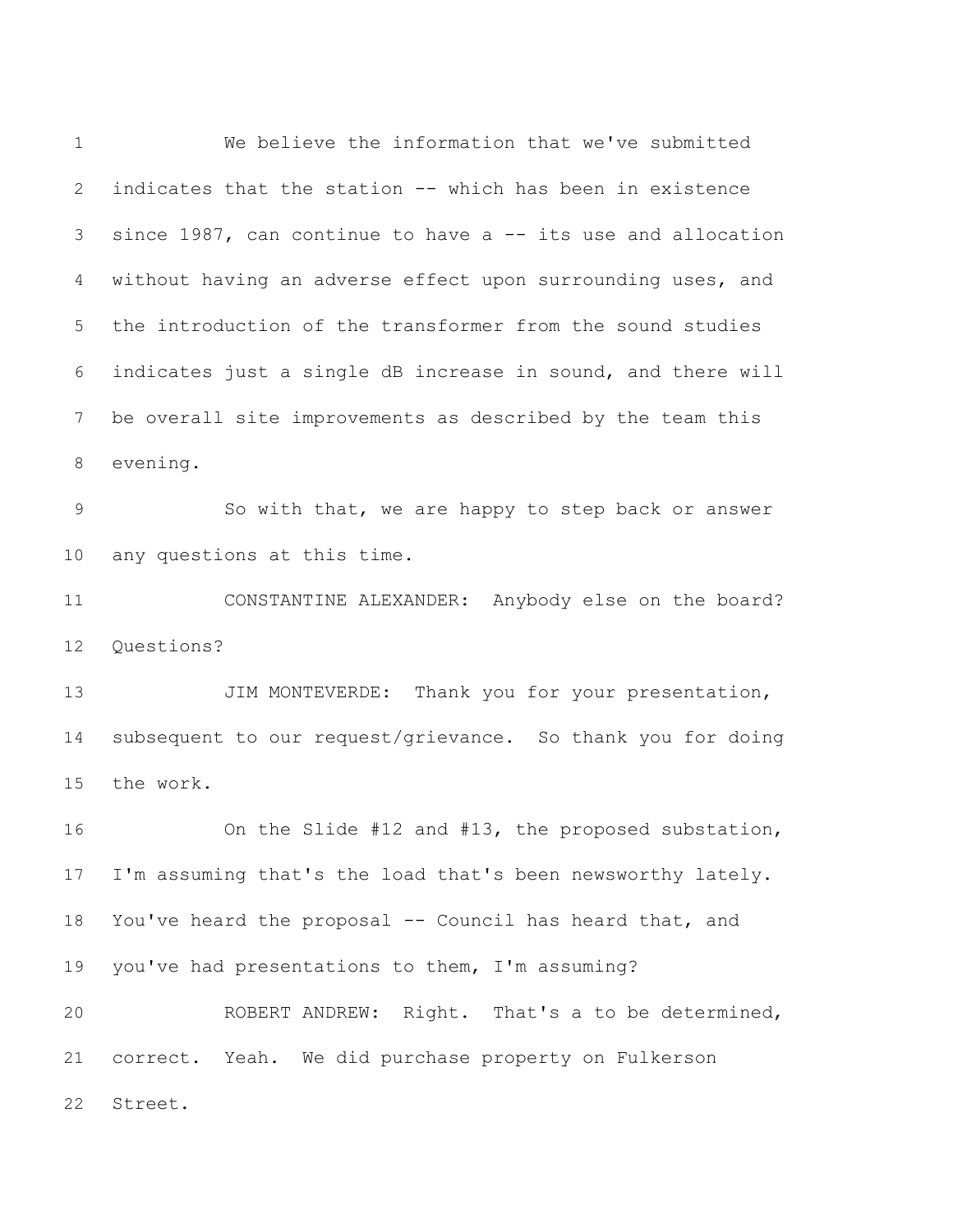1 JIM MONTEVERDE: Yep.

 ROBERT ANDREW: And came forward with that proposal, and we've been requested to evaluate -- you know, other locations and we're working with the city and other developers to see if we can find a place that we'd be better suited and meet everybody's needs.

 JIM MONTEVERDE: So in the immediate term, if that proposed substation were to either be delayed or not be able to happen there, does that then impact what you have now, or what you're planning on Putnam, would that cause you to do anything more on Putnam?

 ROBERT ANDREW: No, I don't think we could do anything more on the Putnam property. I think the fourth transformer is basically what the property could handles.

15 JIM MONTEVERDE: Okay, thanks.

 ANDREA HICKEY: I just have one question. Sorry, we have one microphone here. With respect to Slide #3, when I'm comparing the enclosure before and the after -- the after has this sort of wing off the end, doesn't appear here. Can you tell me about that?

 JOHN ZICKO: So the wing -- so the enclosure that's in the, "before" rendering is four-sided, and it's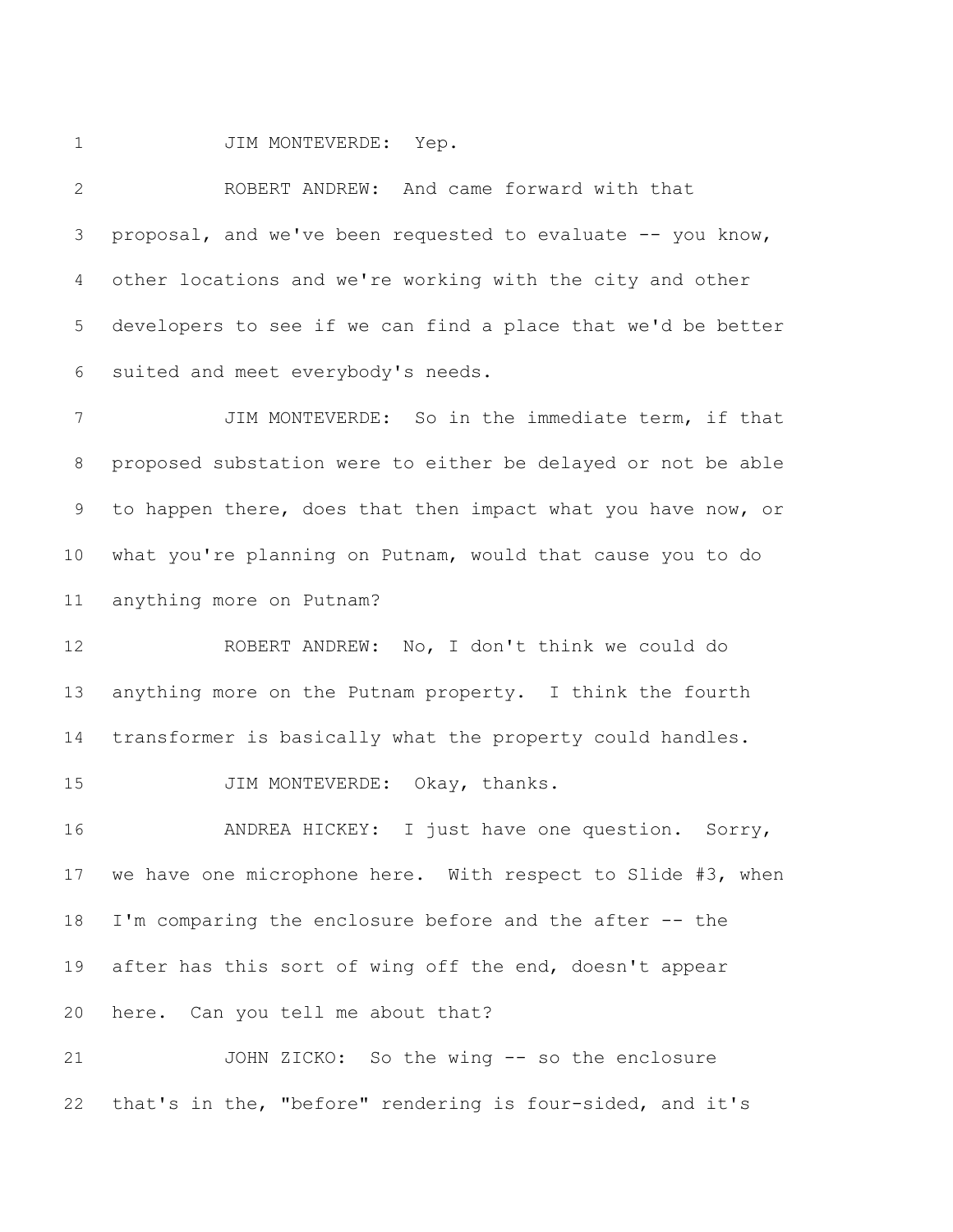tight. It kind of hugs the transformer if you will. And there's a top on it. We've removed the top on the drawing, so you can see.

 The one that's on the, "after" if you will is three-sided, and to your point, it has that what I'll term as a wing wall, for lack of a better term, and that is there to help attenuate the sound.

8 So what will happen is if that wing wall were not there, the sound would come out that open back and try to diffract around the corner towards the residences. This wing wall, if you will, keeps it away from those residential buildings.

 ANDREA HICKEY: Understood. And there's nothing at all on top?

15 JOHN ZICKO: We will --ANDREA HICKEY: Would there be some kind of a

screen?

JOHN ZICKO: Yeah, we'll put --

19 ANDREA HICKEY: -- so birds don't fly in there? JOHN ZICKO: Well, the birds in and of themselves won't be a problem, but we will put an open mesh screen over the top, some kind of nonconductive material. We've used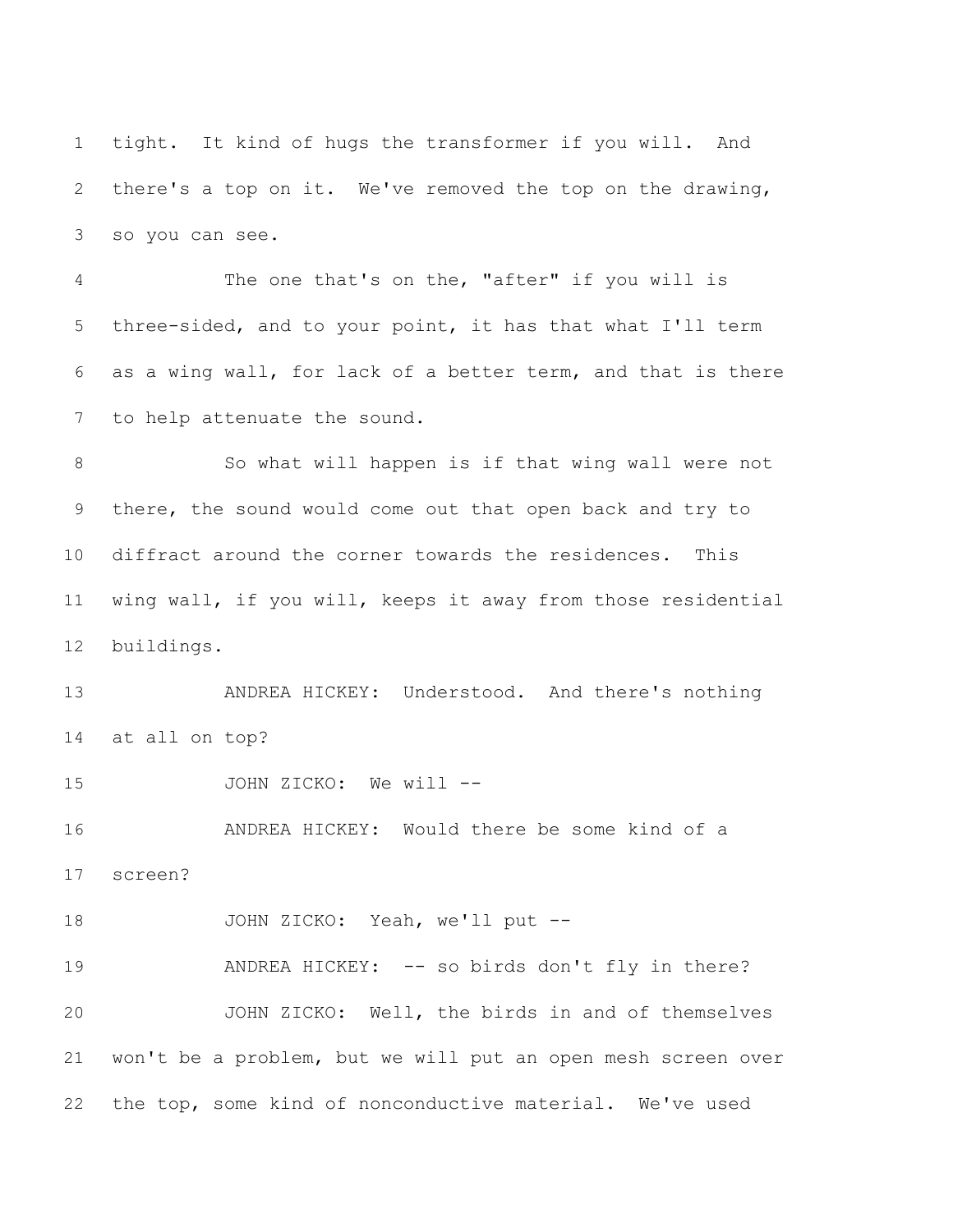fiberglass open mesh in other applications.

2 ANDREA HICKEY: -- Great. That answers my question, thank you.

 CONSTANTINE ALEXANDER: I just want to echo what Jim has said, and thank you for your presentation. It was to your point. It covered the issues that were raised in the first hearing. Thank you again. That's it. I'm going to open the matter up to public testimony. No further questions for members of the board at this particular time? JAMES RAFFERTY: I'll stay.

 CONSTANTINE ALEXANDER: Like I said, I'll open the matter to public testimony. Sir, do you want to be heard? DIRK HENTSCHEL: Yes, I would like to.

 CONSTANTINE ALEXANDER: Come forward, please. DIRK HENTSCHEL: Good evening, Mr. Chair. My name is Dirk Hentschel, first name Dirk, D-i-r-k. I'm a resident at the Pleasant Street Apartments, which is immediately 18 adjacent to the proposed site. We were here -- I was here at the last meeting, and we have reached out, or we've tried to work with Eversource over the summer.

 We had one meeting that unfortunately -- despite some preparations would only focus on the landscaping. And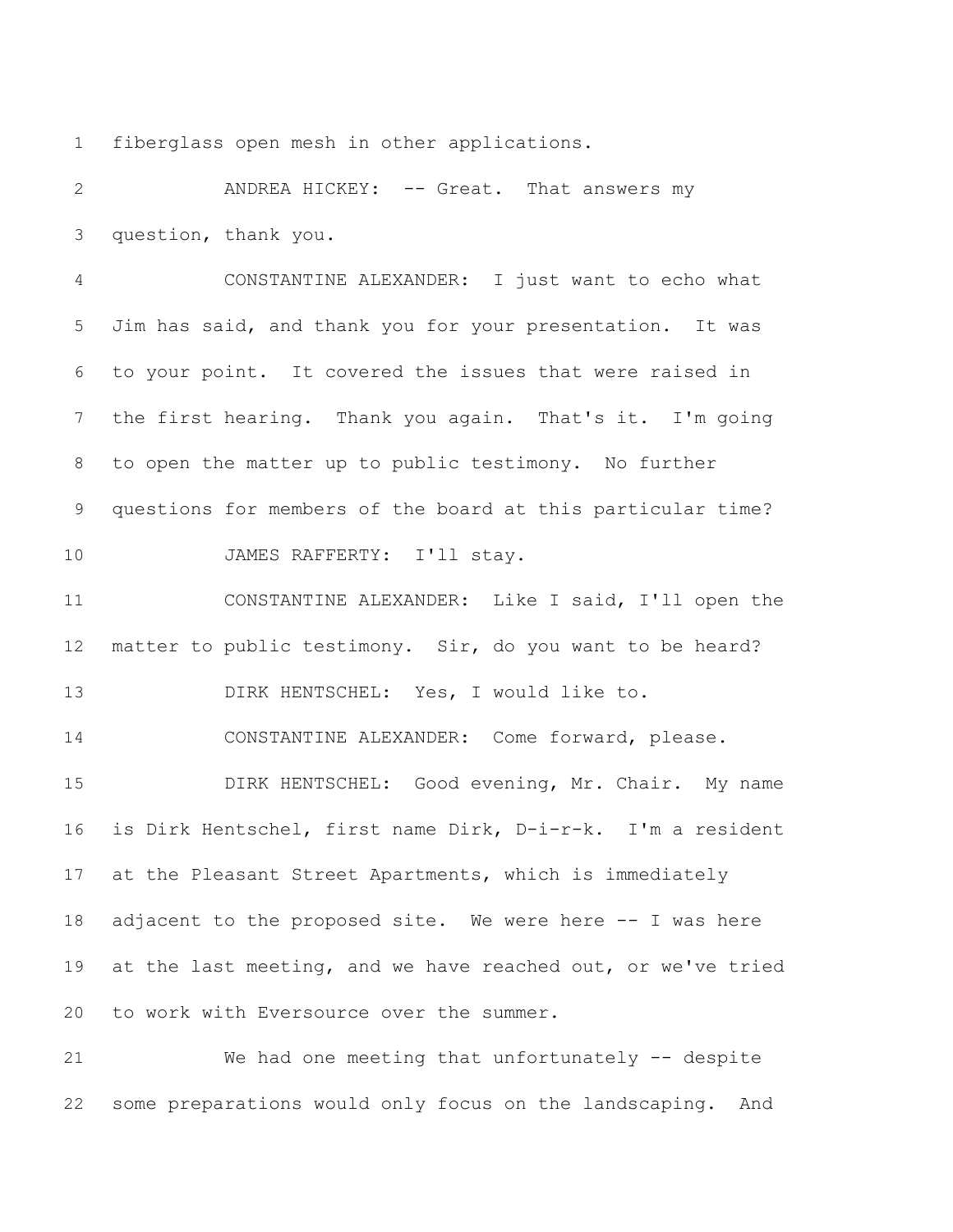the list that we have developed at the end of the last BZA meeting wasn't really fully addressed.

 We had another meeting just last week, so last minute we did receive some of the information, we have digested this. So I just want to go through the same points and just also in addition to what we've just presented raised some questions or some thoughts about the entire process.

 One of the questions was Eversource as a good neighbor, I just wanted to close that loop. We have not really seen a sustained change in cleanliness of the site. We have some neighbors who have obtained continued trash photos of the site. I will submit this to the board.

 I want to start with the last point, the overall plan of energy for Cambridge. Because it seems that from going through the different meetings, City Council here, and looking at the different material that's presented, that there's a certain picking and choosing on the site of Eversource was really presented.

 So I just want to go there the numbers, as I have been able to deduct them, or we've been able to deduct them from the material that Eversource has provided.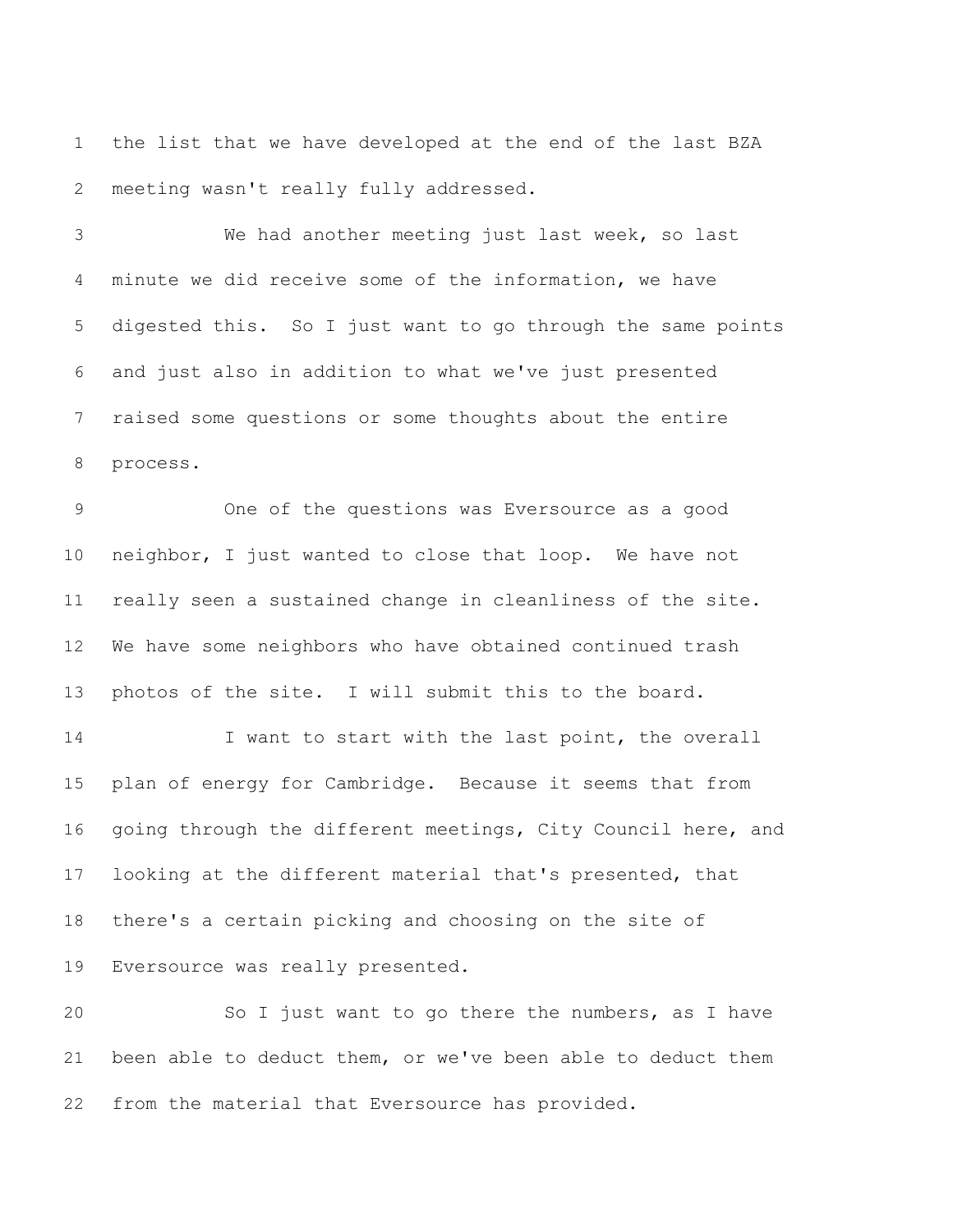So the current power availability in Cambridge through the three substations, plus the fourth smaller one, is at least 450 megawatt amperes. And according to Eversource information, 64% or 280 megawatt amperes is lost, due to cable contingencies. So they never reach the customer. So that's more than half of what is there. The overall long-term plan for Cambridge energy is this new station that's supposed to be at Fulkerson, but that may -- with the swap that recently occurred go to a different site that's being evaluated. That's going to have at least six transformers. So that will provide six times 60 I think megawatt amperes. So in excess of 300 megawatt amperes. That is really the long-term future, and that supposedly is coming

 So we're looking at the period from now to 2024, how to cover the demand. The projected increase at Kendall Square is about fifty megawatt amperes. The Putnam Station has about ten megawatts reserves at that time.

available in 2024.

 We don't know how much North Cambridge would provide, or other sites. But it is noteworthy that just reducing the inefficiency of the current cables by 20% would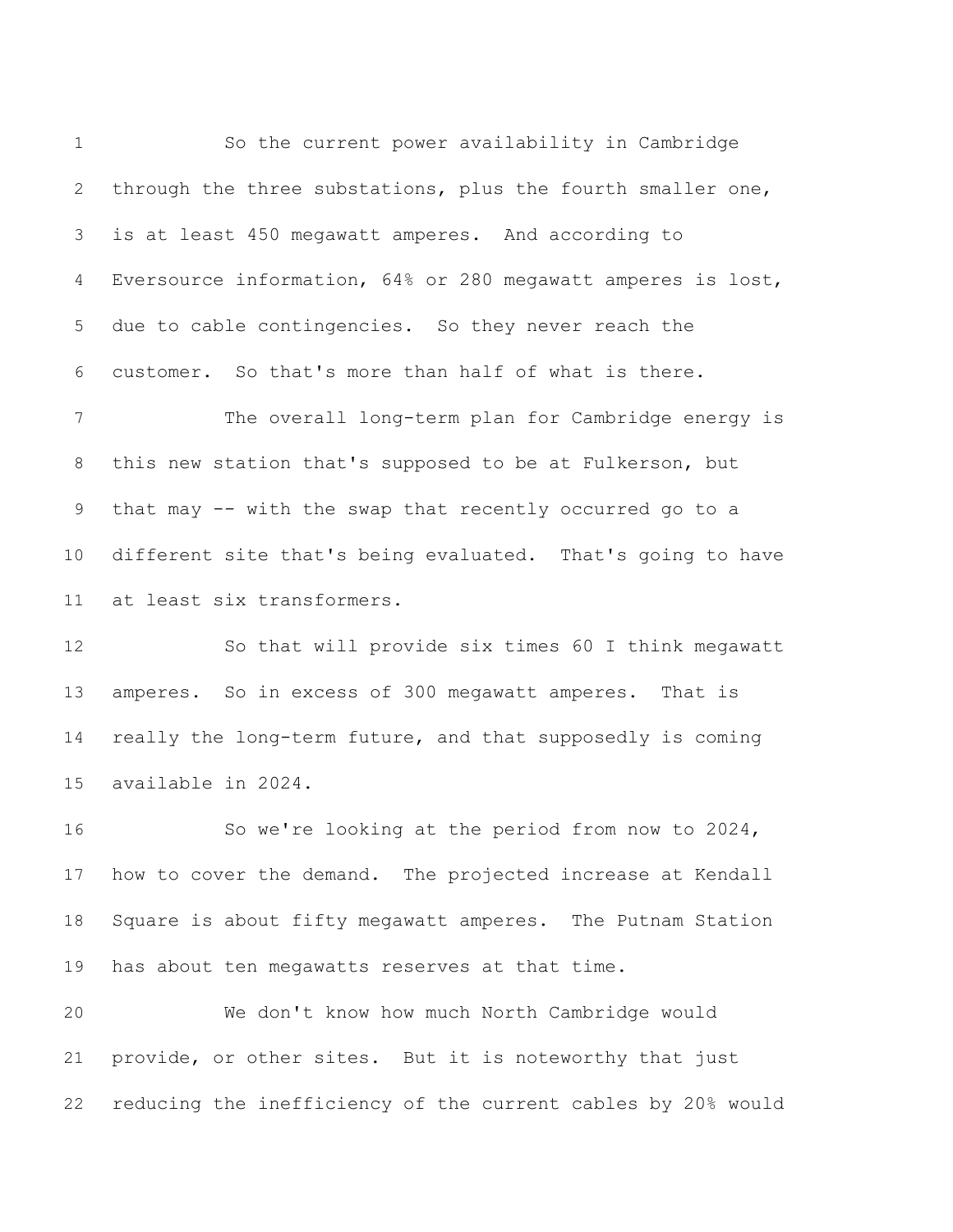create the same amount of megawatt amperes that are required in North Cambridge.

 Eversource has presented at the Council meeting that should the Putnam substation not be ready in time or not be built at all, that generators would have to be used. Those generators would be at the site of power use in East Cambridge.

8 So where the construction currently takes place, and so that they are ready when peak demand exceeds what the East Cambridge power station can deliver.

 From a policy perspective, facing the possibility of having these generators there for two or three years until that larger substation is built, that's obviously a nuisance -- to the residents, to the businesses, to everyone.

 But it's also a reminder to everyone, to the stakeholders, developers, citizens, that energy conversation is an important issue. So it would actually I think create a very lively and continued debate that is very healthy to address the energy needs of Cambridge.

21 So I know that --

CONSTANTINE ALEXANDER: It's not necessarily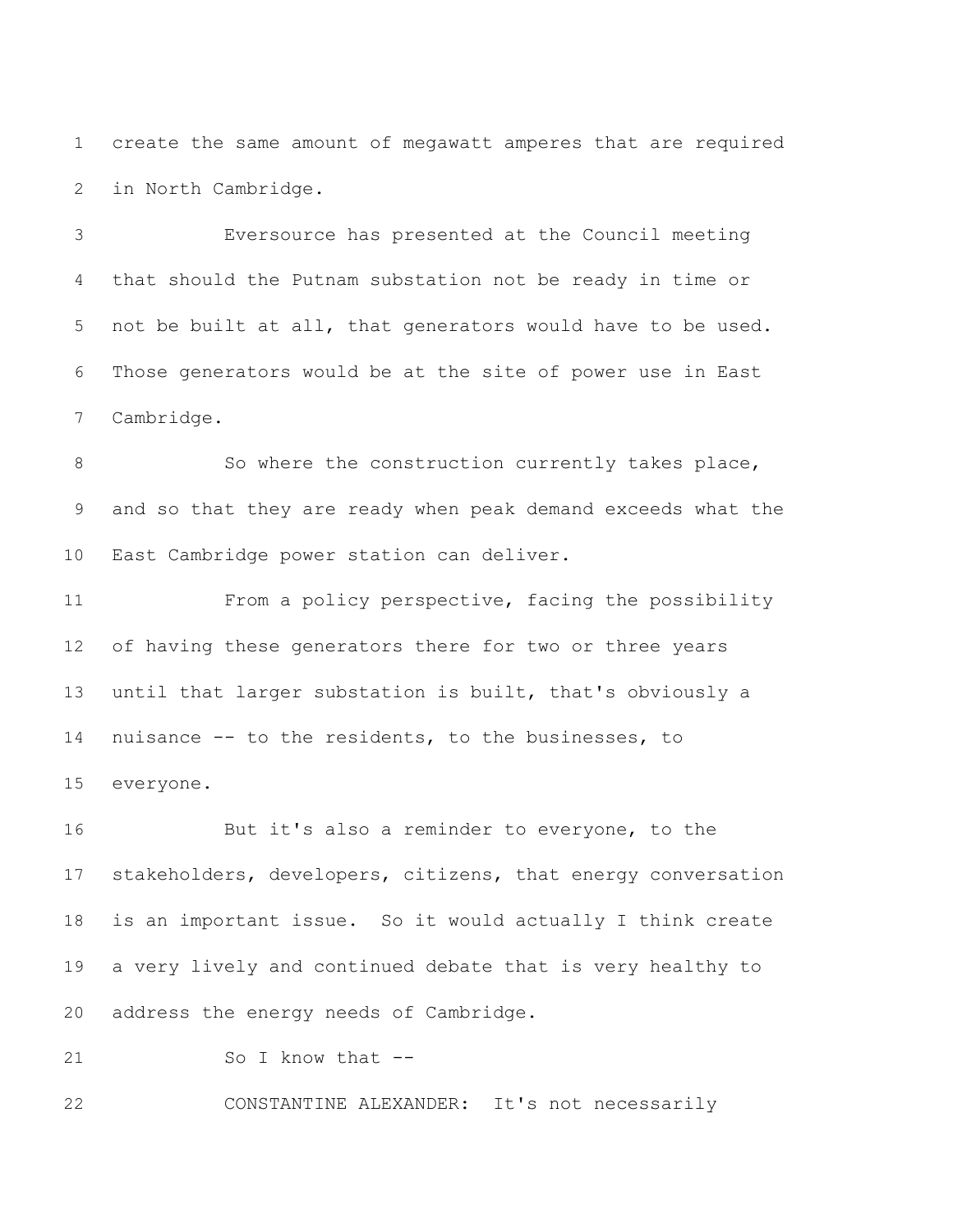relevant.

 DIRK HENTSCHEL: I understand. Well, I mean if the threat is that we're going to face brownouts in Cambridge, right, I think it is relevant, because it affects everyone.

 CONSTANTINE ALEXANDER: It's relevant to the City of Cambridge. I'm not sure it's relevant to the zoning decision we have to make tonight.

 DIRK HENTSCHEL: What I want to point out, though, is that building substation enhancement at Putnam is in a way a transient solution, until the larger power substation comes online. And -- but, however, it's not going to be taken away, as you just heard, it's going to be permanent. CONSTANTINE ALEXANDER: Right.

 DIRK HENTSCHEL: So that nuisance is going to be there for the next 60 years until the flood. And the generators would only be transient, you know? So I just wanted to make you aware that we as residents have this as a permanent nuisance; the residents in East Cambridge and business will have a transient nuisance.

 I don't know the technicalities of being able to reduce the loss of power in the current system, if a 20%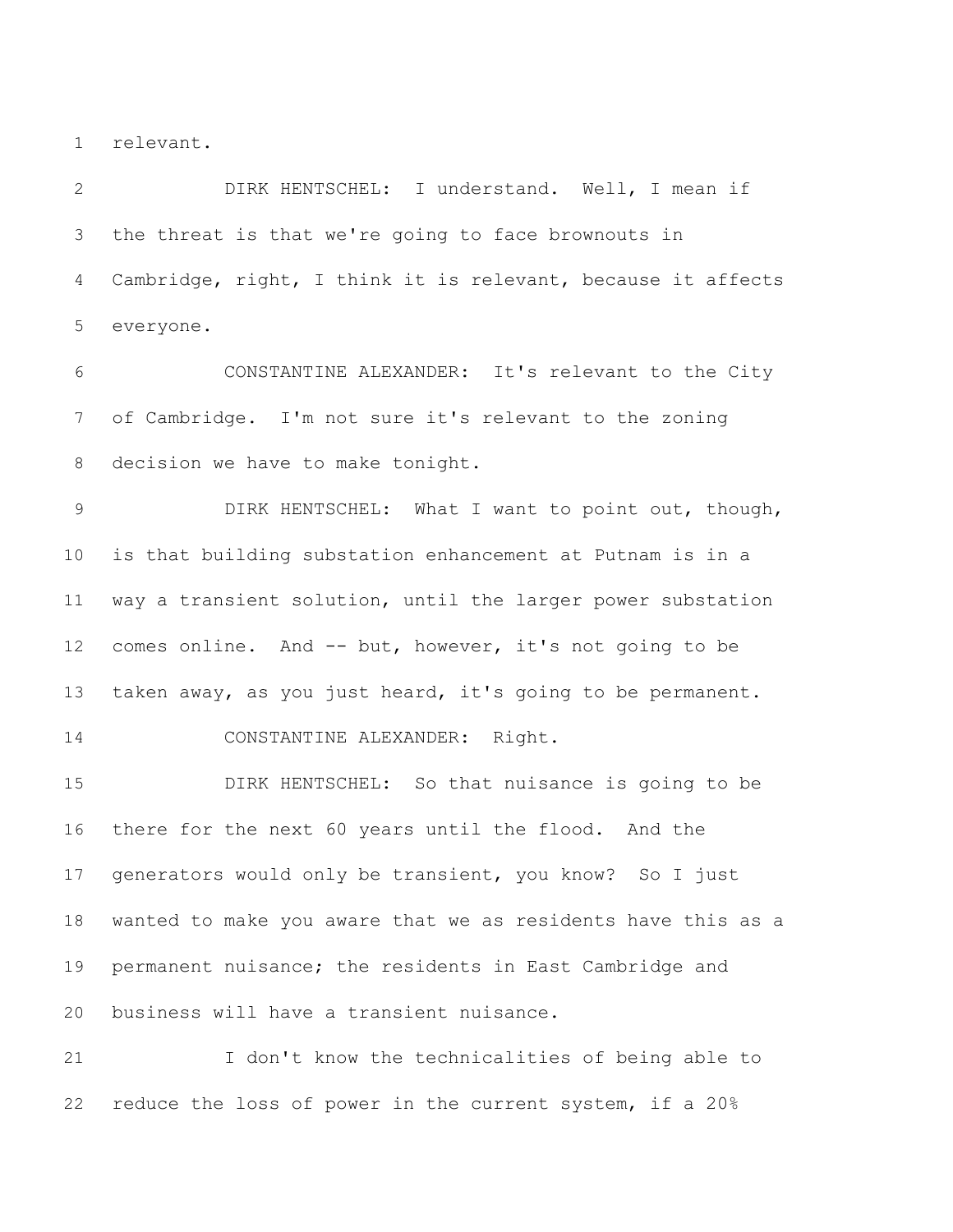efficiency can be achieved. The engineers of Eversource will have to comment on that. But that would basically be an alternative to get the power.

 At the information meetings that we had, noise was obviously covered, and I'll come to that, as well as the electromagnetic field. We haven't heard anything of the presentation here.

 It was an issue the last time that there are health concerns of the residents, especially with children, in the Pleasant Street condominium, as there were recent publications have associated the proximity to these electromagnetic fields.

13 At this meeting last week, we were told an expert would be here today, but we haven't heard anything, so I'm not sure if that's was something that was still planned. But there's continued concern about the effect of energy, which is an electromagnetic field, on biological processes; if it's cancer, if it's fertility, if it's something else. CONSTANTINE ALEXANDER: Can I just stop you at that point?

DIRK HENTSCHEL: Yep.

CONSTANTINE ALEXANDER: That's a concern, which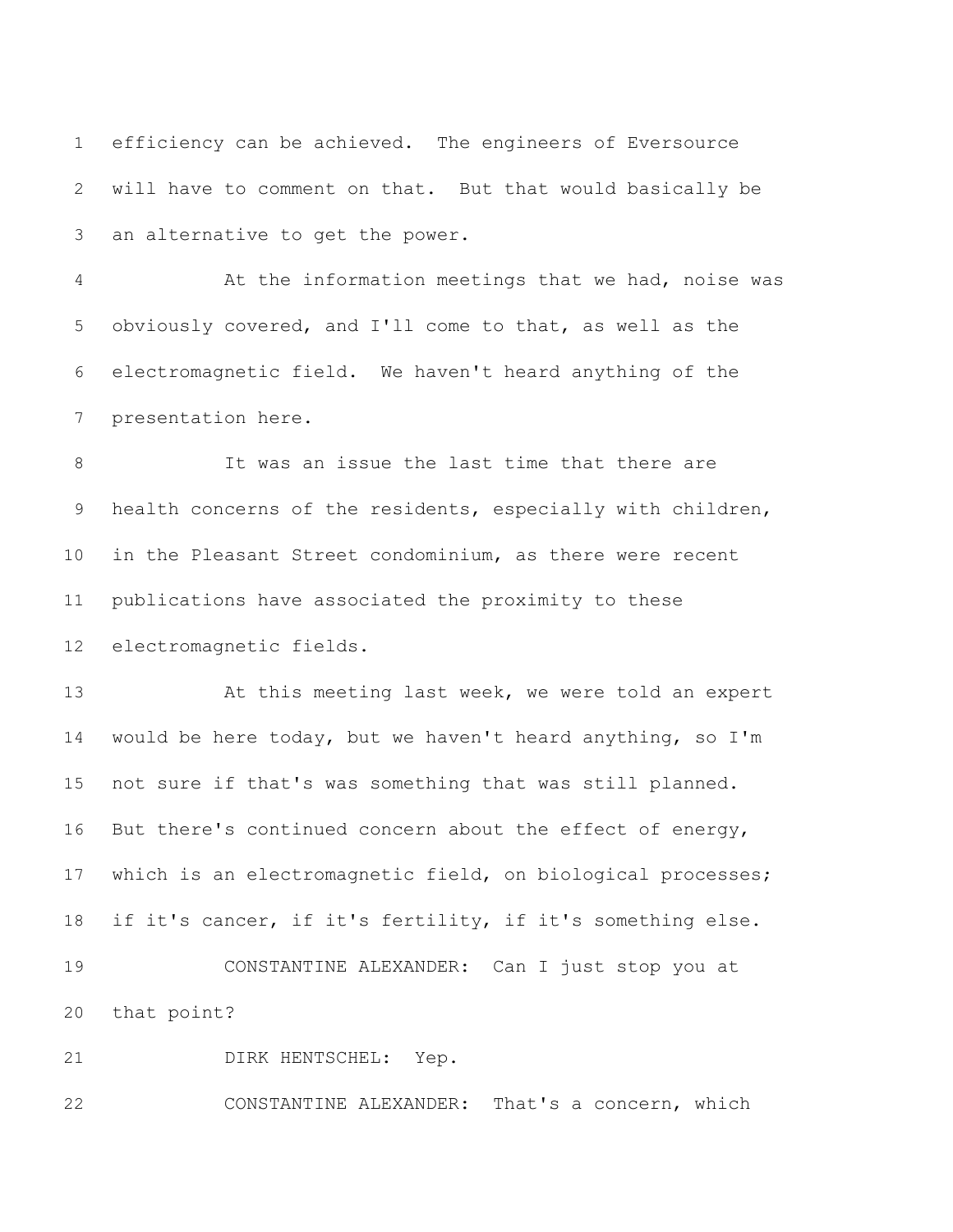obviously is a legitimate one, but it's not a Cambridge concern. Isn't that a matter of federal regulation? This is going to be an issue, a health issue -- whether you build one in Cambridge or in Weston, or in Santa Monica, California. And I'm not sure how relevant that is to us. DIRK HENTSCHEL: I agree with you that currently the science does not give rational support for a decision. 8 But it is a concern for the residents -- CONSTANTINE ALEXANDER: Oh, I understand that. DIRK HENTSCHEL: -- as more research has been done. With regard to noise exposure, as you, we wondered why somebody would measure in winter. And as we heard, it is true that the transformer has the same noise in winter and summer; load. What is not the same is the fan noise, which due to the increased heat, is much louder in summer. So we would have liked to have seen data from summer measurements,

 because we from living there noticed noise from the substation much more in the summer, and the fan noise in particular.

 So I don't know if the experts can comment if in general the overall sound of substations, including fan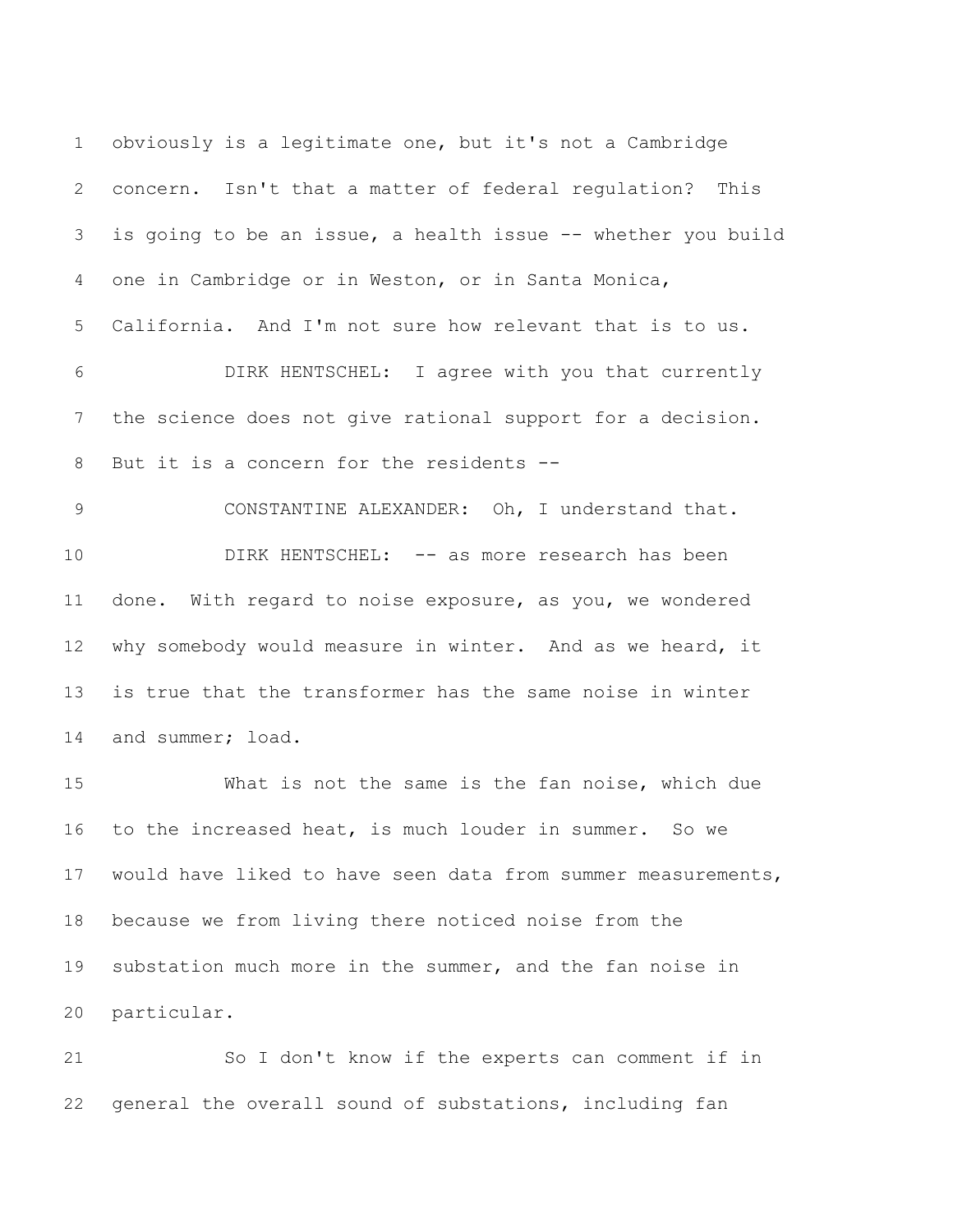noise, are louder in the summer than in the winter.

 JAMES RAFFERTY: Mr. Chair, is the desire that the public refer to questions? I mean -- DIRK HENTSCHEL: It's easier that we have a couple questions, it would be easier if we go back to you -- CONSTANTINE ALEXANDER: Typically, not, because I think -- 8 JAMES RAFFERTY: Oh, okay. 9 CONSTANTINE ALEXANDER: -- given the sensitivity of this case, and the concerns of -- JAMES RAFFERTY: I just wanted to check with you before I could ask someone to join me here at the table. CONSTANTINE ALEXANDER: By all means. 14 JAMES RAFFERTY: -- that could respond to that question. CONSTANTINE ALEXANDER: Yes, you can. JAMES RAFFERTY: That's a little deviation from the standard practice. CONSTANTINE ALEXANDER: You're right, but we're not following standard practice. This is in general. JOHN ZICKO: Good evening. So to the point made about sound in the summer versus the winter, the sound in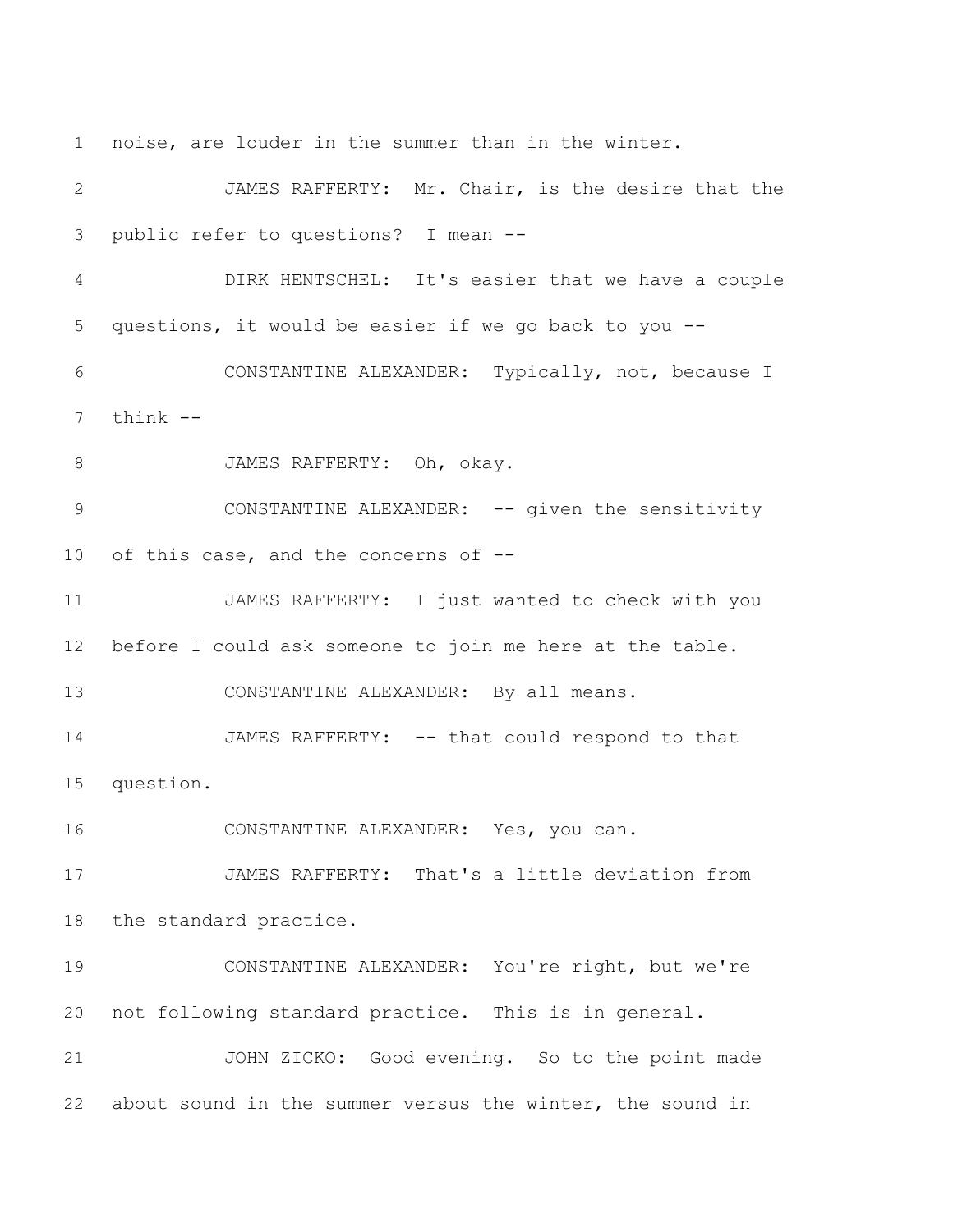the summer would be more, and that would be caused by the building vent fans.

 We did go out there. Between the last hearing in May and this hearing we went out at night, and tried various combinations of some of the building -- the sound -- some of the building fans, building vent fans to get the heat out of the buildings.

 We did find that there was some excavate noise caused by those, and we're in the process, it's an act of engineering at this point to retrofit those with -- what it's looking like we're probably going to put oversized fans and run them at lower speed and help keep some of that noise down.

 CONSTANTINE ALEXANDER: Why wasn't that brought to our attention as part of your presentation? You just said summer is testing, and there were some problems uncovered. JAMES RAFFERTY: Right. Well the testing --

 testing occurs in two ways. One is the newly installed equipment gets tested independent of anything else, and secondly, then the ambient condition gets expanded. Ambient isn't limited to simply what is occurring on our site, there's a whole bunch of surrounding structures and all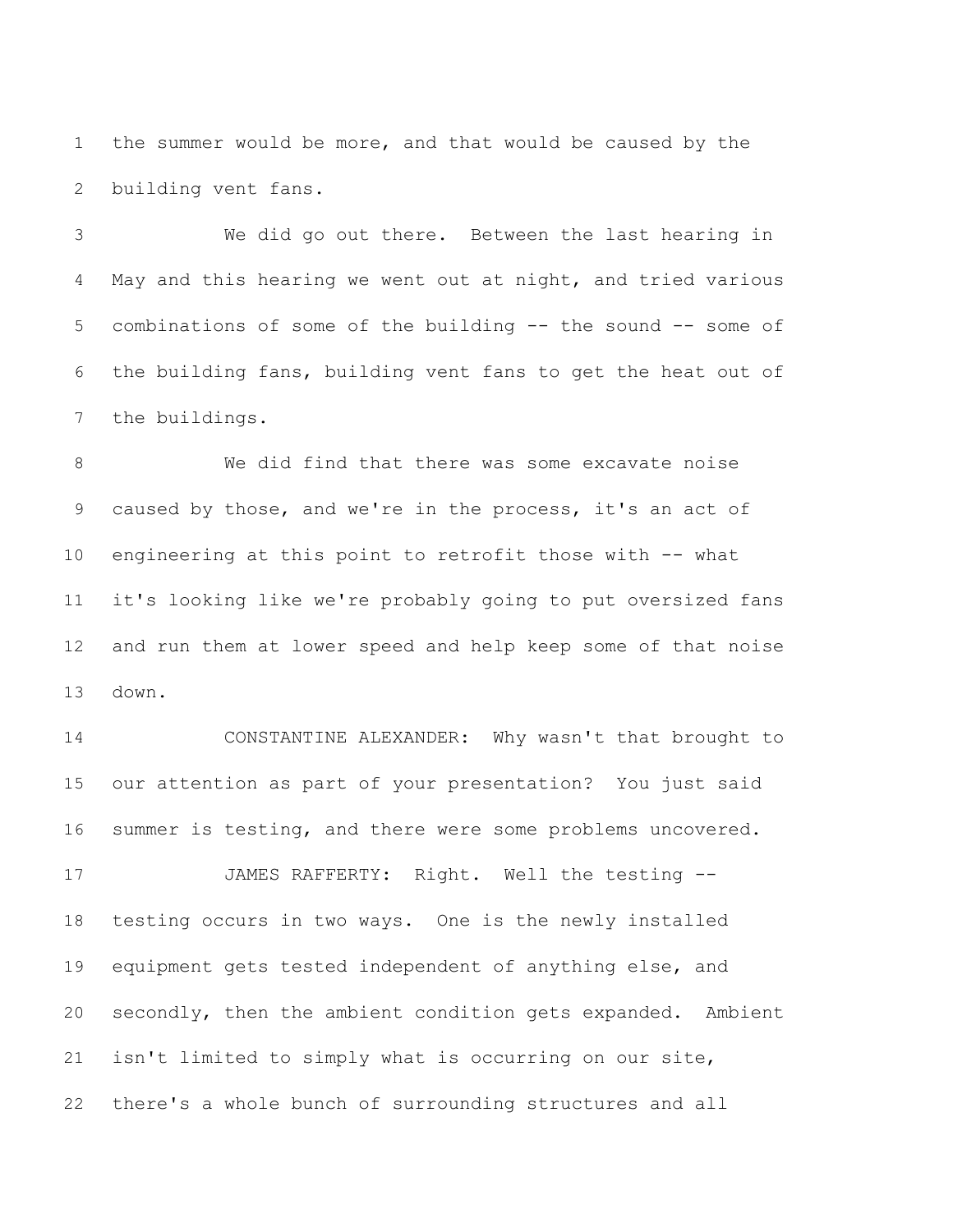that.

 So as part of the sound study, it is true that they have done some upgrades or planning upgrades to the existing fans. That's one of -- frankly, that's one of the issues that informed the decision to not add additional roof fans, and to alter the alignment of the structure to one that wouldn't require any roof fans. 8 CONSTANTINE ALEXANDER: Okay. JANET GREEN: It does seem a little bit like that's why the Chair initially said, "Why would you do it that week?" And I think that was sort of the question that could have been answered at that point. CONSTANTINE ALEXANDER: We had to draw it out of you, that's what troubles me. JOHN ZICKO: In retrospect, you're absolutely right. I listened to the question and answered it how I interpreted it in the moment. I have no other explanation. 18 CONSTANTINE ALEXANDER: Okay. DIRK HENTSCHEL: So, I mean, expecting that the sound in the summer would be louder, I think that the sound analysis is still valid, but it probably doesn't reflect the true sound that we are exposed to.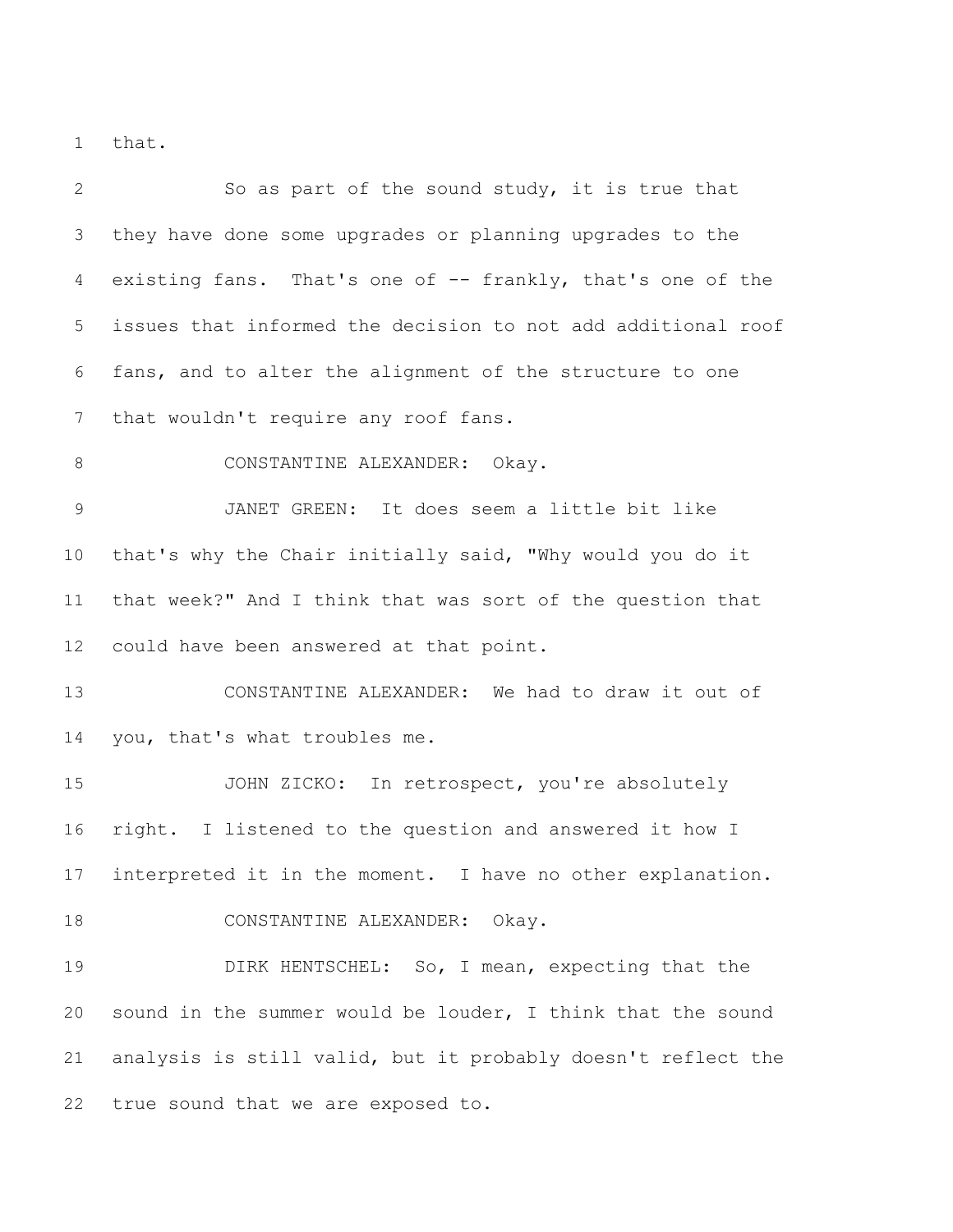The second question that I had is that the DEP guidelines state that facilities shall not produce pure cone conditions, which are defined as octave band's center frequencies exceeding the level of two adjacent octave bands by three or more decibels.

 I'm bringing that up because on Figure 4 what was submitted to you as well as Slide #7, you looked at the sound analysis, the octave band at 125 Hertz tome looks 10 dB higher than the adjacent ones. I don't usually have to interpret these bands, and I don't know if that's what the DEP guidelines mean, but that would be a pure tone condition, and I would just like some referencing why that is not a pure-tone condition, and why that is conforming with the DEP guidelines, if you think it is.

 JAMES RAFFERTY: Would you like us to have the sound engineer respond?

 CONSTANTINE ALEXANDER: I think he asked some legitimate questions.

 JAMES RAFFERTY: Oh, I'm not dismissing the question, I'm just going to swap out the --

CONSTANTINE ALEXANDER: Sure.

JAMES RAFFERTY: And provide a response. Mr.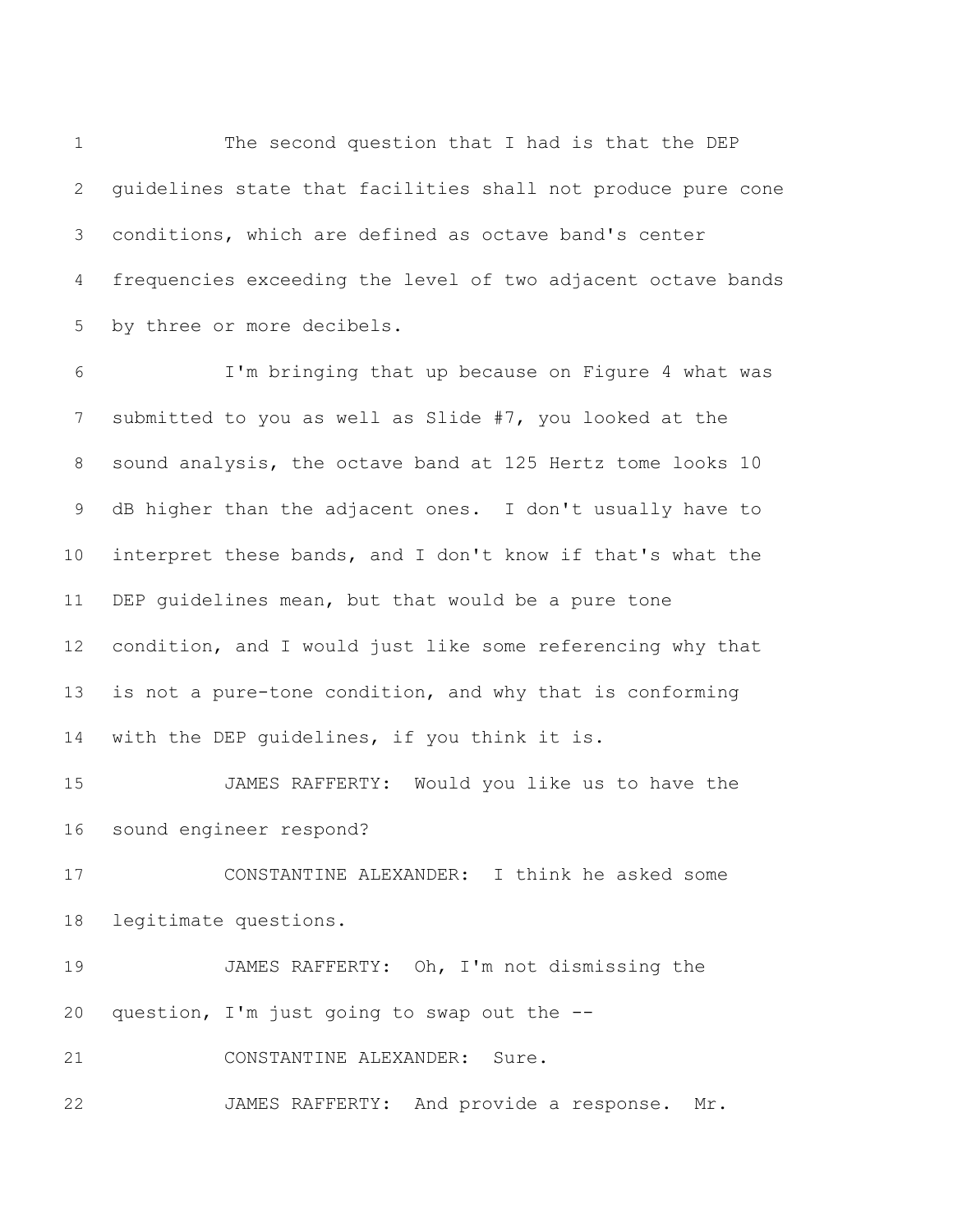Barnes from Acentech --

 CONSTANTINE ALEXANDER: Whoever you need to have the answer -- JAMES RAFFERTY: He's the man. CONSTANTINE ALEXANDER: He da man. JAMES RAFFERTY: Accredited Sound Engineer. So John [ 50:32 Name has changed also in Notes from Jim ], would you like to answer that? JIM BARNES: Absolutely. JAMES RAFFERTY: Just give your name and title again. 12 JANET GREEN: Right. 13 JIM BARNES: Jim Barnes, from Acentech. B-a-r-n- e-s. I'm an Acoustical Engineer, a mechanical engineer by training. And I'm a Registered Professional Engineer in the state of Massachusetts, as well as several other states, as well as a fellow of the Institute of -- **[** Technical difficulties conversation ] JAMES RAFFERTY: The question is regarding, interpretation of the graph provided at the presentation. 21 JIM BARNES: Okay, well, if I can just give a brief summary, what a we do when we try and -- when we're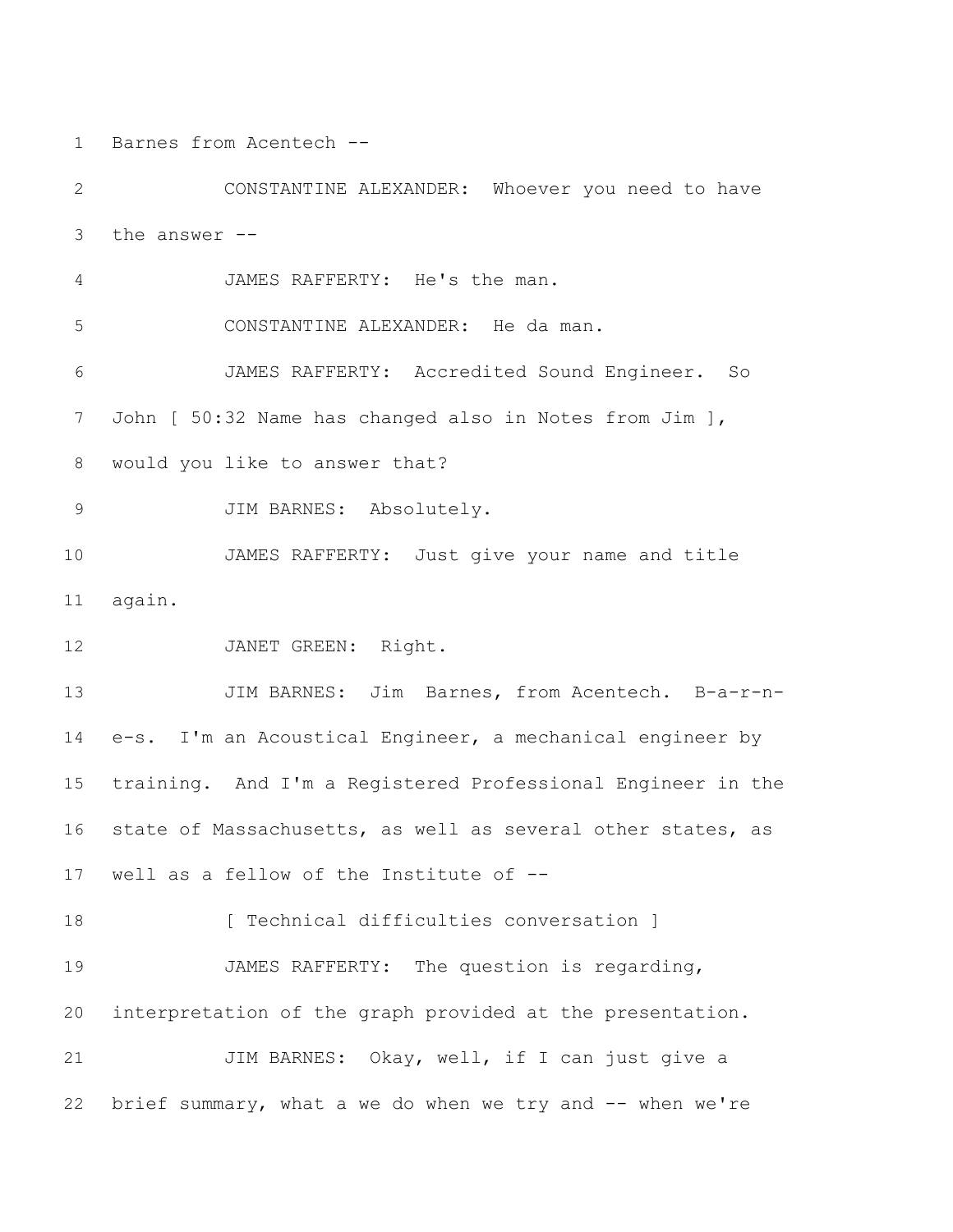asked to do is sign an analysis. Okay. And I believe all of you have a copy of the full report, as well.

 So we've simplified for everybody's use on the report, in showing only the nighttime noise regulation for residences in the City of Cambridge. And it is only showing the predicted sound pressure levels of the proposed transformer in a variety of locations.

 What is not showing here is the background, and you had asked the question about, "Well, why don't we measure it that time?"

 Well, I certainly would have, except we don't want to measure when we're going to have something be unrepresentative what we feel from our experience. There was a snowstorm, we had rain, snow, things like that, and certainly I would recommend to the client we need to have another time in order to get representative sound measurements.

So --

 JAMES RAFFERTY: The question is if the graph is to show exceedances, could you address that?

21 JIM BARNES: Well, it doesn't show exceedances on the City of Cambridge line. What it is showing is the tone,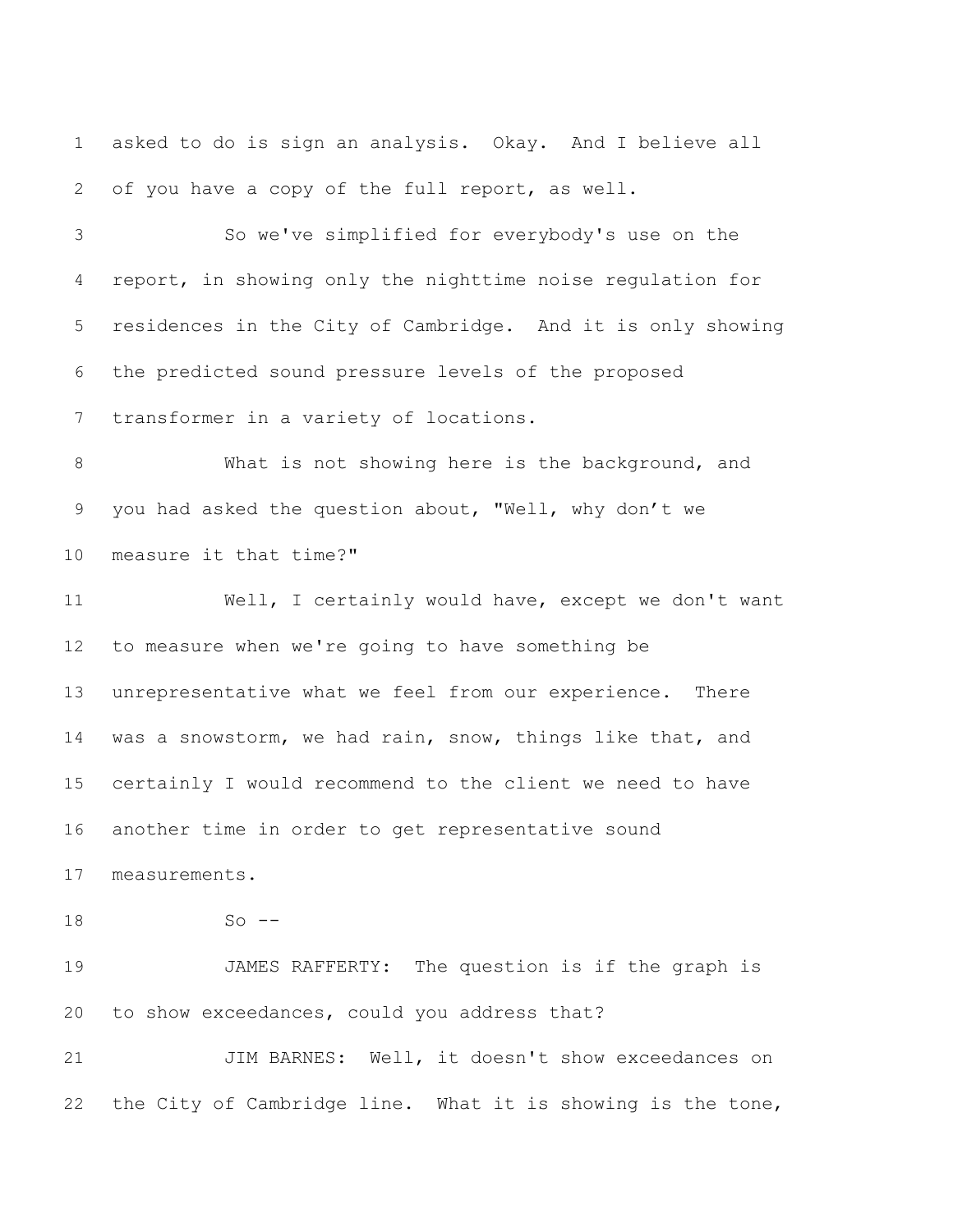its inherent tone. All transformers are going to be producing a series of tones, 120 hertz and harmonics. And that's just what we're showing. This is what came -- is based on a sound test conducted by the transformer vendor at the factory.

 Why isn't it not a problem with the Mass DEP? Well, it's because we have background masking. And even a better reason why we want to have a quieter background 9 looking at nighttime rather than the -- say in the daytime, where the background levels can be much higher, and would have a much better chance of masking everything.

 And our recommendations for the noise control in this project have really been looking at try to mask that tone that comes from a transformer before it gets to the neighbors. I hope I -- have I answered your question? DIRK HENTSCHEL: Well, I don't think so. I think that -- so the DEP guidelines say that the facility shall not produce pure-tone conditions, which are defined as specific decibels associated with the facility that are higher than 3 dB than the adjacent bands.

 Clearly, in your sound measurements, the adjacent bands are less -- are more than 10 dB lower. So that would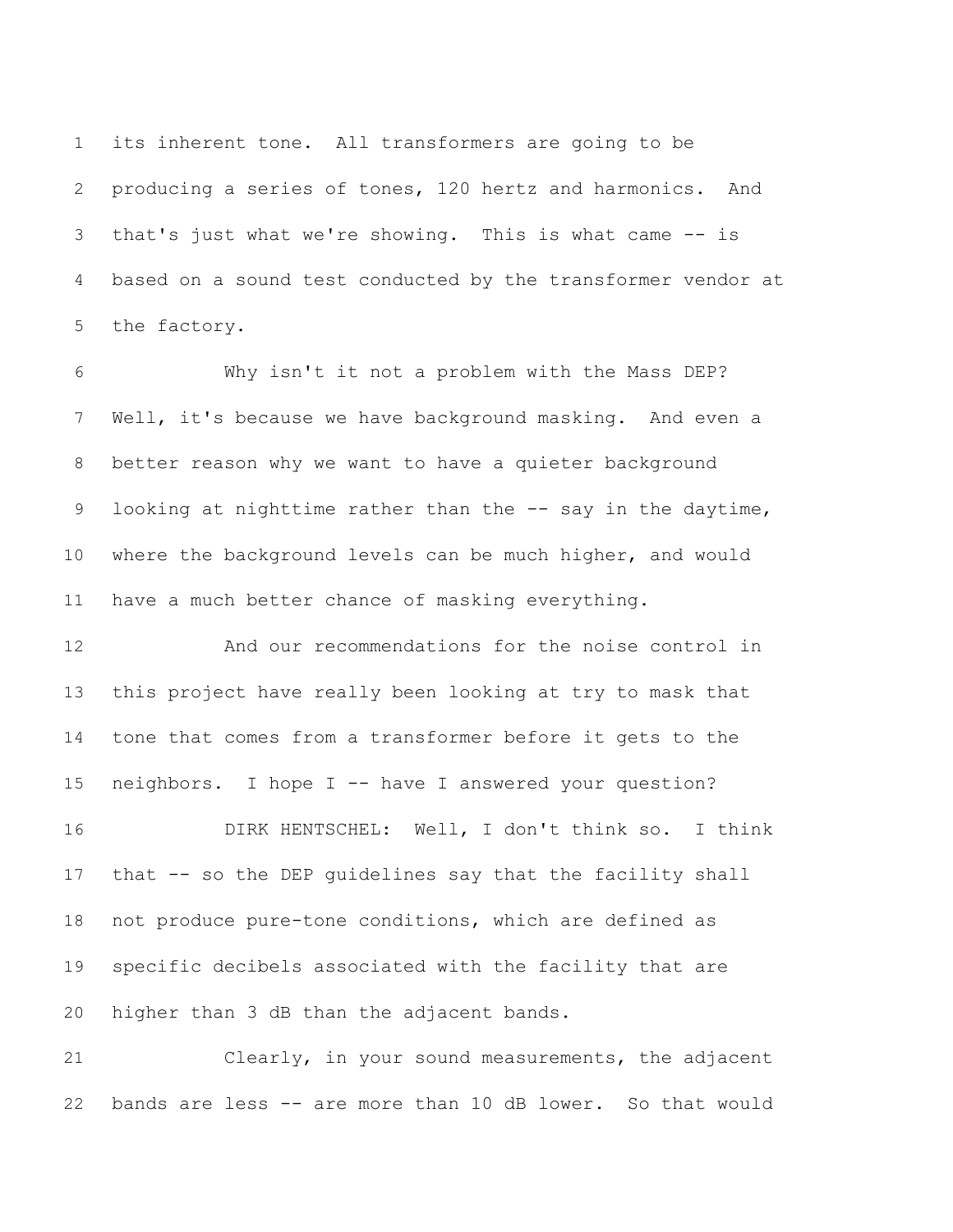be -- I mean I can't see how that is not a pure-tone variant, according to DEP. Because it doesn't say in the DEP guidelines that you have to add in the background noise. JIM BARNES: It may look -- DIRK HENTSCHEL: Or is that -- JIM BARNES: Excuse me, the look of the overall sound level in comparison to the existing background, and now, "shall not increase above the overall background by 10 9 dB(A) in broadband, and should not have a -- produce a pure- tone condition." 11 It's inherent in those quidelines, and since those

 guidelines have been in force for the past 40, 45 years, it's always included in comparison to backgrounds. It's kind of an issue in the state of Massachusetts, where one has to really go out and understand what the background is and representative of levels.

17 DIRK HENTSCHEL: When it occurs, though, you don't have the background drawn anywhere, right? Like, you only have totals? So for me, you know, I look a lot at curves. And if you -- in the end you have to be able to add things up.

And if you have specific -- if you have a sound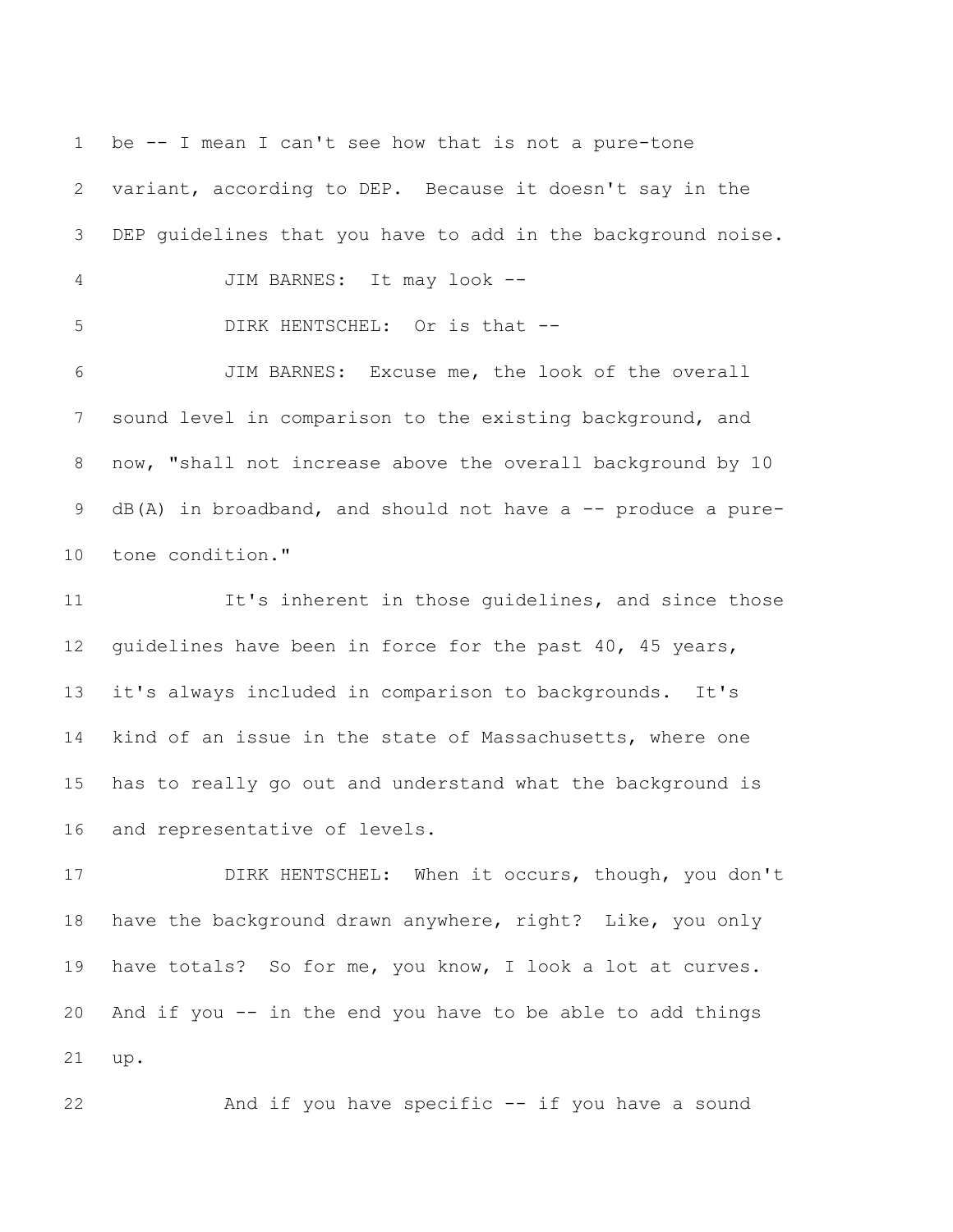that comes accounts for one source, to that level, somehow the total has to be made up by that specific sound plus the background, right? You would agree? JIM BARNES: Yes. DIRK HENTSCHEL: Okay. So then this is the noise -- so I'm -- it is uninterpretable with regard to pure-tone noise what you're trying to tell me, the rendering here? 8 JIM BARNES: No, if one were to take worst-case, take that level and 125 hertz octave band, and take the quietest level that we measured during the range, and add those two together, we would still be not pure in sound. 12 12 If they're equal, they're going to be 3 dB higher, and still not going to be tonal condition. An experienced noise control engineer can interpret that. All the information is there that's necessary. CONSTANTINE ALEXANDER: Let's move on with your -- I think you've made the point very accurately, very well. 18 DIRK HENTSCHEL: So in your assessment -- in the sound assessment, there are many recommendations on how to build a sound barrier around this open structure. And it is recommended that at least material of a quality STC 30 would

be used. And that suffices to reach the Cambridge noise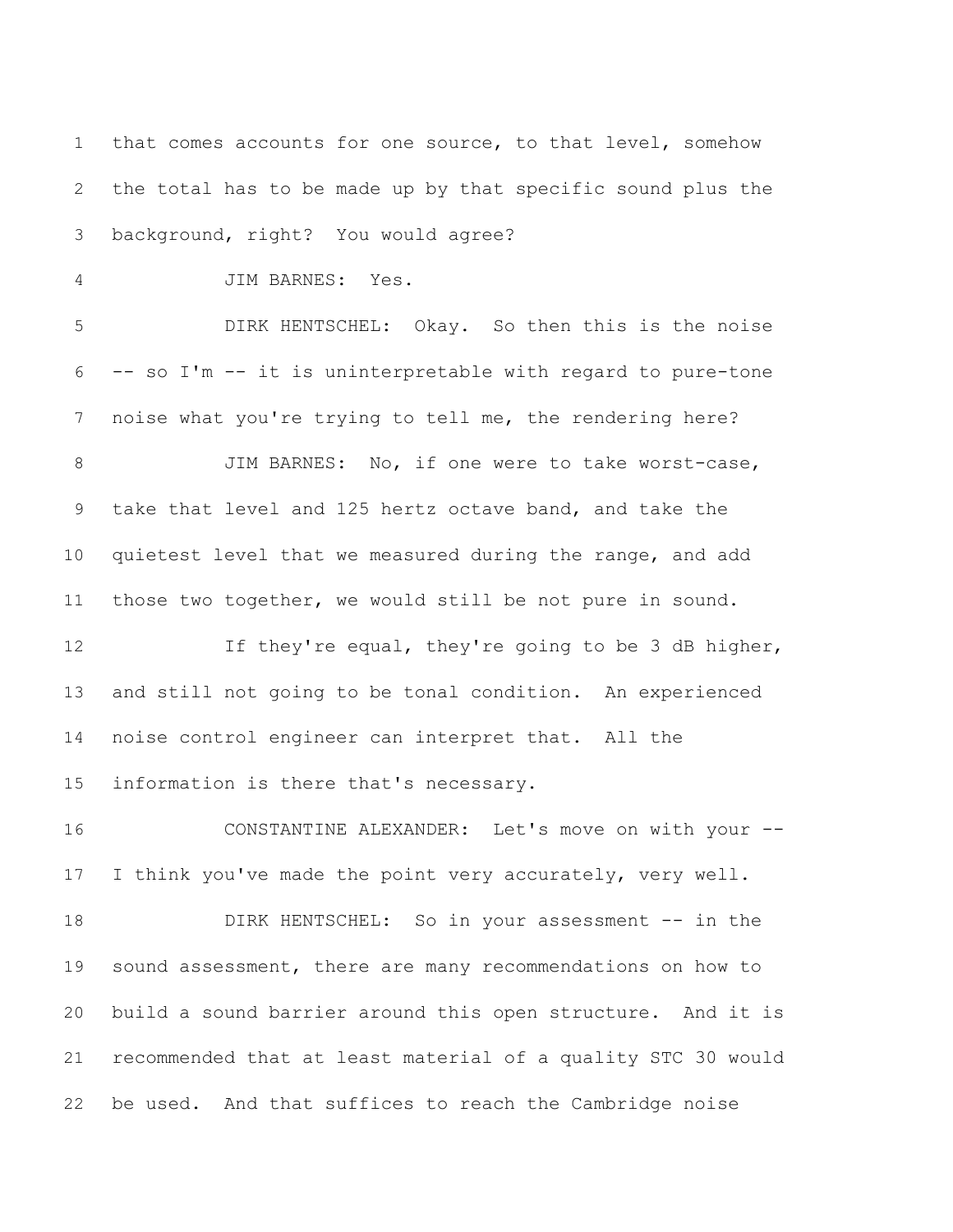ordinance, the level that is needed.

 We discussed what we requested with the -- see this is one of the lowest, or the lower-quality materials. And we hope that Eversource would find a medium between costs and quality and basically build a higher-quality sound barrier, especially in the range of the 125 band, which is in a very high level there. CONSTANTINE ALEXANDER: I got your point, and when we get to the suggested conditions at the end -- 10 DIRK HENTSCHEL: Okay. CONSTANTINE ALEXANDER: And I want to pick up that point, so noted. DIRK HENTSCHEL: Next thing, flood levels. I think Eversource has provided to the best available online data what the flood levels are. It is notable that every available flat modeling program online shows that that area is the first to flood. With the open structure and rainfall in two or three inches -- or an inch per hour, two inches per hour, what will happen to the equipment that is now exposed with our roof, and where the "offrun" from the building is -- there's no "offrun" outside of the building that's directly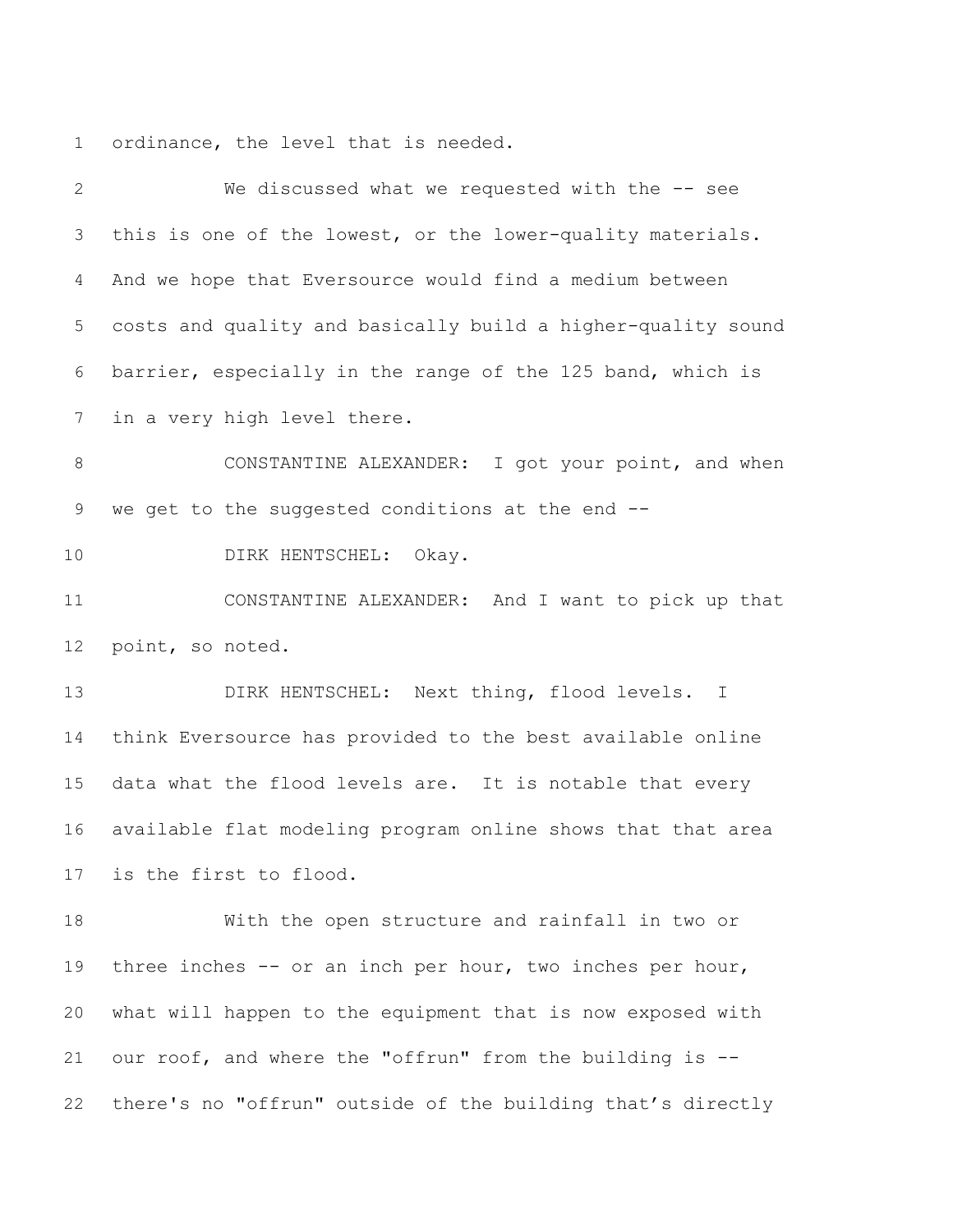into the equipment.

 How will that affect the safety of the equipment? How will it perform in a winter storm with several feet of snow? How will it potentially perform in a storm when you have big things flying around? What is their experience in a residential area for this? JAMES RAFFERTY: Maybe -- that's all set. I don't know which of our engineers would -- the question is what happens to the equipment. I just want to emphasize, as you saw in the report. This wasn't just a review of online data aggregation. There was a meeting with the City Engineer and the City's Department of Public Works, both of whom reported to me that they were satisfied with the analysis. There was a suggestion -- frankly a good suggestion that came out of this board -- what efforts around resiliency and analysis have occurred. And candidly, they were relying on standard flood data information, and then we connected with the DPW in Cambridge and learned that they have their own flood information. So the report that you received is as a result of

those meetings as well as the analysis of the federal flood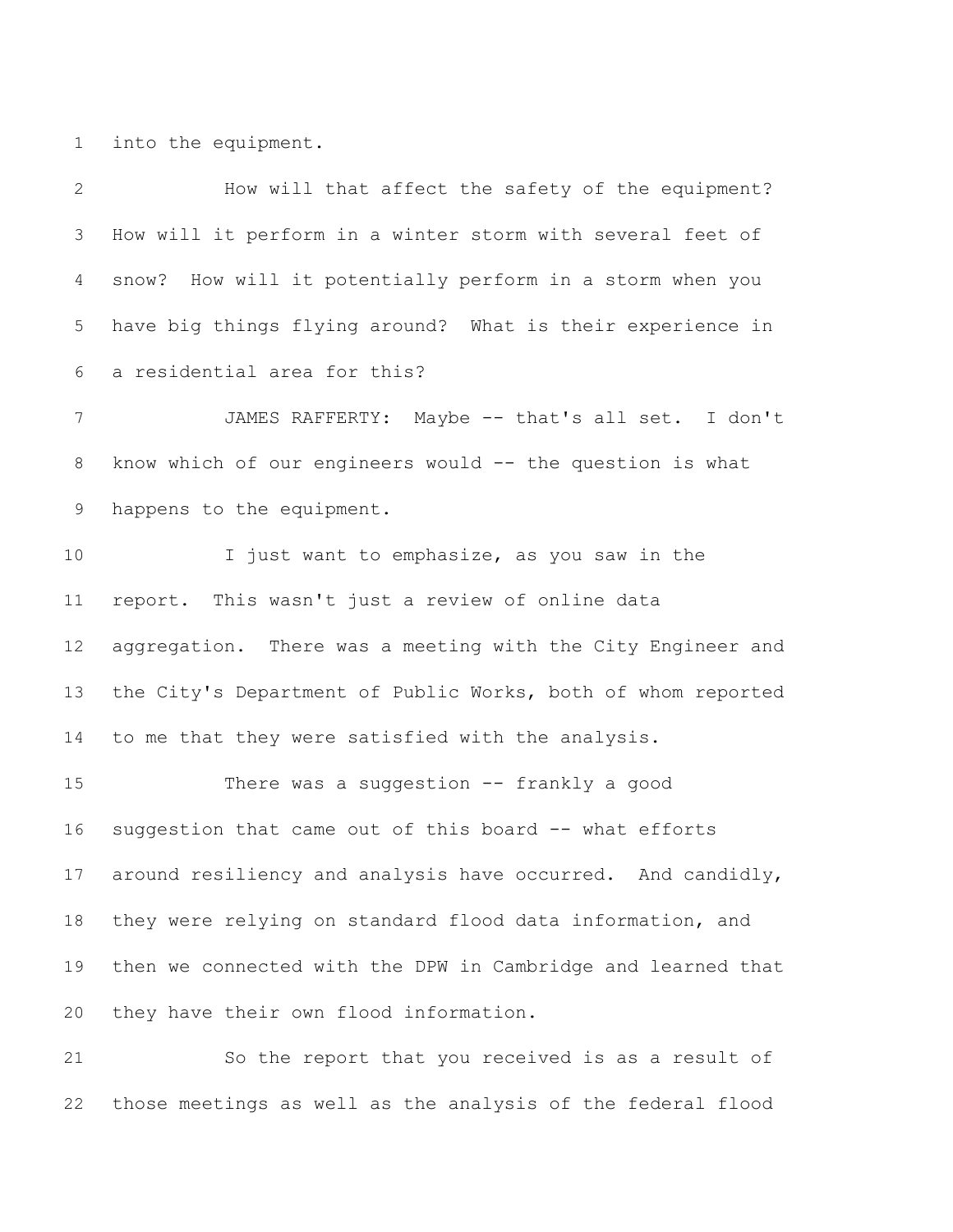data.

 JOHN ZICKO: So it was a multipart question and I just -- make sure that I got them all. Probably going to work backward, because that's the one -- those are the ones freshest in my mind, but as far as, you know, experience during bad weather, these transformers and the switch gear and breaker that we proposed to install at the site are all designed to be operated outdoors, in weather up to hurricane-force winds, and temperatures down 40 degrees below zero.

 The company has -- the vast majority of the company's substations are outdoors; we have a number of them of this size and capacity in residential areas and the schools. We have not had any deleterious effects from excessive snow or rainfall in any of the facilities shorting out our equipment.

17 As far as the flood goes, you know, we use kind of the best available data that we have now. I know one of the things that keeps me up at night as an engineer is when you look at how the equipment performs in the natural environment; how do you know that you had enough.

And all we can do is we can work with the best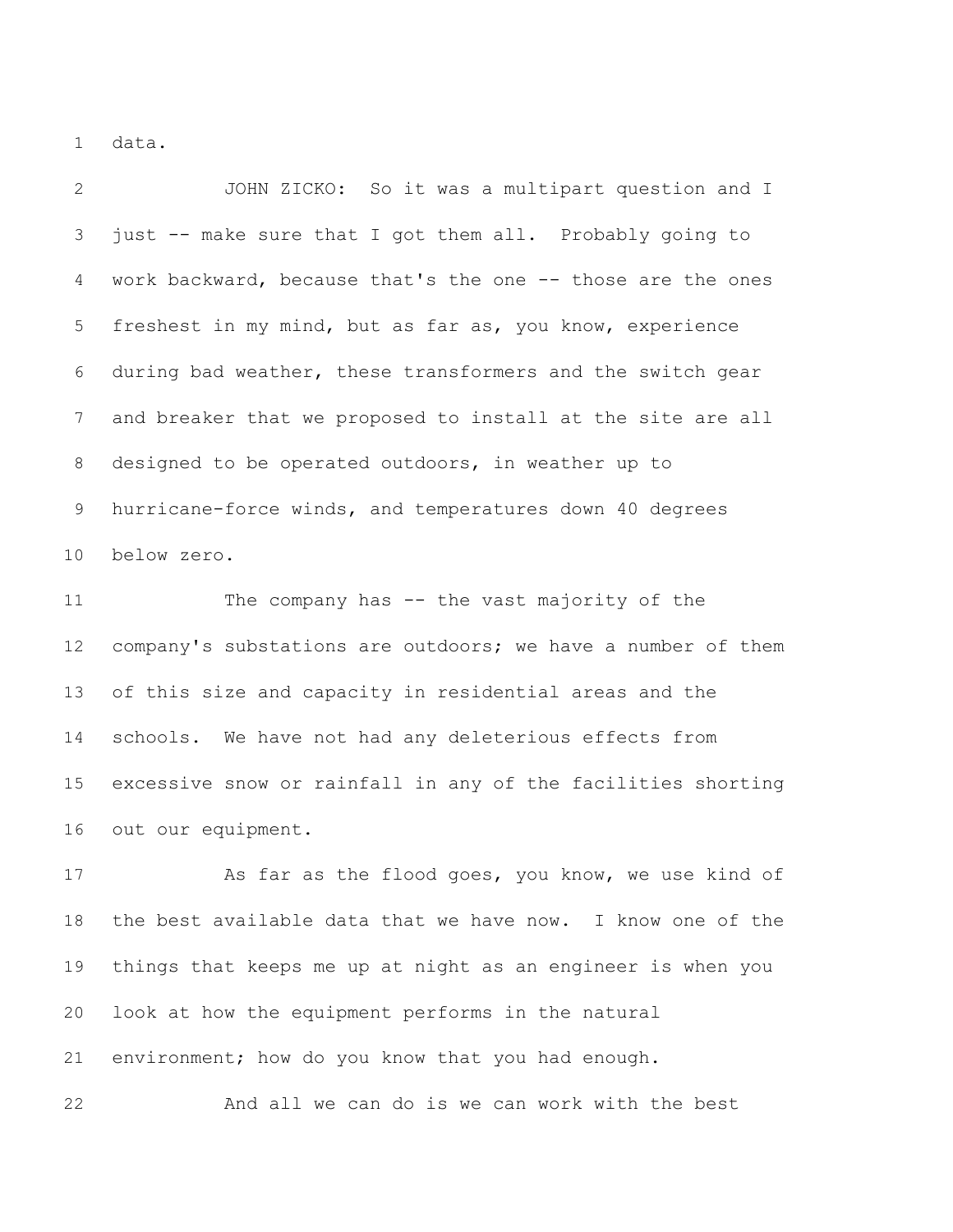available information that we have at the time, and we believe that we've done that on the flooding.

 The amount of impervious surface on the site, if you will, will be increased slightly. Right now, the buildings are equipped with roof trains that go down onto the ground, and then percolates into the ground. The water -- once the project gets built, once there is rainfall, the water will fall down onto the transformer, as it does in just about every other substation we have, hit the ground and percolate in.

 Same thing with the switch gear. The water will hit the roof of that, come off just like it would have -- 13 the roof of the building, hit the ground -- the ground will be crushed stone -- and percolate in. I don't anticipate any problems from rain, snow or any other kind of weather. It's what we have in every outdoor station and we've not had any problems with it.

18 CONSTANTINE ALEXANDER: Thank you.

 JAMES RAFFERTY: That was my question. This condition of an unroofed transformer exists throughout the system, is that correct?

JOHN ZICKO: That's the rule, as opposed to the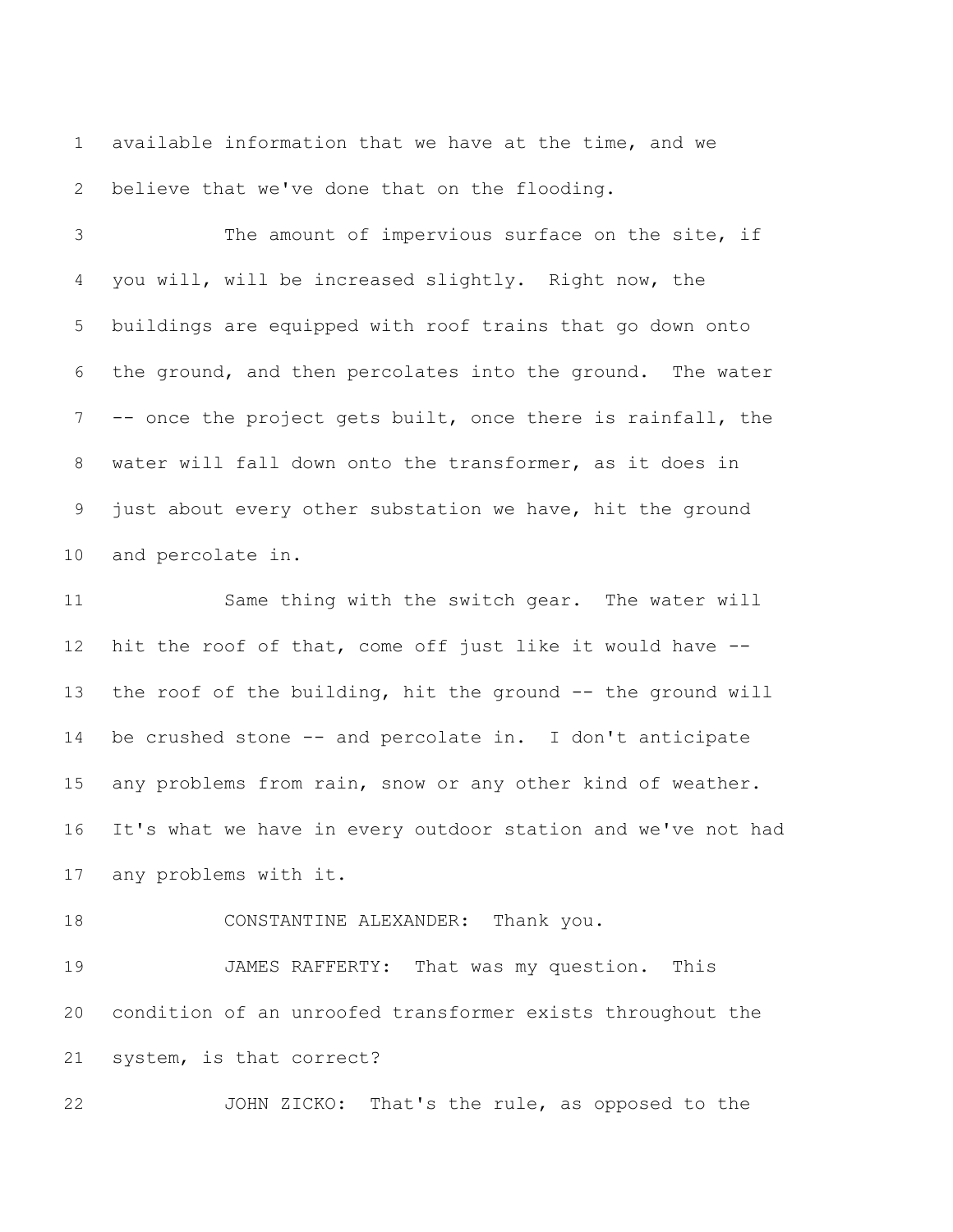exception, yes.

JAMES RAFFERTY: Thank you.

 DIRK HENTSCHEL: So the last point is -- you know, the one of location of the transformer, and an ultimate site. And in a sense, we as neighbors and citizens and residents of the area, we are completely dependent upon Eversource to give us the data to understand what they want to do.

 And our experience over time has been that we only get more information if we figure out that the previous information is incongruent with what they said before. And so, trust has been very difficult to develop.

 So when we are began told it's not possible to build, it's very hard to believe it on first sight. During the meeting last week, we kind of looked at the initial drawings, that had different -- that had reasons that were slightly different from the ones that are now on the slide. 18 And we then came up with an ad hoc idea to say, "Well, could you direct some of the cables through our property to kind of ease the angles and make that possible?" Which would have been a great thing to discuss early in the process, had we been able to work together earlier.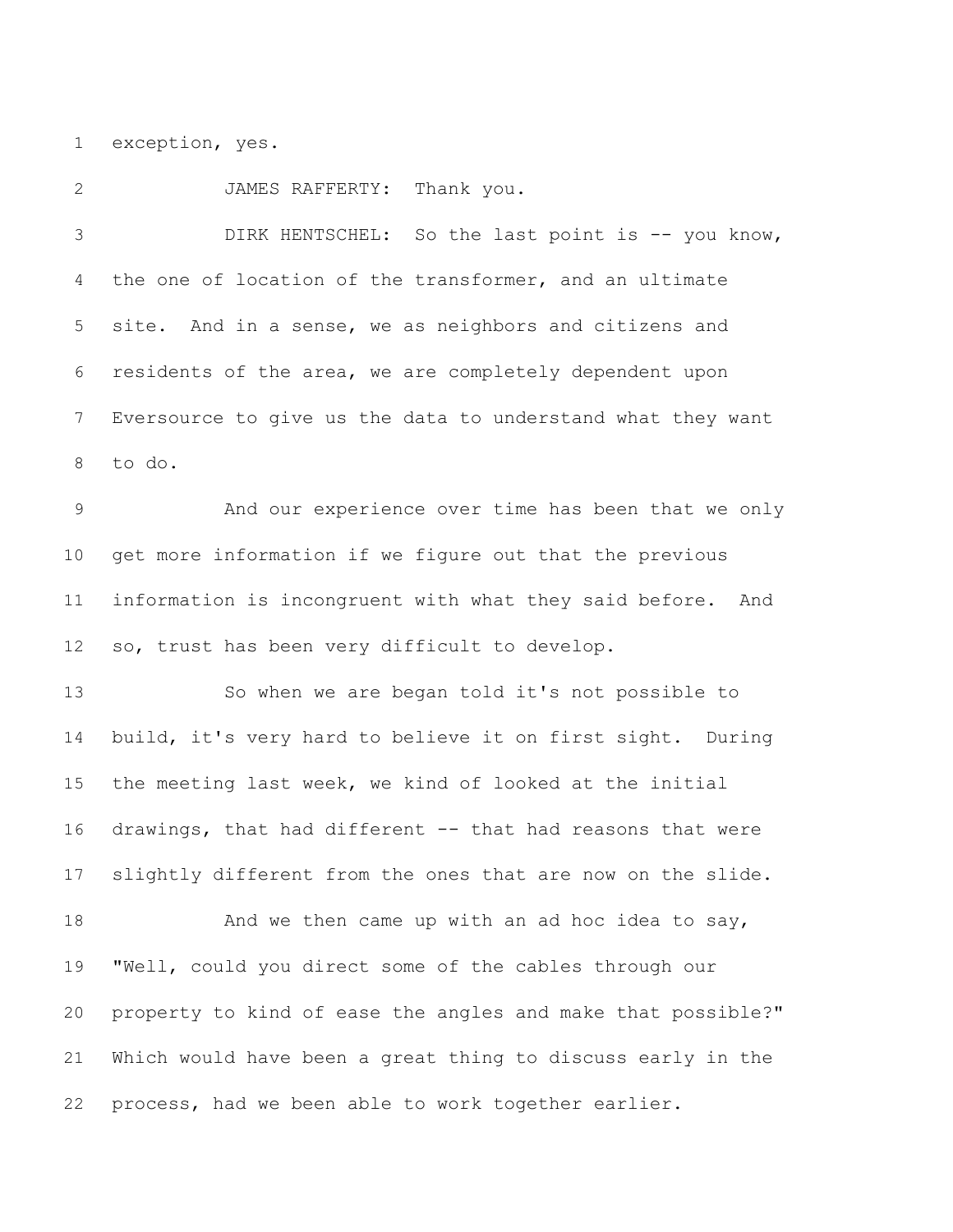But it wasn't until last week that anything came back to us. So Eversource said that they were going to look at this, but we don't know where this is in the process. We also would very much like to review the drawings with an independent engineer; obviously we'll have to pay for that, but it would just generate a much different level of trust to see if that location is really impossible to build, or if it is really looking at the formulas that were provided in the longhand here to the board. There are -- it's clear that a single 90-degree turn would make the cables, like, if we can eliminate a single 90-degree turn, it would be possible to lay the wires. And you could do that by just turning the station around, right? And enclose it completely. Then you would eliminate actually 135 degrees of motion. So without being an engineer, but just looking at 17 the map of it, there are possibilities to reduce the strain that supposedly are not possible, the manhole could be positioned on the other side of the fence. So it looks to us that it would be -- if the substation has to be built, it would be really important to

us to have the opportunity to kind of look at this with an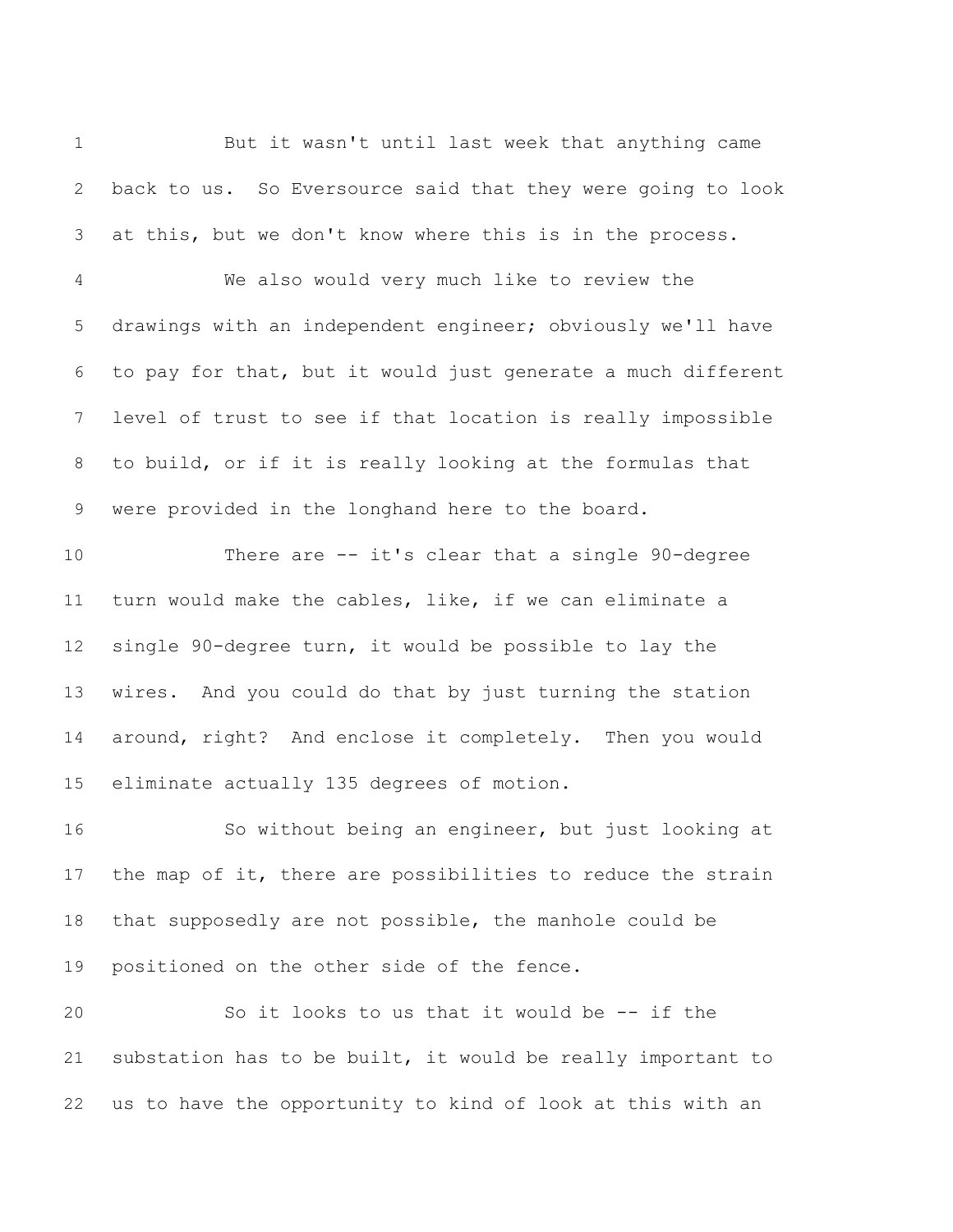independent engineer who knows what they're talking about, and then basically really have the discussion and look at the options that are there, because it would make a huge difference to have that transformer at the other end of the property, really away from most residents.

 CONSTANTINE ALEXANDER: I agree with what you said.

8 DIRK HENTSCHEL: Yeah.

 CONSTANTINE ALEXANDER: I would just point out though, this process -- we're pretty far along in the process. There's some urgency in building the substation, and you're talking about -- I suspect a delay in this 13 project for months, or more than months.

 And I -- shame if you will on Eversource for not doing this with you, and talking about these things. But we 16 are where we are, and I for one -- my board members might disagree -- I'm not about to put a halt on this proceeding to have accomplished what you're proposing, which is entirely reasonable. But at this point in time, I think we are where we are.

 DIRK HENTSCHEL: Well, I understand the fear of brownouts, and I understand the fear possibility that you as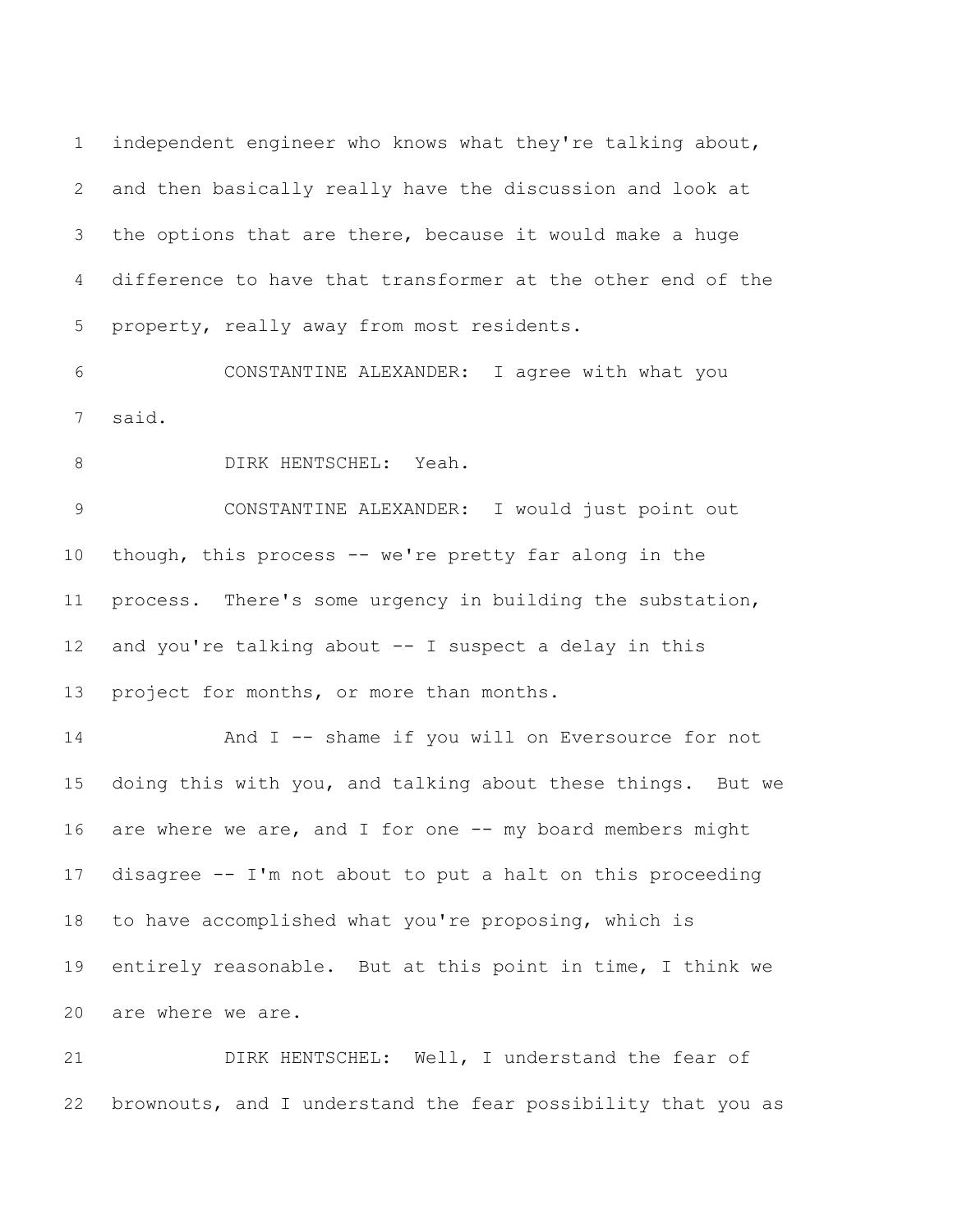the Chairman have that they're going to point at the board 2 and say, "Well, because of -- "

 CONSTANTINE ALEXANDER: Oh, that's not my fear. JANET GREEN: We don't want you to worry about that.

 DIRK HENTSCHEL: But I would say, you know, if there is a situation where, as in the Council was presented -- generators have to be placed in an area that currently has a ton of construction where, you know, you could argue, you wouldn't be able to distinguish if it's the generator running or the machines.

12 12 If that was the situation next summer, but we could come up with a better solution for a permanent addition of a substation to our neighborhood, that's what we have to swallow, it would be greatly appreciated.

CONSTANTINE ALEXANDER: Understood.

 DIRK HENTSCHEL: Although we still have doubts, and we think that, you know, we can do this differently.

 The Putnam station is a Band-Aid for a bad situation that could have been prevented with better planning, as everybody's aware. But, you know, we are where we are.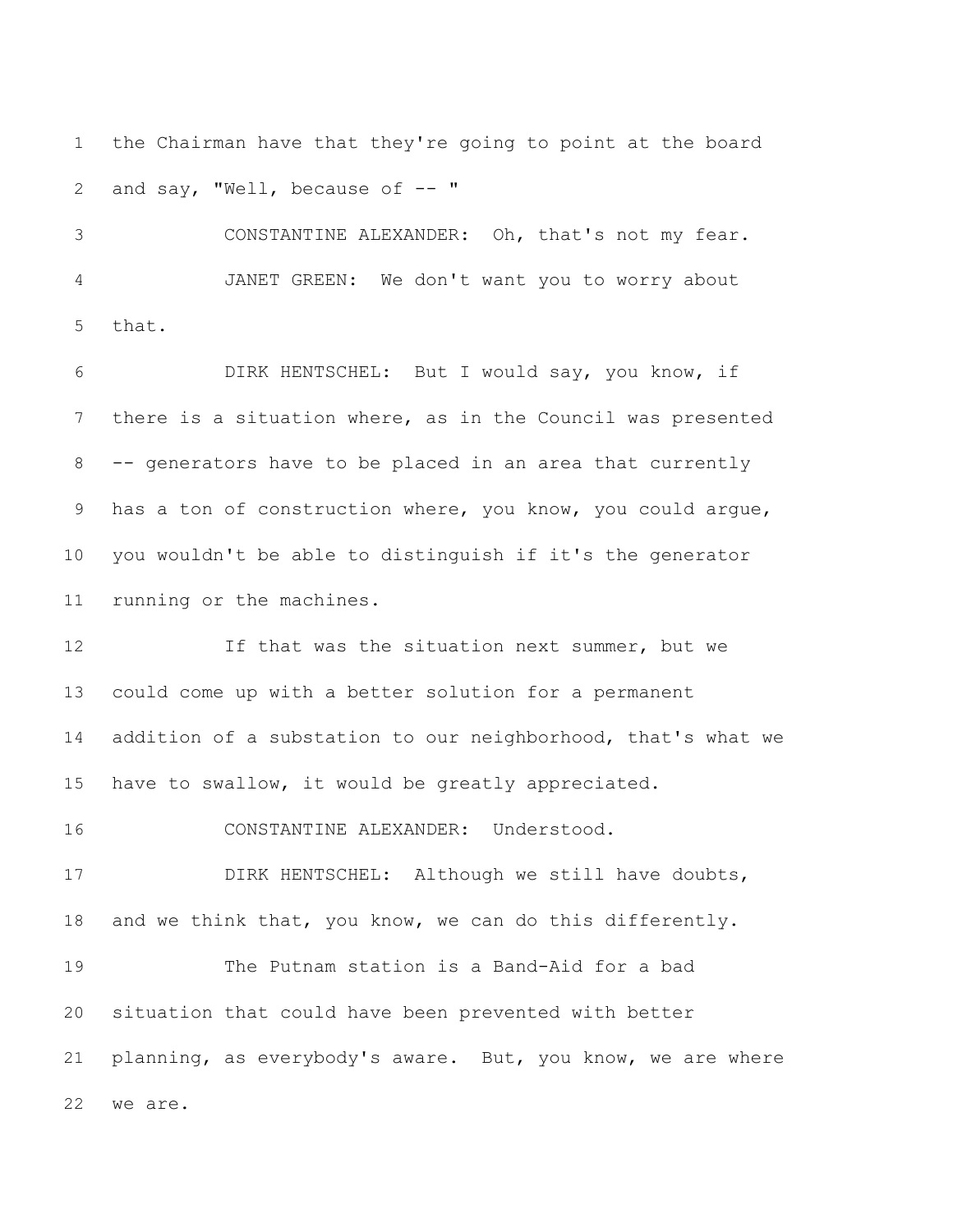CONSTANTINE ALEXANDER: We are where we are. Thank you. Thank you very much for taking the time. Anyone else wishes to be head on this matter? First, I would ask - - okay, yeah, don't repeat anything, this gentleman is very inclusive in his presentation.

 SHAWN COLE: My name is Shawn Cole, S-h-a-w-n, C- o-l-e. I live, I own 157 Pleasant Street, probably maximum sound point on the sound mass.

 I would just like to be a character witness on the process, so for one example is that when I learned about the first Committee meeting, I requested the documentation in advance, I was told it wouldn't be possible to get that in advance.

 We just got it the night of the meeting, the building was full of assistant professors leading the way to get tenure; they can't move their schedule and their life around.

 I recognize you're in a difficult position where you're weighing competing interests. And I think that one thing that makes this very hard is really no information about costs from the Eversource side.

The initial drawing has the building right up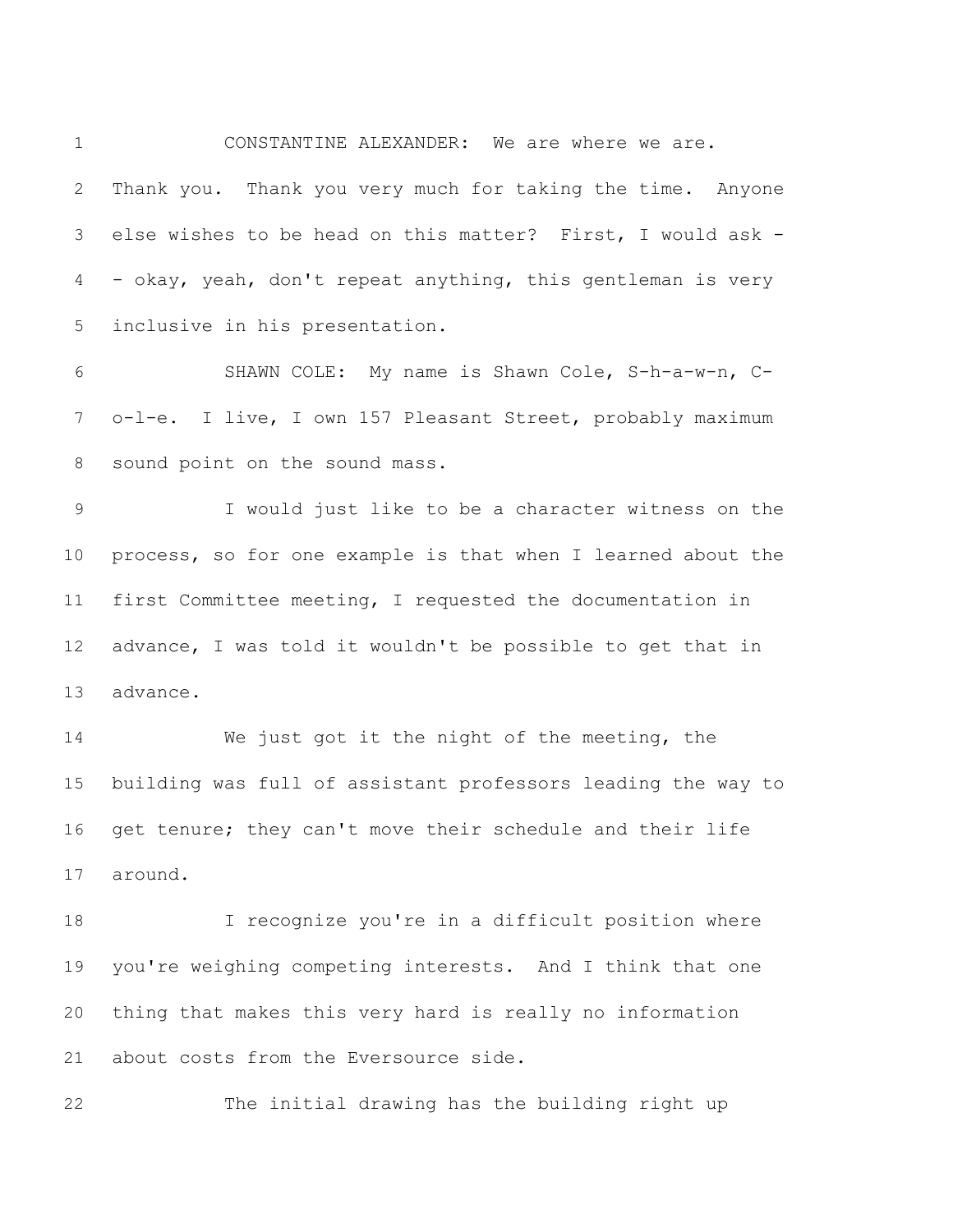against my building -- be able to reach out and touch it, and I asked why on earth would you put it right there when you've got this big lot? And the guy said, "Oh, I don't know. I think it probably would have been a little bit cheaper to put it there." Right? So now they come back and they say, "Okay, we can move it 30 feet in this direction." They've presumably done some internal analysis in what that costs, what that can potentially mean for rates, who knows, they haven't shared that with us. There are lots of creative engineering solutions,

 some are more expensive, some are less expensive, and I'm frustrated if they're going to be rewarded for their intransigence and their apparent, unwilling to work with the community by saying it's a crisis situation and we need this generator.

 And then the final question would be if they have the sound study with the accessible, to stay below those levels, and what remediation would they make available to us if they eventually --

 CONSTANTINE ALEXANDER: I'm going to deal with that when we get to the Motion for Relief.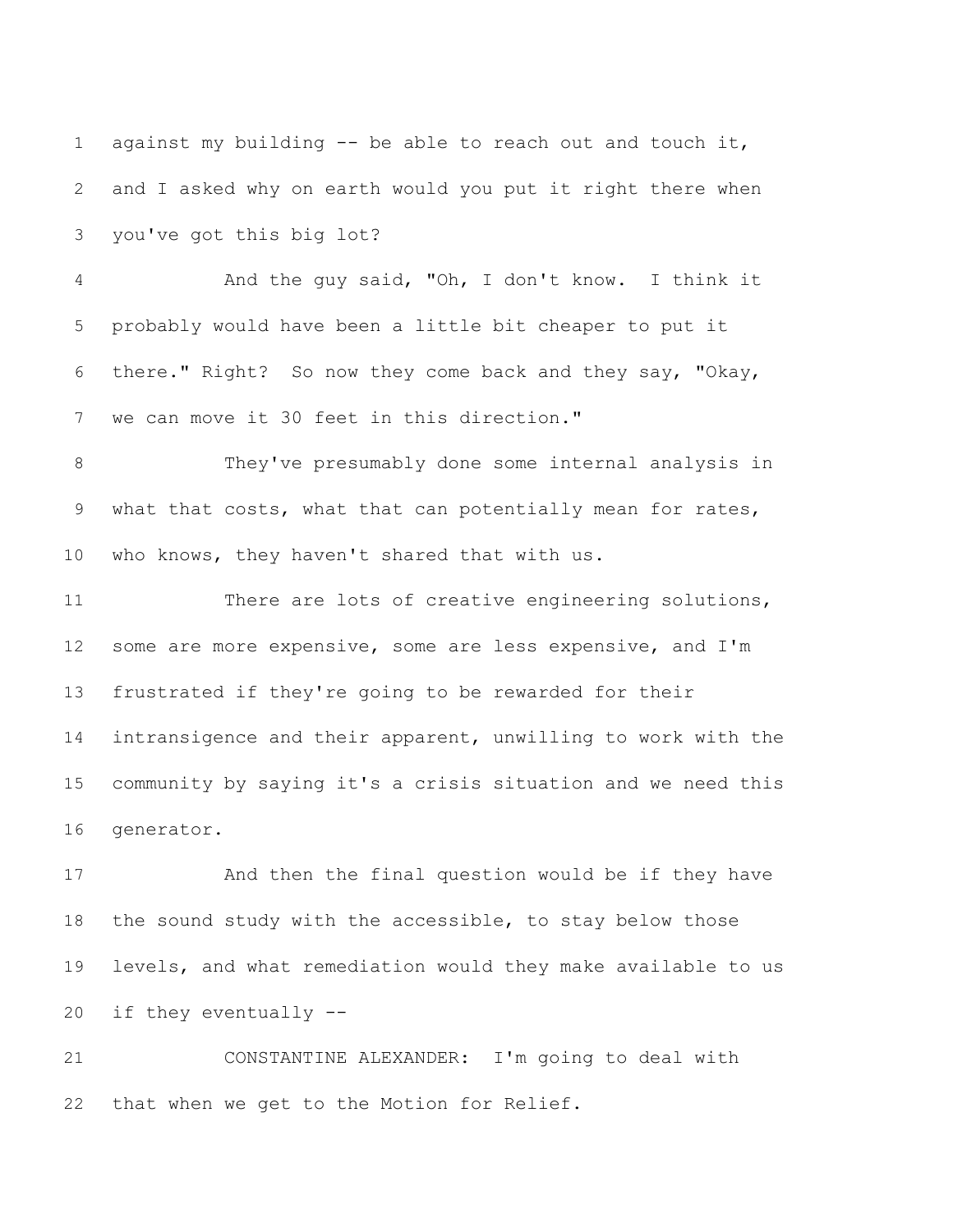1 SHAWN COLE: Thank you.

 JAMES RAFFERTY: Mr. Chair, since we are not following traditional protocol, just to point out, I hope the board noted, given the complexity and the amount of the information, we did not abide by the Monday at 5:00 role. We advanced that by simply --

CONSTANTINE ALEXANDER: Yeah.

 JAMES RAFFERTY: -- this was filed, and a meeting was held with the condo association right after Labor Day on the same day that this was filed, to make them aware of this new information. So I think the outreach here --

12 CONSTANTINE ALEXANDER: It wasn't our -- what I find disappointing is that outreach had it waiting until a week or so before this meeting. But this process started a long time ago.

 JAMES RAFFERTY: No, no, there were other summer meetings.

 CONSTANTINE ALEXANDER: Okay, but maybe I just understood. What I'm hearing is a lot of the questions that are being raised tonight are the speakers are things that were not dealt with at the meetings. They had to be drawn out from you. Well, let's not go down this path.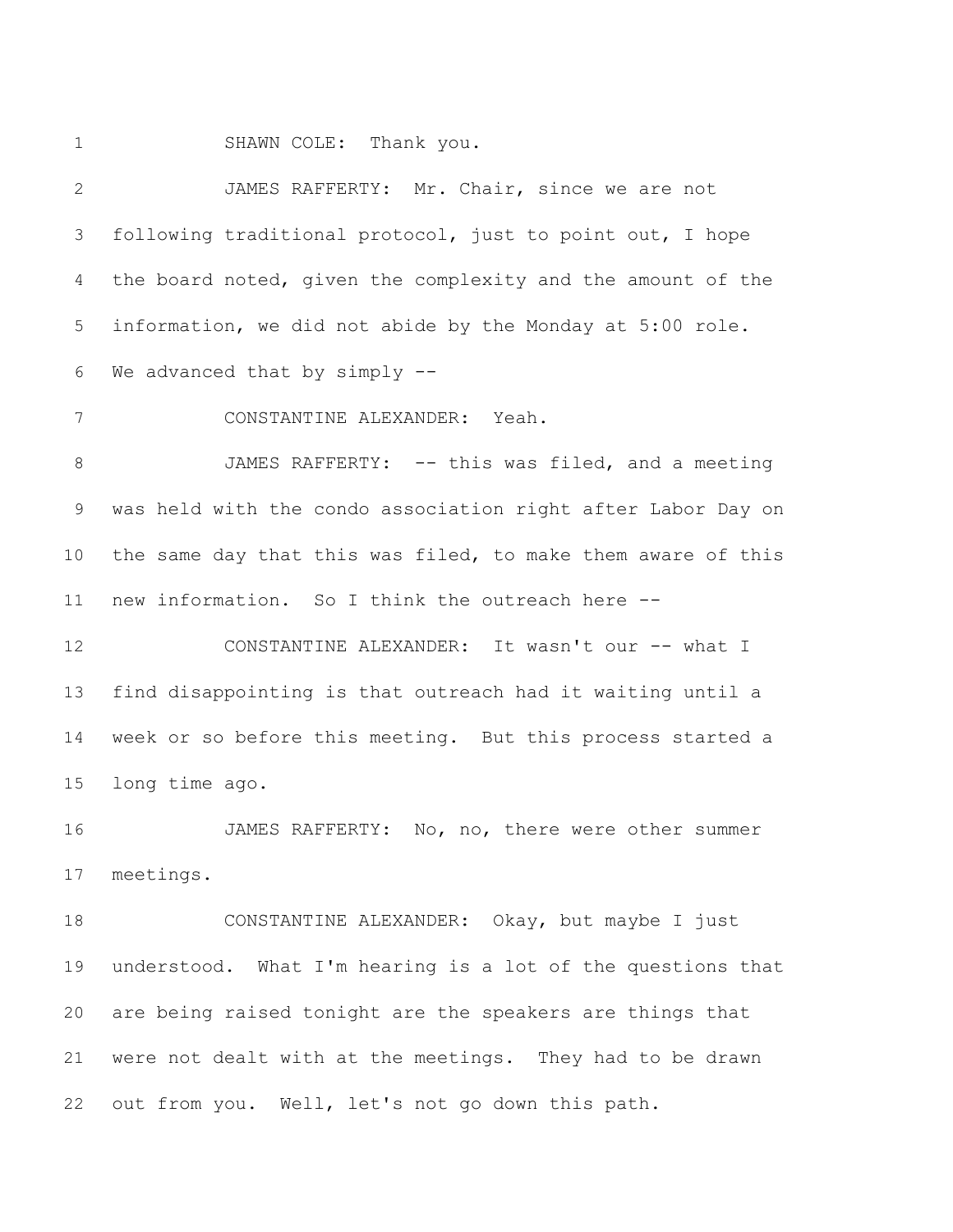JAMES RAFFERTY: Yeah.

| $\overline{2}$ | CONSTANTINE ALEXANDER: I don't think the                    |
|----------------|-------------------------------------------------------------|
| 3              | presentation -- I mean, your presentation -- I think the    |
| 4              | process followed by Eversource was not stellar in my        |
| 5              | personal opinion. I think it was a little bit of -- it just |
| 6              | -- we had to draw things out. Anyway, let's not pursue      |
| $7\phantom{.}$ | that. It is what it is. We're here tonight. We have a       |
| 8              | motion before us, or before us a special permit.            |
| 9              | JAMES RAFFERTY: Yes.                                        |
| 10             | CONSTANTINE ALEXANDER: Let's stop right there.              |
| 11             | Anyone else wishes to be heard? Ma'am? And I hope this is   |
| 12             | -- you're going to say something different than we've heard |
| 13             | before?                                                     |
| 14             | ALYSHA HEARN: I will do my best.                            |
| 15             | CONSTANTINE ALEXANDER: [Laughter]. I guess we               |
| 16             | have a long night ahead of us, and I'm just going to move   |
|                | 17 on, that's all.                                          |
| 18             | ALYSHA HEARN: I know, but this is very important            |
| 19             | to me. And so, I just $--$                                  |
| 20             | CONSTANTINE ALEXANDER: You spoke last time,                 |
| 21             | didn't you?                                                 |
| 22             | ALYSHA HEARN: I did. So one thing -- you noted              |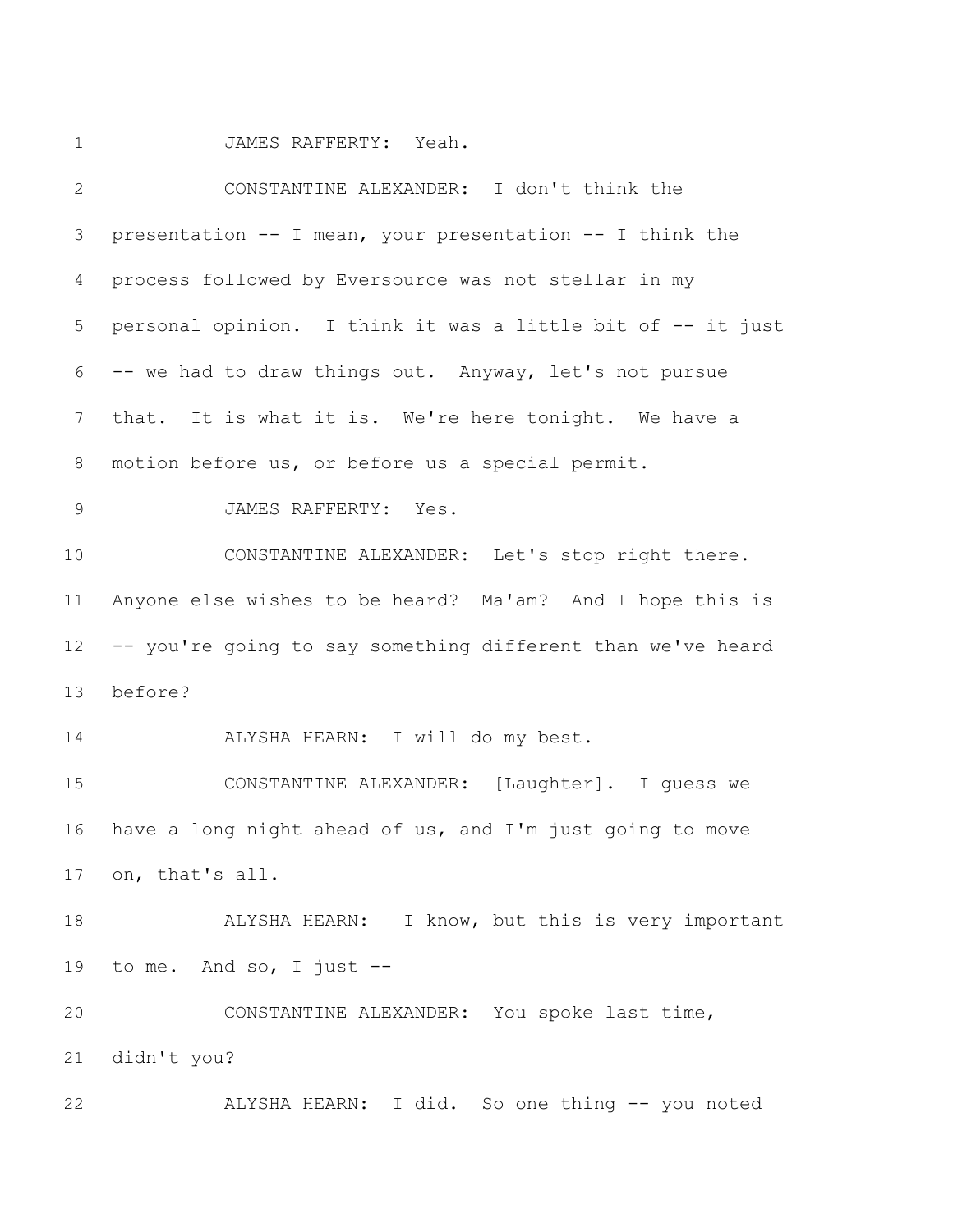1  $that$   $-$ 

 CONSTANTINE ALEXANDER: Your name? AUDIENCE: She needs her name and address. ALYSHA HEARN: Alysha Hearn at 165 Pleasant Street. You noted that this was a very nice presentation that they did. Everybody here from Eversource, this is their full-time job. They are all being paid. They've had months to pull this together. All the data that you are deciding on is all data that their experts have found. Even with all that data that they found, Dirk was able to see inconsistencies, and that's the stuff that their experts provided. If we the residents had the same resources that they did in terms of providing our own experts, you would probably be seeing some different data here. And I just hope that's taken into account. There's also just been a lack of creativity from them, in terms of seeing what our needs were, and giving different proposals. And it would be very disappointing to see this pushed through, because they just weren't creative. CONSTANTINE ALEXANDER: Thank you. I'm not going to ask for any more testimony. I think from all that needs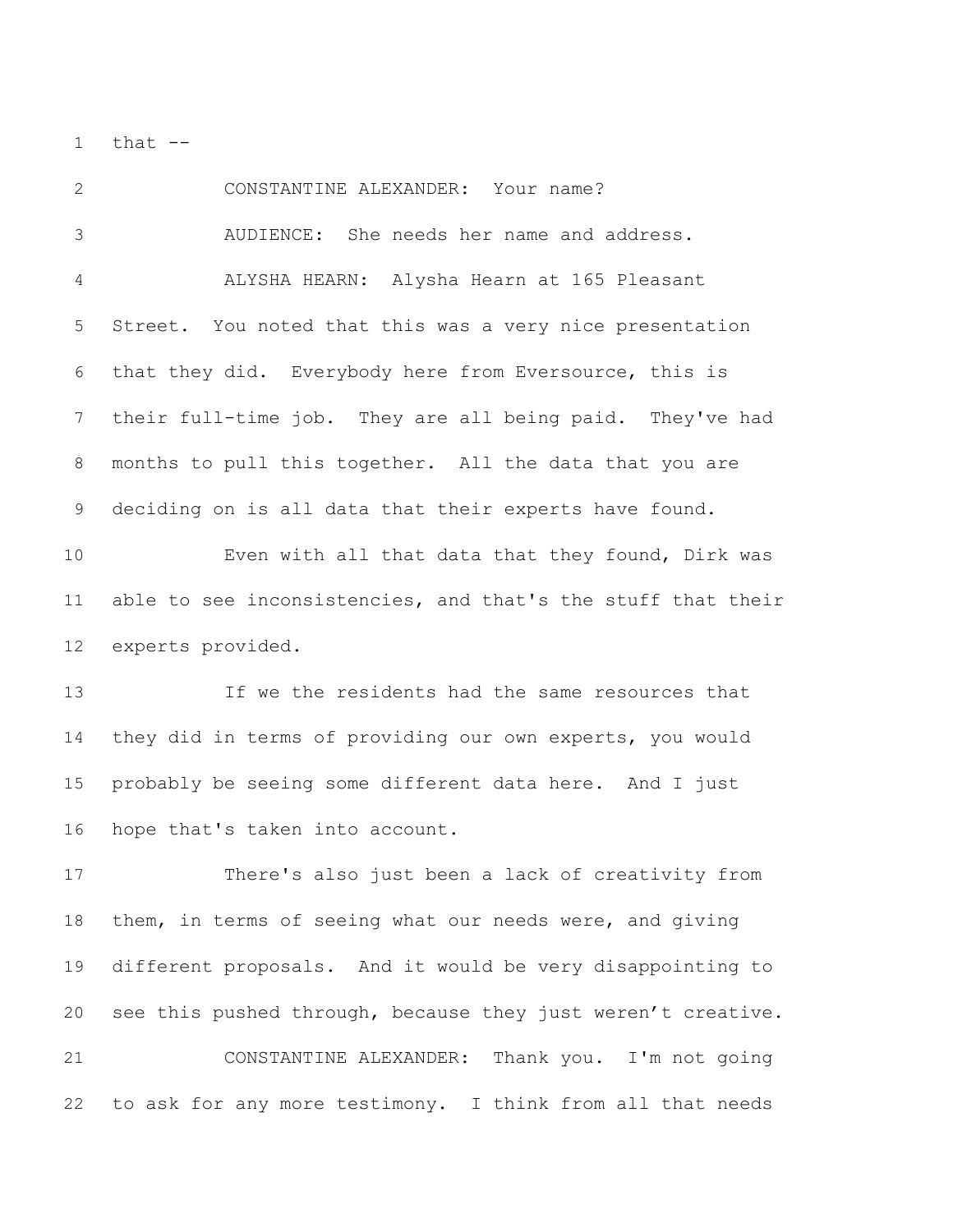to be heard. Anyone -- well, anyone wishes to add to what has been said already? Something new and different, not to say -- I'm sorry?

 BRENDAN SULLIVAN: The Vice Mayor is here. CONSTANTINE ALEXANDER: Oh, okay. There's your opportunity. I will know close public testimony, and will proceed to deliberate. I have some observations and thoughts, but I'll defer to anybody else that wants to speak first. Okay.

 JANET GREEN: Yeah, I would say something about -- I'm so struck with the lack of trust that there is between the neighborhood and Eversource. It's consistent. You can see the number of people who've turned out concerned about this. And having listened to people over a number of years, I just find this a very high level of distrust.

16 And it's small things. Like the person who 17 brought the picture of the trash that was there, when one of the things at the last meeting had to do with Eversource isn't responsible for cleaning it up.

 And what you've done is brought this very more attractive -- you know, nice fencing and this and that, but in between that meeting and this meeting, nothing as far as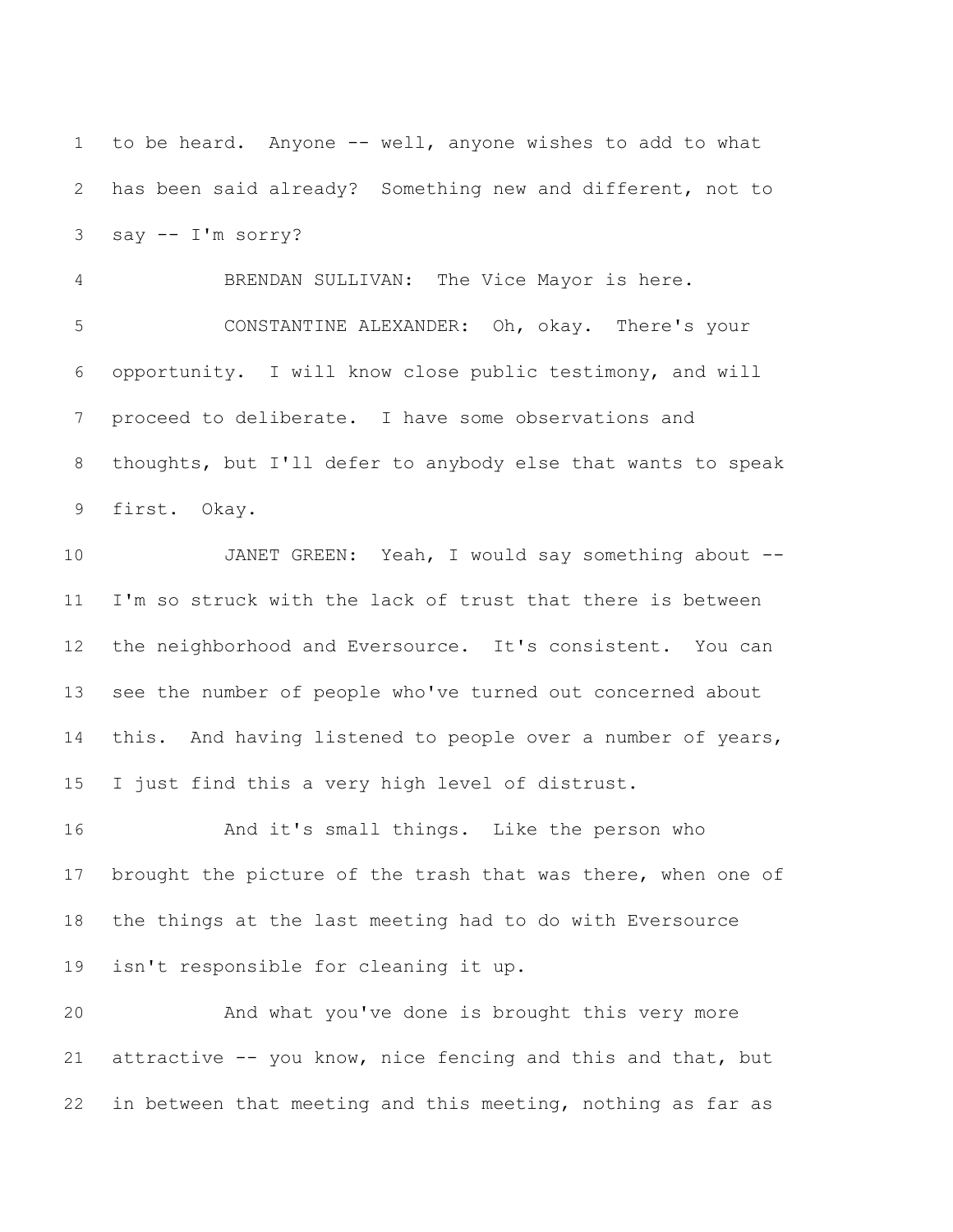what the neighbors were concerned about regarding trash. I don't know how you would respond to that, but I do think that that's -- that that helps create the sense of distrust; that the minute it's not sort of a high-level decision, it falls off the agenda.

 I also think that there's a lack of information that I've seen about who people would go to when things like the trash, or when the noise seems too loud and different, or the problems. There doesn't seem to be any person accountable for that. And that I think leads to a feeling of distrust.

 And I also think that that's an important part of what you need to do. Your reports are good, your plans are 14 good. But then when somebody comes forward and says, "Well, you know, you're using the lowest level of material to get the sound, and that there are other levels of material that could have been chosen that would do better in that," it seems like, oh, they're just trying to get away with the cheapest possible thing. And that leads to distrust too. And I would say that that's a big problem in this particular case.

CONSTANTINE ALEXANDER: Thank you, Janet. That's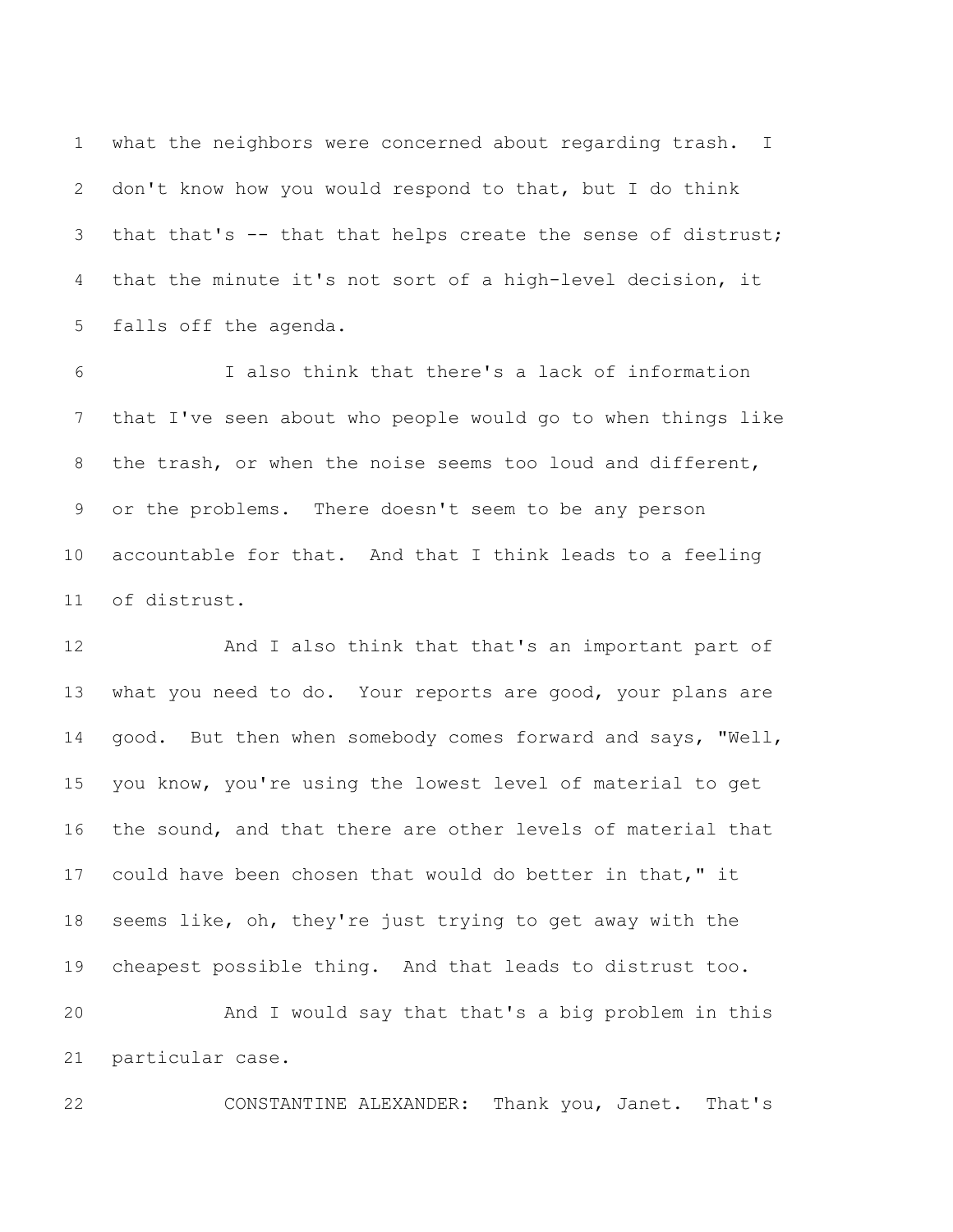actually a segue for the comments I'm going to make in a second, because there is a problem here with trust. Right or wrong, there's a problem.

JANET GREEN: Right.

 CONSTANTINE ALEXANDER: It seems to me that we have no choice but to grant a special permit. I mean, the petitioner has presented a need for -- there's a need for the additional equipment, and this is a location that has to be, or has to be, or has asked to be located.

 It has not been -- no one here has really refuted 11 that, not surprisingly, given the fact that you have -- all the engineers have all the information, and the neighbors are just neighbors.

14 But on the other hand, I've been struck very much by the comments from the neighbors, the people in the audience, particularly Dirk, if I may use your first name. Usually when we have opposition here, it's a NIMBY kind of opposition -- Not In My Back Yard. I thought what we heard was very thoughtful, specific -- comments, criticisms, that I think we should take to heart.

21 And I think we -- and I think the way to do that, given the fact that it I think we have I believe no choice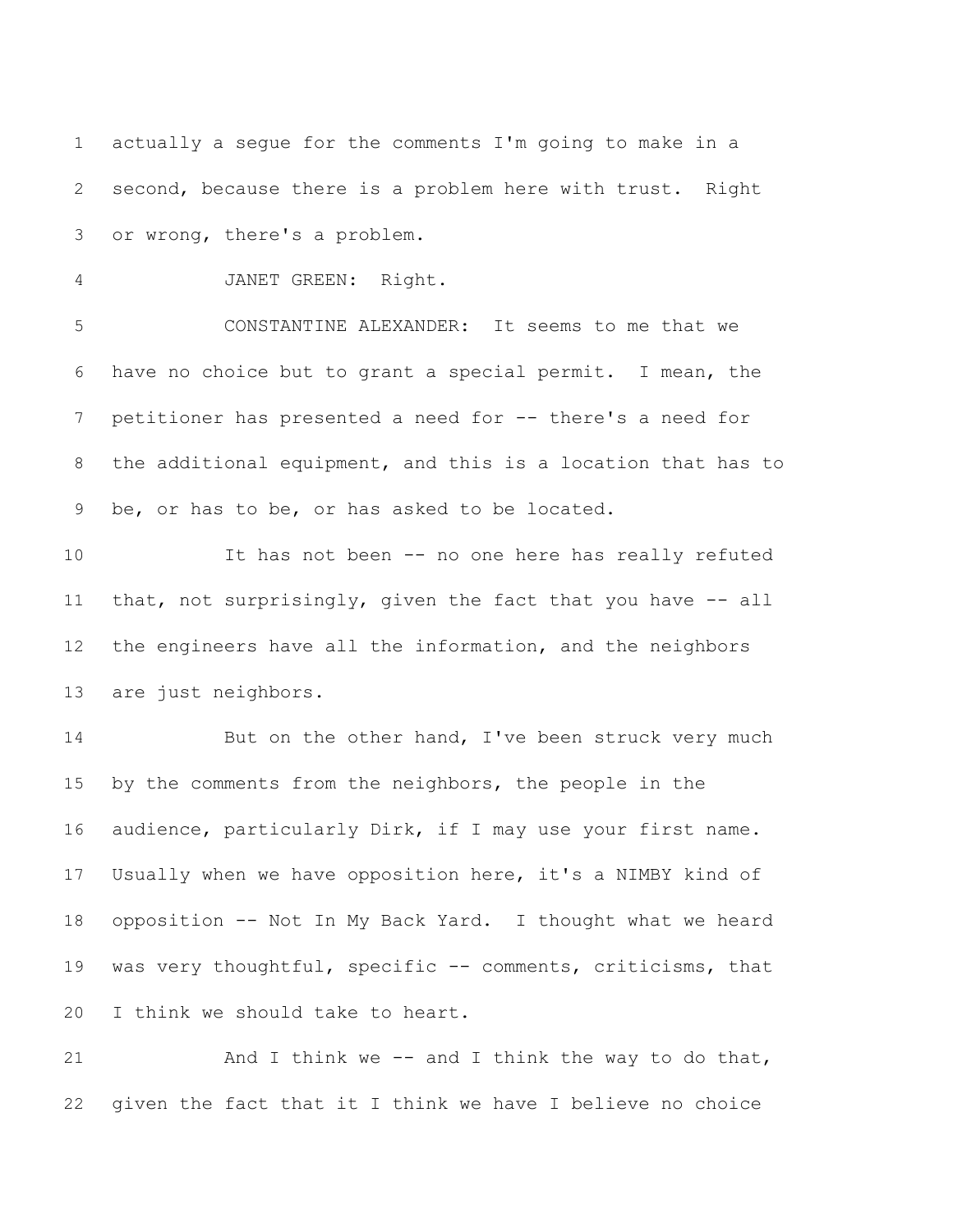but to grant the special permit is by the way of conditions. We've done it in other kinds of cases.

 But here I think there is a need for a substantial number of conditions that we'll pick up what was presented tonight. I've tried my hand at what I think would be appropriate. I would read them to the members of the board, I've welcome changes, comments, additions, subtractions, and then I'll ask the petitioner and anyone in the audience to comment as well before we pick up.

 So these are the conditions I would impose -- I propose our Board, our Board should impose, should we grant the special permit. And I've made some notes since I've heard the discussion tonight.

 One, the proposed transformer enclosure to be erected on the Putnam Avenue site shall be as set forth on the plans sent in by the petitioner and initialed by the Chair, and shall be located on such site as set forth on such plans.

 Two, the petitioner shall at all times take all steps reasonably required to minimize noise and other sounds emanating from the operation and maintenance of the equipment to be located in the proposed transformer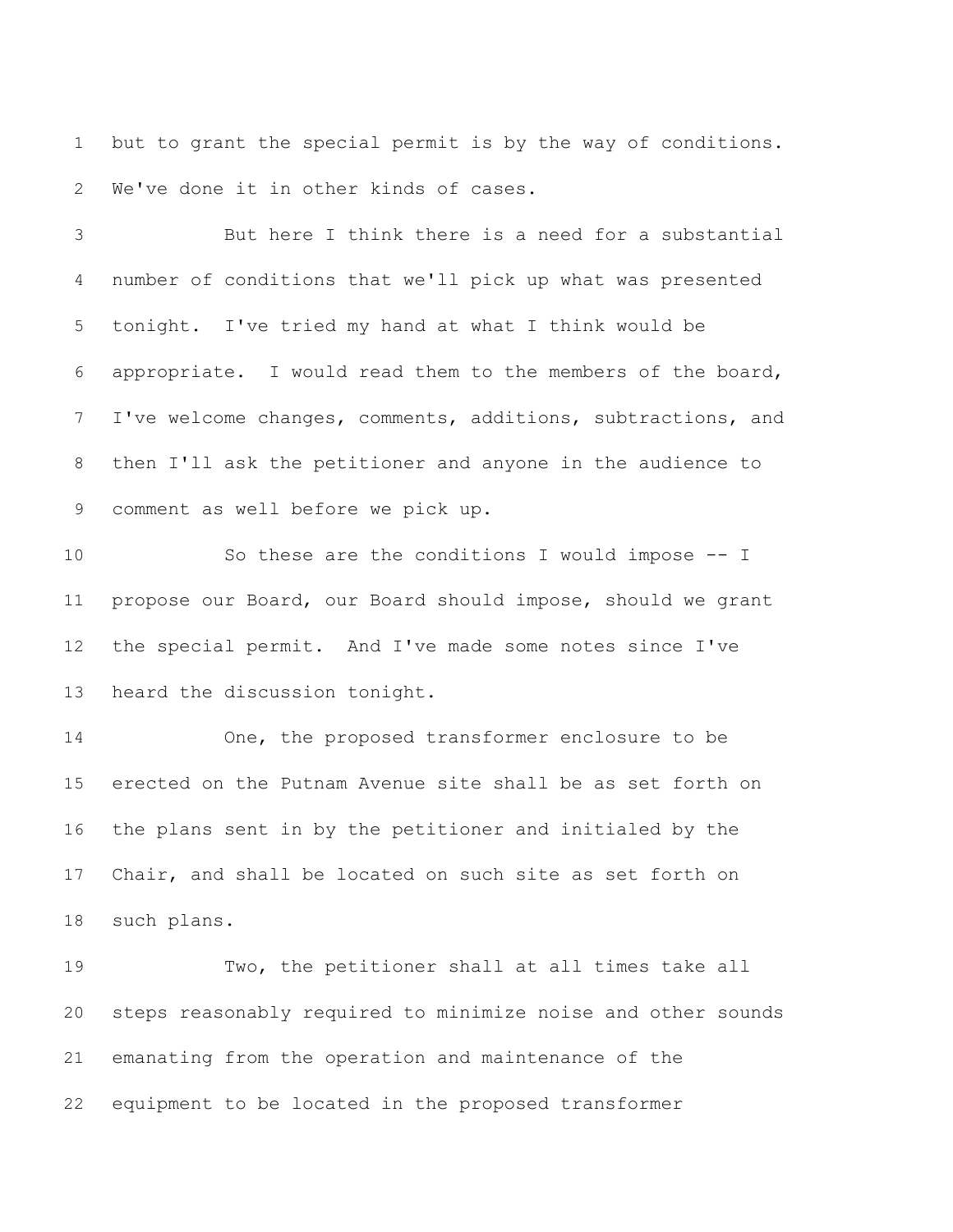enclosure.

 Within 60 days after this equipment is placed into operation, the petitioner shall send to each address entitled to receive notice of this proceeding under the Cambridge Zoning Ordinance a letter setting forth the noise levels that will be emanating from the operation of the transformer project; and also, stating whether such noise levels will meet the City of Cambridge noise standards, and the noise level policy defined by the mass DEP.

10 10 If at any time they do not, the petitioner shall advise in writing to each such address what steps the petitioner will take to bring such noise levels into compliance, and in fact take such steps as promptly as practicable.

15 This letter shall be updated every six months, starting with the anniversary date of the initial letter. Any such updated letters shall be set to each address entitled to receive the initial letter. By doing it every six months that will make sure it's tested once in the winter and once in the summer, something I still have concerns about, but this will at least deal with it.

To the extent any such updated letter discloses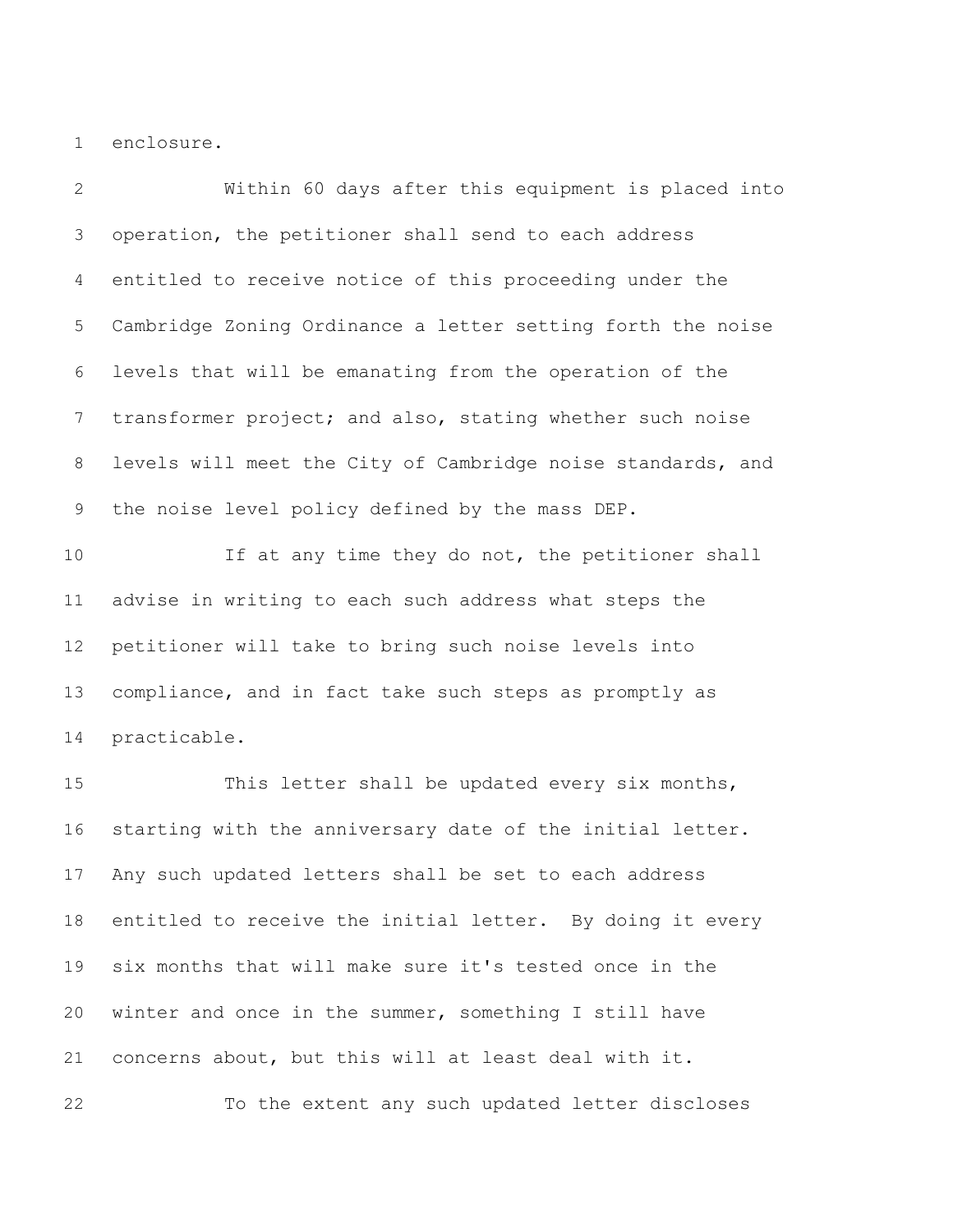noise levels that do not comply with applicable laws, the updated letters shall state what steps the petitioner plans to take, that bring such noise levels into compliance, and the petitioner shall in fact take such steps as promptly as practical.

 Three, the transformer to be set into the enclosure shall be set so far as possible towards the southeast wall of the enclosure.

 The enclosure design and modeling, including with regard to vibration isolation shall be in all material respects as recommended in the letter from Acentech dated September 3, 2019 submitted by the petitioner to the board as part of this presentation for this hearing.

 Four, the site at which the proposed transformer enclosure shall be located shall be landscaped and maintained in all material respects in accordance with the landscape plan submitted by the petitioner and initialed by the Chair. Without limitation of the foregoing, the petitioner shall have an independent landscaper visit the property once a week to maintain the plantings and clean up any debris.

In addition, the existing fence shall be removed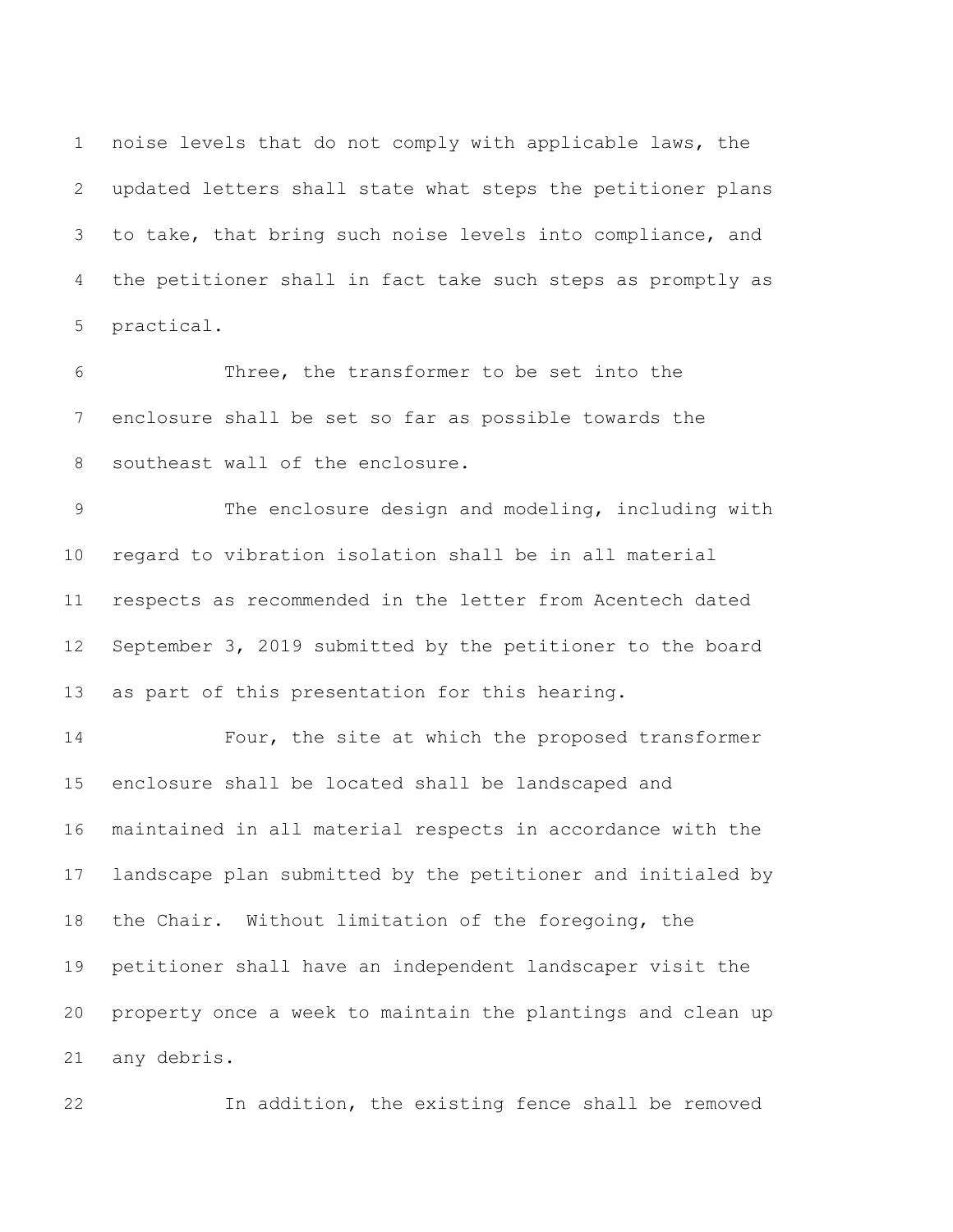and replaced with an eight-foot-high, black, ornamental stock steel security fence as shown in the material submitted by the petitioner for the hearing.

 Five, at all times the petitioner shall designate by a written communication sent to each address entitled to receive notice of this proceeding under the Cambridge Zoning Ordinance.

 A specified person with a specified direct telephone line and separate e-mail address, to whom questions and complaints regarding compliance with the foregoing conditions and the operation of equipment on the Putnam Avenue site shall be directed.

 These questions and complaints shall be answered or dealt with by the petitioner with reasonable progress under the circumstances. The name of the specified person and his or her direct telephone line and separate e-mail address shall be updated and promptly communicated in writing to each address entitled to receive notice of this proceeding under the Cambridge Zoning Ordinance as frequently as necessary to keep this information current. Six, repeated failure to comply in all material respects with any of the foregoing conditions shall be cause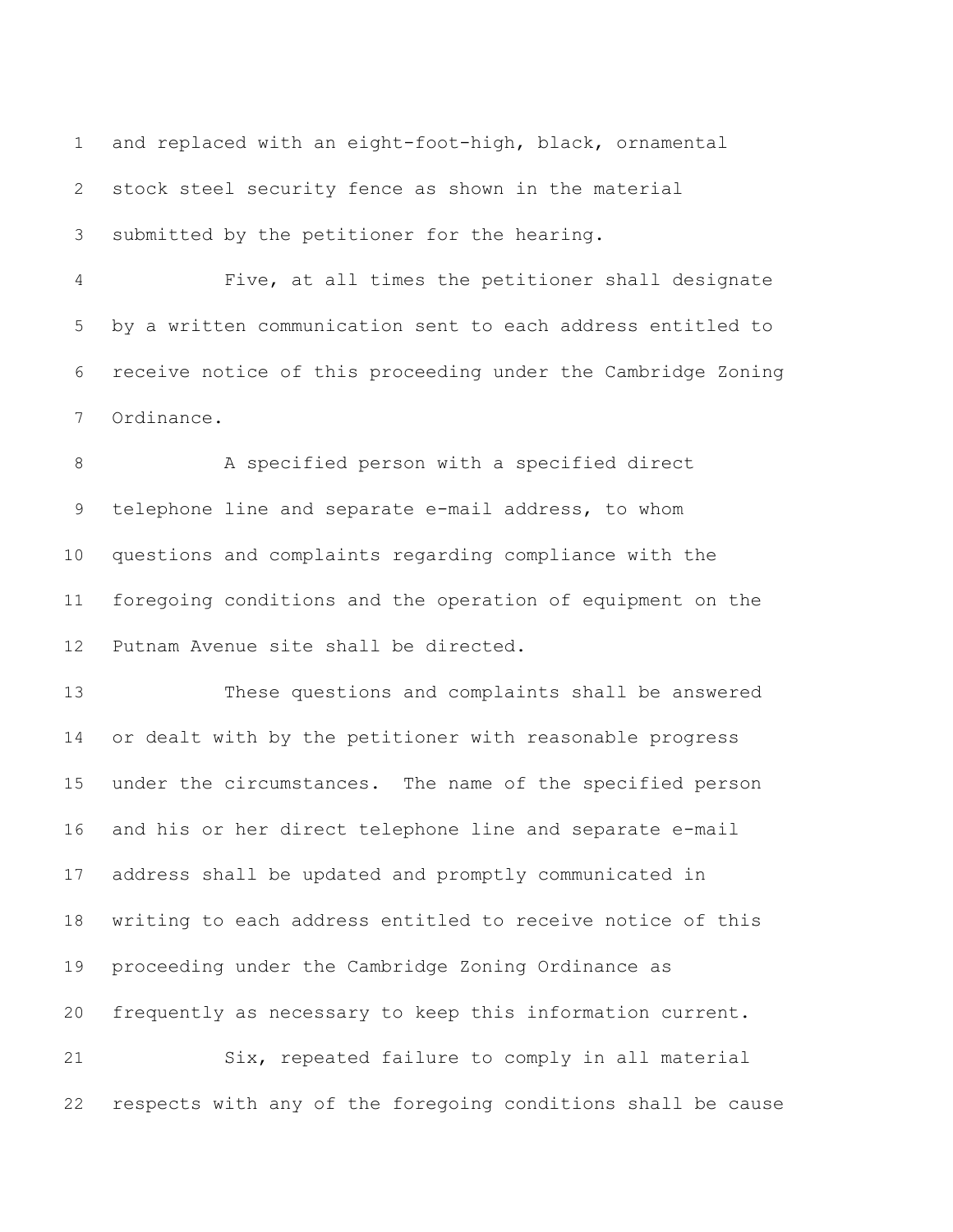for revocation of the special permit hereby granted to the petitioner.

 As you can see, I'm trying to -- maybe unsuccessfully, trying to not have this be a one-off. You do something, you show us nice plans, and off you go, and the neighborhood suffers in the meantime. And witness of that is the deplorable condition of that lot, with the chain-link fence that's down and the debris that's been there. I want that to end, and I want a mechanism where people -- it has not ended, people complain and if your complaint is not answered, there's a direct mechanism for solving the problem.

 Anyways, that's what I think. Additions? Subtractions?

 JANET GREEN: I think we both have a feeling that a key element in this is the point person. It's an actual person that you can reach out to, rather than the company, which is -- you know, kind of a mystery to which office and who -- which person and that sort of thing. So we'd have absolutely a person on the letter that the Chair has recommended, with direct contact information, not a 1-800 number --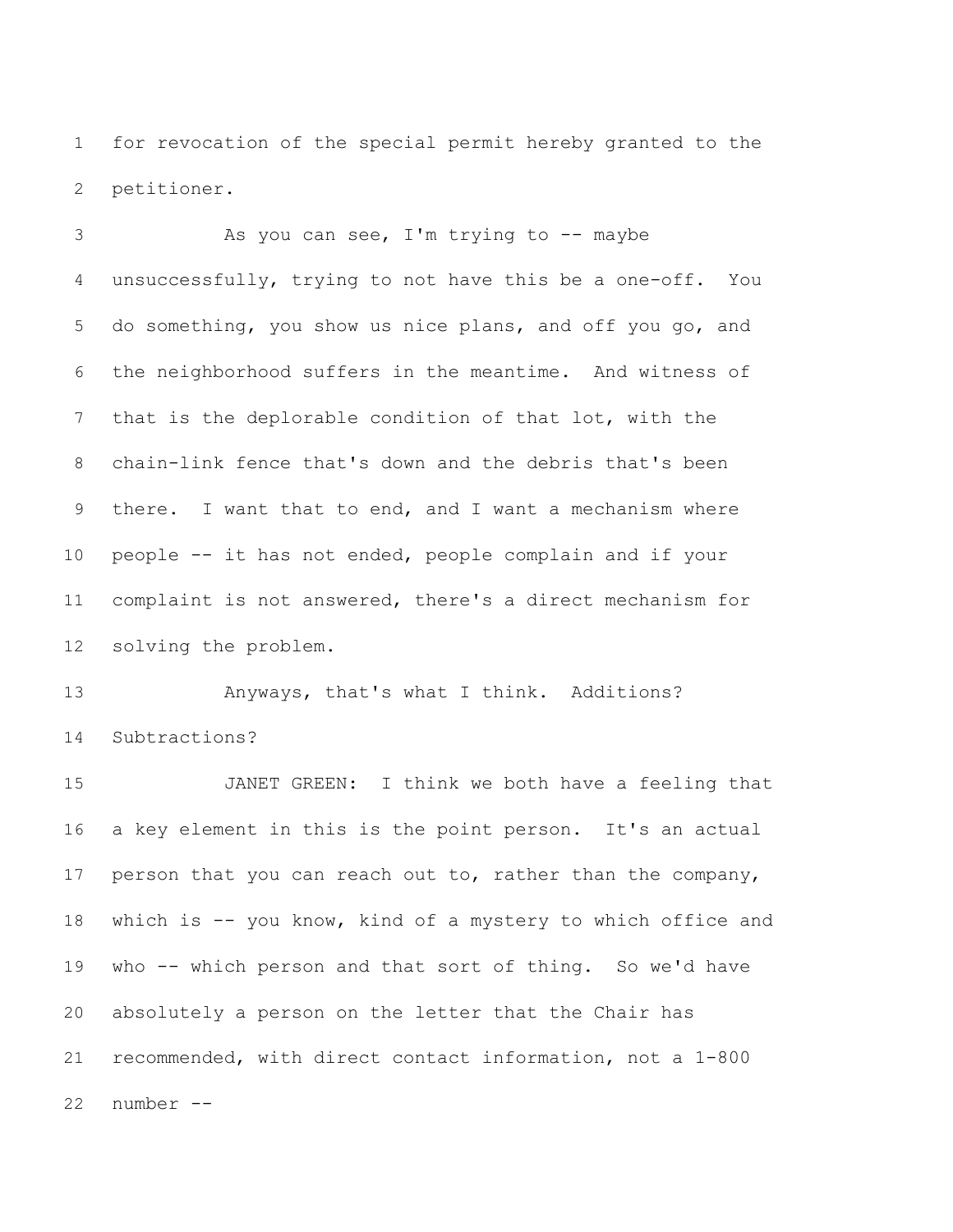CONSTANTINE ALEXANDER: Right.

 JANET GREEN: -- number to customer service. CONSTANTINE ALEXANDER: The direct telephone line and the e-mail address.

 JANET GREEN: Right. Yeah. BRENDAN SULLIVAN: Would you entertain augmenting that requirement with a little sign posted at the property? Should there be any questions or concern regarding this location? Because who gets notice? The property owners get notice; tenants do not? And would you augment that a little -- direct -- any comments, questions regarding this site or operation direct through our facilities, and this is the follow-up.

 BOARD MEMBER: And have it be the same person -- CONSTANTINE ALEXANDER: Yeah, the same one. And that signs have changed.

17 BOARD MEMBER: -- and that same direct line --18 CONSTANTINE ALEXANDER: -- as the person changes, the sign gets changed.

 JAMES RAFFERTY: Yeah, and yeah just a little plaque.

CONSTANTINE ALEXANDER: I think it's a very good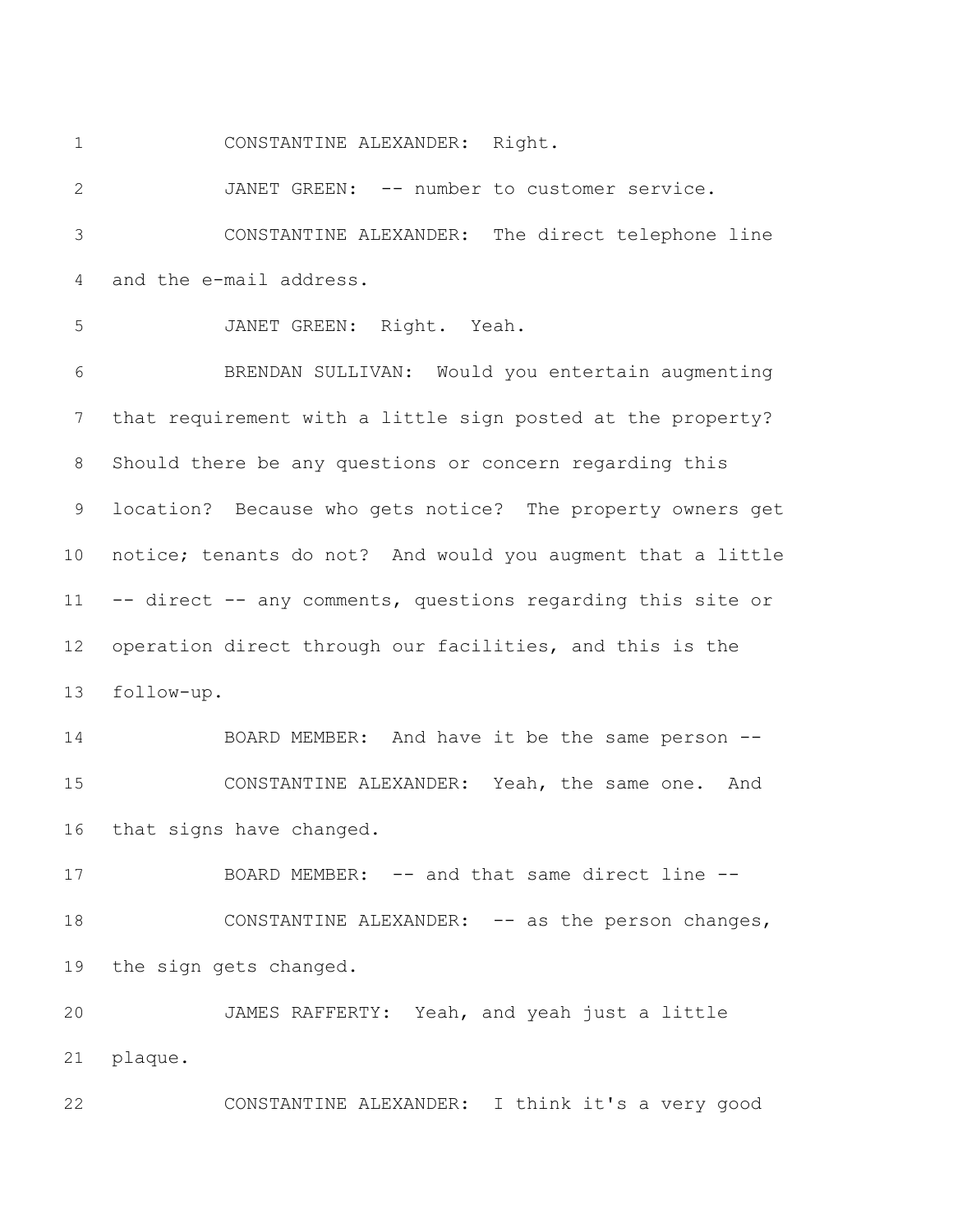suggestion.

 JANET GREEN: Right. Visible from the street. JAMES RAFFERTY: At the site, at the street, at the sidewalk. JIM MONTEVERDE: Compliant with Article VII? JANET GREEN: Yes, no doubt. JAMES RAFFERTY: I just want to make sure that the public -- CONSTANTINE ALEXANDER: Provisions -- 10 JAMES RAFFERTY: -- not all the public --11 JANET GREEN: Right --12 JAMES RAFFERTY: is --13 JANET GREEN: Right. 14 JAMES RAFFERTY: -- notified. BOARD MEMBER: Am I done with questions, or do I just phrase it as a statement? CONSTANTINE ALEXANDER: No, you can do whatever want. JIM MONTEVERDE: Just 1 follow-up question, if I understand correctly. Is there -- and this is just a comparison between the other presentation of the City Council with the Fulkerson Site and that whole discussion?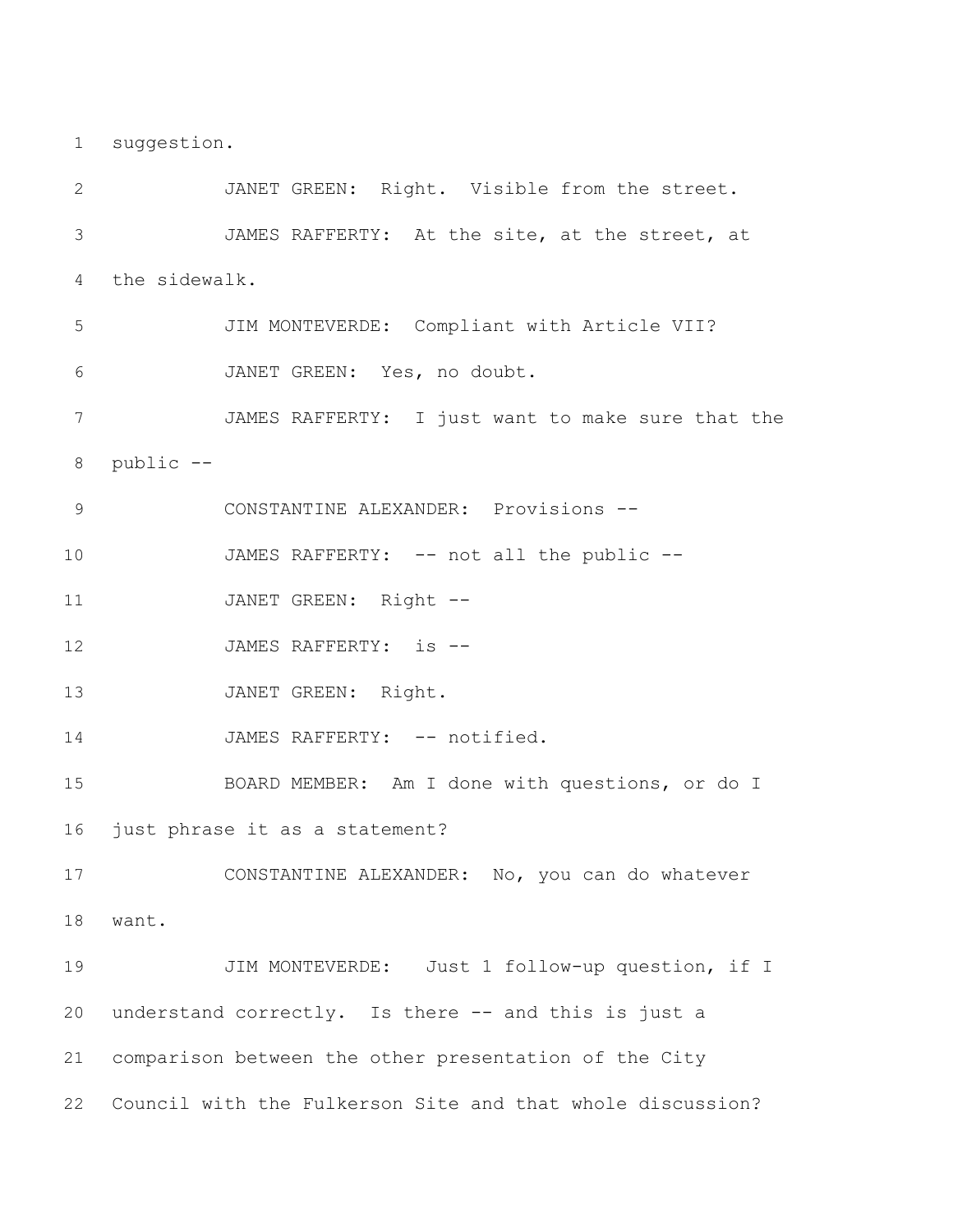Am I correct that the opposition on that site had to do with transformer location adjacent to housing, and adjacent to a school? And is that comparable to this location adjacent to housing?

 JAMES RAFFERTY: Well, there were a lot of differences about that site. That site is located -- what's proposed at that site is from -- I shouldn't say -- I don't represent Eversource regarding that site.

 But the location of that site and the proposed installation there on a site that doesn't have a preexisting transformer use is -- so the appropriate of the site for the introduction of this use and its adjacency to housing public parks and schools and sited as a key issue I'm sure others in the room have a broader view.

 But I think this is very more discrete. This is the creation -- the installation of a single, additional transformer. That would be a much larger facility. 18 JIM MONTEVERDE: Thanks. CONSTANTINE ALEXANDER: Any other comments? JAMES RAFFERTY: Can I ask a question of clarification?

CONSTANTINE ALEXANDER: Yeah. Ask the people in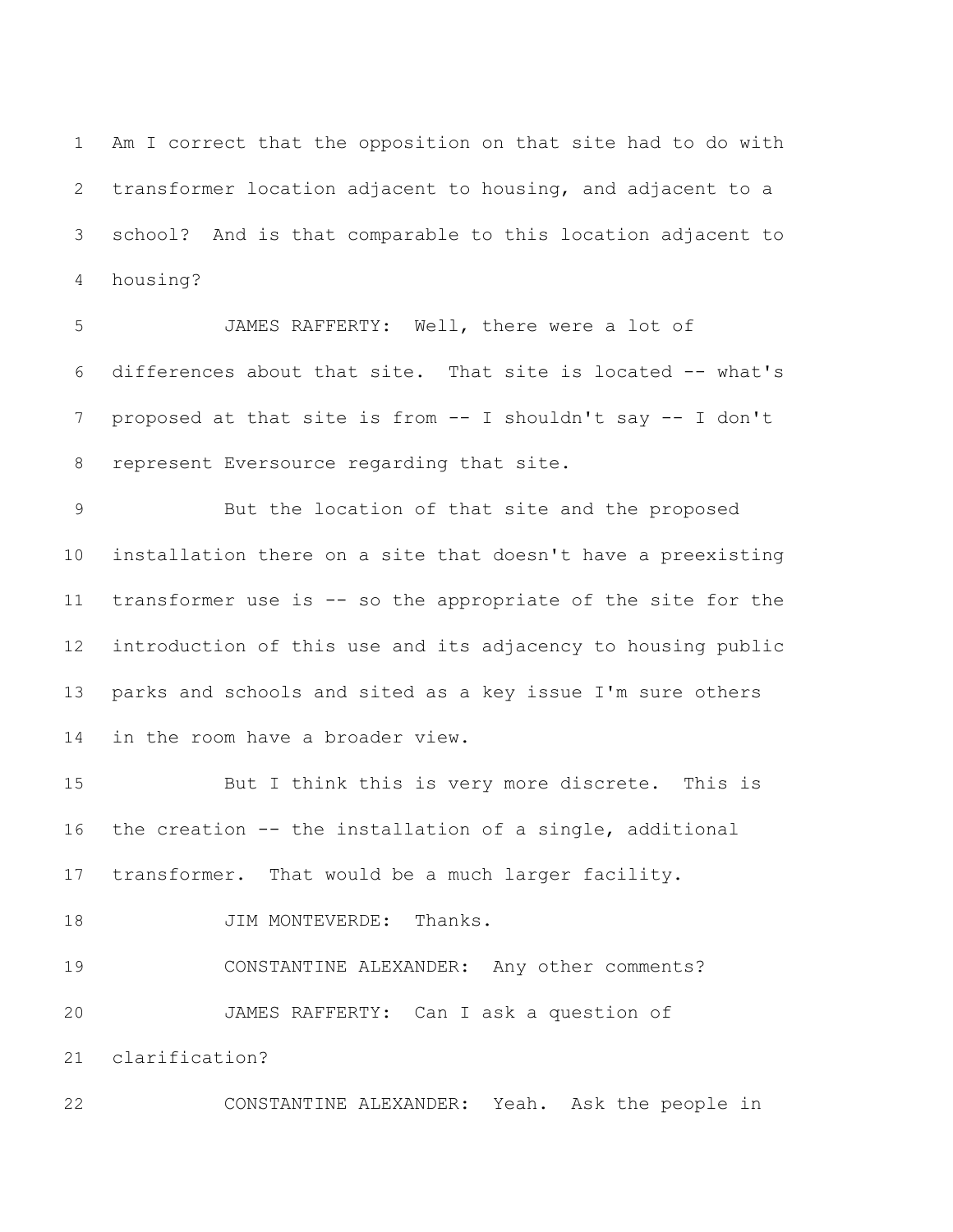the audience.

 JAMES RAFFERTY: Understood. And I -- my client may have a comment, I'm just trying to just get clarity on a couple of issues. Number 3 I'm not sure I followed. The condition of course is that the insulation occur consistent with the plans. The plans show the transformer in a certain location with the enclosure. There was language here about then it should be located the southeast corner. CONSTANTINE ALEXANDER: That's directly from the Acentech letter. They recommended that's where it be put. JAMES RAFFERTY: Is that nor where it's appearing on the plans? CONSTANTINE ALEXANDER: I don't know. JAMES RAFFERTY: Okay. JOHN ZICKO: If I may, and I'll direct you to Slide #3 of the presentation that we had, and you can see the three-sided enclosure, and then the wing -- the so-called wing wall. And the transformer is enclosed by three walls. CONSTANTINE ALEXANDER: Right. JOHN ZICKO: And that is in the southeast corner. So I'm assuming that --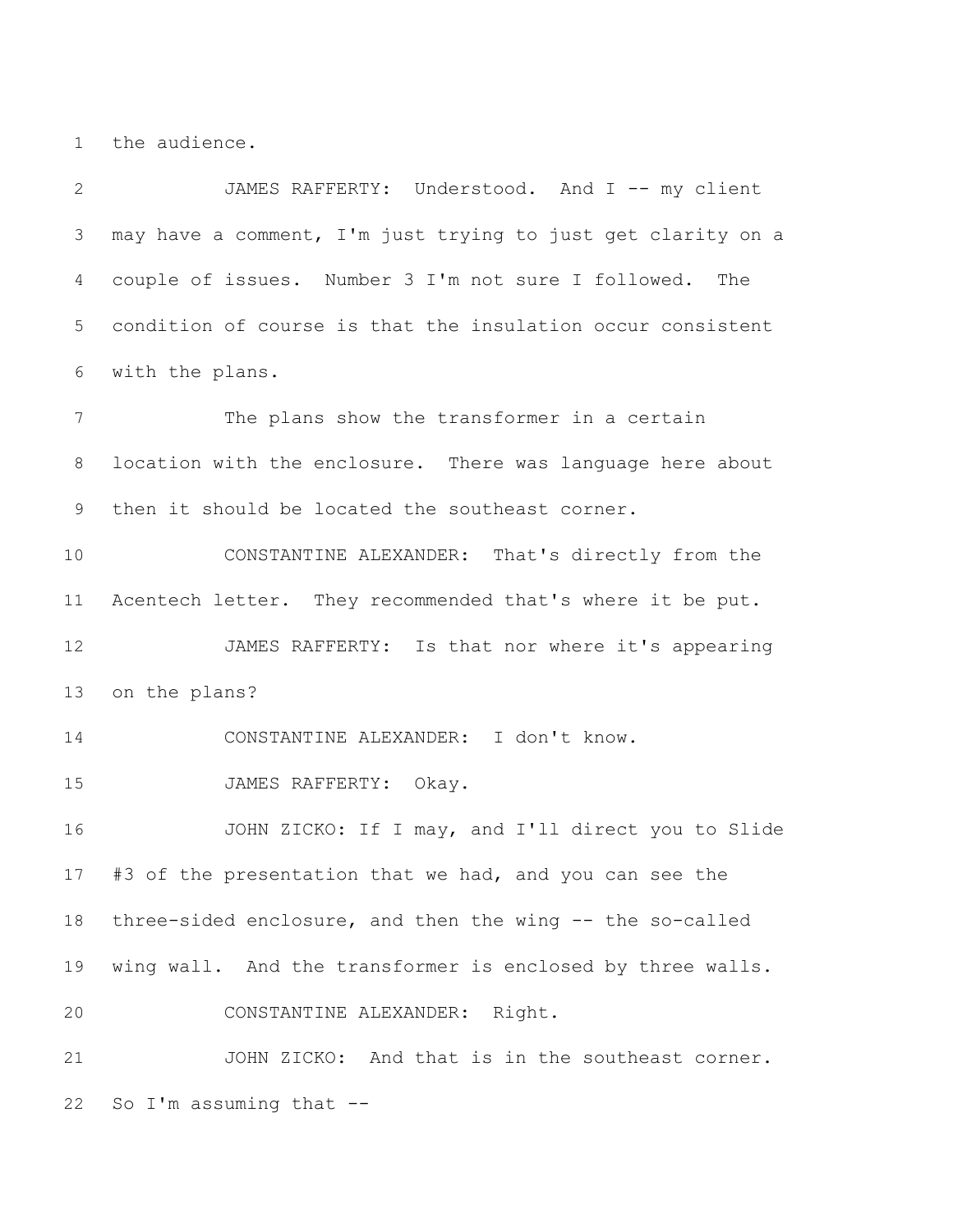CONSTANTINE ALEXANDER: If you're in compliance with that condition right now, fine. End of story. JOHN ZICKO: So it -- CONSTANTINE ALEXANDER: I'm not going to -- JOHN ZICKO: No, and I think -- JAMES RAFFERTY: And I'm just trying to reconcile 7 that -- so it's per the plan? 8 CONSTANTINE ALEXANDER: Yeah. JOHN ZICKO: Right. Okay. What I think you're trying to get at is you -- this enclosure has been engineered to provide the maximum acoustic benefit, and that you don't want it slid over to what I'll term as the right, or not be inside that three -- CONSTANTINE ALEXANDER: I'm just get words from 15 your expert, "Accent" or whatever you -- JAMES RAFFERTY: Acentech. CONSTANTINE ALEXANDER: And they just put this in your letter. I assume they saw the plans that you presented? JOHN ZICKO: I did. CONSTANTINE ALEXANDER: Okay. JOHN ZICKO: I believe I understand what you mean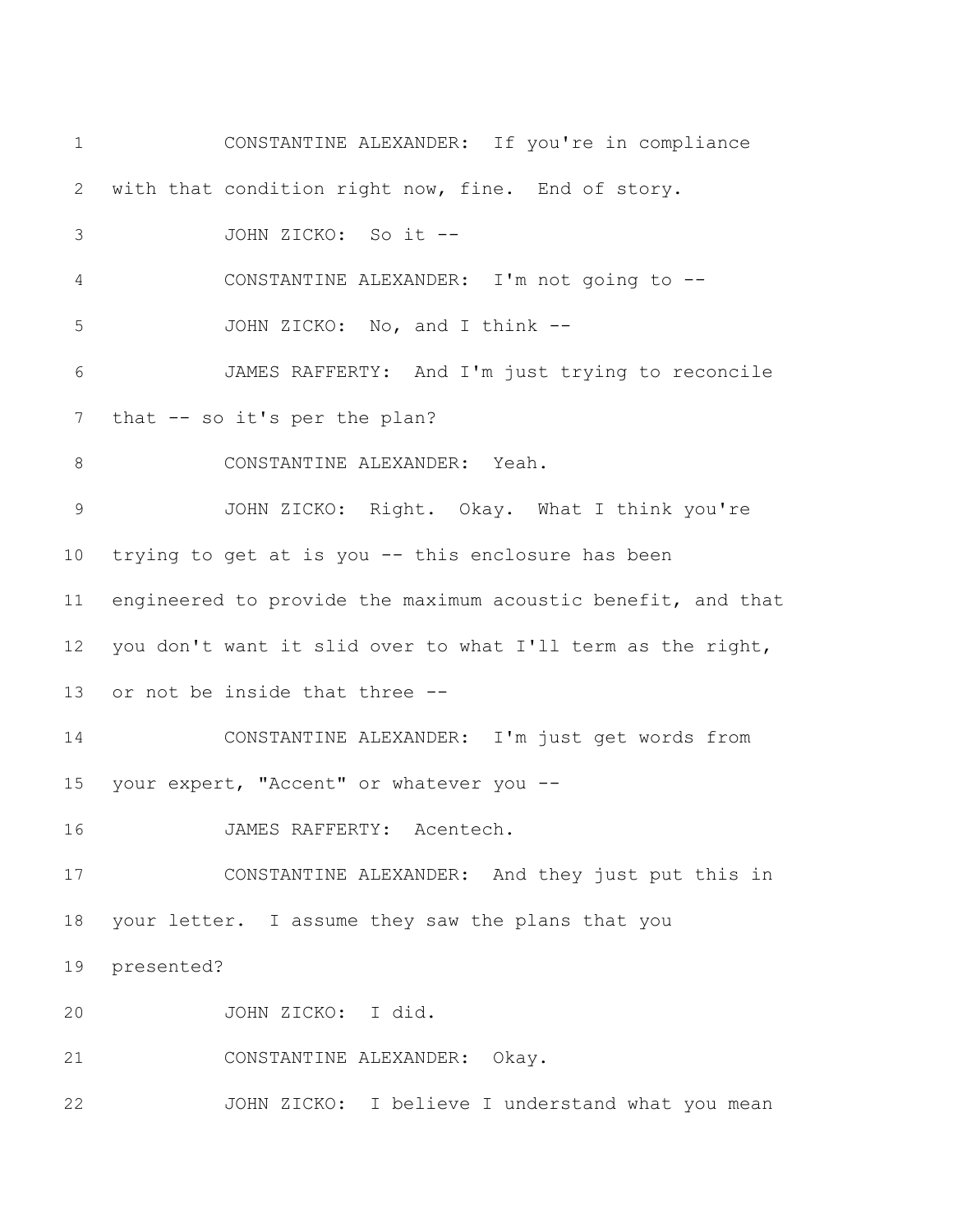now. Thank you.

 JAMES RAFFERTY: An observation with regard to the requirement, that a landscaper visit the site once a week. CONSTANTINE ALEXANDER: For that materials? JAMES RAFFERTY: Right. I -- but I'm not sure that during the nongrowing seasons -- certainly someone can come to -- 8 CONSTANTINE ALEXANDER: -- pick up the trash. 9 JAMES RAFFERTY: -- do trash, but a landscaper every week for the nongrowing season -- CONSTANTINE ALEXANDER: I'm just giving you the words -- not your words, maybe the client's words, back to you. That's what they said. They didn't qualify it by 14 season. They said, "once a week someone will -- " a landscaper -- an independent landscaper will be on the property, and I'm just giving it back to you. JAMES RAFFERTY: Okay. You're giving it back to me, all right. COLLECTIVE: [Laughter] JAMES RAFFERTY: I'll agree with that. And then finally, so is the sign in addition to the mailings, or is this --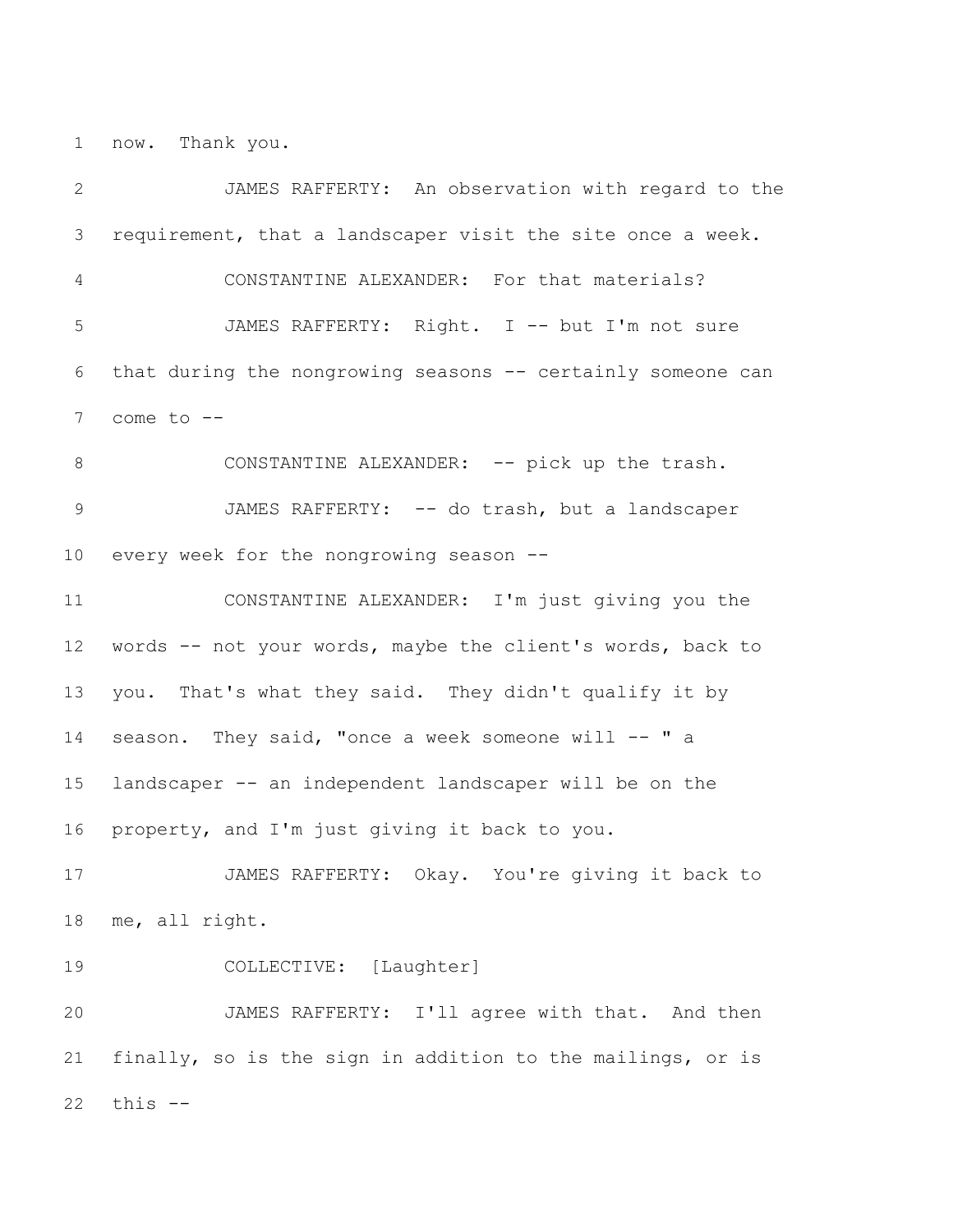CONSTANTINE ALEXANDER: Yes.

JAMES RAFFERTY: Okay.

CONSTANTINE ALEXANDER: Yes, yes.

JAMES RAFFERTY: Okay, thank you.

 CONSTANTINE ALEXANDER: The sign is correctly suggested by Brendan to allow people who don't get mailing, not on the list --

8 JAMES RAFFERTY: Right.

9 CONSTANTINE ALEXANDER: -- to know and can call someone.

 JAMES RAFFERTY: I will say the results -- I mean, the fact that the -- at least on two sides of the transformer are on the same side of the street and the opposite side of the street. The residential uses are -- the principal ones are contained in the condominium association.

 So there are ways to facilitate communication through -- they each have an organization. So I'm sure we can come up -- I'm just discussing if we come up with a communication mechanism that's satisfactory for the management companies and condo association, does that -- CONSTANTINE ALEXANDER: That's fine, I think. And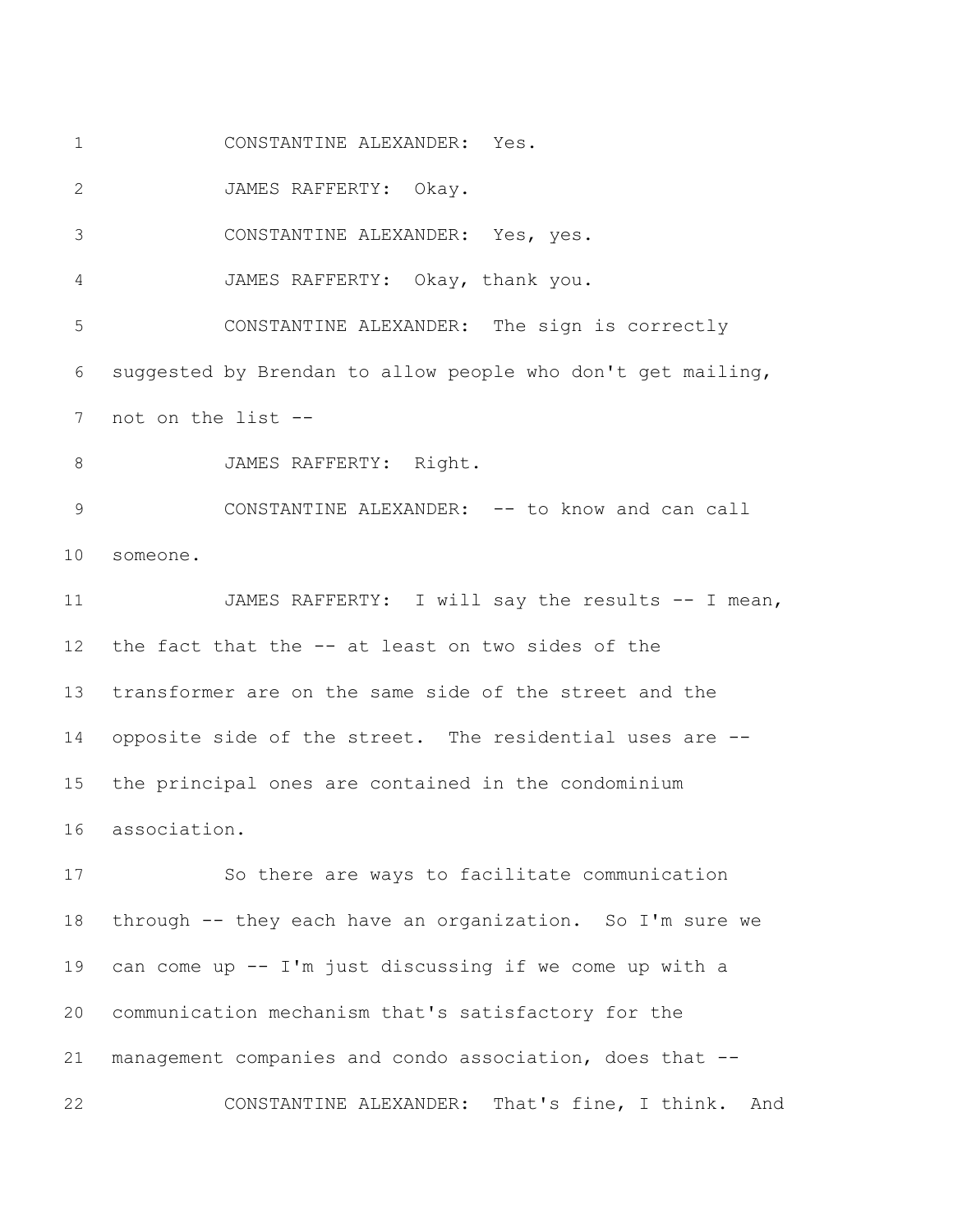the intention is to make sure that people are constantly told what's going on.

JAMES RAFFERTY: Thank you.

 CONSTANTINE ALEXANDER: Is there anybody in the audience who wishes to comment? You don't have to, but wishes to comment, or suggestions?

7 ALYSHA HEARN: I --

 CONSTANTINE ALEXANDER: You've got to come forward, I'm sorry.

 ALYSHA HEARN: I'm sorry you have to hear from me twice --

CONSTANTINE ALEXANDER: No.

13 ALYSA HEARN: -- but this is one of my first

 comments, I just wanted to rush through. I just wanted to answer sort of what you were saying about the Fulkerson site. So the residents did not want that substation because it was right across the street from a school.

 There was concern about having this next to the kids. For us, we have a playground across from the association, but even closer than the kids, there's families surrounding it.

And the children are -- that live in 157 are even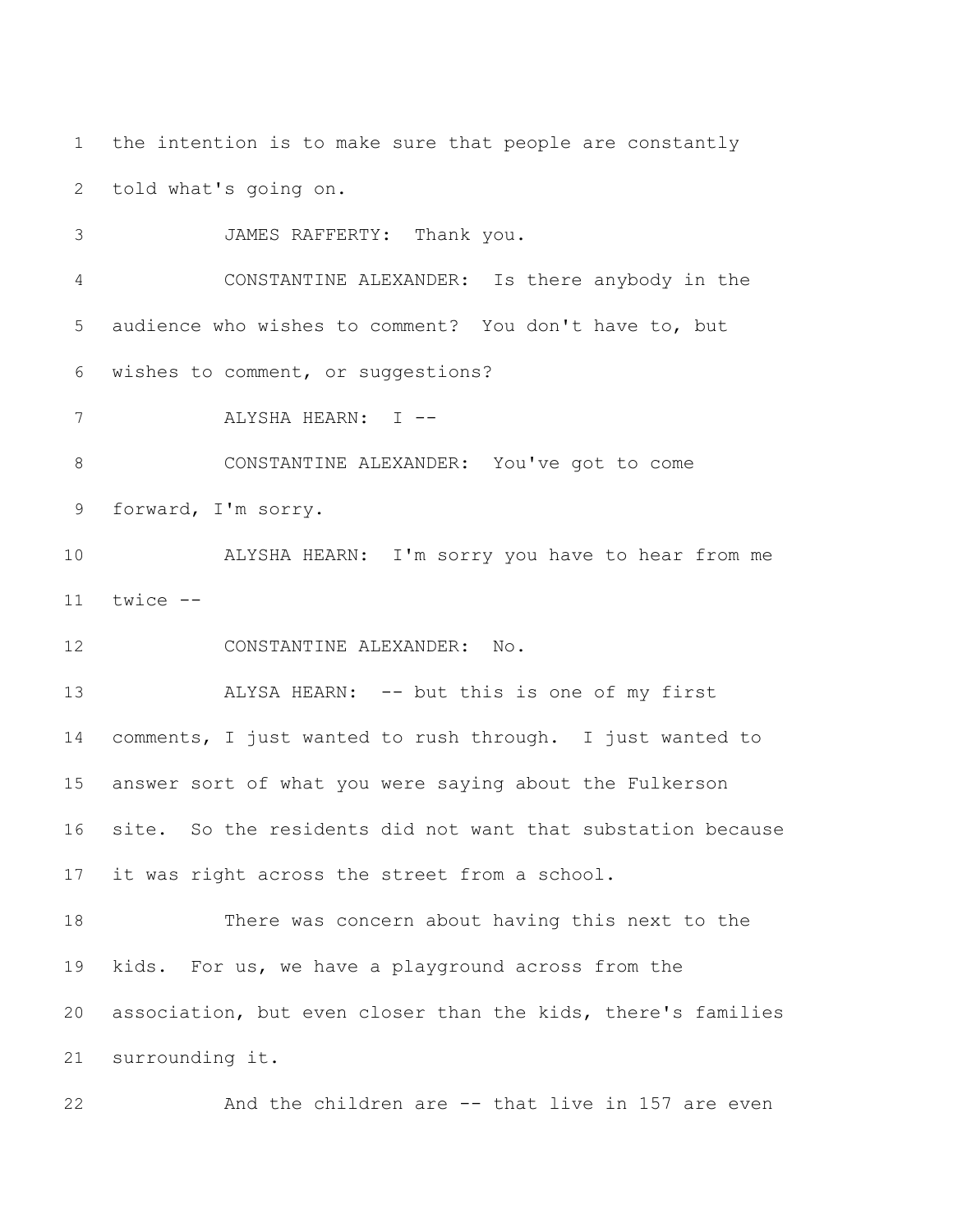closer to the substation than the Fulkerson one is to the school. And kids live there. And they're there all year round, versus school, which is part-time. And it seems like the Putnam site has not gotten the same attention at the Fulkerson site from Eversource in terms of consideration of the children. Thank you.

 CONSTANTINE ALEXANDER: Thank you. Did you have your hand up, sir? Okay.

 JAMES RAFFERTY: Just feedback from Eversource. Pointed out to me that the sound studies and reports over six-month, these petitions, as we know run, with the land for the life asking that there might be a mechanism that after several years of compliance, does this need to --

14 CONSTANTINE ALEXANDER: No.

15 JAMES RAFFERTY: -- every six months?

 CONSTANTINE ALEXANDER: No. This is in perpetuity. As long as you're running a transformer there, I want you to tell the people in the area what the noise levels are and are we complying. It's a reasonable request, and other members of the Board may feel differently, I want this in perpetuity -- perpetuity so long as you're operating the transformer.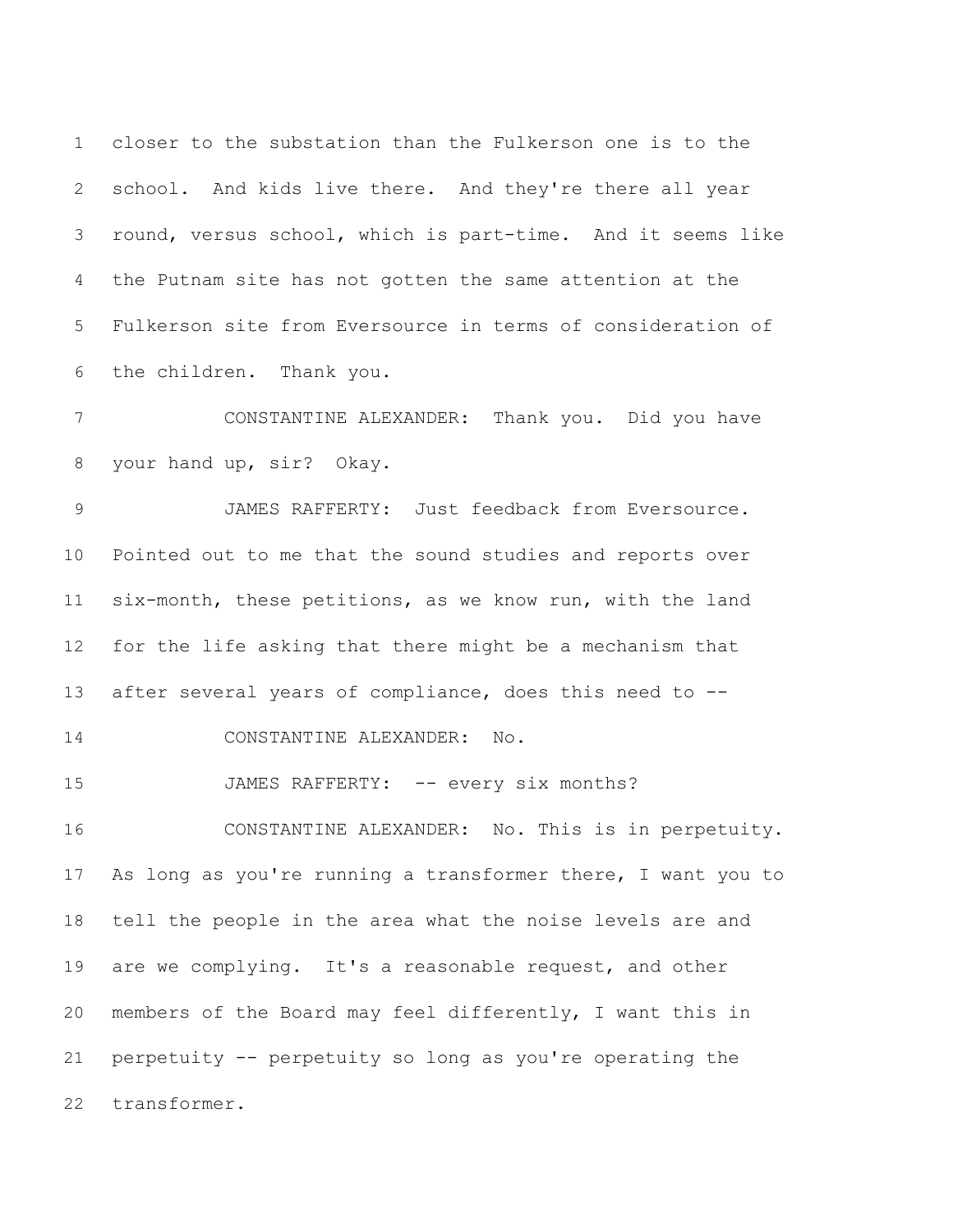JAMES RAFFERTY: Okay. Any other comment from The Board?

 CONSTANTINE ALEXANDER: Ready for a vote? Okay. Brendan looks like he's pondering. Okay. The Chair moves that we make the following findings with regard to the special permit being sought: By the way, these findings are as required by our zoning ordinance.

 That the requirements of the ordinance cannot be met unless we grant the special permit, and that's obvious. The traffic generated or patterns in access or egress resulting from this transformer enclosure will not

 cause congestion, hazard, or substantial change in established neighborhood character and I would say -- suggest that this -- so long as the petitioner complies with the conditions that I already suggested. I believe this requirement for a special permit can be met.

 That no nuisance or hazard will be created to the detriment of the health, safety and/or welfare of the occupant of the proposed use, or the citizens of the city. And again, all this many in the audience would

 feel differently, I think we can best address this through the conditions.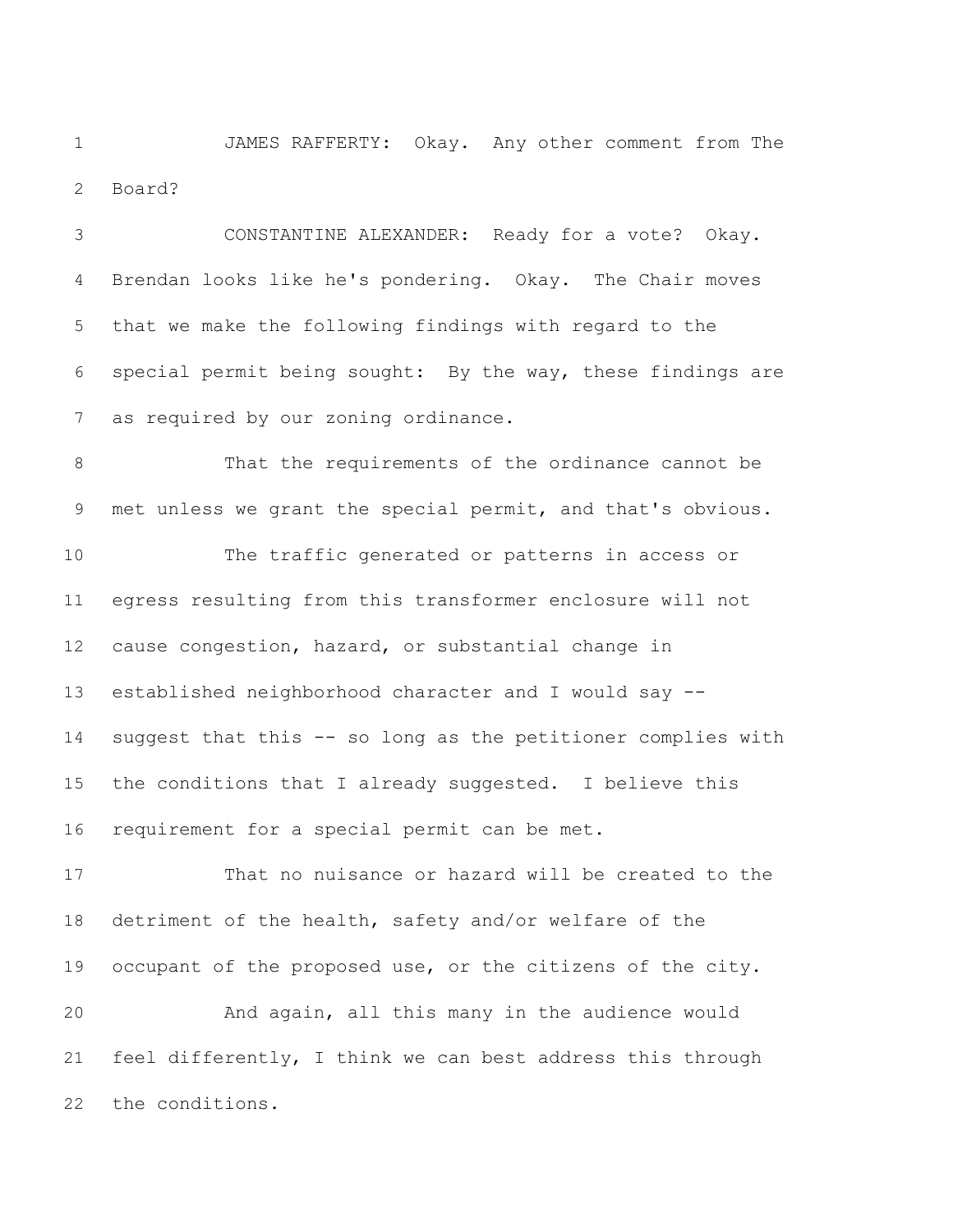And that what is being proposed will not impair the integrity of the district or adjoining district, or otherwise derogate the intent and purpose of this ordinance. So on the basis of these findings, the Chair moves that we grant the special permit subject to the conditions that I earlier identified and which will be part of our decision. All those in favor, please say, "Aye." 8 THE BOARD: Aye. [ All vote in favor] CONSTANTINE ALEXANDER: Five in favor, special permit granted. Sorry? 11 [ VOTE: Five in favor, Jim Monteverde against ] CONSTANTINE ALEXANDER: Four in favor, one against, but the motion nevertheless still carries, four being the required vote. JAMES RAFFERTY: Thank you. CONSTANTINE ALEXANDER: Thank you. [BREAK]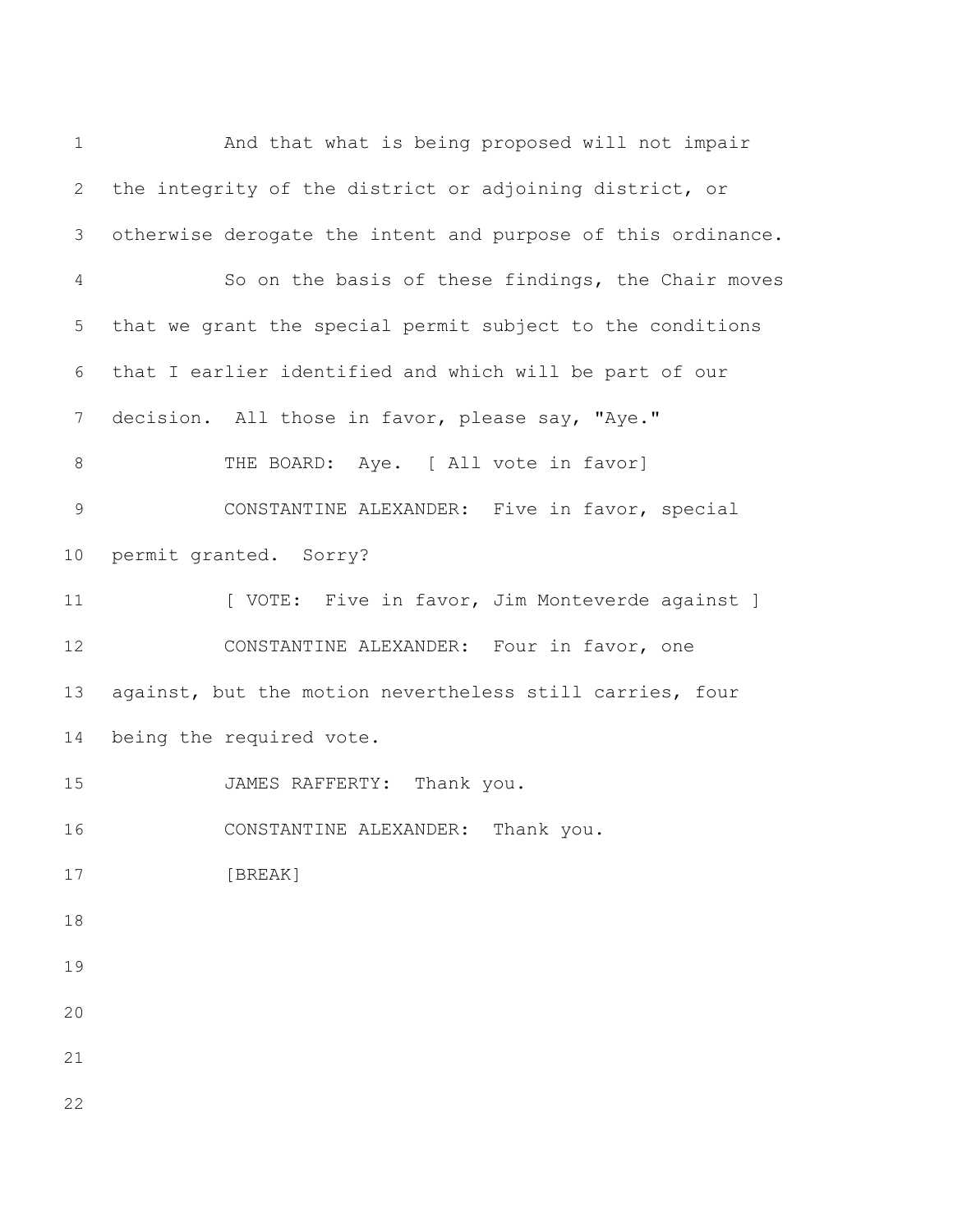$* * * * * * * *$  (6:30 p.m.) Sitting Members: Constantine Alexander, Brendan Sullivan, Janet Green, Andrea A. Hickey, Jim Monteverde CONSTANTINE ALEXANDER: -- my glasses off. 017102 10 6 Otis Street, #3. Anyone here wishing to be heard on this matter? 9 EDMUND ALLCOCK: Good evening. CONSTANTINE ALEXANDER: Good evening. EDMUND ALLCOCK: My name is Edmund Allcock. I represent the applicant. 13 THE REPORTER: Spell your name, please? EDMUND ALLCOCK: Sure. That's Edmund E-d-m-u-n-d Allcock, A-l-l-c-o-c-k. We are here on an application for a variance to construct decks on the second and third floors of the condominium building located at 106 Otis Street. 18 For the record, I am filing in for Shawn Hope, who filed, who is the attorney originally of record. Unfortunately, Shawn's away, so I'm filling in for him tonight. Also for the record, the application has changed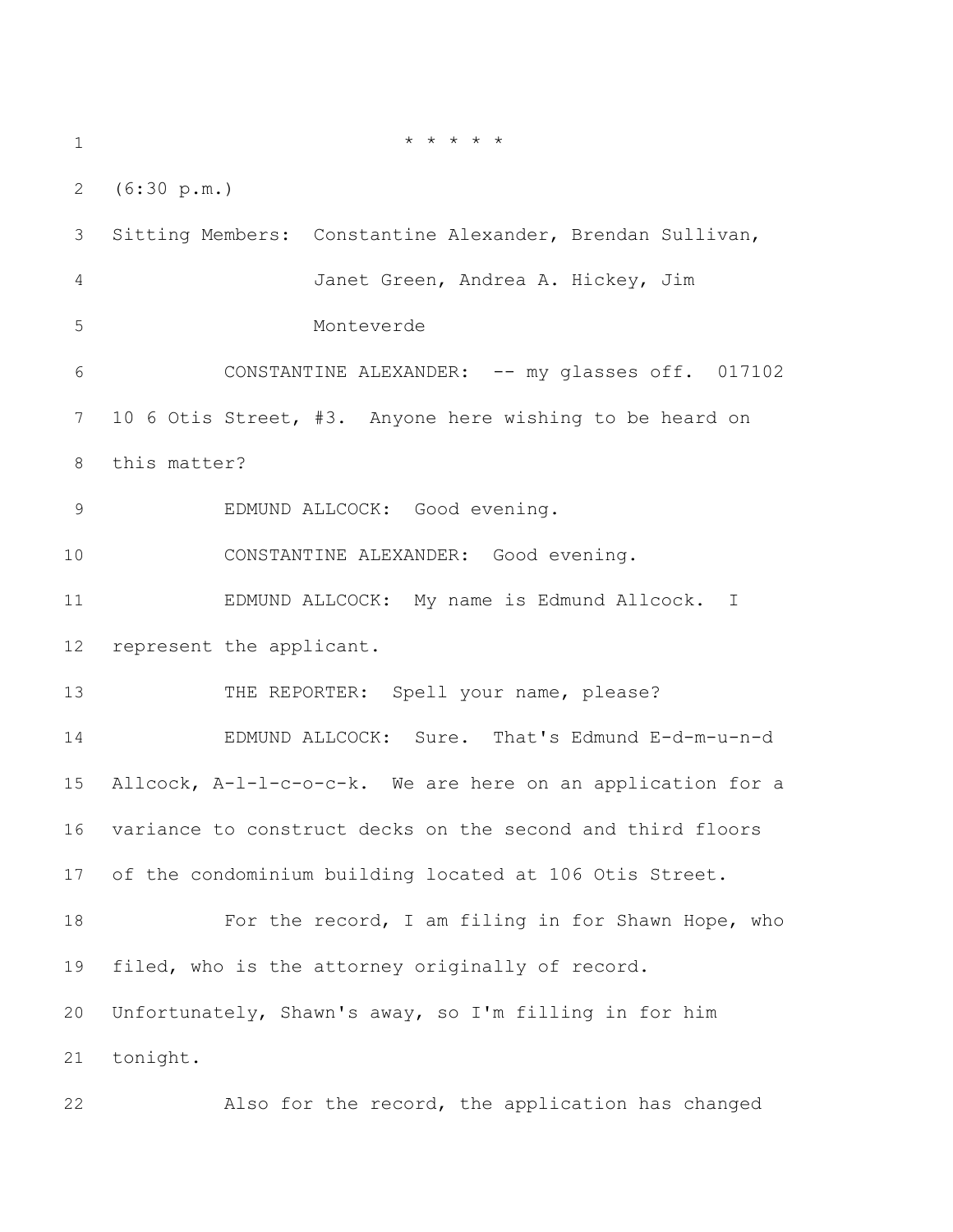slightly in terms of the deck, and also --

 CONSTANTINE ALEXANDER: Wait a minute, stop right here. The plans that we have, these are not the plans that you're looking for approval of? EDMUND ALLCOCK: I believe that there has been a -- they're different than the original submission -- JANET GREEN: Yes. 8 CONSTANTINE ALEXANDER: That's irrelevant -- JANET GREEN: Yes. 10 EDMUND ALLCOCK: Fair enough. 11 JANET GREEN: New plans. 12 EDMUND ALLCOCK: Okay, fair enough. And at one point -- I just want to get in for the record, there was an opposition within our condominium building, which has subsequently been withdrawn. CONSTANTINE ALEXANDER: We have that letter. It's in the pile here, but we've been made aware of that. EDMUND ALLCOCK: Fair enough. So in terms of the 19 decks that we are seeking to be constructed, the property is somewhat odd, in terms of the fact that you have second and third-floor units, which actually have what I would like to call doors to nowhere that actually if you're in the unit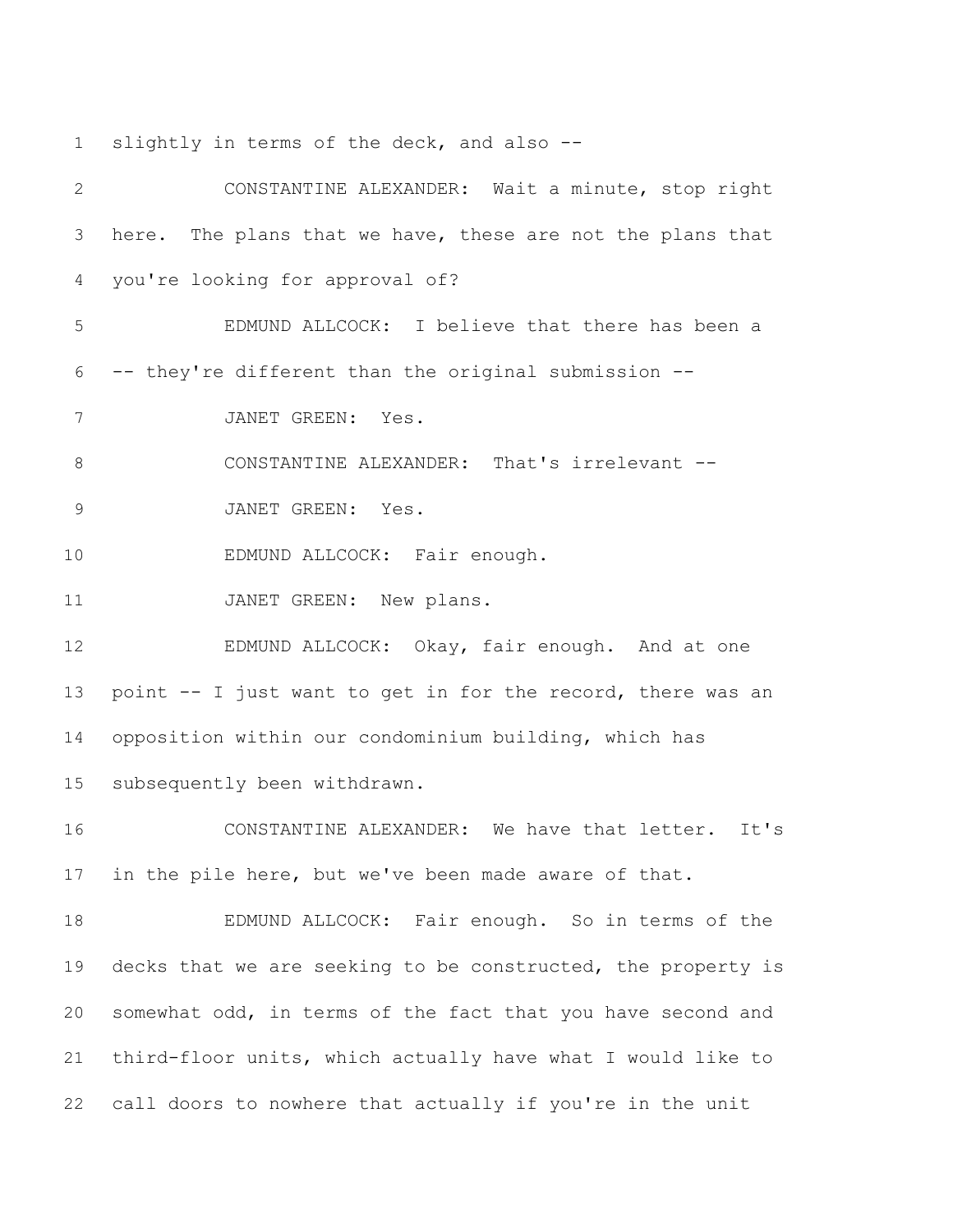and you look out and you try to open the door, you would literally walk out. It's a slow -- decks were originally contemplated.

 In fact, they are contemplated as a possibility, of course subject to zoning in the condominium instruments that were recorded back in 1984.

 In terms of the property itself, if you've been the property, or if you've even looked at the plans, you can see where the deck is proposed to go for the second and third floor is an actual jogout of the building. So there's the --

 CONSTANTINE ALEXANDER: That's what causes this audio problem.

 EDMUND ALLCOCK: Understood. Well, actually, the zoning problem in terms of the side yard setback is pretty much -- I mean the property, the building is within five feet of --

18 CONSTANTINE ALEXANDER: Right.

19 EDMUND ALLCOCK: -- of the lot line. If you look at the plans prepared by the architect, who's also here with us, you can see the side yard setback extends well into the building. And this building was constructed in -- I think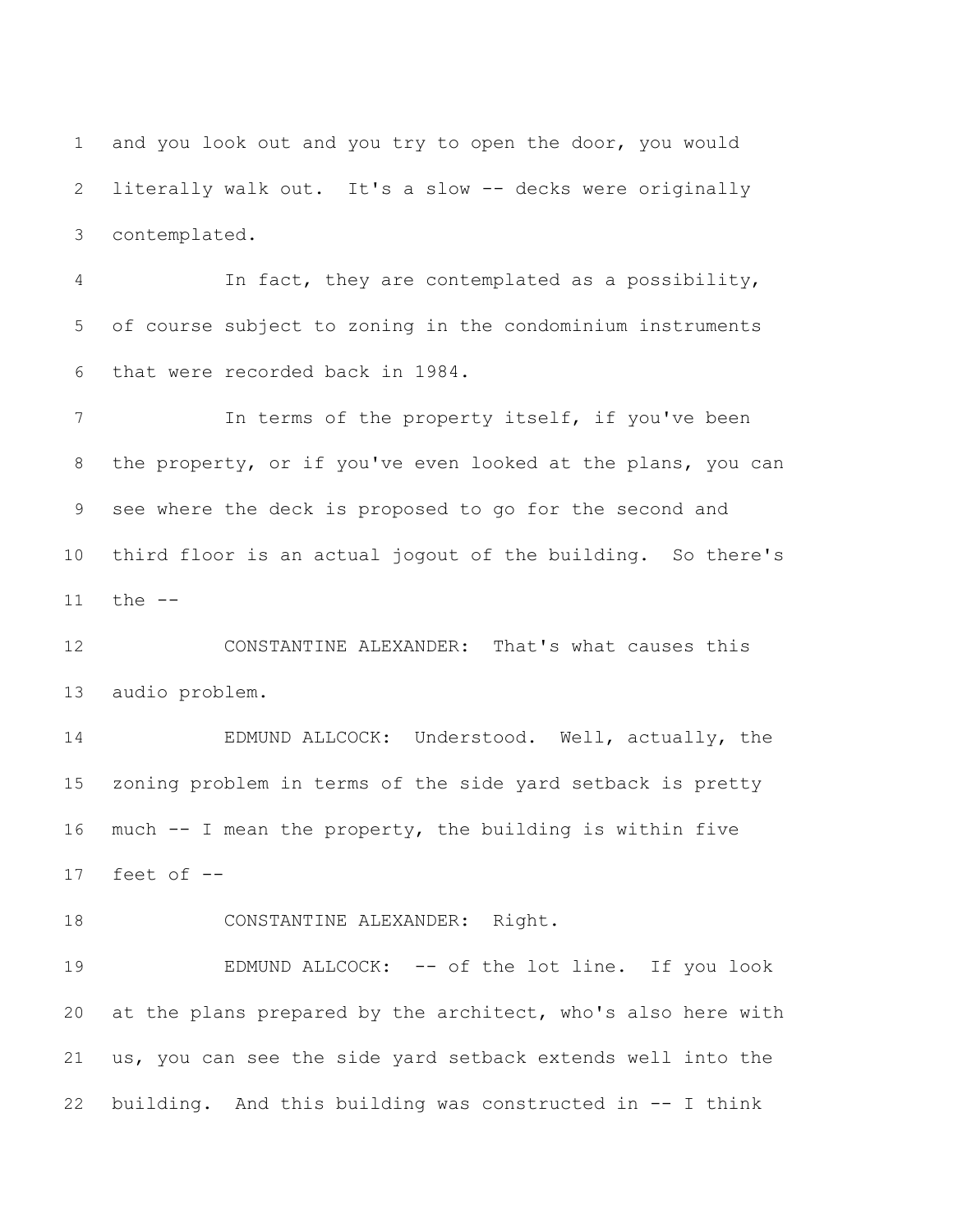the 1850s. And it almost rates as the lot line.

 In terms of where the proposed decks are to go though, it just shapes nicely into the existing structure. On the first floor, there already is a decking in place, right where that jogout is, and the decks on the second and third floor would actually simply fit right into that jogout. We're talking about a length of 20 feet 11 inches. The original proposed deck when the variance application was filed would have a full-on six-foot width. That's been modified, so that 12.7 feet from where the entrance of the doorway is, is only three feet in width. What I like to call, I think what the architect termed, sort of a catwalk deck. So there's a catwalk that comes out for 12 feet, and then the deck really was a place where somebody would enjoy their time outdoors is six feet in width and 8.3 feet. CONSTANTINE ALEXANDER: I saw a letter in the file. There are a lot of letters in the file, a number in support and a number in opposition. The person who lives on the first floor, the unit #1, they don't have a deck obviously. Are they in support of the petition? EDMUND ALLCOCK: They've withdrawn their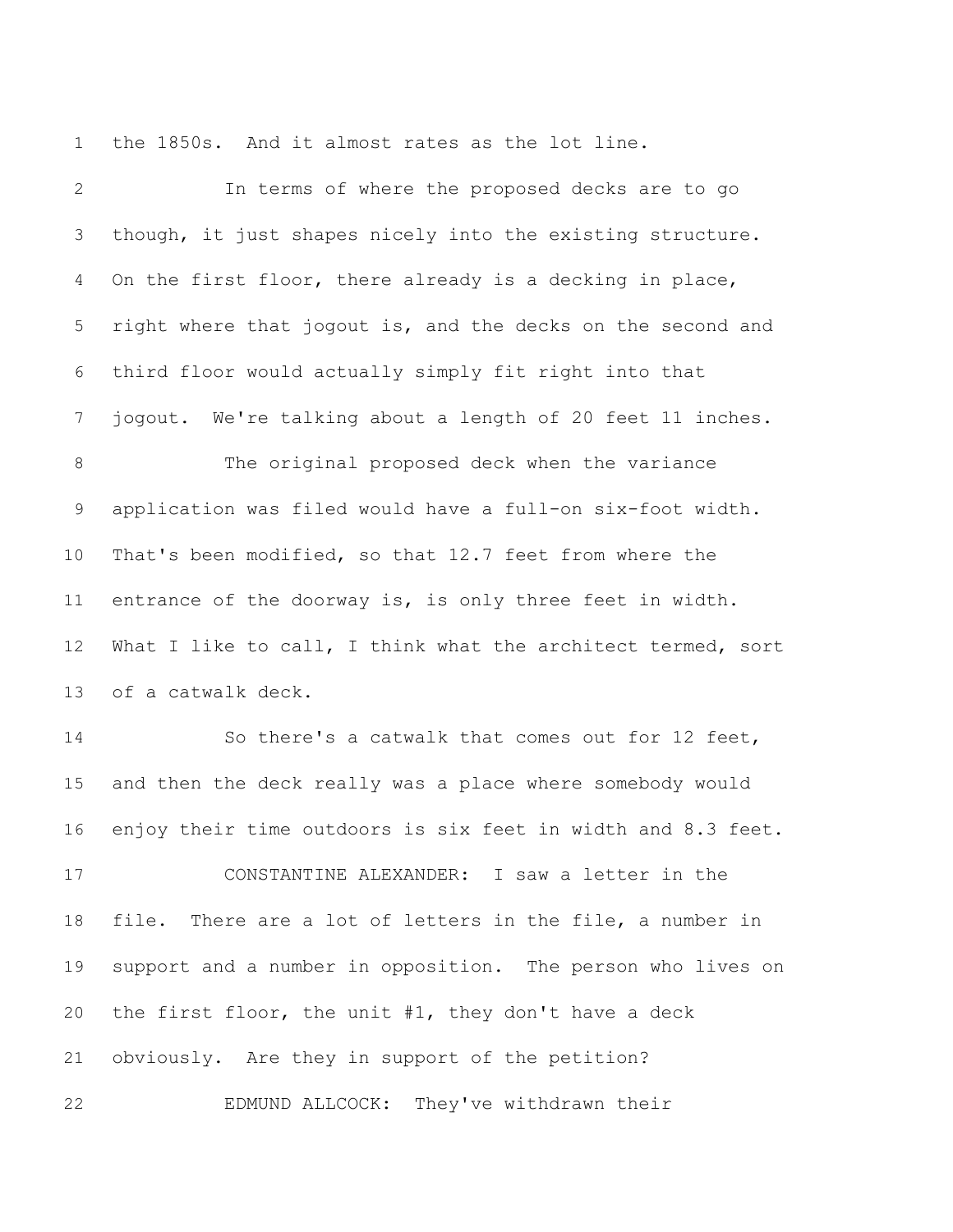opposition.

 CONSTANTINE ALEXANDER: Okay. They're the ones who withdrew, that's the letter you're referring to? EDMUND ALLCOCK: Correct, correct. And we still have some things to work out with respect to the condominium and what ultimately could happen there, and exclusive use areas and things of that nature. But for the purposes of the zoning, they've withdrawn -- CONSTANTINE ALEXANDER: What about issues of safety? I mean, it's a fire issue right now. This deck -- that fire is going to spread right to the building next door. That's why you have setbacks. And if you're not -- your client doesn't accept that sort of structure, doesn't comply now, it's going to be in even less compliance, which to my mind increases the safety risk. EDMUND ALLCOCK: Understood. I actually don't necessarily think I would agree if there was a fire to break out that it would actually spread to the building next door. Really, all that's being done here is an extension of where those -- where that door to nowhere is six feet closer to the property next door --

CONSTANTINE ALEXANDER: Yeah.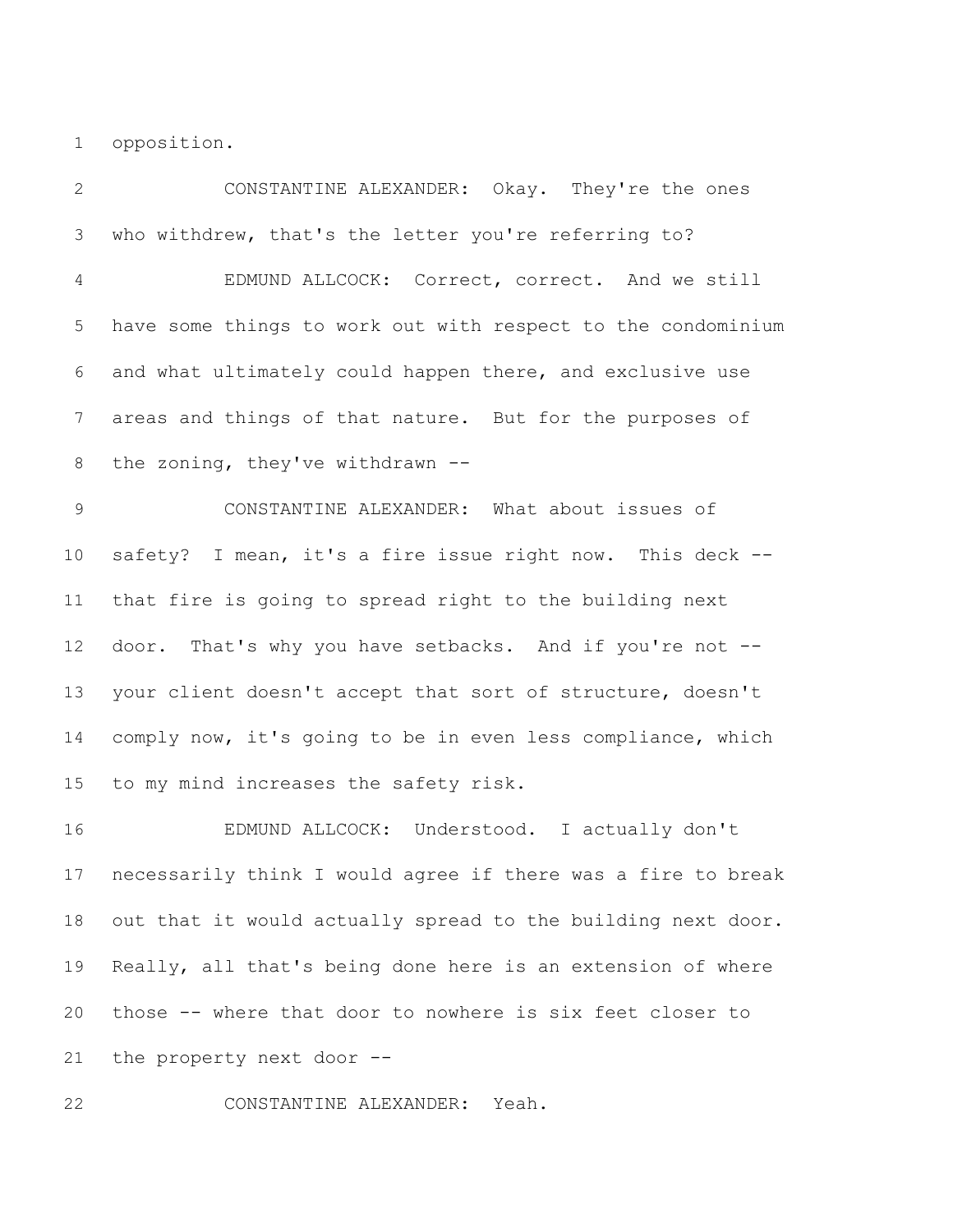EDMUND ALLCOCK: But if you go beyond the 20 feet, the building already extends out that that same distance. So it's just meeting the jogout. The jogout -- the building is already here. The door to nowhere is here. The deck is just being extended. So it's not really getting any closer to the property.

 And there is a significant -- I think it's a significant distance from the building to the building that's across the way, which I know on the second floor -- CONSTANTINE ALEXANDER: Across the way meaning

across the street --

 EDMUND ALLCOCK: Yeah, across from where this deck is.

CONSTANTINE ALEXANDER: Right.

 EDMUND ALLCOCK: Which I know is being used currently as a -- I think it's a registered Airbnb. I guess I don't really see any sort of safety concern. I know in fact my clients are hopeful to actually be able to use the 19 deck, so that they can have their family and their children -- you'll hear from my applicants in a minute -- actually be able to enjoy that outdoor space.

Because quite frankly on this property, outdoor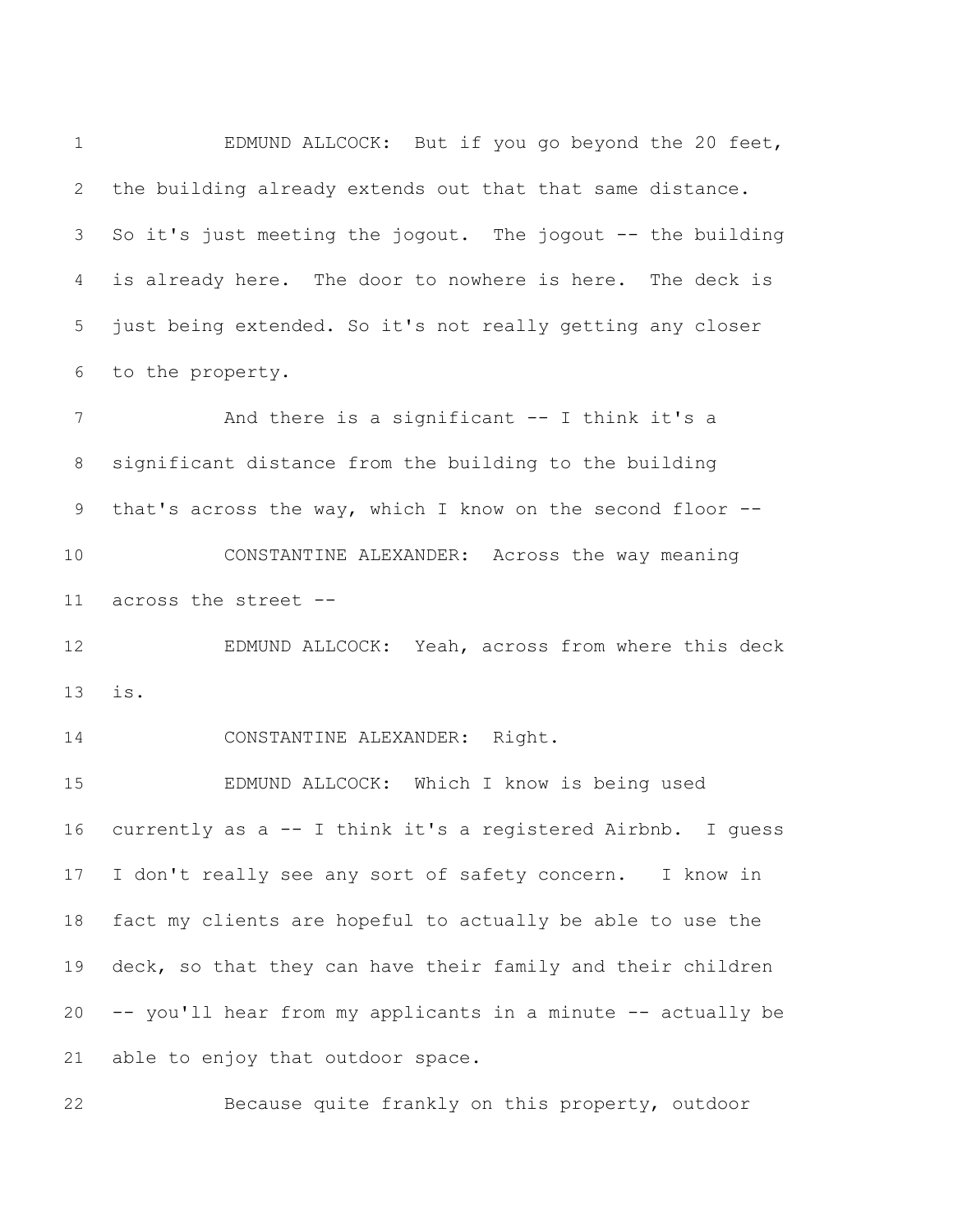space is limited. There's --

 CONSTANTINE ALEXANDER: Is there a rear yard? EDMUND ALLCOCK: There's like a rear alley way, and --

 CONSTANTINE ALEXANDER: So the back of this rear part of the structure bumps up along the property line? JIM MONTEVERDE: Could you explain that? AUDIENCE: There's a raised garden. 9 THE REPORTER: You need to say your name -- COURTNEY CRUMMETT: Hi, I'm Courtney Crummett, C- o-u-r-t-n-e-y C-r-u-m-m-e-t-t. There's a raised garden bed in the back of the property, so it goes: the end of the building, public sidewalk for us, and then a raised garden bed, and a little storage shed that is exclusive use to Unit #1.

CONSTANTINE ALEXANDER: Thank you.

 EDMUND ALLCOCK: So in other words, the rest of the -- obviously because it's exclusive, the rest of the association doesn't have the ability to use it.

 ANDREA HICKEY: -- Could I just ask a question? CONSTANTINE ALEXANDER: Certainly.

ANDREA HICKEY: -- So the rear egress is now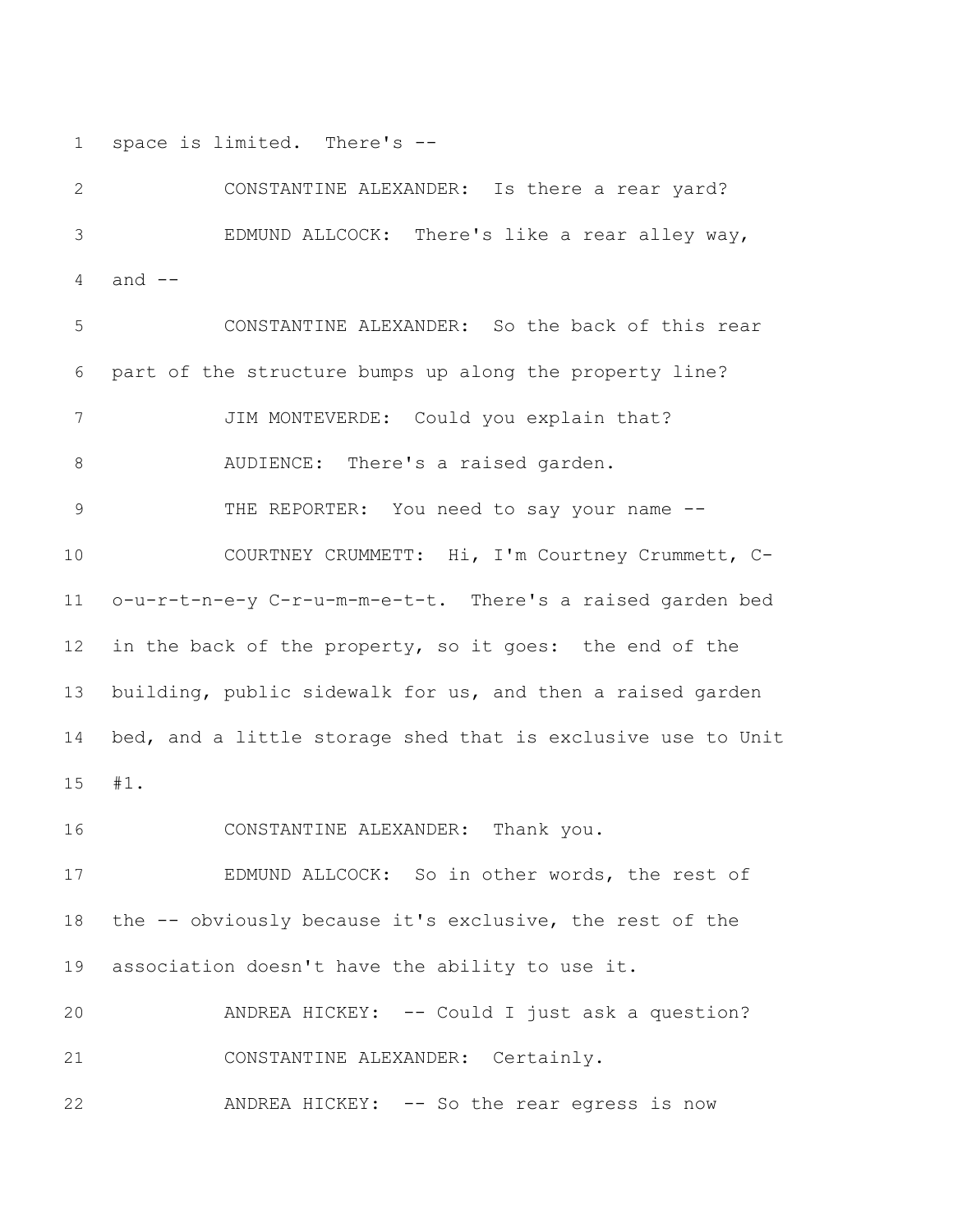totally internal? You talk about the, "door to nowhere."

What's the rear egress now?

 COURTNEY CRUMMETT: Each unit has -- there's two staircases, one in the front of the building and one in the back.

6 ANDREA HICKEY: -- Mm-hm.

 COURTNEY CRUMMETT: So those are the two egresses. 8 ANDREA HICKEY: -- And the one in the back, then, is an internal staircase?

 COURTNEY CRUMMETT: It's internal for the first and second floor, yes.

12 ANDREA HICKEY: -- Okay.

 COURTNEY CRUMMETT: Yeah. It's internal. And then the doors to nowhere are on the west side of the building.

 ANDREA HICKEY: -- And those have always been doors, let's say, since your ownership?

 COURTNEY CRUMMETT: Well, yeah, they've been doors -- I mean, I did pull the jacket at the -- in the building across the street, and there was no information about the doors.

And I talked to the Sarah Burks, and we did some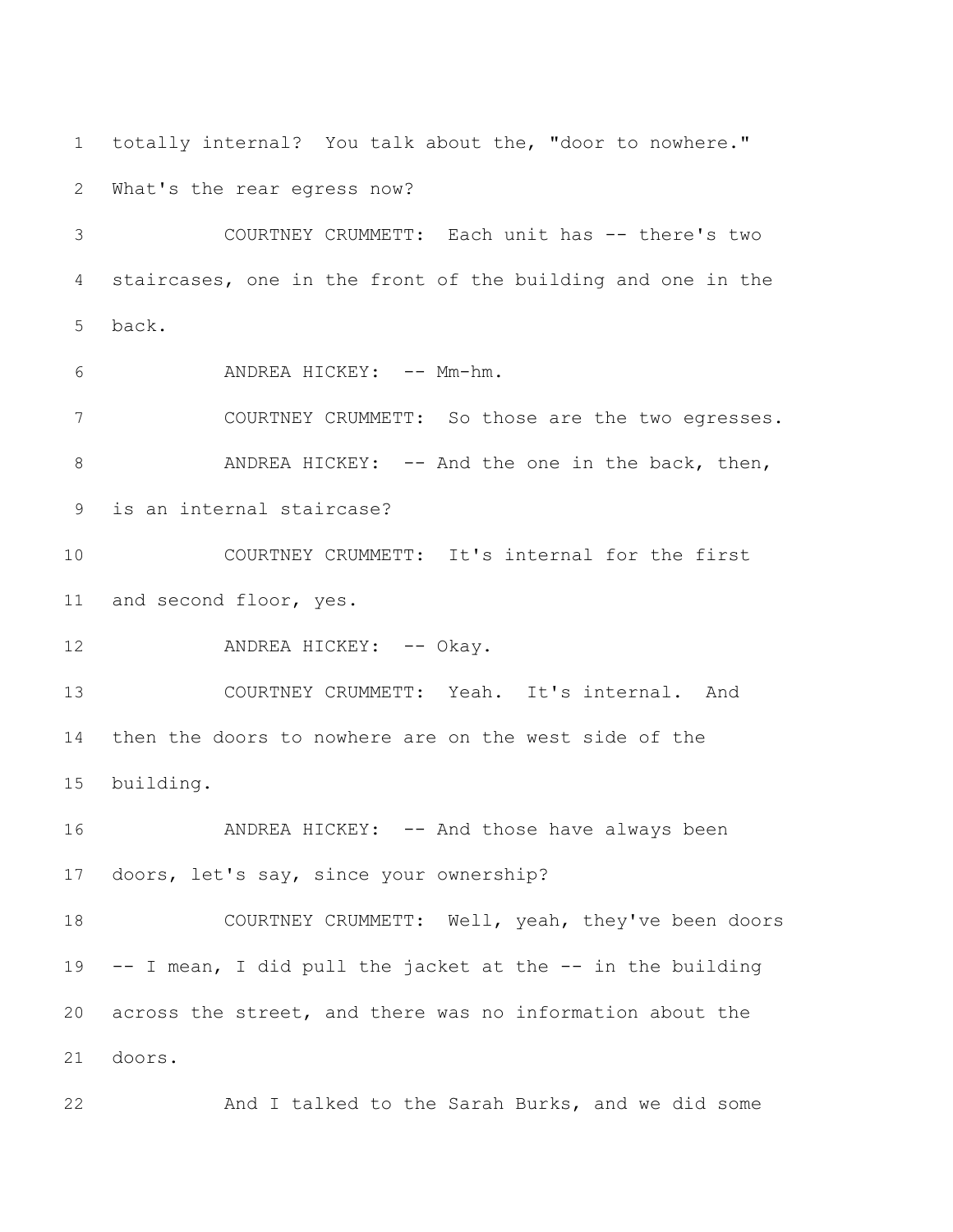research too, and we couldn't find any information about why the doors were there, you know, what the intention was besides the easement in the condo docs. ANDREA HICKEY: -- On the original plans that were filed with the original condo docs, does it sort of show those doors? EDMUND ALLCOCK: Yes. 8 COURTNEY CRUMMETT: Yes. EDMUND ALLCOCK: They do. 10 COURTNEY CRUMMETT: To nowhere, yes. EDMUND ALLCOCK: Yes. There are doors to nowhere, and there's a provision in the condominium instruments that indicates that each party has the ability subject to the workings of the condominium instruments to construct -- the construction of a deck on the second and third floor is 16 contemplated -- again, subject -- JANET GREEN: In the original documents, not in an  $18 - -$  EDMUND ALLCOCK: Correct. 20 JANET GREEN: -- amendment --21 EDMUND ALLCOCK: New --JANET GREEN: -- for the purpose of this.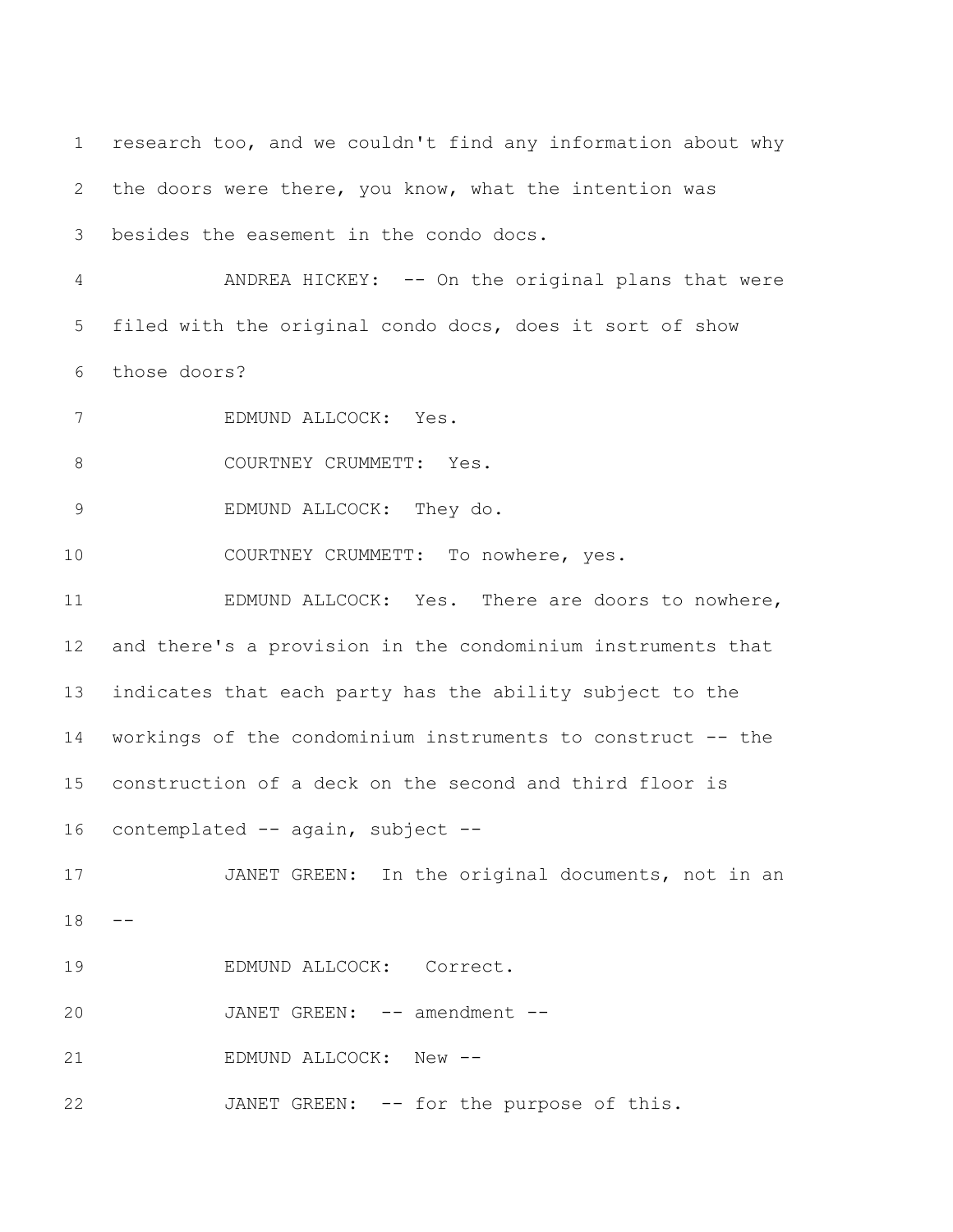EDMUND ALLCOCK: No, 1984, I believe these documents were done by I think they were Bruce Embry in Cambridge.

 COURTNEY CRUMMETT: So what was the objection of the first-floor person if that is a right that's already in the documents?

7 EDMUND ALLCOCK: It was a -- it's a question back and forth in terms of document interpretation.

 COURTNEY CRUMMETT: Understood. That's fine. Thank you.

 EDMUND ALLCOCK: So the -- I guess the other thing I would point out is that the adjoining properties, the abutting properties, also have some form of decks.

 This property does not, and one of the concerns, and one of the reasons why the application has been amended in terms of what I call the -- or I guess what the architect calls, "the catwalk" is to prevent -- because if you look at the door, to actually prevent a situation where you have somebody sitting on a deck staring right into the abutter's property and the other one's on the other side.

 So the thought would be to move the seated area, so that it creates the least possible, or -- you know, makes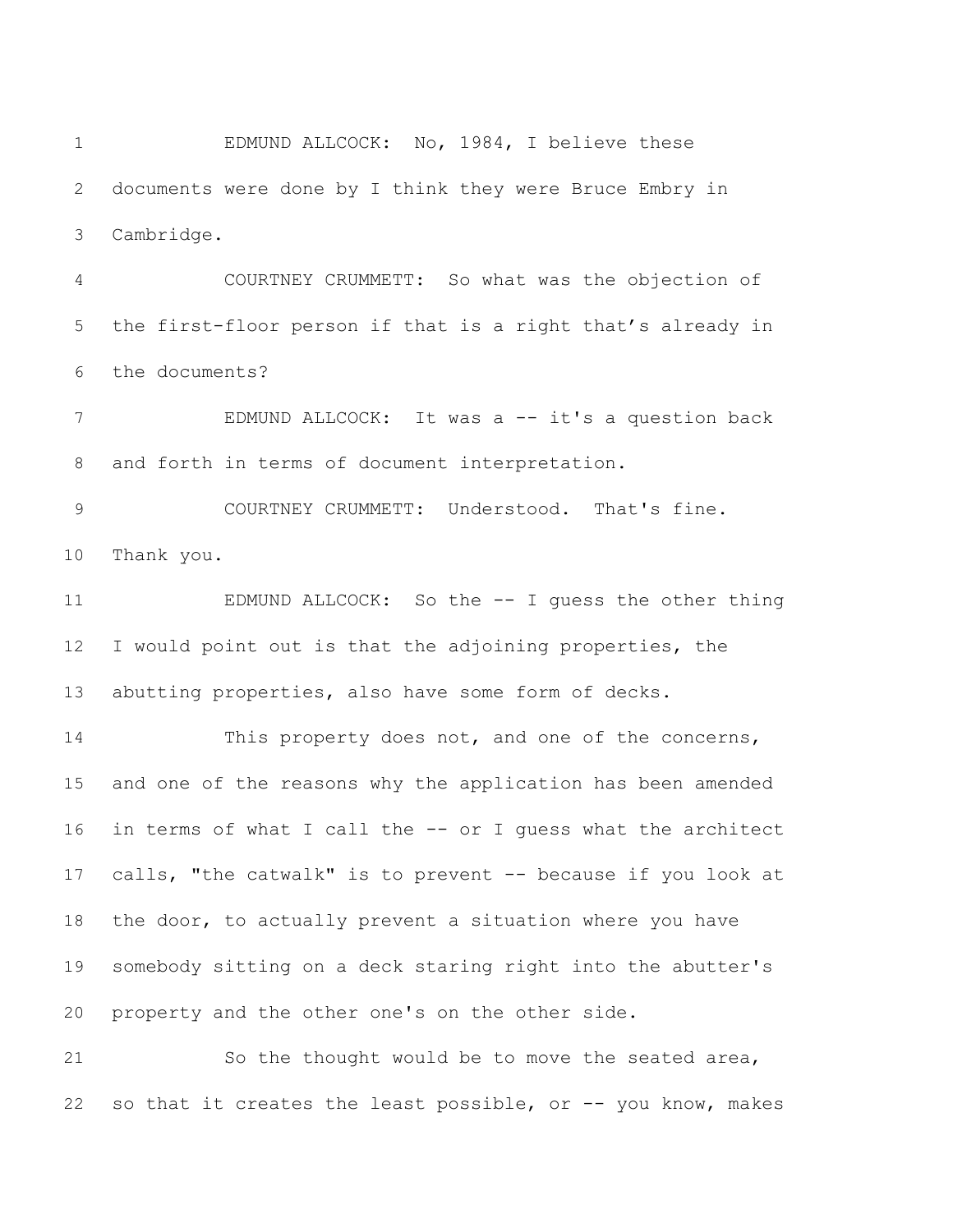it more harmonious, and not a situation where somebody's sitting on the deck staring directly into the other part of this property. At least that was the -- that was one of the thoughts behind trying to do the catwalk.

5 The -- I guess we would suggest that -- you know, the addition of the deck is harmonious with the neighborhood. It's consistent with the standard or typical three-family structure in Cambridge, and in this area, and we don't believe it will have any sort of negative or deleterious impacts on the surrounding community. We've actually tried to undertake some steps to improve the original plan that was filed.

 CONSTANTINE ALEXANDER: Did you have in the trust any of the requirements for the variance in the trust you're going to get?

 EDMUND ALLCOCK: Sure. If you like, I can -- I believe we've actually filed a form that goes through in terms of the literal enforcement of the ordinance would be substantial hardship, because there is no possible access to the limited outdoor space, because quite frankly the building is constructed within five feet of the lot line. There is nowhere else that the deck can go, and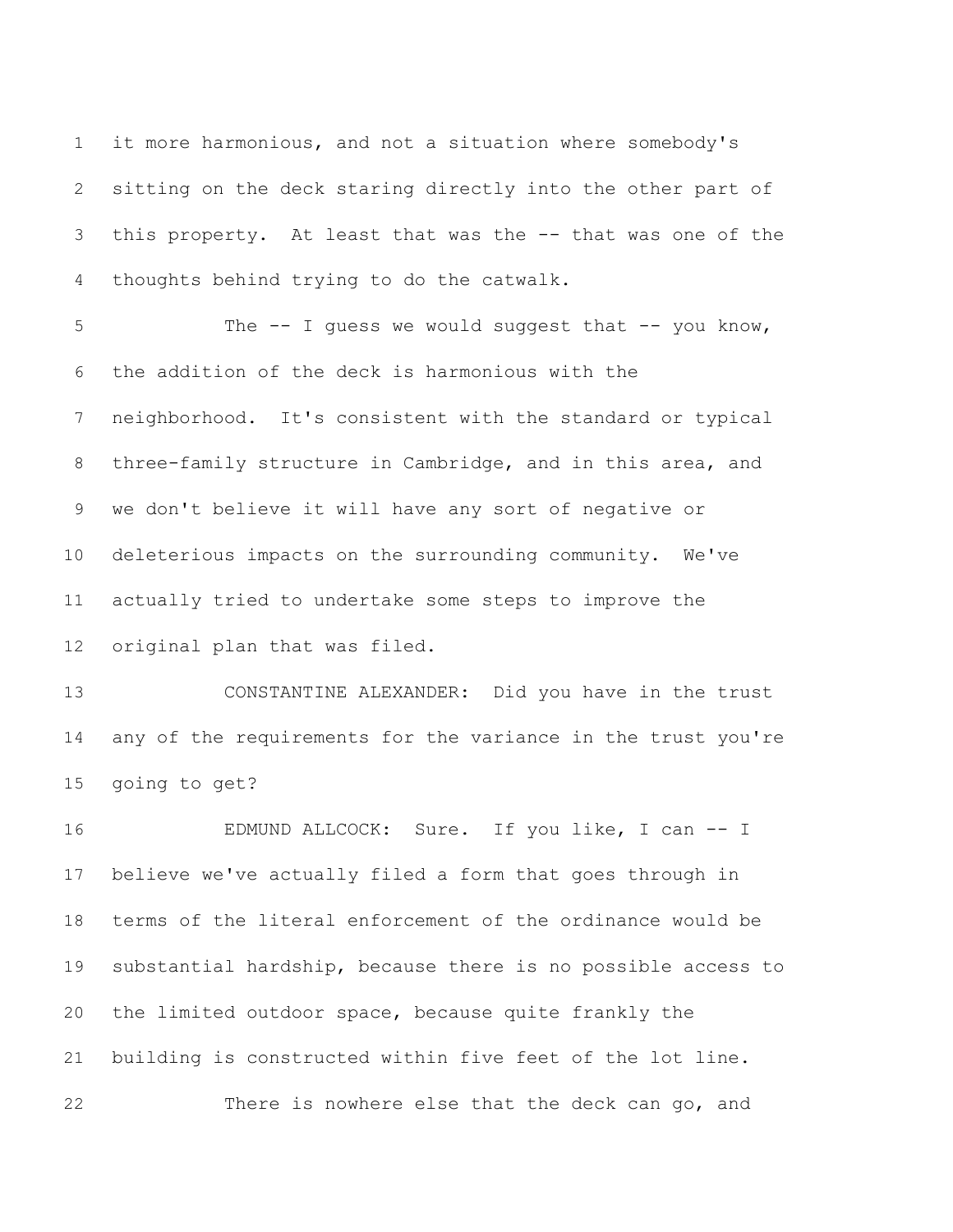quite frankly it is a substantial hardship when we have preexisting doors and openings that lead to nowhere, that were presumably intended to ultimately comply or have some sort of decks.

 We believe that there's a hardship owing to the 40a Section 10 circumstances, and again the hardship is the location of this nonconforming structure that was built in the 1850s. It was just five feet from the property line, and in excess of the allowed gross floor area. There's no way we could comply with it regardless, and we would suggest that that would entitle us to the request of relief.

 In terms of substantial detriment, we don't believe that there's any substantial detriment to the public good. We think that the character and integrity of the multifamily will be maintained.

 The decks are more than 20 feet away from the adjacent dwelling, and we've amended the plan in an attempt to reduce any sort of negative impacts, and we think that the relief will be granted without nullifying or substantially derogating from the intent or purpose of the ordinance.

The property is in a multifamily residential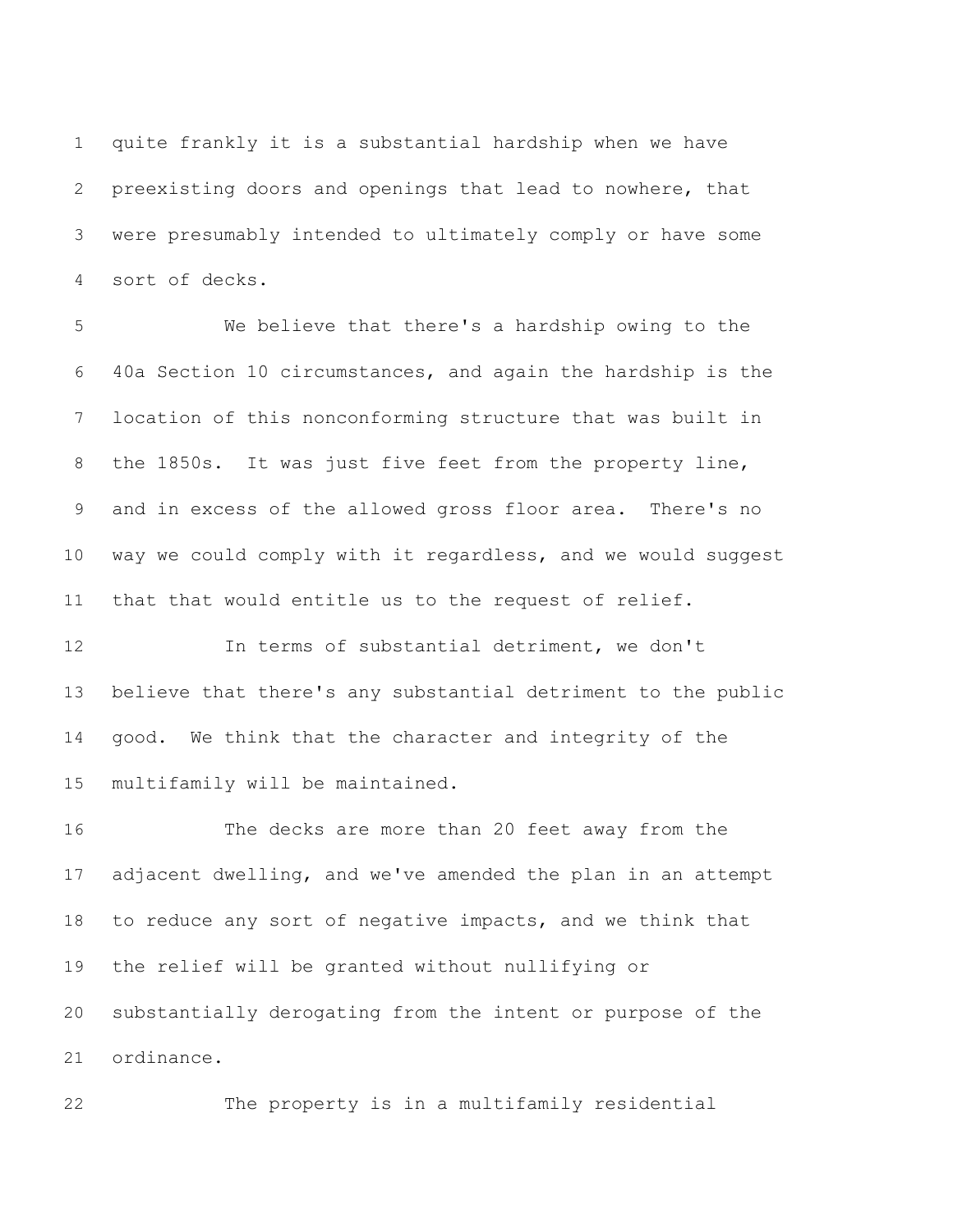district. The proposed decks would be a substantial improvement for the quality of life and the health of its residents, and it's consistent with the other properties in the neighborhood, all of which have some form of decks, especially the two-- and the three-family properties in that area.

 At this point, unless there's any further questions for me, I'll turn it over to Courtney and Mirvat. JIM MONTEVERDE: Is there a second means of egress out of the third floor? COURTNEY CRUMMETT: Yes, and the second floor. 12 JIM MONTEVERDE: Pardon? COURTNEY CRUMMETT: There are two egresses for each unit, yes. JIM MONTEVERDE: Yeah. So one is at the front, and where is this one, at the back? COURTNEY CRUMMETT: It's in the south, yeah. JIM MONTEVERDE: I didn't see it on the -- COURTNEY CRUMMETT: I can point it out. Oh, I see. It's not -- JANET GREEN: It's on the condo floor plan. COURTNEY CRUMMETT: Yeah, it's on the on the floor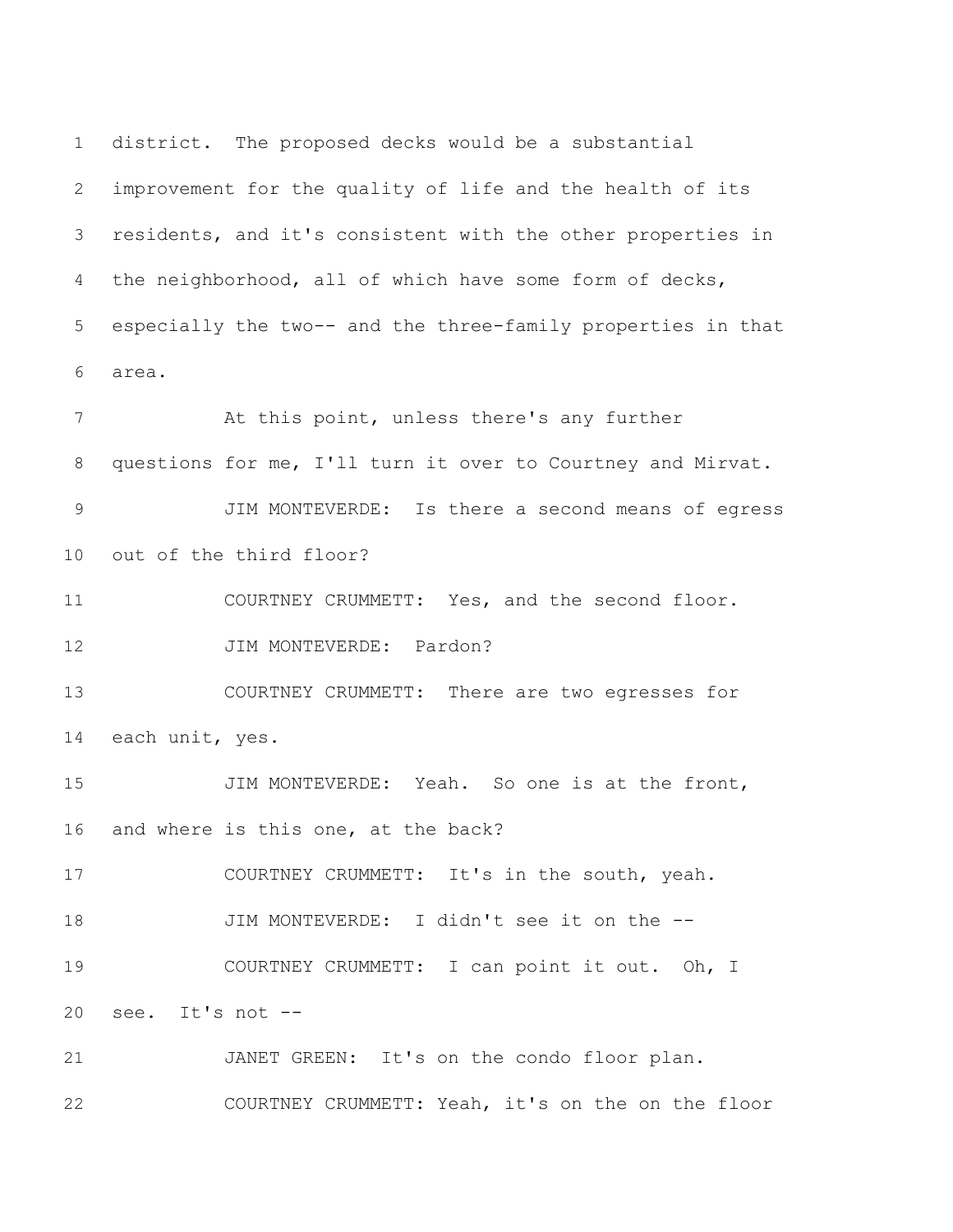plan.

2 JIM MONTEVERDE: Oh, all right. COURTNEY CRUMMETT: And it's in this area. CONSTANTINE ALEXANDER: Give us back that at the end.

COURTNEY CRUMMETT: Oh, sorry.

 MIRVAT ELHAMAD: Hi, my name is Mirvat, M-i-r-v-a- t E-l-h-a-m-a-d. I live at 106 Otis Street in the second- floor condo. The second-floor deck is for me, so this is also my variance application.

 I have lived here for two years with my husband Saeed and my son, Sar. S-a-r. He was born here in Cambridge. We moved from Arlington when we purchased our 14 condo. I was very, very, very excited about the easement for the decks in the condo docs.

16 As you can see, we have doors that go to nowhere, that drop to the ground floor. It was very unsafe. I have a 3-year-old son and you want to build a deck to get quick access to light and air for him. He's discovering the light. Sometimes he looks from the window and tells me, "Mom, this is the moon. This is the star." He starts to speak.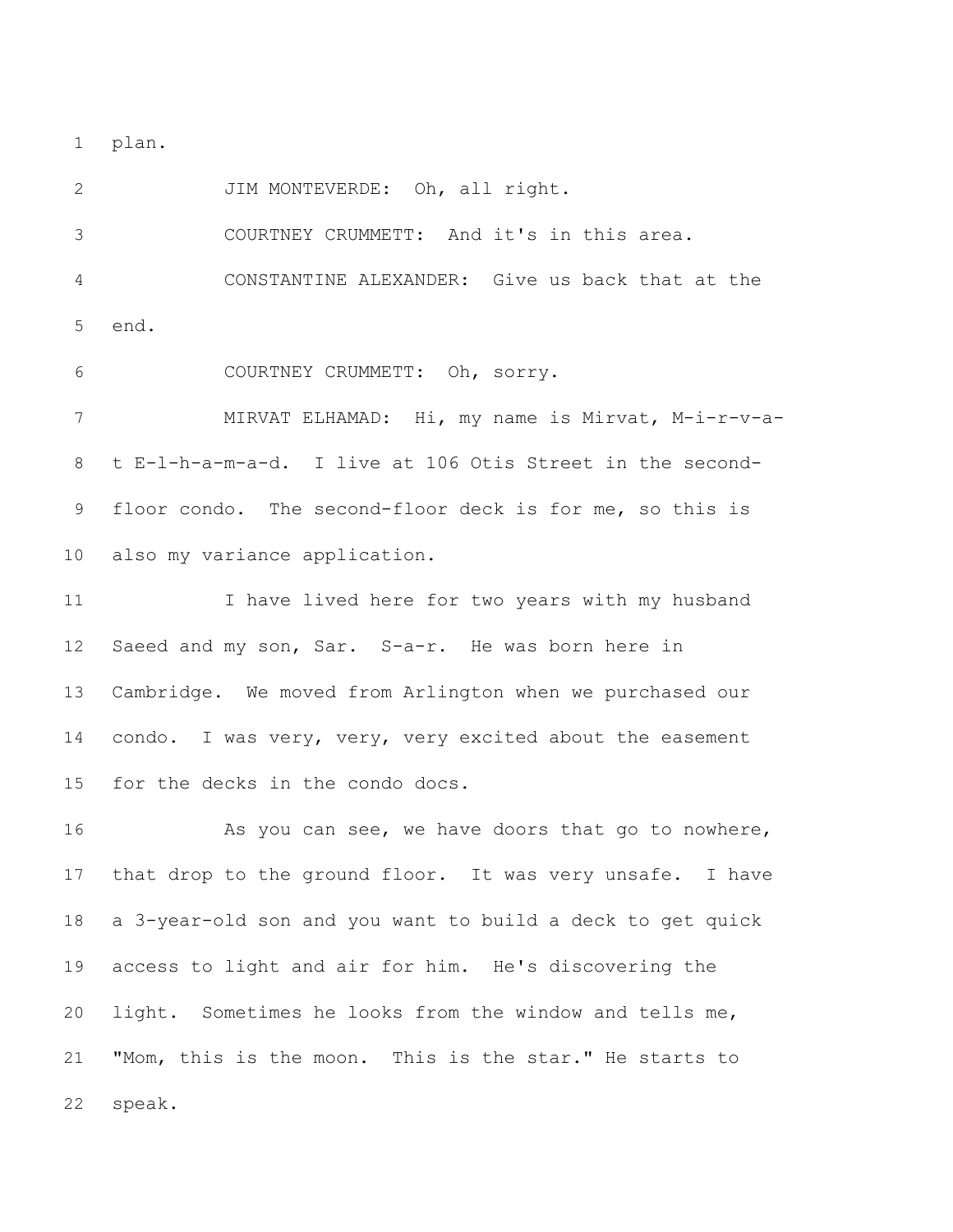So I have a 3-year-old son and we want to build a deck to get quick access to light and air for him -- a small space to play, to have a -- sandbox or sit outside and read to him and enjoy the fresh air.

 We just want a small, small space, to be outside with my son, who loves to be outside and spend most of his time at home looking out the window. And I want to give him a space outside and look at the sky. I would like to stay in my condo and grow my family here in Cambridge, and I don't want to move out of Cambridge to get more space having a deck, which could impact my family's life here.

 And also, I have allergies from the dust, carpet 13 and heaters. I need to step outside into the fresh air, and 14 I don't want to go outside all the way to the street, especially in the window, especially since I have to watch my son sometimes. I have an allergy attack in the middle of the night and I'm uncomfortable standing on the street. It doesn't feel safe. Thank you.

 CONSTANTINE ALEXANDER: Thank you for taking the 20 time to  $-$ 

MIRVAT ELHAMAD: Sorry for my English.

CONSTANTINE ALEXANDER: Thank you for taking the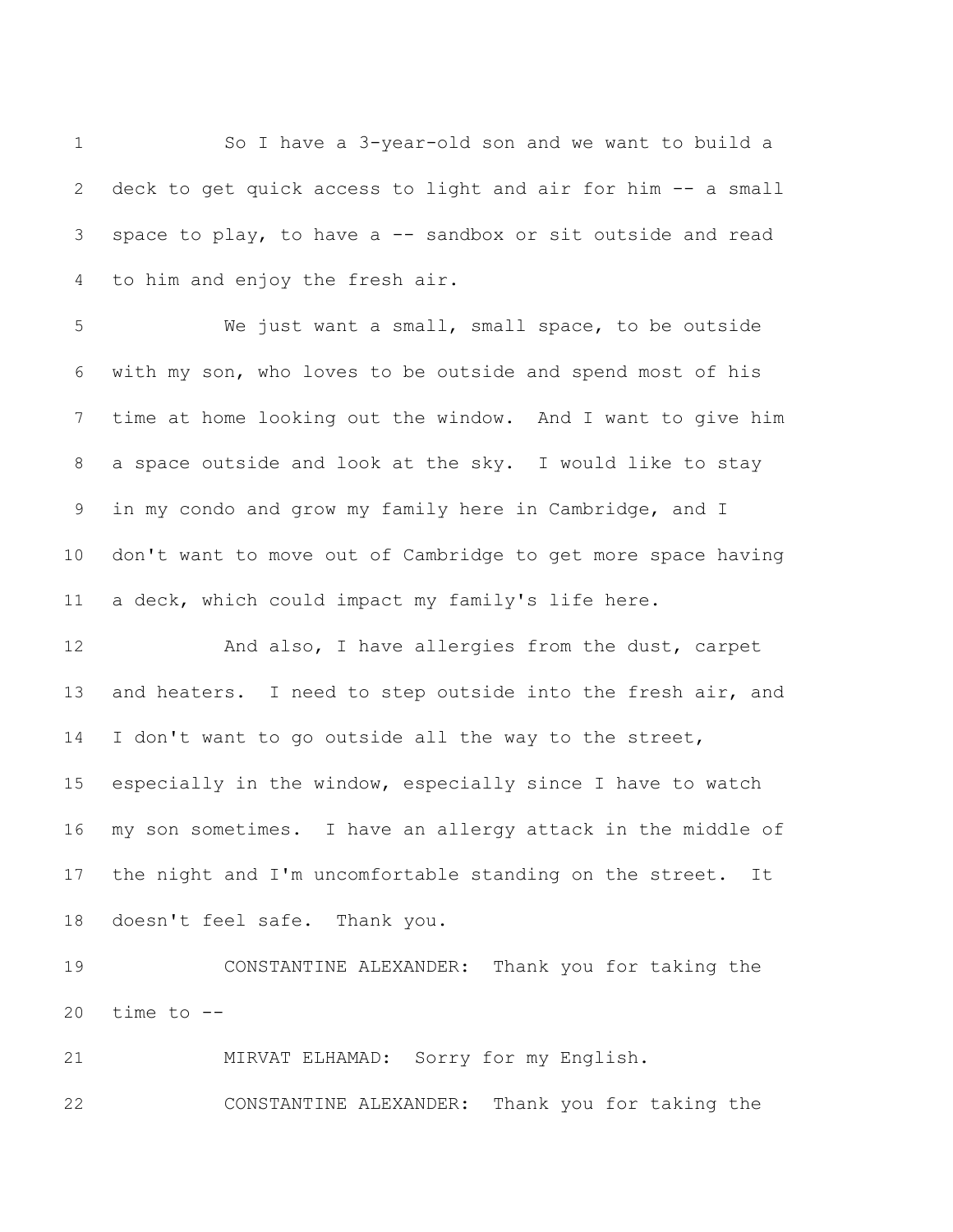time  $-$ 

 CONSTANTINE ALEXANDER: No, no, no. COURTNEY CRUMMETT: It's good. CONSTANTINE ALEXANDER: Nothing to be sorry about. MIRVAT ELHAMAD: Thank you. COURTNEY CRUMMETT: Hi, I'm Courtney, we got the spelling. I live at 106 on the third floor, and I lived in Cambridge for 12 years, and I've owned a home in Cambridge for 11.

 I moved from Inman Square to East Cambridge about a year and a half ago, and I'm hoping to build a family and a home here at 106 Otis. This variance application is "employing" my property easement to get private outdoor space for myself and my future family.

 Currently, as we've talked about, there is a door to nowhere, and it's a little weird. You know, I would like to sit outside and have a cup of coffee to sit in the sun 18 and privacy and safety of my own home, and I want to stay in Cambridge and, you know, not move outside to a different city to get more space. I'm trying to invest in a home because I want to stay here.

And lastly, I have a medical condition that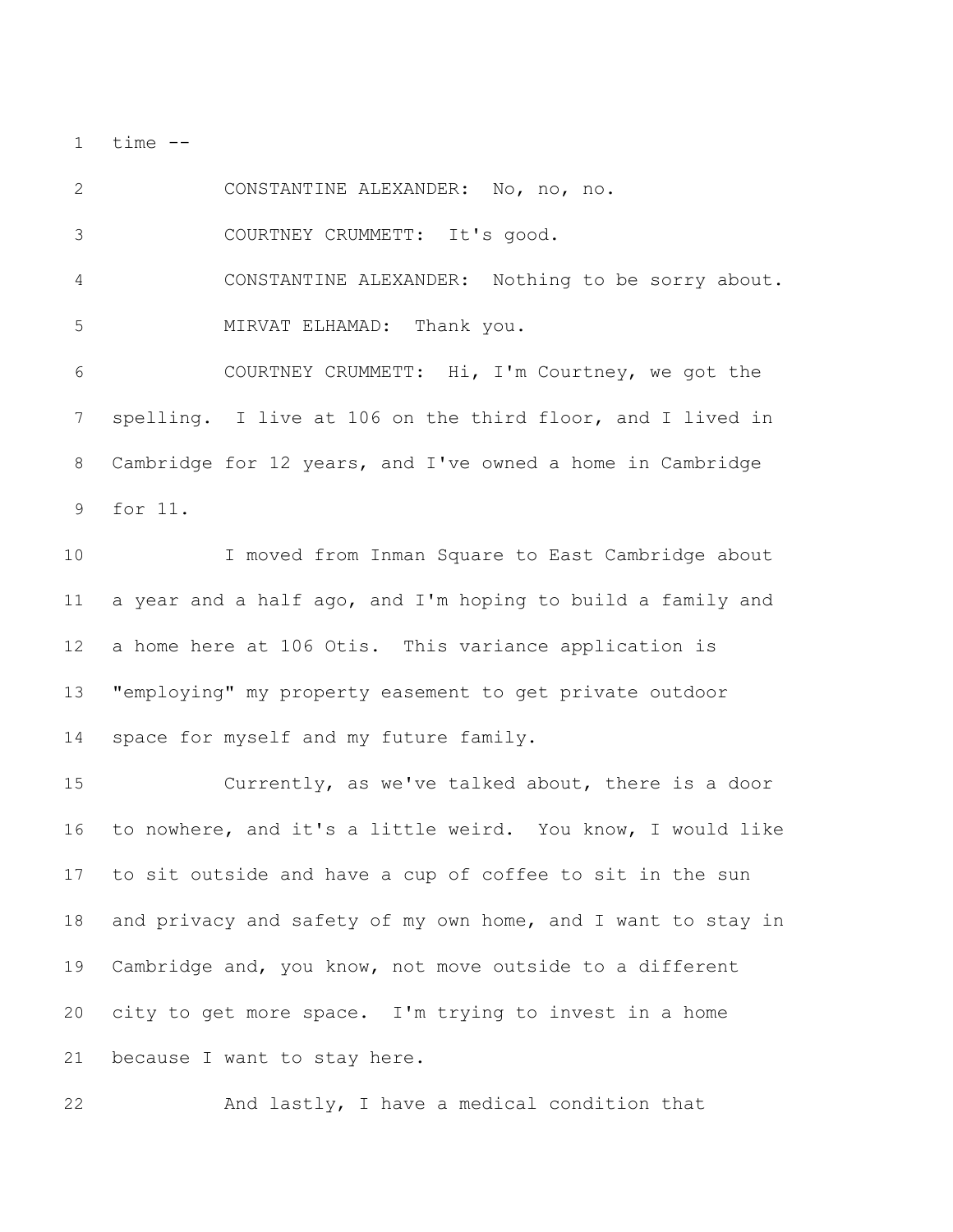results in a severe facial deformity. It causes me to be homebound for months at a time. Last year, I was homebound for two months, to embarrassed and uncomfortable to be in public.

 Having a private space to spend outdoor when this happens would greatly impact my situation. I'm not really comfortable detailing much more, but I'd be happy to show you a picture.

 CONSTANTINE ALEXANDER: [Laughter] Not necessary. COURTNEY CRUMMETT: It's fine right now. CONSTANTINE ALEXANDER: We'll take your word for it.

 CONSTANTINE ALEXANDER: Have you told the neighbor -- structure -- the structure that's right will be -- the deck will be close to -- what are their views on your -- ANDREA HICKEY: -- Is that 112 Otis on the right? COURTNEY CRUMMETT: On the west, face west side? CONSTANTINE ALEXANDER: Yeah, facing the front door. ANDREA HICKEY: Yeah. CONSTANTINE ALEXANDER: One to the right.

ANDREA HICKEY: Yeah.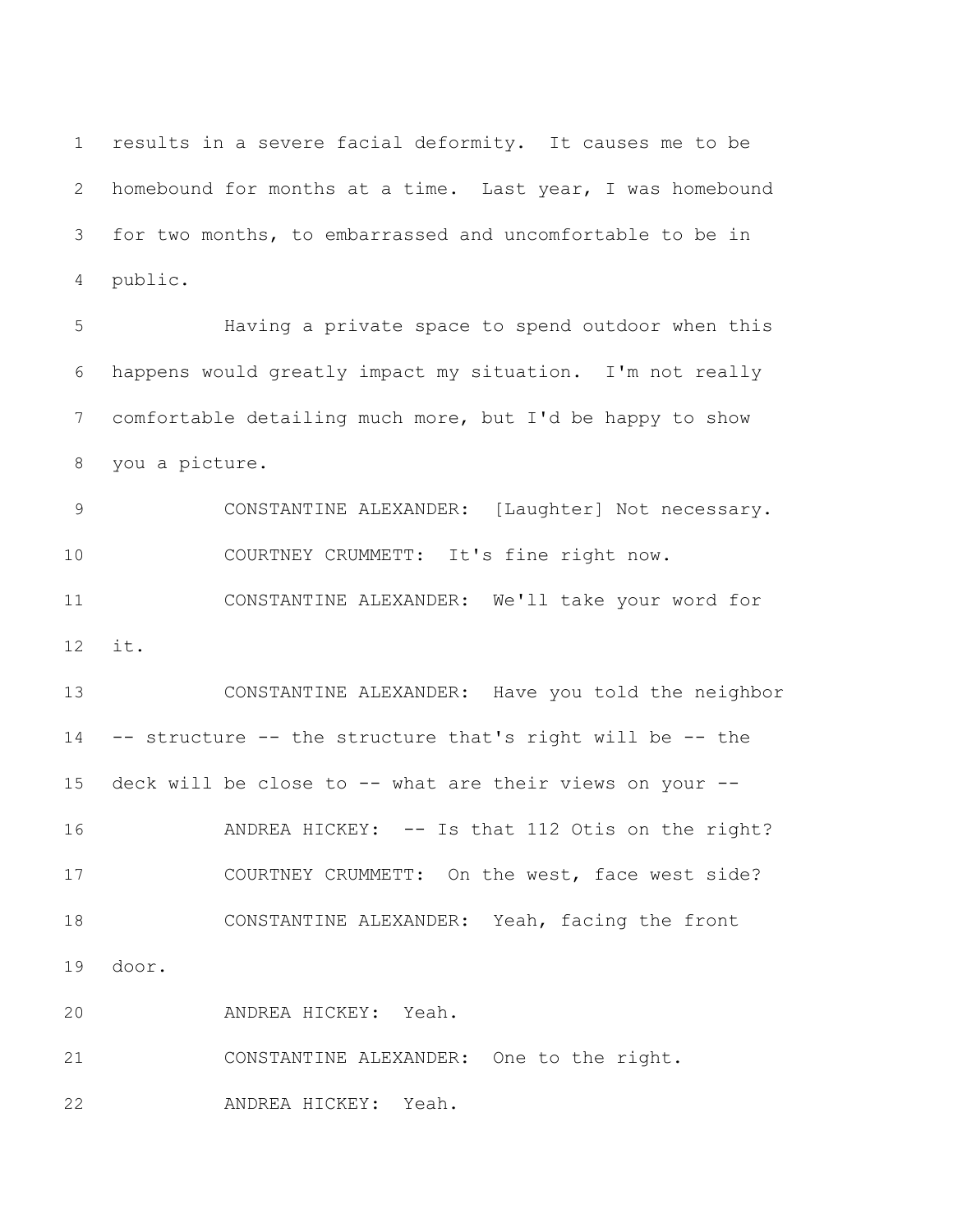CONSTANTINE ALEXANDER: Which is where your deck will be, right?

COURTNEY CRUMMETT: Yes.

CONSTANTINE ALEXANDER: Is that right?

COURTNEY CRUMMETT: Yes.

 CONSTANTINE ALEXANDER: Yes. Okay, what is that - - are they in support or opposition, or no opinion? What's their view?

9 COURTNEY CRUMMETT: No, I spoke with -- in the beginning of this process, I went to all the direct abutters and talked to them and shared the original plans. They're different now.

CONSTANTINE ALEXANDER: Yeah.

14 COURTNEY CRUMMETT: That were submitted in May, 15 and are from the main hearing. And I got, you know, approval from all of them. One person was like, "You know, I'm a landlord here. I'm not really interested in development, but I'm not going to say anything." And, "You know, I'm not going to oppose you." And then I believe -- CONSTANTINE ALEXANDER: Sorry, "I'm not going to oppose you"?

COURTNEY CRUMMETT: That's what she said. But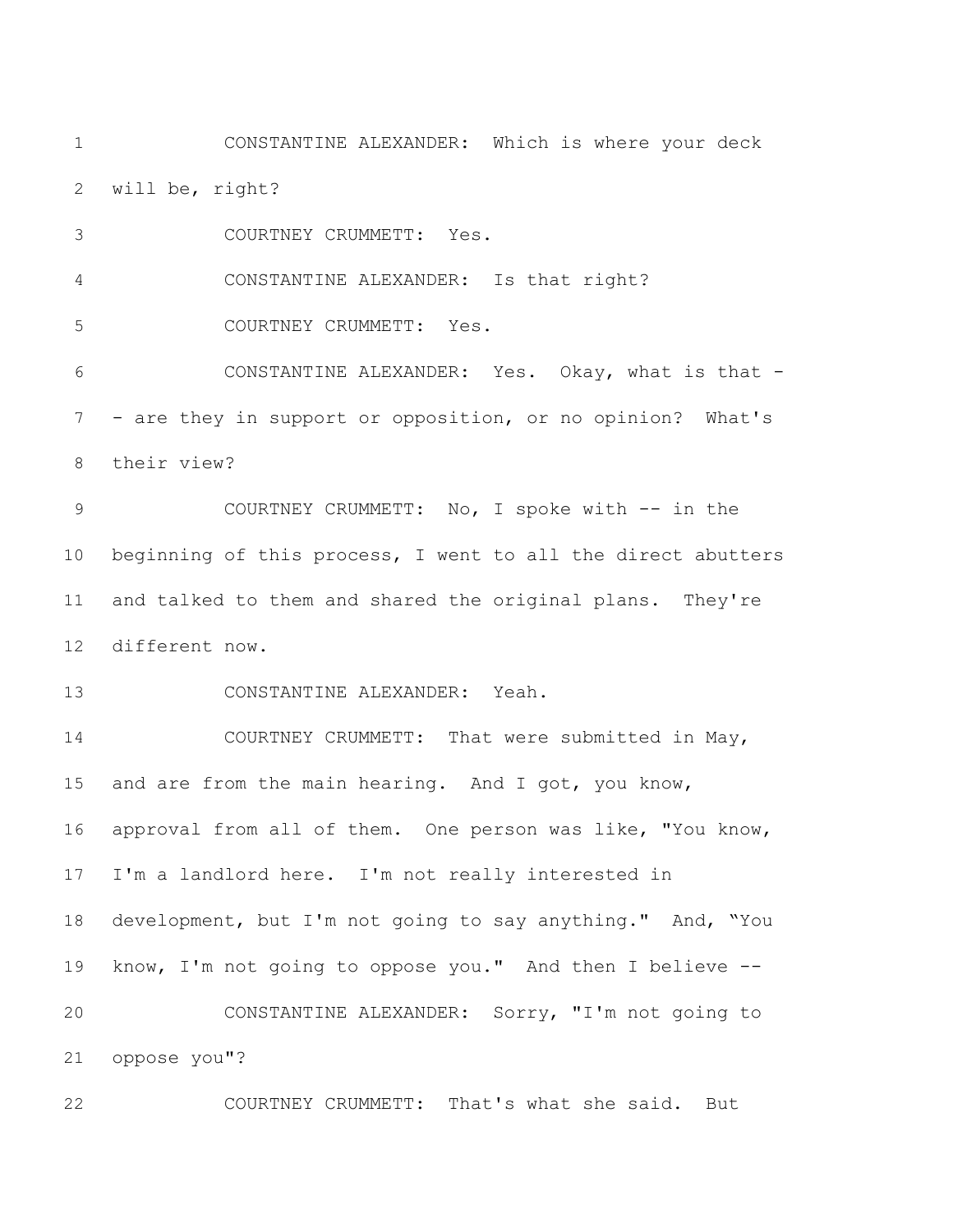then she later changed her mind, and she told me that, and the one that -- I believe the property you're talking about -- I did speak with her, she seemed fine with it.

 She then also changed her mind, and I talked to her one more time just to try and see if there was anything -- you know, just to see what I could do if, you know, give her some leeway to, like, change the design. But she just really wasn't, you know, interested, and she didn't want any deck whatsoever. So I started this process with approval, you know, and went forward, and people have changed their mind, that's true.

 CONSTANTINE ALEXANDER: But we have -- I'm sorry, but --

 EDMUND ALLCOCK: But as I noted, we have attempted to modify with the catwalk deck, to try to make it seem as less intrusive on the neighbors, especially the one across the way, as possible.

 CONSTANTINE ALEXANDER: Well, the one that has been most intrusive, it seems to me, is the one to your right as you face the front door. That's where the deck is going to be close to?

EDMUND ALLCOCK: Correct.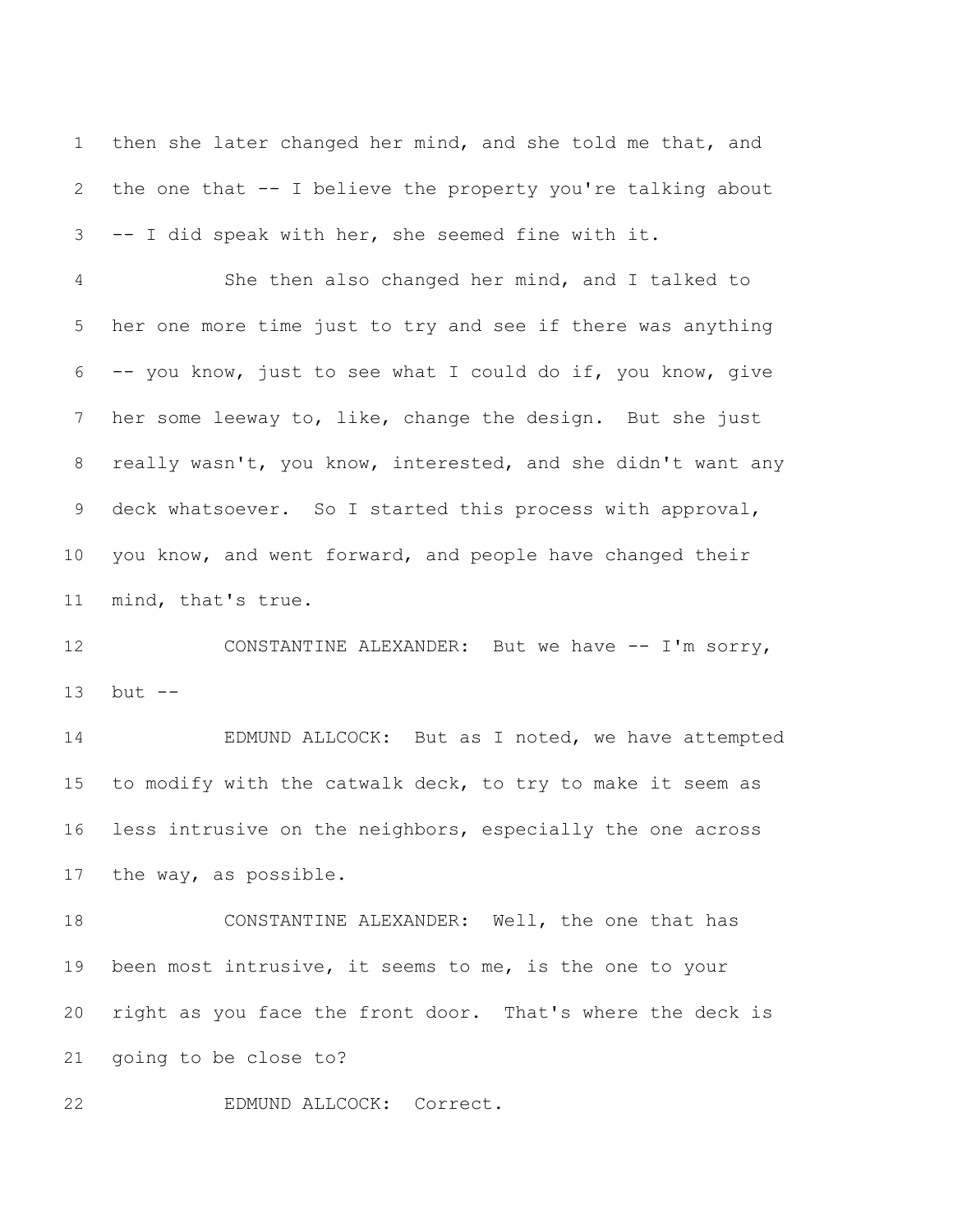COURTNEY CRUMMETT: Yeah, and so, --

CONSTANTINE ALEXANDER: Across the street.

3 COURTNEY CRUMMETT: -- we want to --

 CONSTANTINE ALEXANDER: It's not that great, in my opinion.

 COURTNEY CRUMMETT: -- yeah, so not across the 7 street, but directly west, so --

8 CONSTANTINE ALEXANDER: -- right.

 COURTNEY CRUMMETT: From the property, so we did - -

EDMUND ALLCOCK: Across from the deck.

CONSTANTINE ALEXANDER: Yeah.

 COURTNEY CRUMMETT: The catwalk design so that we move the focus of the deck, so that wouldn't be not as aligned with that property's, like, main entrance, to try and preserve some privacy, and the same with the adjacent, which I believe is, you know, 76 Otis Street

18 So that was the reason why we wanted to do that, is to -- you know, maintain some privacy and show good faith and a neighborly attitude.

 EDMUND ALLCOCK: Of course. The one that's directly -- I'm sorry, the one that's directly across, which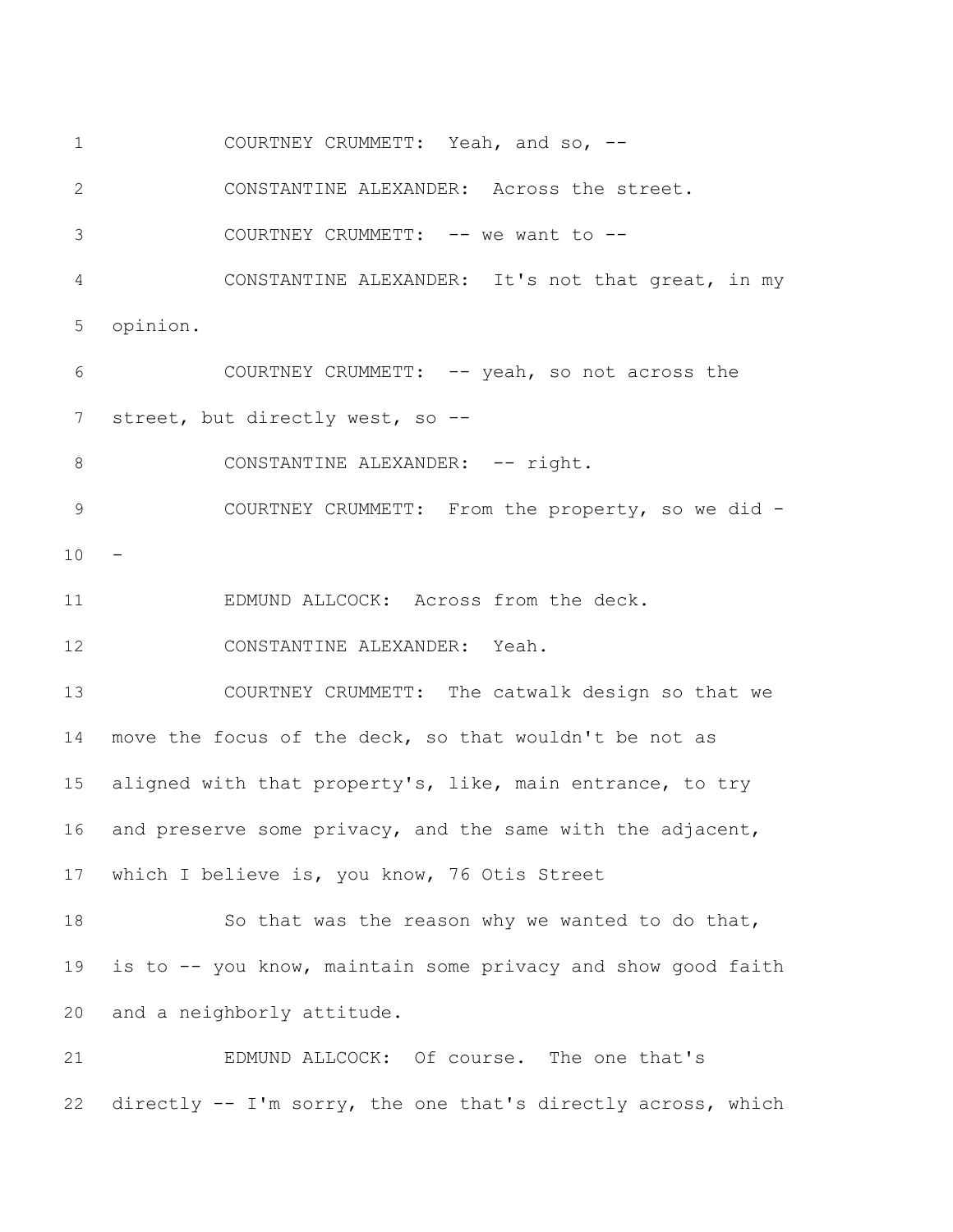you can actually see the window of --

 CONSTANTINE ALEXANDER: Right. EDMUND ALLCOCK: -- in, from Ms. Crummett's door to nowhere -- ANDREA HICKEY: -- When you say, "across" just if you're facing your client's house, is it on the right? EDMUND ALLCOCK: No. 8 ANDREA HICKEY: -- the one on the corner, that house? EDMUND ALLCOCK: Yes, yes. 11 ANDREA HICKEY: -- All right. EDMUND ALLCOCK: So when you look right out the window, or out the door to nowhere, that is the house on the right? 15 ANDREA HICKEY: -- And there are plenty of windows on that side of the house. 17 EDMUND ALLCOCK: Correct. My understanding of -- my understanding is this floor up here is a registered Airbnb. 20 ANDREA HICKEY Or COURTNEY CRUMMETT: -- It's a rental. EDMUND ALLCOCK: I'm sorry, a rental. And yes, I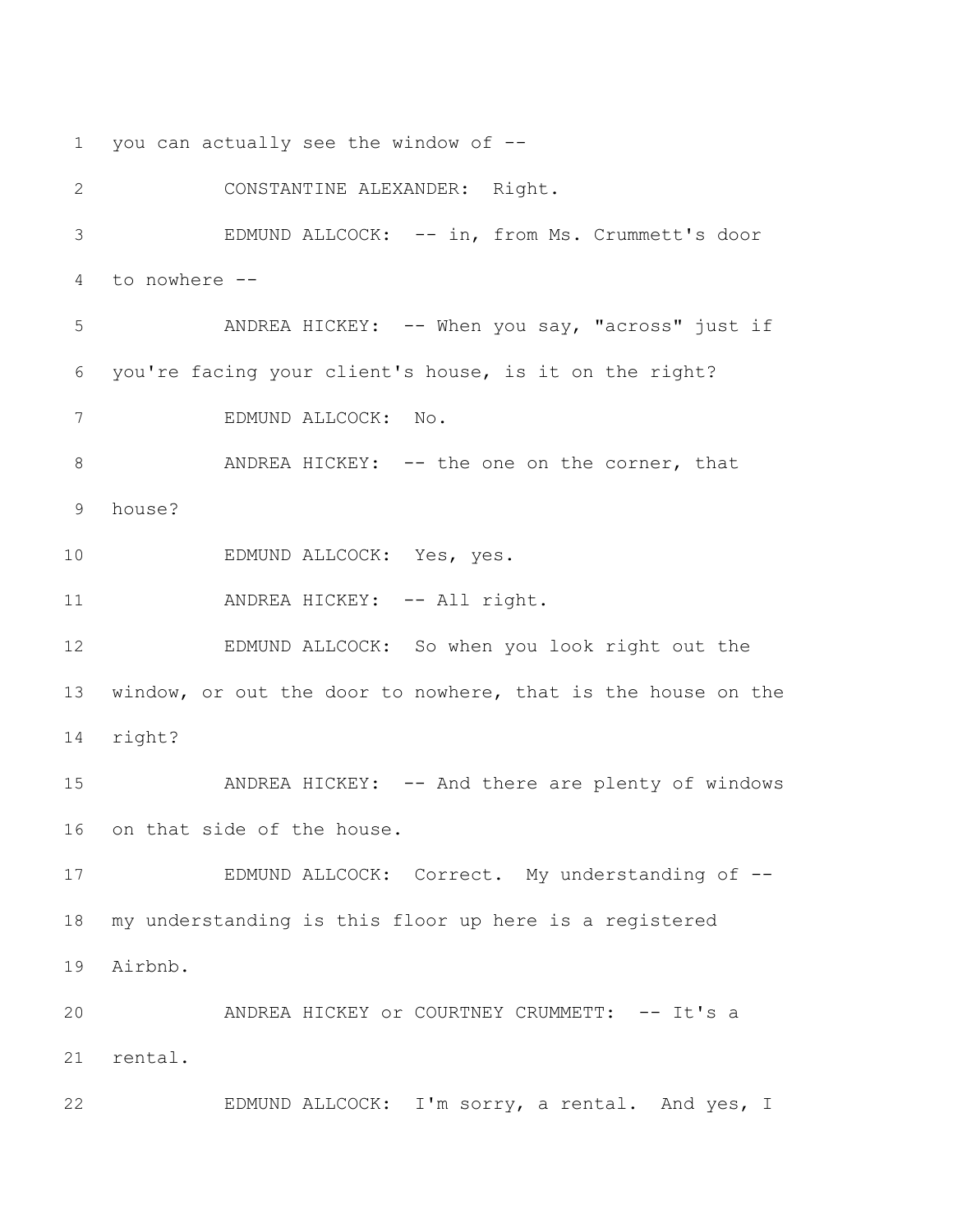understand that there are -- there are windows facing both ways. I mean, we have a door that looks straight out, and they actually have a deck structure themselves. It's just one of those things where the properties on that side face each other.

 And again, you know, that's why in this area here, and all the way down for 13 feet, the idea is to have that be the catwalk, and then the actual porch structure where somebody would sit would be down towards the end.

 ANDREA HICKEY: Understood. Just so that I'm clear about what the direct abutters' response is to the proposal, the neighbor to the right?

EDMUND ALLCOCK: Correct.

ANDREA HICKEY: For or against your proposal?

EDMUND ALLCOCK: I think she's here.

ANDREA HICKEY: Okay.

EDMUND ALLCOCK: So I think she'll say against.

18 ANDREA HICKEY: -- Oh. We'll here from her, then, thank you.

 MIRVAT ELHAMAD: May I say something? There is a vacant space between us and our neighbor. My son always wants to open this door to look outside, and he always wants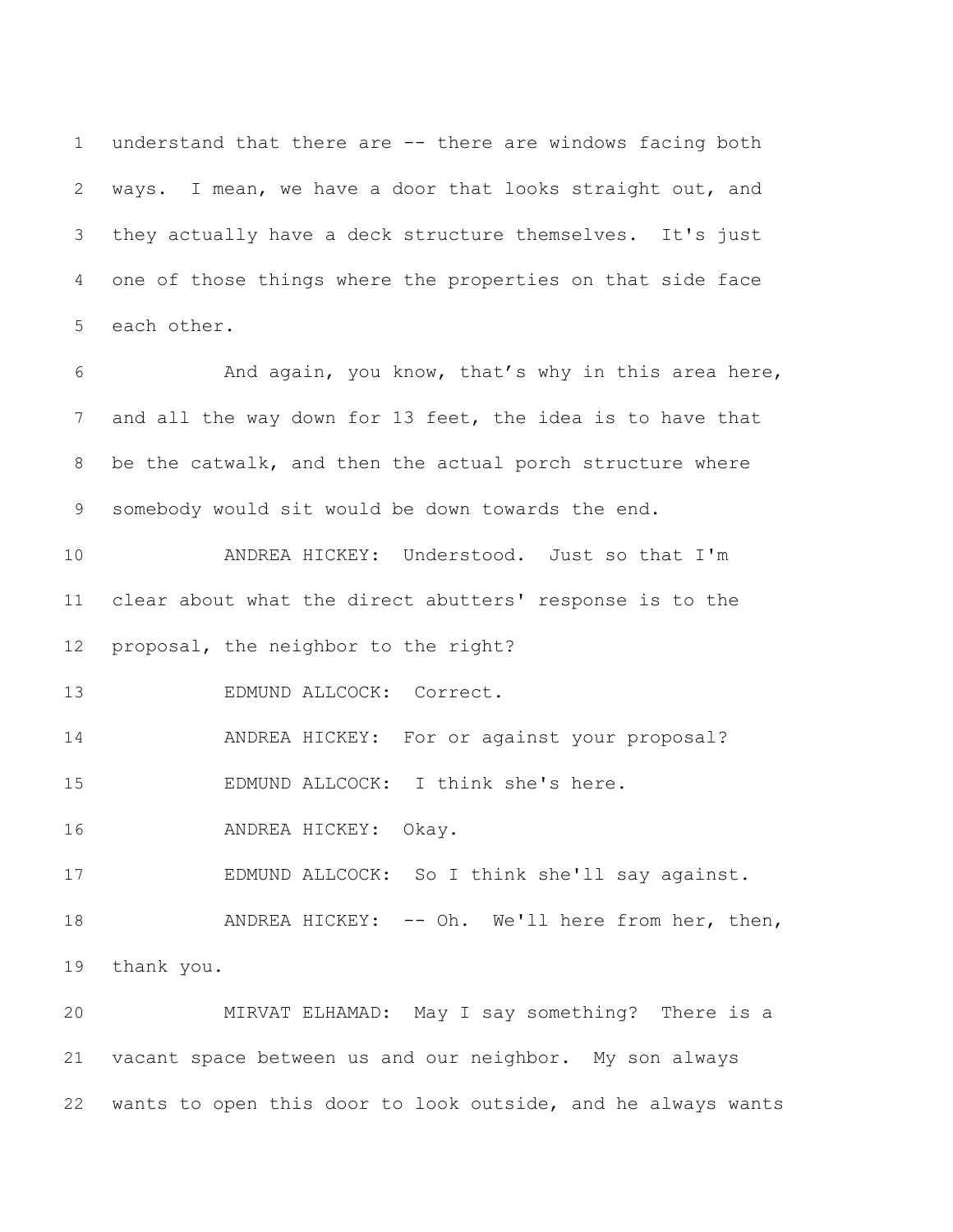to grab the window to look, put his head to look from the window. There is the big space between us and our neighbor, and there is a parking and garden. So this is -- will not  $-$  CONSTANTINE ALEXANDER: This is an irrelevant zoning point, and maybe none of my business; are you concerned about the safety? 8 MIRVAT ELHAMAD: Maybe. 9 CONSTANTINE ALEXANDER: A sign would -- if you put the deck out there, he goes out there and off the side. MIRVAT ELHAMAD: The deck would be safe for him, when he run for the windows. I always can -- I ran -- I don't know how to explain, but I always run over him (sic) to see him, because he needs to grab the window. 15 The windows is (sic) very, very low. He can grab and look outside and put his head outside. All the neighbors can see them (sic). I always hold him and run with him. CONSTANTINE ALEXANDER: Okay. Other questions for members of the board? I'll open the matter up to public testimony. Questions to be heard? RHONDA MASSIE: My name is Rhonda Massie; R-h-o-n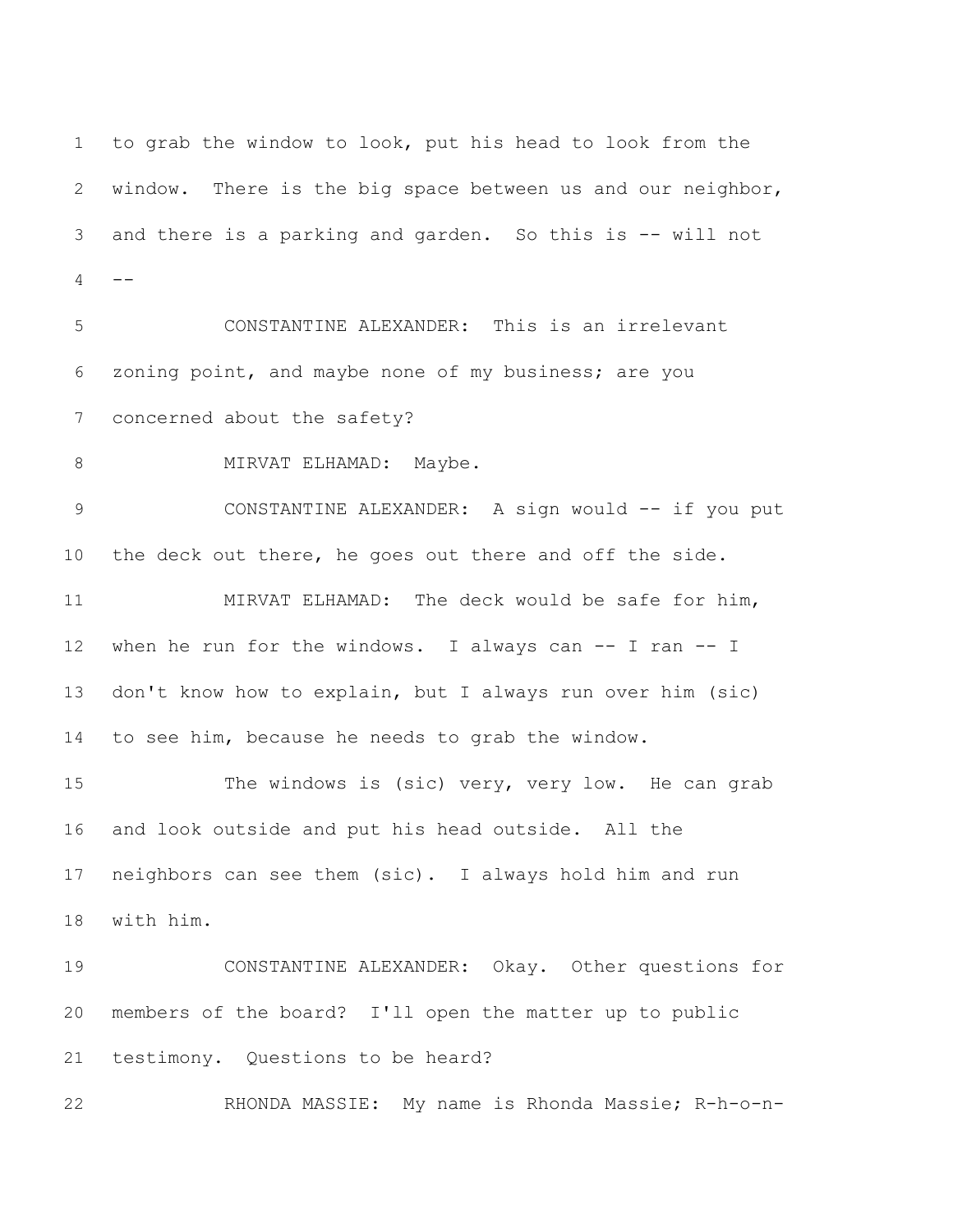d-a M-a-s-s-i-e.

2 THE REPORTER: Would you repeat that, please? RHONDA MASSIE: R-h-o-n-d-a M-a-s-s-i-e. My brother and my sister and I --

 THE REPORTER: Can you give me your address, please?

 RHONDA MASSIE: Address is 211 Charles Street. My brother, sister and I own 78 Fifth Street. We have since my mother's death in February of 2018.

 I met Courtney just a few short weeks after my mother's sudden, shocking death. She told me about her plans. And at that point, I was still pretty stunned. And I said, "I don't care. I don't think I'm going to live here." My brother currently lives in the house.

 Courtney -- you know, when I began to think about it, and after I had a chance to discuss the matter with my brother and sister, who both have a share in the house, we decided that we don't support the project. Part of that decision was driven by a second conversation. I had -- She told me that her condo, Unit 3, has deeded rights to the yard area on the side of the building but that she couldn't leave the area because the owner at Unit 1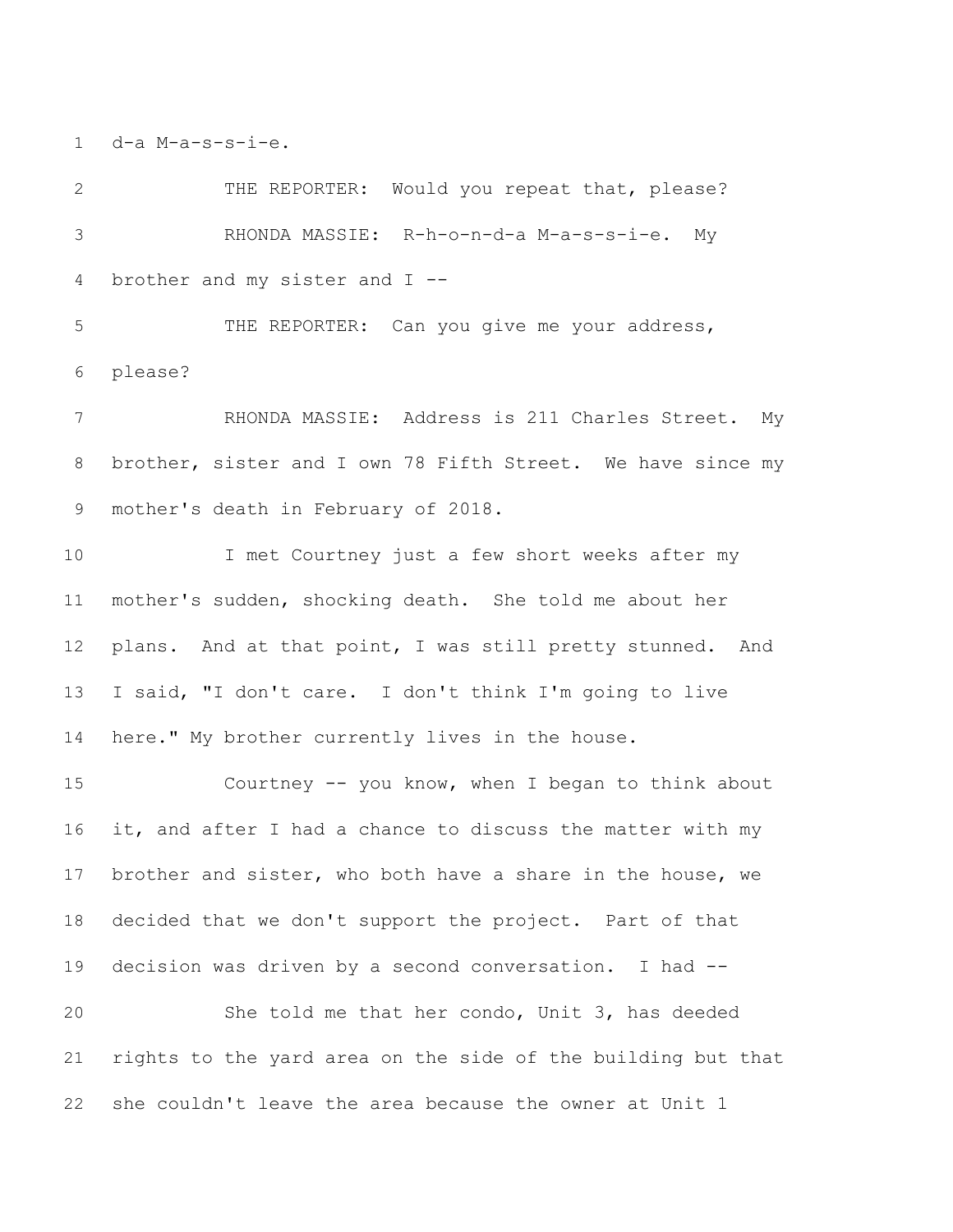wouldn't allow her access.

 According to Courtney, Unit 1 has -- no, oh Unit #1 has exclusive right to the yard area at the rear of the property, which is not as narrow as is being presented, and if people wanted, they could level the back and have a bigger yard.

 During that conversation, I told her that rather than go to the trouble of an expensive building project, she should talk to the owner of Unit 1 to clarify the situation, and ask if she could share the side yard.

11 I even offered to accompany her when she approached the Unit #1 owner.

 In the meantime, Unit #1 turned over. Someone 14 sold it, someone else bought it. I don't know why she didn't consider negotiating at the point. I thought that the deck project was dropped. I was surprised when it came up here.

 My siblings and I think that the decks would overshadow the side yard of the building, and put both buildings uncomfortably placed together. The building at 106 was historically a three-family house, and was converted to condominiums in 1984.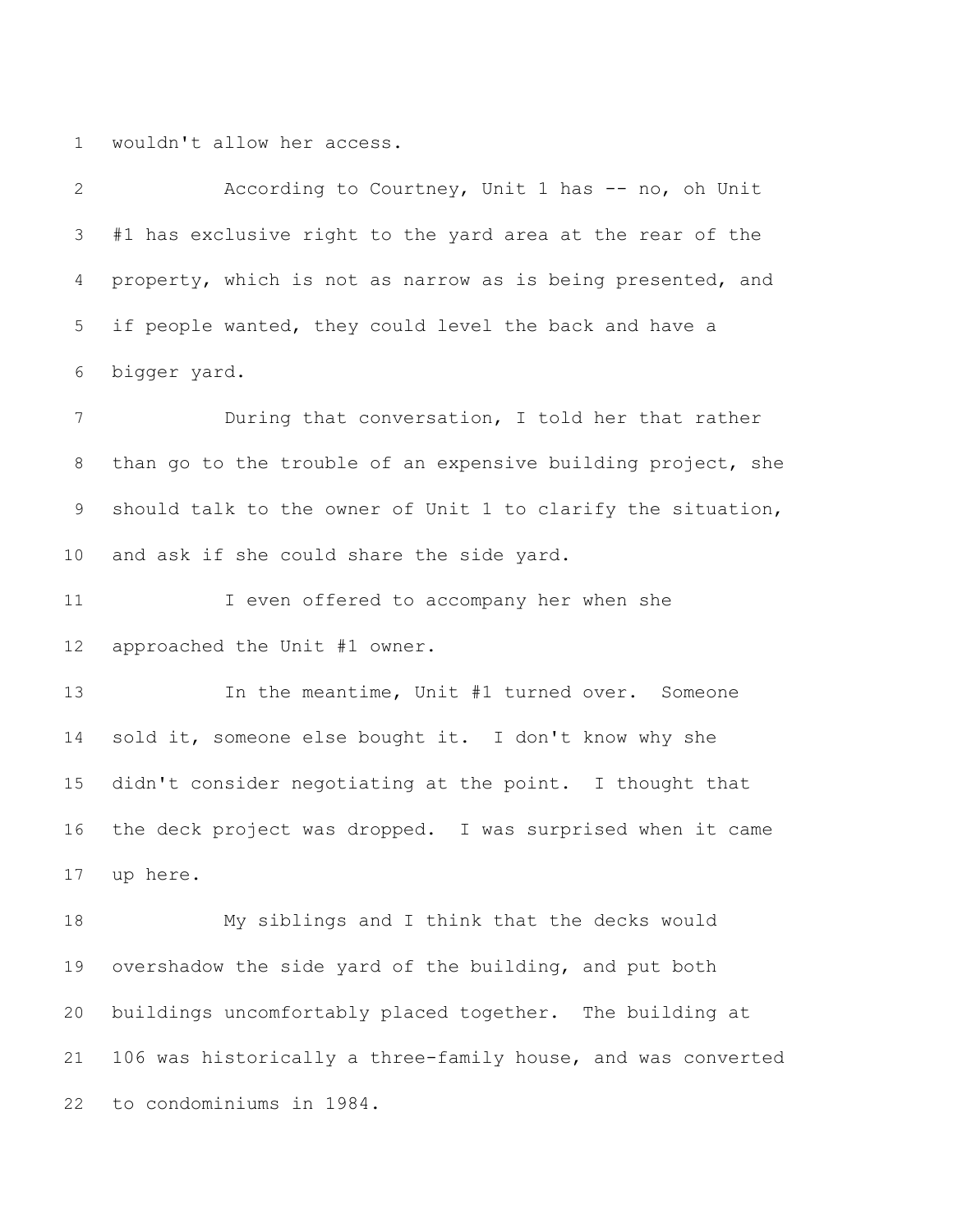The small room at the back of each unit was an open porch, and Elizabeth, whose last name I cannot recall, was the last owner of the building as 1 three-unit house, presumably enclosed and to increase the squinting of the units.

 The doors on the second and third floors were installed as part of a failed attempt to add porches to the side of the house. I believe that that matter was brought to this board, and it was turned down. The permit was denied.

 We'd be very surprised and disappointed if the permit were to be issued at this date. If there were porches, and if they want outside space, I would suggest they reopen the back room and reconvert that into a porch, as that gives every privacy.

 As this is now, Gema, who lives at 110 Otis, was telling me earlier that the decks will face right into her yard and take away her privacy. We had pretty much the same problem when condos were permitted on the lot in back of our property. We now have no privacy.

 I think that if Courtney goes ahead and does these decks, that they should be put on the back of the building,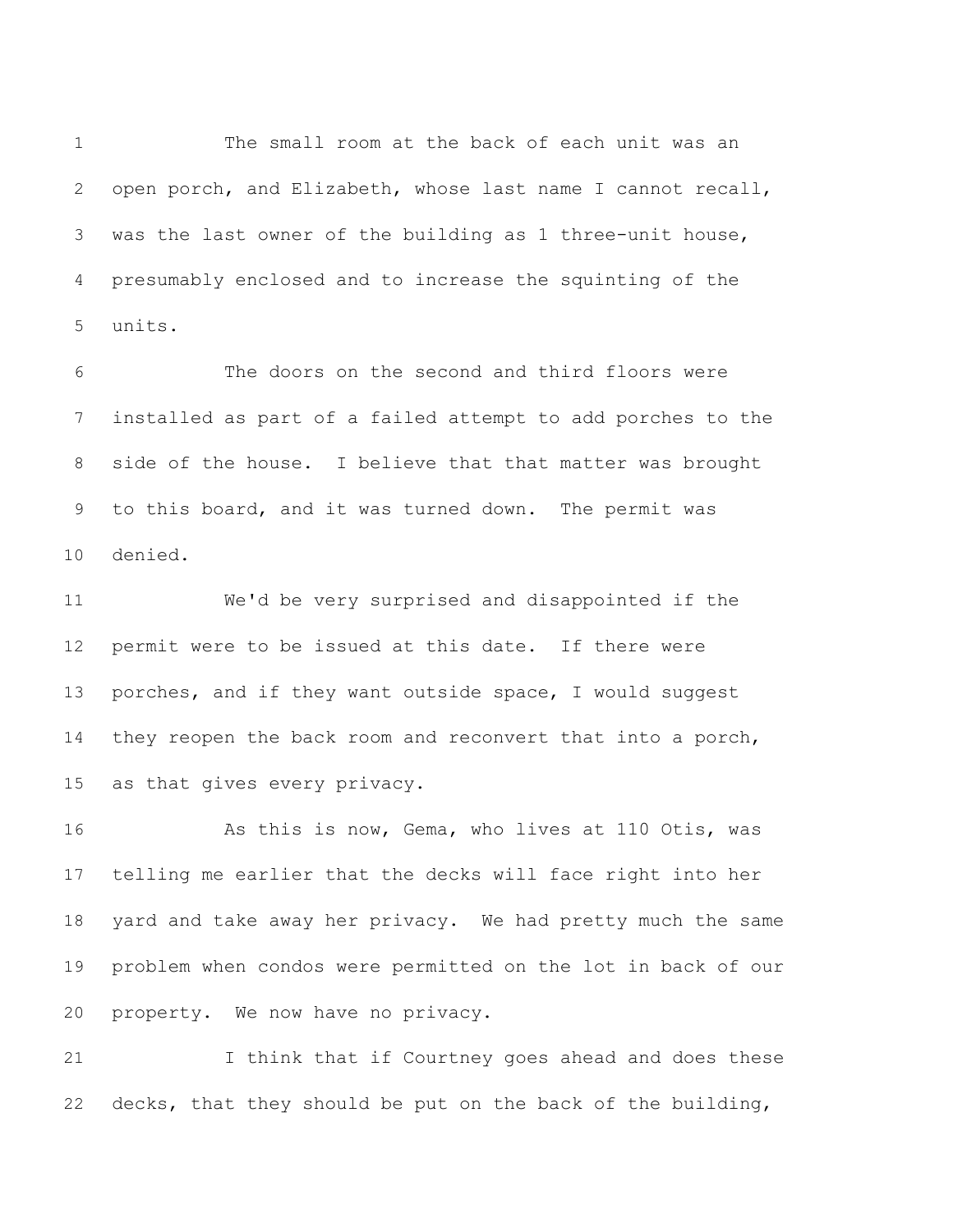CONSTANTINE ALEXANDER: Thank you. Name and address for the record? Use the microphone. GEMA SCHAFF: My name is Gema Schaff, S-c-h-a-f-f, and I am the owner of the house -- THE REPORTER: Can you spell your first name, please? GEMA SCHAFF: The first name, second name, last name? 10 THE REPORTER: Your full name. GEMA SCHAFF: My full name. It's G like in girl - e-m-a. The last name is Schaff, S-c-h-a-f-f like in Frank. My address is 110 Otis Street, even though on record it's 112. It's a very old home, 1835. And I live right next to the condominium where Courtney has begun to initialize this project, the construction they want there. 17 17 It was initially a balcony, and I -- she approached me when I was a party at my house, a dinner party, and I, of course, balcony at the door and I have -- as I have seen in other homes that go nowhere, they eventually have a balcony, and that's something that exists.

The structure that they want to build, which is a

rather than the side of the building. Thank you.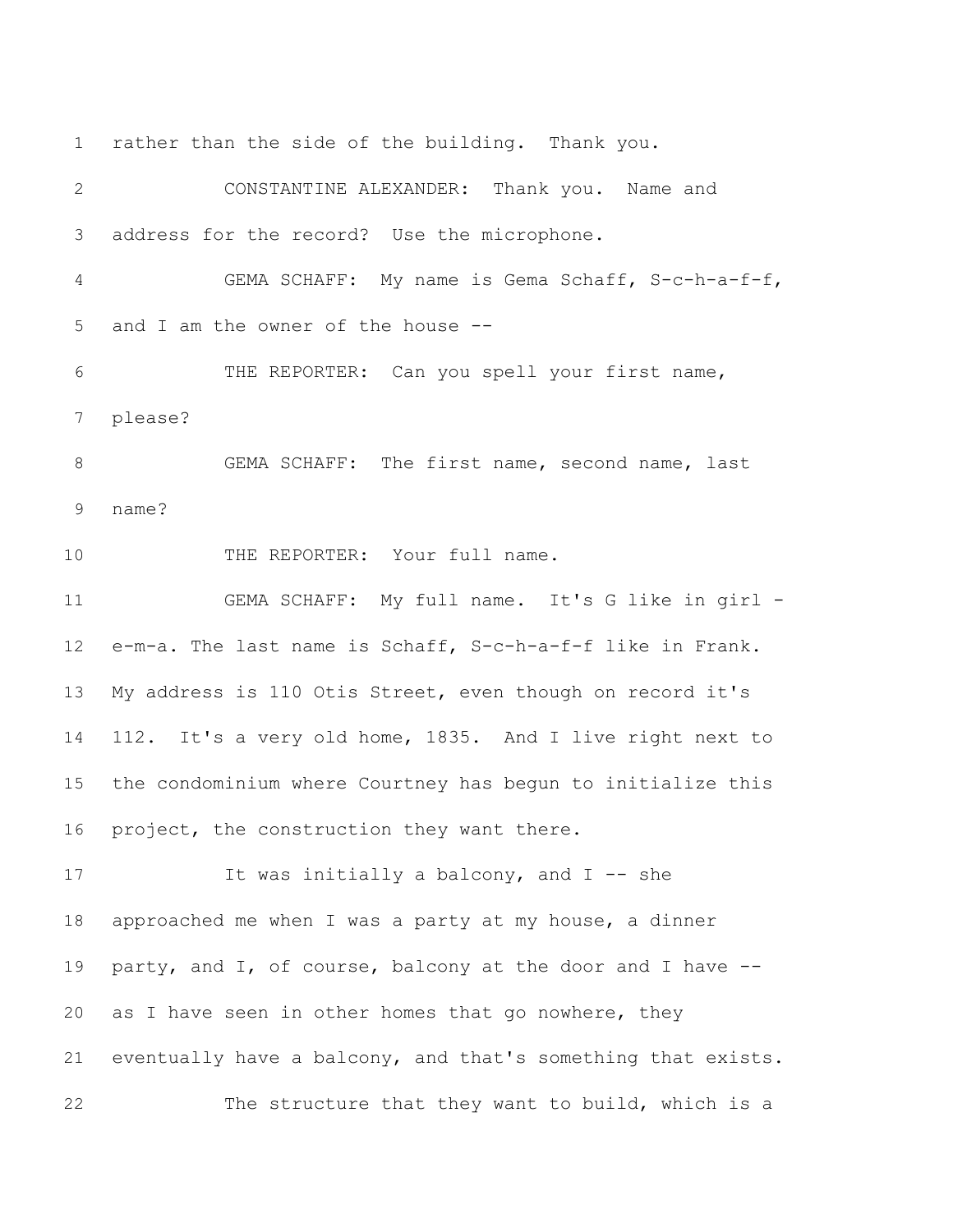deck -- it's not path, it's a deck -- would not only have the only view of my private home with all the windows, it would have only the private view of the apartment that I went upstairs, which is all windows also.

 And in addition to that, it would take away the light that my daughter needs, who is -- has been diagnosed with a light disorder, 1996, and we have been managing the light for many years, to the point that we are now pretty comfortable dealing with this situation that she's facing.

 I have no words to say the aggressiveness that this project has taken -- aggressiveness from the beginning, and right now it's -- I feel like that I need to hire an attorney to talk to Courtney's attorney so that her attorney can say good morning to her.

 So it's completely out of control. Never in my 20 years that I have lived there, have I lived anything similar to this. It's very untasteful, and it's borderline if not plain old harassment. It's awful. It's really bad.

 I wrote you a letter, and to respect of the public behind me, I would like to outline some of the things that I told you so they have ideas on this. I'll be very brief.

CONSTANTINE ALEXANDER: Are these new points, or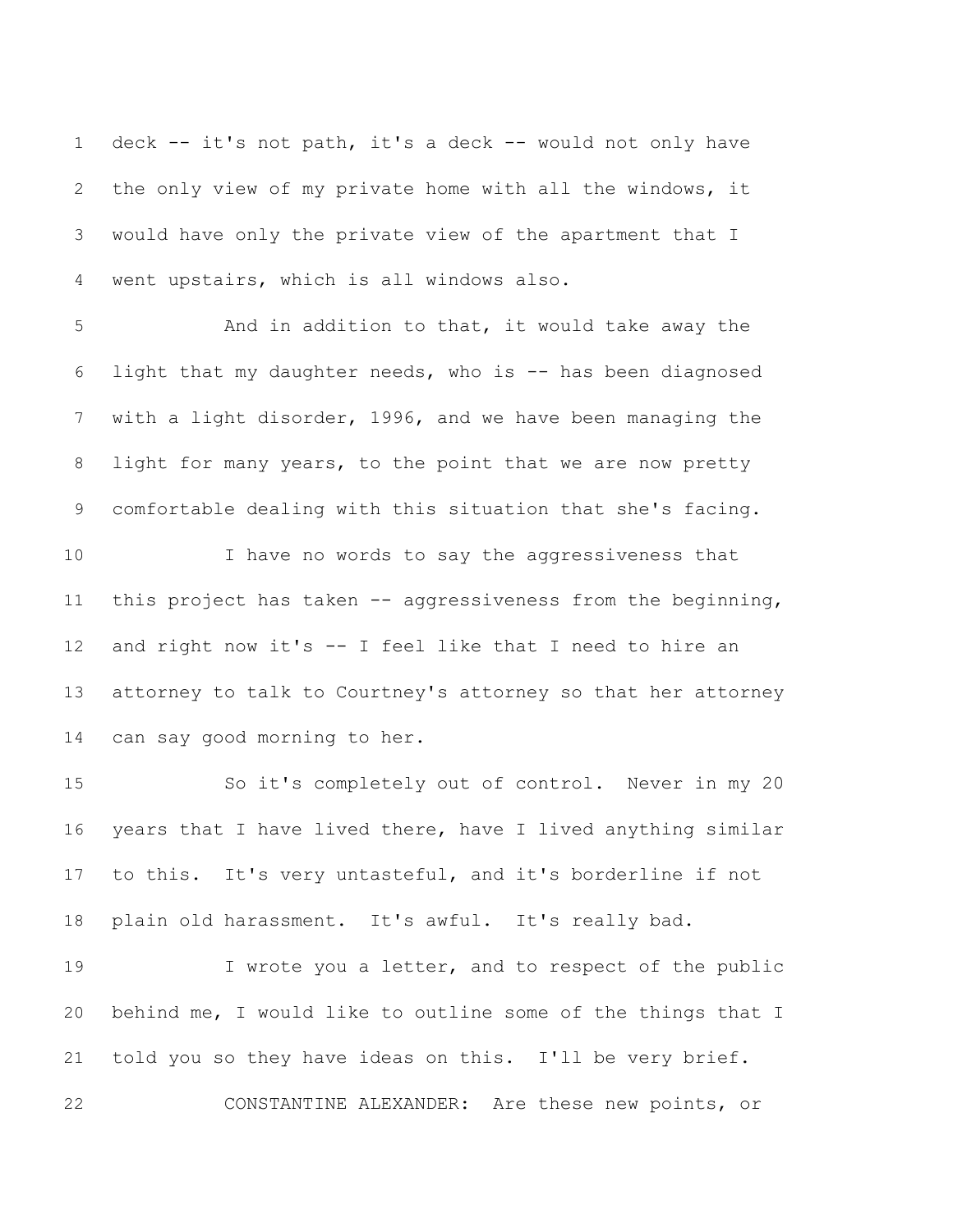are you just going to repeat what you told us? We don't need to have it repeated for us, we got it the first time. GEMA SCHAFF: You got this letter, right? CONSTANTINE ALEXANDER: What's in that letter, did you cover in your verbal remarks? GEMA SCHAFF: Sure, right now, really quickly. No, I haven't, no. 8 CONSTANTINE ALEXANDER: You haven't? Okay. GEMA SCHAFF: Okay, yeah. So first of all, this property is extremely close to my property. It was built out of ordinance too close to my property. So it's imposes (sic) because it's a three condominium, right? And the land goes out, so it imposes in my house. So they're fighting light, I'm -- they're taking my light in order for them to have light. So their decks would mean that I get no light. It also means that the first floor of their apartment gets no light, devaluating the value of that apartment, and obviously devaluating the value of my home, right? So their view is nothing else but my privacy. It's where I keep my plants, it's where I have my patio,

it's where I cook and spend all day, it's where I have my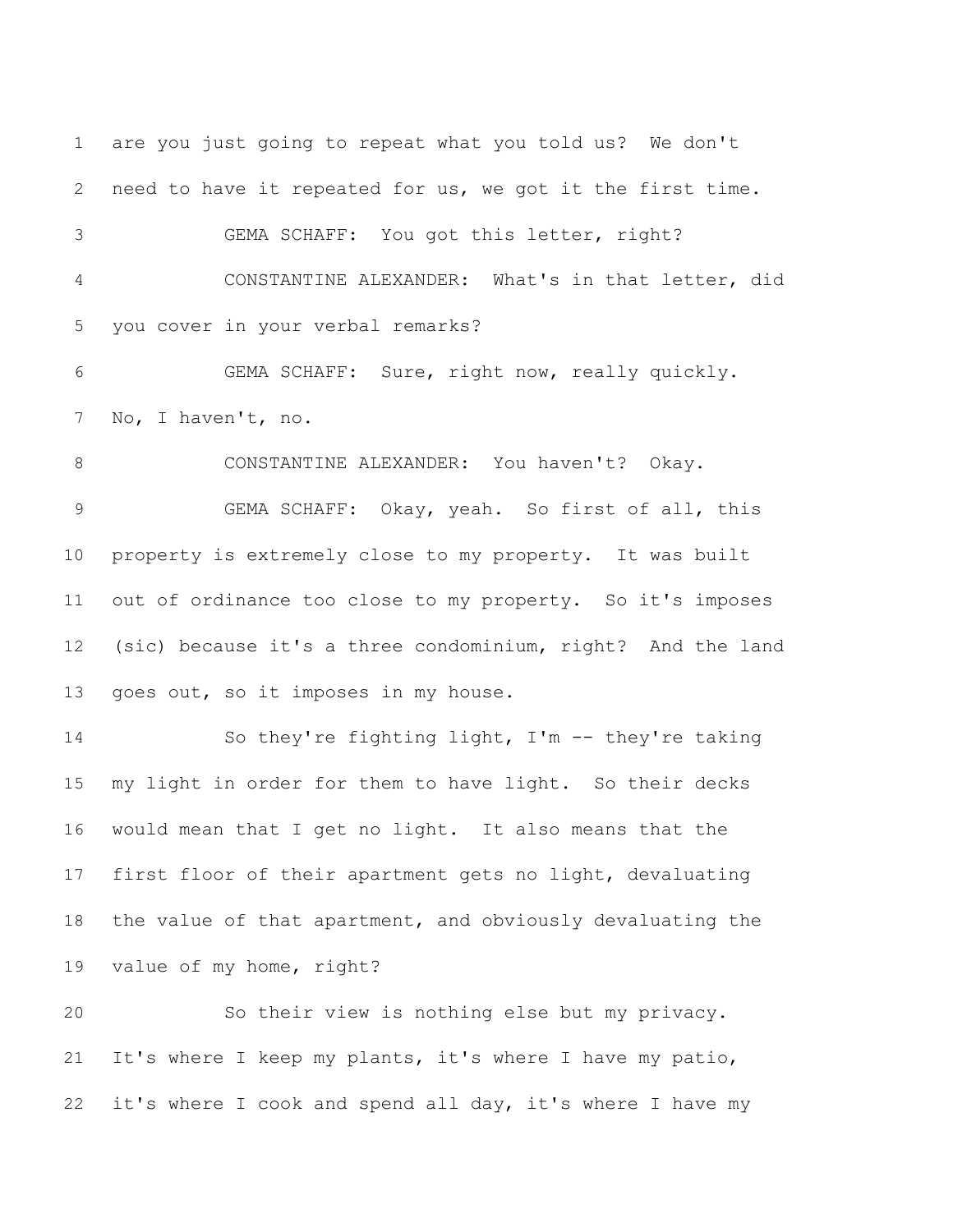desk where I work all day. It's where I live. So it's my privacy, their view. That's the only view they have, it's mine.

 The decks would create -- are in a in wall that is sighted (phonetic), it is blue, it looks nice -- they would create visual noise for me. It would create a structure there that I don't want to think what it would look like in five years. Because right now, the windows, the frame of the windows, need fixing. They have needed fixing for a long time and they haven't been fixed.

 So I'm not sure where all these finances and all this need and all this -- it's none of my business, but it worries me what the deck will look like in a couple or five years.

15 As I mentioned, the change in amount of light is going to affect me tremendously and my daughter tremendously. They don't know where they're going to move and form a family. I don't have -- where to move either, right? I've been there, this is where -- this is my home, I've been there, build my path and my future there.

 So I strongly, strongly oppose these new decks 22 that they want to  $--$  if anything, I would  $--$  a balcony was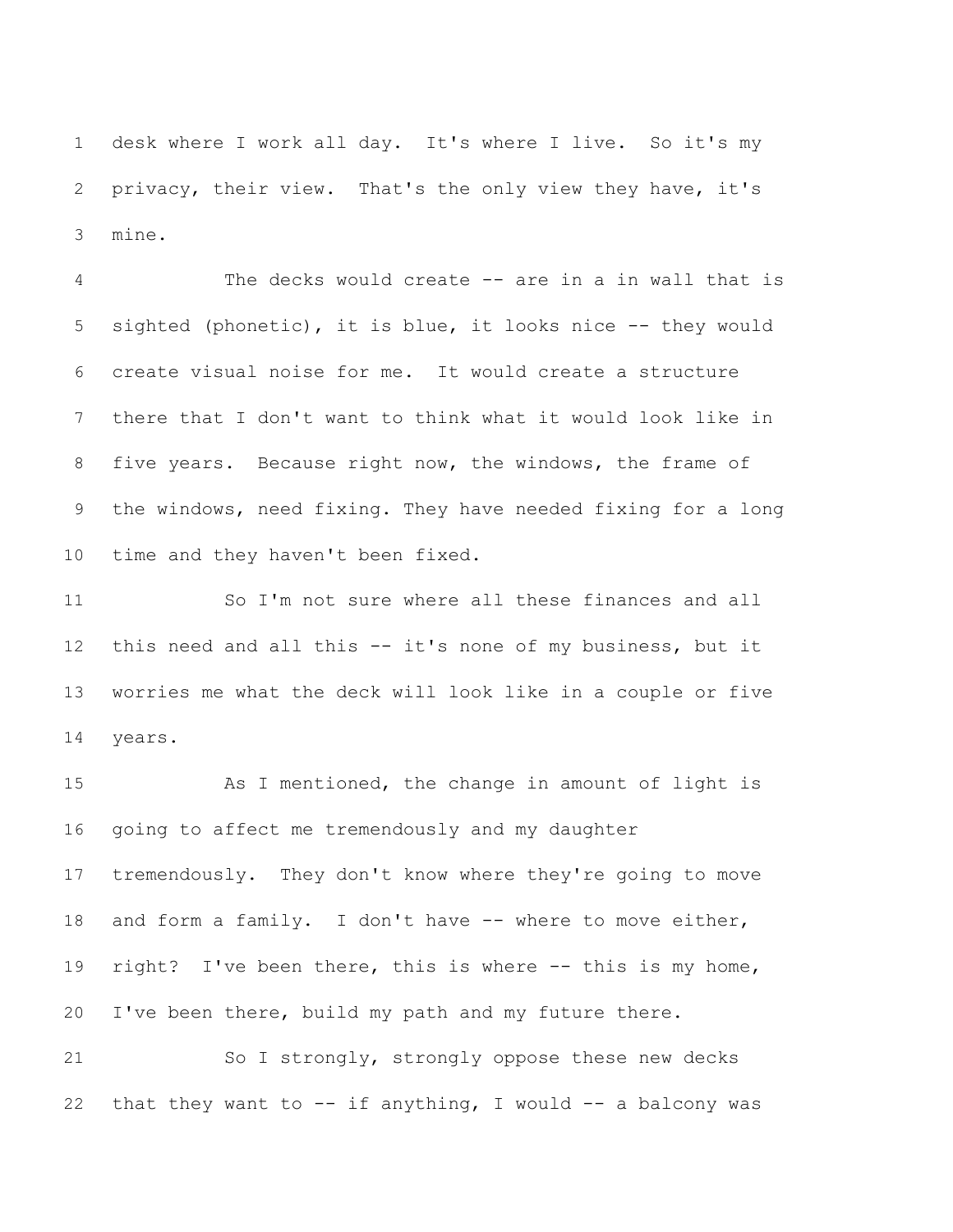initially talked to me (sic) and a balcony in front of the door would be fine. I myself also worry about that child that lives in the second floor, and I have said so. So I really trust that you will make a conscious decision of not approving --

 CONSTANTINE ALEXANDER: We'll make a conscious 7 decision; I can assure you of that.

 GEMA SCHAFF: Thank you so much. Thank you, thank you.

 CONSTANTINE ALEXANDER: Thank you very much for taking the time to come down. We do appreciate that.

 ROBERTA GURNEY: My Roberta G-u-r-n-e-y, Nutting Lake, Massachusetts. Okay, I strongly concur with what my sister, Rhonda, has said already. I'm part owner of the property on 78 Fifth Street, which abuts the property in question, and I share her concerns. Okay? That's about all 17 I have to say. Rhonda covered it very well, I think. CONSTANTINE ALEXANDER: Thank you for your

remarks.

ROBERTA GURNEY: Okay. Thank you.

 CONSTANTINE ALEXANDER: Anyone else wishes to be heard on this matter? Apparently not. I will close public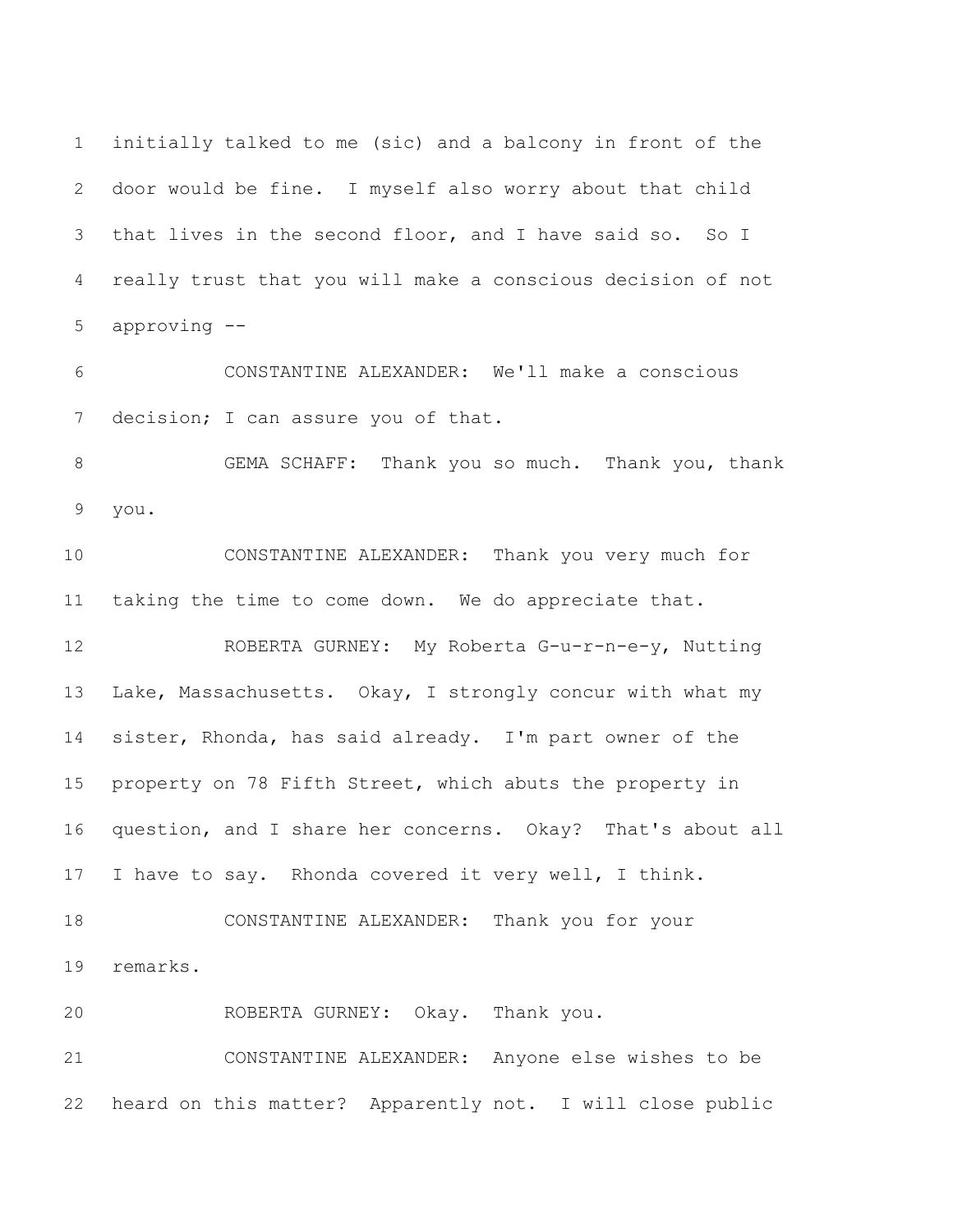testimony. Yes?

 EDMUND ALLCOCK: Could I just respond, just briefly?

 CONSTANTINE ALEXANDER: No, go ahead. EDMUND ALLCOCK: I don't want to turn it into a reply or a rebuttal, but there are a couple of points that were made, you know, in terms of privacy and light. I mean, the reality is these buildings are 20 feet apart from each other. There are windows on their property that we look out onto, they look into our property. They have a significant balcony structure on --

[Crosstalk]

13 EDMUND ALLCOCK: -- on their property.

 CONSTANTINE ALEXANDER: But you're arguing something very basic.

EDMUND ALLCOCK: No, I'm not arguing.

 CONSTANTINE ALEXANDER: We allow these balconies. Right now, people open -- we're in behind a glass window. They talk, they make noise, it's not heard by the property next door. If there is a deck, somebody will be going on the deck, talking, having a drink, whatever. There's a big difference, in terms of the impact on the abutting property.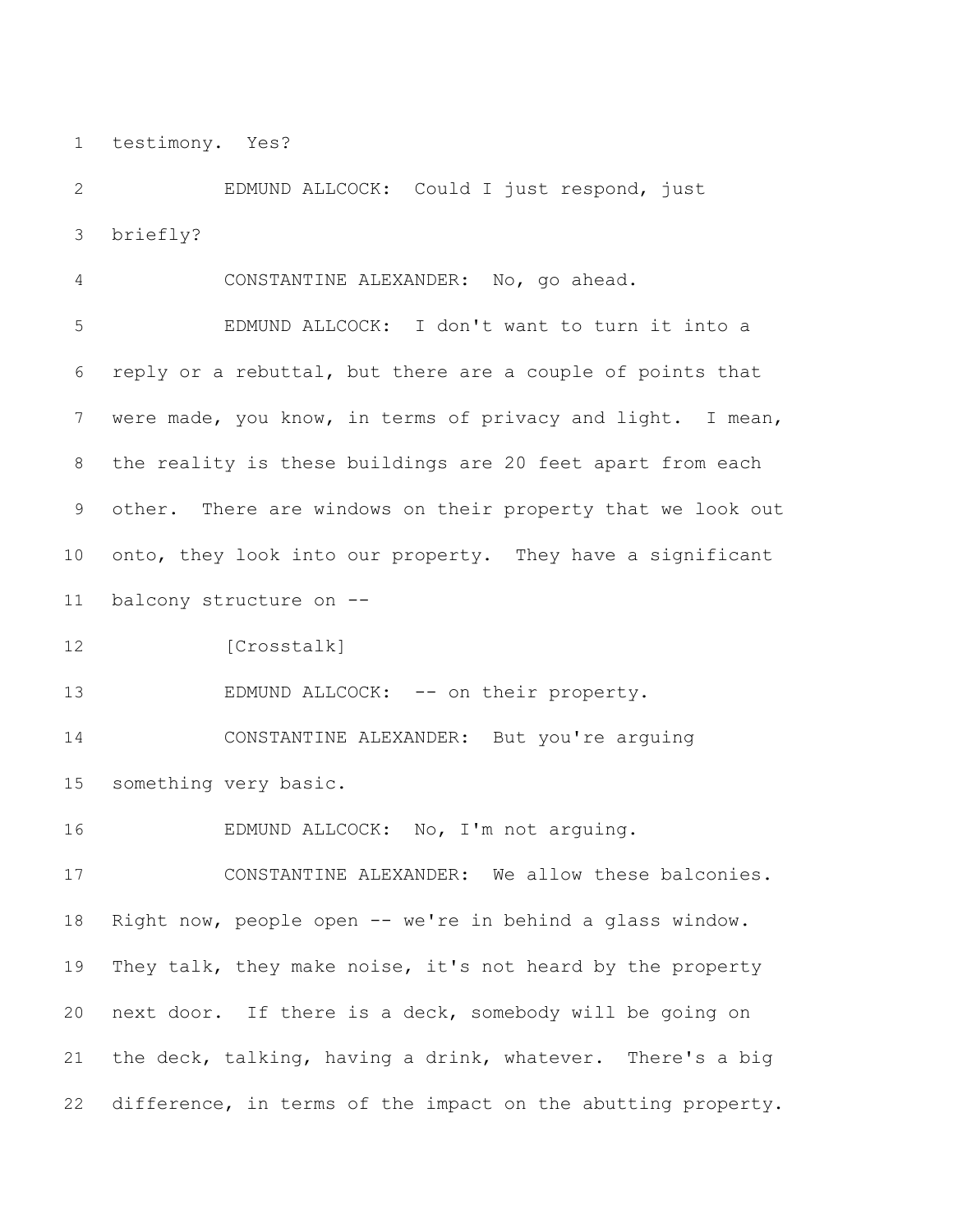I don't buy this notion, "Well, we're close already, what's the big deal?" Well, that's the point you're making, and I don't buy it.

 EDMUND ALLCOCK: No, actually I guess what I would say is there isn't -- the properties are extraordinarily close together.

 CONSTANTINE ALEXANDER: That's the problem. EDMUND ALLCOCK: In terms of the deck we're talking about, I mean it's really the size of these three tables put together, and it's consistent with the property, because it ties into the jogout.

 The only other point I wanted to make was there was an issue raised about them losing light and air, and our architect, Andy Hinterman, actually did do a shadow study if you will that --

16 ANDREA HICKEY: -- Is that in our file?

EDMUND ALLCOCK: Yeah.

 CONSTANTINE ALEXANDER: Where's the shadow study? EDMUND ALLCOCK: He did it.

 CONSTANTINE ALEXANDER: Why don't you show it to us?

EDMUND ALLCOCK: I have it here.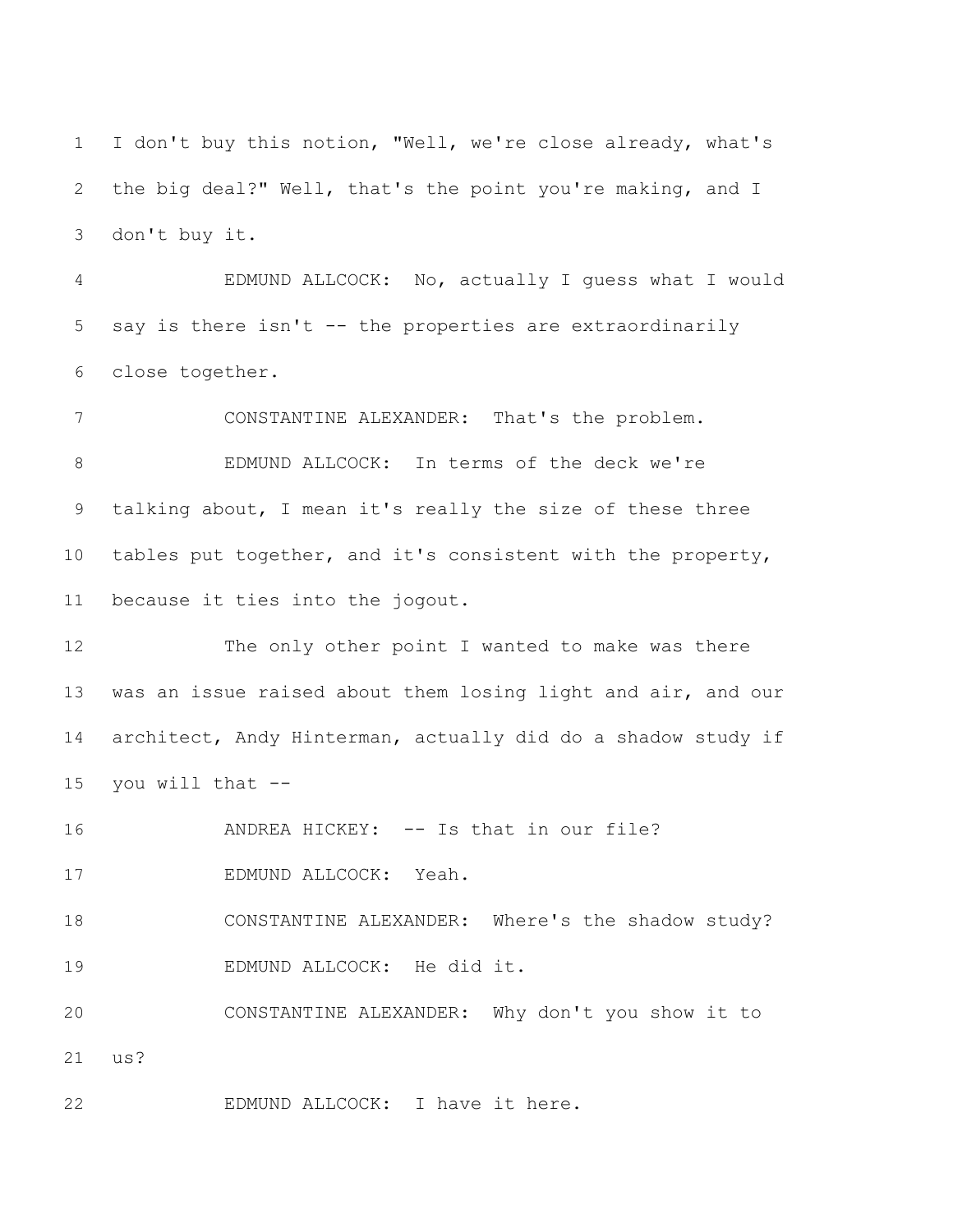1 ANDREA HICKEY: -- Is it in our file? EDMUND ALLCOCK: It is not. CONSTANTINE ALEXANDER: We're supposed to have it in our files by no later than 5:00 p.m. on the Monday before a hearing. You cannot submit something tonight and ask us to consider it, I'm sorry. EDMUND ALLCOCK: Fair enough. COURTNEY CRUMMETT: So I called on Friday and asked her, "Should I submit this on Sunday as well?" and asked her if we brought something for the Board to see that wasn't in the file, would that be okay?" She said "Yeah, sunsetting's file, you don't need to put it in the file." CONSTANTINE ALEXANDER: Okay. 14 COURTNEY CRUMMETT: I'm sorry. So -- CONSTANTINE ALEXANDER: Okay. 16 COURTNEY CRUMMETT: We brought -- we brought it. CONSTANTINE ALEXANDER: Okay. EDMUND ALLCOCK: And the only point, the only point is -- I think the architect could testify as to what he saw, or -- you know, regardless of whether it's in the file or not. So Andy, I don't know if you wanted to just talk about that?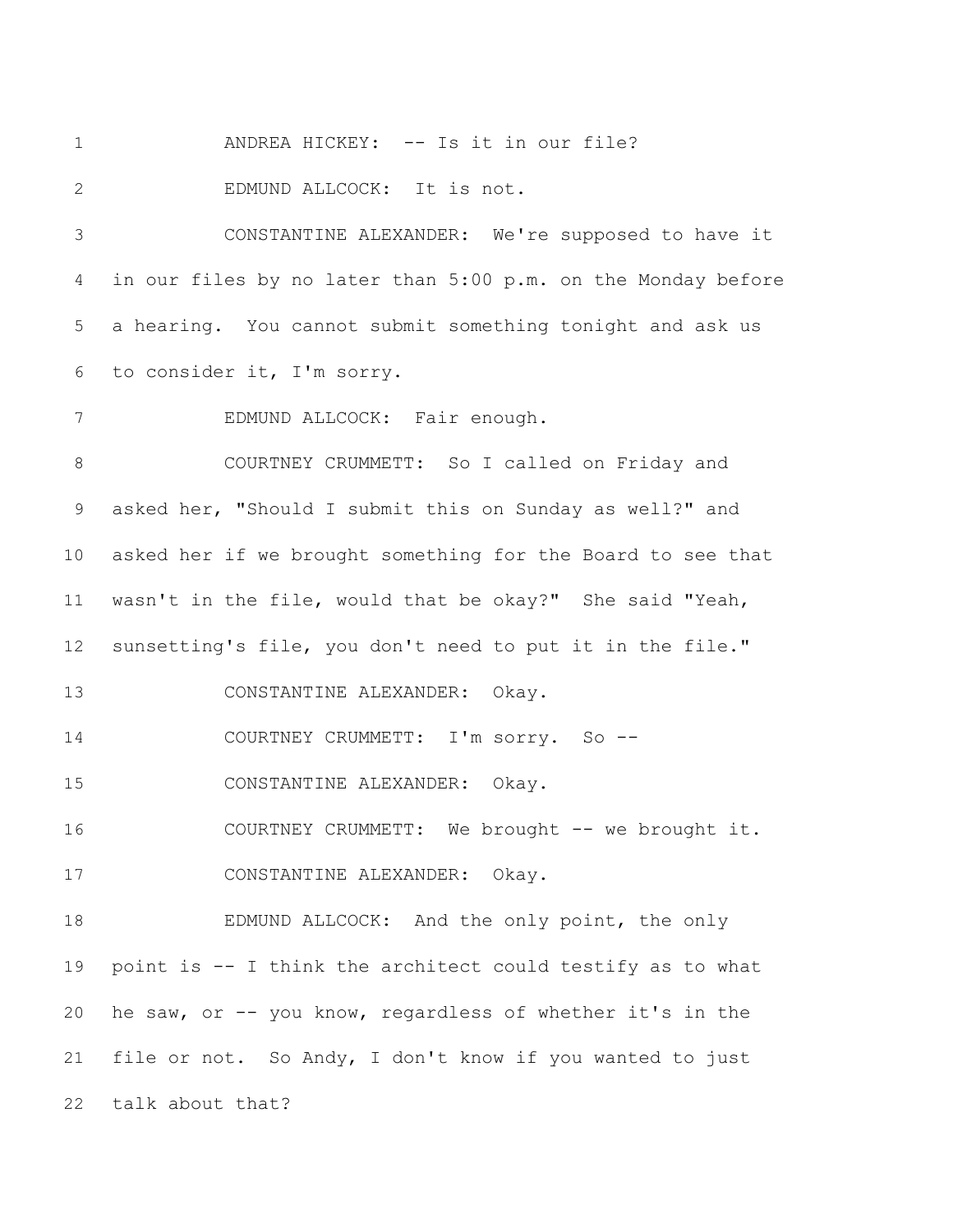ANDY HINTERMAN: My name is Andy Hinterman. I'm I with LDa Architecture and Interiors, a firm in Cambridge. THE REPORTER: Excuse me, could you spell your name, please?

 ANDY HINTERMAN: Yeah, A-n-d-y H-i-n-t-e-r-m-a-n. So I've been on the project since when -- since Courtney first approached me about it. We looked at several different versions of the deck, like she said, and one of -- the idea of moving it closer to the street and sort of repositioning it that direction actually benefits, or helps reduce the amount of the impact of shadow on the neighboring structure that we're discussing.

13 And what I looked at when I -- what I found when I looked at the sun study was that only the -- the only shadow from the new structure that impacts the building is this very small area over here, the three-foot section of rail.

 In earlier versions, we had a deck that was more like this, which would effectively double the amount of sunlight, or shape shadow that would fall onto the neighboring property. So we --

 JANET GREEN: But you don't have that anymore, you said you used to have it, or you --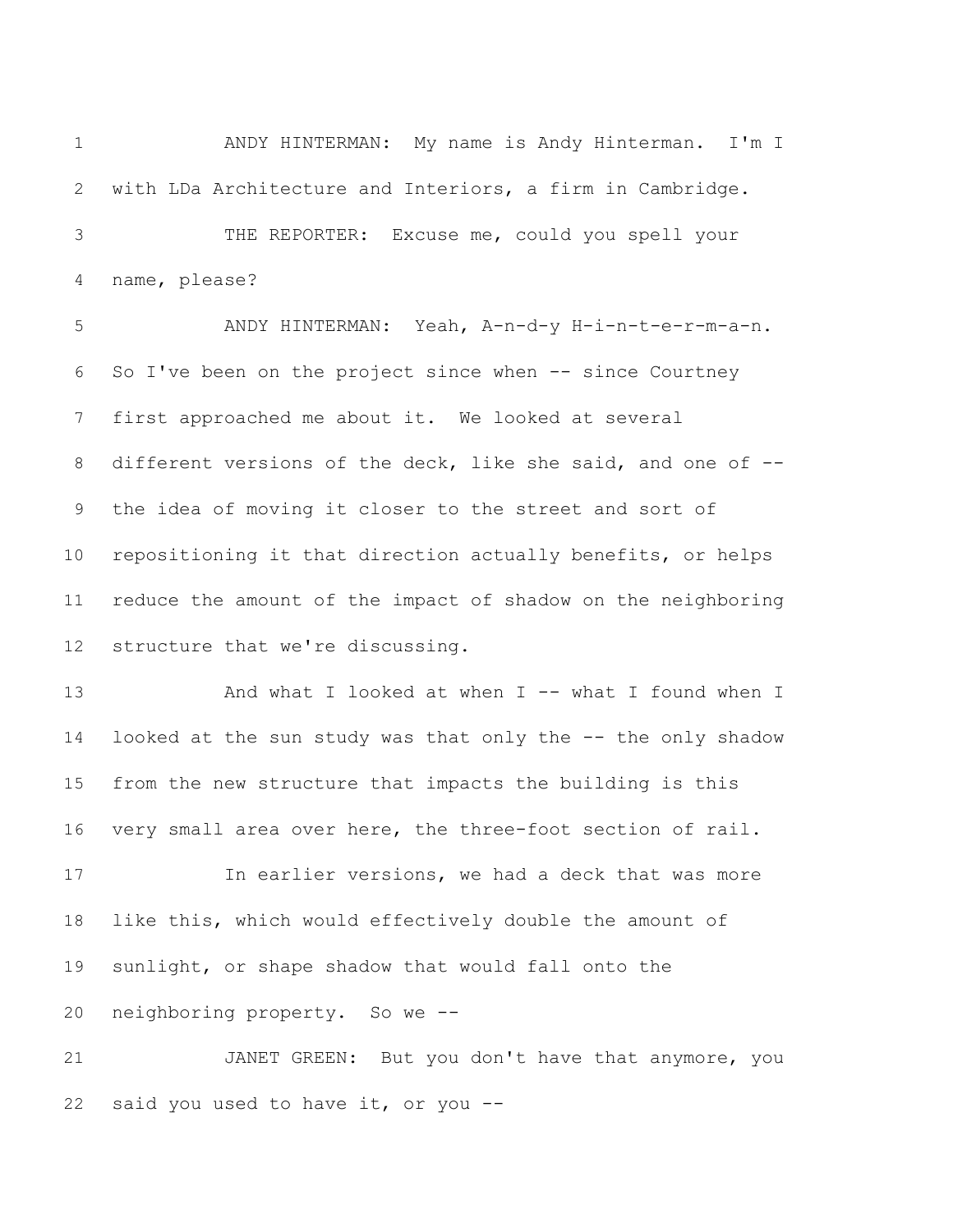ANDY HINTERMAN: Yeah, in the earlier version, where the entire deck came out -- JANET GREEN: Right. ANDY HINTERMAN: -- to the jogout of the building  $5 -$  JANET GREEN: Mm-hm. 7 ANDY HINTERMAN: -- more of the shadow would have fallen onto the neighboring property. JANET GREEN: Right. ANDY HINTERMAN: And I would like to comment about 11 the safety of the deck. The deck, of course, would be built in full compliance with building codes, as is required, and so the railing would be considered to be safe by the state of Massachusetts, or Commonwealth of Massachusetts. CONSTANTINE ALEXANDER: Thank you. With that -- ANDREA HICKEY: -- I just had a question for Council. So as I look at the condo site plan, it appears to me, and correct me if I'm wrong, that both side yards are common, and a portion of the rear yard is common, with the exception of the raised bed. Am I reading that correctly, is there outdoor

space that's shared by all three units?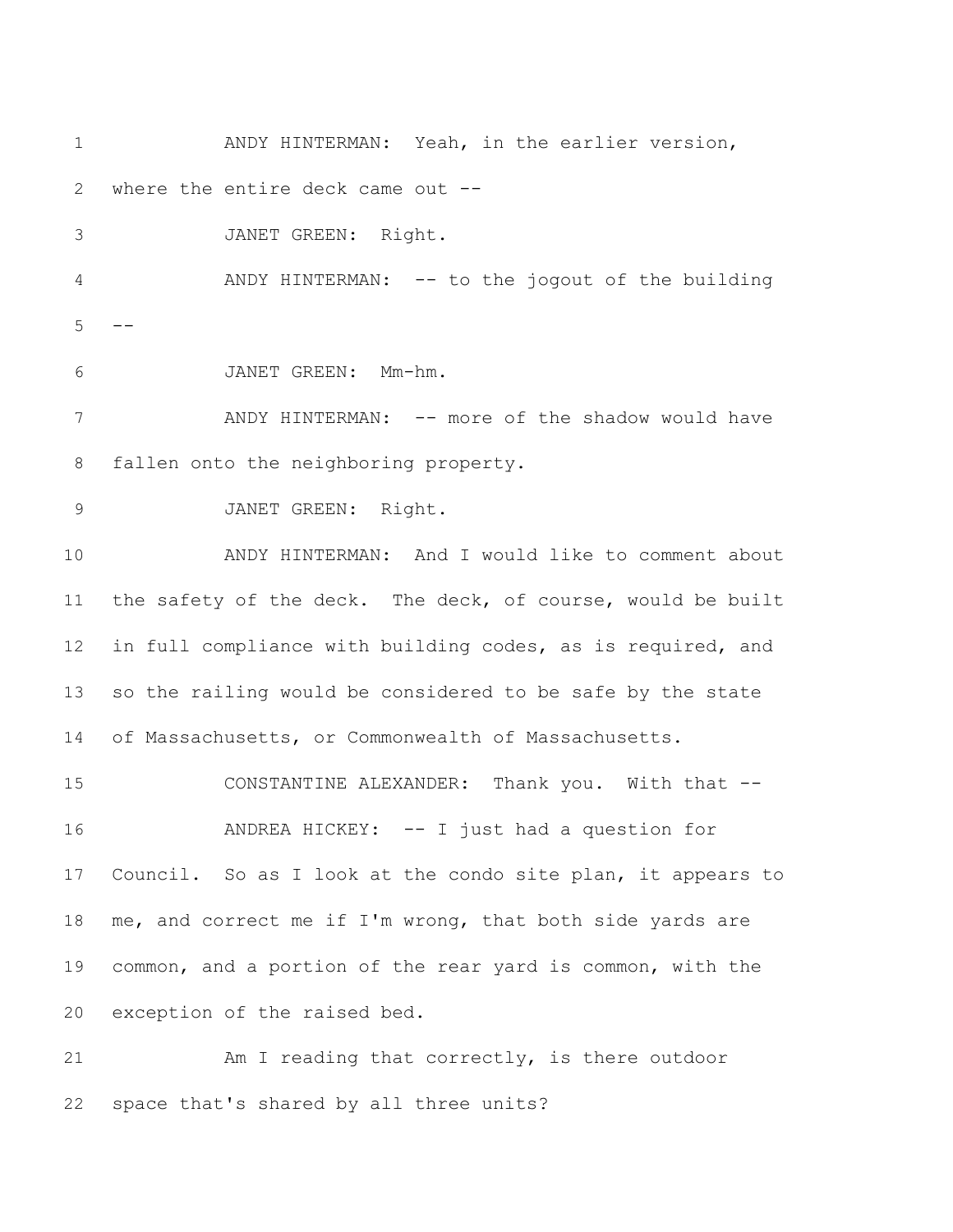| $\mathbf 1$    | COURTNEY CRUMMETT: The common space that you                 |
|----------------|--------------------------------------------------------------|
| $\mathbf{2}$   | spoke of on the south-facing side is just a public sidewalk. |
| 3              | It's just a sidewalk.                                        |
| 4              | ANDREA HICKEY: I'm not talking about the front               |
| 5              | sidewalk. I'm talking about the area on the condo site       |
| 6              | plan, two side yards --                                      |
| 7              | COURTNEY CRUMMETT: Yes.                                      |
| 8              | ANDREA HICKEY: -- and the rear yard.                         |
| $\overline{9}$ | COURTNEY CRUMMETT: Yep.                                      |
| 10             | ANDREA HICKEY: -- The only thing that I see                  |
| 11             | exclusive to Unit #1 is the raised bed.                      |
| 12             | COURTNEY CRUMMETT: That's the gardens.                       |
| 13             | ANDREA HICKEY: Everything else is common.                    |
| 14             | COURTNEY CRUMMETT: That's correct.                           |
| 15             | ANDREA HICKEY: So you do have outdoor space.                 |
| 16             | Whether you use it or not or whether it's suitable isn't     |
| 17             | what I'm asking. Is it correct to say that you do have       |
| 18             | outdoor space within the confines of the condo land?         |
| 19             | MIRVAT ELHAMAD: The shared patio, we don't want              |
| 20             | to use the shared patio because it's too close to the street |
| 21             | and unsafe for my son. He has run to the street before.      |
| 22             | Also, this patio is so close to their windows and doors, to  |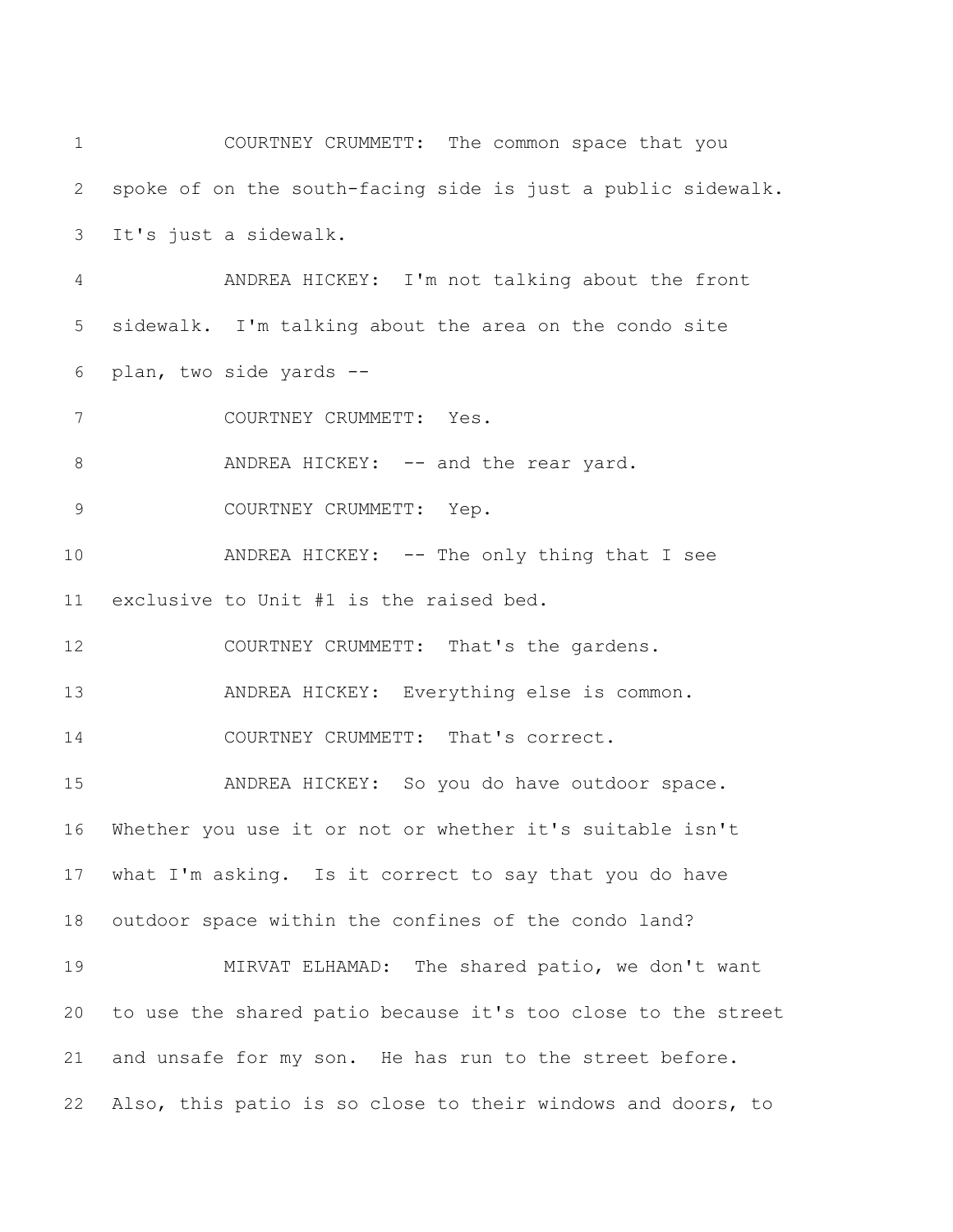the Unit #1 living space. I would be sitting right outside their living room window, and I'm very, very shy and I'm not comfortable doing that.

 We don't have in our culture to share the patio and live very close to the door or the people and windows. And it's not safe for my son. He can -- like -- open the door and go run for the street. He do it before.

 CONSTANTINE ALEXANDER: What you have to 9 understand is that the decision -- you live in the property right now; you have a young son. He will grow older.

11 MIRVAT ELHAMAD: And I will have --

 CONSTANTINE ALEXANDER: You may move onto somewhere's else, but the deck will remain, and that's our concern. You're talking about a permanent change to the structure, which has an impact on your neighbors. So, you know, I understand your comments, but they're just not entirely relevant, I'm sorry.

 It's not a personal issue for you. It's a city decision as to what's appropriate for this structure under the circumstances, so you understand.

 Anything else? I will close -- unless you have anything further, sir?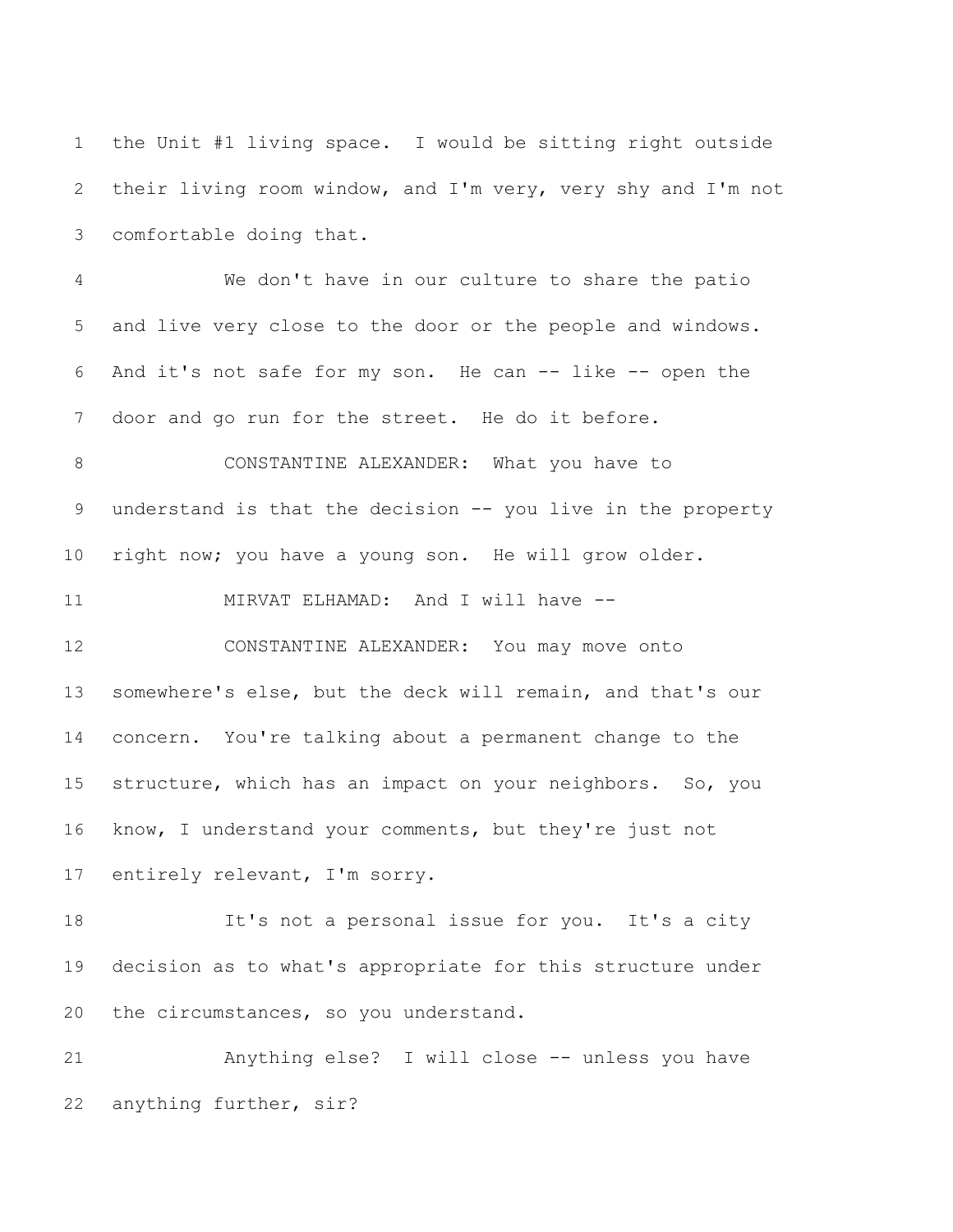EDMUND ALLCOCK: No.

 CONSTANTINE ALEXANDER: Okay. I will close public testimony. Do you want a discussion, do you want to take a vote? What's your pleasure? I will vote. I'm going to vote against this.

 JANET GREEN: I have a -- then I have a comment -- CONSTANTINE ALEXANDER: Go ahead. -- 8 JANET GREEN: -- too sir, if I may, please?

CONSTANTINE ALEXANDER: Yeah.

 JANET GREEN: Okay. So I do feel that that sun study really shows how they have changed the plan significantly to have less of an impact on their neighbors. 13 And I feel that that was a good faith effort on their part. And I think that it's -- when you live in the city, I mean we live very close to our neighbor as well. We have other outside space, so it's not that comparable in 17 that way, but the houses are right there.

 Part of that is just urban living, and I moved by the compromise that they made on the size of what they originally wanted, and I also find this door to nowhere, I understand that there had to be some original thinking about using that door.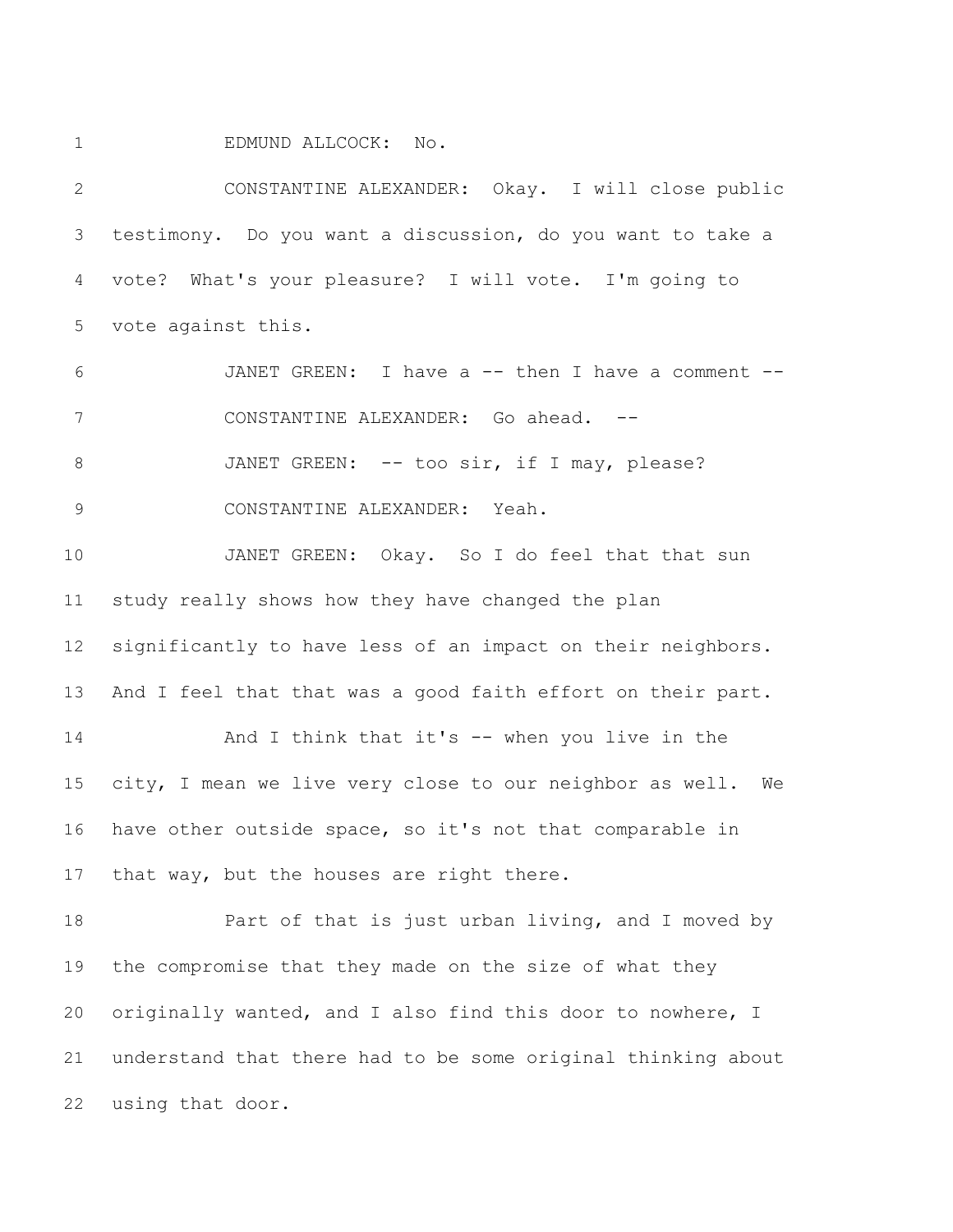CONSTANTINE ALEXANDER: Anyone else want to comment, or we just go right to the vote?

 BRENDAN SULLIVAN: I would sort of concur with Janet. I would support it. I think that they have scaled it back. I think that if the effect that it will have is very benign, if at all, upon the abutting neighbors. And I think that the benefit to the two occupants of those units will be great.

 ANDREA HICKEY: I would just add the issue that I struggle with is the hardship. There is outdoor space. It may not be beautiful, it may not be desirable, but there is outdoor space.

 And to put the neighbors in a position where they're closer to peering in their windows, not that you would -- being a tradeoff, because you don't want to use the space you've bought into is something I'm having a hard time kind of bridging.

 BRENDAN SULLIVAN: Yeah, I can only go back and 19 reflect, and by what I know, and I have a three-family, and I have a young couple up on the third floor. We have the very traditional front porches and back porches, and the woman has constantly commented to me about how she enjoys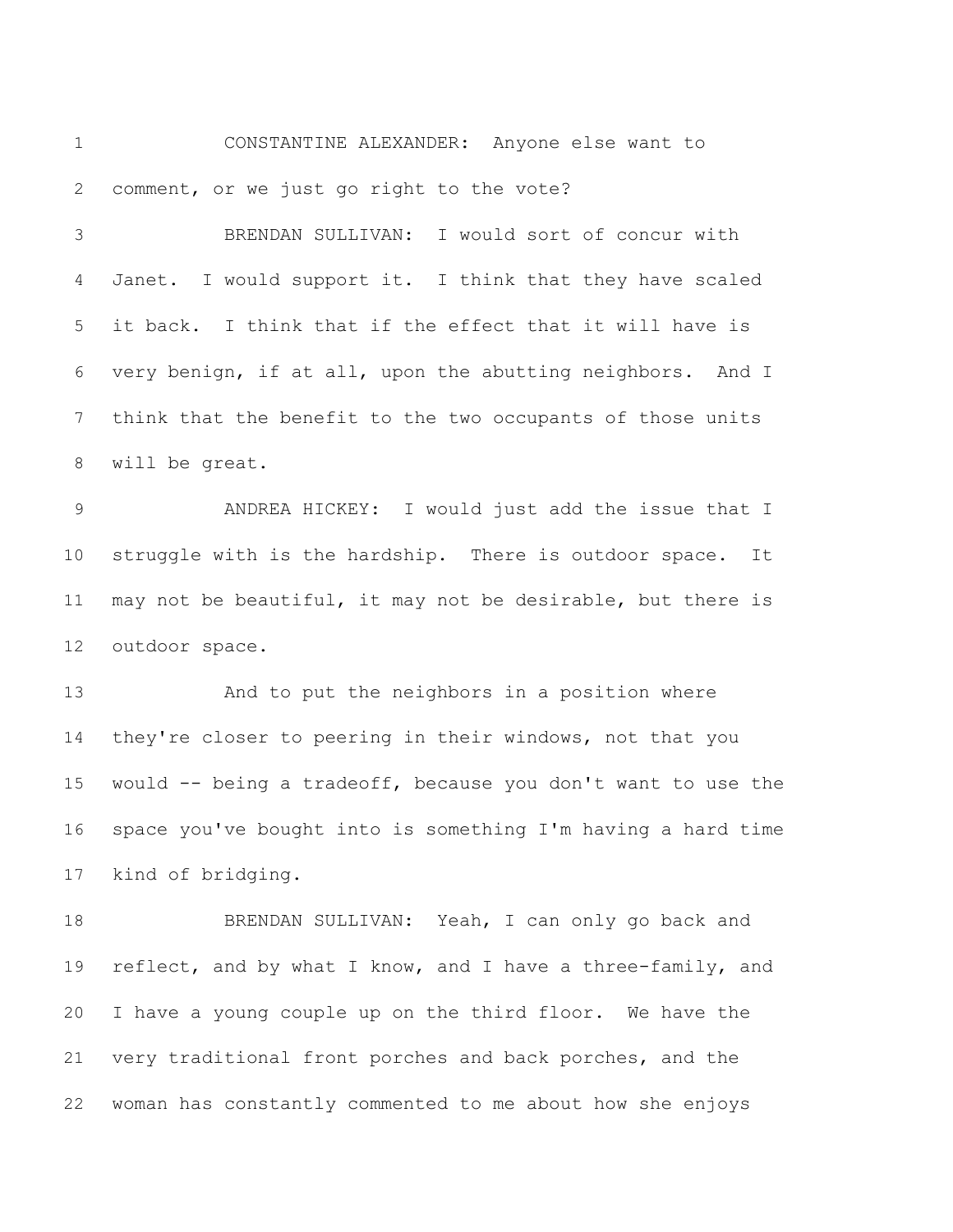both porches.

 CONSTANTINE ALEXANDER: Sure. BRENDAN SULLIVAN: And she sits out there with her 3-- and 4-- and 5-year-old. Actually, he's 5 years old now, and -- you know. And so, I say, "Well, good." And basically, it was, "Don't ever get rid of them -- who appeared yadayada," because the trend is to incorporate those as living space and what have you. So there's a young family who gets a tremendous benefit from that. And, she said even when he was younger just to put him out there with the fresh air to fall asleep and she could read a book, yadayada, and so on and so forth. And I sort of lean towards -- I think that there will be benefit. A hardship, well it's not unique to East Cambridge, and the hardship really has to be unique to the property, and its age and its position on a substandard lot is an encumbrance, but not a hardship. 18 ANDREA HICKEY: Right. 19 BRENDAN SULLIVAN: It has to be. ANDREA HICKEY: It's the hardship element for me - BRENDAN SULLIVAN: Right.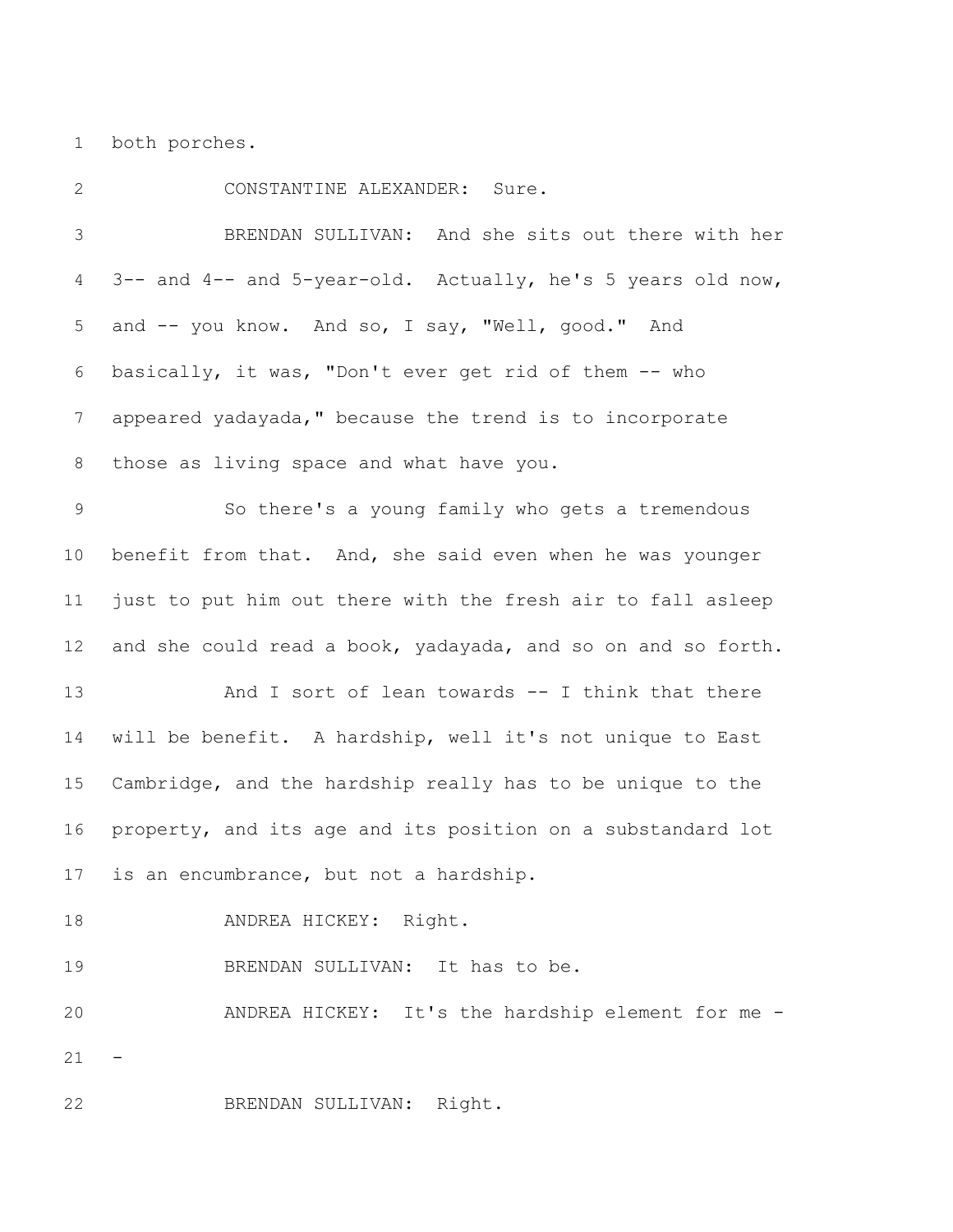ANDREA HICKEY: -- that scales haven't tipped. BRENDAN SULLIVAN: I think any of the hardships that are before us are sort of personal discomforts, and they would like to tweak it to her own personal situation. I mean that's -- anything on the agenda. Anyhow, that's my spiel. CONSTANTINE ALEXANDER: Jim, do you want to comment or not? It's up to you. JIM MONTEVERDE: No, I would. And fortunately, at the moment, I couldn't support your proposal. So if you want to just take a count, we could decide what your next step should be. Is there a point? CONSTANTINE ALEXANDER: Yeah, I'm going to just -- to follow up on that, you probably know this, but the benefit -- to get the relief you're seeking tonight, our law you need four votes, not a simple majority. And you're hearing these two votes that are negatives. I think Jim is suggesting: Rather than take a vote tonight -- and then if we do and you lose, you can't build a deck out there or anything similar for two years, you can't come back before us trying to get relief for two years -- the alternative, and as people often do this, when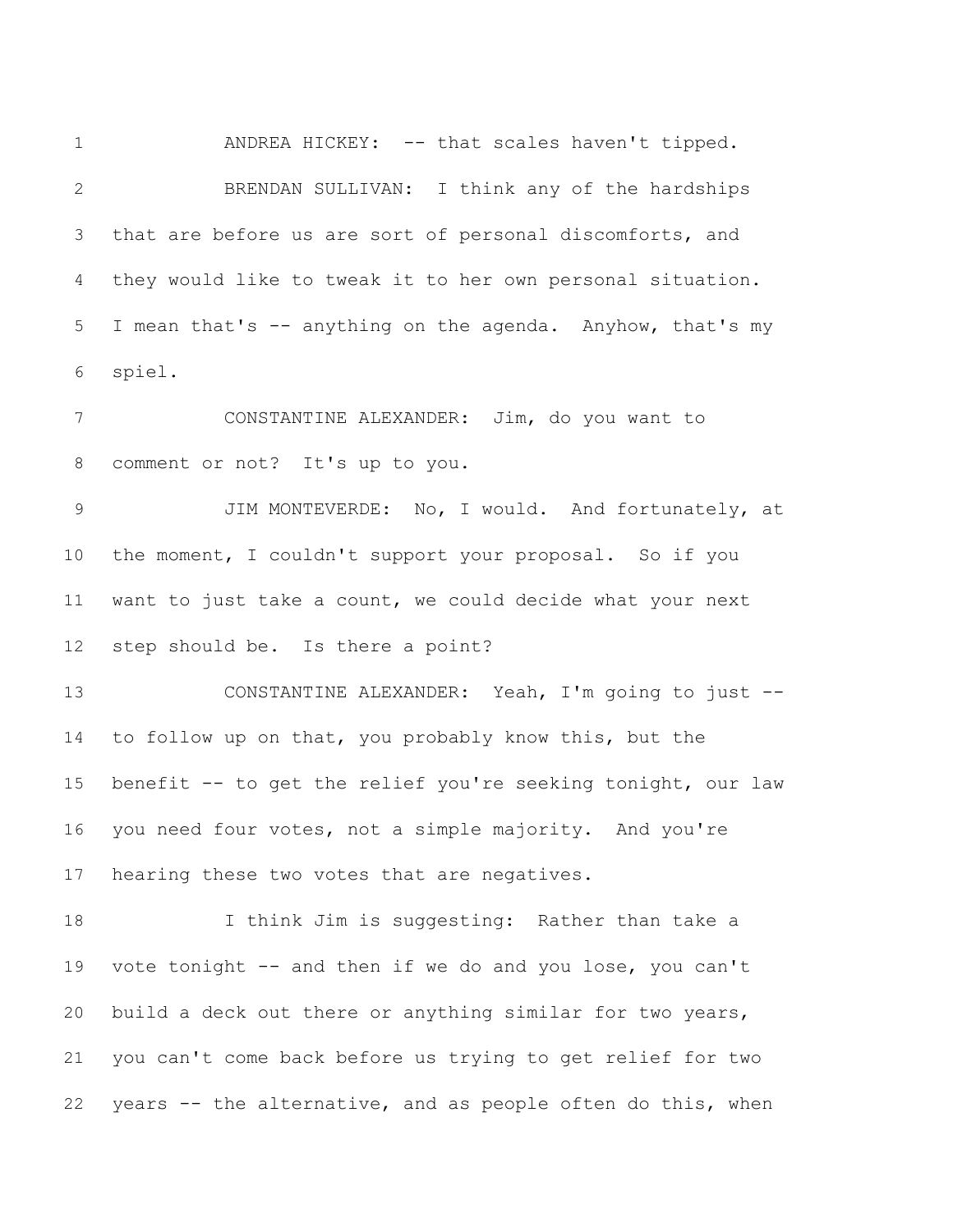they see the ball going against them, is to ask for a continuance with -- we'll take a vote tonight, and you go back and think, and talk to your neighbors perhaps, and see if you can come up with a solution. That will give you an opportunity. It's up to you. But that's what Jim has suggested. JIM MONTEVERDE: It puts it on life support, more than anything. COURTNEY CRUMMETT: Would you like to see the picture of my face? CONSTANTINE ALEXANDER: No. ANDREA HICKEY: We have some photographs. CONSTANTINE ALEXANDER: No, thank you. Well, do you want to put it to a vote or not? EDMUND ALLCOCK: Yes, we would request a continuance to the next hearing, if we could. CONSTANTINE ALEXANDER: Actually, two weeks -- what about -- EDMUND ALLCOCK: Two weeks out? CONSTANTINE ALEXANDER: Actually, the first one in October. EDMUND ALLCOCK: That would be fine.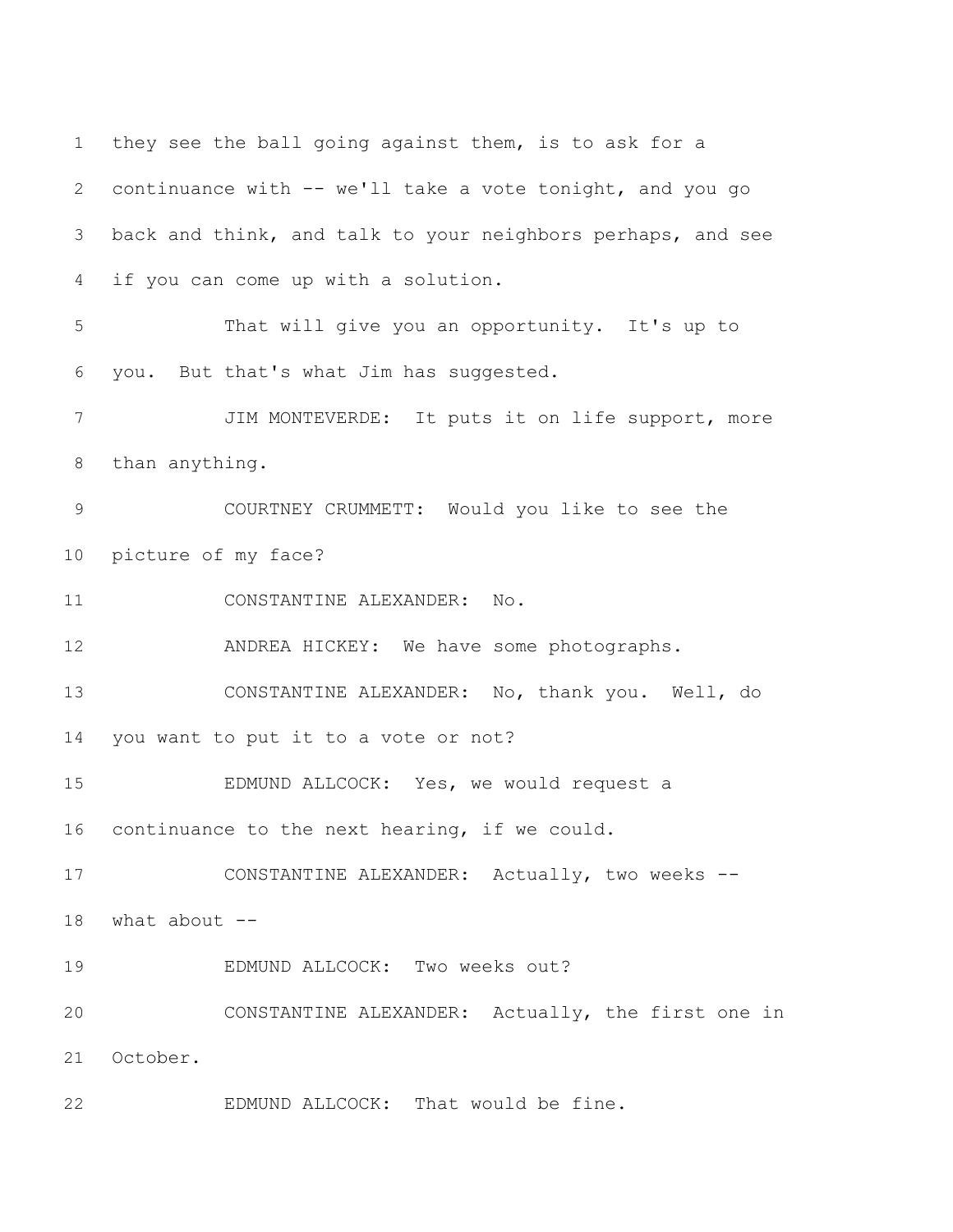CONSTANTINE ALEXANDER: About a month from now. EDMUND ALLCOCK: That would be preferable. ANDREA HICKEY: Excuse me, and I'd like to just suggest that the shadow studies be formally submitted as part of their file -- CONSTANTINE ALEXANDER: Yes. ANDREA HICKEY: So that the neighbors can -- 8 CONSTANTINE ALEXANDER: Yes --9 ANDREA HICKEY: -- review them, and I'd also like to say that the neighbors' sort of comments were really important in terms of the way I was leaning as well. So if there is some way that you can kind of accommodate their concerns and still get what you need -- 14 EDMUND ALLCOCK: We will try. ANDREA HICKEY: That would sway me greatly. EDMUND ALLCOCK: We will try. We have tried, but we will  $--$  COURTNEY CRUMMETT: I mean I'm trying to respect 19 them and not badger them. So I haven't -- you know, I haven't really -- I got the first approval, and then they both changed their mind, which is totally fair, and I really haven't talked to them since then because, you know, they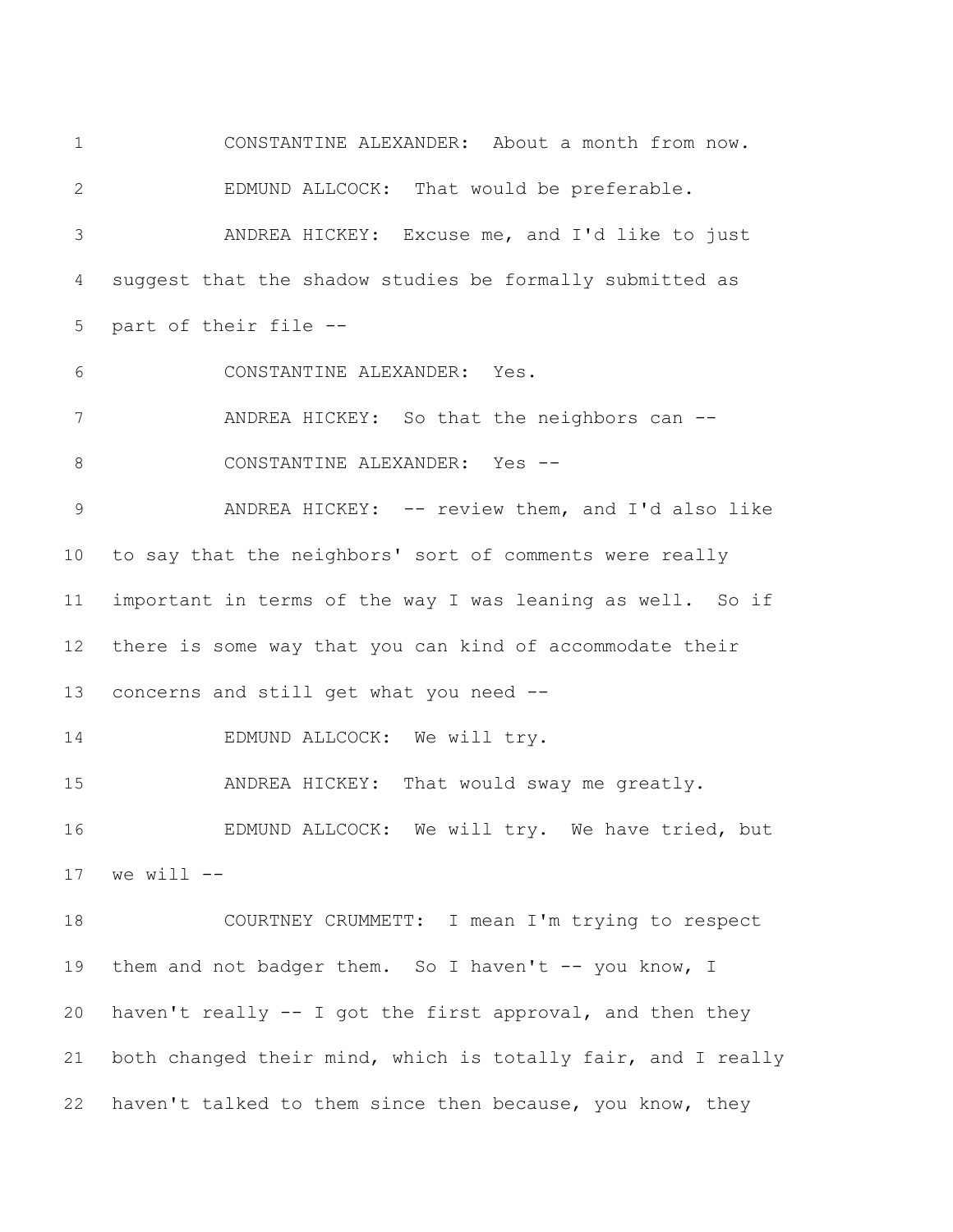made it clear that they don't want it; I don't want to badger them.

 JANET GREEN: Well, you may need to. CONSTANTINE ALEXANDER: And actually -- maybe -- JANET GREEN: Talk to them. You've got to talk more, not badger maybe, but maybe --

 EDMUND ALLCOCK: You know, there may be something that we can try to do internally. I know that on certain decks there are privacy screens and things of that nature -- CONSTANTINE ALEXANDER: Right.

 EDMUND ALLCOCK: That can be done, so maybe that's something we can try to consider and modify.

 CONSTANTINE ALEXANDER: That's a very good thought.

15 EDMUND ALLCOCK: -- modify this plan. So if we could, do you need a written request, or --

 CONSTANTINE ALEXANDER: Yeah, I'm going to make a motion.

19 EDMUND ALLCOCK: Fair enough.

 CONSTANTINE ALEXANDER: The Chair moves that we continue this case as a case heard, which means that the five of us need to be -- the next time we hear it. We'll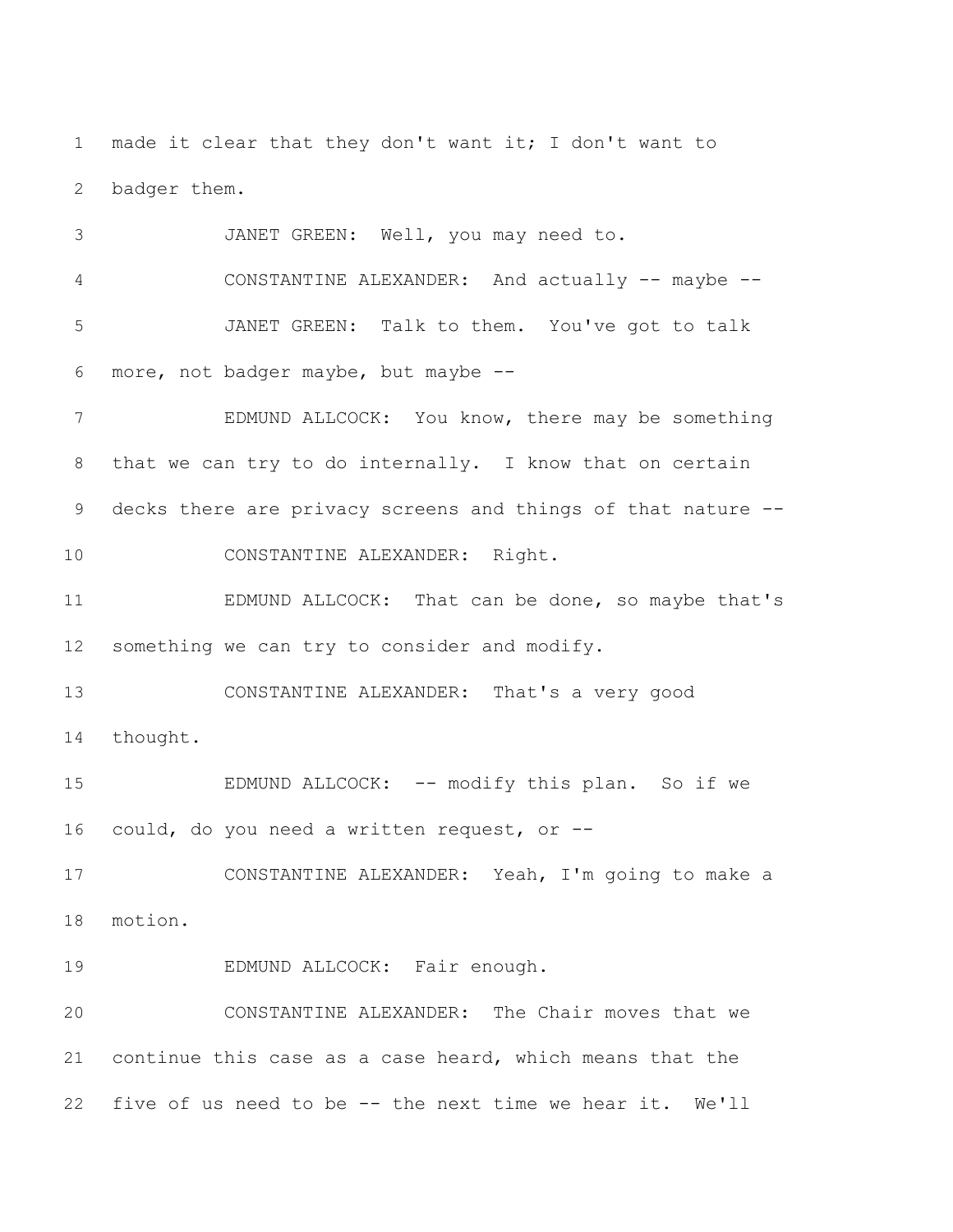continue it until 7:00 p.m. on the first hearing date in October, which is -- BOARD MEMBER: October 10. CONSTANTINE ALEXANDER: October 10. BOARD MEMBER: Yeah. CONSTANTINE ALEXANDER: Is that acceptable to you, on October 10, to be here again? 8 MIRVAT ELHAMAD: We've had so many continuances, and we show up and they don't show up, and -- CONSTANTINE ALEXANDER: Okay, but you can make October 10, right? BOARD MEMBER: Yes. MIRVAT ELHAMAD: I hope so. CONSTANTINE ALEXANDER: Okay, okay. The Chair moves again -- and I'll repeat -- to continue this case as a case heard until 7:00 p.m. on October 10, subject to the following conditions: One, the petitioner signs a waiver of time for a decision. That's already been done, because we've continued the case before. Second, the posting sign that you have out front now has to be modified or a new one obtained, and reflect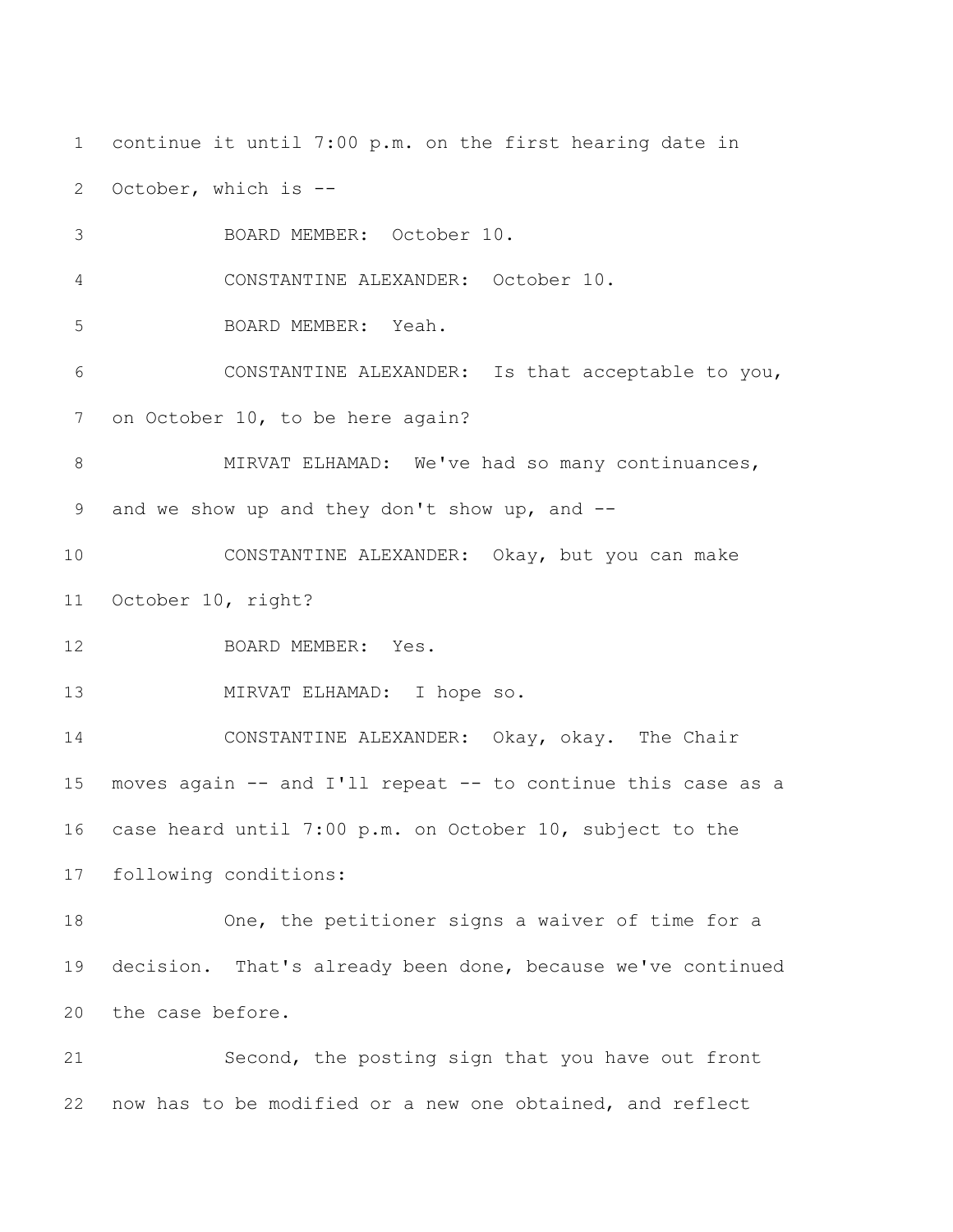the new date, October 10, and the new time, 7:00 p.m. And that sign must be maintained for the 14 days required by our ordinance.

 If you don't do that, people often forget, we have a case on October 10. So either go for the magic marker and change the dates and times or get a new sign, that's up to you.

8 And lastly, to the extent that you modify these plans that you've submitted, we have a shadow study that Andrea referred to. They must be in our file no later than 5:00 p.m. on the Monday before the hearing date. That's to allow us and neighbors to look at them and consider them. 13 COURTNEY CRUMMETT: Yes. CONSTANTINE ALEXANDER: All those in favor of 15 continuing the case on this basis, please say, "Aye." THE BOARD: Aye. [5 vote in favor of continuance]

 CONSTANTINE ALEXANDER: Five in favor, case continued.

EDMUND ALLCOCK: Thank you.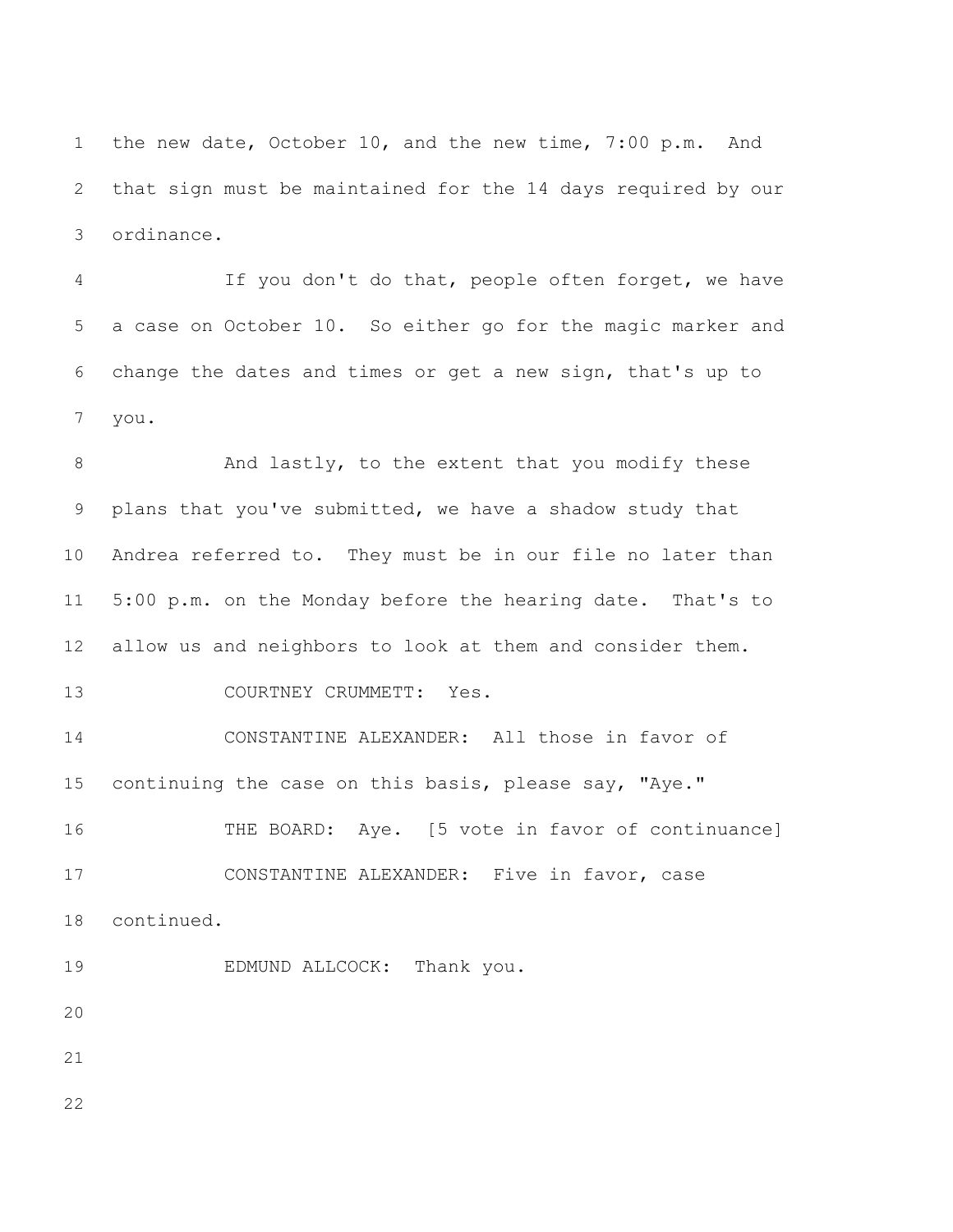$* * * * * * *$ 

(9:32 p.m.)

 Sitting Members: Constantine Alexander, Brendan Sullivan, Janet Green, Andrea A. Hickey, Jim Monteverde

 CONSTANTINE ALEXANDER: The Chair will now call Case Number 017144 171 Walden Street. This is the appeal decision. And as you know, you've been here before, name and address.

 SUSANNE HOWARD: Yes. My name is Susanne Howard, H-o-w-a-r-d, Susanne is S-u-s-a-n-n-e, and I live at 111 Malden Street in Cambridge, and I am the appellant here, and we have been granted some relief from the building --

 CONSTANTINE ALEXANDER: You're not being granted 15 some relief; you're being granted absolute relief.

16 SUSANNE HOWARD: Well --

 CONSTANTINE ALEXANDER: The building permit that you're appealing from has been withdrawn. The case is over. SUSANNE HOWARD: The case has a special twist, because the developer poured the foundation in the back yard. So we have a structure in the back yard now of this two-family, where he was trying to build a second --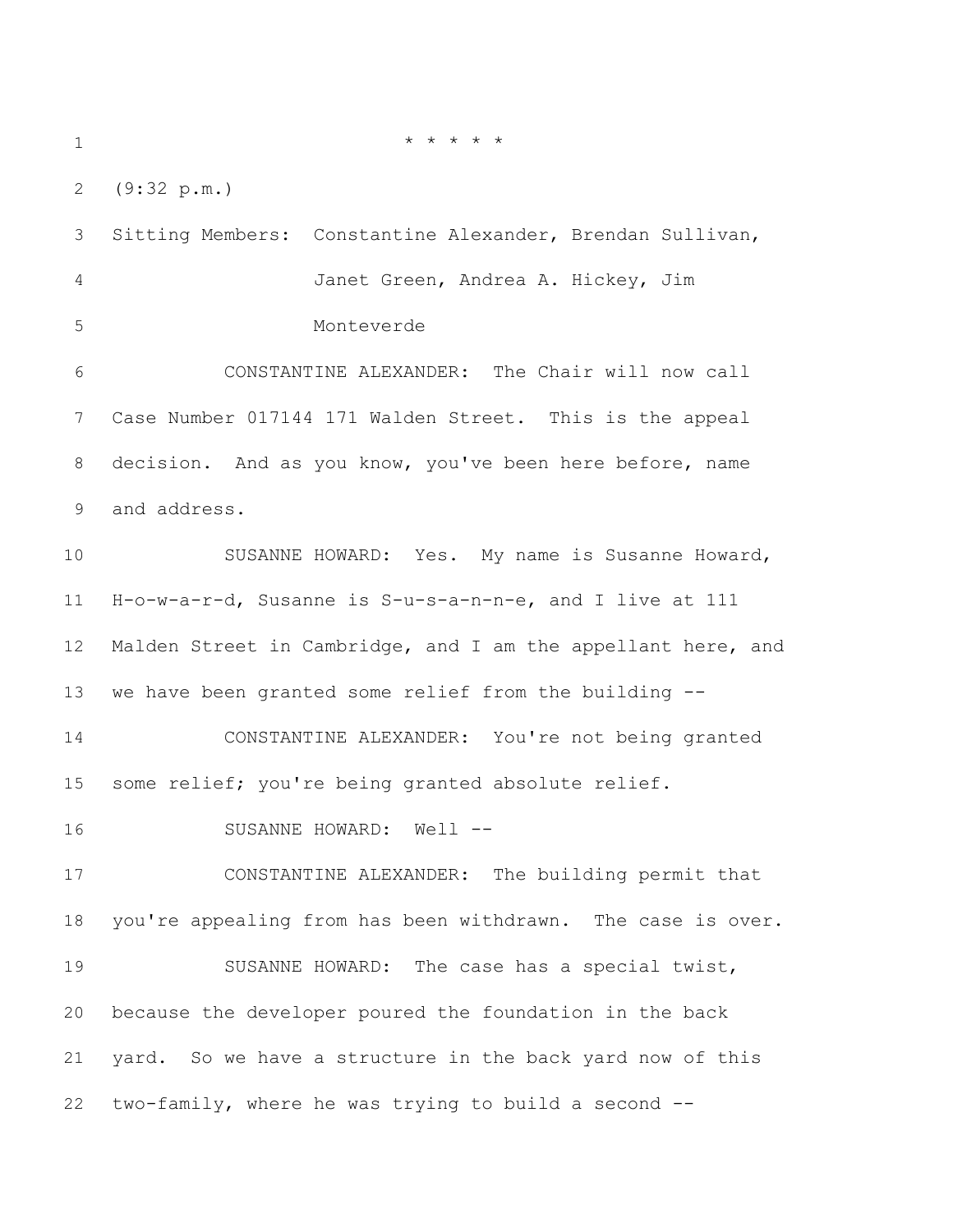CONSTANTINE ALEXANDER: I would suggest that's a problem for the developer, not for you.

 SUSANNE HOWARD: Well, no, it's a problem -- CONSTANTINE ALEXANDER: I know it has an impact on you.

 SUSANNE HOWARD: It's a problem for me, and it was one of -- I asked for three things in my appeal. One was for the building permit to be annulled, which has happened, immediately upon my filing --

CONSTANTINE ALEXANDER: Right.

 SUSANNE HOWARD: -- on Monday. The second thing was to remove the existing foundation. And the third -- excuse me, the third thing was the restoration of the open space.

 This case is about someone building in the open space, and the open space is now in violation, and the Building Commissioner has said that it can be used -- it needs to be restored to safety, but I don't want to leave this appeal without knowing that we have the kind of closure for the entire neighborhood, of which there are many people who have been very concerned about this, and it's above-ground. It's building.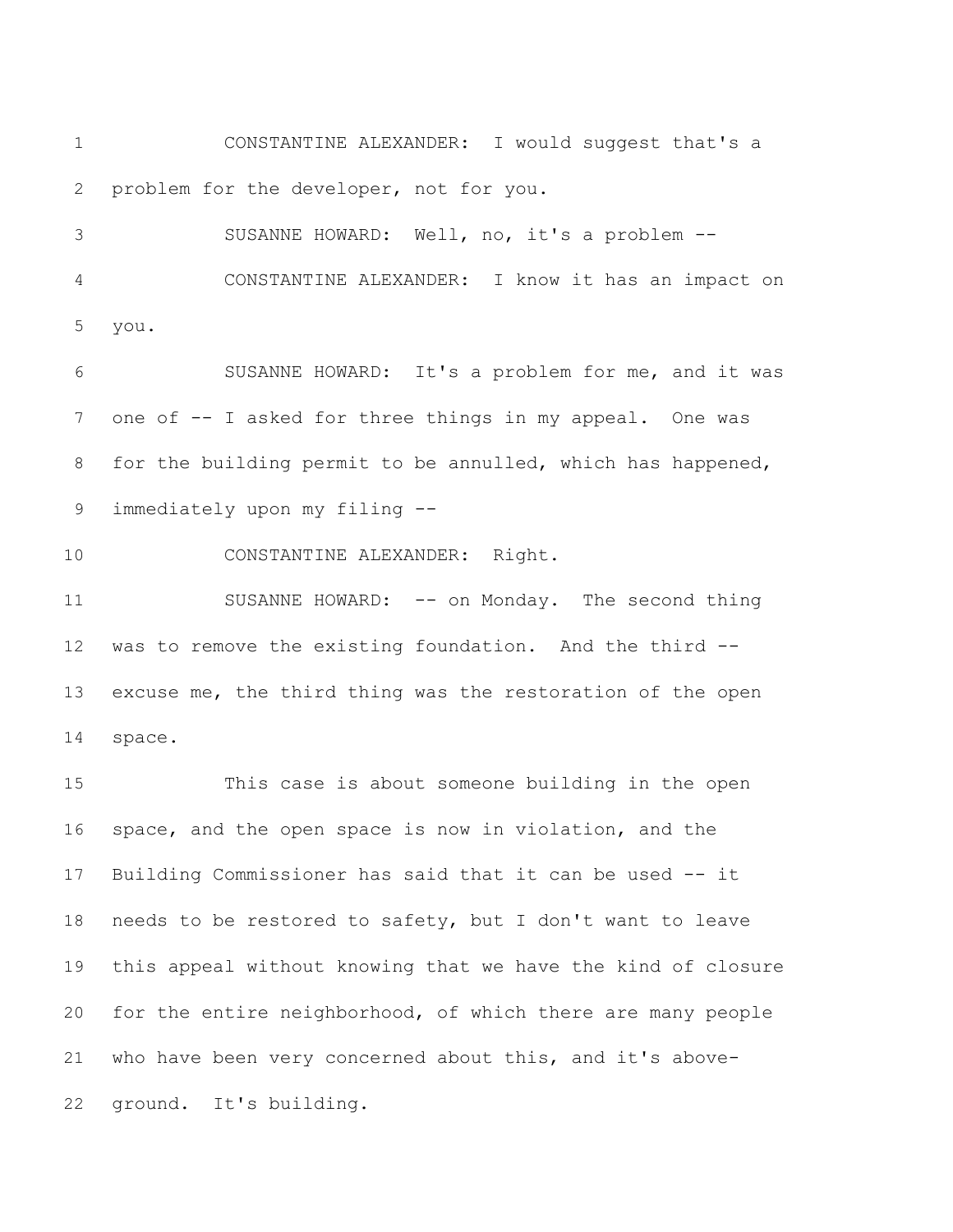It's been such a concern that we've already been in touch with Board of Health about the Triple E people. They've had to bring people out there because there's water in it. And the company piece to this is a special permit. That has been asked to be continued until the twenty-sixth. We are -- all we're asking -- all I'm asking -- is that this not be dismissed, because there's still this open issue. And this is not something caused by me. This was called (sic) because there were false statements made to the Building Department, and when it was brought to their attention, they were now able to scale this back. 12 But he went a week before the -- my hearing. I have never had a hearing. This is my first hearing, because we were asked to put it off while there was time for the Board to get together. We don't have enough people tonight to vote on this, except to continue it as far as I can see. And that's why I was told by Ranjit that it would be continued until the later date. And so, I put a letter in to that effect, and it went in late, but this is an additional copy if you need it. It's already on file.

CONSTANTINE ALEXANDER: I must say I still have a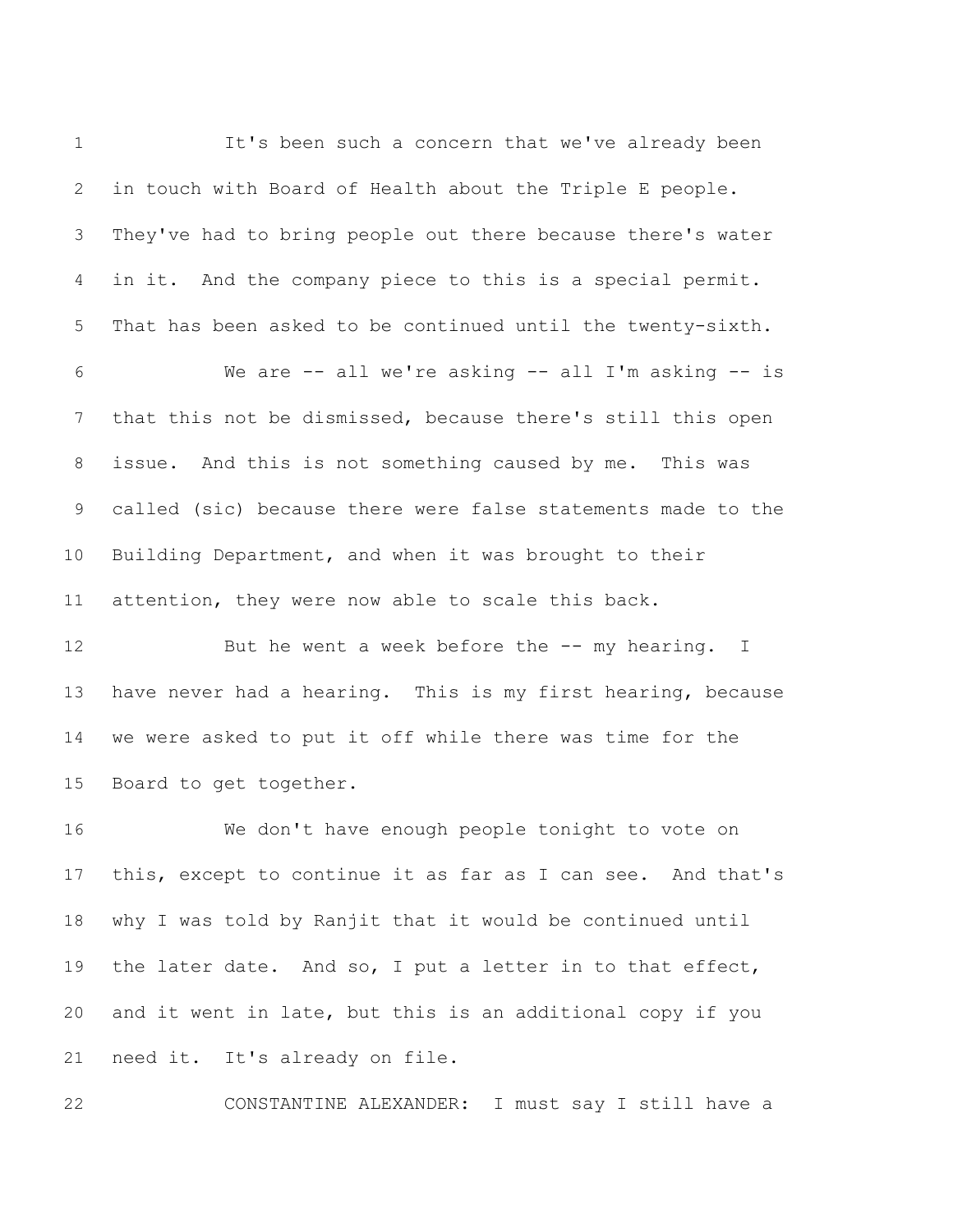great deal of problems with what you're requesting. I want to continue the case, my colleagues want to do that, that's fine.

 But the fact of the matter is, a building permit was granted, you took an appeal for that granting of that building permit. The building permit is no longer in existence, there is nothing to appeal. And the other issues you raise are -- SUSANNE HOWARD: Were part of my appeal. CONSTANTINE ALEXANDER: I'm sorry? SUSANNE HOWARD: It wasn't the only issue in my -- CONSTANTINE ALEXANDER: You appealed the granting of the building permit. The other thing is -- you keep bringing other issues into this case. The issue was -- it's a very simply issue, should the building permit have been granted? And Ranjit granted it, and then decided to revoke it. My judgment if the members of the board want to continue, fine. I don't know what we're going to continue to, because what are you appealing? What are you challenging?

 SUSANNE HOWARD: I'm asking for the relief that happened. Because the Building Department issued this --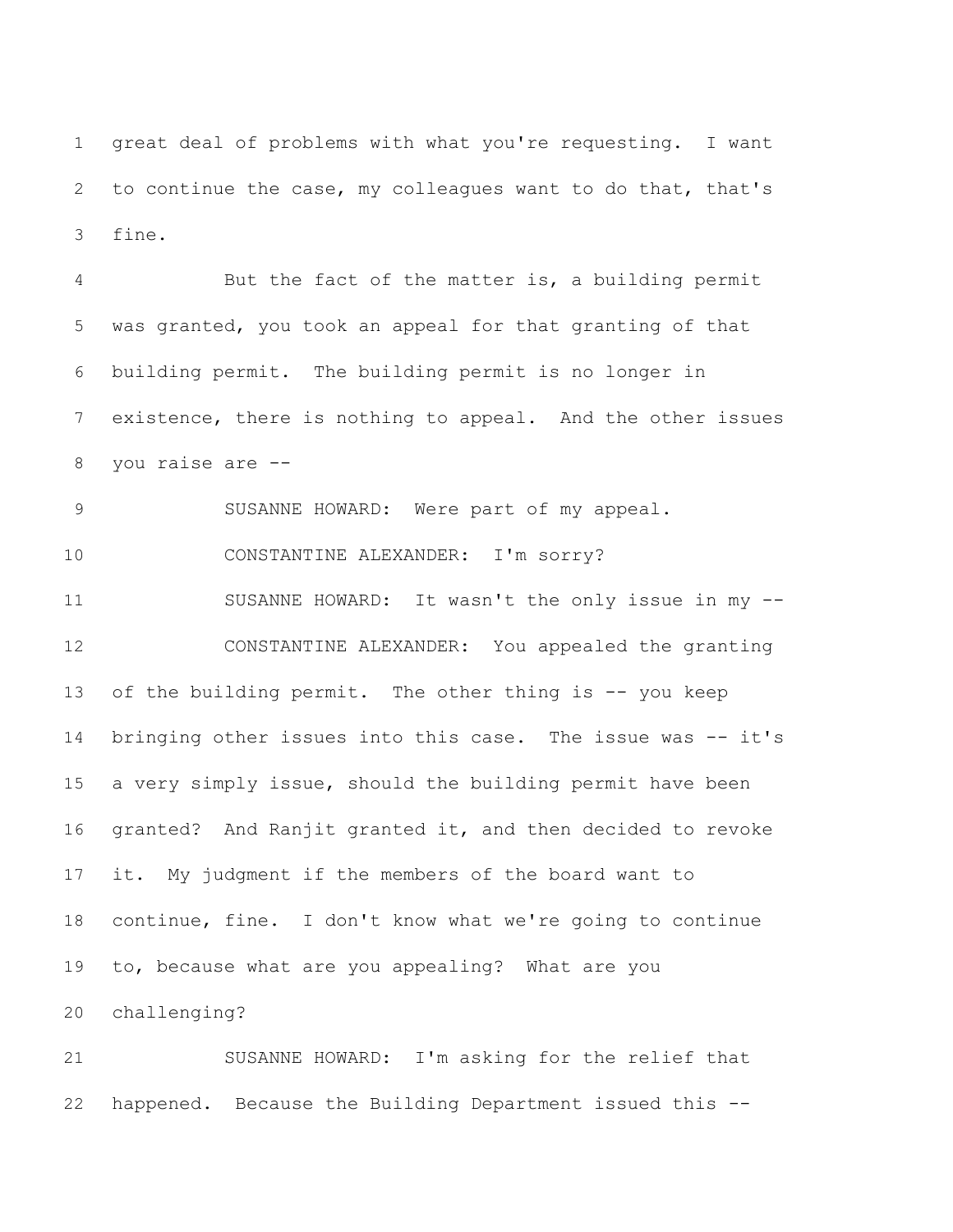CONSTANTINE ALEXANDER: Yeah.

| $\overline{2}$ | SUSANNE HOWARD: -- I needed to appeal. And                   |
|----------------|--------------------------------------------------------------|
| 3              | because they kept telling the developer that he had a permit |
| $\overline{4}$ | and he could go ahead, whereas when I finally filed          |
| 5              | something with the Legal Office, that's the only time that   |
| 6              | the Building Department backed off. They were lied to and    |
| 7              | they didn't -- you know, it's -- this is a fiasco.           |
| $\,8\,$        | CONSTANTINE ALEXANDER: All right.                            |
| $\mathcal{G}$  | SUSANNE HOWARD: The end of the fiasco is making              |
| 10             | sure that the open space for the building that exists there  |
| 11             | now is restored. That is relief that this group can grant    |
| 12             | under the authority of state law of this to act for the      |
| 13             | Building Department if need be.                              |
| 14             | CONSTANTINE ALEXANDER: We can do that. But we                |
| 15             | can't do it in the context of this case.                     |
| 16             | SUSANNE HOWARD: Actually --                                  |
| 17             | CONSTANTINE ALEXANDER: You have to file a                    |
| 18             | petition with the Building Department --                     |
| 19             | SUSANNE HOWARD: You're going to make -- I have               |
| 20             | not had a hearing on this issue. When we first came in, it   |
| 21             | was for a special permit, and you wouldn't let me have a     |
| 22             | hearing. You said it's not part of this. Now I'm here, I     |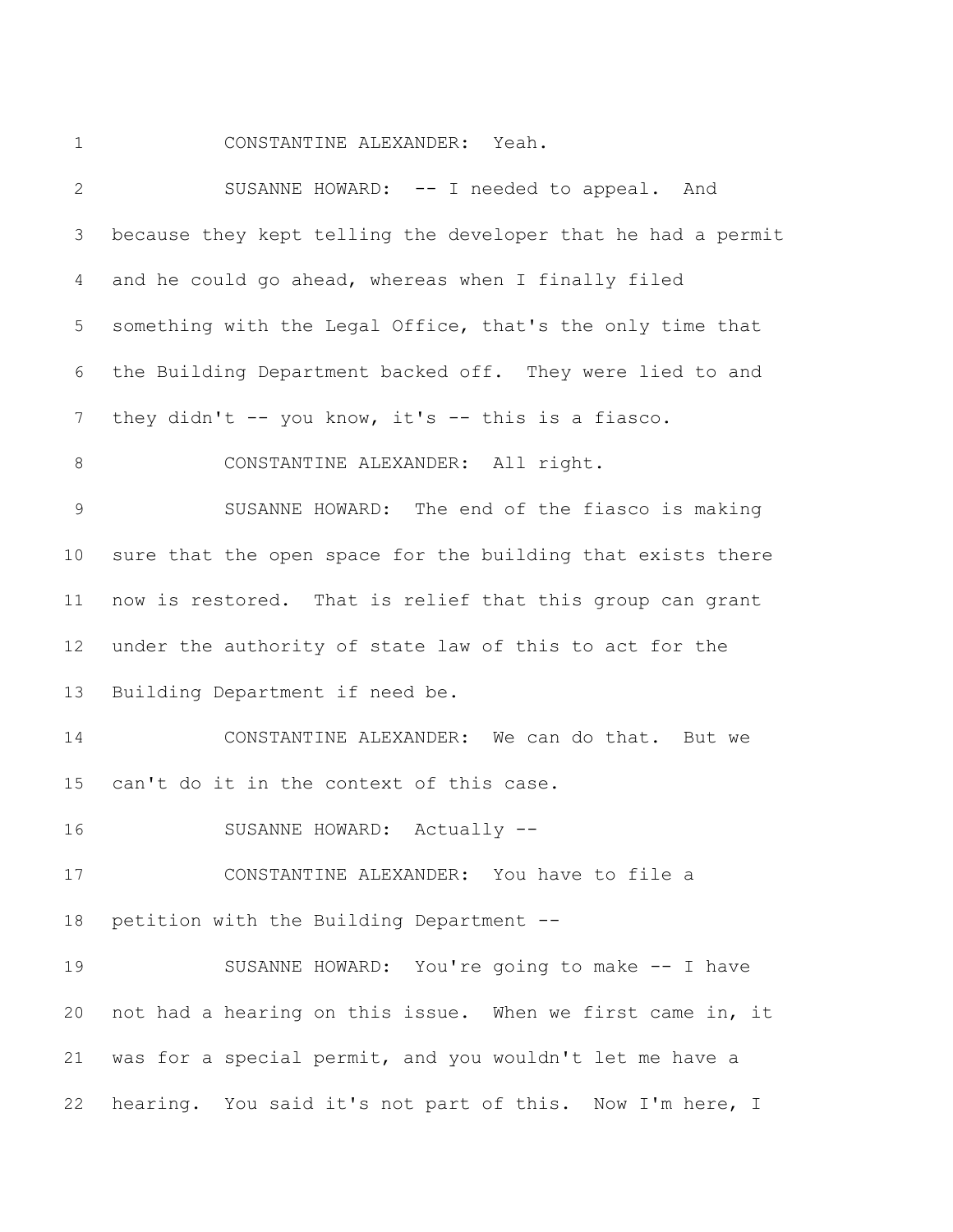have filed -- I've spent my entire summer putting together a form that probably nobody else has read that I now have collected any copies for you. This is the kind of problem that this is. This is a problem where the red is in -- regarding zoning violations.

 This went by the board at the Building Department. Why? We don't really know, except that there were falsehoods, there was an architect who stamped a plan who said that the area in the back yard was open space, was nonconforming open space, it was not. Then the building developer goes ahead and he starts pouring concrete a week before this hearing.

 So it's not the usual case. I would agree with you if all that was going on and this was the usual case, where someone had, you know, I had appealed a building permit and nobody had built anything. There would be no need for this. But now I have somebody who's moved ahead at risk, and I've got to tell you, it's a problem for the neighborhood.

 And I have neighbors here. We've been sitting here all night because we filed this -- it's going to be continued, but we came because we didn't want to not have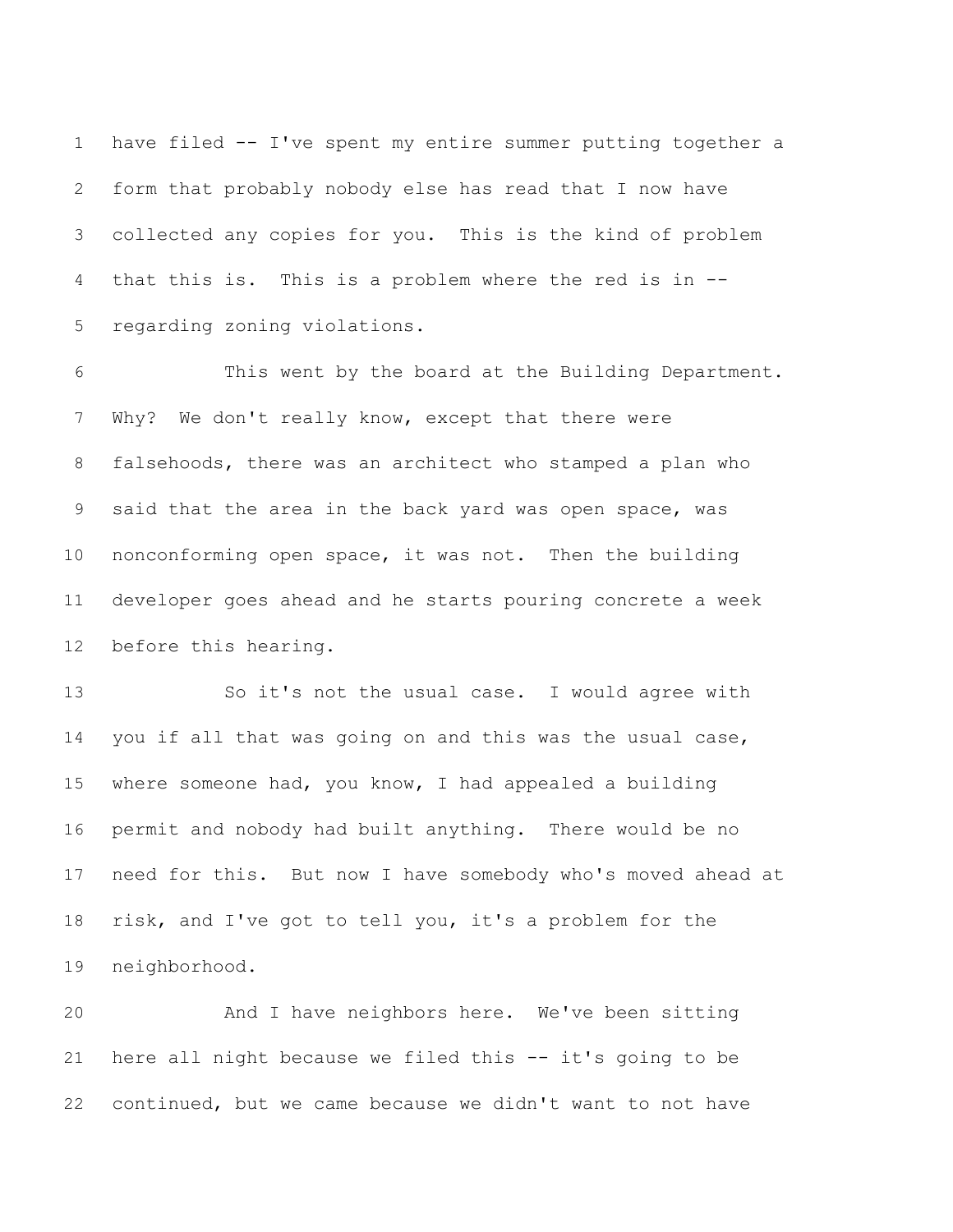the full relief that we need from this situation.

 All I'm asking is that you continue it so hopefully --

 CONSTANTINE ALEXANDER: I don't know -- SUSANNE HOWARD: By the time I get back here, the builder will have taken it out. He needs to take it out, and he probably will. But I don't want to be here. You 8 know, why should I have -- I mean, already I spent so much time doing the work that should have happened here. CONSTANTINE ALEXANDER: But to continue the case, you're going to have to come back anyway. SUSANNE HOWARD: I understand that. I have to

 come back with a special permit, because they've already -- this is their third or fourth continuance. We've been coming every time and -- you know, the developer has never showed up personally. He only recently --

CONSTANTINE ALEXANDER: They did.

18 SUSANNE HOWARD: -- hired a lawyer.

 CONSTANTINE ALEXANDER: They did once. He did once.

 SUSANNE HOWARD: I -- he did not. And I saw him. CONSTANTINE ALEXANDER: I didn't. I mean, he's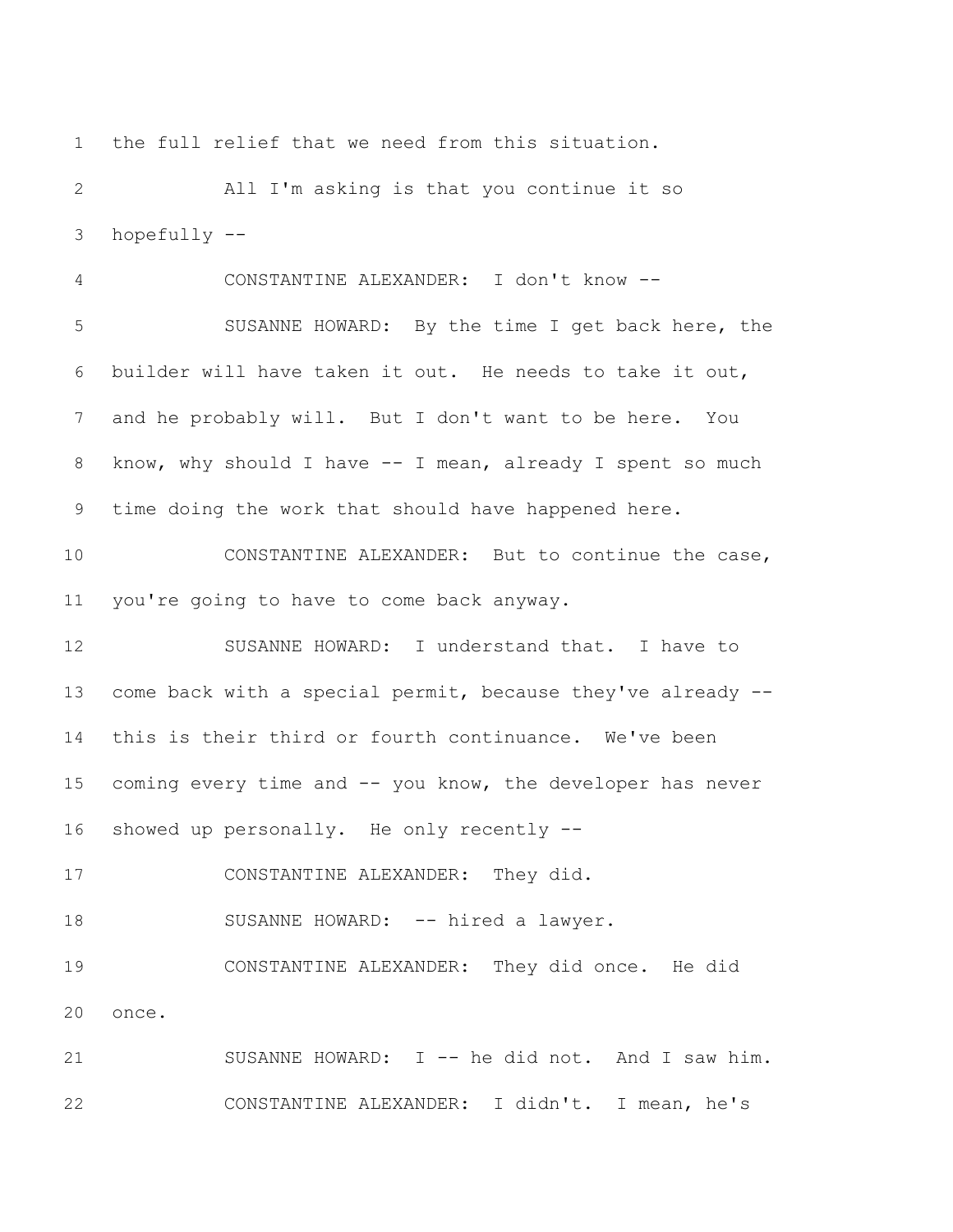sitting right there. Anyway, that's not relevant.

 SUSANNE HOWARD: I'm just -- I want to finish this  $3 - -$ 

 CONSTANTINE ALEXANDER: When do you want to continue the case?

 SUSANNE HOWARD: I want to continue it to when he's asked to have his special permit heard, which is the twenty-sixth. Now, maybe you're not going to vote on that. You know, maybe he'll say he needs to do the special permit appliance for the same lot, it's a different building, he went in there and he put all the windows in.

 CONSTANTINE ALEXANDER: The special permit case is completely separate. But you've raised a number of issues with regard to the special permit and they've not been addressed for this board to understand. So I would -- I'm going to propose in any event to continue the special permit case.

 SUSANNE HOWARD: And I've already asked for that as well.

 CONSTANTINE ALEXANDER: Well -- you're going to get it.

SUSANNE HOWARD: Because he needs to correct it.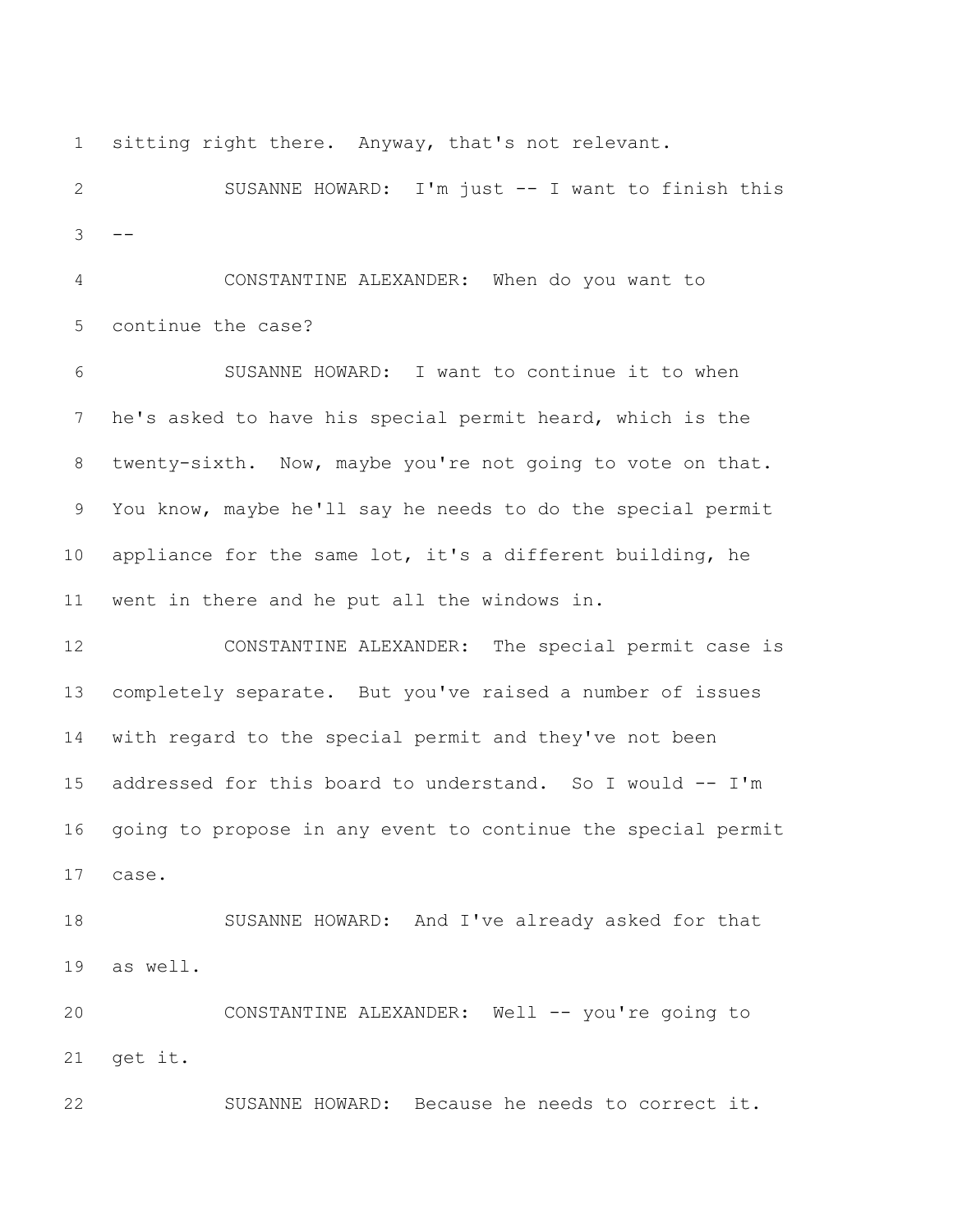SARAH RHATIGAN: Mr. Chairman, could I just have the chance to clarify and respond to what you're discussing? Just I represent -- CONSTANTINE ALEXANDER: I know who you're represent. SARAH RHATIGAN: Things are getting a little complicated. I'd like to correct the record. 8 CONSTANTINE ALEXANDER: In what regard. SARAH RHATIGAN: Would you like me to use this? CONSTANTINE ALEXANDER: Please. SARAH RHATIGAN: Okay, great. My name is Sarah Rhatigan, and I'm representing the owner and developer of the property. Matt Hayes is the individual with the D/B/A and it was Unison Design Group. So just to clarify, I'm going to try to keep things as simple as I can. On the petition to appeal the building permit, as you know, the Building Commissioner decided to revoke the building permit. There has been an interesting legal debate about the interpretation of a particular provision of the zoning ordinance. And despite my efforts to try to present the legal analysis to the Building Commissioner and to have that evaluated by the Law Department, they were not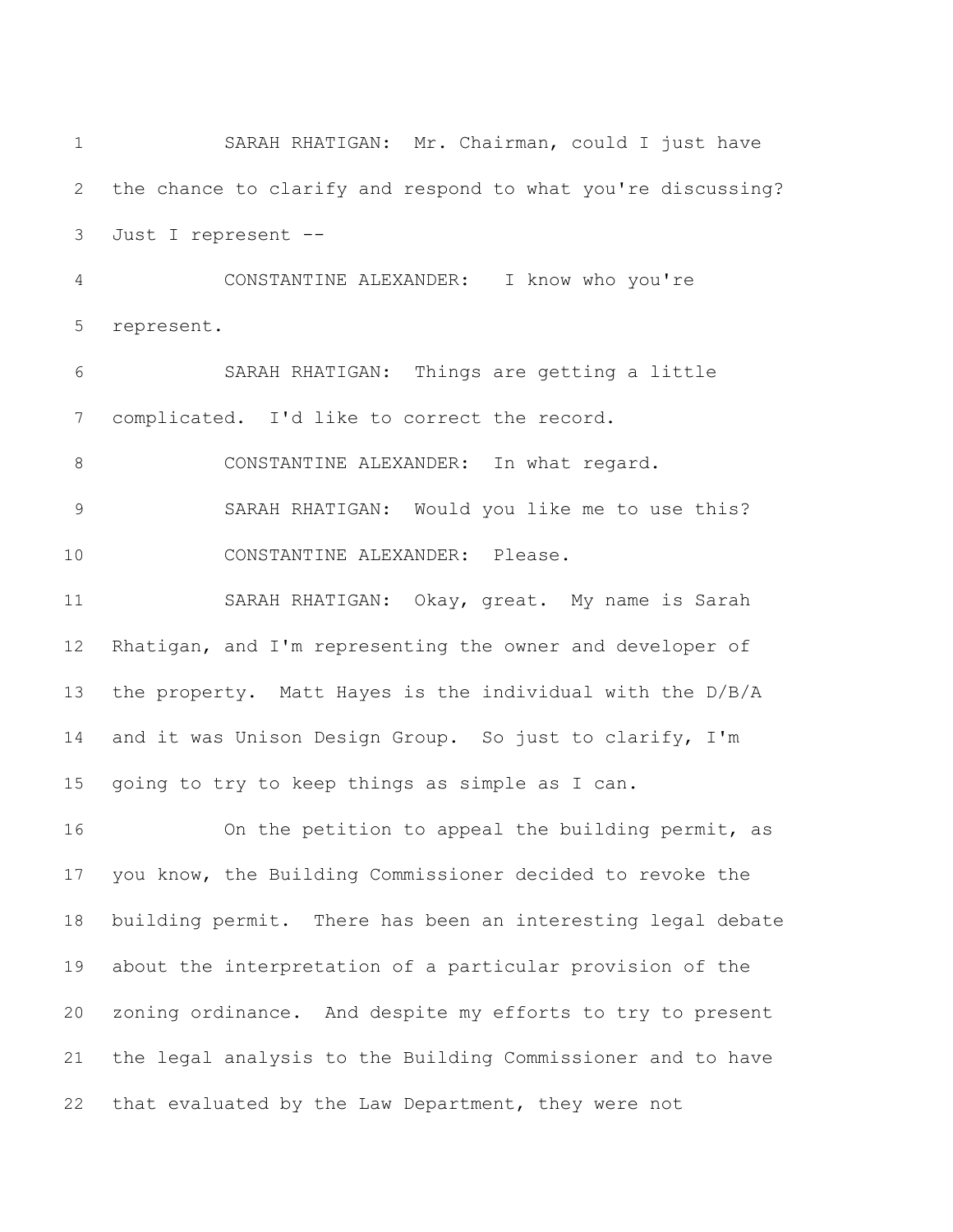comfortable supporting an interpretation that the building code has used and applied in granting permits frankly for -- CONSTANTINE ALEXANDER: Right. SARAH RHATIGAN: -- a few decades. That's the substance of the matter. I don't really want to be talking about that, but to be honest with you, the petitioner is talking about a lot of substance. She's making a lot of factual claims about my client acting in bad faith, being a bad person, and all of that -- all of that information is going to be rebutted, and it will be rebutted very strenuously and when we have an opportunity. CONSTANTINE ALEXANDER: I'm going to make a comment here. SARAH RHATIGAN: Yeah. CONSTANTINE ALEXANDER: The building permit was issued to build -- 18 SARAH RHATIGAN: It was. 19 CONSTANTINE ALEXANDER: -- the structure. SARAH RHATIGAN: Yes. CONSTANTINE ALEXANDER: There was a 30-day appeal period.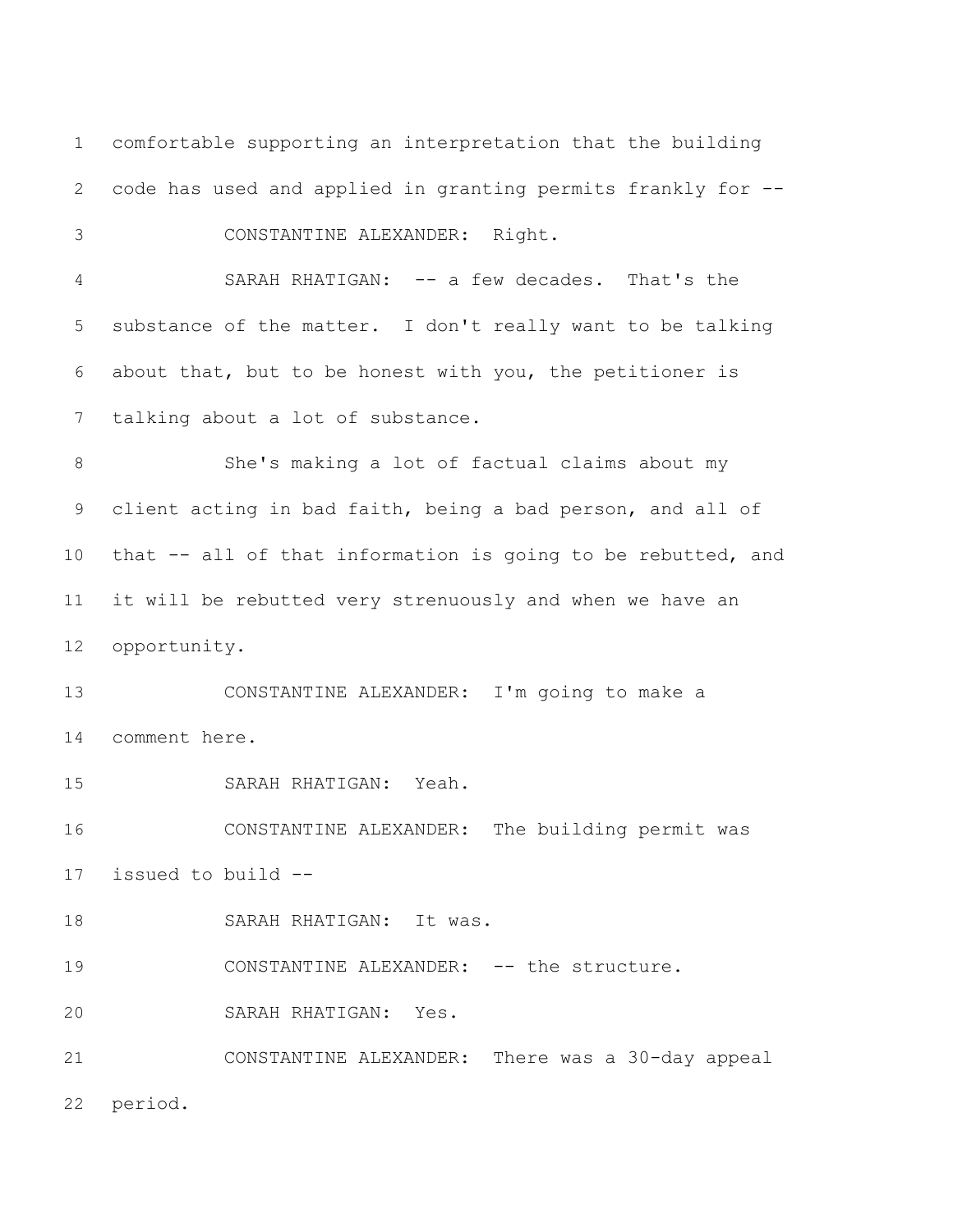SARAH RHATIGAN: Yes.

 CONSTANTINE ALEXANDER: You knew that there was -- your client knew -- that there was a lot of opposition in the neighborhood, yet he went ahead and poured that foundation and created a problem now that basically the neighbor has pointed out. I thought that was very inappropriate, personally. SARAH RHATIGAN: Well, the timing of that is in the space of I think approximately twenty-four to forty- eight hours. CONSTANTINE ALEXANDER: I don't care when it was. You should have waited -- your client should have waited -- SARAH RHATIGAN: Well -- CONSTANTINE ALEXANDER: the 30 days -- to be sure that the permit was not going to revoked. SARAH RHATIGAN: I apologize; so the building permit was issued, and on the thirtieth day -- the afternoon 18 of the thirtieth day, the petition to appeal it was filed, which is absolutely within her rights. CONSTANTINE ALEXANDER: Right, exactly. SARAH RHATIGAN: But the work to commence -- you know, building on the building permit was planned, you know,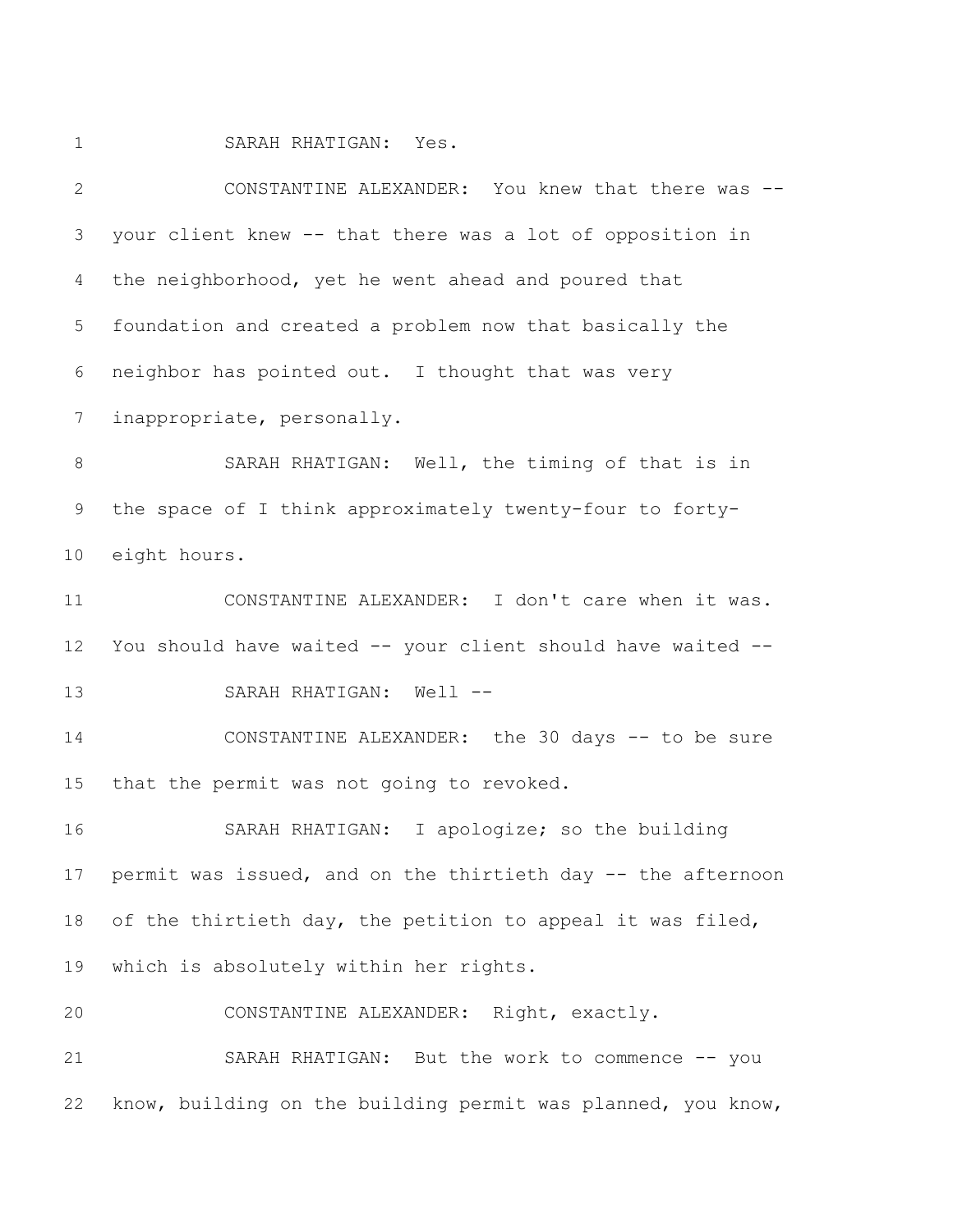well in advance.

 CONSTANTINE ALEXANDER: I don't care when it was planned.

SARAH RHATIGAN: I understand, just I --

 CONSTANTINE ALEXANDER: You have to wait the 30 days before you do it, or your client proceeds at his own risk.

 SARAH RHATIGAN: And my client did proceed at his own risk.

CONSTANTINE ALEXANDER: Yeah.

 SARAH RHATIGAN: And he realizes that, but this was not done in extreme bad faith. And also, to be clear, he was seeking advice from the Building Commissioner throughout that process.

 The Building Commissioner said, "Yes, you're proceeding at risk." But he asked, "Is my building permit - - do you still stand by this building permit that you've issued?" And he said, I think we did the right thing, and I'm standing by the building permit."

 Now, again -- this has been a complicated case. I mean, this has been legal research, me -- you know, preparing a responsive pleading, and so, this has not --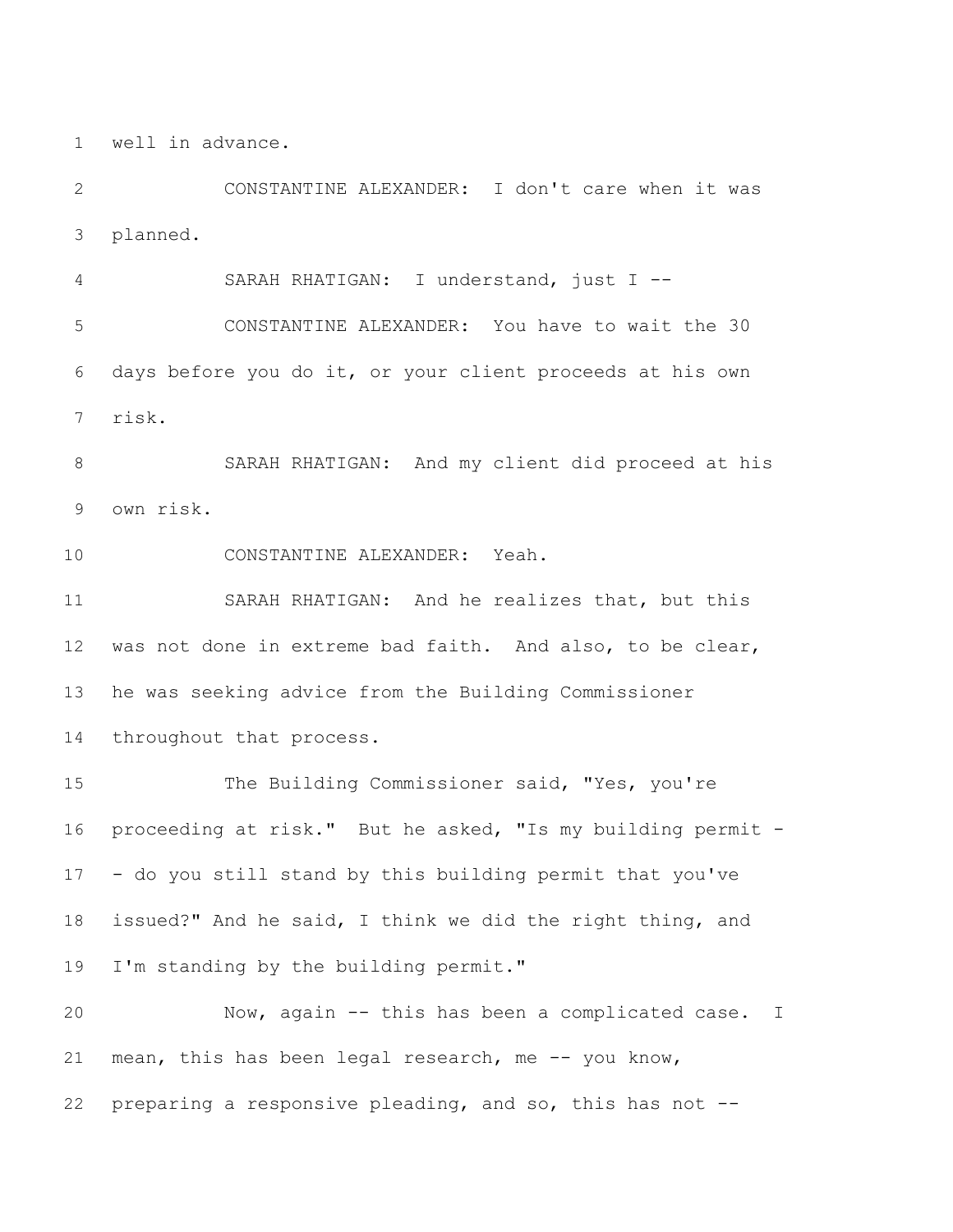it's not been a simple matter, but the Building Commissioner I believe, acted in good faith in issuing the permit and instructing my client.

 He still supported his decision, and then for a legal technical reason that this particular section of the ordinance, 5121.1, whether it applies to this lot, which I personally think is still at issue or question, the building permit has been revoked.

 CONSTANTINE ALEXANDER: It wasn't only that issue. SARAH RHATIGAN: It was my understanding that because the building permit was revoked, that this case disappears. It's the case in controversy. There is no controversy, there is no building permit.

 Now, I understand that Ms. Howard wants to know that my client is going to comply with the Building Inspector's direction in his letter, which is now an order, right? That he complies with the letter that is in the file I'm sure, that letter dated September 10, where he's required that no work shall take place with the exception of filling in the foundation to make the property safe.

 And my client is in the process of working out what that -- what the details of that are with the Building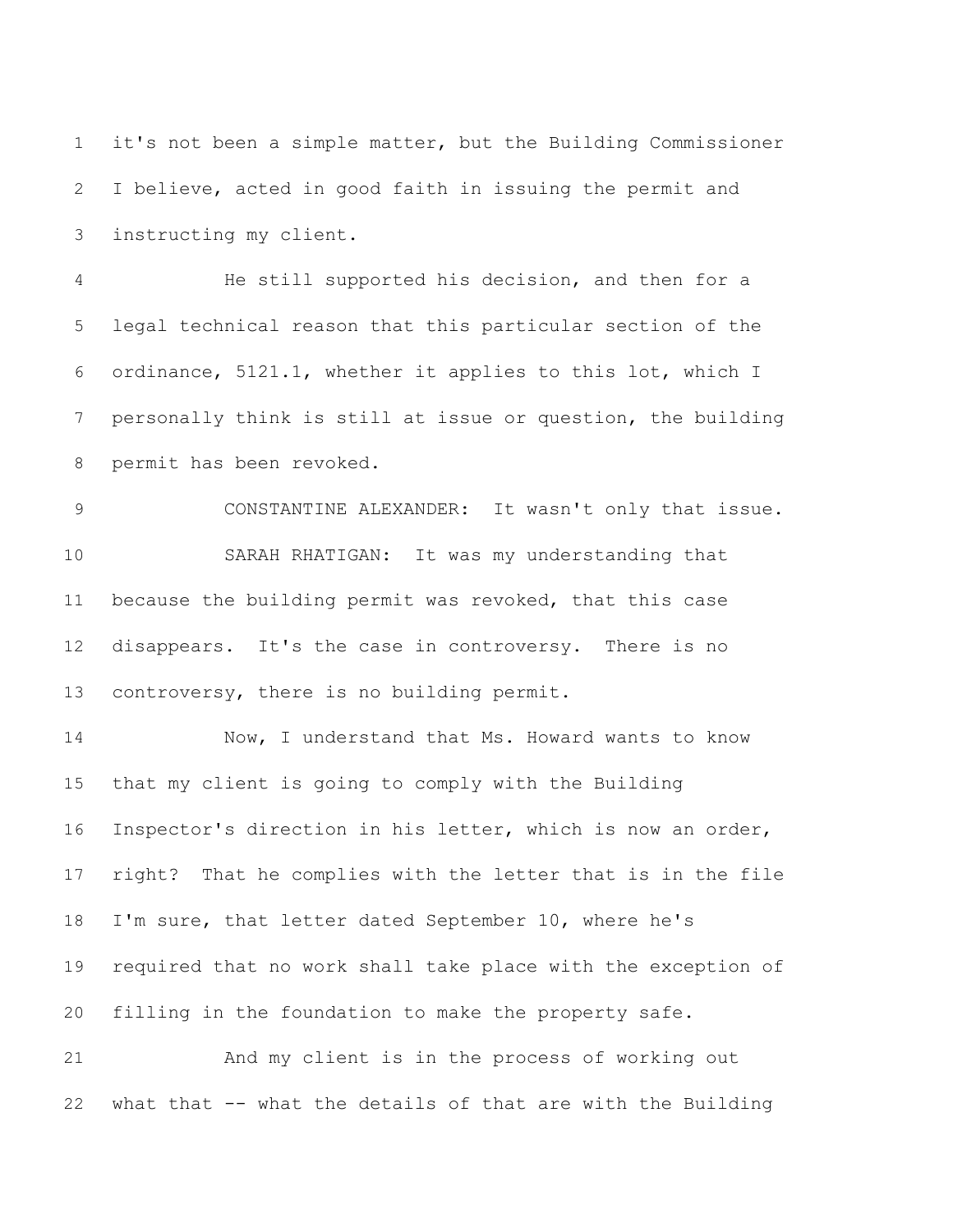Department. Unless he's in violation of this order, there is no new controversy that Ms. Howard has a right to continue this case to resolve.

 And, frankly, I think, you know, you're using a lot of this board's time on stuff that I frankly think is well within the capacity of the Building Department to take care of. My client wanted this stuff resolved ages ago, where we've now been continuing, and continuing, and continuing. The special permit was continued at the suggestion of Ms. Howard.

 SUSANNE HOWARD: No, it was not my suggestion. SARAH RHATIGAN: That was our understanding, because she wanted both matters heard at the same time. 14 SUSANNE HOWARD: No, that was not my suggestion. CONSTANTINE ALEXANDER: I've expressed my views, that this is -- there is no case of controversy here, because the building permit was revoked.

 SARAH RHATIGAN: And I agree with you on this. CONSTANTINE ALEXANDER: Ms. Howard has vigorously argued against that. She wants to continue the case; we'll continue the case. I don't see any harm to doing that. You're going to be back here, your client is going to be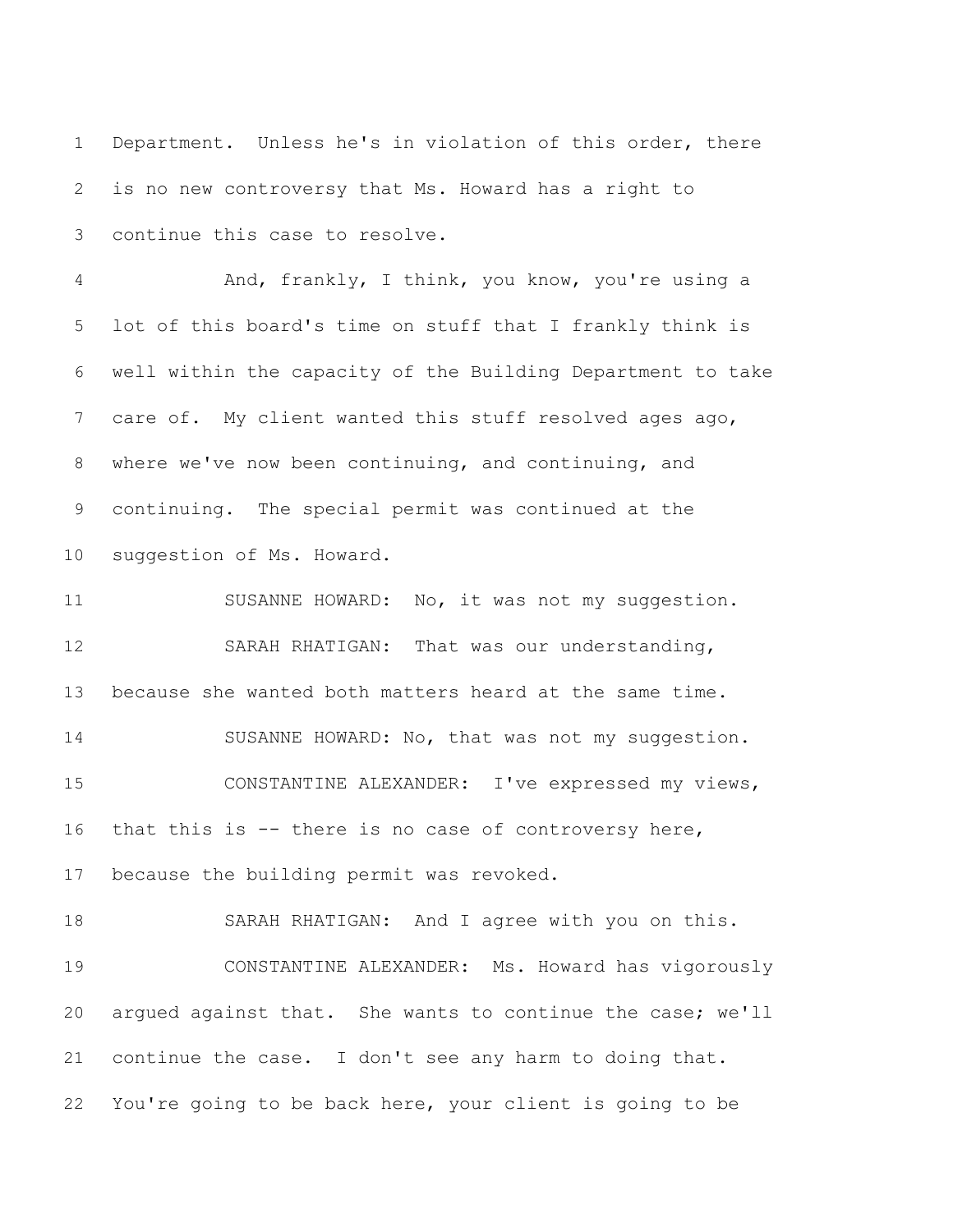back here.

 SUSANNE HOWARD: It will be over by then. SARAH RHATIGAN: Back here, the one thing that I would be concerned about is if the petitioner were using this as a forum to distract or to bring matters in front of this board that frankly are just -- are not appropriate. CONSTANTINE ALEXANDER: You've got to rely on our Board to not let that happen. SARAH RHATIGAN: Understood. CONSTANTINE ALEXANDER: So I'm going to propose we continue the case, and as much as I don't want to do it, just to get this case moving and address the rest of our agenda. When do you want to continue it? SUSANNE HOWARD: I was going to continue it to the same date that they were asking, but if it goes to October - SARAH RHATIGAN: That's fine with us. September 26 is the date that we requested. CONSTANTINE ALEXANDER: September 26? SARAH RHATIGAN: -- for the continuance for the special permit. CONSTANTINE ALEXANDER: Okay. Are you going to be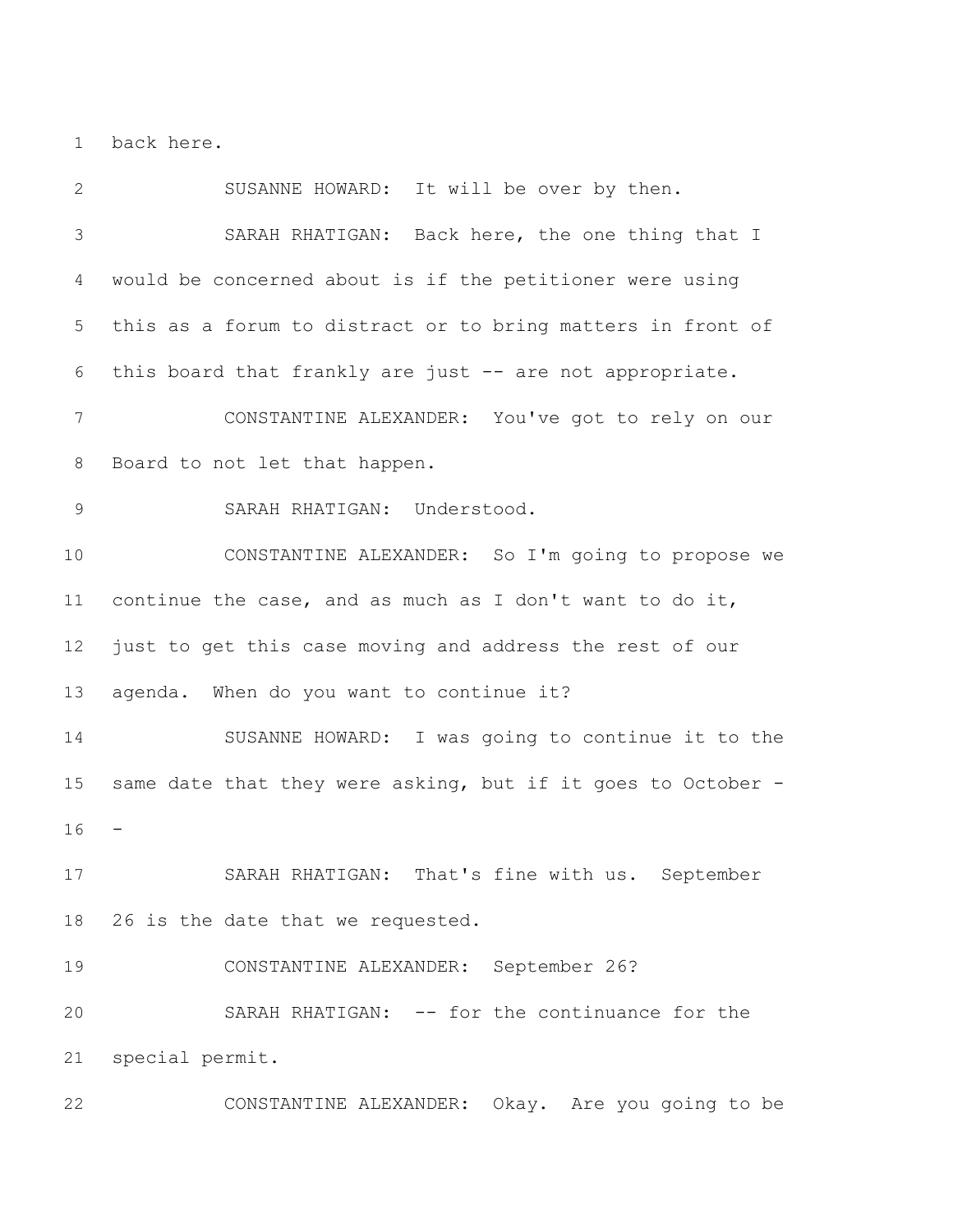able to advertise in time for September 26?

 SARAH RHATIGAN: There's, there are, we -- -- CONSTANTINE ALEXANDER: You've got to do it tomorrow morning, tomorrow. SARAH RHATIGAN: Well, our special permit board is up. As soon as I hear that this board is -- CONSTANTINE ALEXANDER: Right. 8 SARAH RHATIGAN: -- our continuous to September 26, we change the date. CONSTANTINE ALEXANDER: Yeah. SARAH RHATIGAN: I don't believe that there's a notice board for her appeal? CONSTANTINE ALEXANDER: No, there's no notice. SARAH RHATIGAN: Right. So yes, it will change. SUSANNE HOWARD: There's a mailing. CONSTANTINE ALEXANDER: Let me make one observation. I don't live very far from this property. SARAH RHATIGAN: Yes. CONSTANTINE ALEXANDER: That notice board was down. SARAH RHATIGAN: When was that observed? CONSTANTINE ALEXANDER: I went up personally, erec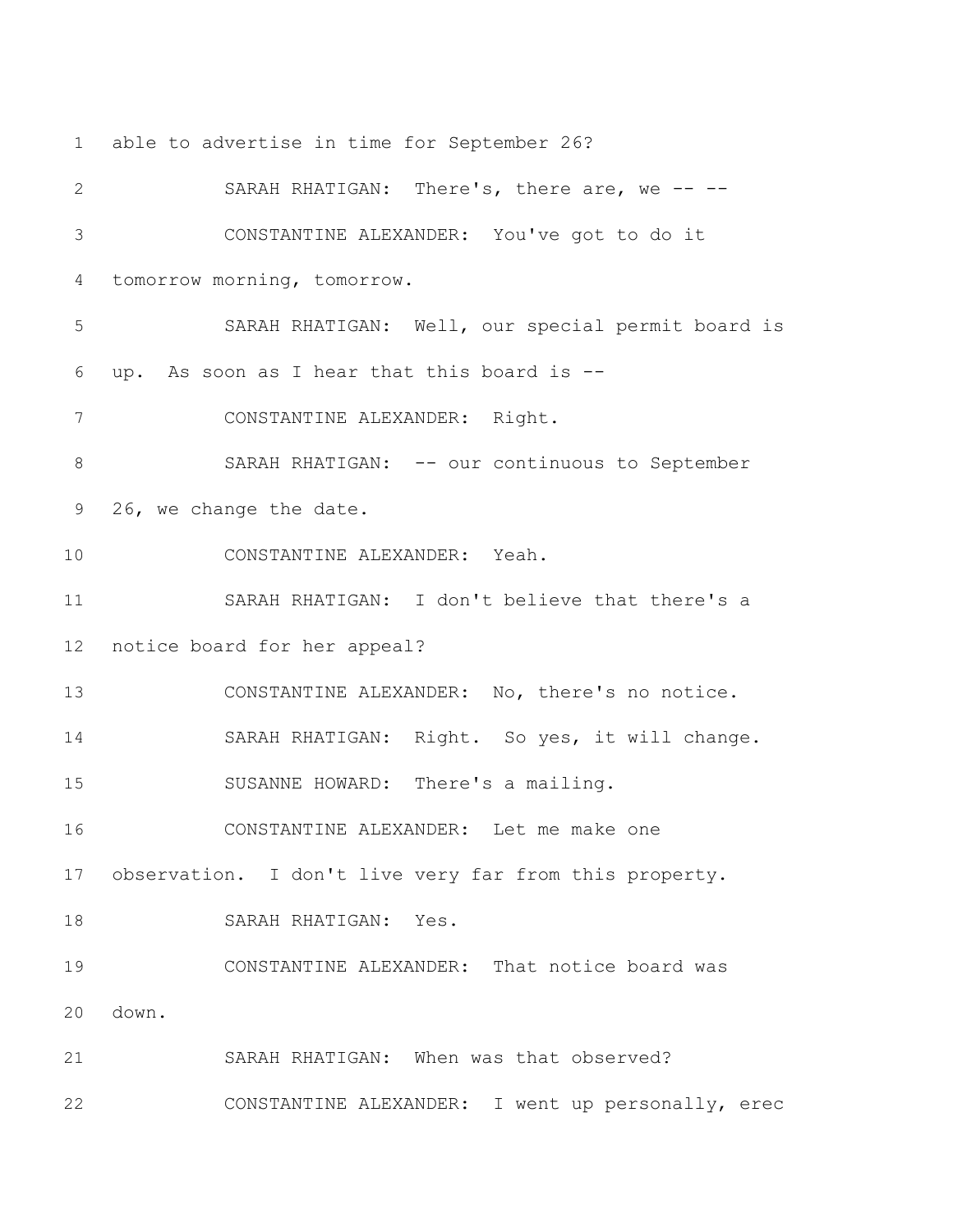-- put it back up. You better tell your client --

 SARAH RHATIGAN: Yeah. CONSTANTINE ALEXANDER: -- who's not covered himself with glory throughout this whole proceeding, that he has an obligation to make sure that that Board is there for 14 days --

 SARAH RHATIGAN: Sure, thank you. Had it fallen off the building?

 CONSTANTINE ALEXANDER: No, one of the workmen probably just threw it aside. I was walking by, there it is lying on the ground, you couldn't know -- you wouldn't know any case was going to be heard.

 SARAH RHATIGAN: And just so you know, I've been 14 by the property numerous times and I've always seen it up, but I'll make the note to him. Thank you.

RICHARD ARTHUR: Excuse me.

CONSTANTINE ALEXANDER: Yes, sir.

 RICHARD ARTHUR: Richard Arthur, better known as brotherra.com I have pictures of --

THE REPORTER: Could you give your address,

please?

ROBERT ANDREW: 34 Hubbard Ave. I'm an heir of my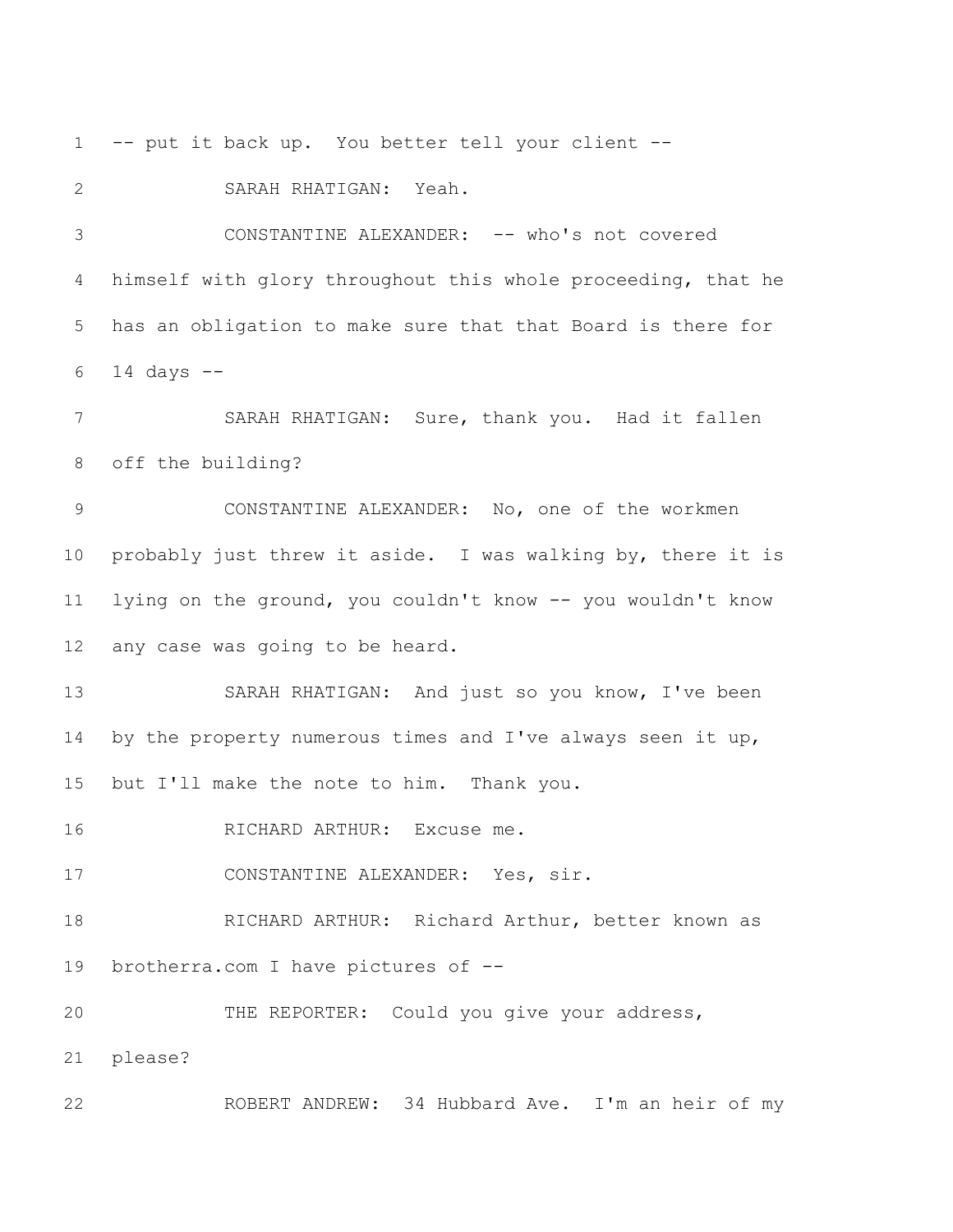grandmother's property. I have pictures on my iPad dated from July 25, 2019 of the pouring of the cement -- of your client pouring in the cement.

 And I know Sue has been arguing the issue, but I do wish for the client to remove the cement. I know she's been talking about the cement and filling it in, but as a resident of Cambridge and looking at the cement, I don't feel as the Zoning Board having the cement filled in is going to be satisfactory. He cut down the trees, and I have turkeys in my back yard and so on and so forth.

 I don't wish to belabor the issue, but if he can return the natural habitatry (sic) or the natural ness of the environment back to the way it used to be, it would be 14 much more satisfactory to me, the heir of the property, the natural environment. But thank you so much.

 CONSTANTINE ALEXANDER: Thank you. All right the Chair moves that we continue this case as a case, what, -- heard?

19 BOARD MEMBER: Yep.

 CONSTANTINE ALEXANDER: -- there are only going to 21 be four of us, by the way, because  $--.$ 

ANDREA HICKEY: Yeah, I have to abstain, so.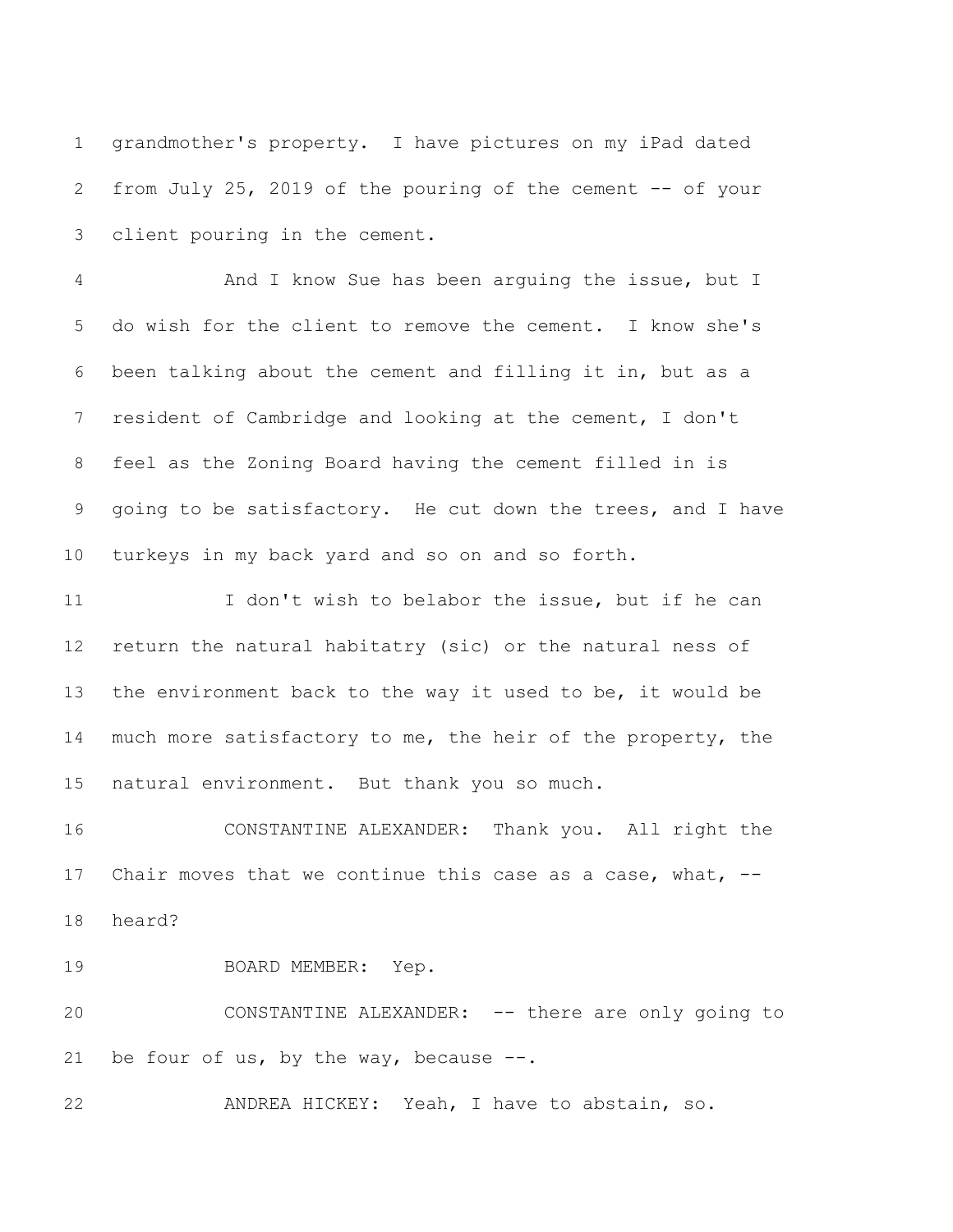CONSTANTINE ALEXANDER: -- she -- and we, since this is a case heard, we got into the merits. You can't bring -- add a new member. So just so you know, when we hear this case again, if you're going to get the relief you need, you're going to need all four of us -- any, and ordinarily you would pick up one dissenter and you could still get relief. So you appreciate that. You want to continue the case? Rather than bring a new case, that's up to you. SUSANNE HOWARD: No, I am not interested in bringing a new case. CONSTANTINE ALEXANDER: Okay. Brendan? 13 BRENDAN SULLIVAN: I fail to see the point of continuing it. CONSTANTINE ALEXANDER: I don't understand it, but I just want to -- BRENDAN SULLIVAN: Because I think that it's gone away, other than the fact that you want to leave a cloud hanging over this thing.

 CONSTANTINE ALEXANDER: I don't know what we're -- SUSANNE HOWARD: May I speak? BRENDAN SULLIVAN: Legal basis.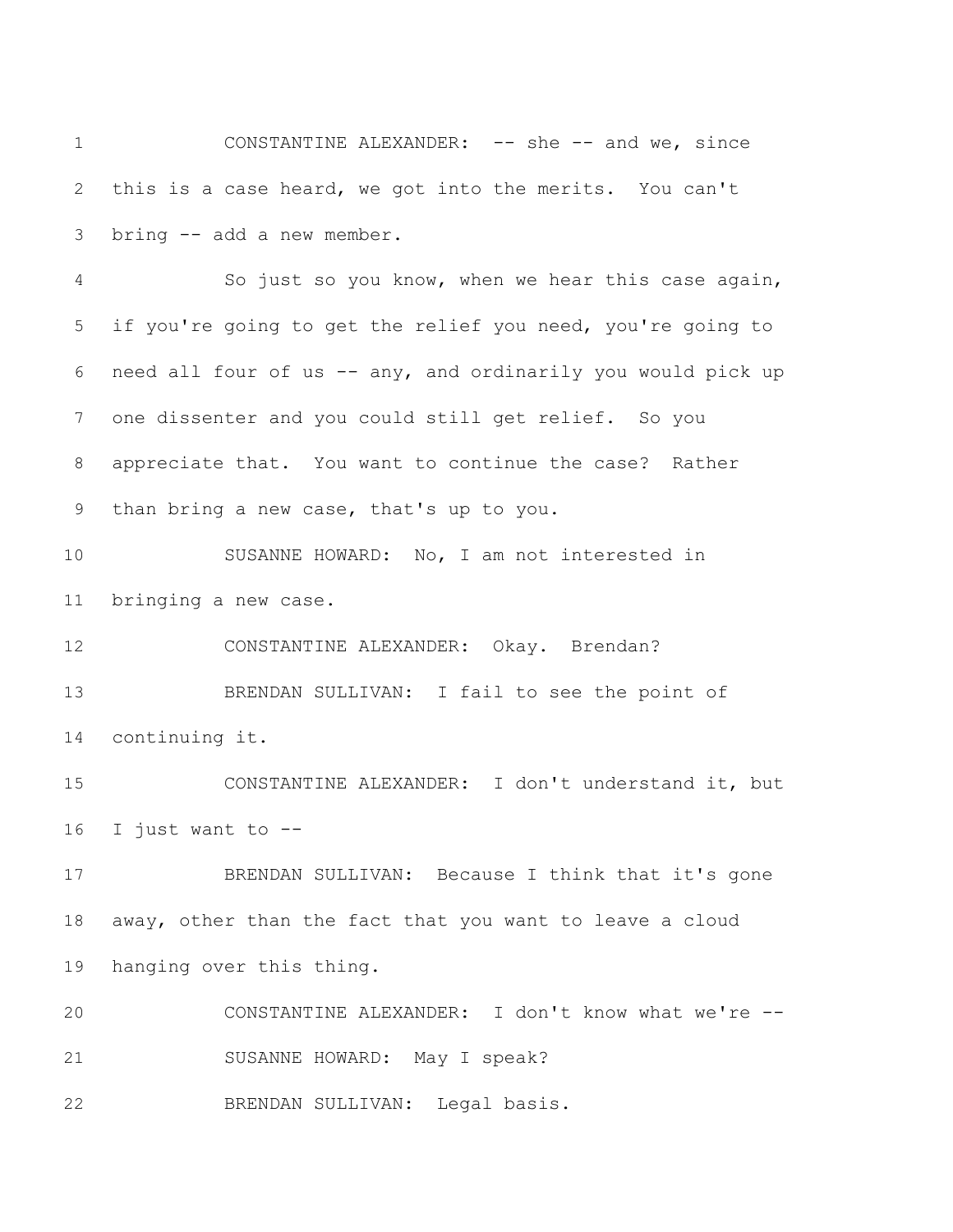CONSTANTINE ALEXANDER: -- I don't know what we're continuing. BRENDAN SULLIVAN: There's no basis to continue this thing. SUSANNE HOWARD: So what -- BRENDAN SULLIVAN: From this moment on, it's an administrative thing. 8 CONSTANTINE ALEXANDER: Yeah. 9 SUSANNE HOWARD: Well, the administration, if you want to  $-$  BRENDAN SULLIVAN: Well, again, I do not want to get into it, I'm just -- 13 SUSANNE HOWARD: I just want to say --14 BRENDAN SULLIVAN: No more. SUSANNE HOWARD: I gave everybody, I made eight copies for the Board. 17 BRENDAN SULLIVAN: I thought I had the floor, ma'am, please. 19 SUSANNE HOWARD: I'm sorry. BRENDAN SULLIVAN: I'm speaking, all right? SUSANNE HOWARD: Excuse me. BRENDAN SULLIVAN: Thank you. I think there was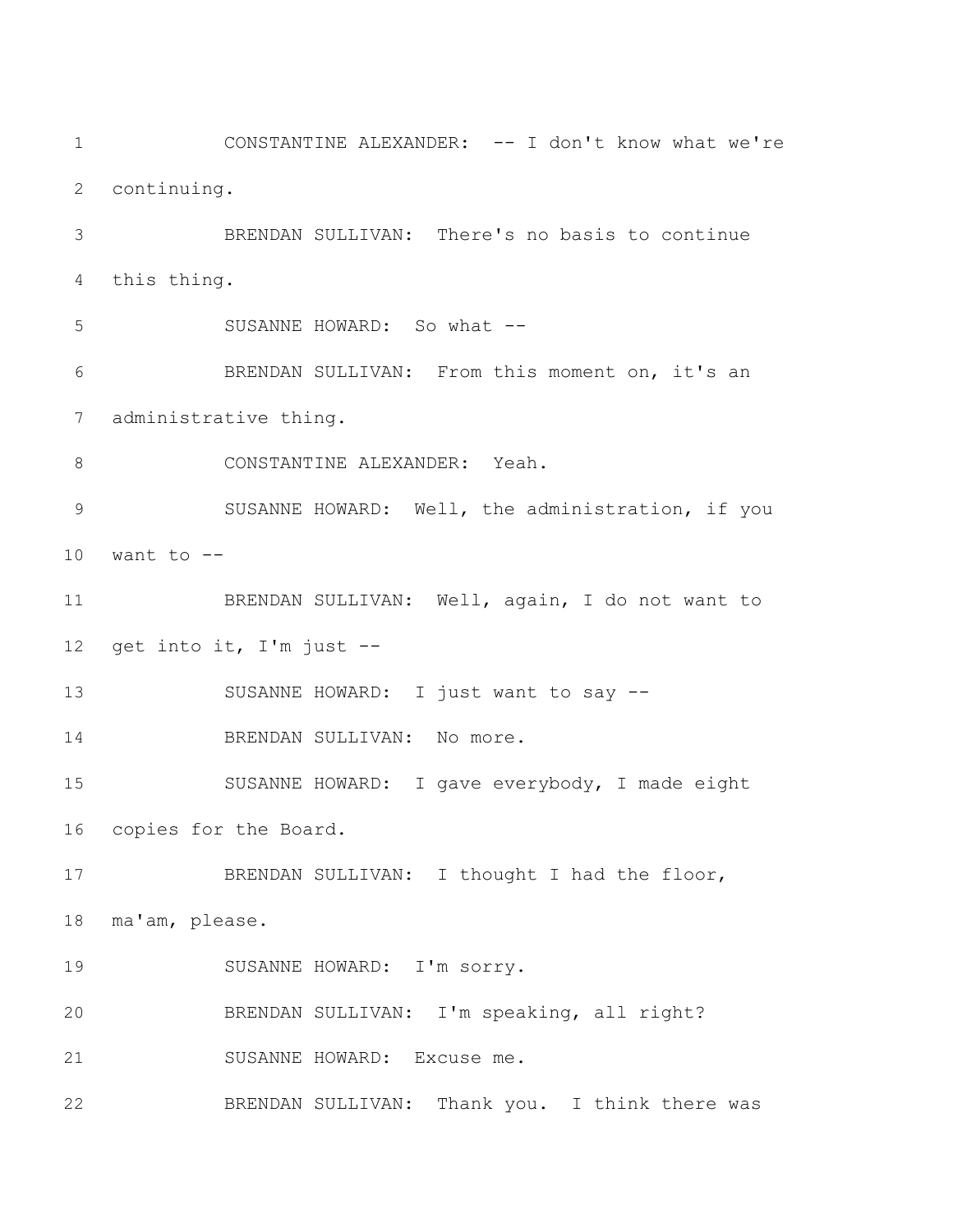no legal basis to continue it.

 CONSTANTINE ALEXANDER: I agree with you. BRENDAN SULLIVAN: I think from this moment on it's administrative. However, if I will abide by the Chair's wishes on this one. CONSTANTINE ALEXANDER: Well, I'm with you basically. I just want to get relief from this bickering that's going on here, okay -- most of which I don't understand, frankly. BRENDAN SULLIVAN: Well, it's a mud fight. SUSANNE HOWARD: It's a mud fight. 12 BRENDAN SULLIVAN: I mean, it's more than a mud fight, but aside from that I don't want to get into it, because now the Zoning is being dragged into it's a real fight, I understand that. But I think that the case before us is clear-cut. Did the Commissioner err in his decision of issuing the permit? He has admitted that error, and so, consequently he has revoked it. The end result of this appeal was for us to tell the Commissioner to revoke the building permit. CONSTANTINE ALEXANDER: Right. BRENDAN SULLIVAN: That has been done.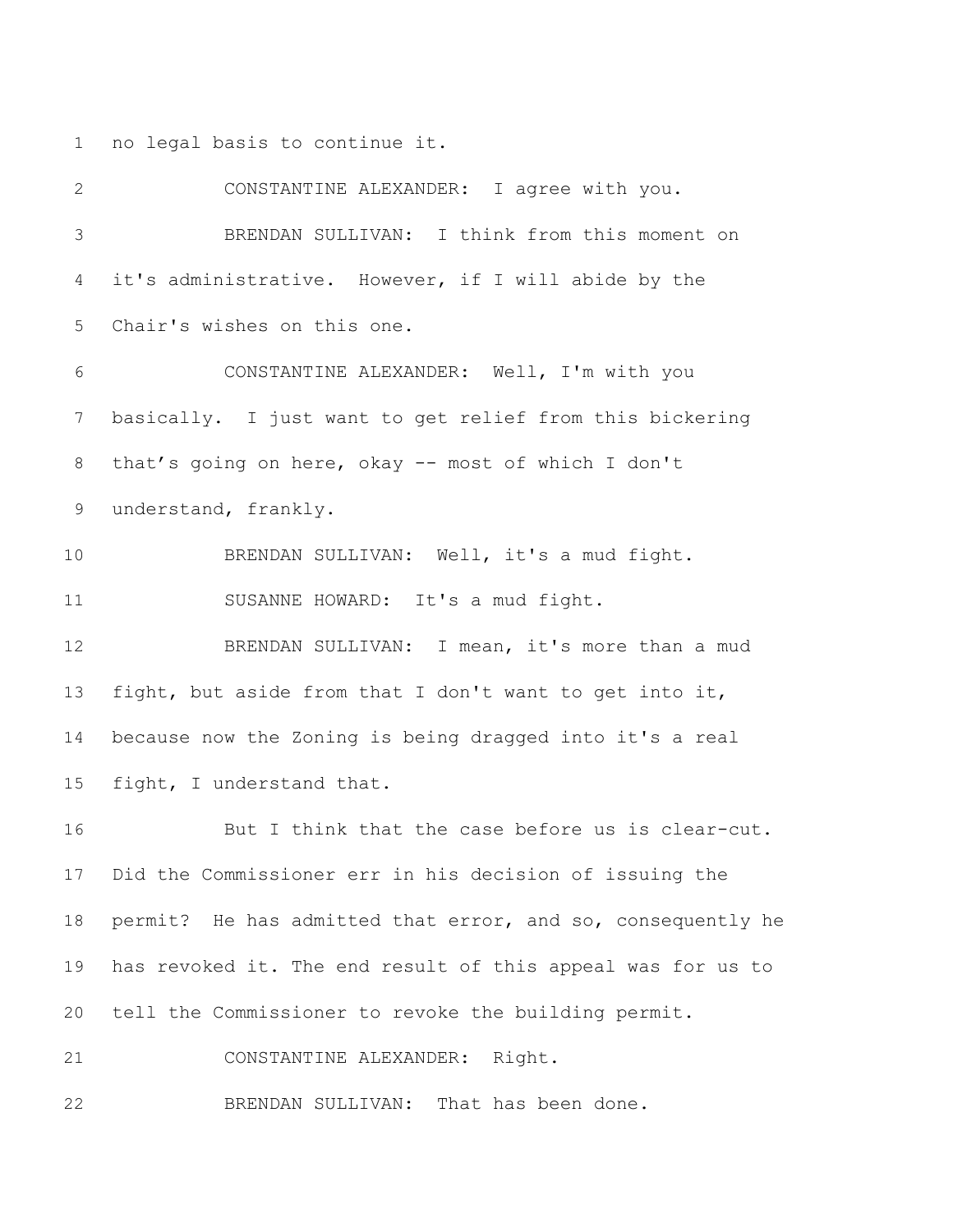CONSTANTINE ALEXANDER: That's been done.

2 SUSANNE HOWARD: And I --

 CONSTANTINE ALEXANDER: Will you, please, if there is an issue about it, you have other problems, that's the -- CONSTANTINE ALEXANDER: You take it up with the -- SUSANNE HOWARD: When you say no --

 CONSTANTINE ALEXANDER: You take it up with the Building Commissioner, and if you're not satisfied with what you get --

 SUSANNE HOWARD: I start all over again? CONSTANTINE ALEXANDER: You start all over again. SUSANNE HOWARD: Can I just ask as a citizen, and you are citizens here --

 CONSTANTINE ALEXANDER: Yes, we are -- 15 SUSANNE HOWARD: -- doing your thing for us, representing us, I have provided eight copies for people to read, because everything that I've gotten online is so difficult to read you can't even see. And I don't think the Building Department saw what was going on here because of that.

21 I made full color copies. They were -- I gave --Maria has them, or they're at the end of the table here now,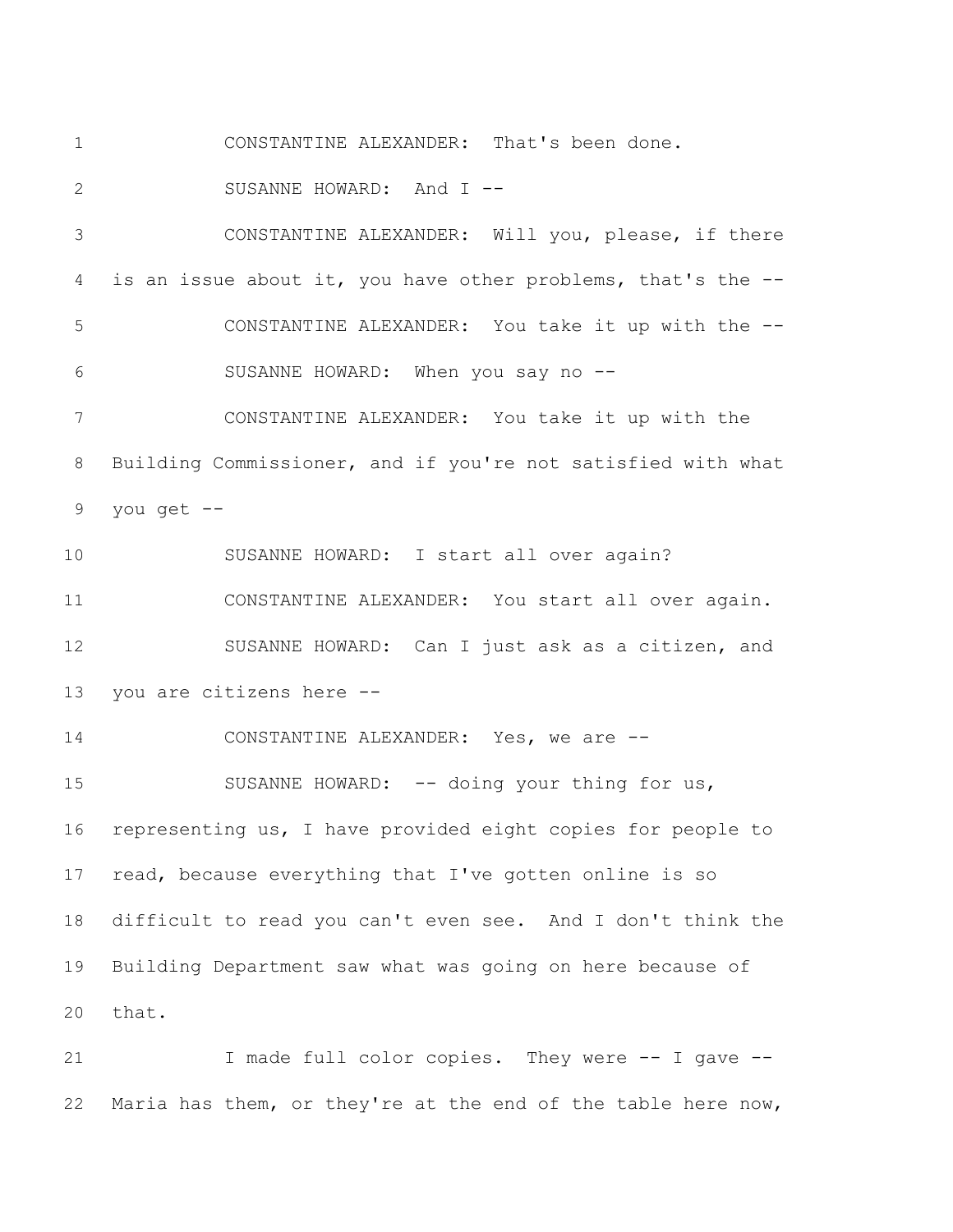1 and -- you know, I will continue to -- and it's my sincere hope that I could just withdraw this, because he's already fixed it, next week he's taken it out.

 But I haven't gotten the relief that I asked for, and I do believe under state law that you have the ability to stand in the position of the Building Commissioner when you have something before you here. I have cited the legal basis for that in my paperwork, which I'm sure nobody's reading --

 CONSTANTINE ALEXANDER: We have nothing here before us.

12 BRENDAN SULLIVAN: Of course, we have read it. 13 SUSANNE HOWARD: Well how can --

 CONSTANTINE ALEXANDER: We have nothing here before us. They -- it's been -- you're appealing a decision of the Building Commissioner. He's revoked that decision. There's nothing to appeal. There's no case. The case -- as Brendan has said, you'll proceed with the Building Commissioner. If you're unhappy with what he's doing or not doing, you'll have your recourse under law and you'll bring a new petition before us, and that will be the case before us. Not this case. Because this case is no longer --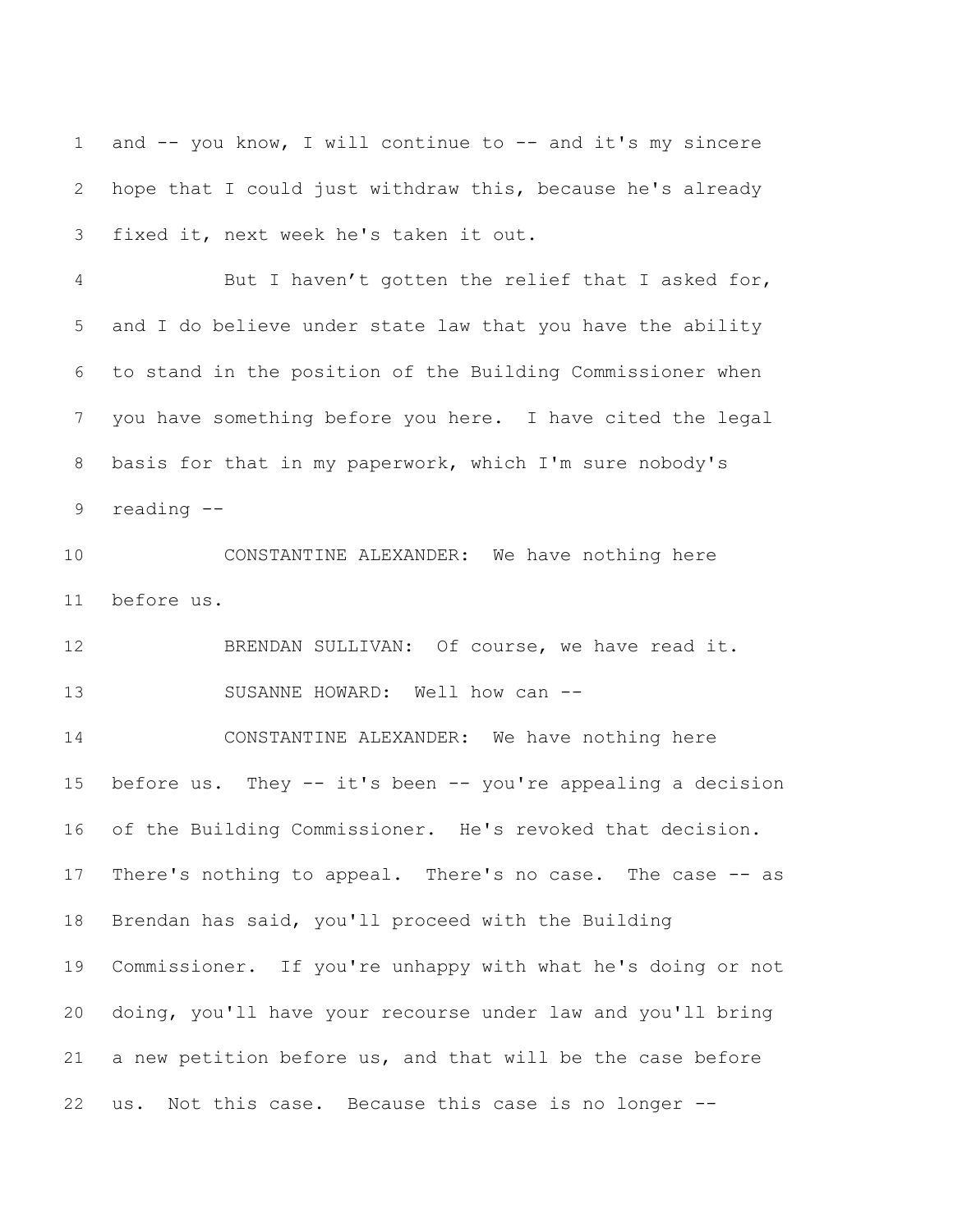SUSANNE HOWARD: Is this case appealable by me? CONSTANTINE ALEXANDER: Which? SUSANNE HOWARD: Do you refuse to hear it? I mean, there hasn't even been -- CONSTANTINE ALEXANDER: There's nothing to hear. How many times I've got to say this? As soon as the building permit was revoked, the case ended. SUSANNE HOWARD: I think you have broader authority than you think you do. CONSTANTINE ALEXANDER: I don't -- SUSANNE HOWARD: You know, everybody told me I was wrong too, and nobody ever gets a building permit revoked, 13 and I put my legal case together, it got revoked. CONSTANTINE ALEXANDER: Congratulations. SUSANNE HOWARD: So I'm saying read it. CONSTANTINE ALEXANDER: Congratulations. You should accept your victory and move on. BRENDAN SULLIVAN: If you want to make a motion to continue this matter, fine, we'll take it off to another day. CONSTANTINE ALEXANDER: I know. That's where I was 20 minutes ago.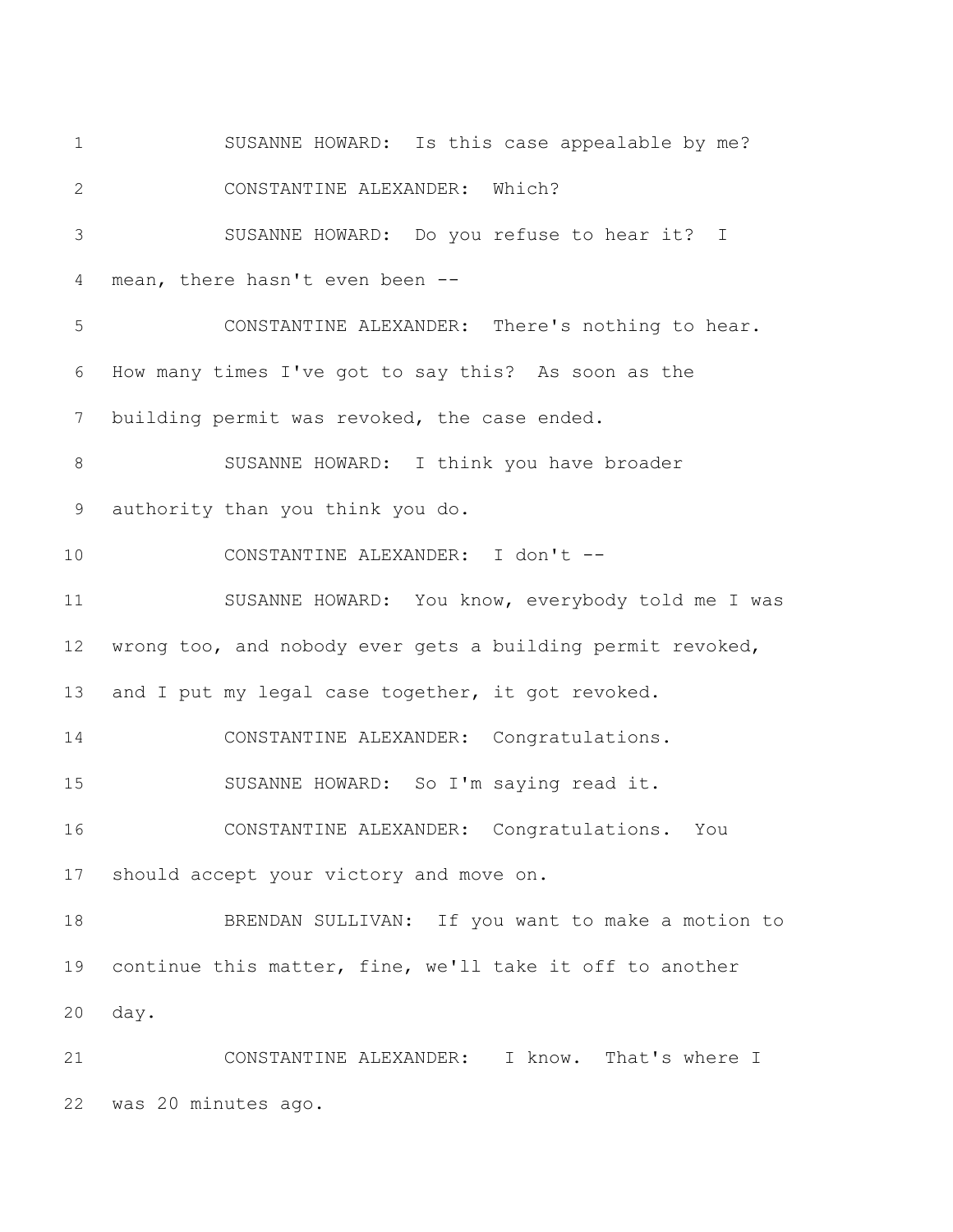BRENDAN SULLIVAN: We have a whole agenda. We're going to be here for another four hours, and we're -- I say let's move on.

 CONSTANTINE ALEXANDER: The Chair moves that we continue this case as a case heard until 7:00 p.m. on September 26, subject to the following conditions: One, that the petitioner sign a waiver of time for decision. I don't believe you've -- SUSANNE HOWARD: I've done that. CONSTANTINE ALEXANDER: You've done it? 11 SUSANNE HOWARD: Mm-hm. CONSTANTINE ALEXANDER: Okay, good. And its most needed for signup, because there's no posting for an appeal. and lastly, to the extent that you have additional information, arguments -- and I'm sure you will -- and other of the like, they must be in our file no later than 5:00 p.m. on the Monday before September 26. All those in favor, please say, "Aye." 19 THE BOARD: Aye. [ Four vote yes, Andrea Hickey abstained ] CONSTANTINE ALEXANDER: Four in favor, we'll see

you September 26.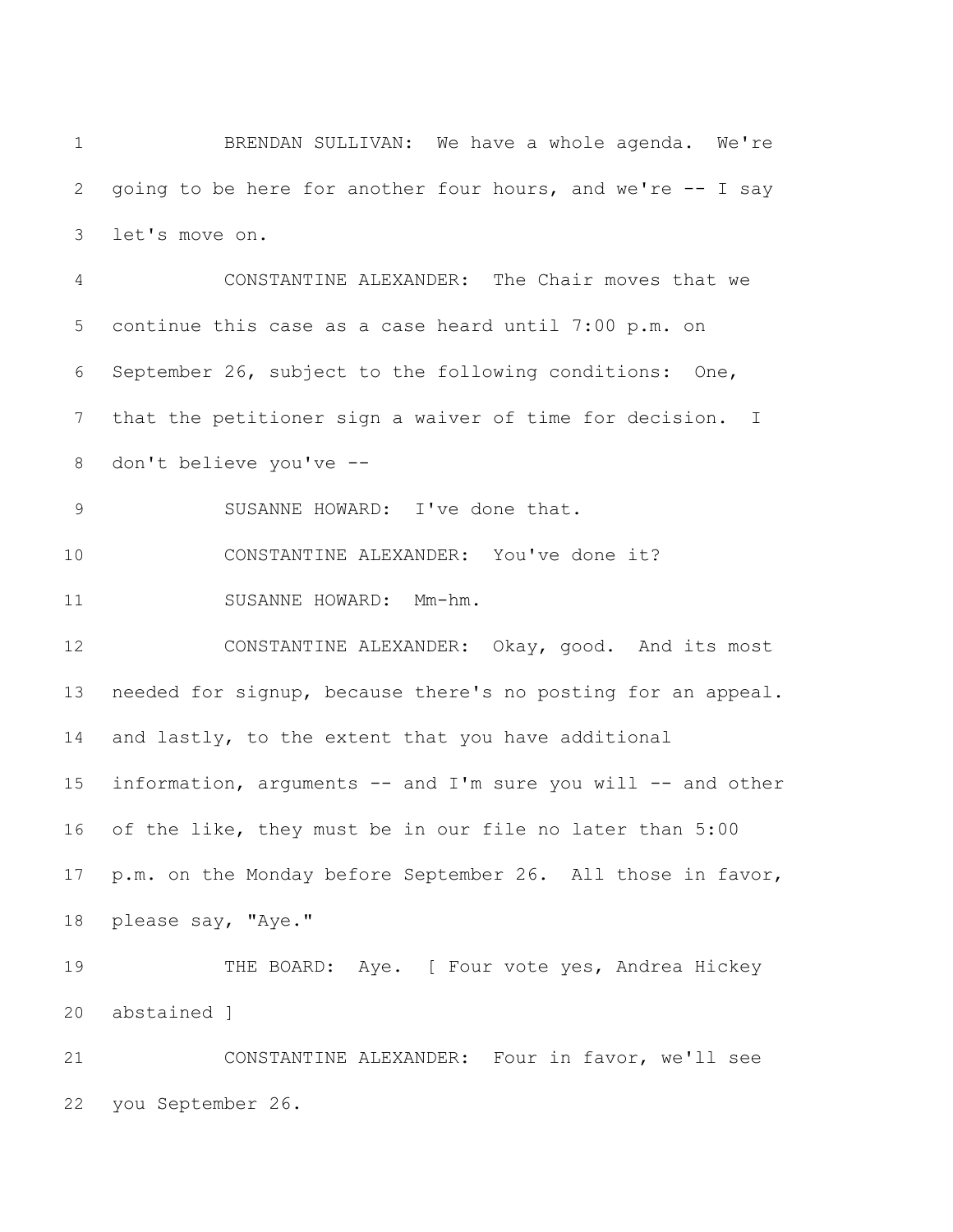| $\,1\,$          |       |  |  |  | SUSANNE HOWARD: Thank you very much. Appreciate |
|------------------|-------|--|--|--|-------------------------------------------------|
| $\mathbf{2}$     | that. |  |  |  |                                                 |
| $\mathfrak{Z}$   |       |  |  |  |                                                 |
| $\sqrt{4}$       |       |  |  |  |                                                 |
| $\mathbf 5$      |       |  |  |  |                                                 |
| $\sqrt{6}$       |       |  |  |  |                                                 |
| $\boldsymbol{7}$ |       |  |  |  |                                                 |
| $\,8\,$          |       |  |  |  |                                                 |
| $\overline{9}$   |       |  |  |  |                                                 |
| $1\,0$           |       |  |  |  |                                                 |
| $11\,$           |       |  |  |  |                                                 |
| $12\,$           |       |  |  |  |                                                 |
| 13               |       |  |  |  |                                                 |
| $1\,4$           |       |  |  |  |                                                 |
| $15\,$           |       |  |  |  |                                                 |
| 16               |       |  |  |  |                                                 |
| 17               |       |  |  |  |                                                 |
| $18$             |       |  |  |  |                                                 |
| 19               |       |  |  |  |                                                 |
| 20               |       |  |  |  |                                                 |
| 21               |       |  |  |  |                                                 |
| 22               |       |  |  |  |                                                 |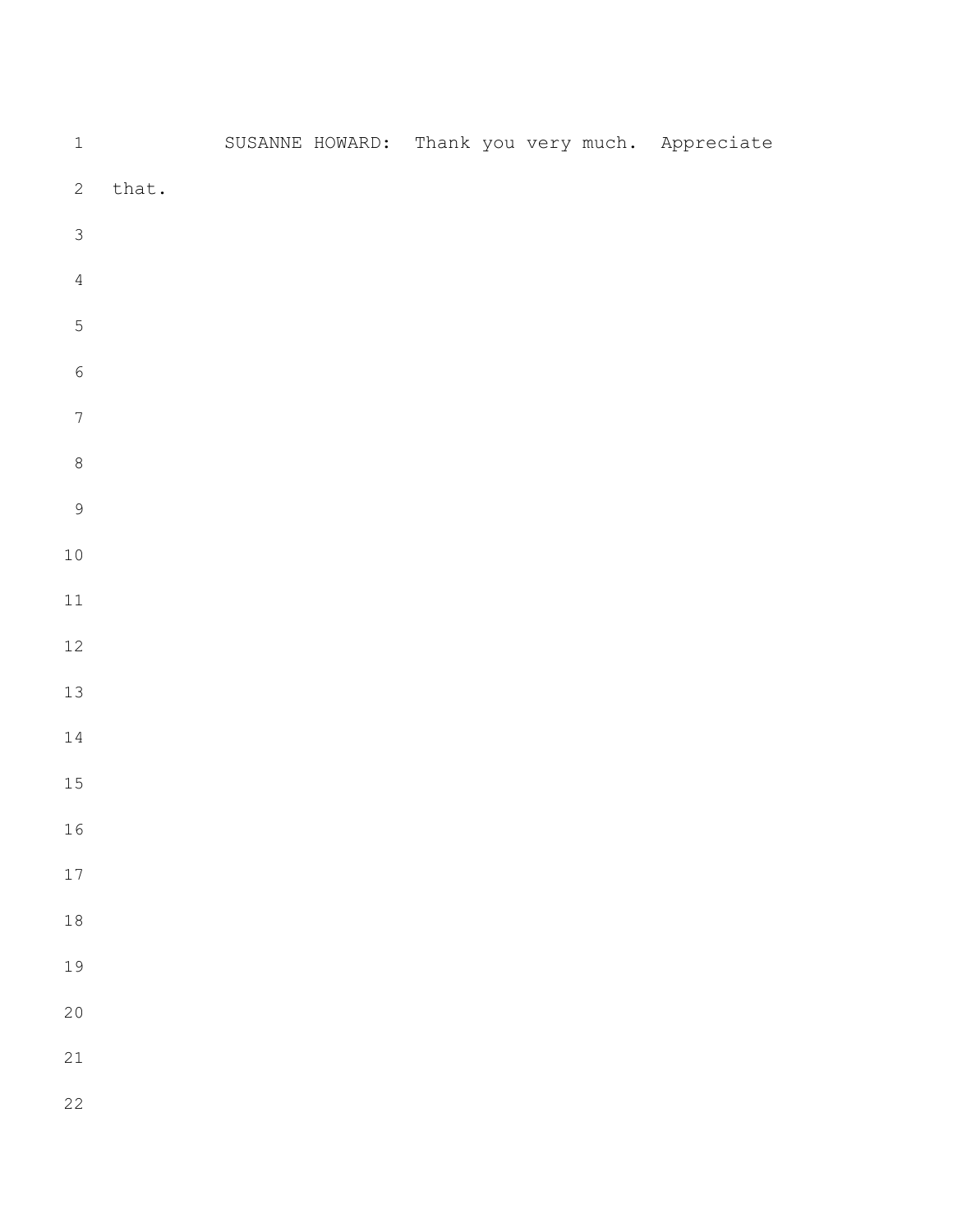(9:54 p.m.)

 Sitting Members: Constantine Alexander, Brendan Sullivan, Janet Green, Andrea A. Hickey, Jim Monteverde CONSTANTINE ALEXANDER: The Chair will now call Case Number 017117 -- again, 117 Walden Street. This is a special permit case. Ms. Rhatigan? I thought you were going to move to continue this case? SARAH RHATIGAN: Ms. Rhatigan. Yes, we filed a request to continue this case. At the time that we did that, the reason for continuance was simply that we understood that there would be four members of the Board, and we were hoping for a full panel. You mentioned before that September 26, there will not -- we will still just be a four-person board? CONSTANTINE ALEXANDER: Yes, because Andrea has got a Conflict of Interest Officer. SARAH RHATIGAN: And there's not an alternate who will be sitting that evening? CONSTANTINE ALEXANDER: Well, wait a minute. We've never heard this case.

\* \* \* \* \*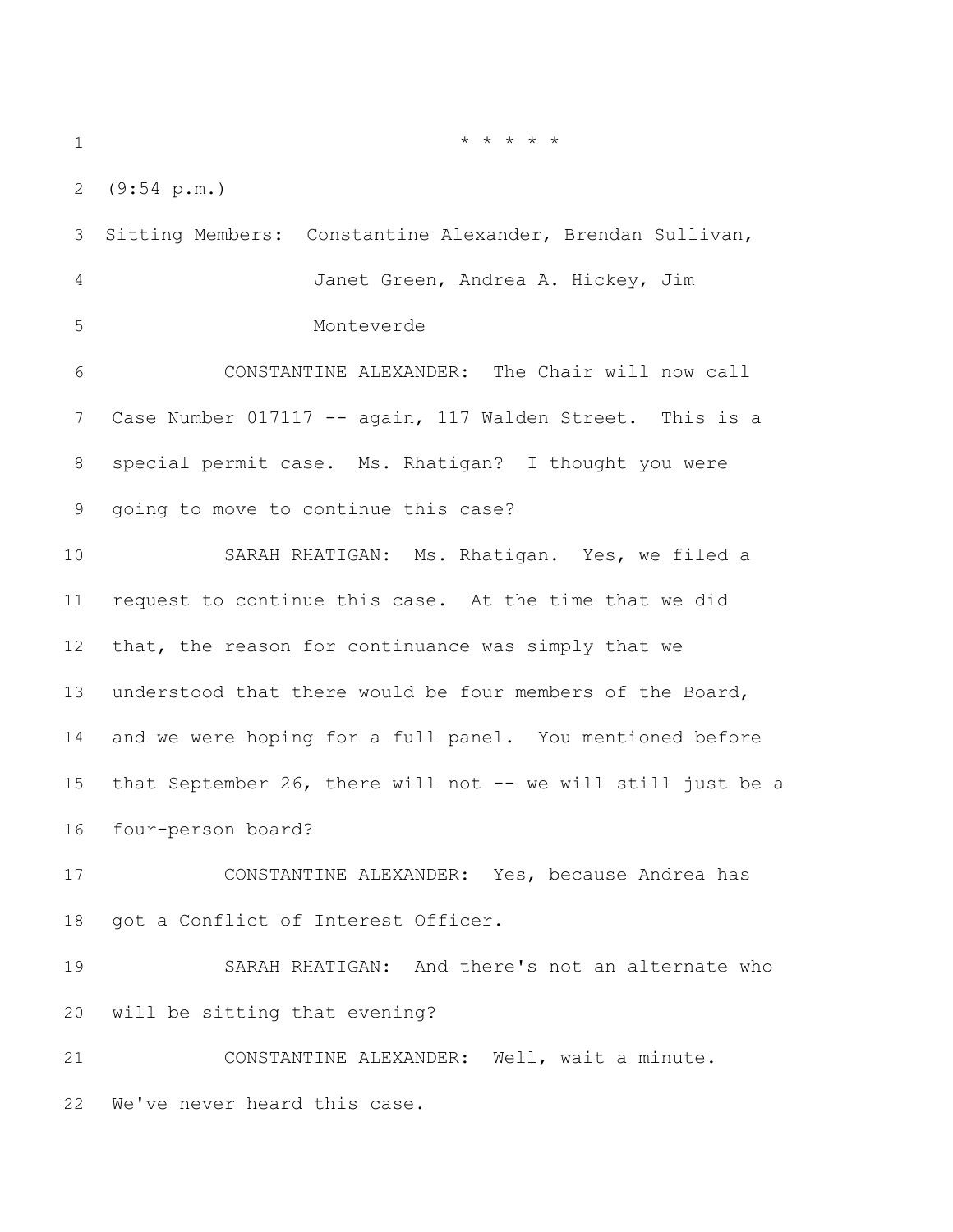SARAH RHATIGAN: This case has never been heard. CONSTANTINE ALEXANDER: So we can get a fifth member.

 SARAH RHATIGAN: That was the hope, and that was the reason for the continuance. Otherwise, we would have not been ready to --

 CONSTANTINE ALEXANDER: I can't promise -- 8 SARAH RHATIGAN: -- go ahead.

 CONSTANTINE ALEXANDER: -- Maria will be able to find that person, but we can have --

 SARAH RHATIGAN: Okay. Well that would be great, if we were able to try to find a fifth member. I would proceed with the request for the continuance, but just in case you hear from us just prior to the hearing that we're requesting an additional continuance, it will only be if it's for the reason that there's only four members

available.

 CONSTANTINE ALEXANDER: I strongly suspect we'll be able to find a fifth member.

SARAH RHATIGAN: That would be great.

CONSTANTINE ALEXANDER: But I can't promise.

SARAH RHATIGAN: I understand schedules are tight.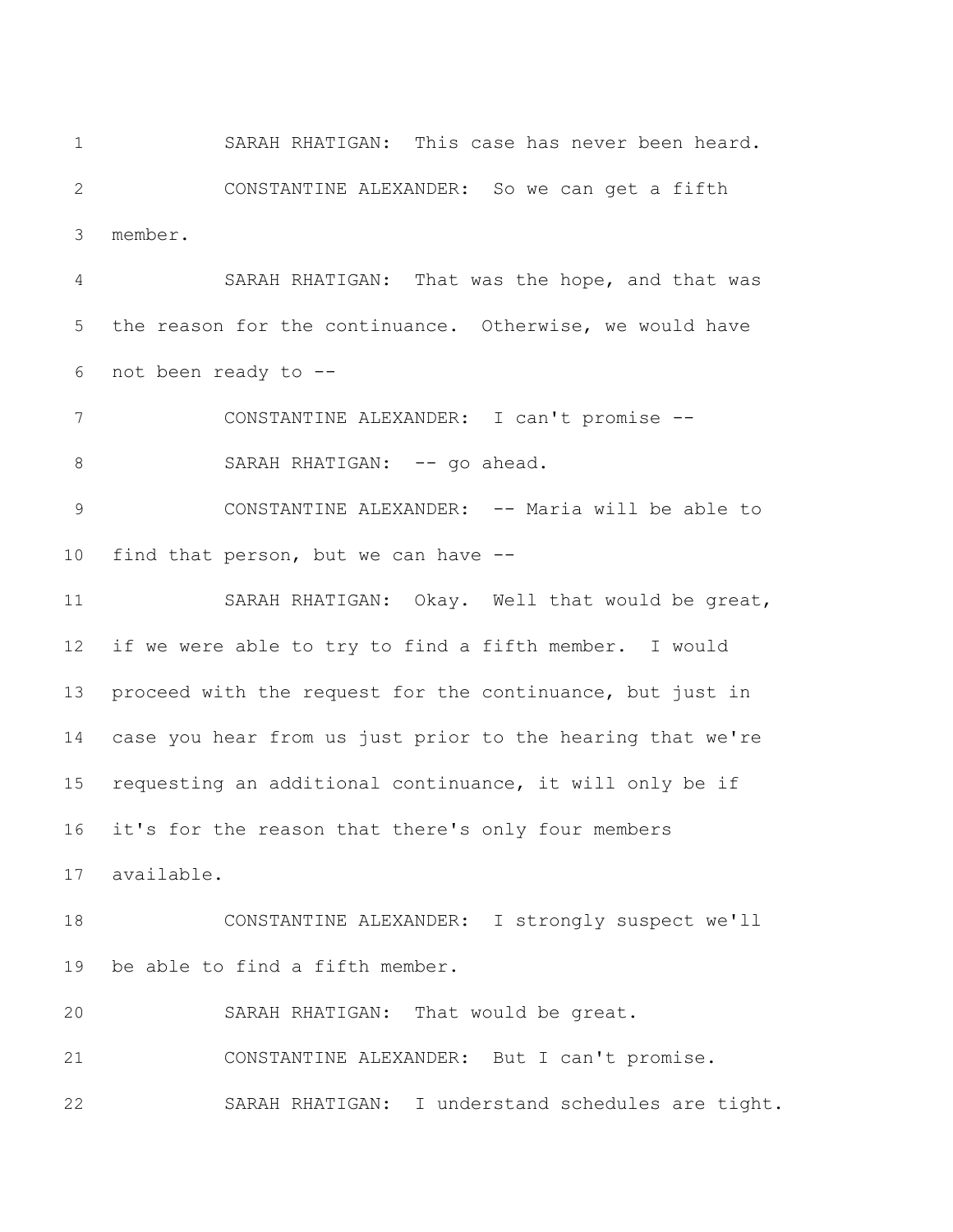SISIA DAGLIAN: I think Laura is here that day. CONSTANTINE ALEXANDER: I'm sorry? SISIA DAGLIAN: Laura is here that day. So on the continuances, so we should have five members. JANET GREEN: Laura Warnick. CONSTANTINE ALEXANDER: Oh, she can -- okay, I didn't hear that. But you will have five members. The Chair moves that we continue this case until 7:00 p.m. on September 26, subject to the following conditions -- oh, this will be a case not heard. One, that the petitioner signs a waiver of time 12 for decision, I think you've done that -- SUSANNE HOWARD: I believe so, yes. CONSTANTINE ALEXANDER: Two, that the posting sign -- famous posting sign -- must be modified to reflect the new date, September 26, to the time, 7:00 p.m., and maintained, and it's your responsibility to maintain that within 14 days prior to that, as required by our ordinance. 19 And lastly, to the extent that there are new plans -- well, more than that -- Ms. Howard submitted a brief -- whatever you want to call it -- raising a number of issues. I want the respond to those, and those responses must be in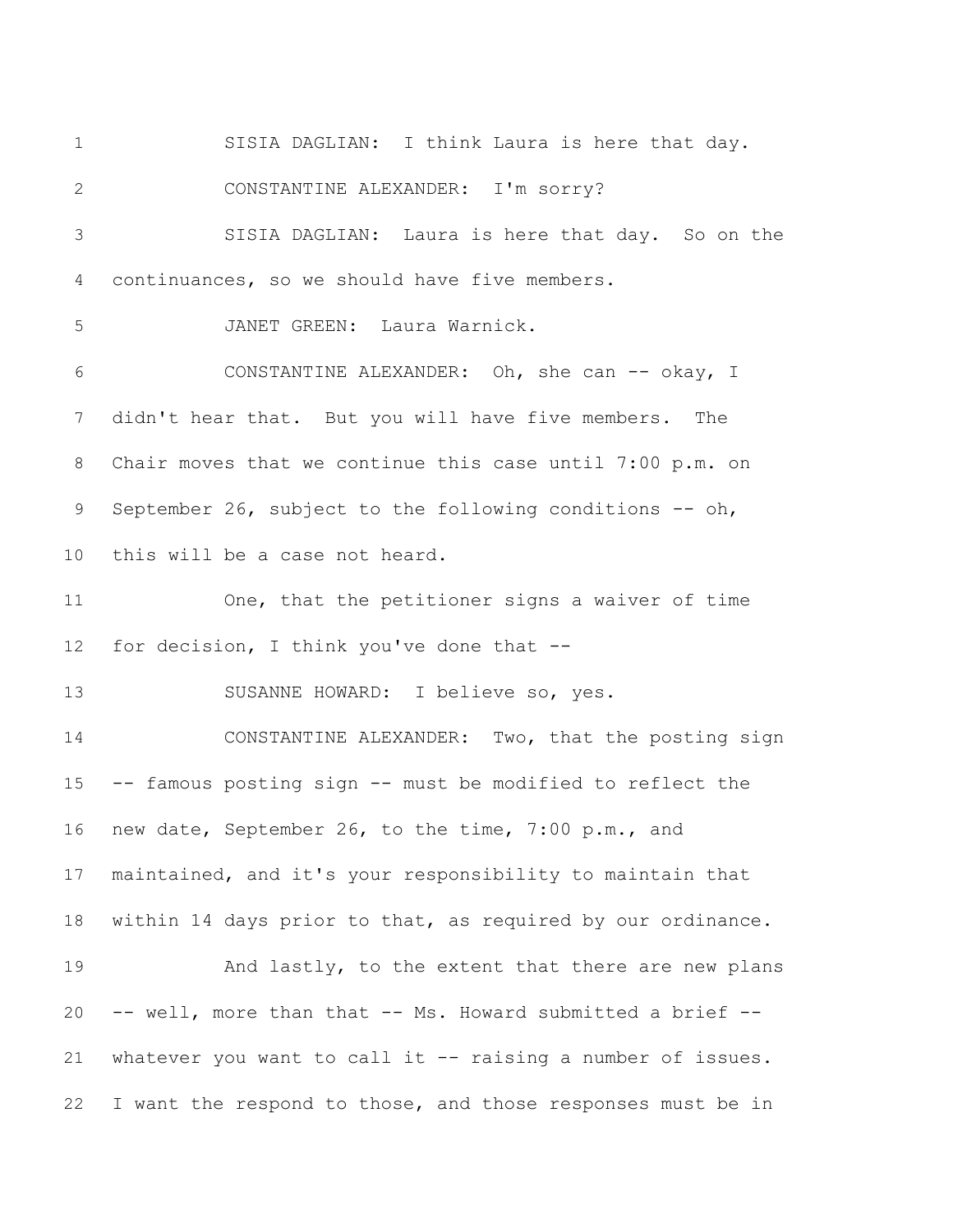```
1 our files no later than 5:00 p.m. on the Monday before 
2 September 26. And similarly, if you have any modifications 
3 to the plans that you've already submitted, those must be 
4 also in our file by that same time. 
5 SARAH RHATIGAN: Understood. 
6 CONSTANTINE ALEXANDER: All those in favor, please 
7 say, "Aye."
8 THE BOARD: Aye.
9 CONSTANTINE ALEXANDER: Five (sic) in favor, see 
10 you September 26. 
11 SARAH RHATIGAN: Thank you. 
12 ANDREA HICKEY: I can't vote on that.
13 CONSTANTINE ALEXANDER: No, no, four. 
14 ANDREA HICKEY: Oh, you said five.
15 CONSTANTINE ALEXANDER: Oh, I'm sorry, four [VOTE: 
16 Andrea Hickey abstained ] 
17 AUDIENCE: Thanks, Susanne! 
18 SUSANNE HOWARD: That's just the continuance. 
19
20
21
22
```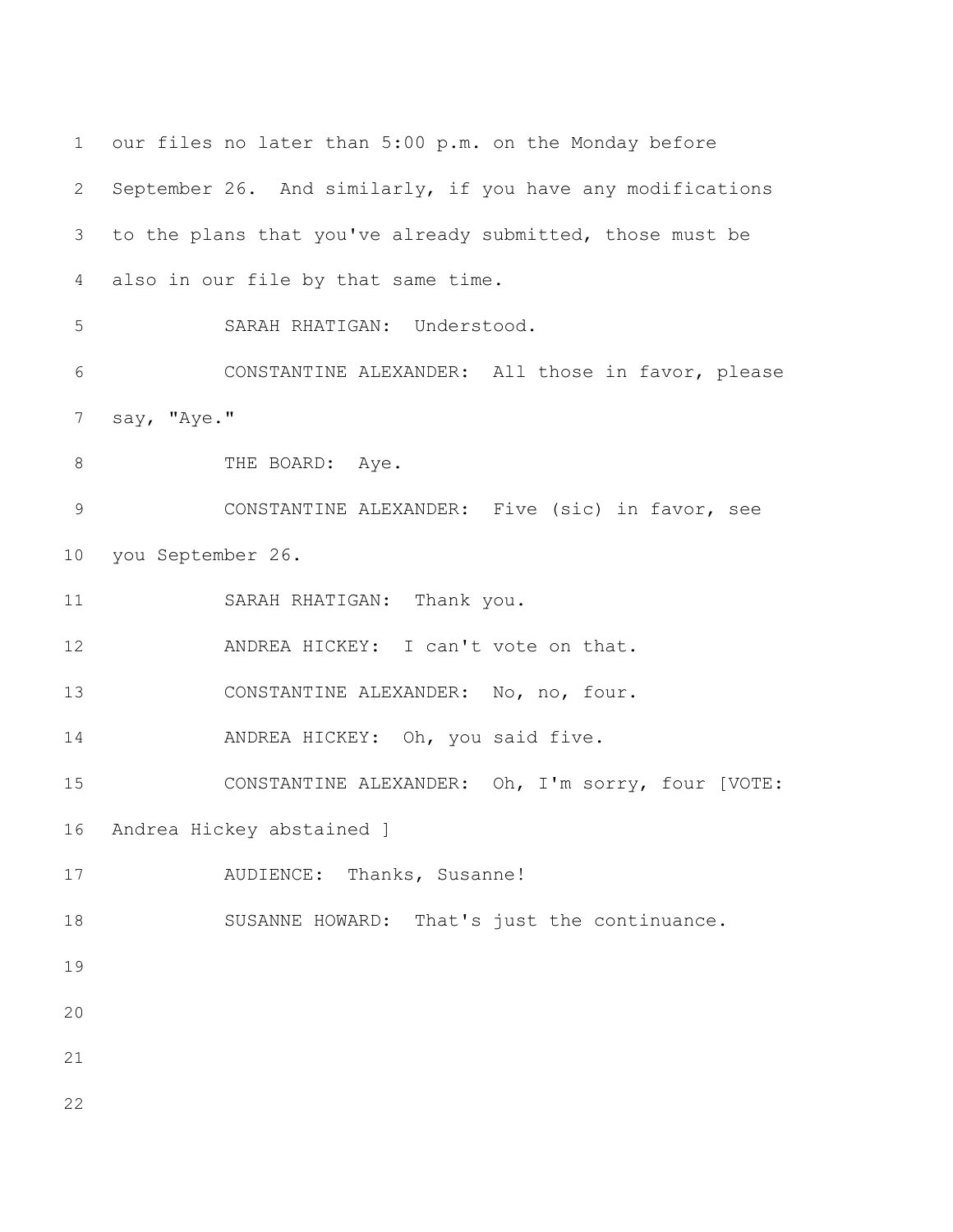\* \* \* \* \*

(9:57 p.m.)

 Sitting Members: Constantine Alexander, Brendan Sullivan, Janet Green, Andrea A. Hickey, Jim Monteverde CONSTANTINE ALEXANDER: The Chair will call Case Number 017147 -- 514 Franklin Street. Anyone here wish to be heard? Very patient people. PETER KUHLMANN: I'm Peter Kuhlmann, K-u-h-l-m-a- n-n from 514 Franklin Street. I'm the applicant. LAURA VAN HISE -- I'm Laura van Hise, V-a-n separate word H-i-s-e. I'm an architect. PETER KUHLMANN: So we're seeking a variance to replace the garage in our back yard with a substantially similar structure. The problem with the existing garage it is it's -- I think 1930's construction. The concrete slab is tilting heavily and we've kind of looked at what we can do with it, 19 and do with the settling and the condition of it -- really the only option we have is to replace it. And so, we're essentially looking to -- with modern building, you know, techniques and --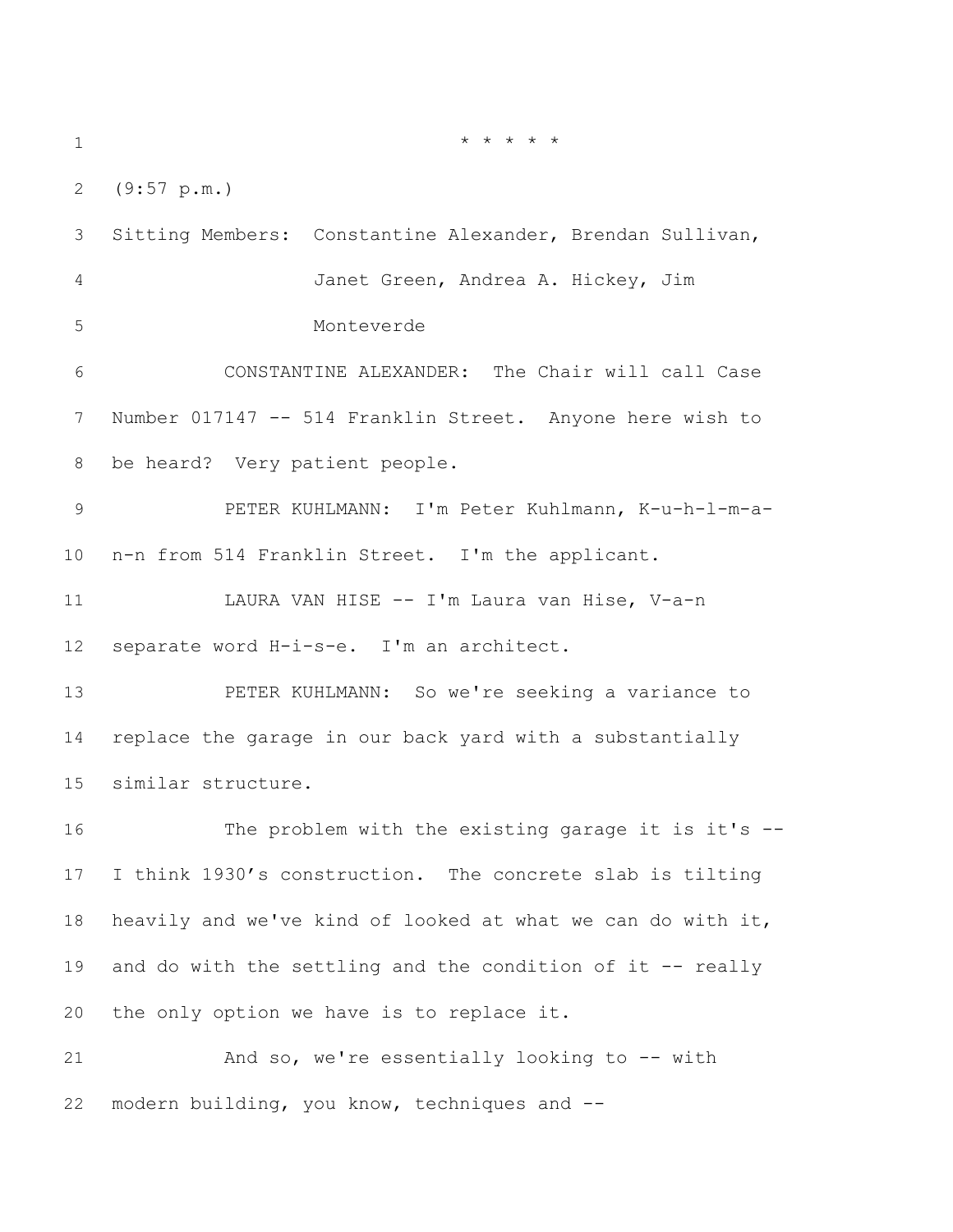CONSTANTINE ALEXANDER: I mean, it's essentially the same size it is now, slightly bigger, is that -- LAURA VAN HISE -- Slightly bigger. PETER KUHLMANN: Slightly bigger, yeah. The -- and the main reason -- we're trying to kind of maintain the same material volume, because we fully utilize it, and the changes in footprint are due in width, largely to the thickness of a one hour rated wall and the length of the garage. It currently doesn't have a door, which works because if it did have a door, we couldn't close it, so we want to add I think another two feet to the -- CONSTANTINE ALEXANDER: And this garage is basically the storage, you don't have a car that you can park? PETER KUHLMANN: We have one kind of old car that I worked on that's in there that doesn't move much. And then the other side of it is full of all the bikes and all the other stuff that goes in garages. CONSTANTINE ALEXANDER: Questions for members of the Board? We'll open the matter to public testimony. Anybody here wishing to be heard on this matter? No one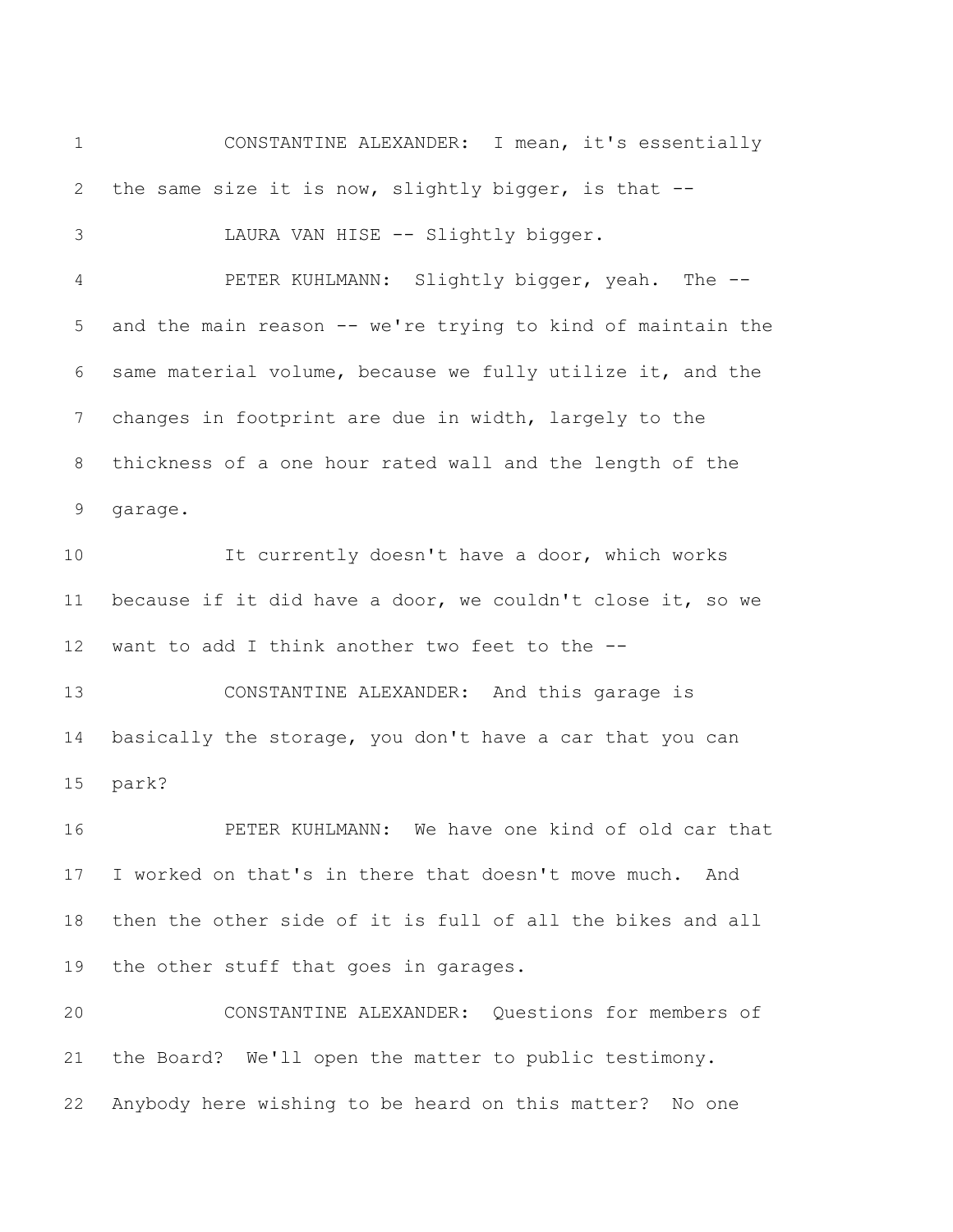wishes to be heard? On the Chair, I think we're ready for a vote?

 The Chair moves that we make the following findings with regard to the relief you're seeking: That a literal enforcement of the provisions of the ordinance would involve a substantial hardship, such hardship being that this is an older steel garage that is in very poor condition and needs to be -- it's actually a safety hazard to some extent and needs to be replaced.

 The hardship is owing to the shape of the lot. There's no way of getting another garage on the lot and complying with all the legal, the zoning requirements, and desirable relief may be granted without substantial detriment to the public good, or nullifying or substantially derogate the intent or purpose of the ordinance.

 So on that basis of all these findings, the Chair moves that we grant the variance requested on the condition that the work proceed in accordance with two pages of plans that have been initialed by the Chair, prepared by Copley Architecture Studio dated June 27, 2019. All those in favor, please say, "Aye."

22 THE BOARD: Aye. [ All vote in favor]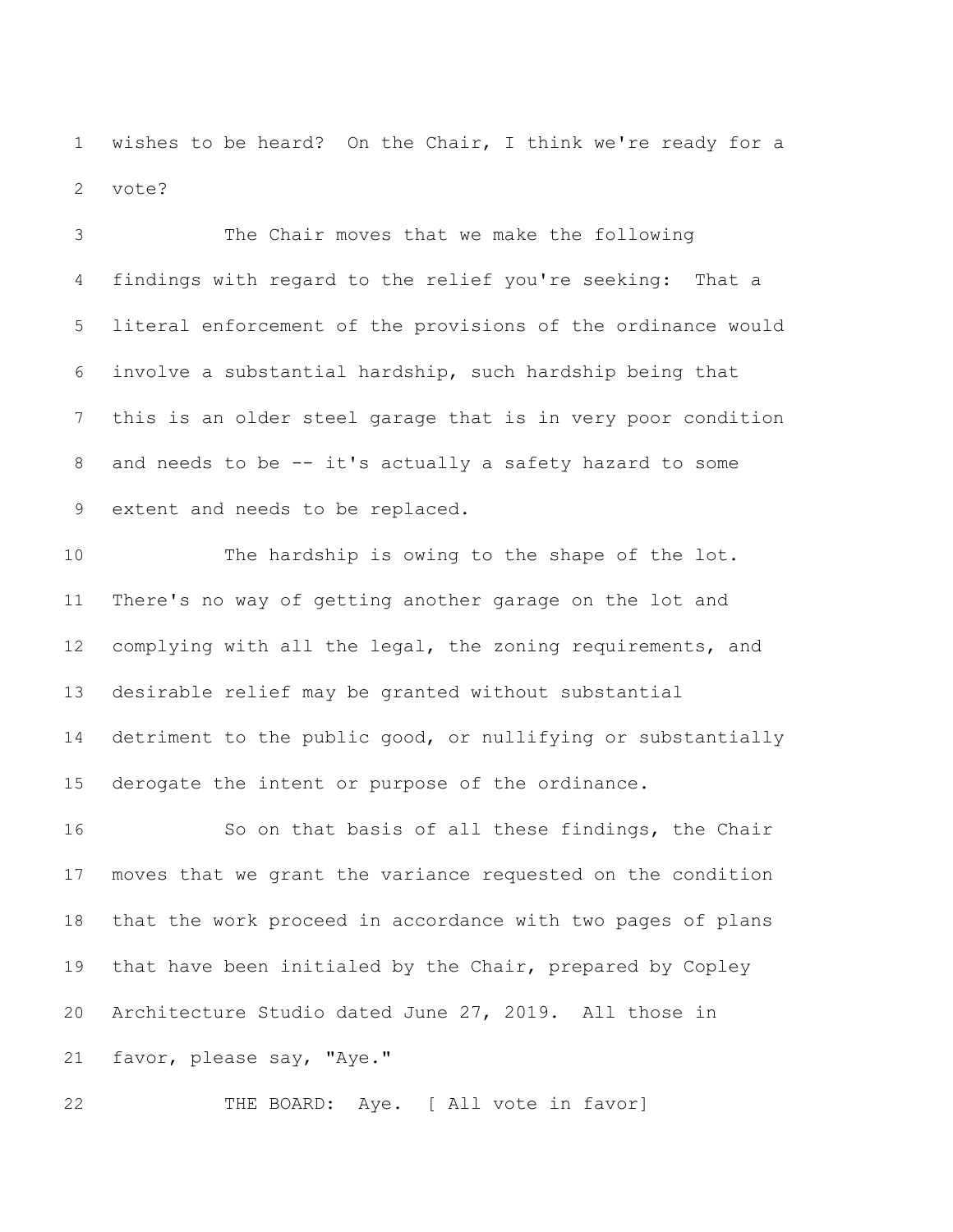| $\mathbf 1$      |          | CONSTANTINE ALEXANDER: Five in favor, relief |                          |  |  |
|------------------|----------|----------------------------------------------|--------------------------|--|--|
| $\mathbf{2}$     | granted. |                                              |                          |  |  |
| $\mathsf 3$      |          |                                              | [COLLECTIVE]: Thank you. |  |  |
| $\sqrt{4}$       |          |                                              |                          |  |  |
| $\mathsf S$      |          |                                              |                          |  |  |
| $\epsilon$       |          |                                              |                          |  |  |
| $\boldsymbol{7}$ |          |                                              |                          |  |  |
| $\,8\,$          |          |                                              |                          |  |  |
| $\mathsf 9$      |          |                                              |                          |  |  |
| $1\,0$           |          |                                              |                          |  |  |
| $11\,$           |          |                                              |                          |  |  |
| $12\,$           |          |                                              |                          |  |  |
| $13\,$           |          |                                              |                          |  |  |
| $1\,4$           |          |                                              |                          |  |  |
| $15\,$           |          |                                              |                          |  |  |
| 16               |          |                                              |                          |  |  |
| 17               |          |                                              |                          |  |  |
| $1\,8$           |          |                                              |                          |  |  |
| 19               |          |                                              |                          |  |  |
| 20               |          |                                              |                          |  |  |
| 21               |          |                                              |                          |  |  |
| 22               |          |                                              |                          |  |  |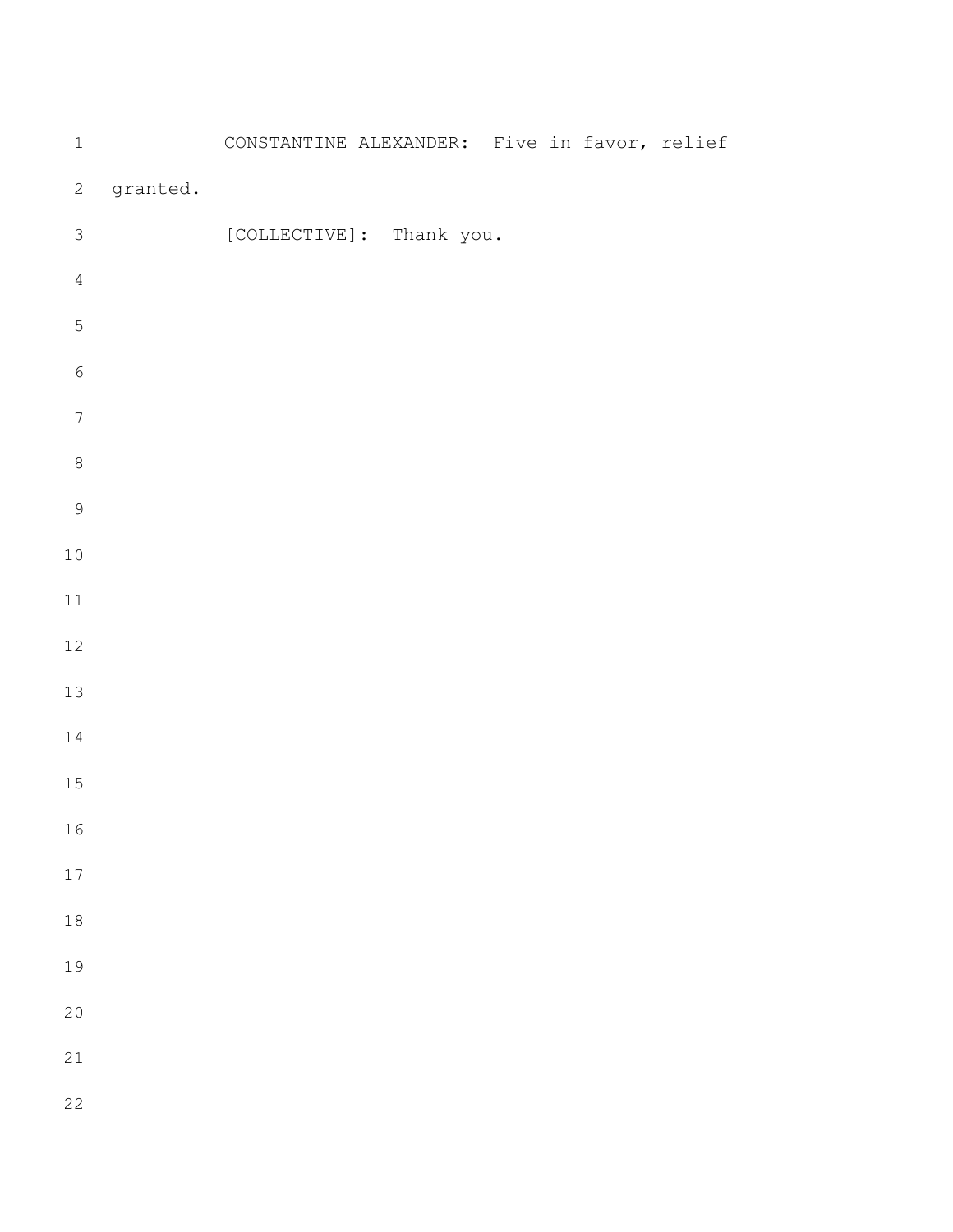\* \* \* \* \* (10:01 p.m.) Sitting Members: Constantine Alexander, Brendan Sullivan, Janet Green, Andrea A. Hickey, Jim Monteverde CONSTANTINE ALEXANDER: The Chair will now call Case Number 017153 -- 62 Clay Street. Anyone here wish to be heard on this matter? SAM KACHMAR: Sam Kachmar from SKA Architects. THE REPORTER: Can you spell your name, please? SAM KACHMAR: Yeah. K-a-c-h-m-a-r. JENNA SIRKIN: Hi, I'm Jenna Sirkin, J-e-n-n-a S- i-r-k-i-n. RENE CHOPRA: Rene Chopra, R-e-n-e C-h-o-p-r-a. MICHAELA WOZNIAK: Michaela Wozniak from SKA, M-i- c-h-a-e-l-a W-o-z-n-i-a-k. SAM KACHMAR: So we had some time earlier, so we figured we'd write up some of our arguments for the hardship and try to make this as short and sweet as possible. CONSTANTINE ALEXANDER: Thank you. SAM KACHMAR: We are seeking both a variance of the special permit for the property at 52 Clay Street. We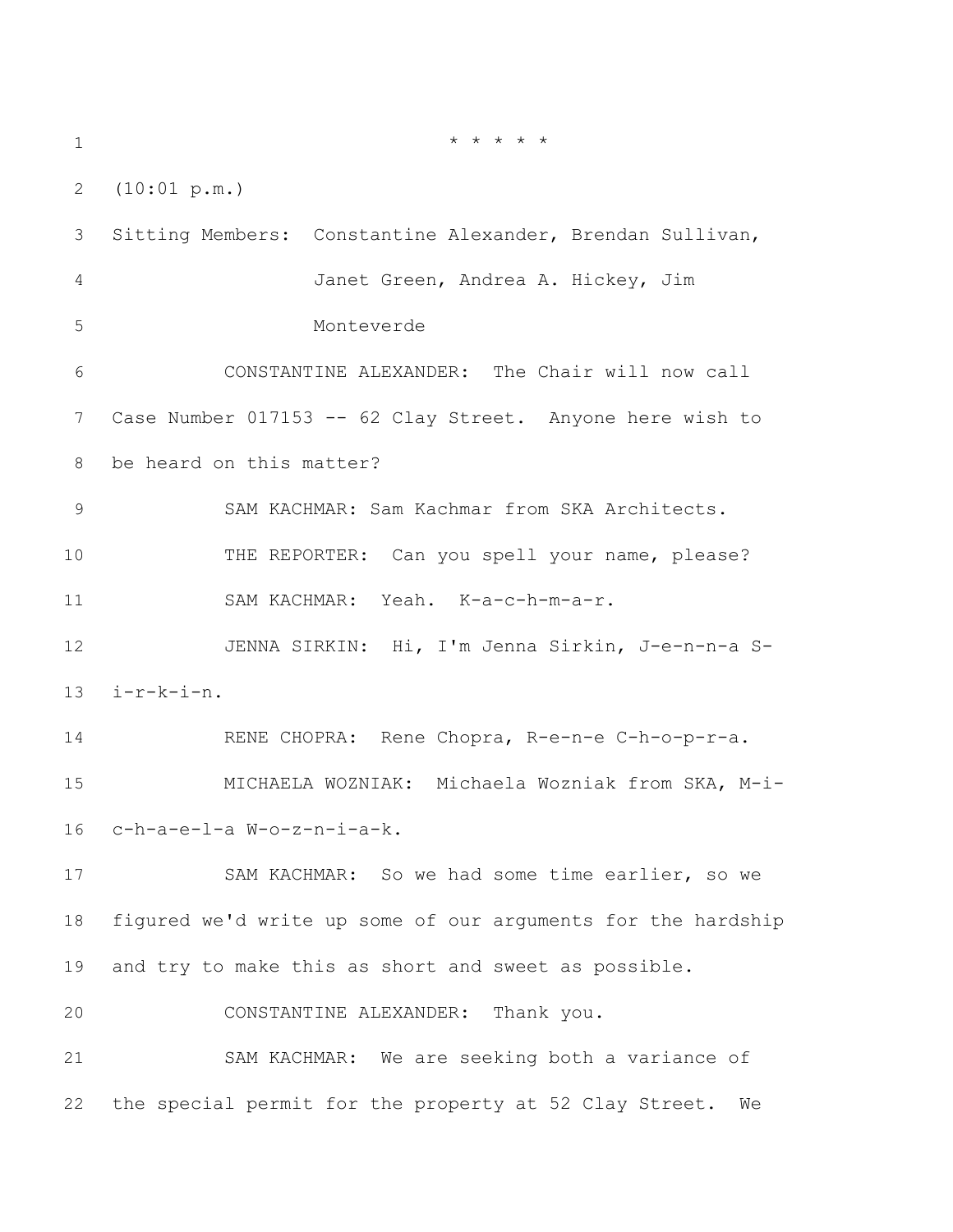are seeking on the northern setback to add a window in one of the office spaces on the second floor to enlarge a couple windows on the third floor, and then there's two skylights that sit just within the setback. And so, we called those up as being within there.

 We're seeking to raise the roof of the house two foot three inches from its current point of 32 feet up to 34 foot 11 below the 35-foot height line. We're seeking to renovate two existing dormers and move them closer to the center of the structure. Right now, they kind of sit on the back of the structure, which is kind of odd.

 Both of the dormers we're making it 13 foot 2, while below the 15-foot limit on the dormers, and we have them set back more than one foot six from the outside of the wall.

 CONSTANTINE ALEXANDER: And your issue is you have FAR issues?

 SAM KACHMAR: FAR, in which we're seeking to add 7% of the FAR from 0.78 --

CONSTANTINE ALEXANDER: 0.78 to 0.85?

SAM KACHMAR: Exactly.

CONSTANTINE ALEXANDER: To 0.5.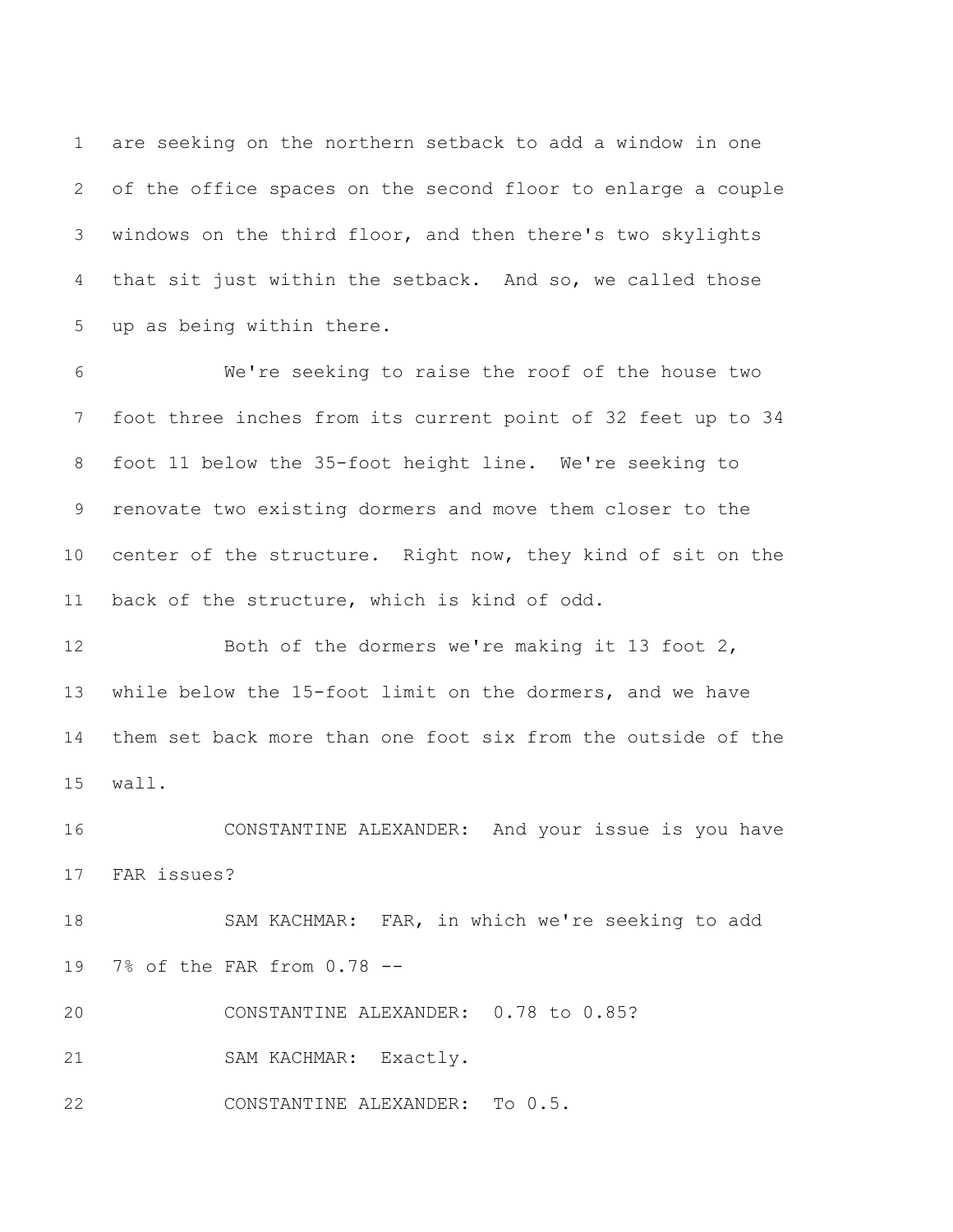SAM KACHMAR: Yep. And so, Clay Street, obviously has a lot of clay on it. It has some subsurface flooding issues; thus, we can't really build bedrooms down at the basement level. We have a young family that's seeking to grow and stay in the neighborhood. CONSTANTINE ALEXANDER: Right. Let's just finish up with the variance case, and then we'll go to the special permit. SAM KACHMAR: Sure. CONSTANTINE ALEXANDER: Any questions for members of the board with regard to the variance? Your dormer complies for the most part with -- SAM KACHMAR: Dormer guidelines? CONSTANTINE ALEXANDER: Okay. We will confirm that. SAM KACHMAR: We've go that all written in here. CONSTANTINE ALEXANDER: In the matter of the public testimony, is there anyone here wishing to be heard on this matter? No one wishes to be heard? I will close public testimony. Ready for a vote? SAM KACHMAR: We should have three letters of

support also in the file.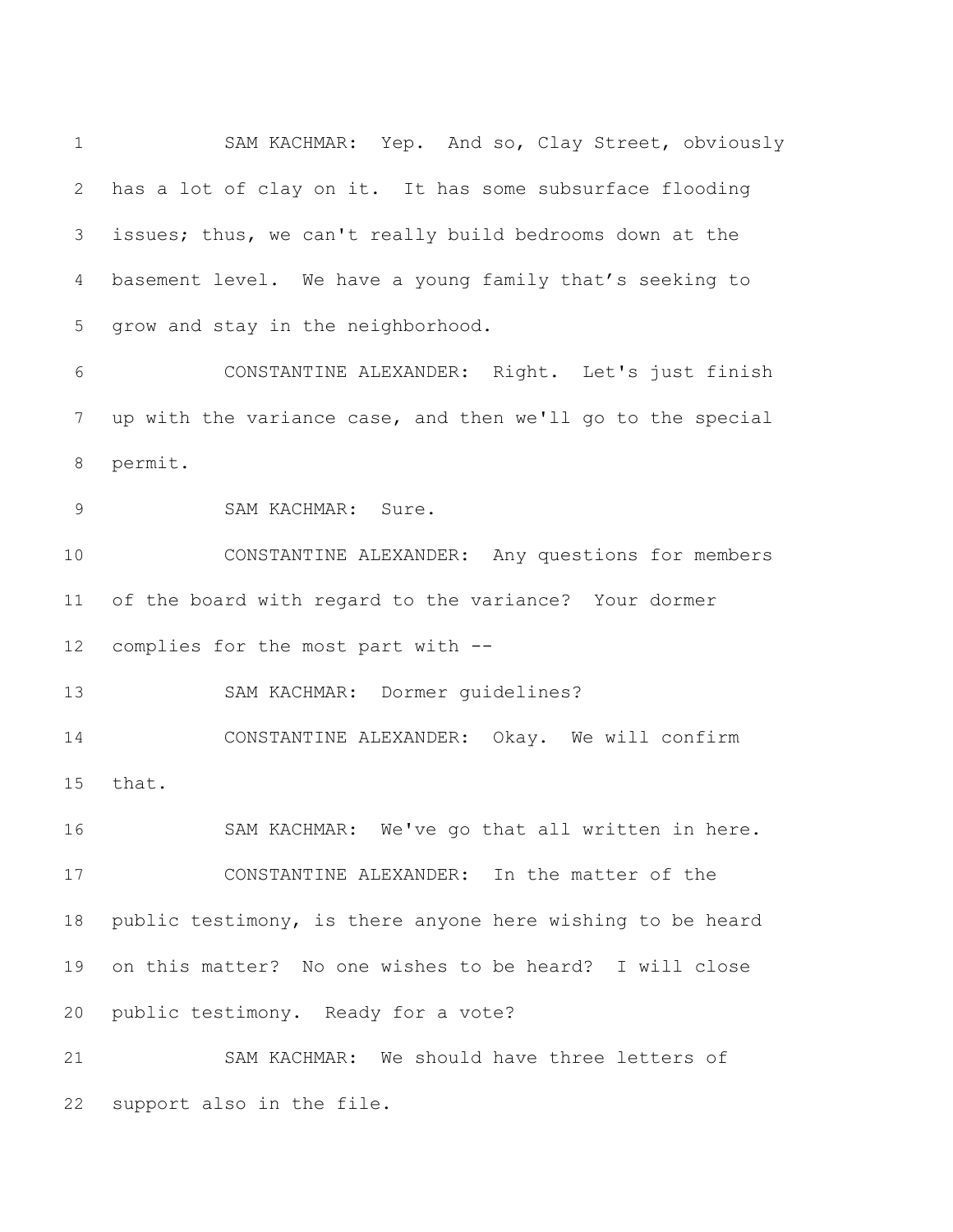CONSTANTINE ALEXANDER: Oh, yeah, there are, thank you.

SAM KACHMAR: Okay.

 CONSTANTINE ALEXANDER: Thank you. I should have mentioned it, I did not. There are three letters in support.

 ANDREA HICKEY: I would just like to say I appreciate your hard work in staying within the guidelines and not sort of overreaching or sort of asking for something crazy. So I respect and appreciate that.

 SAM KACHMAR: We're trying to work within the topology of the neighborhood, but also get -- also more space.

 CONSTANTINE ALEXANDER: Okay. The Chair moves that we make the following findings with regard to the variance being sought: That a literal enforcement of the provisions of the ordinance would involve a substantial hardship, such hardship being this is an older structure that is in need of updating and modification. This would apply not only to the current petitioner, but any subsequent owner of the property.

That the hardship is owing to soil conditions in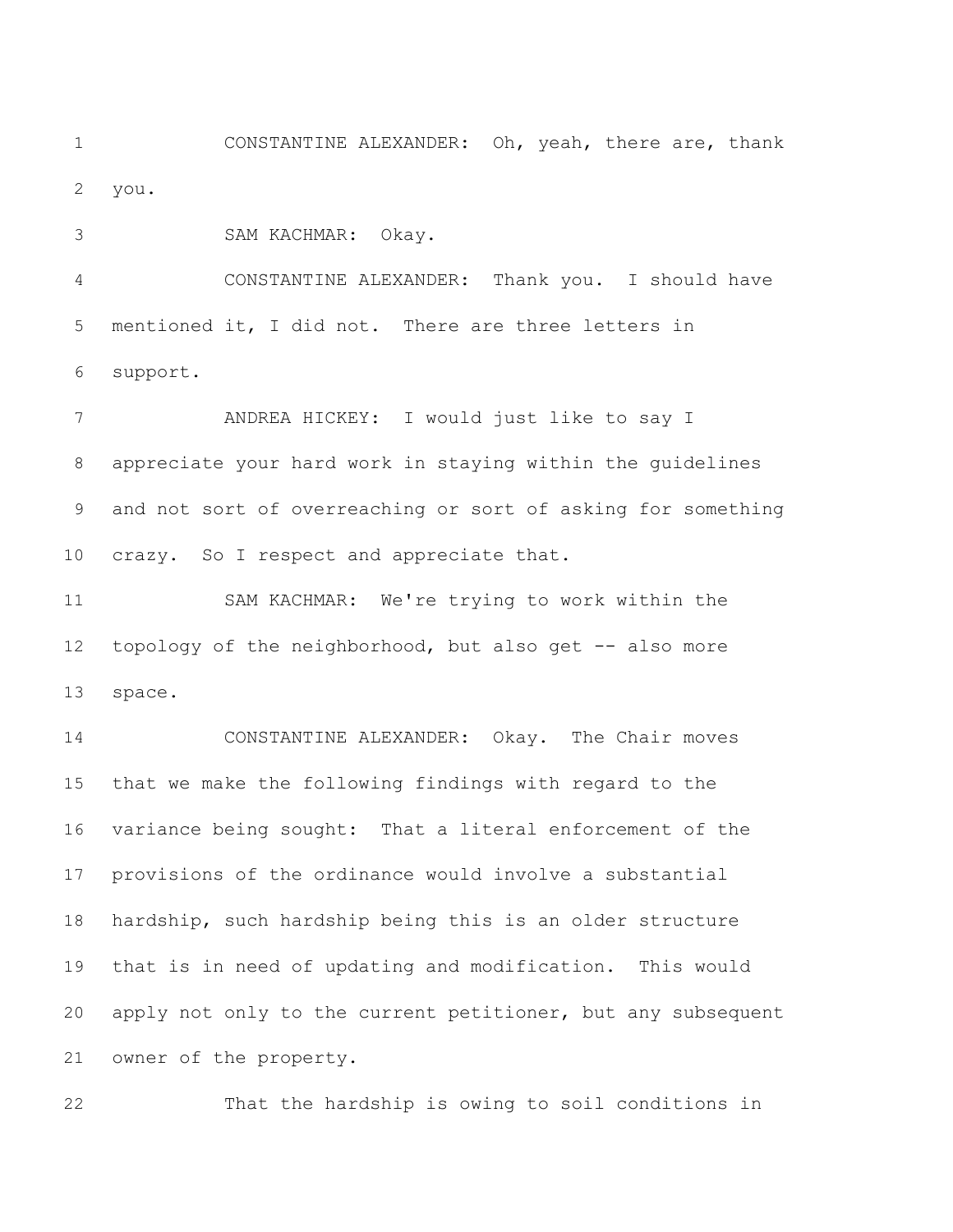part, because it's a clay -- as you said, a clay street, a lot of clay on the property, and that relief may be granted without substantial detriment to the public good, or nullifying or substantially derogating the intent or purpose of the ordinance.

 What's going on here is an attempt to improve the housing stock of the city, not with the whole city in mind, but the result of which would be to improve the housing stock with the City of Cambridge by updating this older structure.

 So on the basis of all of these findings, the Chair moves that we grant the variance requested on the condition that the work proceed in accordance with plans prepared by Sam Kachmar dated 9/06/19, the first page of which has been initialed by the Chair. All those in favor, please say, "Aye."

17 THE BOARD: Aye. [ All vote in favor] CONSTANTINE ALEXANDER: Five in favor, variance granted. So just briefly again on the special permit if you would?

 SAM KACHMAR: Yeah. In regard to the special permit, we were seeking relief just in the fact that some of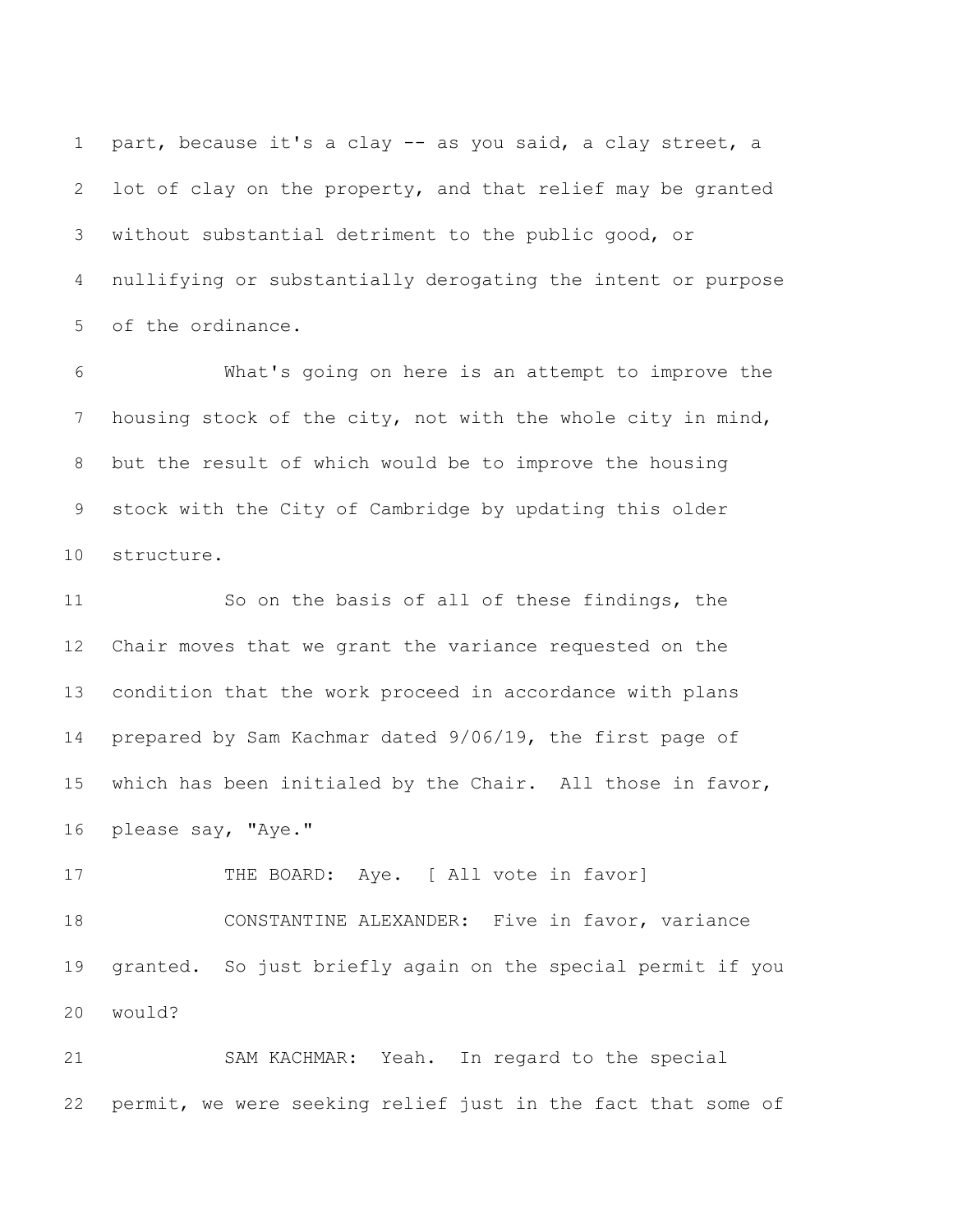our windows are within the setbacks.

 CONSTANTINE ALEXANDER: Right. SAM KACHMAR: But we're increasing some of the side. The front porch, specifically we called out, even though it's a covered porch and technically by right we can enclose it. We're moving two of the windows from that interior to the outside, and adding two other windows on there. CONSTANTINE ALEXANDER: Any impact on privacy? Are the windows on the street? 11 SAM KACHMAR: It's facing the street. CONSTANTINE ALEXANDER: It's on the street, that faces the street? SAM KACHMAR: Yeah. CONSTANTINE ALEXANDER: Okay. Any questions from members of the board? I'll open the matter up to public testimony. Anybody here wishing to be heard on this matter? Apparently not. I will close public testimony. I don't 19 think we have the same letters of support; I guess we have the three before. SAM KACHMAR: They're old, yeah.

CONSTANTINE ALEXANDER: Ready for a vote. [ All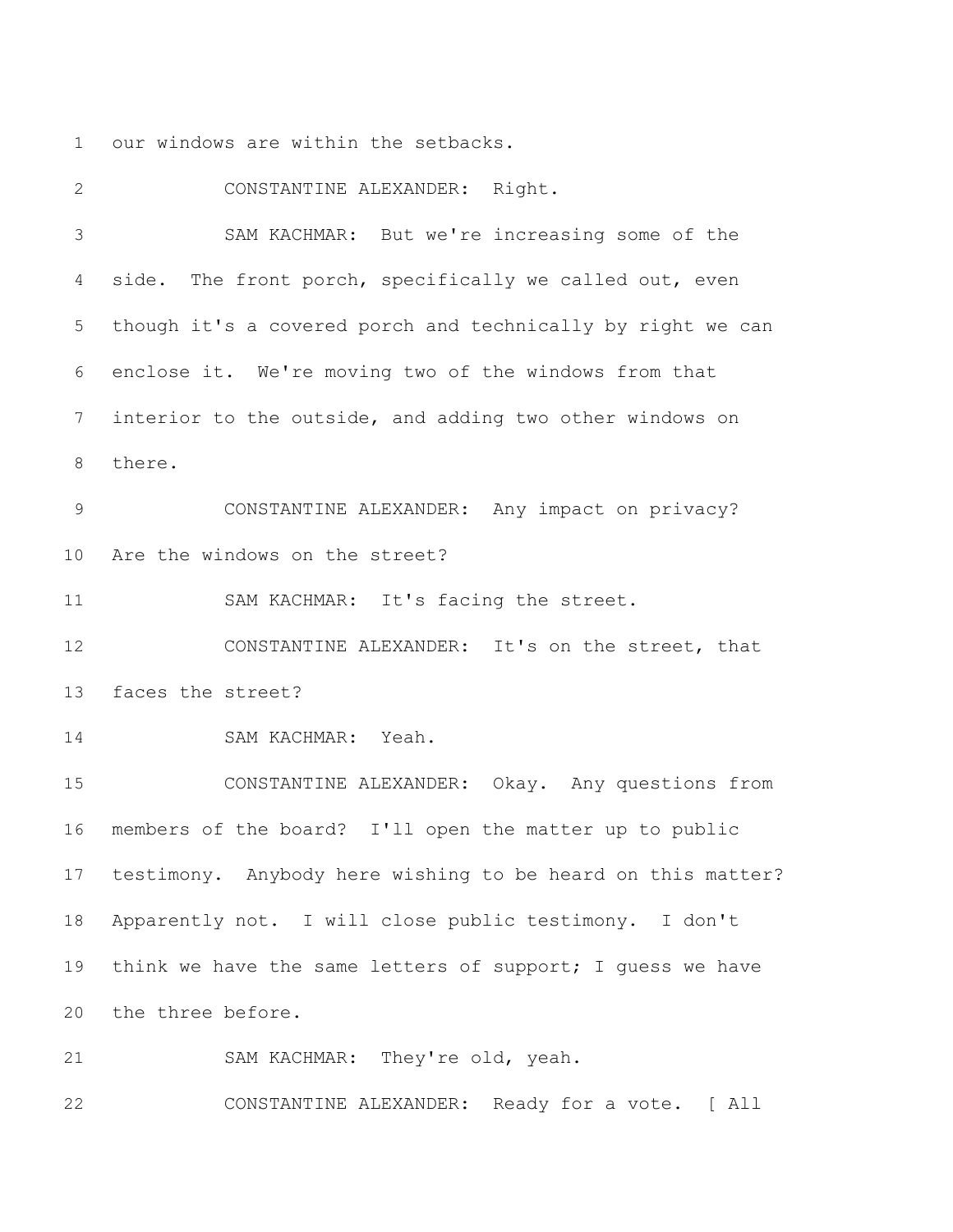vote YES ]

 The Chair moves that we make the following findings with regard to the special permit being sought: that the requirements of the ordinance cannot be met unless we grant the special permit.

 That traffic generated or patterns in access or egress resulting from what is being proposed with regard to the windows will not cause congestion, hazard, or substantial change in established neighborhood character; I think the plans speak for themselves in terms of the impact of the neighboring properties or the neighborhood itself.

 That the continued operation or development of adjacent uses, as permitted in the ordinance, will not be 14 adversely affected by what is being proposed. Again, I think the project speaks for itself in terms of potential impact.

 No nuisance or hazard will be created to the detriment of the health, safety and/or welfare of the occupant of the proposed use, or the citizens of the city. And generally, what is being proposed with regard to the special permit, a portion of this case, will not impair the integrity of the district or adjoining district,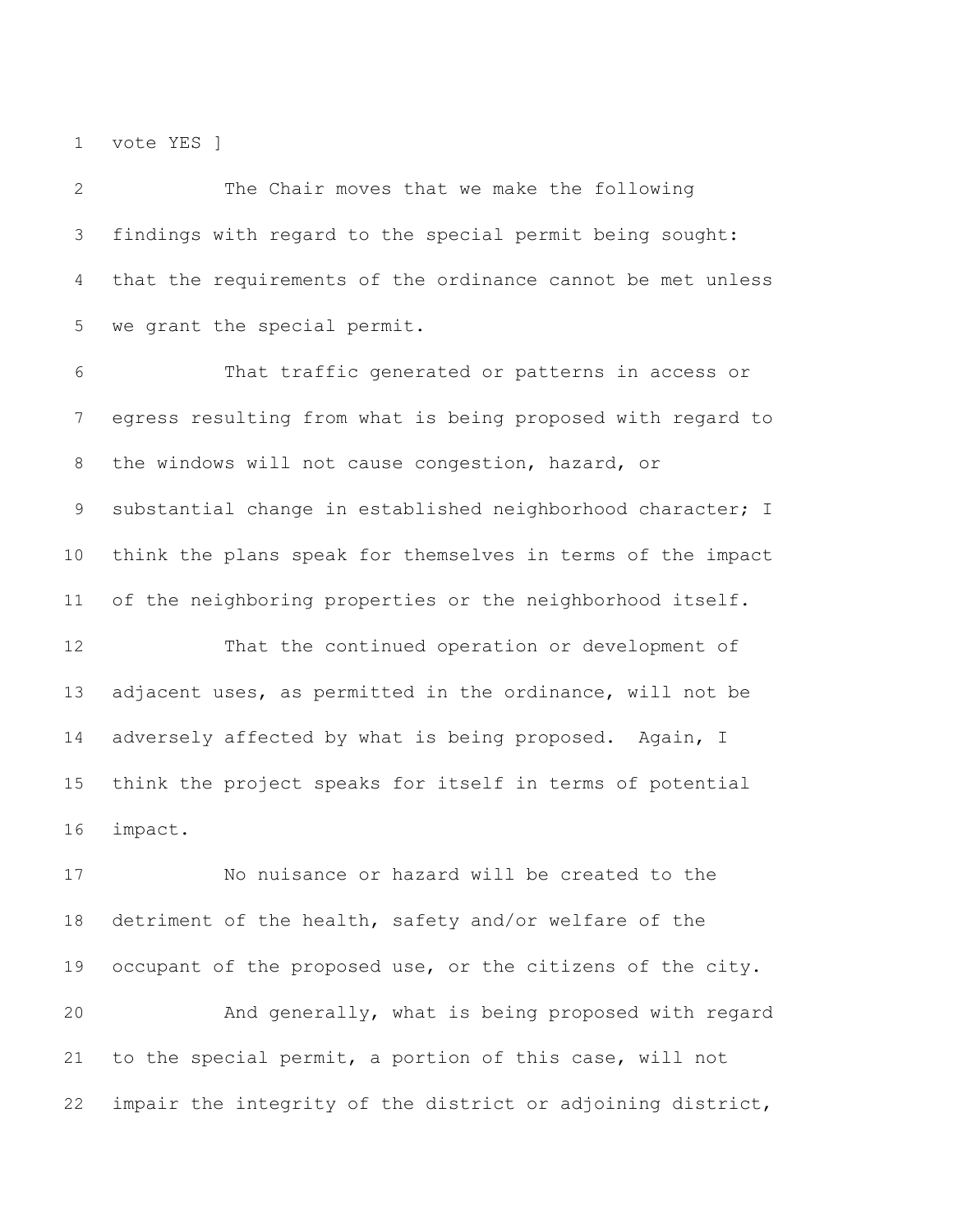or otherwise derogate the intent and purpose of this ordinance.

 So on the basis of all of these findings, the Chair moves that we grant you the special permit requested, again on the condition that the work proceeds in accordance with plans referred to with regard to the variance. All 7 those in favor, please say, "Aye." 8 THE BOARD: Aye. [ All vote YES] CONSTANTINE ALEXANDER: Five in favor. 10 [COLLECTIVE]: Thank you so much.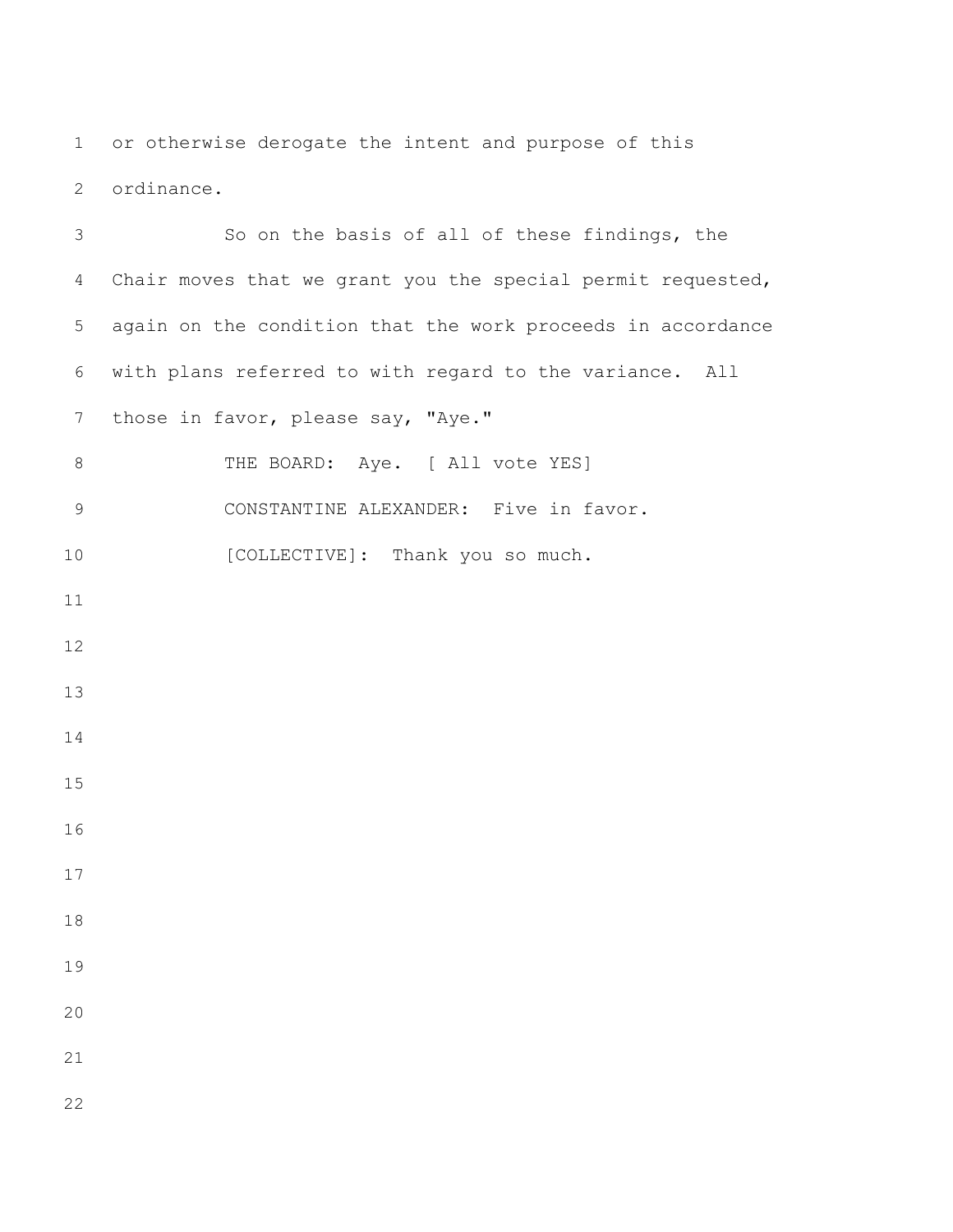\* \* \* \* \*

(10:08 p.m.)

 Sitting Members: Constantine Alexander, Brendan Sullivan, Janet Green, Andrea A. Hickey, Jim Monteverde CONSTANTINE ALEXANDER: The Chair will now call Case Number 017154 -- 10 Fawcett Street. Anyone here wishing to be heard on this matter? I'm sorry -- I thought we -- the Chair will now call Case Number 017156 -- 24 Cushing Street. Anyone here wishing to be heard on this matter? ADAM GLASSMAN: Shall I start? Good evening, Board. My name is Adam Glassman, Architect, 2 Worthington Street, Cambridge. 15 THE REPORTER: Spell your name, please? ADAM GLASSMAN: G-l-a-s-s-m-a-n. 17 MITCH NELIN; My name is Mitch N, last name spelled N as in nice guy -e-l-i-n. ADAM GLASSMAN: So we're here for our standard 15- foot dormers that for the most part comply with the dormer guidelines. I know that there was a question about the FAR, so if you'd like, we can run through that first.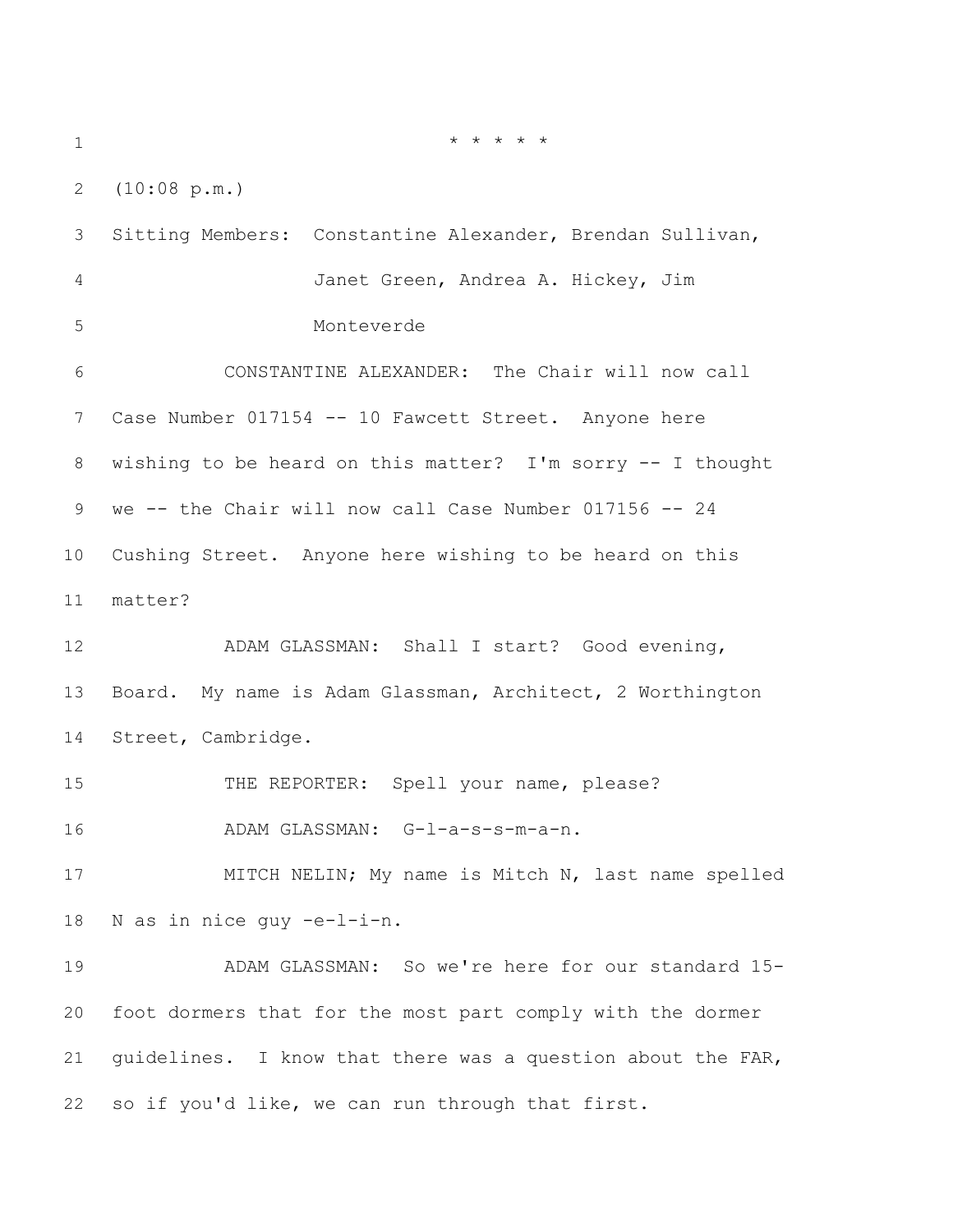CONSTANTINE ALEXANDER: I don't have any note here, but if they are. I thought they were -- ANDREA HICKEY: I don't either. CONSTANTINE ALEXANDER: -- side yard setback. ANDREA HICKEY: Brendan had a question; I think about the calculations. BRENDAN SULLIVAN: Correct the dimensional form? ADAM GLASSMAN: Yeah, I mean, the dimensional form is actually correct, but I read -- BRENDAN SULLIVAN: Well, you gave the formula, but you didn't give us the number. 12 ADAM GLASSMAN: I can give you the number now if you like. 14 BRENDAN SULLIVAN: Yeah, just put it on the form, that's all. ADAM GLASSMAN: Okay. I'll put it on the form after. 18 BRENDAN SULLIVAN: That's --19 ADAM GLASSMAN: The -- I mean the FAR is basically going from 0.25 to 0.33 and the maximum is level 0.35, and We're adding 325 gross square feet. CONSTANTINE ALEXANDER: Okay.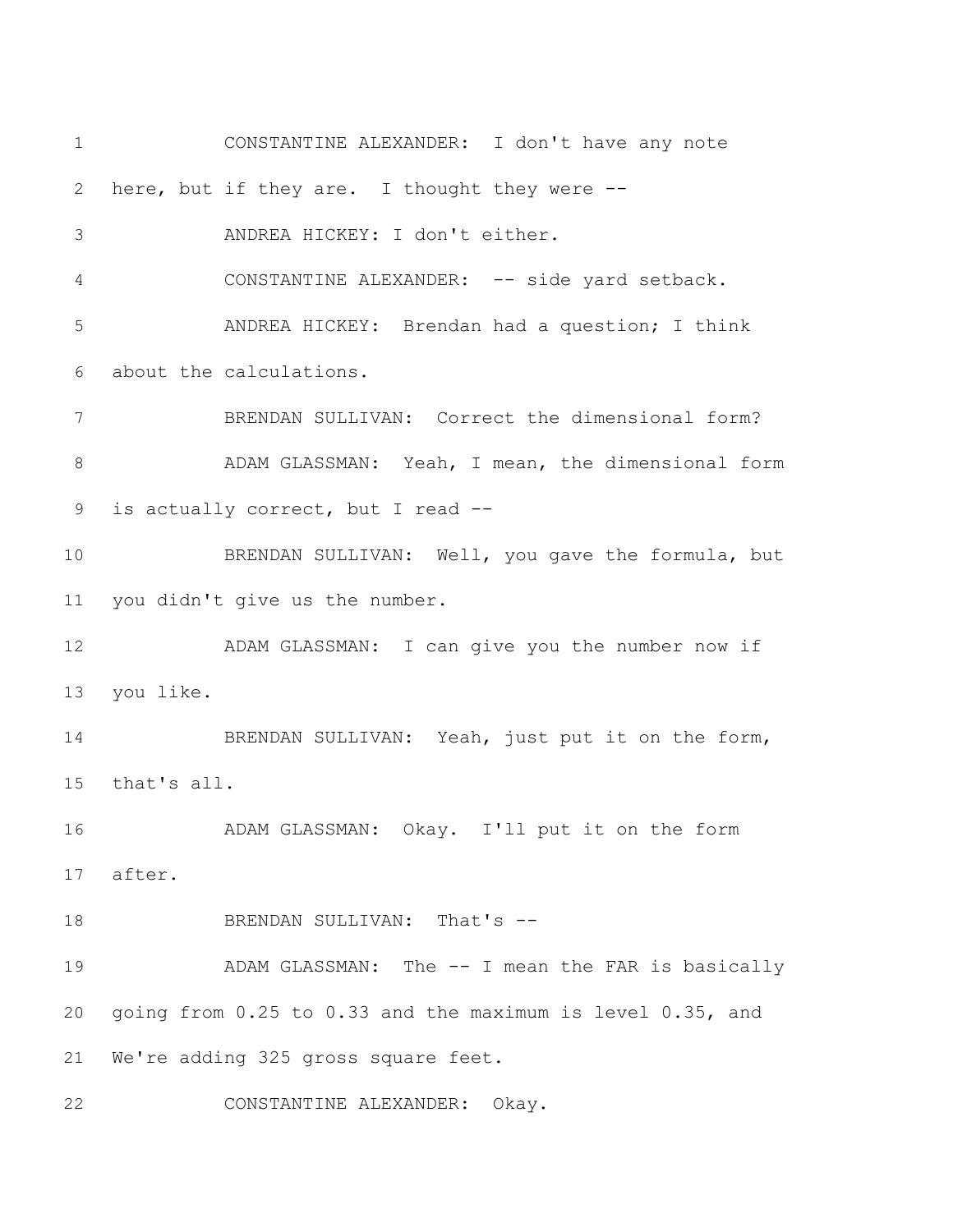BRENDAN SULLIVAN: What was that again, Adam? ADAM GLASSMAN: So you see -- I'll walk you through this. On the dimensional form, we've got existing conditions total gross floor area 3254 gross square feet. Requested conditions: 3579 square feet. BRENDAN SULLIVAN: Yeah. And what's the percentage? Point what 3? ADAM GLASSMAN: For the amount of lot after the first 5000 square feet. 10 BRENDAN SULLIVAN: Yeah, no, but -- okay, so the existing condition is 0.13 what? ADAM GLASSMAN: The existing condition for the area beyond the first 5000 square feet, which is what matters is 0.25, and the proposed is 0.33. BRENDAN SULLIVAN: Okay. Okay. ADAM GLASSMAN: Okay. The work includes removing an existing, somewhat unsightly doghouse dormer on the front. The proposed dormers are set just about in the middle of the house. We've got 18 feet between the edge of the dormer in front of the house, and about seventeen feet four inches from the back of the dormer to the back of the house.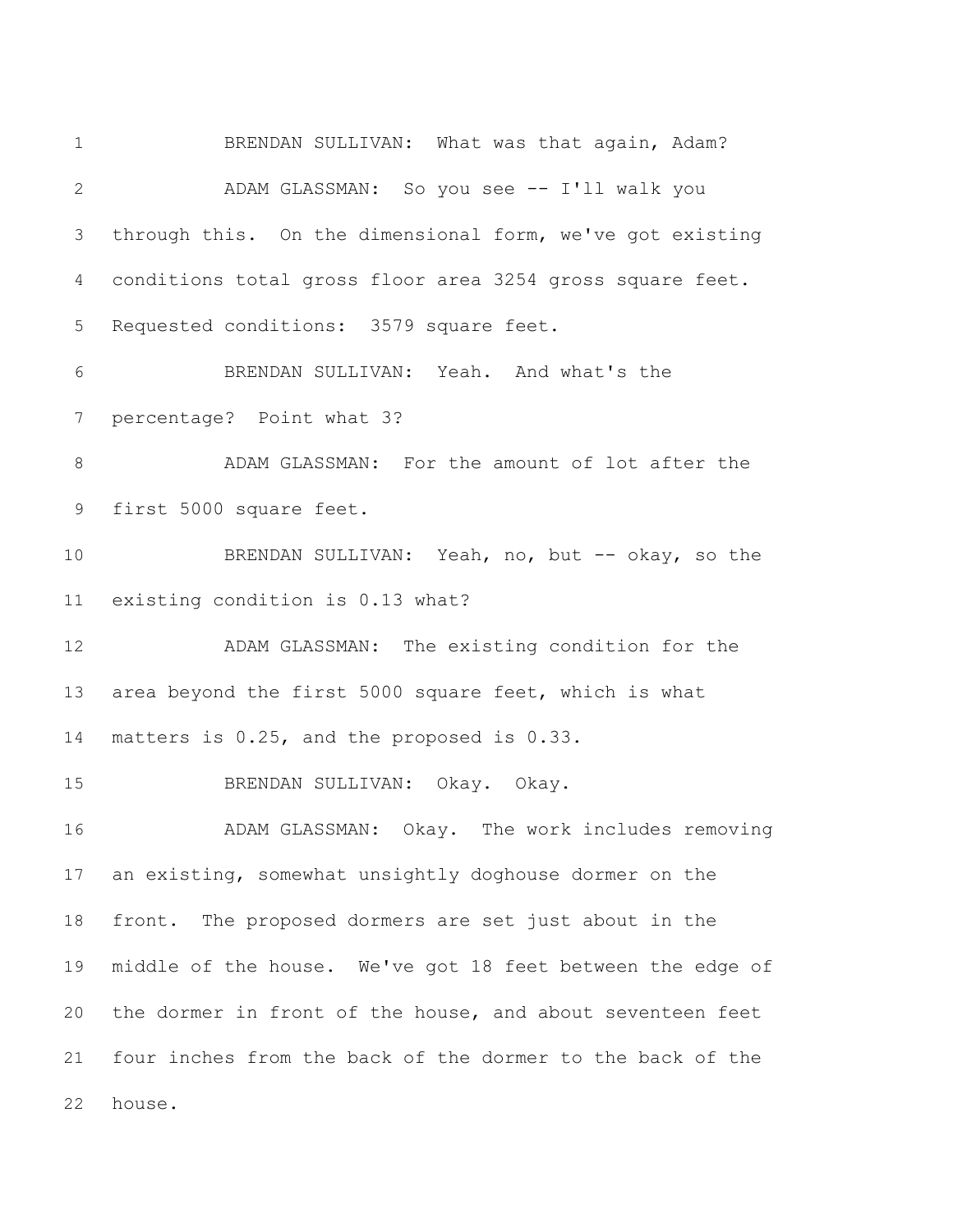CONSTANTINE ALEXANDER: And the reason for building the dormers? MITCH NELIN: To make the third floor more livable, and to improve our quality. CONSTANTINE ALEXANDER: Is it livable now? MITCH NELIN: Yep, it is. CONSTANTINE ALEXANDER: It is? 8 MITCH NELIN: It is. CONSTANTINE ALEXANDER: But you want to make more? MITCH NELIN: Yeah. It's cramped, and -- CONSTANTINE ALEXANDER: How old is the structure? 12 MITCH NELIN: 1933. BRENDAN SULLIVAN: The ceiling height's quite low. CONSTANTINE ALEXANDER: I'm sorry? BRENDAN SULLIVAN: The ceiling height's quite low. CONSTANTINE ALEXANDER: Yeah. Questions from members of the board? 18 JIM MONTEVERDE: Just one, if I may. So the proposal on the third floor adds a -- or modifies a bath and the kitchen? ADAM GLASSMAN: Yes. We're not adding any bedrooms.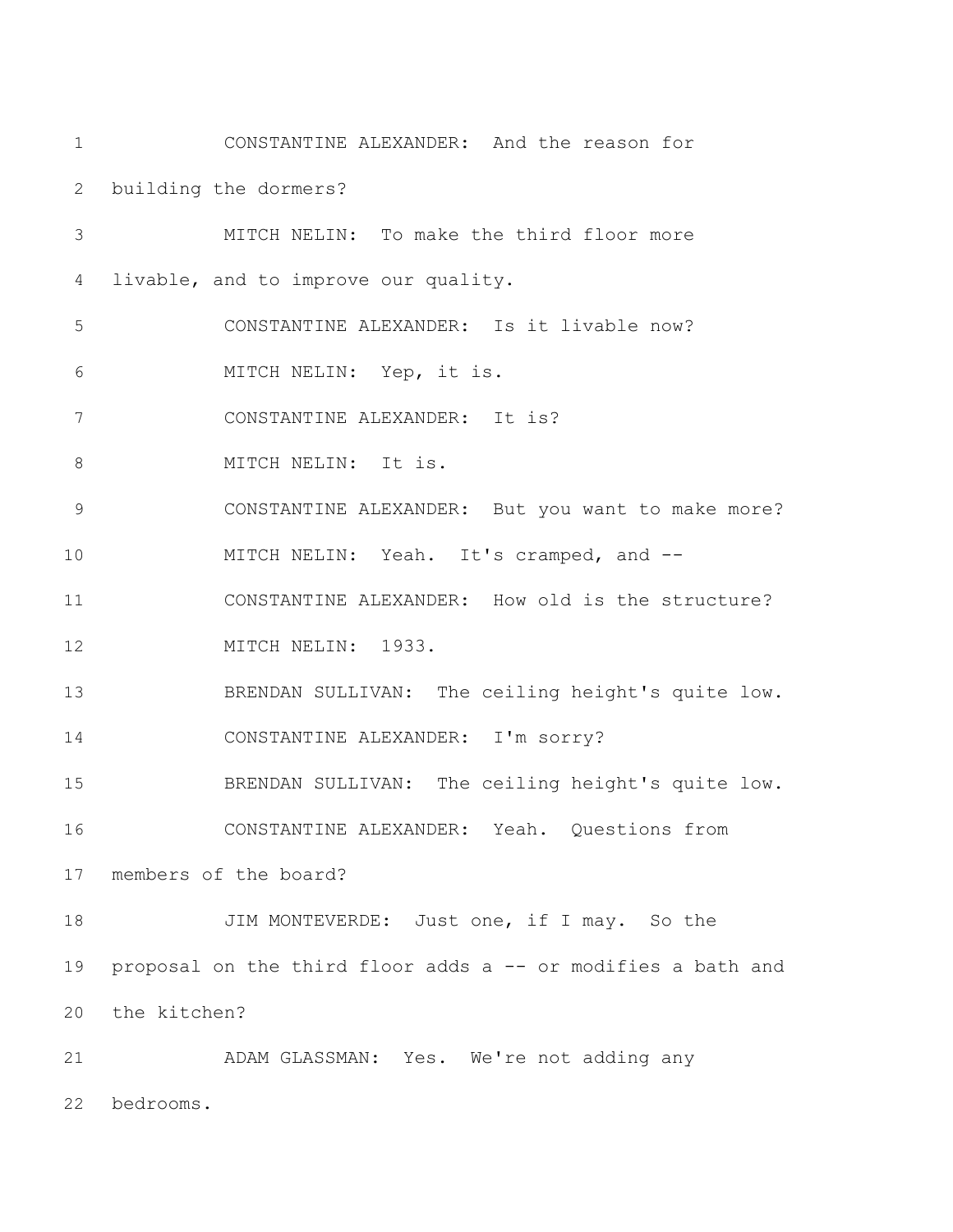JIM MONTEVERDE: Right. And there's another kitchen on the floor, it's connected to the second floor? ADAM GLASSMAN: It's a separate unit. JIM MONTEVERDE: It's a separate unit? And it uses the deck as a second means of -- ADAM GLASSMAN: Yes. JIM MONTEVERDE: Yeah. Okay. Thank you. CONSTANTINE ALEXANDER: Any other questions? I'll open the matter up to public testimony. Is there anyone here wishing to be heard on this matter? Apparently not. We are in receipt of it looks like two letters of support. 12 MITCH NELIN: Here's a pile more. CONSTANTINE ALEXANDER: More? 14 MITCH NELIN: Yeah. CONSTANTINE ALEXANDER: I'll put them in the pile. My goodness. We're in receipt of numerous letters. Are there any letters from the opposition? I guess you wouldn't give them to me. MITCH NELIN: Well, no. I said if they oppose, they should send it to you directly. I might doctor it. CONSTANTINE ALEXANDER: Okay. Ready for a vote? I guess we are. The Chair moves that we make the following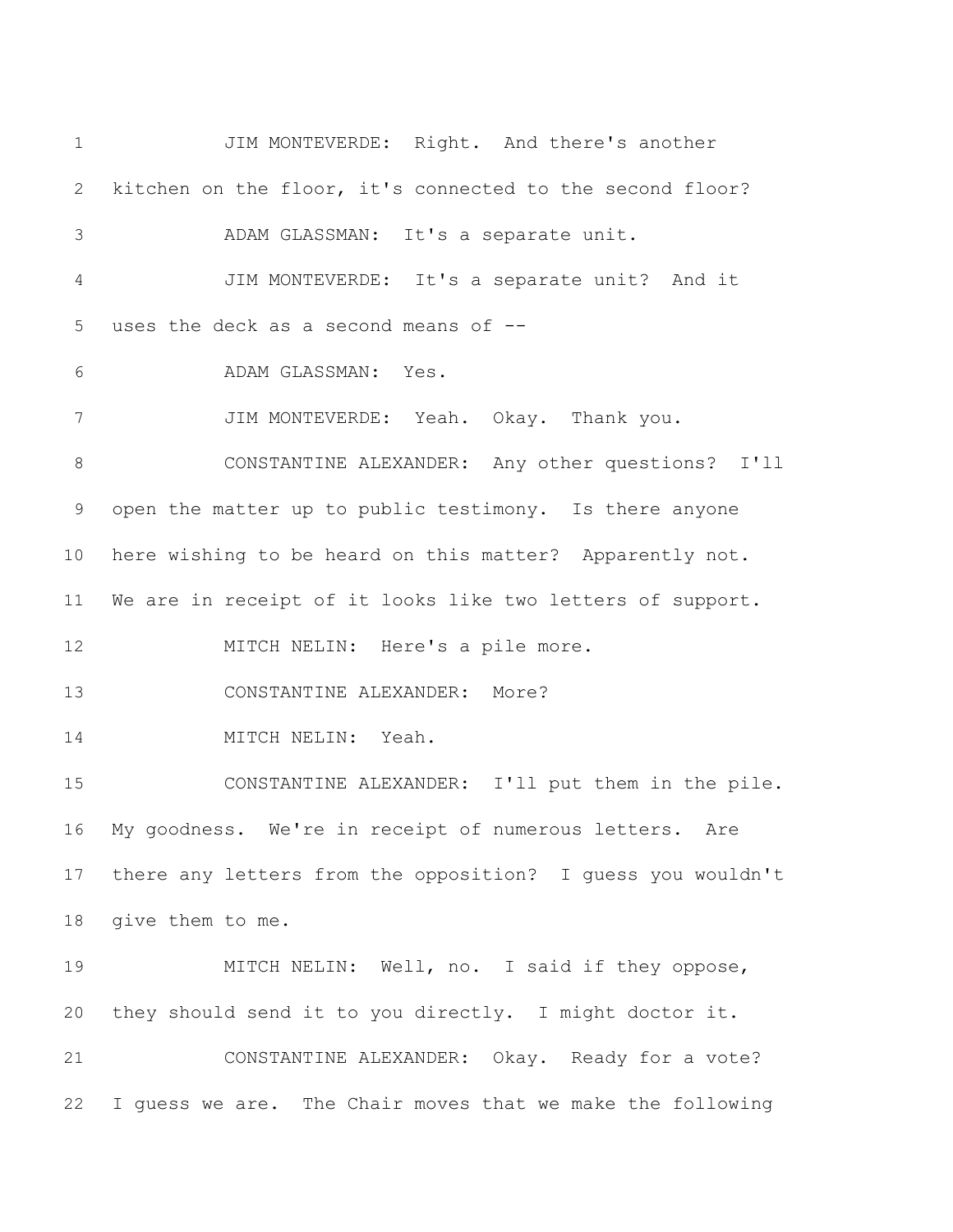findings with regard to the variance being sought: That a literal enforcement of the provisions of the ordinance would involve a substantial hardship, such hardship being as that the third-floor is not as livable, but it's not very desirably livable, and, which limits the ability to use the structure itself for a residence.

 The hardship is owing to the fact that it's an existing, nonconforming structure, and so, therefore any modification requires relief, and that relief may be granted without substantial detriment to the public good, or nullifying or substantially derogating the intent or purpose of this ordinance.

 So on the basis of all of these findings, the Chair moves that we grant the variance requested on the condition -- oh, here it is -- on the condition that the work proceed in accordance with plans prepared by GCD Architects, what's it say? 07 --

18 [COLLECTIVE]: 10.

CONSTANTINE ALEXANDER: 07/10/2000 --

ADAM GLASSMAN: 19.

 CONSTANTINE ALEXANDER: 19, I assume, the first picture of which has been initialed by the Chair. All those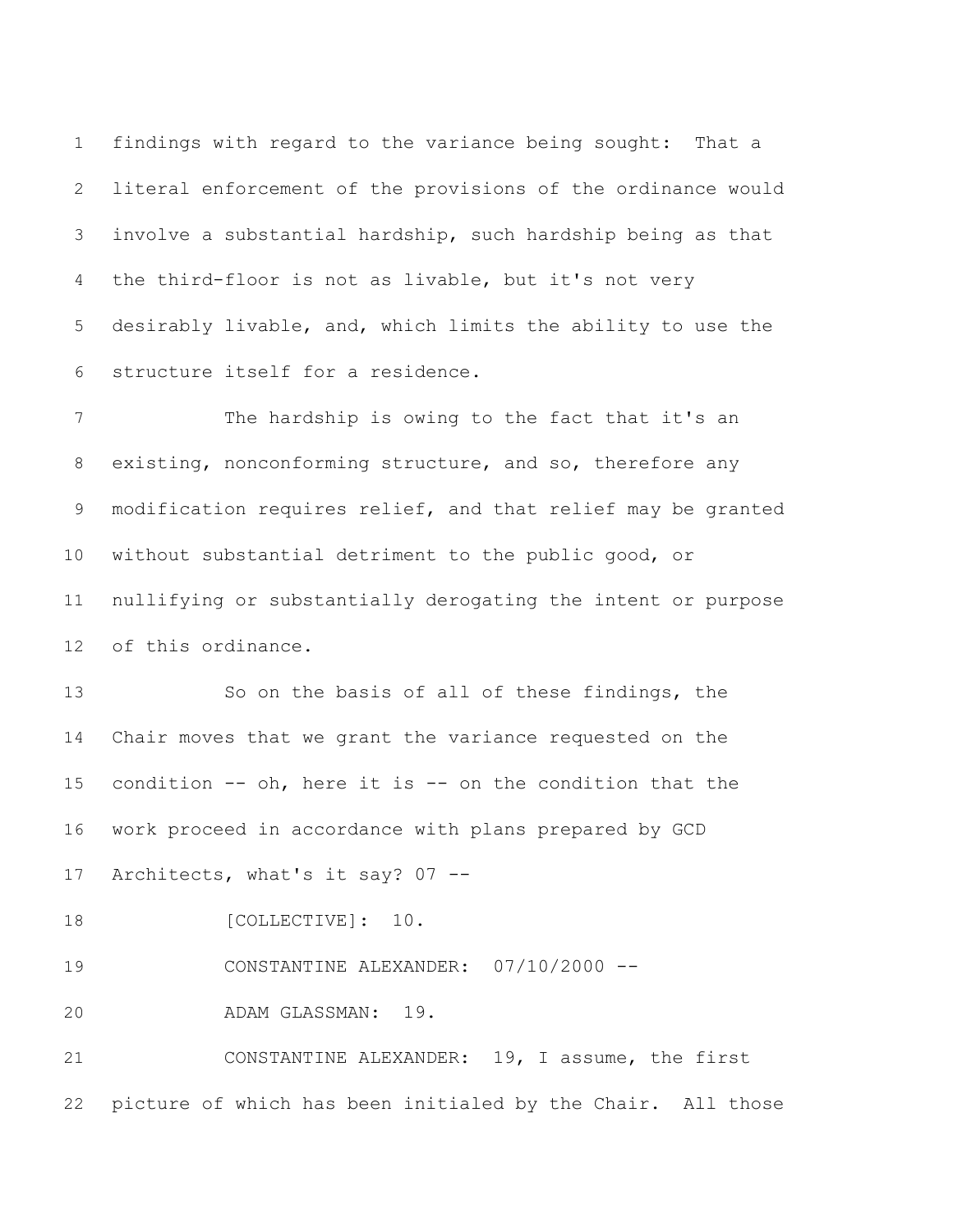| $\,1$            | in favor, please say, "Aye." |                                 |  |
|------------------|------------------------------|---------------------------------|--|
| $\sqrt{2}$       |                              | THE BOARD: Aye. [ All vote YES] |  |
| $\mathfrak{Z}$   |                              |                                 |  |
| $\overline{4}$   |                              |                                 |  |
| $\mathbf 5$      |                              |                                 |  |
| $\sqrt{6}$       |                              |                                 |  |
| $\boldsymbol{7}$ |                              |                                 |  |
| $\,8\,$          |                              |                                 |  |
| $\mathsf 9$      |                              |                                 |  |
| $1\,0$           |                              |                                 |  |
| $11\,$           |                              |                                 |  |
| $12\,$           |                              |                                 |  |
| $13\,$           |                              |                                 |  |
| $1\,4$           |                              |                                 |  |
| $15\,$           |                              |                                 |  |
| 16               |                              |                                 |  |
| $17\,$           |                              |                                 |  |
| $1\,8$           |                              |                                 |  |
| 19               |                              |                                 |  |
| 20               |                              |                                 |  |
| 21               |                              |                                 |  |
| 22               |                              |                                 |  |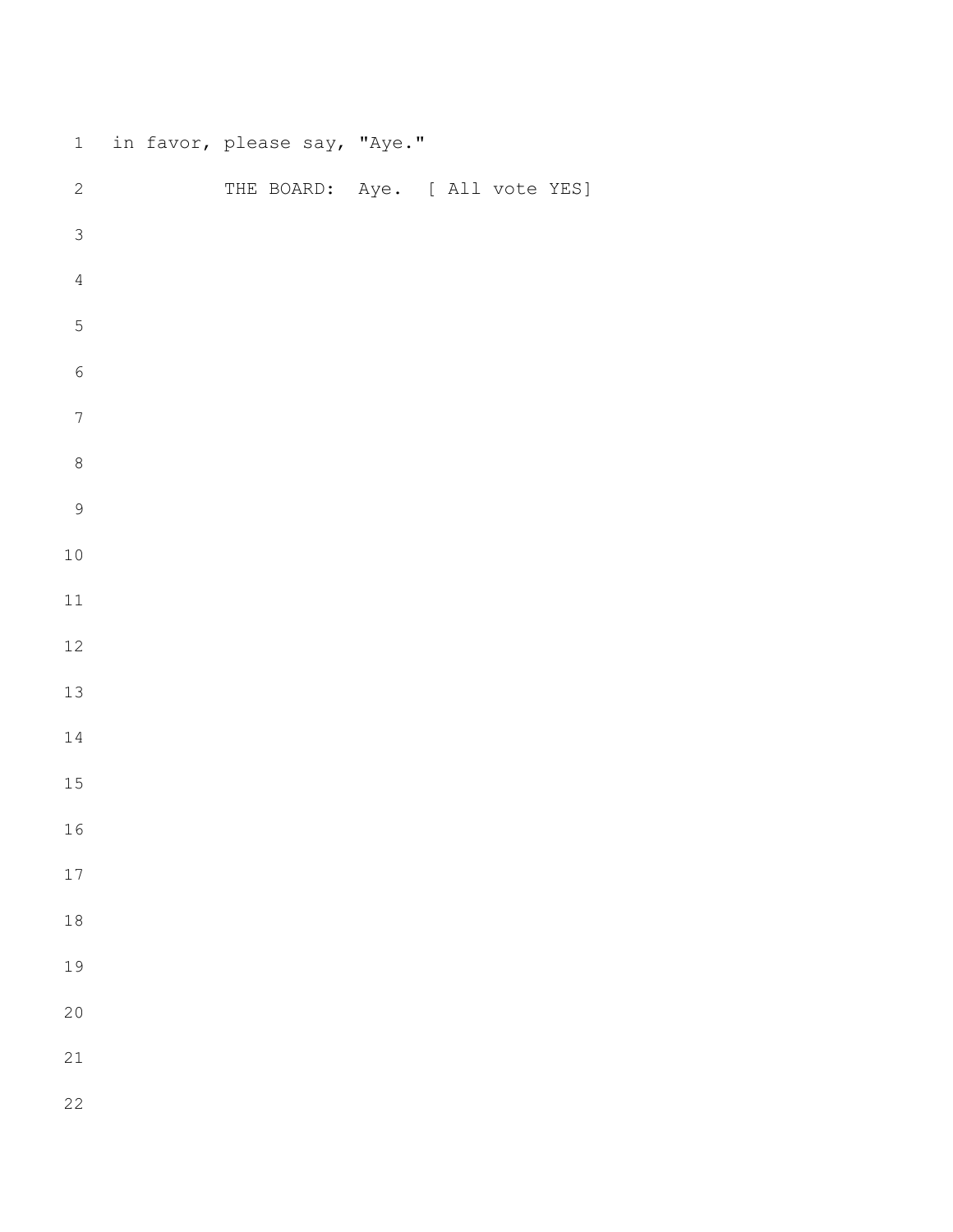\* \* \* \* \*

(10:15 p.m.)

 Sitting Members: Constantine Alexander, Brendan Sullivan, Janet Green, Andrea A. Hickey, Jim Monteverde CONSTANTINE ALEXANDER: The Chair will call Case Number 017154 -- 10 Fawcett Street. Anyone here wish to be 8 heard by this matter -- on this matter? ADAM BRAILLARD: Thank you, Mr. Chairman and members of the board. My name is Adam Braillard. That's B-r-a-i-l-l-a- r-d. And I'm here on behalf of the applicant, T-Mobile Northeast in connection with the special permit from the Board, and an eligible facility's request approval to modify an existing wireless communications facility on the building located at 10 Fawcett Street, also within the Office of Zoning District. CONSTANTINE ALEXANDER: Am I correct that looking at the photo simulations that the change or the upgrading has no visual impact and -- virtually no -- ADAM BRAILLARD: Virtually no visual impact. CONSTANTINE ALEXANDER: So basically, the same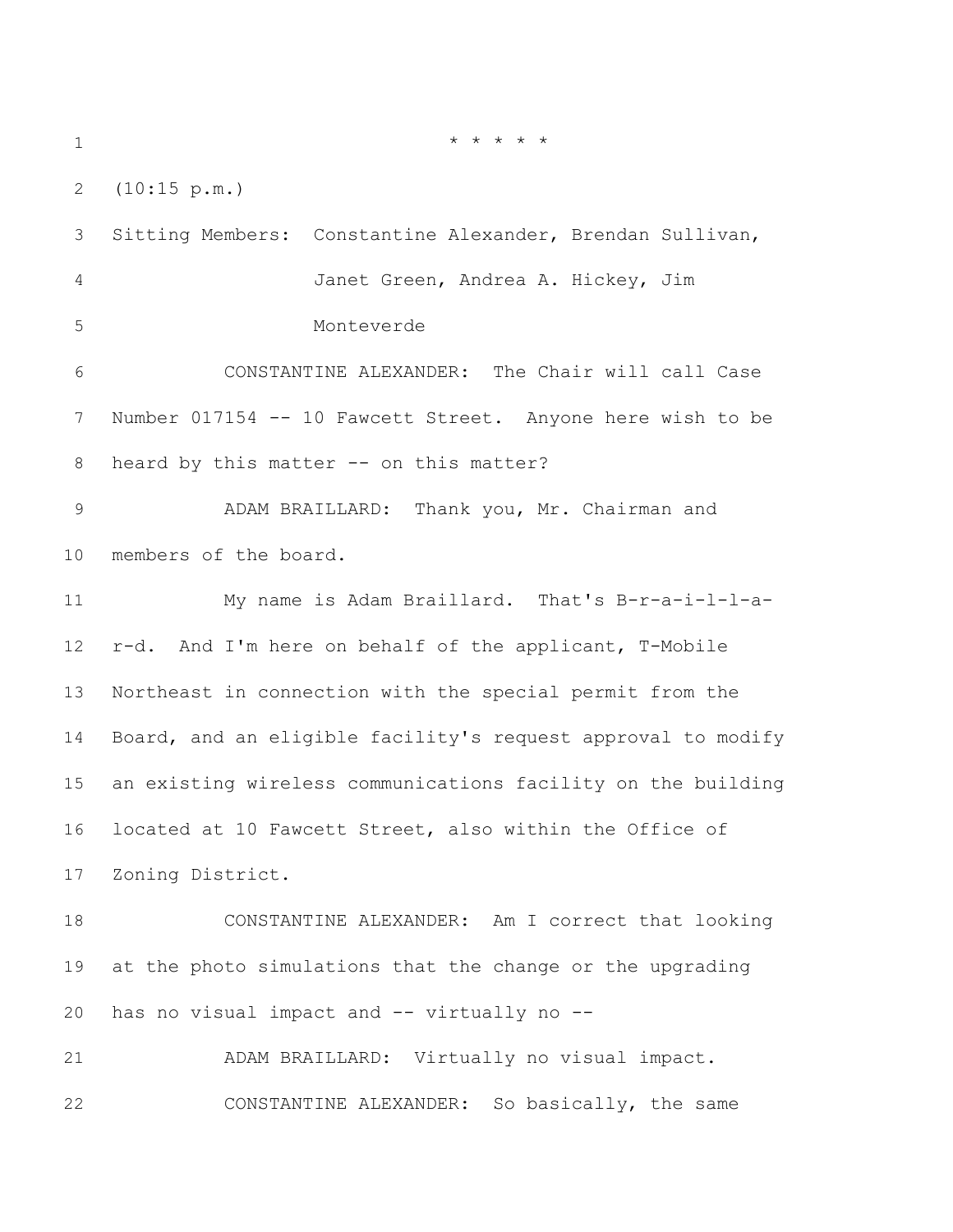thing people have been seeing before they'll see again? ADAM BRAILLARD: Yes. It's a 3A tennis lot for 3A tennis lot for -- CONSTANTINE ALEXANDER: Right. ADAM BRAILLARD: -- 3A like kayak, tennis, correct. CONSTANTINE ALEXANDER: Okay. And that's borne out by the photo simulations? ADAM BRAILLARD: Yes, yes, tab 4 of the application package. So this proposal we're simply proposing to modify the facility by adding -- sorry, by replacing three antennas with three like kind antennas -- CONSTANTINE ALEXANDER: And the property is not located in the residential districts, so we don't have to worry about those issues? ADAM BRAILLARD: That's correct. It's in the Office in Zoning District. CONSTANTINE ALEXANDER: Questions for members of 19 the board? Basically, the same thing they had before. Okay. The Chair moves that we make the following findings with regard to the special permit that's being sought: The requirements of the ordinance cannot be met unless we grant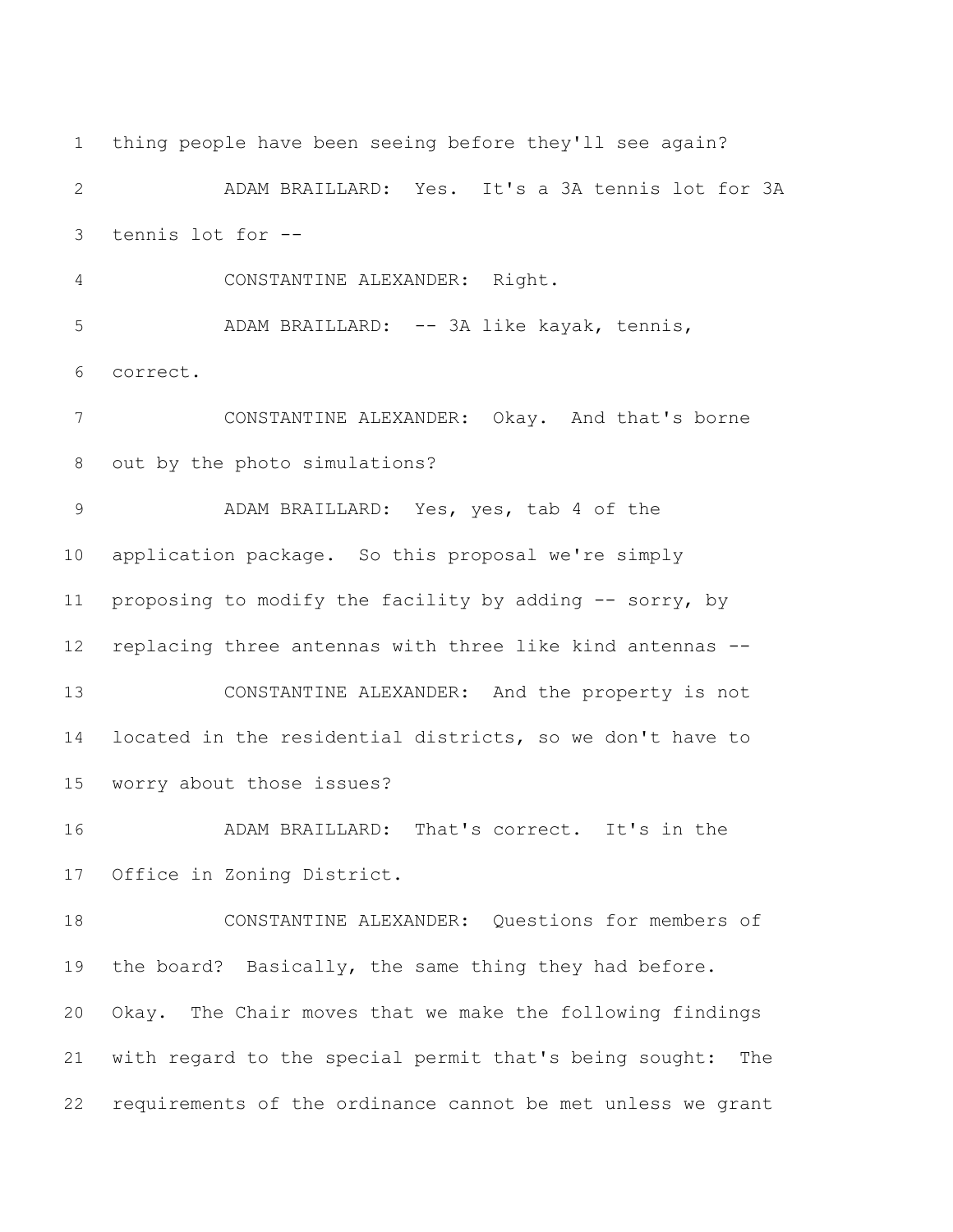the special permit being sought.

| $\overline{2}$ | That traffic generated or patterns in access or              |
|----------------|--------------------------------------------------------------|
| 3              | egress resulting from what is proposed will not cause        |
| $\overline{4}$ | congestion, hazard, or substantial change in established     |
| 5              | neighborhood character -- and again, that's indicated by the |
| 6              | petitioner and concurred with by this Board. There would be  |
| 7              | absolutely no external impact from what is being proposed in |
| 8              | terms of impacting the neighborhood.                         |
| $\mathcal{G}$  | That the continued operation or development of               |
| 10             | adjacent uses will not be adversely affected by what is      |
| 11             | being proposed -- and again, for the same reason, just no    |
| 12             | change, that has any impact on anyone.                       |
| 13             | That no nuisance or hazard will be created to the            |
| 14             | detriment of the health, safety and/or welfare of the        |
| 15             | occupant of the proposed use, or the citizens of the city.   |
| 16             | And that generally, what is being proposed will              |
| 17             | not impair the integrity of the district or adjoining        |
| 18             | district, or otherwise derogate the intent and purpose of    |
| 19             | this ordinance.                                              |
| 20             | The Board also finds that the modification of this           |
| 21             | existing telecommunication facility at the site proposed by  |
| 22             | the petitioner doesn't substantially change the physical     |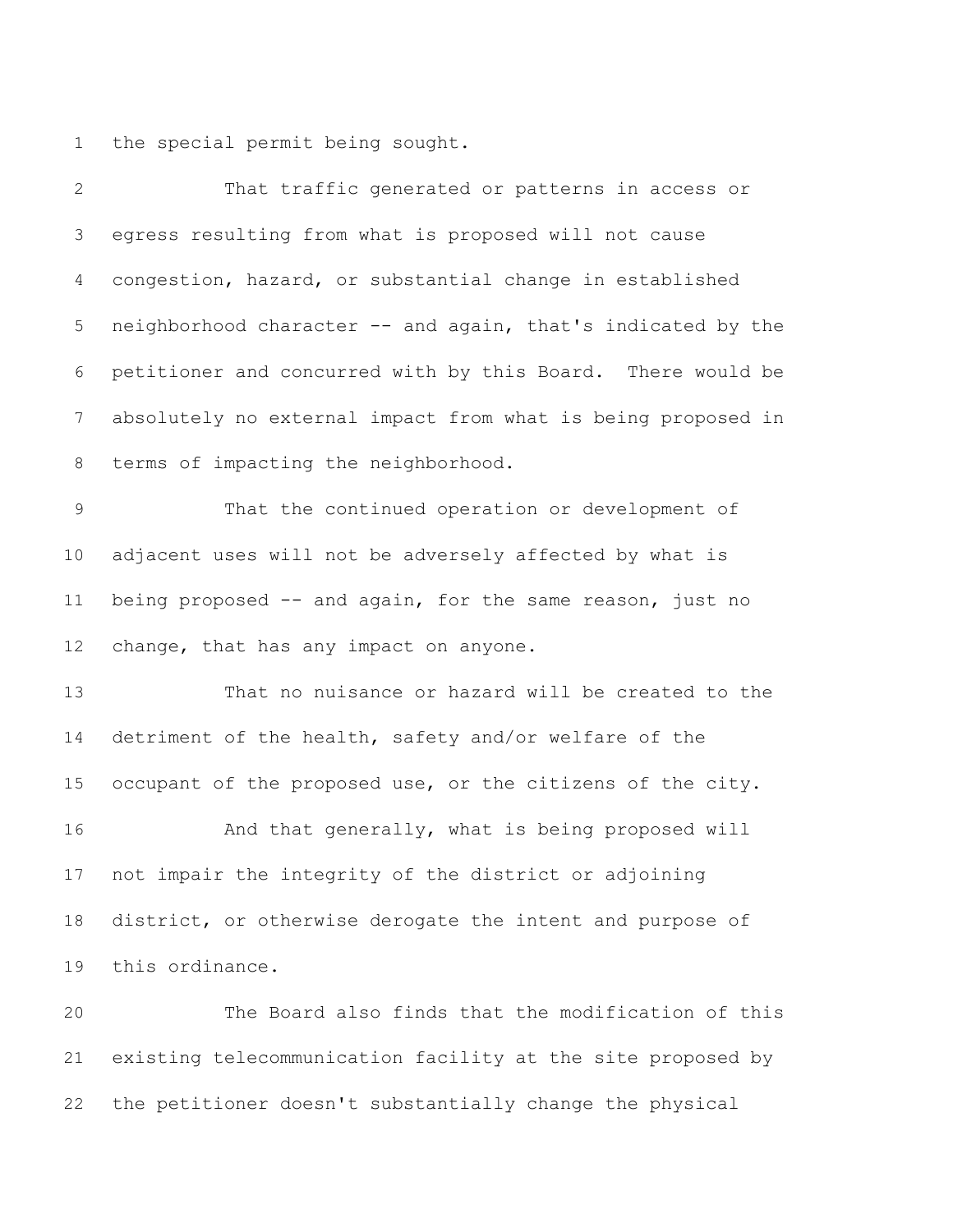dimensions of the existing wireless tower or base station at such facility, within the meaning of Section 6409 A of the Middle Class Tax Relief and Job Creation Act of 2012, also known as the Spectrum Act. So based on these findings, the Chair moves that

 the petitioner be granted the special permit it is seeking, subject to the following conditions:

 One, that the work proceeds in accordance with the plans submitted by the petitioner and initialed by the Chair.

 Two, that upon completion of the work, the physical appearance and visual impact of the participated work will be consistent with the photo simulations submitted 14 by the petitioner, and initialed by the Chair.

 Three, that the petitioner shall at all times maintain the proposed work, so that its physical appearance and visual impact will remain consistent with the photo simulations previously referred to.

 Four, that should the petitioner cease to utilize the equipment approved tonight for a continuous period of six months or more, it shall promptly thereafter remove such equipment and restore the building on which it is located to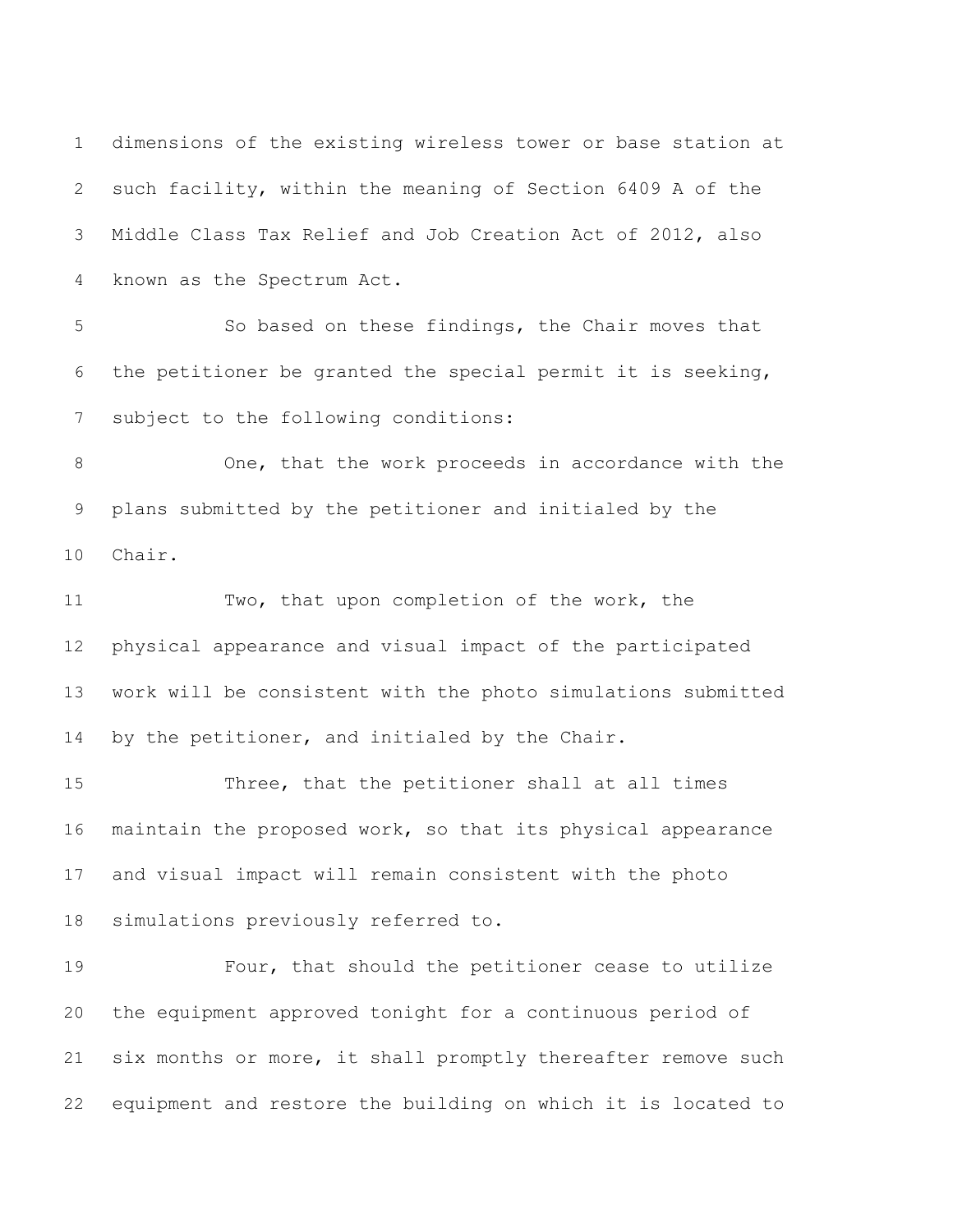its prior condition and appearance to the extent reasonably practical.

 Five, that the petitioner is in compliance with and will continue to comply with in all respects the conditions imposed by this Board with regard to previous issues, special permits granted to the petitioner with regard to the site in question.

 Then we have this long song and dance about complying with the -- notifying the Board or Inspectional Services Department could lose the permit, you know the drill.

ADAM BRAILLARD: Yes.

 CONSTANTINE ALEXANDER: I've got permission to incorporate that on the reading?

ADAM BRAILLARD: Yes.

 CONSTANTINE ALEXANDER: Thank you. On the basis of all of these, the Chair moves that we grant the special permit requested. All those in favor, please say, "Aye." 19 THE BOARD: Aye. [ All vote in favor]

 CONSTANTINE ALEXANDER: Five in favor, permit granted. Good luck.

22 [COLLECTIVE]: Thank you.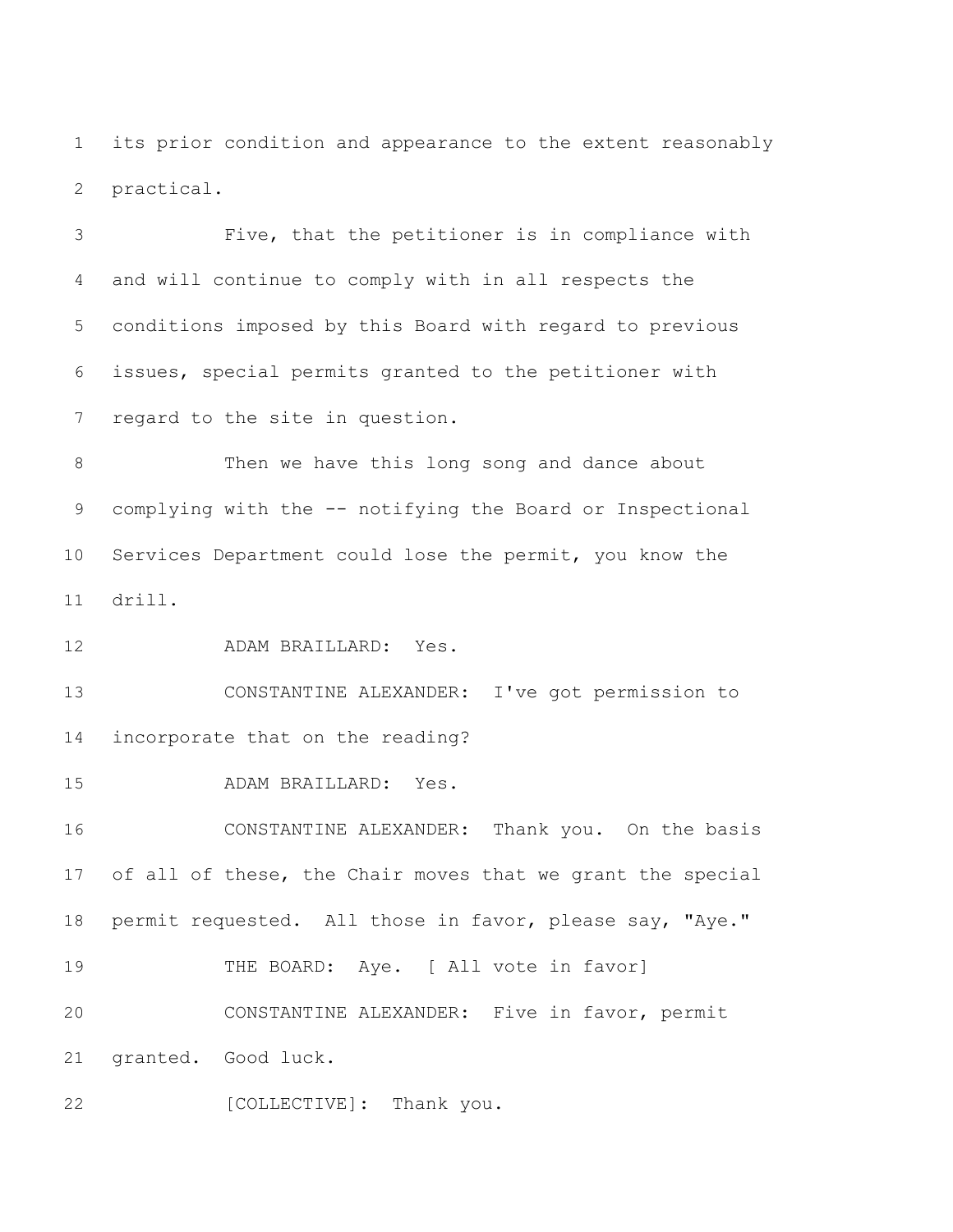\* \* \* \* \* (10:20 p.m.) Sitting Members: Constantine Alexander, Brendan Sullivan, Janet Green, Andrea A. Hickey Jim Monteverde CONSTANTINE ALEXANDER: The Chair will now call Case Number 017155 -- 13 Surrey Street. Anyone here wishing to be heard on this matter? SARAH RHATIGAN: Good evening, again, Sarah Rhatigan for the petitioner. SAMIR BUKHARI: Samir Bukhari. Spell it? CONSTANTINE ALEXANDER: Yeah. SAMIR BUKHARI: S-a-m-i-r B-u-k-h-a-r-i. SARAH RHATIGAN: So we are here for both a variance and a special permit. And Mr. Bukhari lives in in this townhouse condominium with his family, and this is -- if you drove by the property, this is what those condominium where it's three attached, and it's three townhouse structures attached to one another, and their condominium is actually at the rear of the structure, technically when you're looking at the property.

I'd like to look at the survey to just kind of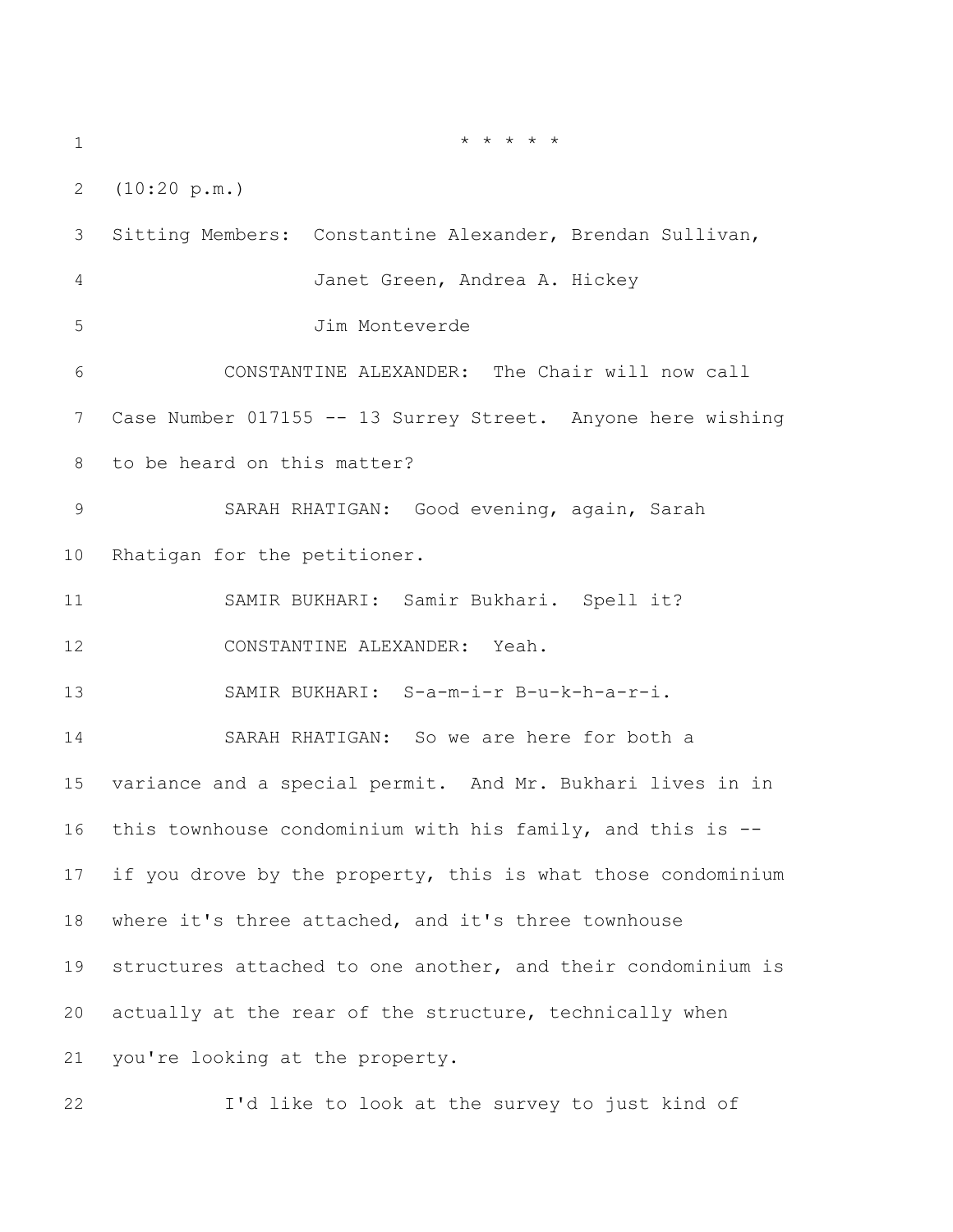remind myself of where the rear yard and the side yards are, because it's not necessarily -- you know, into it. SAMIR BUKHARI: Right. SARAH RHATIGAN: When preparing just for the Board's understanding, when preparing the dimensional form, what we tried to do is present the information both in terms of for zoning purposes the ratios of floor area per the total structure, floor area to lot, which is what's required, but then also to show you what his unit's -- you know, portion of that floor area is. And the request for relief is really for what we consider very minor variations from dimensional lo requirements, but also ones that are quite important to the success of their renovation work, and for being able to repurpose the space within their house for their family. The hardship is both a personal hardship, but it's more a hardship that would also be general to others as well. And those hardships relate to the peculiar -- not peculiar, but unique or different sort of architectural style of these town homes that were built -- there's somewhat of a slope, so the grade runs down, so that the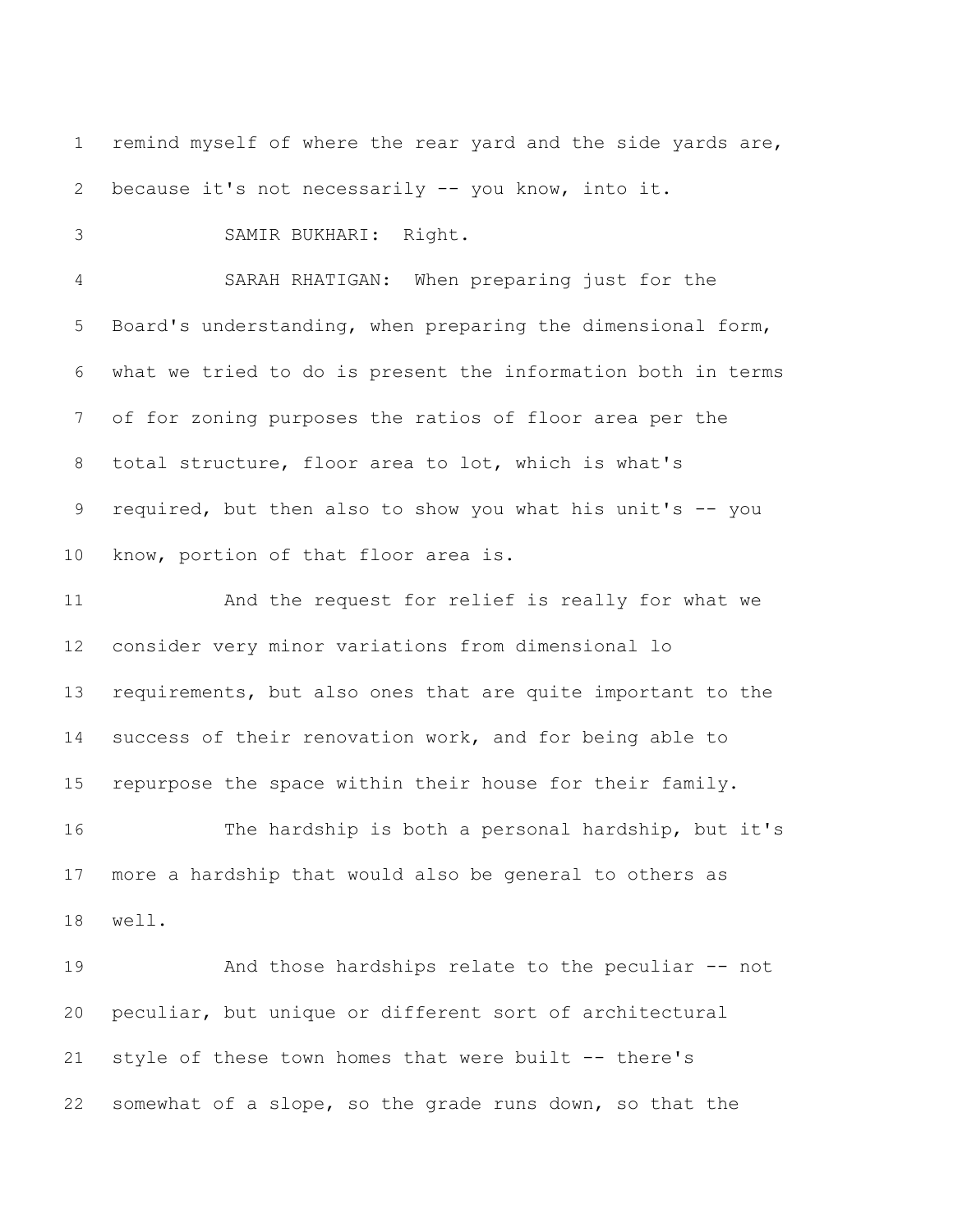main living floor is quite high and off the elevation of the rear yard.

 So although the petitioner does have some yard area to work with, or to enjoy, if you will, it's actually quite difficult for them to access that area safely. And in particular, with their plans -- they have elderly folks who have some health issues who often come to the Boston hospitals and Samir's wife is a physician sort of helping with their health care. The ability for them to be able to go from the main living area out onto a rear deck, which is part of the relief that's being requested, is a real significant enhancement for them. So there are two small changes that result in relief being needed for a very, very small increase in FAR, and some very minor encroachments on setbacks. And we've been significantly -- compared to some of the cases that we've heard tonight, the very good news we think is that there's quite unanimous support amongst neighbors. And you've received already -- or at least we've

owners, which I believe you do have in the file. And then

sent via e-mail some support letters from the condominium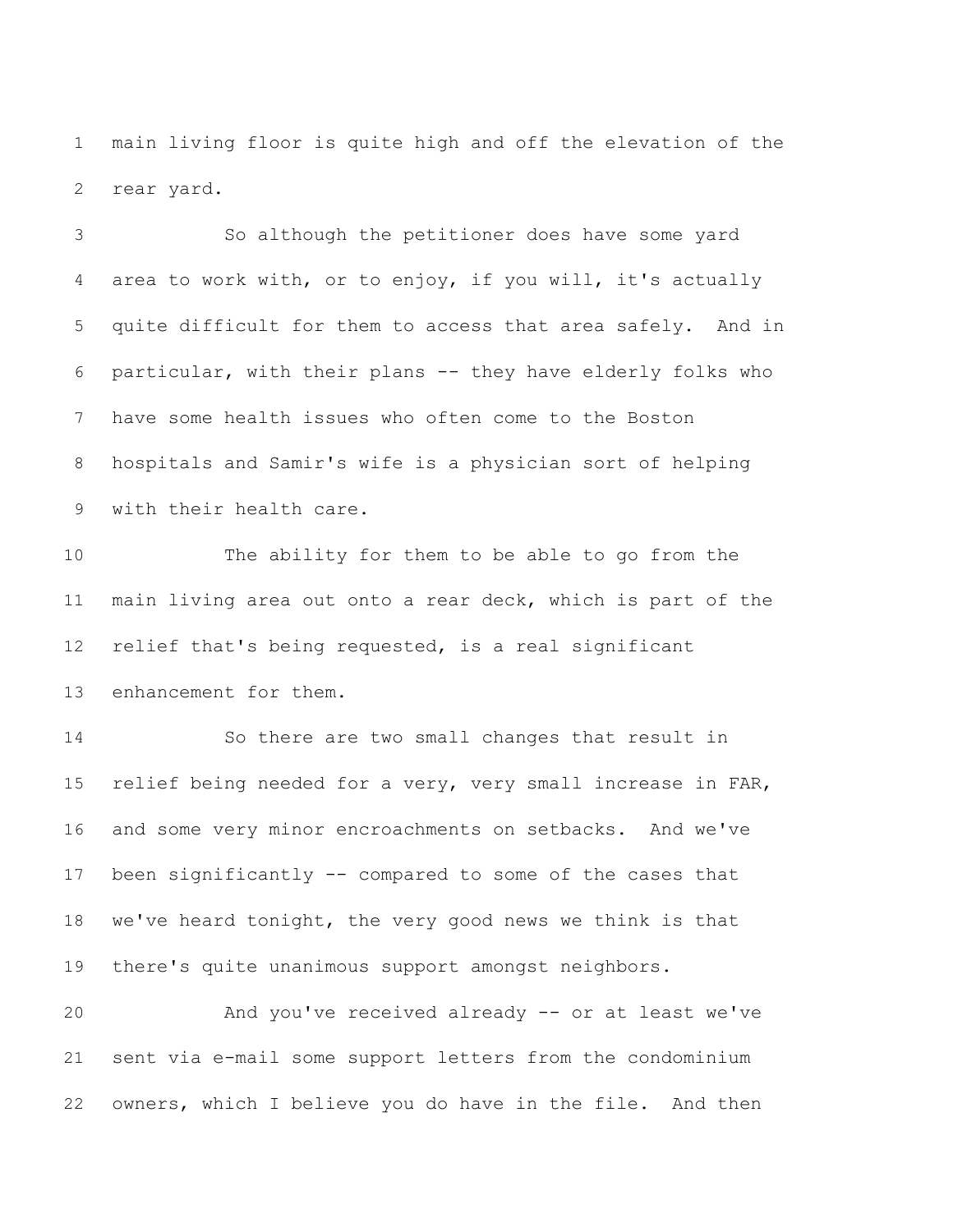there were some letters that we received that we've been collecting that we'll somebody to you today. CONSTANTINE ALEXANDER: I don't think we have any on file, let me look. SARAH RHATIGAN: You don't have the condominium letters? CONSTANTINE ALEXANDER: I don't think so. Well, do you have copies? SARAH RHATIGAN: We will be able to get you copies. CONSTANTINE ALEXANDER: Okay, thank you. SARAH RHATIGAN: If we can't find printed copies, if I could possibly read them to you or we could represent them. We'll make sure that -- I know they were e-mailed. We have some technical issues sometimes where our e-mails go to spam, and I know that the administrator was out for a few days, so that might mean they may be sitting in the junk mail. CONSTANTINE ALEXANDER: Your representation is sufficient. SARAH RHATIGAN: Okay, great. Thank you. So briefly, in terms of the relief, the specific things that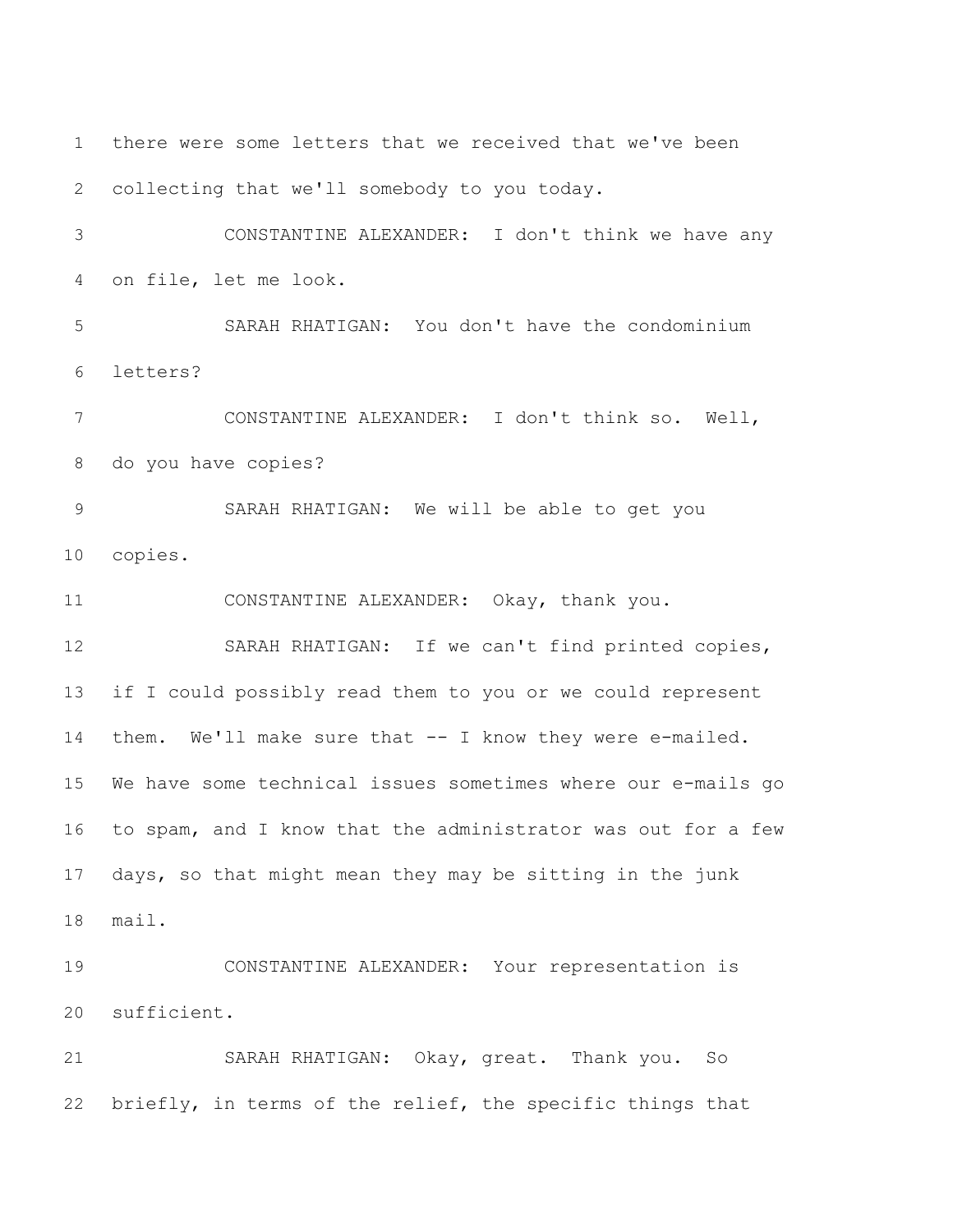are being changed that require relief, it's easiest, at least for me, to see this when we look at the concept drawings.

 So there is a rear deck here that's being shown. It's a pretty modest width and length, but it does result in some -- a very small portion of technically it's floor area 7 being created underneath the structure because it's -- you know, a structure outside the building.

 And it also is within the rear yard setback. When the townhouse structures were built, they were built on an older version of the townhouse ordinance that allowed for smaller setbacks.

13 So all of the dimensions are not now -- now under modern townhouse regulations noncompliant. So almost any changes just outside the envelope of this building are going to require either special permit relief or windows or a variance in this case for the changes.

 So anyway, so it's the rear deck that we're 19 showing here that requires relief -- again, both because of the setback and because of the little bit of floor area that that creates.

And then also this one's interesting. There's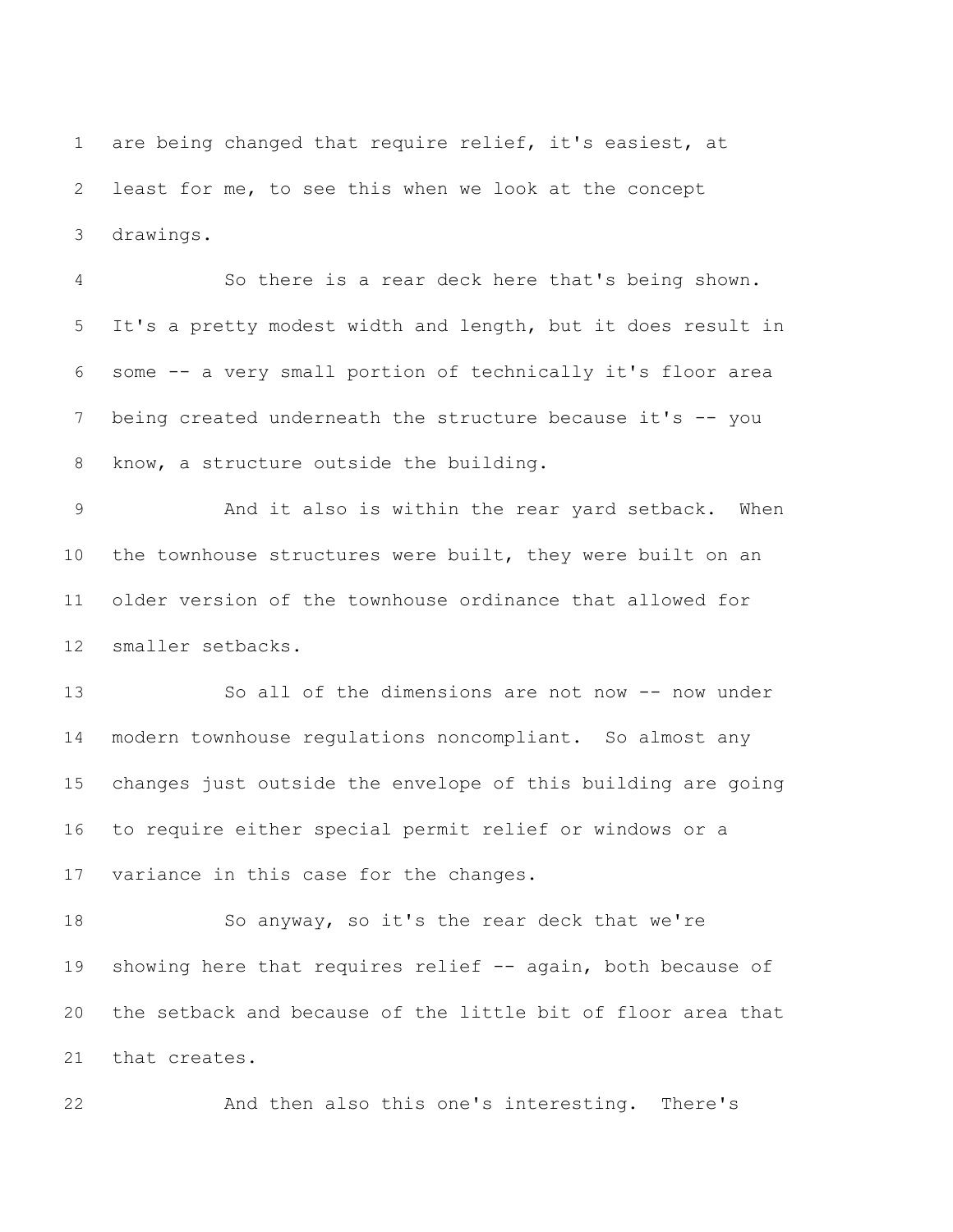this little -- well, relatively small bay window that has been proposed over the kitchen window, and it's a bay, and bays are exempt in terms of setbacks. So it doesn't create a setback issue.

 And I don't think it should be considered floor area, but there was some disagreement about that, or some question about that, I should say, in the Building Department. And since we were already applying for a variance for the rear deck we said, "Well, we're going to show you what we're doing."

 The window itself does not require a special permit relief. It's just that the depth of the bay, if you 13 are to consider the space under that floor area, then it adds some floor area. So we've shown that in our calculations. It's really minimal.

 But it will be really helpful to the family for being able to have a much better, you know, air and light in the kitchen, and I believe it's a garden -- for a gardener who wants to garden there.

 The -- I think we've talked about the hardship. I hope you feel like we've addressed that. The impacts on the neighbors should be we think close to nothing. There's a --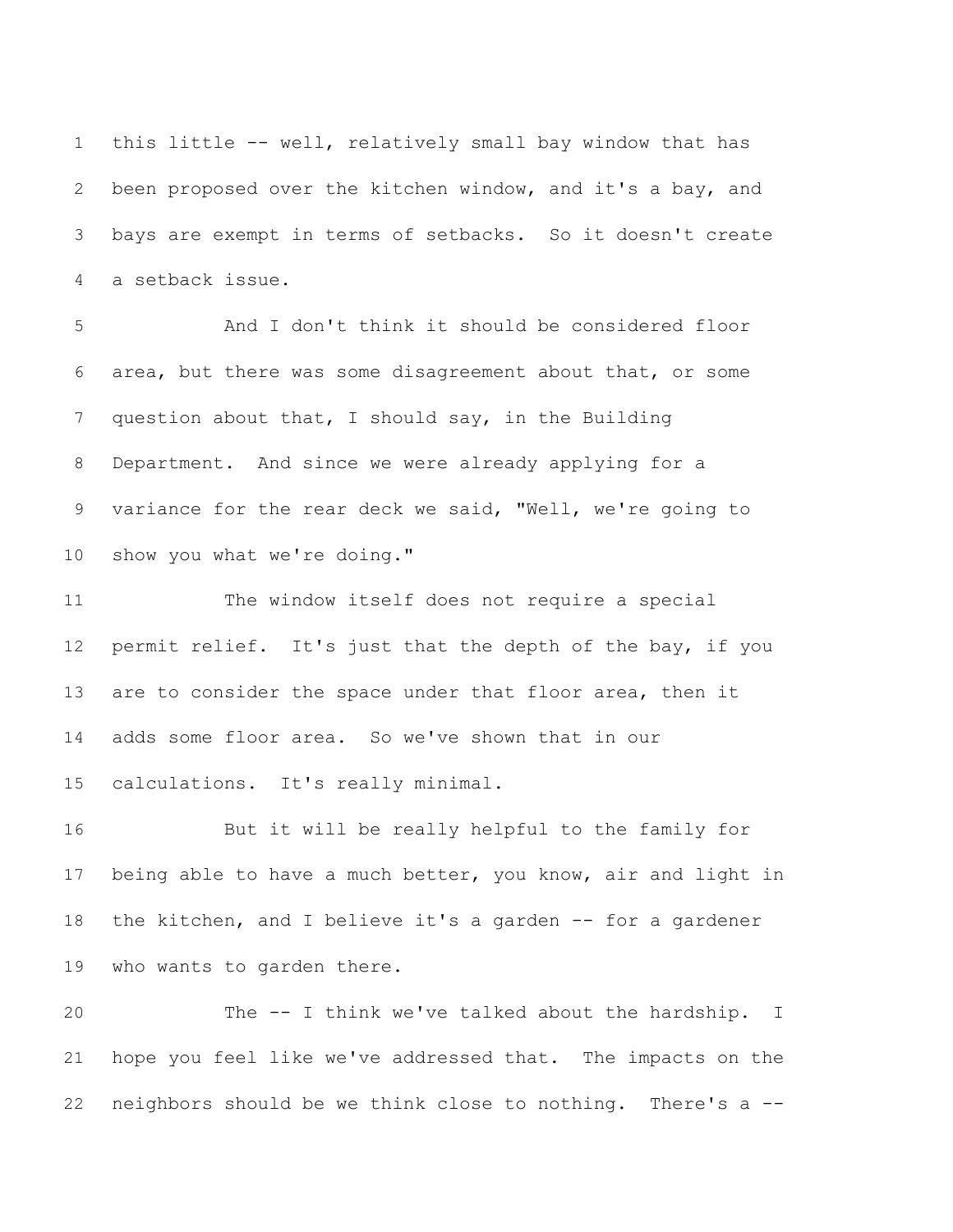if you look on the survey here, so there's a fence that runs along this -- where this line is. This is where cars come in to park. So -- I'm sorry, is there a fence on this perimeter right here? SUZANNAH BIGOLIN: No. SARAH RHATIGAN: No. The fence is here, right? SUZANNAH BIGOLIN: Yeah. SARAH RHATIGAN: So there's a fence that is quite high. So even if neighbors were to be looking towards this direction, they would probably largely not be able to see the rear deck. There's an apartment building back here, no complaints from anyone in terms of from abutters. We sent out a letter to everyone in the neighborhood letting us know -- letting them know what was happening. And so in terms of the variance, I think I presented what I was hoping to present if you have questions or concerns. CONSTANTINE ALEXANDER: Yeah. SARAH RHATIGAN: Should I move to the special permit? CONSTANTINE ALEXANDER: Why don't we take a vote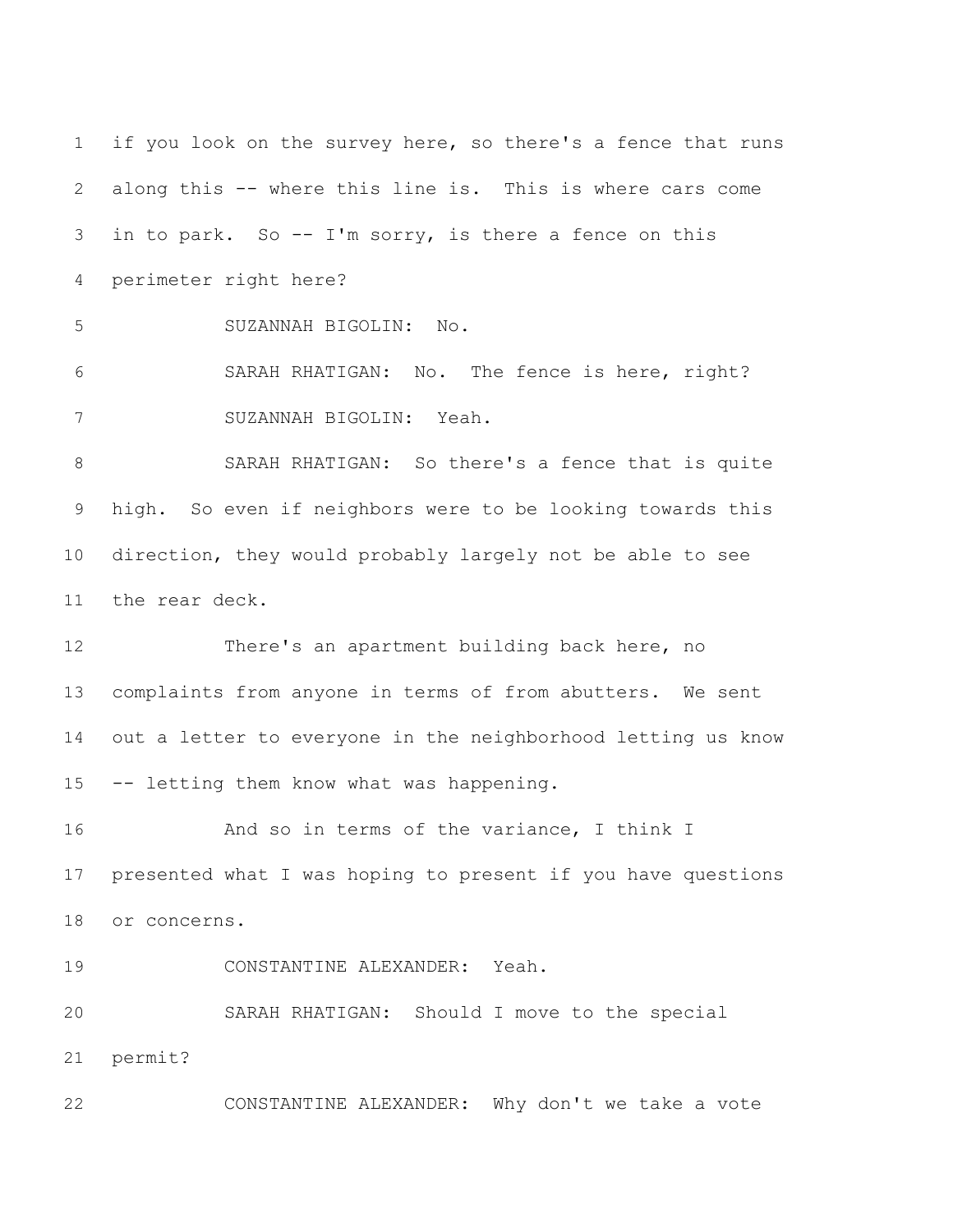on that?

SARAH RHATIGAN: Okay.

 CONSTANTINE ALEXANDER: First of all, anybody have any questions they want to ask? I'll open the matter up to public testimony. Anybody here want to comment on the variances being requested? No one wishes to comment, so we'll close public testimony. We have the letters that you sent to us, letters of support. Ready for a vote? The Chair moves that we grant -- we make the following findings with regard to the variance being sought: That a literal enforcement of the provisions of the ordinance would involve a substantial hardship, such hardship being as that this condominium structure needs modification to continue to be a suitable or desirable for residential purposes.

 So it's not peculiar to you, but it runs with the land, if you will.

 That the hardship is owing to, again, the shape of the structure, and it's location on the lot.

 And that desirable relief may be granted without substantial detriment to the public good, or nullifying or substantially derogating the intent or purpose of the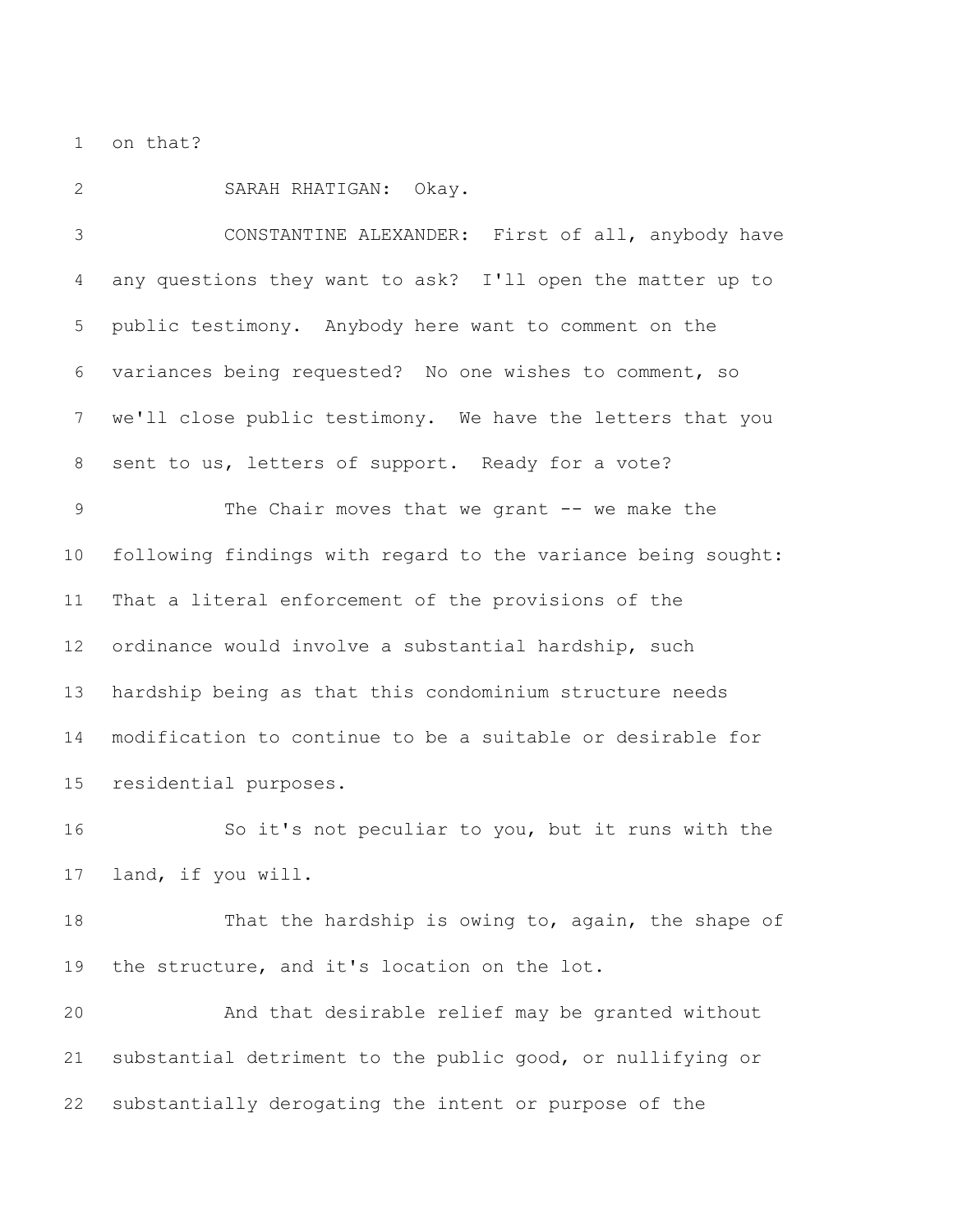ordinance. On the basis of all of these findings, the Chair moves that we grant the variance requested on the condition that the work proceed in accordance with plans prepared by Walker Architects, which are part of our file, each page of which is going to go by the Chair.

 All those in favor, please say, "Aye." 7 THE BOARD: Aye. [ All five vote YES] CONSTANTINE ALEXANDER: Five in favor, variance granted. Move on.

 SARAH RHATIGAN: Thank you. So the special permit request is due to the request to install a sliding glass door on this rear wall of the townhouse structure to access the new deck.

 In terms of, you know; otherwise the construction is conforming to the zoning ordinance, but the variance that you've printed, there should be no effects to traffic or congestion or access or egress problems. And there shouldn't be any detriment to the neighbors. Again, there's 19 still quite a bit of distance to the rear, and no components or concerns from the apartment folks behind.

 CONSTANTINE ALEXANDER: As you said, the special permit relief is very modest in nature, so I don't think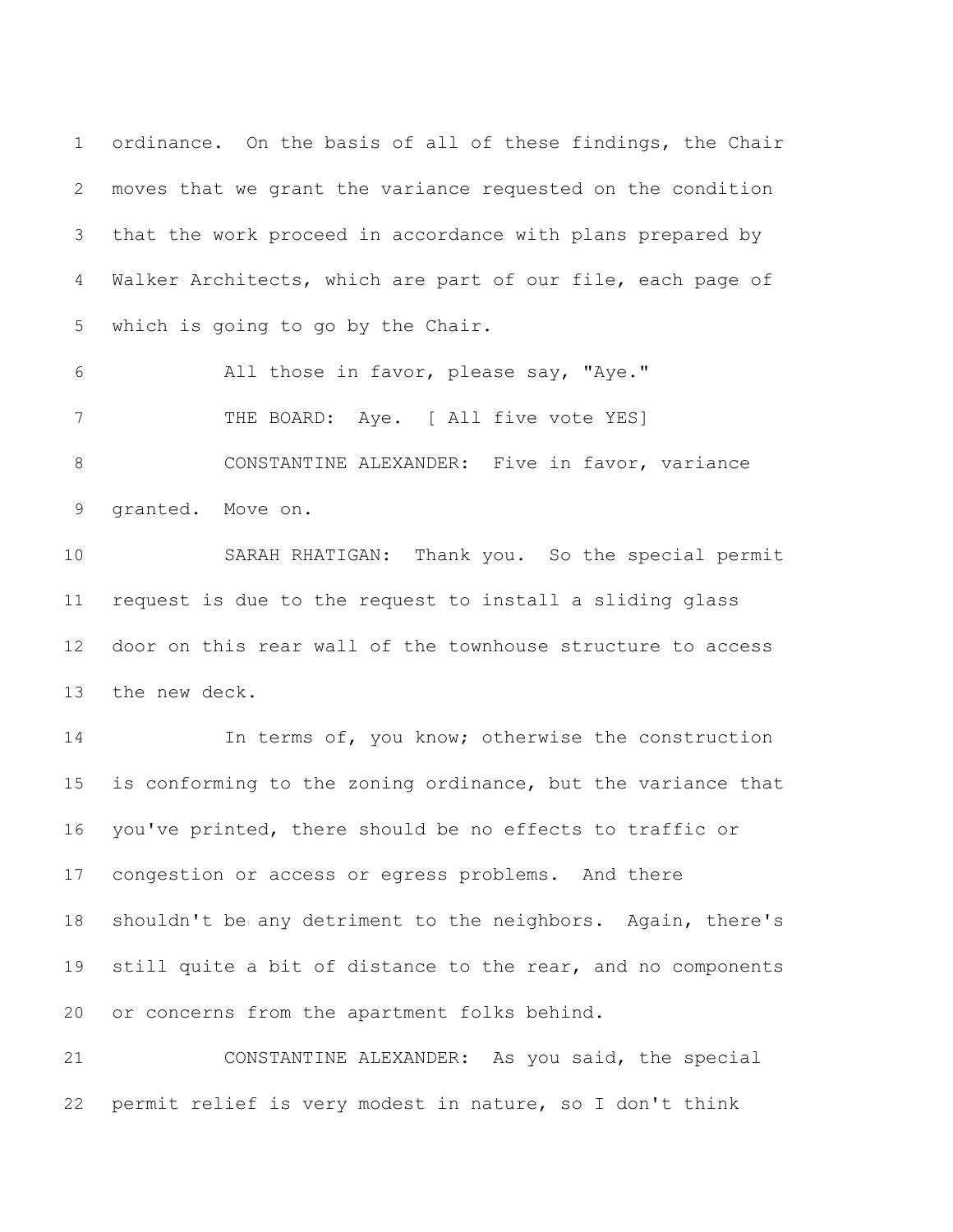more needs to be said. Any questions for members of the Board?

THE BOARD: No.

 CONSTANTINE ALEXANDER: All right. Anyone here wishing to be heard on this matter? None? I'll close public testimony. I don't think we have any letters. The letters you've given us tonight, they support the special permit as well?

 SARAH RHATIGAN: Yes. I'm sure they were generic to the whole -- because we provided them -- folks who live - - these renderings, so that they can see it.

 CONSTANTINE ALEXANDER: Okay. Okay. The Chair moves that we make the following findings with regard to the special permit being sought: That the requirements of the ordinance cannot be met unless we grant you the special permit.

 That traffic generated or patterns in access or egress resulting from what is proposed will not cause congestion, hazard, or substantial change in established neighborhood character.

 And again, as pointed out by the petitioner and this Council, there's no impact on adjoining property that's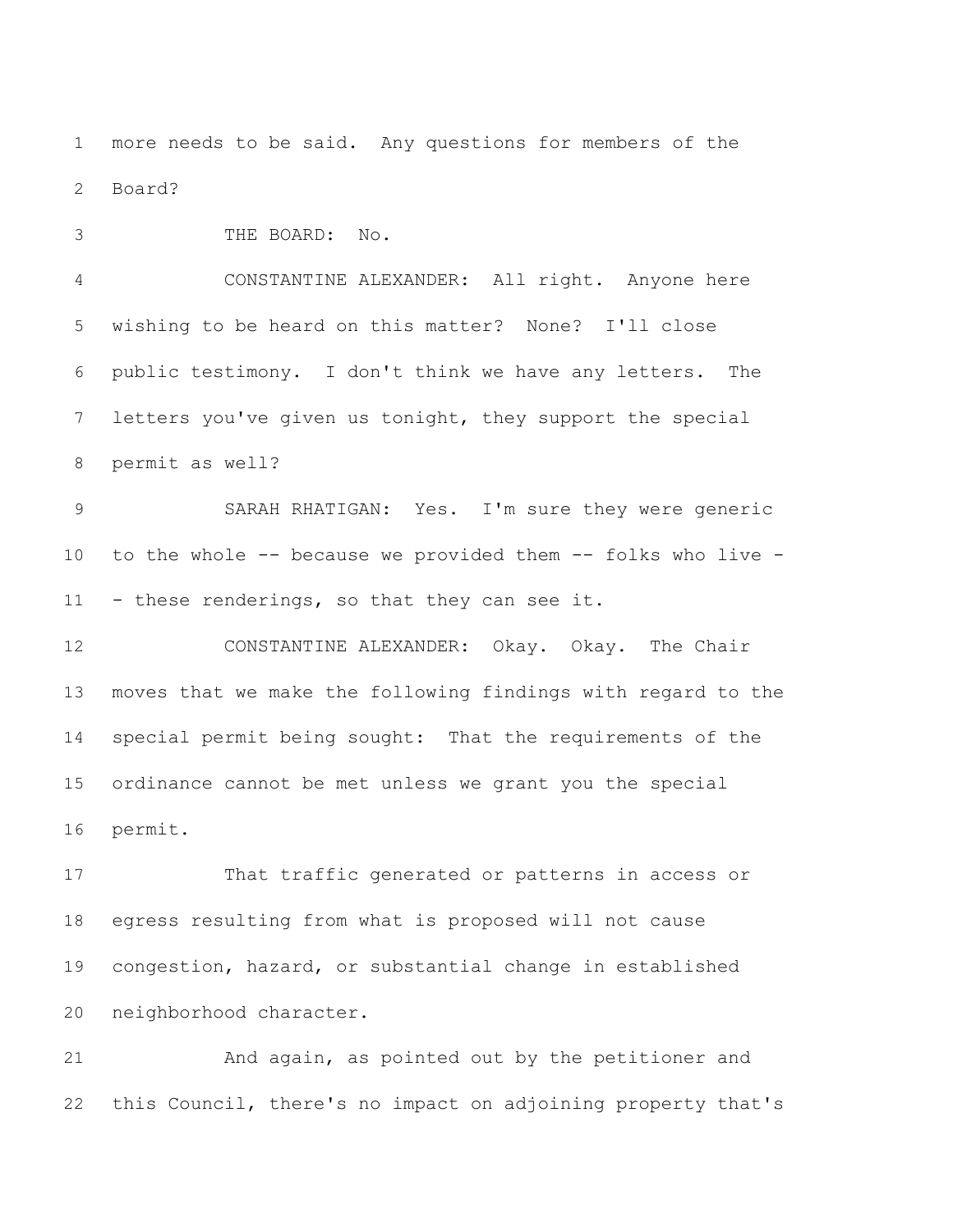all almost internal to this condominium unit. And again, the continued operation or development of adjacent uses, as permitted in the ordinance, will not be adversely affected by what is proposed. Same reasons apply.

 No nuisance or hazard will be created to the detriment of the health, safety and/or welfare of the occupant of the proposed use, or the citizens of the city.

 And generally, what is being proposed will not impair the integrity of the district or adjoining district, or otherwise derogate the intent and purpose of the ordinance.

 On the basis of all of these findings, the Chair 13 moves that we grant the special permit requested -- again, on the condition that the work proceed in accordance with plans referred to with regard to the variance. All those in favor, please say, "Aye."

17 THE BOARD: Aye. [ All vote in favor ]

 CONSTANTINE ALEXANDER: Five in favor, granted. We'll just take a brief recess.

[BREAK]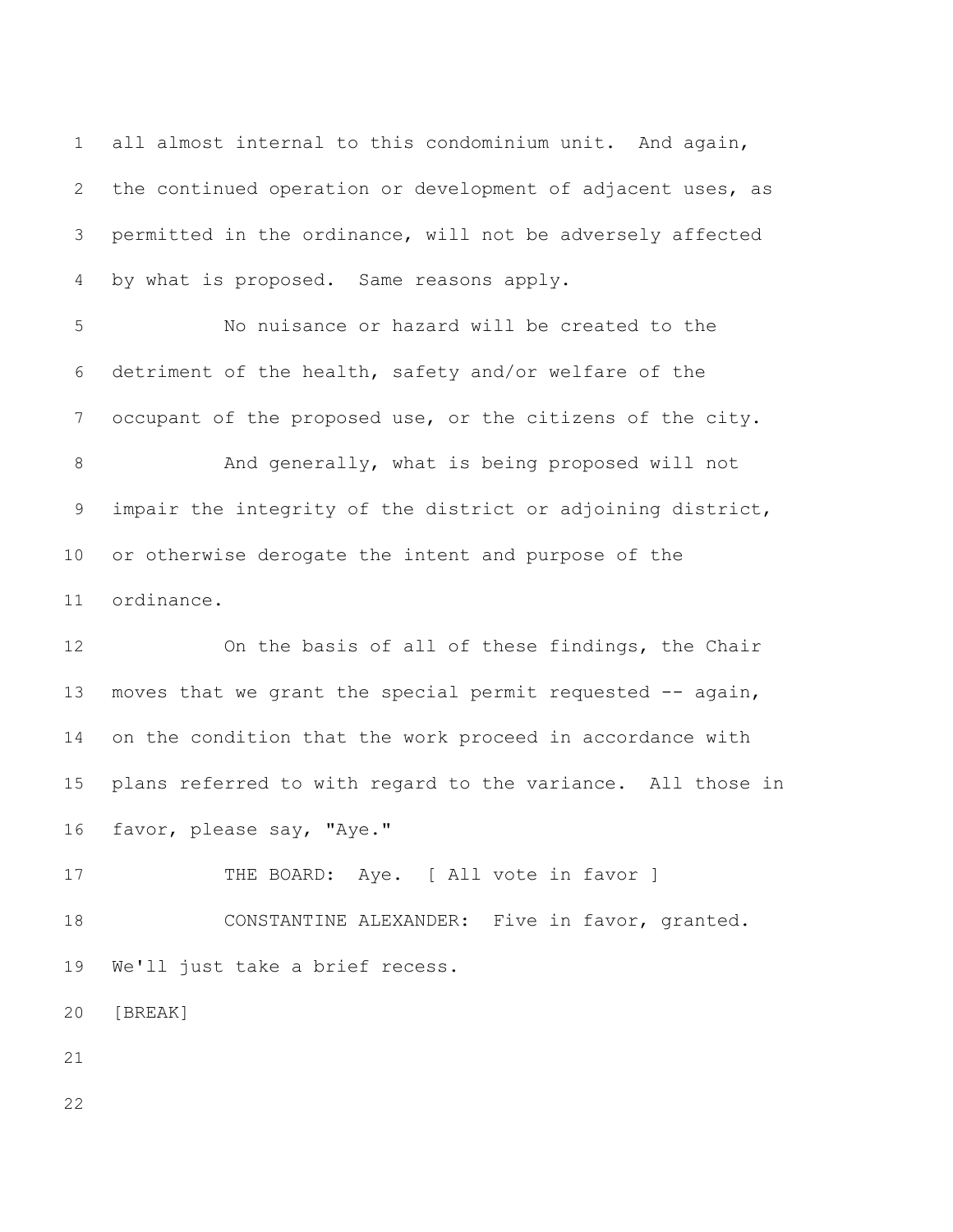\* \* \* \* \*

(10:37 p.m.)

 Sitting Members: Constantine Alexander, Brendan Sullivan, Janet Green, Andrea A. Hickey Jim Monteverde CONSTANTINE ALEXANDER: The Chair will call this meeting back to order. I'm going to call Case Number 017159 -- 62 Grozier Road. Oh, my goodness. JACK JOSEPH: Yes. My name is Jack Joseph. I'm the architect. I'm representing Mary Pat and Gervasio Prado, the residents of this project. We are going for a variance and a special permit, which was originally planned as a total variance. It was recommended by the zoning people that it be done as two separate items. However, the property is located on Grozier Road. It was originally a part of the development that was done for the Russell School development. So these buildings as they are presently located, built about 1980, were reviewed by the Community Development and the Planning Board before they were issued a new building permit.

 So in fact, what they were as even of the code at the time greater FAR than as allowed. It's a two-family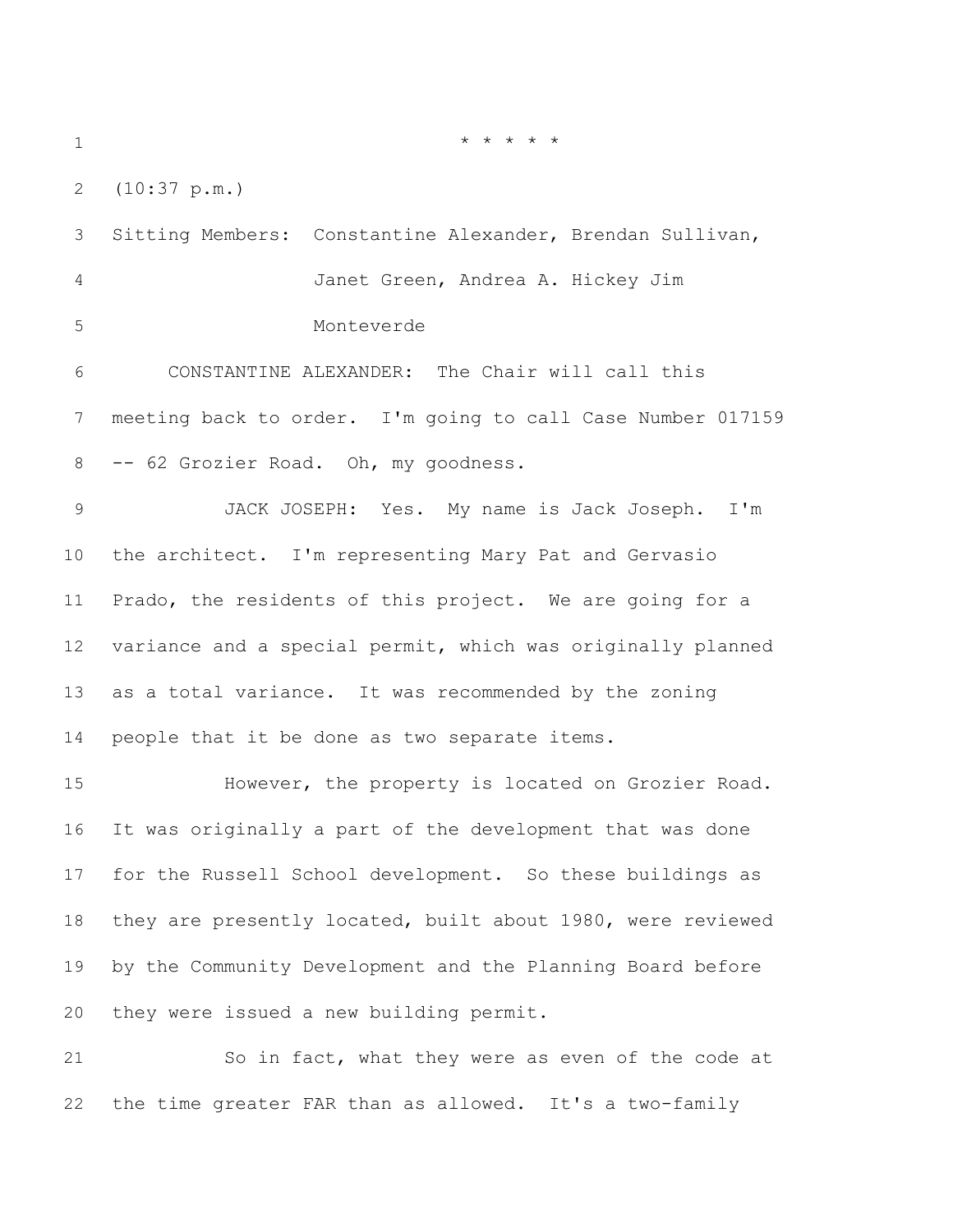residence, a larger unit that the Prados have lived in since 1980 and a smaller unit that they rent out, which they had planned originally, to move into in their later years. Surprise, surprise, the later years have arrived.

 And they are now seeking to move into that smaller unit. Experience has given them a lot of time to get the know the building.

 And one of the things they learned very quickly on is their garage really -- although it is set to 16 feet inches wide is in fact too small for two cars. Can't get out.

 There's a legal parking space in Cambridge -- you know, a parking space is 8 foot 6, and this is 7-foot-6 smaller compact space. But when there are walls confining you, these spaces do not work. So what they've traditionally done is park one car in the garage.

 They've also come to realize that if they're moving into this smaller apartment in their elder years, this is no toilet room on the first level. And the living space is quite tight.

 So what they're proposing to request is that they move and take a portion of the two-car garage and make it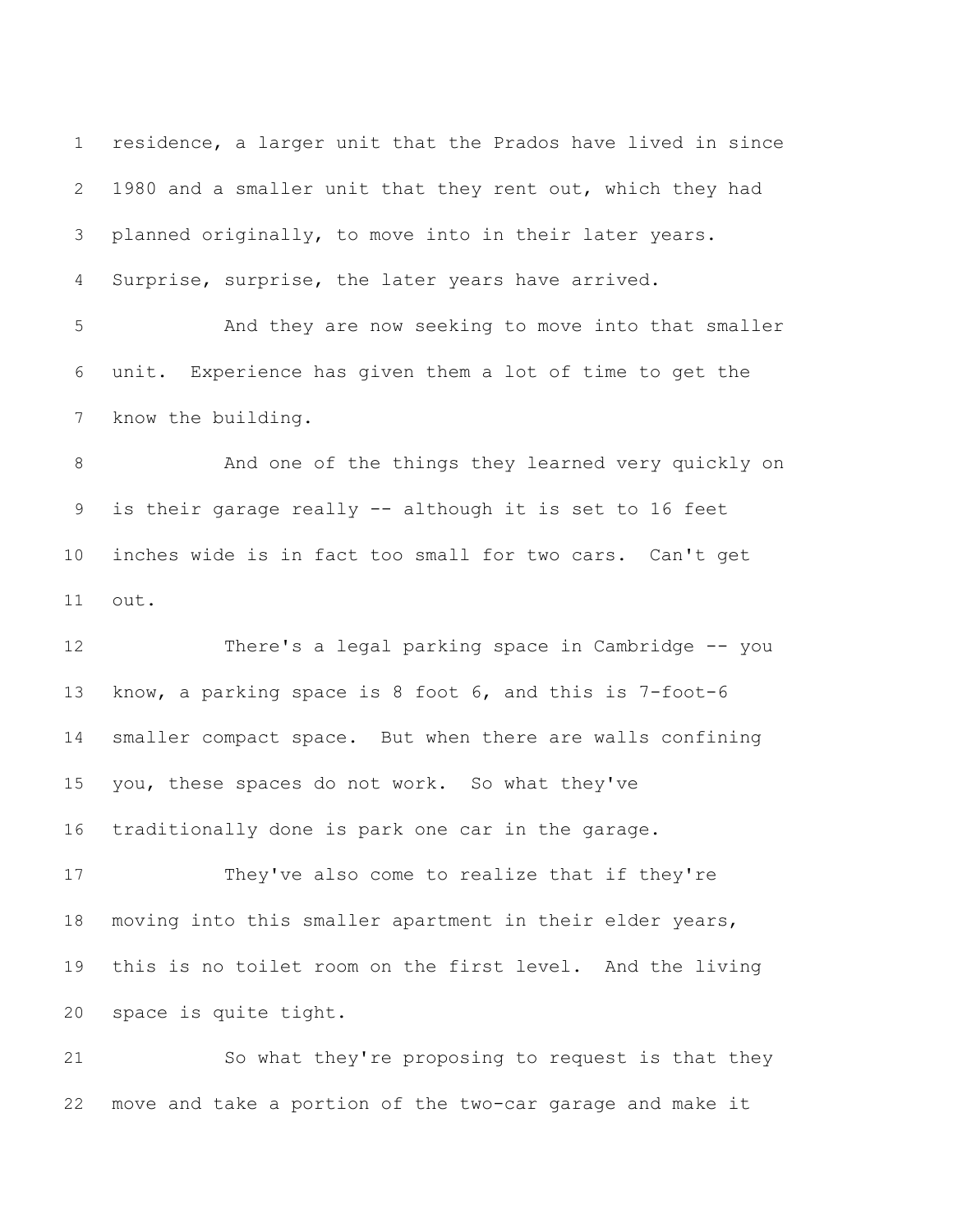into a living space. They would leave a 9-foot-6 parking garage space, which is adequate and takes 7-foot-6 of that other space to increase their living space and provide enough room for this toilet -- CONSTANTINE ALEXANDER: I assume your clients still have two cars? 7 GERVASIO PRADO: No, we have -- we're down to one car. CONSTANTINE ALEXANDER: Down to one car? 10 JACK JOSEPH: Down to one. GERVASIO PRADO: Yes. CONSTANTINE ALEXANDER: So you don't have to park in the -- you can park that one car in the garage? JACK JOSEPH: We currently park the one car in the garage. CONSTANTINE ALEXANDER: Okay. The reason I ask is that if you still had two cars. 18 JACK JOSEPH: Mr. Chair? THE REPORTER: Could I just have you say your names for the record? Spelled? 21 JACK JOSEPH: Your names. MARY PAT PRADO: Mary Pat -- two words, Prado, P-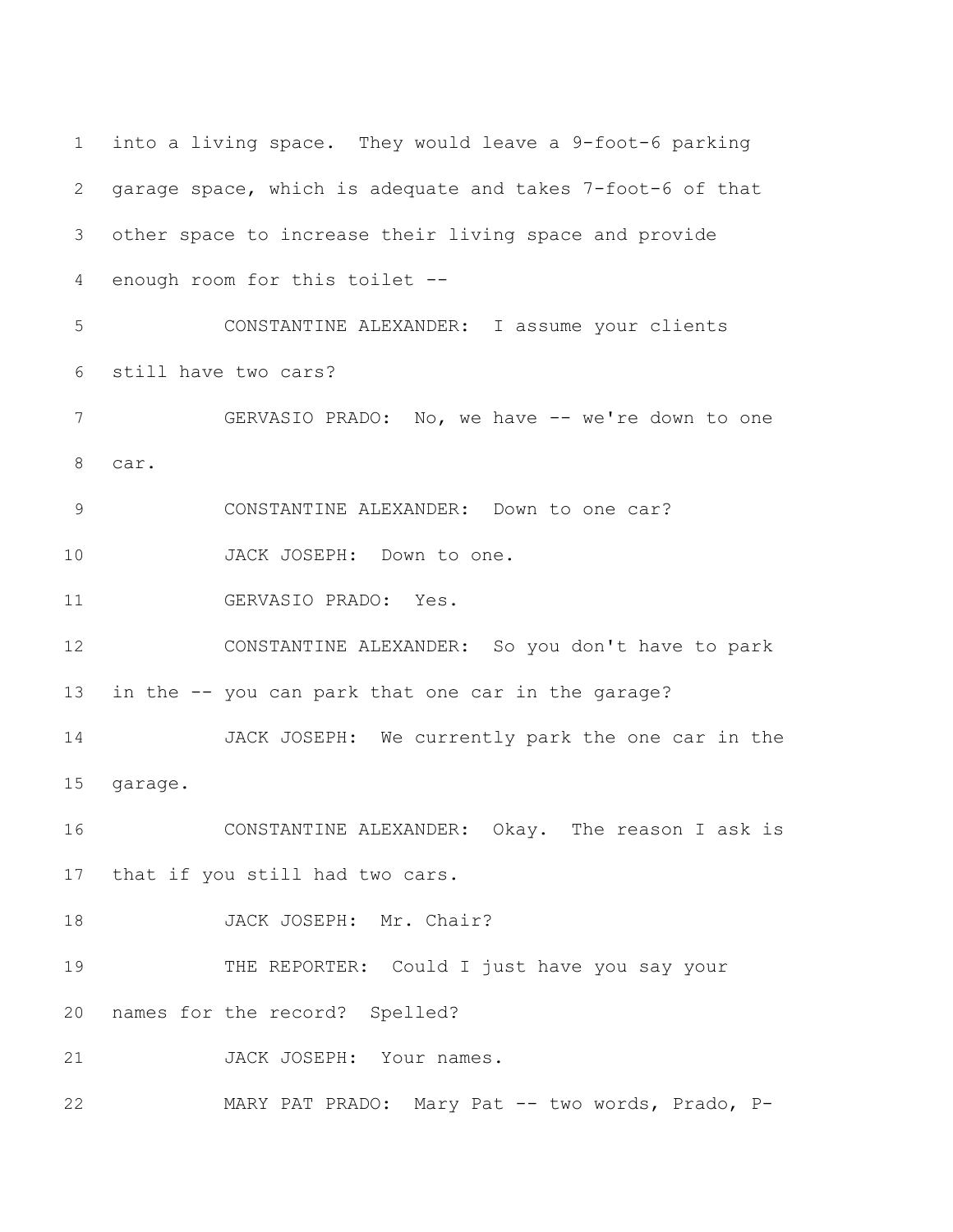r-a-d-o.

 GERVASIO PRADO: Gervasio Prado, that's G-e-r-v-a-s-i-o, last name Prado, P-r-a-d-o.

 CONSTANTINE ALEXANDER: What I was saying is that if you had two cars, and only one garage, the other car legally cannot be parked in the front yard. You have to 7 park on the street. But that's -- and I know you're seeing relief, but why are you seeking relief on the parking? You don't --

JACK JOSEPH: We have a two-unit building.

CONSTANTINE ALEXANDER: Oh, yeah.

 JACK JOSEPH: Two-unit building, and we've never - - they've never used the second space. They've always practically parked a second car or tenant's car as practically parked on the street. And we would propose to continue to do that, but legally the question to continually do that.

18 And so, this is basically -- I've prepared plans, which we presented. We show how we would do this, and, you know, they have presented these plans and talked to all of the neighbors and the abutters, and as you can see, there's 22 a whole list of letters there. There are no objectors; in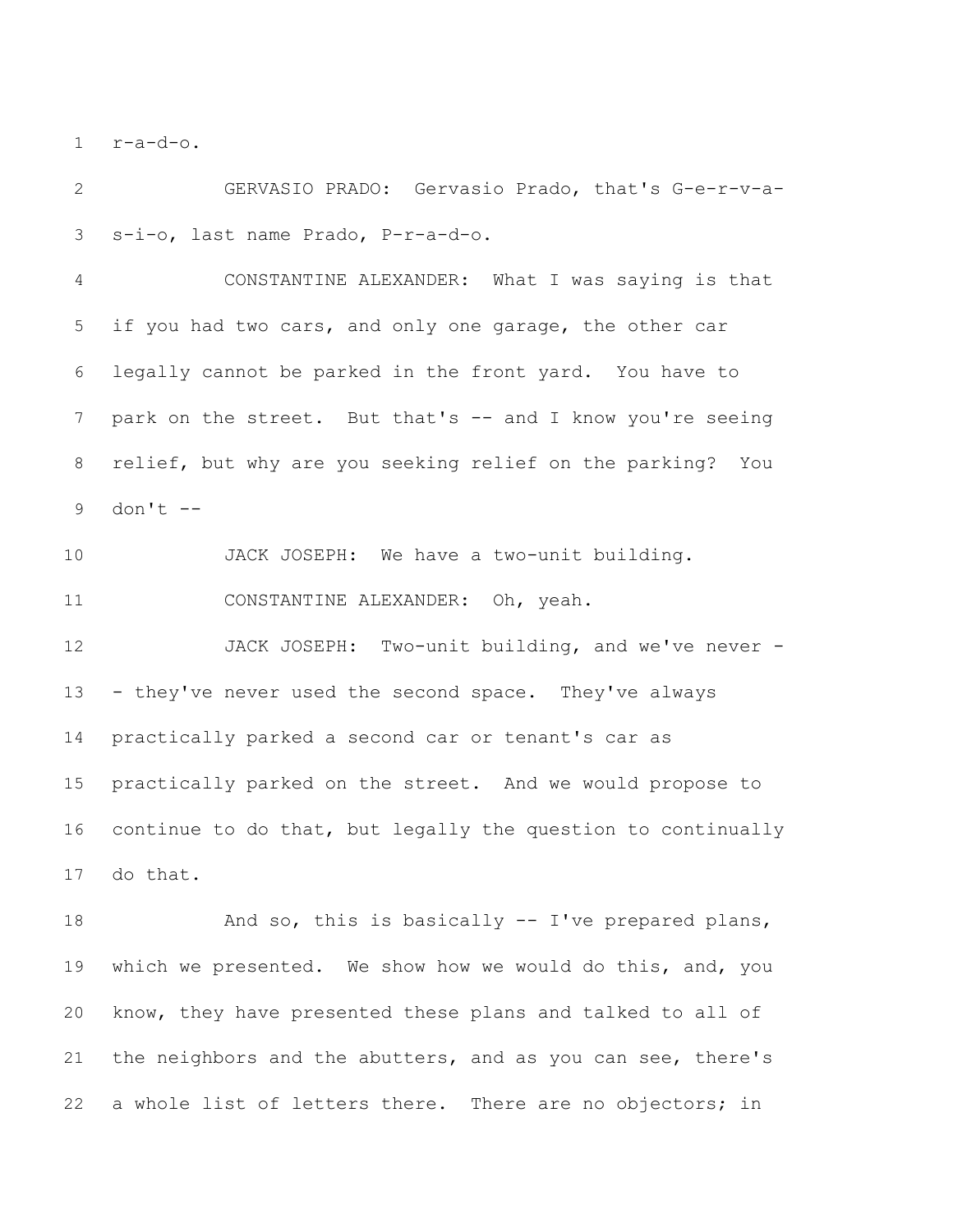fact, the abutters are all in support of this activity. The -- we are basically by taking the garage space, we are increasing the FAR.

CONSTANTINE ALEXANDER: Right.

 JACK JOSEPH: And that is essentially what we -- CONSTANTINE ALEXANDER: It's a very modest increase.

 JACK JOSEPH: It's a modest increase. It's a small percentage. It's 176 square feet of additional FAR space that's added to the building.

 The exterior of the building will be essentially changed only in the fact that the garage door will be made smaller, and an additional window will be added. And this is our -- this is the crux of our request, both for the special permit for the parking, and the increase in FAR for the adjustment.

CONSTANTINE ALEXANDER: Okay.

JACK JOSEPH: Any questions?

 CONSTANTINE ALEXANDER: Any questions? No? COLLECTIVE: No.

 CONSTANTINE ALEXANDER: You do not have any questions, no. We'll take two separate votes, one on the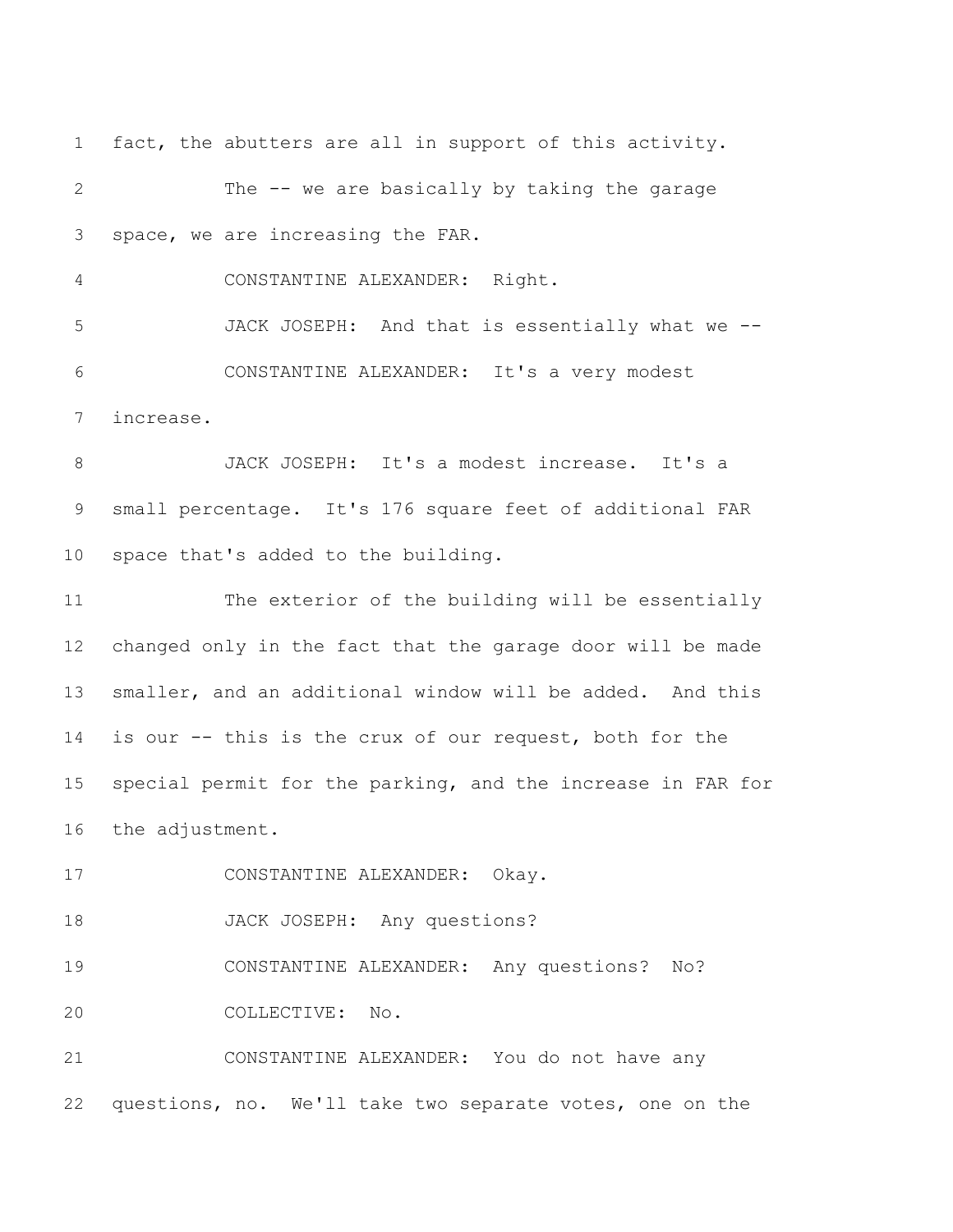variance and one on the special permit, because it's our practice. All right. Anyone here wishing to be heard on this matter? No. We'll go to public testimony, you submitted letters in support. I assume you have no letters of opposition?

MARY PAT PRADO: No.

CONSTANTINE ALEXANDER: Ready for a vote?

8 COLLECTIVE: Yes.

 CONSTANTINE ALEXANDER: The Chair moves with regard to the variance requested that we make the following findings: That a literal enforcement of the provisions of the ordinance would involve a substantial hardship, such hardship being as the petitioners moved on in age, there's a need to modify the nature of the structure, and that modification will benefit whoever owns that structure. So it is not peculiar to you, just the prompting for this is because of your advancing years.

 That the hardship is owing to the shape of the 19 structure and its location on the lot, and that relief may be granted without substantial detriment to the public good, or nullifying or substantially derogating the intent or purpose of the ordinance.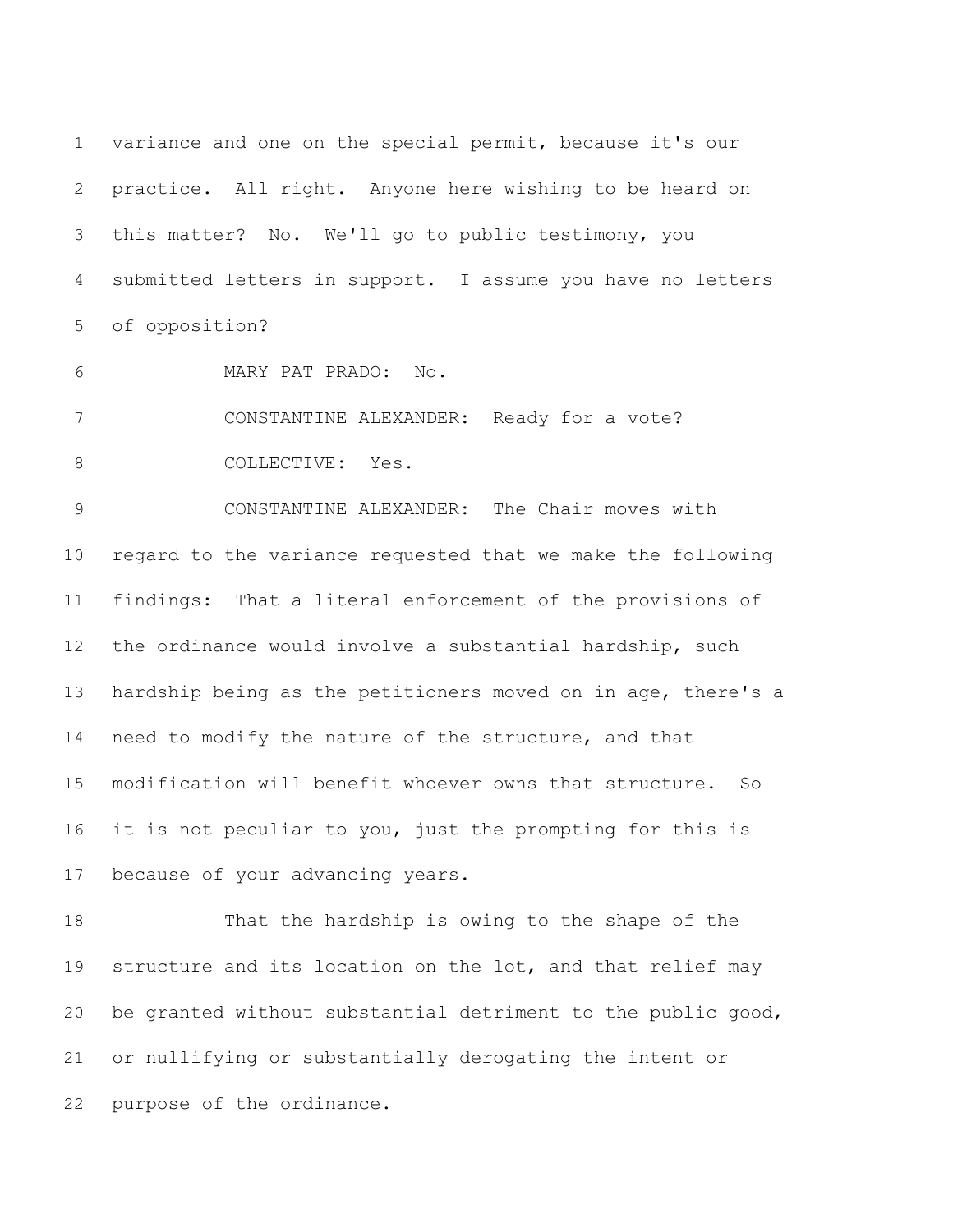So on the basis of all of these findings, the Chair moves that we grant you the variance requested on the condition the work proceed in accordance with the plans prepared by Jack Joseph Architects and initialed by the Chair. They're all part of this file. All those in favor, please say, "Aye." 7 THE BOARD: Aye. [ All vote in favor ] CONSTANTINE ALEXANDER: Five in favor, variance granted. Now the special permit, that's a different section. So let me just pull it out. The Chair moves that we make the following findings with regard to the special permit being requested: We have to find that a lesser amount of parking -- so a result from only one parking space -- will not cause excessive congestion, endanger public safety, substantially reduce parking availability or other uses, or otherwise adversely impact the neighborhood, or that such lesser amount of parking -- well, no, the other part doesn't apply. And you've testified or presented evidence that this is all you're doing is really memorializing a practice that's gone on already -- the people do park on the street, there's no lack of parking spaces in the street.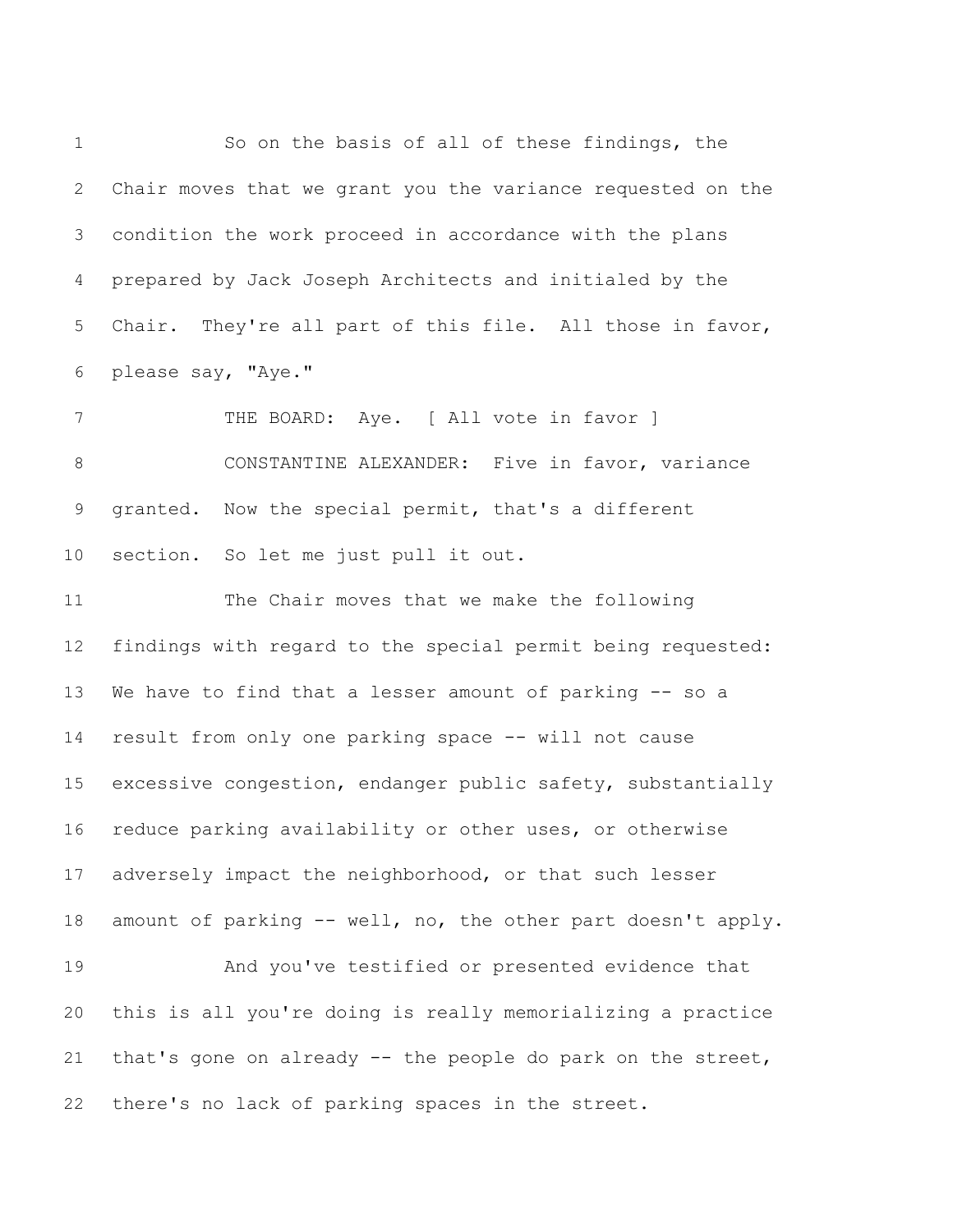JACK JOSEPH: Grozier Road is a limited road. CONSTANTINE ALEXANDER: Right. And I know that. And that there are -- well, the rest of it doesn't apply. So there's plenty -- there's no need for the two parking spaces that's required by our ordinance, given your circumstances. So on the basis of these findings, the Chair moves that we grant you the special permit to reduce the parking for this property from 2 parking spaces to one. All those in favor, please say, "Aye." 11 THE BOARD: Aye. [ All vote in favor ] CONSTANTINE ALEXANDER: Five in favor, relief granted. Good luck. 14 JACK JOSEPH: Thank you very much.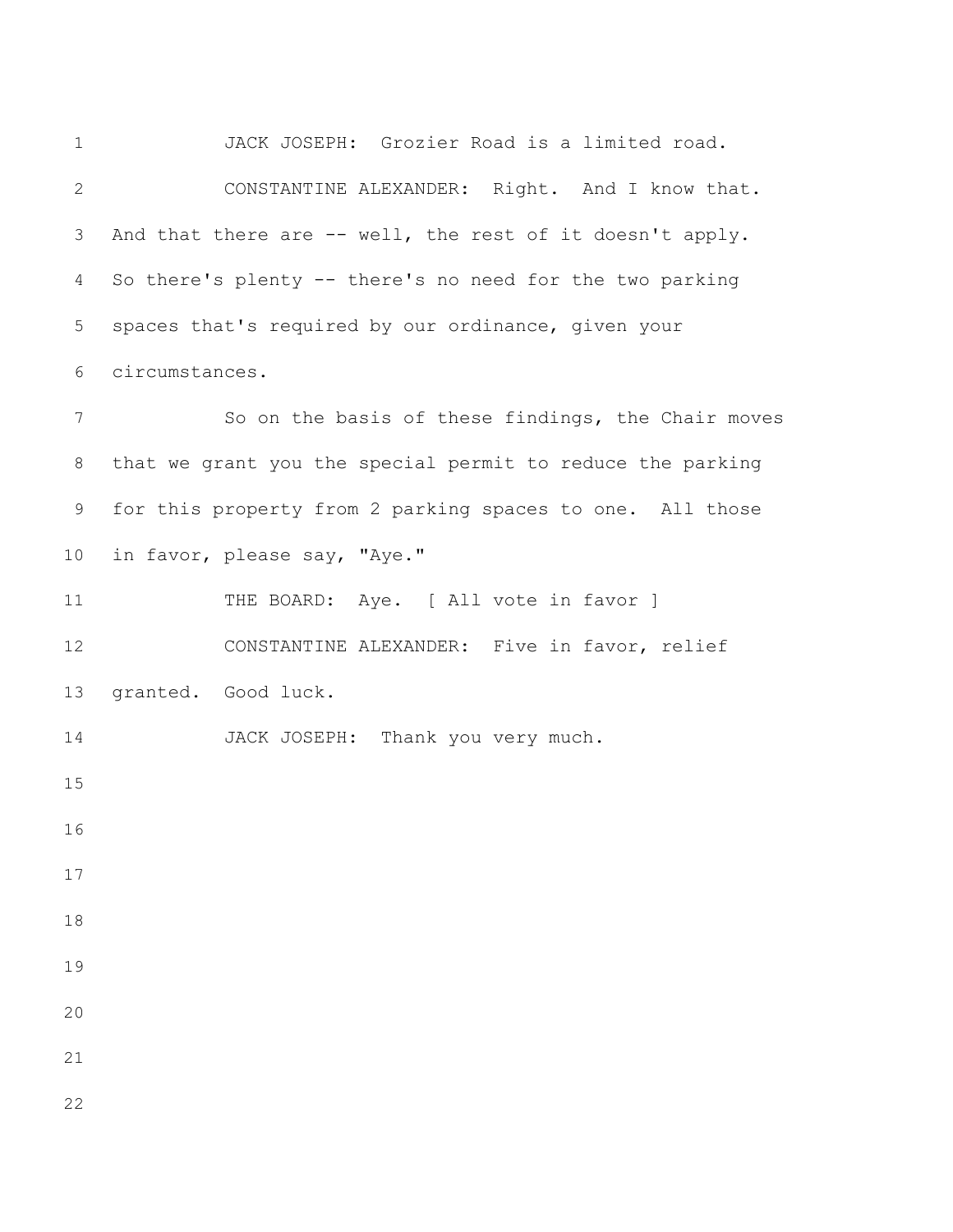\* \* \* \* \*

(10:46 p.m.)

 Sitting Members: Constantine Alexander, Brendan Sullivan, Janet Green, Andrea A. Hickey, Jim Monteverde CONSTANTINE ALEXANDER: The Chair will now call Case Number 017158 -- 112 Upland Road. Sir? ANDREW HARTNESS: Good evening. My name is Andrew Hartness. That's A-n-d-r-e-w H-a-r-t-n-e-s-s, and I'm here on behalf of myself, the homeowner and my wife, and our three kids as well. And we're here to ask relief for two things. One is the addition of a basement access on the right side yard of our house, and the second is to replace a bulkhead with what is essentially the same thing, but a glass version to bring light the basement. CONSTANTINE ALEXANDER: And this is to improve the safety in terms of accessing these things? 19 ANDREW HARTNESS: The door is to improve safety, absolutely, and to bring light into the basement. Currently, we only have access to that bulkhead. CONSTANTINE ALEXANDER: Why do you need light in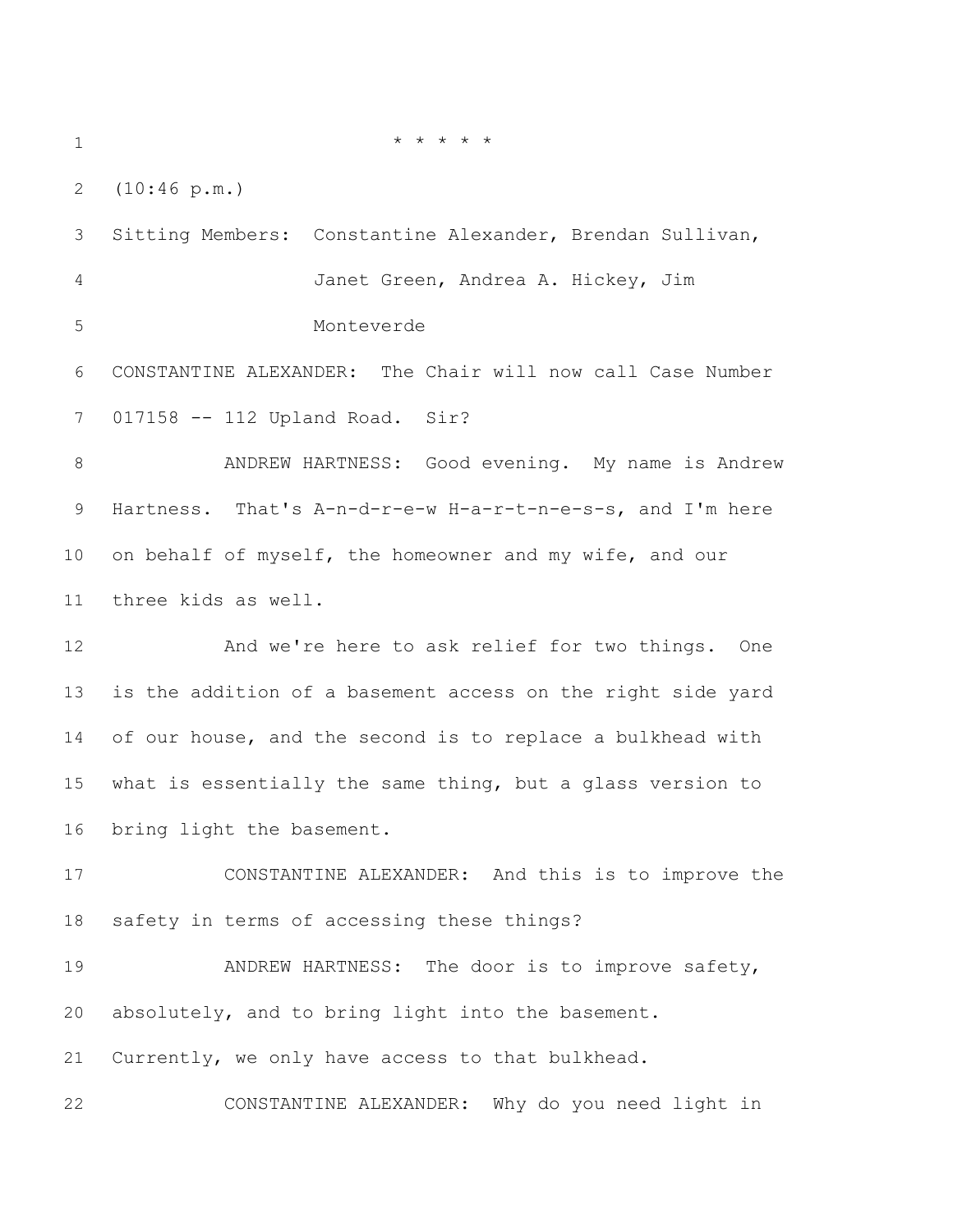the basement? What's behind the light?

| $\mathbf{2}$   | ANDREW HARTNESS: Well, I'm an architect, and I do           |
|----------------|-------------------------------------------------------------|
| 3              | a lot of -- I also do a lot of home improvement projects.   |
| $\overline{4}$ | So I've got a whole workshop that I put down there, and we  |
| 5              | can't see anything. We've had -- at some point years ago,   |
| 6              | there was a lot of soil brought in the back yard, and then  |
| 7              | brick on top of that. And they bricked over two windows.    |
| $\,8\,$        | So that was the bulkhead; it means we just don't            |
| 9              | have any light in the basement, so we're hoping to provide  |
| 10             | relief for that.                                            |
| 11             | CONSTANTINE ALEXANDER: Okay. And you have -- as             |
| 12             | an architect, you must know that we need to make -- we have |
| 13             | to make certain findings to grant you the variance you're   |
| 14             | requesting. One is that a literal enforcement of the        |
| 15             | provisions of the ordinance would involve a substantial     |
| 16             | hardship.                                                   |
| 17             | ANDREW HARTNESS: Mm-hm.                                     |
| 18             | CONSTANTINE ALEXANDER: What is (sic) your views             |
| 19             | regarding a substantial hardship that requires you to get   |
| 20             | the relief you're seeking?                                  |
| 21             | ANDREW HARTNESS: So tied into this is the fact              |
| 22             | that the foundation was in very bad shape, owing in part to |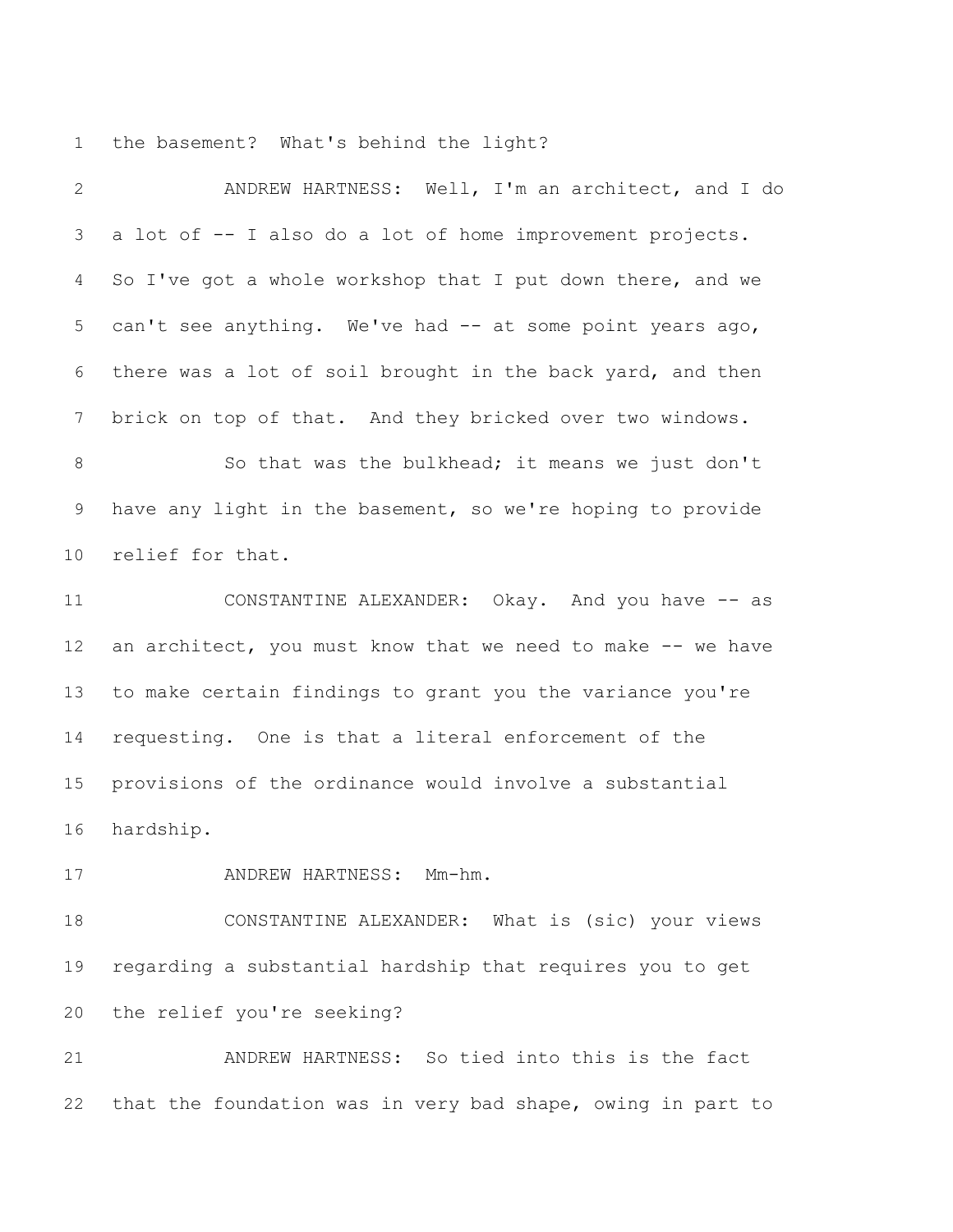the fact that we have a lot of moisture coming into the house. There's a lot of clay foundations, kind of keeps the moisture tucked in. And we also have windows that were at grade. And so, water is essentially being funneled through the house. We've since -- actually we had applied for the variance -- I believe it is included in the sections and plans that we're planning to replace the windows? CONSTANTINE ALEXANDER: Right. ANDREW HARTNESS: With permission of the Inspectional Services Department, we had to go ahead and do that, because of all the rain we had in April, May and June, 13 just because it was wet, we had standing water, so. A lot 14 of this is because of hygiene reasons, just because of the fact that the basement is so closed up. CONSTANTINE ALEXANDER: Any circumstance where it's soil conditions of the lot -- I take it it's a little clayish? 19 ANDREW HARTNESS: It is, it's clay. So what we've done is we went ahead and did an experiment and dug a hole.

 And about five and a half people did get the level of the basement, that's where the clay stops.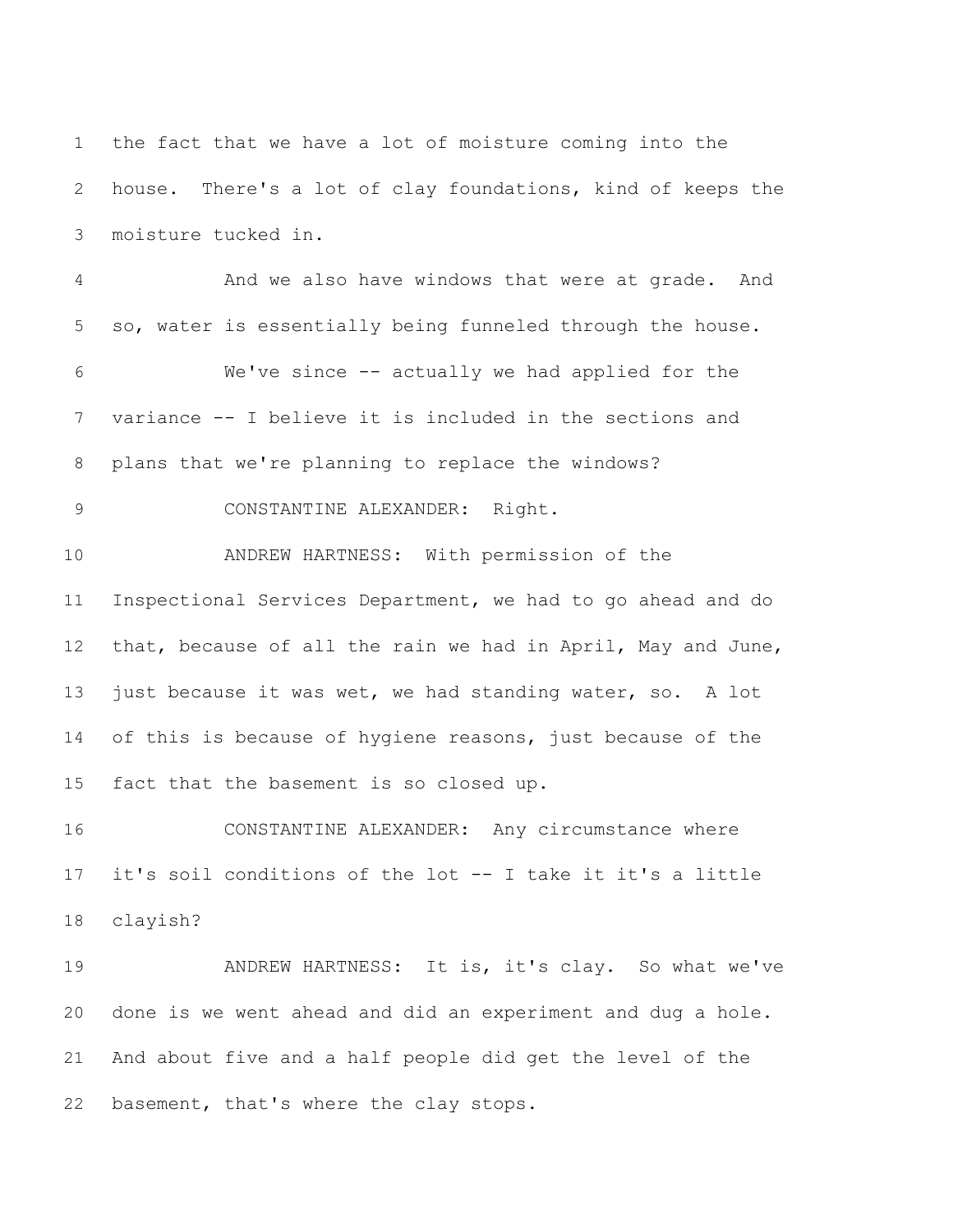So essentially from top level to that bottom level is collectively about thirteen, fourteen feet. Once you get below that it's sand. And so, we've been able to determine that we can run any kind of -- any water that might also risk coming into the basement through the construction of stairs. We can actually drain it straight through to sand. CONSTANTINE ALEXANDER: Okay. That's all I have to ask of you. No one's here, no letters -- 9 ANDREW HARTNESS: I do have a letter -- he's at work -- actually from our abutting neighbors that share the side yard with us. CONSTANTINE ALEXANDER: Okay. So they're the ones most directly affected? 14 ANDREW HARTNESS: Yes, sir, yes. It's a -- two families live there, a family with kids about the same age of our kids, and also, another family with a gentleman who's handicapped, and he's an architect, and he's provided some good advice on how we could realize the project as well. CONSTANTINE ALEXANDER: Close public testimony. Ready for a vote? 21 COLLECTIVE: Yes, ready. CONSTANTINE ALEXANDER: The Chair moves that we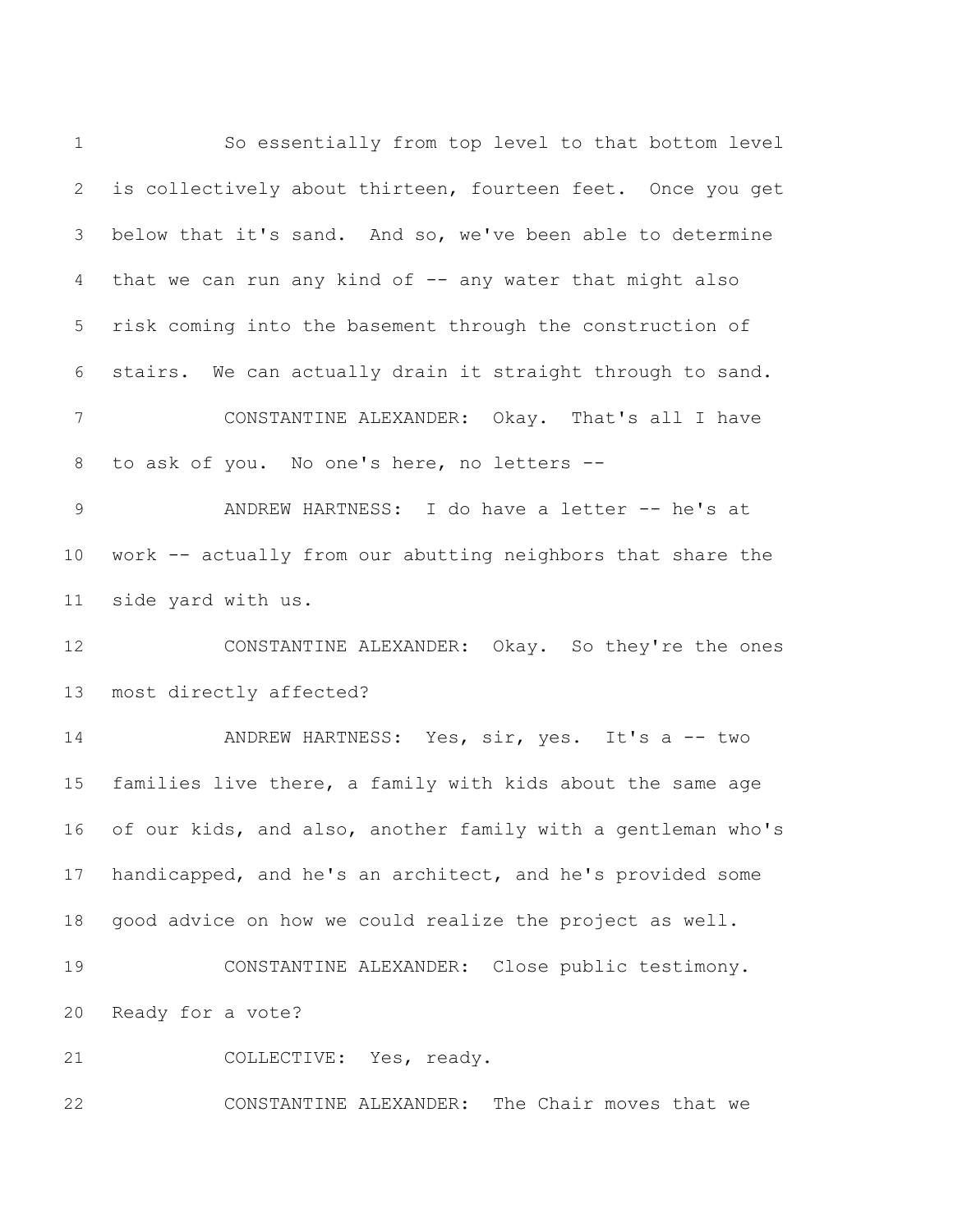make the following findings with regard to the variance being sought:

 That a literal enforcement of the provisions of the ordinance would involve a substantial hardship, such hardship being as the structure in its current form is not entirely safe and needs repairs or replacement of the basement door and window.

 That the hardship is owing to the soil, in part to the soil conditions on the lot, and that relief may be granted without substantial detriment to the public good, or nullifying or substantially derogating the intent or purpose of this ordinance.

 So on the basis of these findings, the Chair moves that we grant the special permit you're seeking on the condition that the work proceed in accordance with plans prepared by you, sir, A. Hartness, of Home [audio interference] which has been initialed by the Chair. All 18 those in favor, please say, "Aye."

19 THE BOARD: Aye. [ All vote in favor ] CONSTANTINE ALEXANDER: Five in favor, relief granted.

COLLECTIVE: Thank you.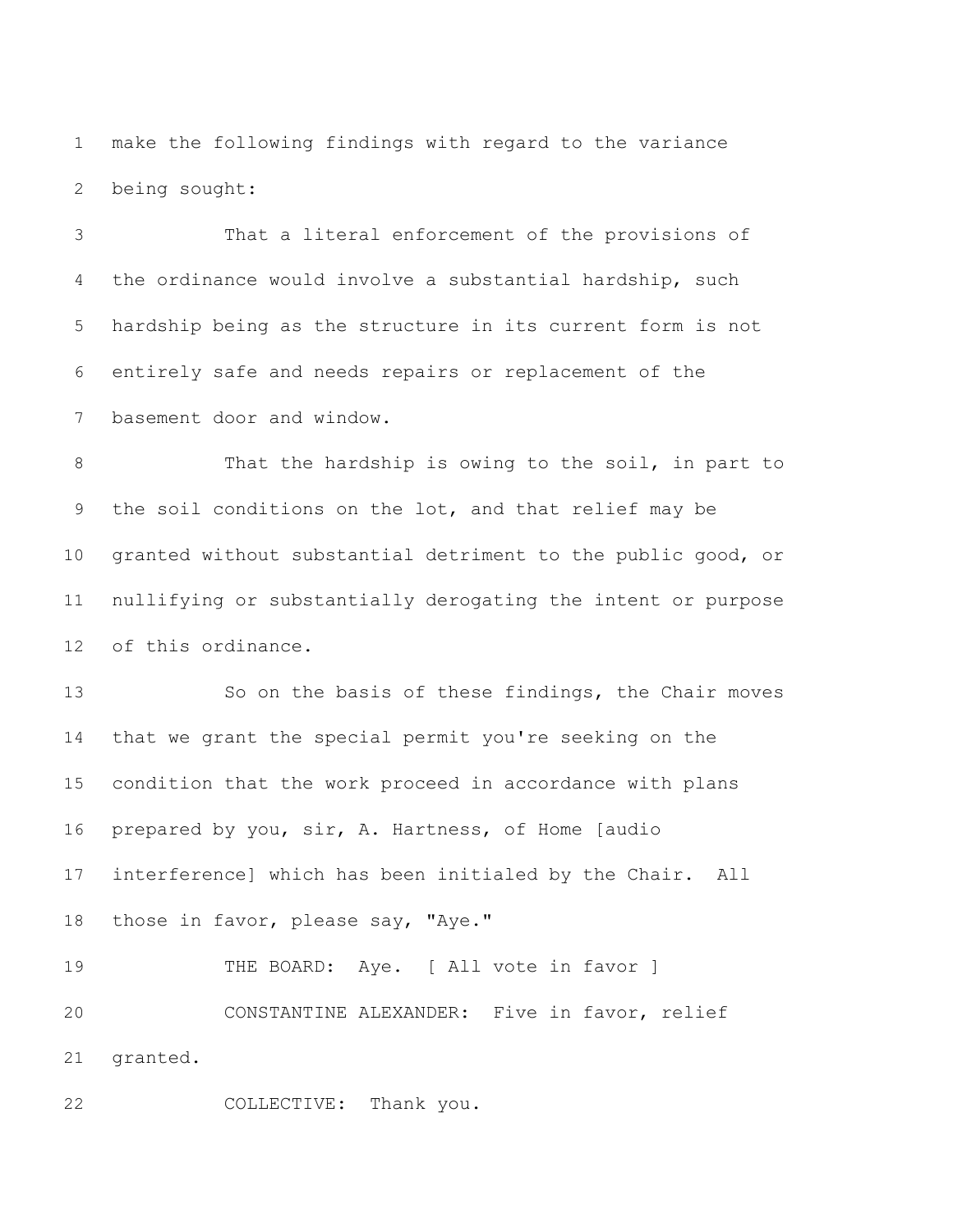(10:52 p.m.)

 Sitting Members: Constantine Alexander, Brendan Sullivan, Janet Green, Andrea A. Hickey, Jim Monteverde CONSTANTINE ALEXANDER: The Chair will now call Case Number 017160 -- 747 Cambridge Street. Obviously, there is known here, other than John, wishing to be heard on this matter? And there is a request for a continuance, I think, but there's also opposition. And the people who are opposing have a different continued date than the petitioner has requested. And I think under the circumstances it's only equitable if we continue the case to a later date requested by the abutter, who was in opposition. 16 I would note, by the way, that there's substantial opposition to the relief being sought in the first place, including opposition from the Planning Board, at least from what I've seen. So on the basis of these -- the Chair moves that we grant -- that we continue this case as a case not heard

until the first hearing date in December, which is the date

\* \* \* \* \*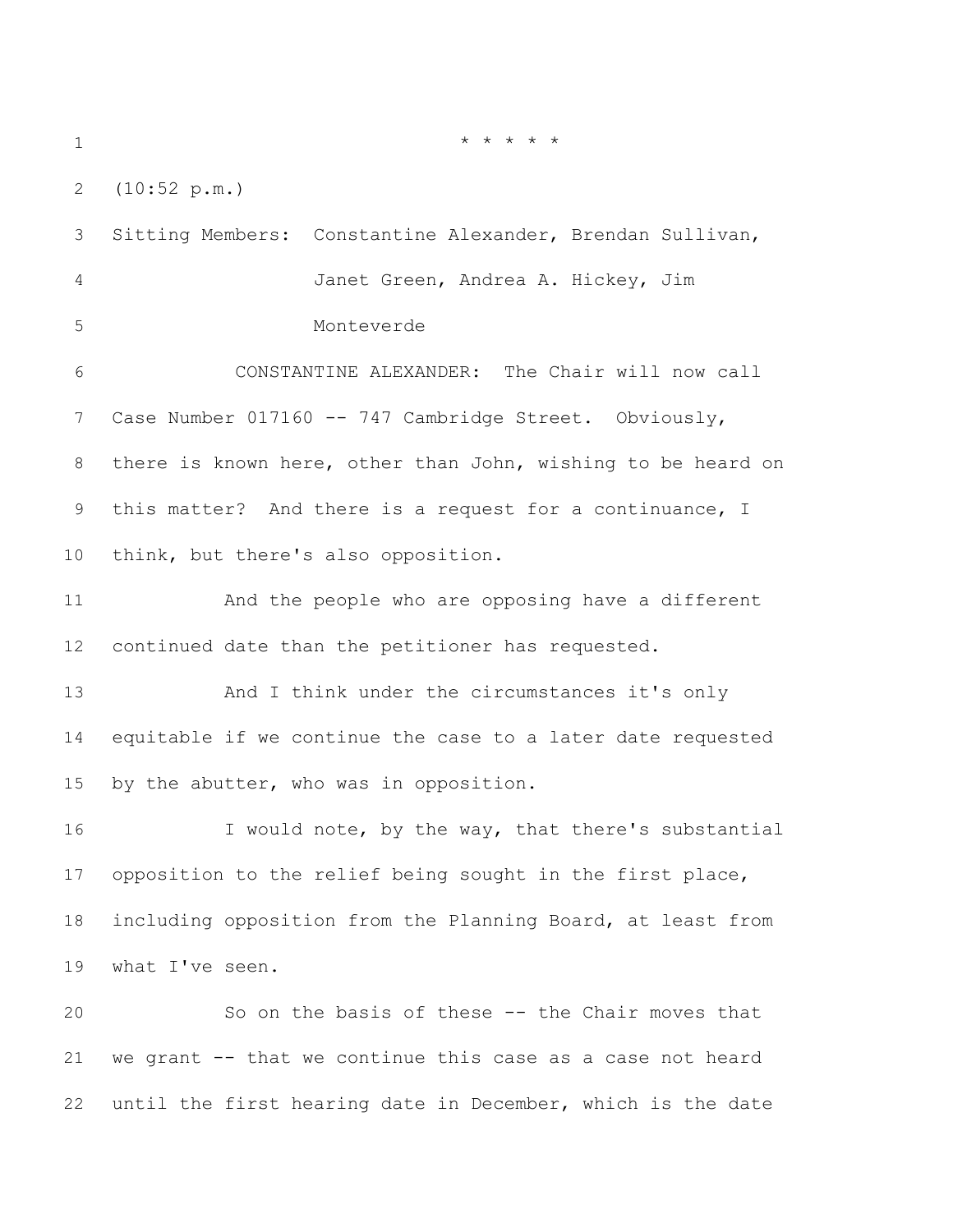they first --

 SISIA DAGLIAN: The first and only December 12? CONSTANTINE ALEXANDER: That'll be it. December 12 at 7:00 p.m., on the condition that the petitioner -- he's already signed a waiver of time for decision it seems already. Yeah. On the condition that: One, the petitioner posts a new sign or a modified sign reflecting the new date, December 12; the new time, 7:00 p.m.; and that the sign be maintained for the 14 days required by our ordinance. And second -- and this is important -- this should be communicated. It says here, "Have Maria communicate it to the petitioner." That's the extent that the petitioner wants to submit, modify or new or additional plans, dimensional forms and the like. They must be in our file no longer than 5:00 p.m. on the Monday before December 12. All those in favor, please say, "Aye." 18 THE BOARD: Aye. [ All vote in favor ] CONSTANTINE ALEXANDER: Five in favor, case continued. 21 [ 10:54 pm. End of proceedings.]